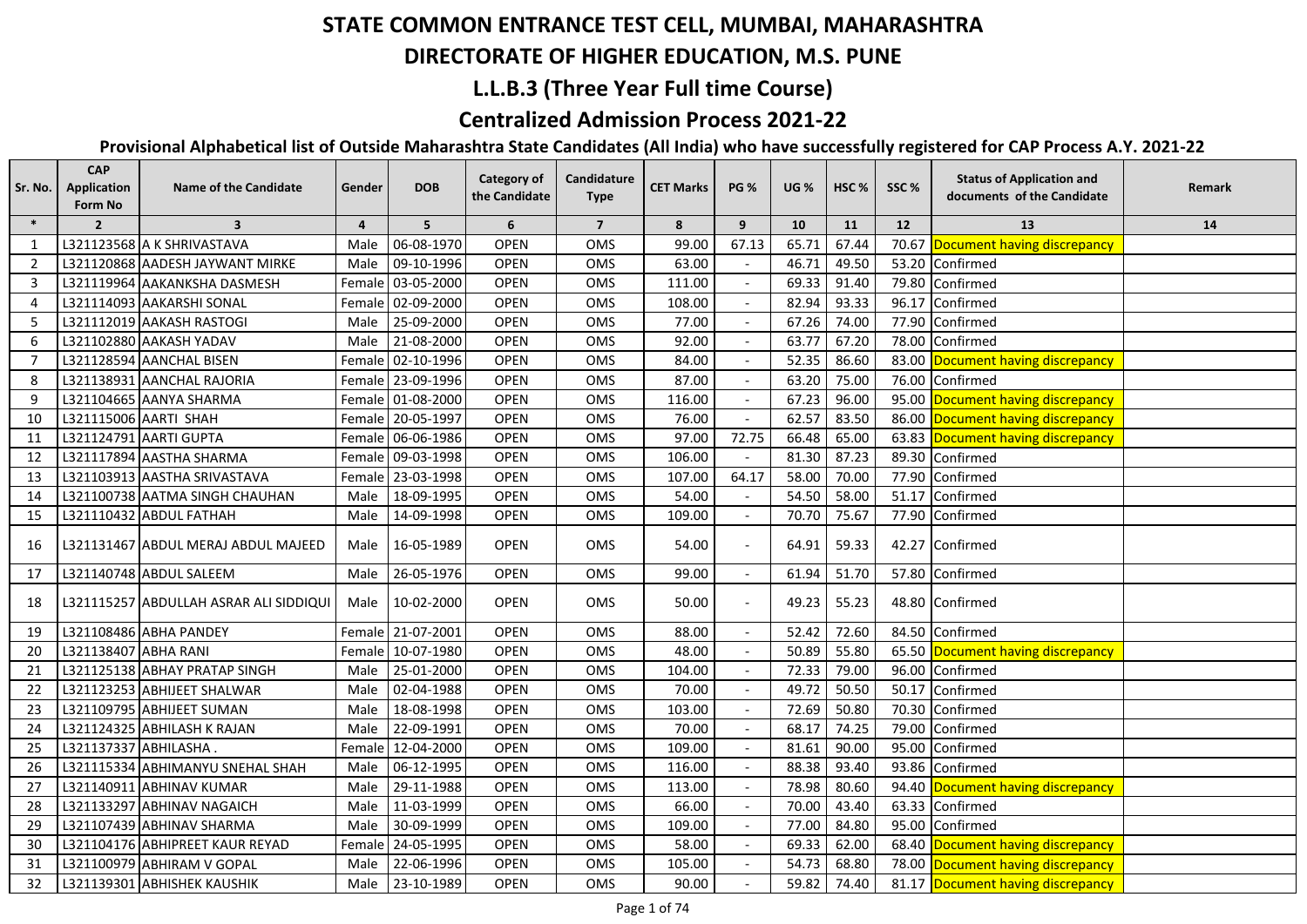#### **DIRECTORATE OF HIGHER EDUCATION, M.S. PUNE**

## **L.L.B.3 (Three Year Full time Course)**

## **Centralized Admission Process 2021-22**

| Sr. No. | <b>CAP</b><br><b>Application</b><br>Form No | <b>Name of the Candidate</b>        | Gender         | <b>DOB</b>        | <b>Category of</b><br>the Candidate | Candidature<br><b>Type</b> | <b>CET Marks</b> | <b>PG %</b> | <b>UG %</b> | HSC <sub>%</sub> | SSC%  | <b>Status of Application and</b><br>documents of the Candidate | Remark |
|---------|---------------------------------------------|-------------------------------------|----------------|-------------------|-------------------------------------|----------------------------|------------------|-------------|-------------|------------------|-------|----------------------------------------------------------------|--------|
| $\ast$  | $\overline{2}$                              | $\overline{\mathbf{3}}$             | $\overline{4}$ | 5                 | 6                                   | $\overline{7}$             | 8                | 9           | 10          | 11               | 12    | 13                                                             | 14     |
| 33      |                                             | L321100793 ABHISHEK KUMAR           | Male           | 30-01-2001        | <b>OPEN</b>                         | OMS                        | 98.00            |             | 65.80       | 74.40            | 76.50 | Confirmed                                                      |        |
| 34      |                                             | L321116825 ABHISHEK KUMAR           | Male           | 02-02-2000        | <b>OPEN</b>                         | OMS                        | 77.00            |             | 63.00       | 54.20            |       | 48.20 Document having discrepancy                              |        |
| 35      |                                             | L321134805 ABHISHEK KUMAR           | Male           | 21-10-1998        | <b>OPEN</b>                         | OMS                        | 73.00            |             | 58.73       | 51.40            |       | 57.60 Document having discrepancy                              |        |
| 36      |                                             | L321138103 ABHISHEK KUMAR DUBEY     | Male           | 08-07-1999        | <b>OPEN</b>                         | OMS                        | 61.00            |             | 53.89       | 53.00            |       | 77.33 Confirmed                                                |        |
| 37      |                                             | L321103323 ABHISHEK KUMAR GIRI      | Male           | 03-02-1998        | <b>OPEN</b>                         | OMS                        | 77.00            |             | 60.35       | 60.80            |       | 78.67 Confirmed                                                |        |
| 38      |                                             | L321125123 ABHISHEK KUMAR SINGH     | Male           | 13-09-1985        | <b>OPEN</b>                         | OMS                        | 89.00            |             | 72.10       | 75.58            |       | 59.40 Document having discrepancy                              |        |
| 39      |                                             | L321106710 ABHISHEK MODI            | Male           | 21-05-1990        | <b>OPEN</b>                         | OMS                        | 106.00           |             | 62.15       | 81.00            |       | 63.80 Confirmed                                                |        |
| 40      |                                             | L321110549 ABHISHEK MOONAT          | Male           | 30-03-1998        | <b>OPEN</b>                         | OMS                        | 94.00            |             | 61.32       | 80.00            |       | 77.50 Document having discrepancy                              |        |
| 41      |                                             | L321115017 ABHISHEK PARASNATH SINGH | Male           | 06-02-1997        | <b>OPEN</b>                         | OMS                        | 114.00           |             | 69.57       | 93.00            |       | 83.29 Document having discrepancy                              |        |
| 42      |                                             | L321130706 ABHISHEK RAJESH FARIA    |                | Male 20-03-1999   | <b>OPEN</b>                         | OMS                        | 98.00            |             | 70.75       | 80.67            |       | 73.38 Confirmed                                                |        |
| 43      |                                             | L321131215 ABHYUDEYA VIKASH SHARMA  |                | Male 11-12-1997   | <b>OPEN</b>                         | OMS                        | 101.00           |             | 63.33       | 49.20            |       | 60.80 Confirmed                                                |        |
| 44      |                                             | L321140745 ABI RAMA KARTHIKEYAN     |                | Male 20-06-1985   | <b>OPEN</b>                         | <b>OMS</b>                 | 114.00           |             | 72.00       | 86.25            |       | 80.48 Document having discrepancy                              |        |
| 45      |                                             | L321116417 ABINASH KUMAR            | Male           | 05-02-1974        | <b>OPEN</b>                         | OMS                        | 105.00           |             | 60.25       | 69.11            |       | 67.00 Confirmed                                                |        |
| 46      |                                             | L321134177 ACHALIKA AHUJA           |                | Female 13-03-1995 | <b>OPEN</b>                         | OMS                        | 113.00           |             | 81.69       | 92.60            |       | 95.00 Confirmed                                                |        |
| 47      |                                             | L321107187 ADAMYA UNIYAL            |                | Female 19-03-1999 | <b>OPEN</b>                         | <b>OMS</b>                 | 93.00            |             | 77.73       | 72.00            |       | 92.40 Document having discrepancy                              |        |
| 48      |                                             | L321104755 ADARSH TRIVEDI           | Male           | 07-07-2001        | <b>OPEN</b>                         | OMS                        | 89.00            |             | 67.85       | 75.00            |       | 84.17 Document having discrepancy                              |        |
| 49      |                                             | L321112137 ADHEESH AGRAWAL          | Male           | 23-03-1994        | <b>OPEN</b>                         | OMS                        | 95.00            |             | 60.55       | 63.00            |       | 68.00 Document having discrepancy                              |        |
| 50      | L321105012 ADIBA RAZA                       |                                     |                | Female 31-08-2001 | OPEN                                | OMS                        | 114.00           |             | 61.35       | 93.00            | 79.80 | Confirmed                                                      |        |
| 51      |                                             | L321124550 ADITA TALREJA            |                | Female 23-04-1989 | <b>OPEN</b>                         | OMS                        | 89.00            |             | 65.11       | 76.50            | 71.00 | Document having discrepancy                                    |        |
| 52      |                                             | L321100204 ADITI KUSHWAHA           |                | Female 08-10-1998 | <b>OPEN</b>                         | OMS                        | 72.00            |             | 53.93       | 63.00            | 74.10 | Confirmed                                                      |        |
| 53      |                                             | L321116441 ADITI MAHESH RAI         |                | Female 01-10-1981 | <b>OPEN</b>                         | OMS                        | 50.00            |             | 64.00       | 57.83            | 46.93 | Confirmed                                                      |        |
| 54      |                                             | L321118595 ADITI MISHRA             |                | Female 31-05-1996 | <b>OPEN</b>                         | OMS                        | 39.00            | 56.75       | 53.55       | 61.60            |       | 57.40 Document having discrepancy                              |        |
| 55      |                                             | L321102891 ADITI PANDEY             |                | Female 03-07-2000 | <b>OPEN</b>                         | OMS                        | 96.00            |             | 79.33       | 88.20            | 92.00 | Confirmed                                                      |        |
| 56      |                                             | L321105160 ADITI PANDEY             |                | Female 10-03-2001 | <b>OPEN</b>                         | OMS                        | 87.00            |             | 71.00       | 71.20            | 53.57 | Confirmed                                                      |        |
| 57      |                                             | L321111908 ADITI SHUKLA             |                | Female 16-08-2000 | <b>OPEN</b>                         | OMS                        | 90.00            |             | 64.22       | 71.60            |       | 91.00 Document having discrepancy                              |        |
| 58      |                                             | L321133162 ADITY SINHA              |                | Female 13-06-1999 | <b>OPEN</b>                         | OMS                        | 114.00           |             | 68.63       | 67.00            | 73.00 | Confirmed                                                      |        |
| 59      |                                             | L321113571 ADITYA CHAKRABORTY       | Male           | 16-07-1998        | <b>OPEN</b>                         | OMS                        | 105.00           |             | 61.25       | 65.60            | 57.43 | Confirmed                                                      |        |
| 60      |                                             | L321103060 ADITYA KUMAR             | Male           | 08-12-1984        | <b>OPEN</b>                         | OMS                        | 103.00           |             | 55.33       | 61.44            | 48.43 | Confirmed                                                      |        |
| 61      |                                             | L321123965 ADITYA NARENDRANATH      | Male           | 11-10-1999        | <b>OPEN</b>                         | OMS                        | 91.00            |             | 59.67       | 87.80            | 68.20 | Confirmed                                                      |        |
| 62      |                                             | L321121549 ADITYA PANWAR            | Male           | 22-02-2000        | <b>OPEN</b>                         | OMS                        | 107.00           |             | 62.07       | 84.40            | 73.33 | Confirmed                                                      |        |
| 63      |                                             | L321104588 ADITYA PRASANNA HEGDE    | Male           | 12-01-1999        | <b>OPEN</b>                         | OMS                        | 95.00            |             | 90.00       | 81.85            | 86.40 | Confirmed                                                      |        |
| 64      |                                             | L321104616 ADITYA RAJARSH KESARI    | Male           | 05-10-2000        | <b>OPEN</b>                         | OMS                        | 111.00           |             | 59.31       | 60.80            |       | 77.90 Confirmed                                                |        |
| 65      | L321113794 ADITYA RAY                       |                                     | Male           | 19-07-1969        | <b>OPEN</b>                         | OMS                        | 117.00           |             | 58.55       | 67.90            |       | 82.22 Confirmed                                                |        |
| 66      |                                             | L321107958 ADITYA SHAH              |                | Male 08-08-1999   | <b>OPEN</b>                         | OMS                        | 116.00           |             | 81.50       | 76.17            |       | 85.00 Document having discrepancy                              |        |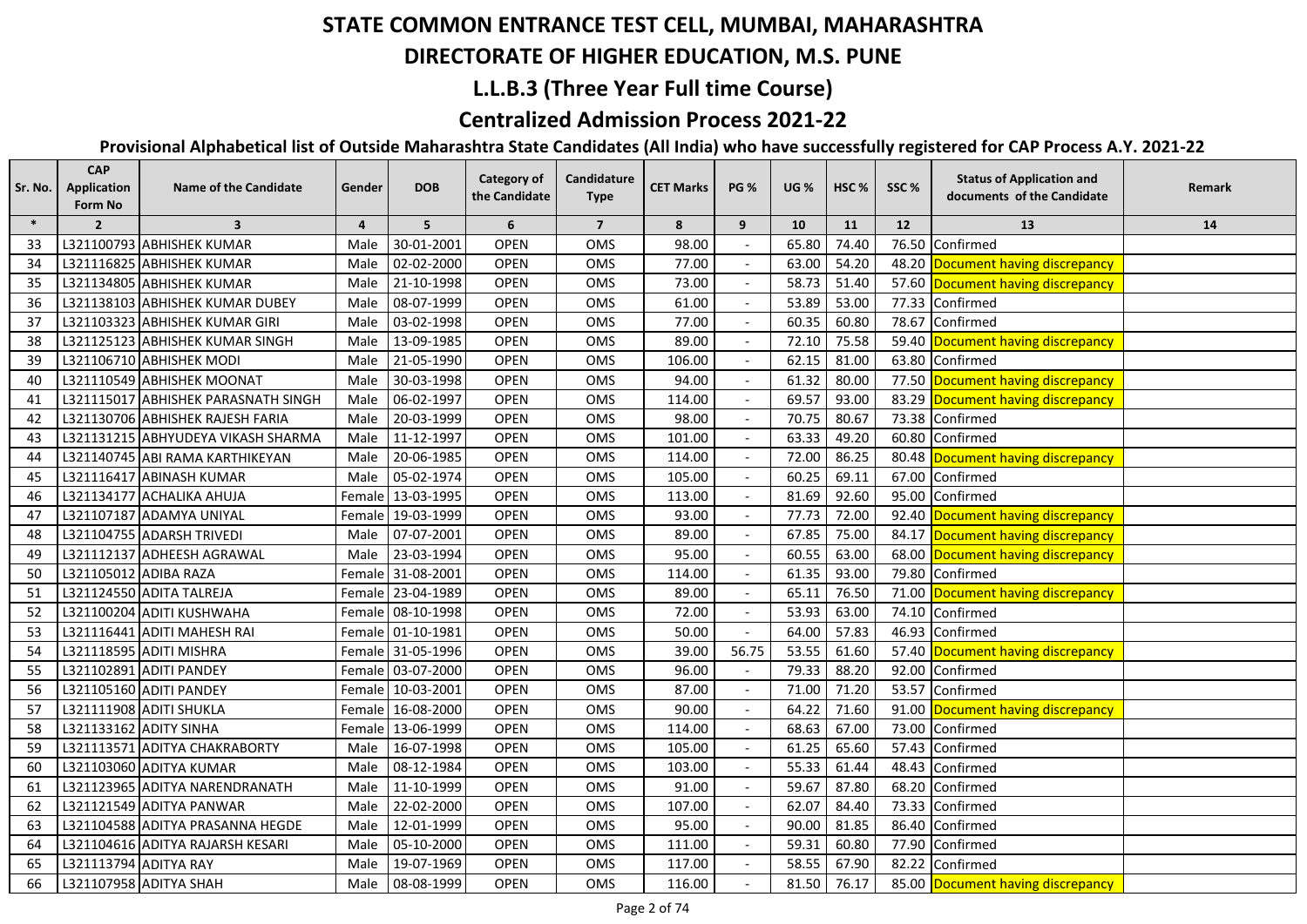#### **DIRECTORATE OF HIGHER EDUCATION, M.S. PUNE**

#### **L.L.B.3 (Three Year Full time Course)**

## **Centralized Admission Process 2021-22**

| $\ast$<br>6<br>5<br>$\overline{7}$<br>8<br>$\overline{2}$<br>$\overline{\mathbf{3}}$<br>$\overline{4}$<br>9<br>10<br>11<br>12<br>13<br>14<br>L321102967 ADITYA SHARMA<br>10-06-1999<br><b>OPEN</b><br>OMS<br>102.00<br>62.83<br>76.40<br>Confirmed<br>Male<br>76.00<br>67<br>19-12-1999<br><b>OPEN</b><br>OMS<br>96.00<br>64.33<br>73.40<br>Confirmed<br>68<br>L321101893 ADITYA VIDHU SHARMA<br>Male<br>68.40<br>Female 21-08-1996<br><b>OPEN</b><br>OMS<br>115.00<br>71.28<br>77.50<br>69<br>L321103072 AEQURA<br>87.40 Confirmed<br>L321129160 AFREEN SHAIKH<br>48.93<br>Female 10-02-1996<br><b>OPEN</b><br>OMS<br>42.00<br>43.23<br>40.00 Confirmed<br>70<br>L321114190 AFROZ FATEMA<br>Female 17-10-1997<br><b>OPEN</b><br>OMS<br>45.00<br>60.00<br>55.69<br>73.20 Confirmed<br>71<br>42.10<br>L321122326 AGALE SANDEEP KASHINATH<br>16-09-1981<br><b>OPEN</b><br>OMS<br>57.00<br>59.81<br>44.33<br>52.53 Document having discrepancy<br>72<br>Male<br>Female 20-06-1995<br><b>OPEN</b><br>OMS<br>79.00<br>59.79<br>73.67<br>85.82 Confirmed<br>73<br>L321118872 AGARWAAL ROUCHI GOBIIND<br><b>OPEN</b><br>118.00<br>78.53<br>85.85<br>85.20 Document having discrepancy<br>74<br>L321121017 AGARWAL AASTIK ANUPAM<br>Male<br>18-12-2000<br>OMS<br>L321100281 AGNELO JOHN DIAS<br>07-11-1959<br><b>OPEN</b><br>OMS<br>82.00<br>59.00<br>61.83<br>55.00 Confirmed<br>75<br>Male<br>92.00<br>62.59<br>79.67<br>76<br>L321102713 AGNIBHA MUKHERJEE<br>Female 21-03-2000<br><b>OPEN</b><br><b>OMS</b><br>80.17 Document having discrepancy<br>77<br>L321118612 AGRIM CHAHAL<br>Male 14-05-2000<br><b>OPEN</b><br>OMS<br>91.00<br>64.17<br>62.20<br>66.50 Document having discrepancy<br>Female 29-08-1993<br><b>OPEN</b><br>73.00<br>66.04<br>74.60<br>52.20 Document having discrepancy<br>78<br>L321140818 AISHWARYA CHAWRA<br>OMS<br>103.00<br>71.29<br>93.17<br>79<br>L321127139 AISHWARYA SINGHI<br>Female 12-10-1995<br><b>OPEN</b><br>OMS<br>89.30 Document having discrepancy<br>07-08-1996<br><b>OPEN</b><br>OMS<br>118.00<br>57.74<br>62.46<br>96.40 Confirmed<br>80<br>L321105311 AJAY CHANDRAPATTAN<br>Male<br><b>OPEN</b><br>132.00<br>73.26<br>82.00<br>88.60 Confirmed<br>81<br>L321139242 AJAY DOGRA<br>17-10-1989<br>OMS<br>Male | Remark |
|-----------------------------------------------------------------------------------------------------------------------------------------------------------------------------------------------------------------------------------------------------------------------------------------------------------------------------------------------------------------------------------------------------------------------------------------------------------------------------------------------------------------------------------------------------------------------------------------------------------------------------------------------------------------------------------------------------------------------------------------------------------------------------------------------------------------------------------------------------------------------------------------------------------------------------------------------------------------------------------------------------------------------------------------------------------------------------------------------------------------------------------------------------------------------------------------------------------------------------------------------------------------------------------------------------------------------------------------------------------------------------------------------------------------------------------------------------------------------------------------------------------------------------------------------------------------------------------------------------------------------------------------------------------------------------------------------------------------------------------------------------------------------------------------------------------------------------------------------------------------------------------------------------------------------------------------------------------------------------------------------------------------------------------------------------------------------------------------------------------------------------------------------------------------------------------------------------------------------------------------------------|--------|
|                                                                                                                                                                                                                                                                                                                                                                                                                                                                                                                                                                                                                                                                                                                                                                                                                                                                                                                                                                                                                                                                                                                                                                                                                                                                                                                                                                                                                                                                                                                                                                                                                                                                                                                                                                                                                                                                                                                                                                                                                                                                                                                                                                                                                                                     |        |
|                                                                                                                                                                                                                                                                                                                                                                                                                                                                                                                                                                                                                                                                                                                                                                                                                                                                                                                                                                                                                                                                                                                                                                                                                                                                                                                                                                                                                                                                                                                                                                                                                                                                                                                                                                                                                                                                                                                                                                                                                                                                                                                                                                                                                                                     |        |
|                                                                                                                                                                                                                                                                                                                                                                                                                                                                                                                                                                                                                                                                                                                                                                                                                                                                                                                                                                                                                                                                                                                                                                                                                                                                                                                                                                                                                                                                                                                                                                                                                                                                                                                                                                                                                                                                                                                                                                                                                                                                                                                                                                                                                                                     |        |
|                                                                                                                                                                                                                                                                                                                                                                                                                                                                                                                                                                                                                                                                                                                                                                                                                                                                                                                                                                                                                                                                                                                                                                                                                                                                                                                                                                                                                                                                                                                                                                                                                                                                                                                                                                                                                                                                                                                                                                                                                                                                                                                                                                                                                                                     |        |
|                                                                                                                                                                                                                                                                                                                                                                                                                                                                                                                                                                                                                                                                                                                                                                                                                                                                                                                                                                                                                                                                                                                                                                                                                                                                                                                                                                                                                                                                                                                                                                                                                                                                                                                                                                                                                                                                                                                                                                                                                                                                                                                                                                                                                                                     |        |
|                                                                                                                                                                                                                                                                                                                                                                                                                                                                                                                                                                                                                                                                                                                                                                                                                                                                                                                                                                                                                                                                                                                                                                                                                                                                                                                                                                                                                                                                                                                                                                                                                                                                                                                                                                                                                                                                                                                                                                                                                                                                                                                                                                                                                                                     |        |
|                                                                                                                                                                                                                                                                                                                                                                                                                                                                                                                                                                                                                                                                                                                                                                                                                                                                                                                                                                                                                                                                                                                                                                                                                                                                                                                                                                                                                                                                                                                                                                                                                                                                                                                                                                                                                                                                                                                                                                                                                                                                                                                                                                                                                                                     |        |
|                                                                                                                                                                                                                                                                                                                                                                                                                                                                                                                                                                                                                                                                                                                                                                                                                                                                                                                                                                                                                                                                                                                                                                                                                                                                                                                                                                                                                                                                                                                                                                                                                                                                                                                                                                                                                                                                                                                                                                                                                                                                                                                                                                                                                                                     |        |
|                                                                                                                                                                                                                                                                                                                                                                                                                                                                                                                                                                                                                                                                                                                                                                                                                                                                                                                                                                                                                                                                                                                                                                                                                                                                                                                                                                                                                                                                                                                                                                                                                                                                                                                                                                                                                                                                                                                                                                                                                                                                                                                                                                                                                                                     |        |
|                                                                                                                                                                                                                                                                                                                                                                                                                                                                                                                                                                                                                                                                                                                                                                                                                                                                                                                                                                                                                                                                                                                                                                                                                                                                                                                                                                                                                                                                                                                                                                                                                                                                                                                                                                                                                                                                                                                                                                                                                                                                                                                                                                                                                                                     |        |
|                                                                                                                                                                                                                                                                                                                                                                                                                                                                                                                                                                                                                                                                                                                                                                                                                                                                                                                                                                                                                                                                                                                                                                                                                                                                                                                                                                                                                                                                                                                                                                                                                                                                                                                                                                                                                                                                                                                                                                                                                                                                                                                                                                                                                                                     |        |
|                                                                                                                                                                                                                                                                                                                                                                                                                                                                                                                                                                                                                                                                                                                                                                                                                                                                                                                                                                                                                                                                                                                                                                                                                                                                                                                                                                                                                                                                                                                                                                                                                                                                                                                                                                                                                                                                                                                                                                                                                                                                                                                                                                                                                                                     |        |
|                                                                                                                                                                                                                                                                                                                                                                                                                                                                                                                                                                                                                                                                                                                                                                                                                                                                                                                                                                                                                                                                                                                                                                                                                                                                                                                                                                                                                                                                                                                                                                                                                                                                                                                                                                                                                                                                                                                                                                                                                                                                                                                                                                                                                                                     |        |
|                                                                                                                                                                                                                                                                                                                                                                                                                                                                                                                                                                                                                                                                                                                                                                                                                                                                                                                                                                                                                                                                                                                                                                                                                                                                                                                                                                                                                                                                                                                                                                                                                                                                                                                                                                                                                                                                                                                                                                                                                                                                                                                                                                                                                                                     |        |
|                                                                                                                                                                                                                                                                                                                                                                                                                                                                                                                                                                                                                                                                                                                                                                                                                                                                                                                                                                                                                                                                                                                                                                                                                                                                                                                                                                                                                                                                                                                                                                                                                                                                                                                                                                                                                                                                                                                                                                                                                                                                                                                                                                                                                                                     |        |
|                                                                                                                                                                                                                                                                                                                                                                                                                                                                                                                                                                                                                                                                                                                                                                                                                                                                                                                                                                                                                                                                                                                                                                                                                                                                                                                                                                                                                                                                                                                                                                                                                                                                                                                                                                                                                                                                                                                                                                                                                                                                                                                                                                                                                                                     |        |
| 54.92<br>66.00<br>82<br>L321100382 AJAY KUMAR<br>28-08-1994<br><b>OPEN</b><br>OMS<br>92.00<br>67.80 Confirmed<br>Male                                                                                                                                                                                                                                                                                                                                                                                                                                                                                                                                                                                                                                                                                                                                                                                                                                                                                                                                                                                                                                                                                                                                                                                                                                                                                                                                                                                                                                                                                                                                                                                                                                                                                                                                                                                                                                                                                                                                                                                                                                                                                                                               |        |
| 66.50<br>63.20<br>83<br>L321140883 AJAY KUMAR JAISWAL<br>20-03-1999<br><b>OPEN</b><br>OMS<br>73.00<br>76.80<br>Male<br>Document having discrepancy                                                                                                                                                                                                                                                                                                                                                                                                                                                                                                                                                                                                                                                                                                                                                                                                                                                                                                                                                                                                                                                                                                                                                                                                                                                                                                                                                                                                                                                                                                                                                                                                                                                                                                                                                                                                                                                                                                                                                                                                                                                                                                  |        |
| 74.69<br>L321129985 AJAY PATIL<br>03-01-1993<br><b>OPEN</b><br>OMS<br>71.00<br>60.17<br>62.60<br>56.40<br>84<br>Confirmed<br>Male                                                                                                                                                                                                                                                                                                                                                                                                                                                                                                                                                                                                                                                                                                                                                                                                                                                                                                                                                                                                                                                                                                                                                                                                                                                                                                                                                                                                                                                                                                                                                                                                                                                                                                                                                                                                                                                                                                                                                                                                                                                                                                                   |        |
| 95.00<br>59.07<br>60.90<br>59.86<br>Confirmed<br>85<br>L321132501 AJAY PRAKASH KARN<br>02-07-1982<br><b>OPEN</b><br>OMS<br>Male                                                                                                                                                                                                                                                                                                                                                                                                                                                                                                                                                                                                                                                                                                                                                                                                                                                                                                                                                                                                                                                                                                                                                                                                                                                                                                                                                                                                                                                                                                                                                                                                                                                                                                                                                                                                                                                                                                                                                                                                                                                                                                                     |        |
| 64.00<br>76.31<br>86.40<br>L321107027 AJAY PRATAP SINGH<br>10-03-2001<br><b>OPEN</b><br>OMS<br>75.50<br>86<br>Male<br>Confirmed                                                                                                                                                                                                                                                                                                                                                                                                                                                                                                                                                                                                                                                                                                                                                                                                                                                                                                                                                                                                                                                                                                                                                                                                                                                                                                                                                                                                                                                                                                                                                                                                                                                                                                                                                                                                                                                                                                                                                                                                                                                                                                                     |        |
| 76.78<br>87<br>L321107178 AJAY SINGH<br>23-10-1971<br><b>OPEN</b><br>OMS<br>108.00<br>54.79<br>61.70<br>Confirmed<br>Male                                                                                                                                                                                                                                                                                                                                                                                                                                                                                                                                                                                                                                                                                                                                                                                                                                                                                                                                                                                                                                                                                                                                                                                                                                                                                                                                                                                                                                                                                                                                                                                                                                                                                                                                                                                                                                                                                                                                                                                                                                                                                                                           |        |
| L321104966 AJAY SRIVASTAVA<br>25-04-1981<br>88.00<br>66.23<br>48.87<br>60.00<br>Confirmed<br>88<br>Male<br><b>OPEN</b><br>OMS<br>62.17                                                                                                                                                                                                                                                                                                                                                                                                                                                                                                                                                                                                                                                                                                                                                                                                                                                                                                                                                                                                                                                                                                                                                                                                                                                                                                                                                                                                                                                                                                                                                                                                                                                                                                                                                                                                                                                                                                                                                                                                                                                                                                              |        |
| 54.89<br>L321130850 AJEET KUMAR GUPTA<br>18-06-1981<br><b>OPEN</b><br>OMS<br>105.00<br>61.20<br>61.83<br>Confirmed<br>89<br>Male                                                                                                                                                                                                                                                                                                                                                                                                                                                                                                                                                                                                                                                                                                                                                                                                                                                                                                                                                                                                                                                                                                                                                                                                                                                                                                                                                                                                                                                                                                                                                                                                                                                                                                                                                                                                                                                                                                                                                                                                                                                                                                                    |        |
| 54.17<br>L321105149 AJGAONKAR SAGAR MAHESH<br>30-09-1984<br><b>OPEN</b><br>OMS<br>73.00<br>59.86<br>66.13<br>Confirmed<br>90<br>Male                                                                                                                                                                                                                                                                                                                                                                                                                                                                                                                                                                                                                                                                                                                                                                                                                                                                                                                                                                                                                                                                                                                                                                                                                                                                                                                                                                                                                                                                                                                                                                                                                                                                                                                                                                                                                                                                                                                                                                                                                                                                                                                |        |
| L321110664 AJIT.<br>OMS<br>94.00<br>72.38<br>68.33<br>82.80<br>74.00<br>Confirmed<br>91<br>Male<br>05-06-1997<br><b>OPEN</b>                                                                                                                                                                                                                                                                                                                                                                                                                                                                                                                                                                                                                                                                                                                                                                                                                                                                                                                                                                                                                                                                                                                                                                                                                                                                                                                                                                                                                                                                                                                                                                                                                                                                                                                                                                                                                                                                                                                                                                                                                                                                                                                        |        |
| 92<br>L321132092 AJIT KUMAR<br>76.00<br>61.75<br>71.80<br>12-09-1990<br><b>OPEN</b><br>OMS<br>80.33<br>Confirmed<br>Male                                                                                                                                                                                                                                                                                                                                                                                                                                                                                                                                                                                                                                                                                                                                                                                                                                                                                                                                                                                                                                                                                                                                                                                                                                                                                                                                                                                                                                                                                                                                                                                                                                                                                                                                                                                                                                                                                                                                                                                                                                                                                                                            |        |
| 93<br>L321135422 AJIT PAL SINGH DAIA<br>24-09-1975<br><b>OPEN</b><br>OMS<br>111.00<br>64.94<br>71.38<br>84.36<br>Male<br>Confirmed                                                                                                                                                                                                                                                                                                                                                                                                                                                                                                                                                                                                                                                                                                                                                                                                                                                                                                                                                                                                                                                                                                                                                                                                                                                                                                                                                                                                                                                                                                                                                                                                                                                                                                                                                                                                                                                                                                                                                                                                                                                                                                                  |        |
| L321105087 AJITA AWASTHI<br>Female 15-07-1998<br>OMS<br>100.00<br>55.00<br>82.40<br>87.50 Confirmed<br>94<br><b>OPEN</b>                                                                                                                                                                                                                                                                                                                                                                                                                                                                                                                                                                                                                                                                                                                                                                                                                                                                                                                                                                                                                                                                                                                                                                                                                                                                                                                                                                                                                                                                                                                                                                                                                                                                                                                                                                                                                                                                                                                                                                                                                                                                                                                            |        |
| 95<br>L321118227 AJOY PANJA<br>12-12-1999<br><b>OPEN</b><br>OMS<br>71.00<br>74.25<br>76.46<br>50.57<br>Confirmed<br>Male                                                                                                                                                                                                                                                                                                                                                                                                                                                                                                                                                                                                                                                                                                                                                                                                                                                                                                                                                                                                                                                                                                                                                                                                                                                                                                                                                                                                                                                                                                                                                                                                                                                                                                                                                                                                                                                                                                                                                                                                                                                                                                                            |        |
| OMS<br>103.00<br>95.80<br>96<br>L321113814 AKANKKSHA RUSTAGI<br>Female 10-07-1999<br><b>OPEN</b><br>67.46<br>83.60 Confirmed                                                                                                                                                                                                                                                                                                                                                                                                                                                                                                                                                                                                                                                                                                                                                                                                                                                                                                                                                                                                                                                                                                                                                                                                                                                                                                                                                                                                                                                                                                                                                                                                                                                                                                                                                                                                                                                                                                                                                                                                                                                                                                                        |        |
| L321100780 AKANKSHA<br>56.27<br>69.80<br>97<br>Female 12-06-1997<br><b>OPEN</b><br>OMS<br>87.00<br>70.00<br>Confirmed                                                                                                                                                                                                                                                                                                                                                                                                                                                                                                                                                                                                                                                                                                                                                                                                                                                                                                                                                                                                                                                                                                                                                                                                                                                                                                                                                                                                                                                                                                                                                                                                                                                                                                                                                                                                                                                                                                                                                                                                                                                                                                                               |        |
| L321104647 AKANKSHA<br>96.00<br>84.98<br>62.00<br>98<br>Female 08-12-1998<br><b>OPEN</b><br>OMS<br>68.40 Confirmed                                                                                                                                                                                                                                                                                                                                                                                                                                                                                                                                                                                                                                                                                                                                                                                                                                                                                                                                                                                                                                                                                                                                                                                                                                                                                                                                                                                                                                                                                                                                                                                                                                                                                                                                                                                                                                                                                                                                                                                                                                                                                                                                  |        |
| 99<br>L321113846 AKANKSHA SINGH<br>Female 20-09-1999<br><b>OPEN</b><br>OMS<br>102.00<br>74.23<br>72.33<br>83.60 Confirmed                                                                                                                                                                                                                                                                                                                                                                                                                                                                                                                                                                                                                                                                                                                                                                                                                                                                                                                                                                                                                                                                                                                                                                                                                                                                                                                                                                                                                                                                                                                                                                                                                                                                                                                                                                                                                                                                                                                                                                                                                                                                                                                           |        |
| L321100488 AKANKSHA SONI<br>100<br>Female 07-09-2001<br><b>OPEN</b><br>OMS<br>80.00<br>51.41<br>75.80<br>85.67 Confirmed                                                                                                                                                                                                                                                                                                                                                                                                                                                                                                                                                                                                                                                                                                                                                                                                                                                                                                                                                                                                                                                                                                                                                                                                                                                                                                                                                                                                                                                                                                                                                                                                                                                                                                                                                                                                                                                                                                                                                                                                                                                                                                                            |        |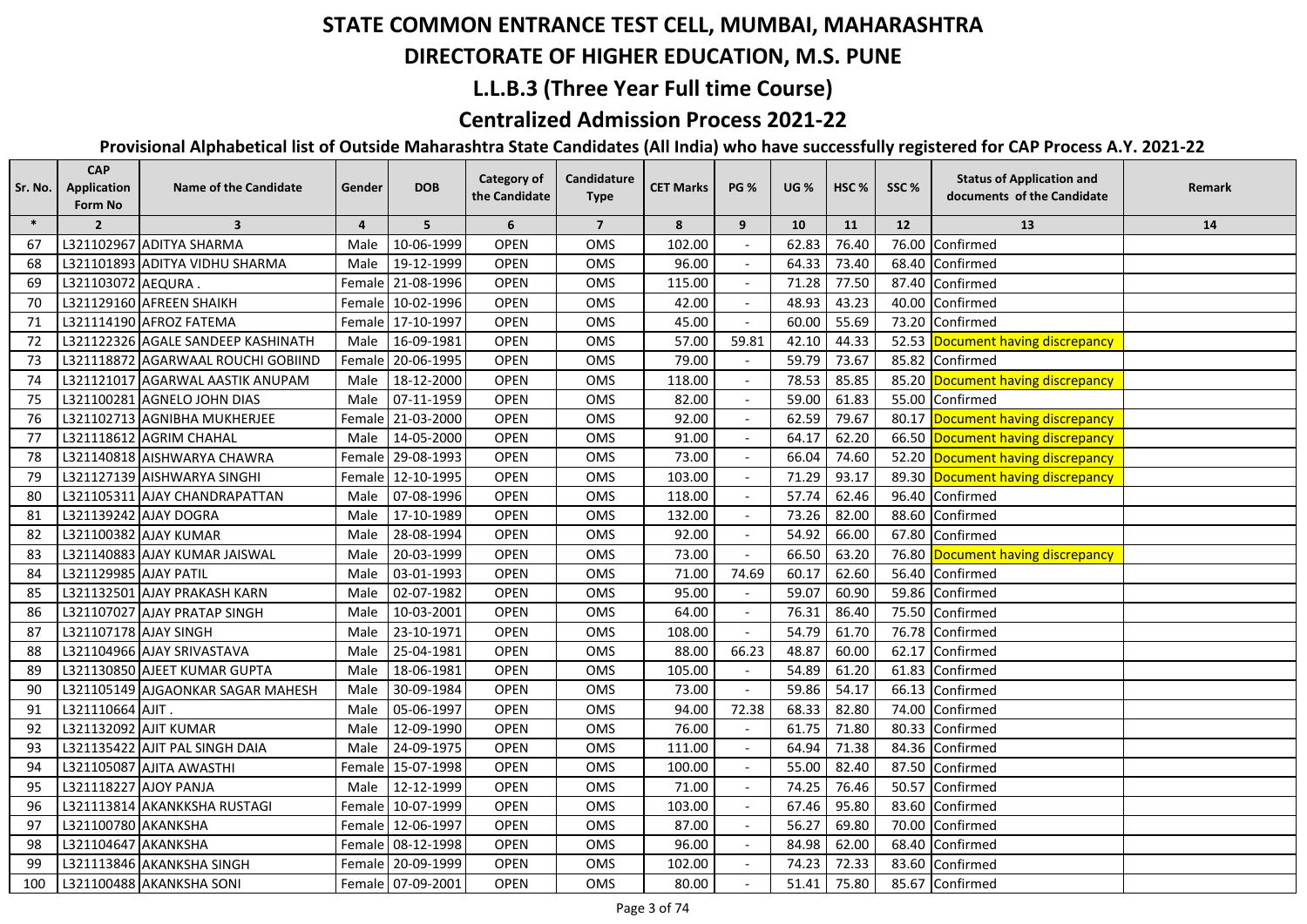## **DIRECTORATE OF HIGHER EDUCATION, M.S. PUNE**

### **L.L.B.3 (Three Year Full time Course)**

## **Centralized Admission Process 2021-22**

| Sr. No. | <b>CAP</b><br>Application<br>Form No | <b>Name of the Candidate</b>        | Gender         | <b>DOB</b>        | <b>Category of</b><br>the Candidate | Candidature<br><b>Type</b> | <b>CET Marks</b> | <b>PG %</b>    | <b>UG</b> % | HSC <sub>%</sub> | SSC%   | <b>Status of Application and</b><br>documents of the Candidate | Remark |
|---------|--------------------------------------|-------------------------------------|----------------|-------------------|-------------------------------------|----------------------------|------------------|----------------|-------------|------------------|--------|----------------------------------------------------------------|--------|
| $\ast$  | $\overline{2}$                       | $\overline{\mathbf{3}}$             | $\overline{4}$ | 5                 | 6                                   | $\overline{7}$             | 8                | 9              | 10          | 11               | 12     | 13                                                             | 14     |
| 101     |                                      | L321108080 AKANKSHIT MISHRA         | Male           | 03-02-1997        | <b>OPEN</b>                         | OMS                        | 113.00           |                | 52.62       | 82.60            | 66.50  | Confirmed                                                      |        |
| 102     |                                      | L321128628 AKANSHA CHILE            |                | Female 27-08-1999 | <b>OPEN</b>                         | <b>OMS</b>                 | 67.00            |                | 66.22       | 90.20            | 88.33  | Document having discrepancy                                    |        |
| 103     |                                      | L321128401 AKANSHA DAVE             |                | Female 12-06-1996 | <b>OPEN</b>                         | OMS                        | 58.00            | 52.67          | 54.00       | 67.00            | 60.67  | Confirmed                                                      |        |
| 104     |                                      | L321124906 AKANSHA KONDINYA         |                | Female 30-03-2001 | <b>OPEN</b>                         | OMS                        | 89.00            |                | 75.87       | 87.00            | 83.60  | Confirmed                                                      |        |
| 105     |                                      | L321103753 AKARSHI SINGH            |                | Female 30-11-1999 | <b>OPEN</b>                         | OMS                        | 74.00            |                | 57.05       | 67.40            | 76.00  | Confirmed                                                      |        |
| 106     |                                      | L321100156 AKASH AHLAWAT            | Male           | 08-08-1995        | <b>OPEN</b>                         | OMS                        | 115.00           | 76.39          | 75.19       | 80.60            | 87.40  | Confirmed                                                      |        |
| 107     |                                      | L321114993 AKASH CHANDNA            | Male           | 15-10-2000        | <b>OPEN</b>                         | OMS                        | 105.00           |                | 57.73       | 82.40            | 72.20  | Confirmed                                                      |        |
| 108     |                                      | L321104123 AKASH CHAUDHARY          | Male           | 18-09-1999        | <b>OPEN</b>                         | OMS                        | 102.00           |                | 61.75       | 85.40            | 75.33  | Confirmed                                                      |        |
| 109     | L321101335 AKASH JHA                 |                                     | Male           | 09-01-2000        | <b>OPEN</b>                         | OMS                        | 108.00           |                | 68.65       | 88.80            | 62.70  | Confirmed                                                      |        |
| 110     | L321104793 AKASH PAL                 |                                     |                | Male 23-10-1998   | <b>OPEN</b>                         | OMS                        | 88.00            |                | 52.67       | 63.80            | 70.40  | Confirmed                                                      |        |
| 111     |                                      | L321112938 AKASH RAUNIYAR           | Male           | 25-11-2000        | <b>OPEN</b>                         | OMS                        | 97.00            |                | 59.78       | 71.60            | 89.33  | Confirmed                                                      |        |
| 112     |                                      | L321130146 AKASH SHUKLA             |                | Male 14-08-1996   | <b>OPEN</b>                         | OMS                        | 118.00           |                | 58.08       | 81.60            | 70.30  | Confirmed                                                      |        |
| 113     |                                      | L321103735 AKHIL KUMAR              | Male           | 10-07-1971        | <b>OPEN</b>                         | OMS                        | 114.00           |                | 65.08       | 73.20            | 76.83  | Confirmed                                                      |        |
| 114     |                                      | L321138733 AKHILENDRA PRATAP SINGH  | Male           | 05-04-1994        | <b>OPEN</b>                         | OMS                        | 83.00            |                | 60.11       | 74.17            | 82.00  | Confirmed                                                      |        |
| 115     |                                      | L321100214 AKRITI SINHA             |                | Female 16-04-2000 | <b>OPEN</b>                         | OMS                        | 102.00           |                | 64.92       | 74.67            | 67.83  | Confirmed                                                      |        |
| 116     | L321102231 AKRITI SONI               |                                     |                | Female 20-03-1998 | <b>OPEN</b>                         | OMS                        | 65.00            |                | 56.38       | 46.17            | 70.20  | Confirmed                                                      |        |
| 117     |                                      | L321116075 AKSHAD KUMAR             | Male           | 22-02-1988        | <b>OPEN</b>                         | OMS                        | 76.00            |                | 62.61       | 75.20            | 51.80  | Confirmed                                                      |        |
| 118     | L321129716                           | AKSHARA JATINKUMAR<br>VASAVADA      |                | Female 14-12-1983 | <b>OPEN</b>                         | OMS                        | 92.00            | 60.00          | 60.66       | 67.17            |        | 73.33 Confirmed                                                |        |
| 119     | L321112423 AKSHARA S                 |                                     |                | Female 09-11-2000 | <b>OPEN</b>                         | OMS                        | 94.00            |                | 84.00       | 78.20            | 100.00 | Document having discrepancy                                    |        |
| 120     |                                      | L321129894 AKSHAT RATHORE           | Male           | 15-09-1990        | <b>OPEN</b>                         | OMS                        | 115.00           | 70.00          | 69.16       | 72.20            | 81.60  | Confirmed                                                      |        |
| 121     |                                      | L321112614 AKSHATA KATARA           |                | Female 21-05-1999 | <b>OPEN</b>                         | OMS                        | 112.00           |                | 58.06       | 83.00            | 79.80  | Confirmed                                                      |        |
| 122     |                                      | L321131497 AKSHAY ANKUSH NARKAR     | Male           | 30-10-1986        | <b>OPEN</b>                         | OMS                        | 68.00            |                | 59.44       | 41.33            | 46.40  | Document having discrepancy                                    |        |
| 123     |                                      | L321119891 AKSHAY JAIN              | Male           | 24-11-1993        | <b>OPEN</b>                         | OMS                        | 89.00            |                | 73.65       | 80.20            | 85.60  | Confirmed                                                      |        |
| 124     |                                      | L321142959 AKSHAY KUMAR GOSWAMI     | Male           | 07-12-1992        | <b>OPEN</b>                         | OMS                        | 104.00           |                | 70.64       | 65.69            | 83.67  | <b>Document having discrepancy</b>                             |        |
| 125     |                                      | L321122256 AKSHAY SIROYA            | Male           | 20-11-1992        | <b>OPEN</b>                         | OMS                        | 93.00            |                | 82.88       | 73.33            | 89.00  | Confirmed                                                      |        |
| 126     |                                      | L321100663 AKSHAYA SAURABH PALANDE  | Female         | 05-05-1992        | <b>OPEN</b>                         | OMS                        | 84.00            | $\blacksquare$ | 82.40       | 84.33            | 88.48  | Confirmed                                                      |        |
| 127     |                                      | L321100246 AKSHIT PRAJAPATI         | Male           | 14-04-2000        | <b>OPEN</b>                         | <b>OMS</b>                 | 100.00           |                | 64.88       | 71.60            | 70.40  | Confirmed                                                      |        |
| 128     |                                      | L321126017 ALLEN ARAVINDAN          | Male           | 06-11-1989        | <b>OPEN</b>                         | OMS                        | 90.00            |                | 75.92       | 70.80            | 79.20  | Confirmed                                                      |        |
| 129     |                                      | L321133655 ALOK PRAJAPATI           | Male           | 10-06-1999        | <b>OPEN</b>                         | OMS                        | 79.00            |                | 65.94       | 75.20            | 82.00  | Document having discrepancy                                    |        |
| 130     | L321143886 ALOK SINGH                |                                     | Male           | 28-08-1970        | <b>OPEN</b>                         | OMS                        | 120.00           | 90.93          | 89.74       | 82.40            | 84.50  | Confirmed                                                      |        |
| 131     |                                      | L321102737 ALPANA CHAUHAN           | Female         | 03-01-1969        | <b>OPEN</b>                         | OMS                        | 57.00            |                | 47.46       | 44.00            | 40.93  | Confirmed                                                      |        |
| 132     |                                      | L321101676 ALTAF ANSARI ABDUL HAKIM |                | Female 25-07-1997 | <b>OPEN</b>                         | OMS                        | 60.00            |                | 46.39       | 65.80            | 45.67  | Confirmed                                                      |        |
| 133     |                                      | L321101265 AMAN ARSH KHAN           |                | Male 03-04-1998   | <b>OPEN</b>                         | OMS                        | 67.00            |                | 64.43       | 55.23            |        | 59.83 Confirmed                                                |        |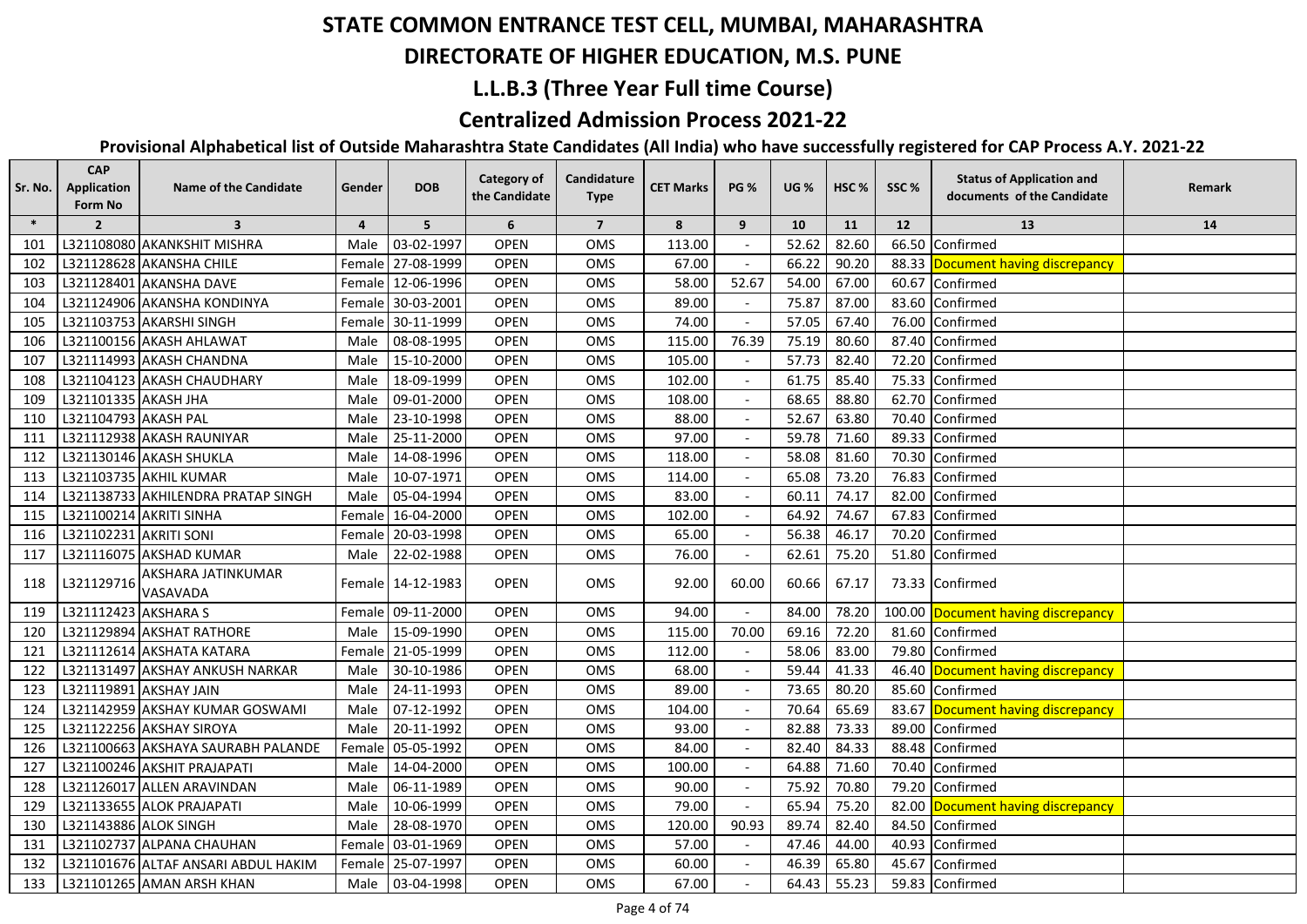#### **DIRECTORATE OF HIGHER EDUCATION, M.S. PUNE**

## **L.L.B.3 (Three Year Full time Course)**

## **Centralized Admission Process 2021-22**

| Sr. No. | <b>CAP</b><br><b>Application</b><br>Form No | <b>Name of the Candidate</b>             | Gender         | <b>DOB</b>        | <b>Category of</b><br>the Candidate | Candidature<br><b>Type</b> | <b>CET Marks</b> | <b>PG %</b> | <b>UG %</b> | HSC <sub>%</sub> | SSC%  | <b>Status of Application and</b><br>documents of the Candidate | Remark |
|---------|---------------------------------------------|------------------------------------------|----------------|-------------------|-------------------------------------|----------------------------|------------------|-------------|-------------|------------------|-------|----------------------------------------------------------------|--------|
| $\ast$  | $\overline{2}$                              | $\overline{\mathbf{3}}$                  | $\overline{4}$ | 5                 | 6                                   | $\overline{7}$             | 8                | 9           | 10          | 11               | 12    | 13                                                             | 14     |
| 134     |                                             | L321116472 AMAN ASHISH                   | Male           | 24-01-1989        | <b>OPEN</b>                         | <b>OMS</b>                 | 119.00           |             | 62.55       | 59.22            | 86.40 | Confirmed                                                      |        |
| 135     |                                             | L321124477 AMAN B S GOHARIA              | Male           | 16-04-1995        | <b>OPEN</b>                         | <b>OMS</b>                 | 83.00            | 77.14       | 73.30       | 83.60            | 68.40 | Confirmed                                                      |        |
| 136     |                                             | L321137642 AMAN DEEP SINGH               | Male           | 26-12-1999        | <b>OPEN</b>                         | OMS                        | 91.00            |             | 52.31       | 72.20            | 70.40 | Confirmed                                                      |        |
| 137     |                                             | L321103240 AMAN DWIVEDI                  | Male           | 30-06-2001        | <b>OPEN</b>                         | <b>OMS</b>                 | 108.00           |             | 58.22       | 70.60            | 80.00 | Confirmed                                                      |        |
| 138     |                                             | L321141741 AMAN GANGRADE                 | Male           | 23-11-1998        | <b>OPEN</b>                         | OMS                        | 81.00            |             | 66.83       | 75.20            |       | 74.50 Document having discrepancy                              |        |
| 139     |                                             | L321132106 AMAN KUMAR                    | Male           | 08-04-1994        | <b>OPEN</b>                         | <b>OMS</b>                 | 113.00           |             | 76.49       | 73.20            | 77.80 | Confirmed                                                      |        |
| 140     |                                             | L321100121 AMAN KUMAR KEWATE             | Male           | 10-07-1996        | <b>OPEN</b>                         | OMS                        | 32.00            |             | 66.53       | 63.20            | 59.33 | Confirmed                                                      |        |
| 141     |                                             | L321126071 AMAN KUMAR PANDEY             | Male           | 18-08-2000        | <b>OPEN</b>                         | OMS                        | 77.00            |             | 64.67       | 60.80            | 63.50 | Confirmed                                                      |        |
| 142     |                                             | L321134935 AMAN KUMAR SONI               | Male           | 31-12-1999        | <b>OPEN</b>                         | OMS                        | 95.00            |             | 65.13       | 57.80            |       | 85.60 Confirmed                                                |        |
| 143     | L321122305 AMAR NATH                        |                                          | Male           | 01-03-1969        | <b>OPEN</b>                         | OMS                        | 80.00            |             | 58.52       | 63.40            | 63.67 | Confirmed                                                      |        |
| 144     |                                             | L321114195 AMARDIP GAUTAM                | Male           | 05-03-1991        | <b>OPEN</b>                         | OMS                        | 107.00           |             | 74.75       | 64.20            | 74.00 | Confirmed                                                      |        |
| 145     |                                             | L321136904 AMATULLA AKIL CHUNAWALA       |                | Female 02-09-2000 | <b>OPEN</b>                         | OMS                        | 87.00            |             | 88.85       | 93.40            | 80.75 | Confirmed                                                      |        |
| 146     |                                             | L321138810 AMBIKA JADLI                  |                | Female 22-03-1996 | <b>OPEN</b>                         | OMS                        | 96.00            |             | 56.67       | 70.60            |       | 74.00 Document having discrepancy                              |        |
| 147     |                                             | L321114335 AMBIKA SETHI                  |                | Female 24-03-1982 | <b>OPEN</b>                         | OMS                        | 98.00            |             | 53.72       | 63.23            | 54.91 | Confirmed                                                      |        |
| 148     |                                             | L321100733 AMBIKA SHARMA                 |                | Female 10-07-1998 | <b>OPEN</b>                         | OMS                        | 85.00            |             | 70.10       | 75.40            | 74.50 | Confirmed                                                      |        |
| 149     |                                             | L321114040 AMBRISH SHARMA                | Male           | 05-06-1982        | <b>OPEN</b>                         | <b>OMS</b>                 | 74.00            | 63.16       | 64.69       | 52.22            | 49.80 | Confirmed                                                      |        |
| 150     |                                             | L321117320 AMEET VIVEK NAIK              | Male           | 16-06-1982        | <b>OPEN</b>                         | OMS                        | 47.00            |             | 45.00       | 43.50            |       | 38.93 Confirmed                                                |        |
| 151     | L321143231                                  | AMIN SHAILESHKUMAR<br><b>MANILAL</b>     | Male           | 02-08-1979        | <b>OPEN</b>                         | <b>OMS</b>                 | 96.00            |             | 56.32       | 65.08            |       | 69.00 Document having discrepancy                              |        |
| 152     |                                             | L321110864 AMISHA VAIBHAV JOSHI          |                | Female 11-05-2000 | <b>OPEN</b>                         | OMS                        | 74.00            |             | 61.65       | 64.60            |       | 68.40 Confirmed                                                |        |
| 153     |                                             | L321110623 AMIT BHASKAR JARE             | Male           | 31-10-1989        | <b>OPEN</b>                         | OMS                        | 67.00            |             | 65.54       | 46.17            |       | 45.33 Document having discrepancy                              |        |
| 154     | L321105056 AMIT DALAL                       |                                          | Male           | 05-01-1988        | <b>OPEN</b>                         | <b>OMS</b>                 | 127.00           |             | 63.86       | 79.33            |       | 87.40 Confirmed                                                |        |
| 155     |                                             | L321137908 AMIT KUMAR                    | Male           | 06-12-2000        | OPEN                                | OMS                        | 65.00            |             | 63.63       | 60.40            |       | 79.80 Confirmed                                                |        |
| 156     |                                             | L321108433 AMIT KUMAR CHOUDHARY          | Male           | 01-03-1979        | <b>OPEN</b>                         | OMS                        | 94.00            |             | 62.63       | 77.33            |       | 60.78 Document having discrepancy                              |        |
| 157     |                                             | L321141315 AMIT KUMAR MISHRA             | Male           | 10-10-1992        | <b>OPEN</b>                         | OMS                        | 114.00           |             | 76.67       | 71.80            |       | 60.17 Document having discrepancy                              |        |
| 158     |                                             | L321128180 AMIT KUMAR SINGH              | Male           | 23-09-1983        | OPEN                                | OMS                        | 95.00            | 64.14       | 57.67       | 65.20            | 76.00 | Confirmed                                                      |        |
| 159     |                                             | L321104757 AMIT KUMAR YADAV              | Male           | 14-04-1998        | OPEN                                | OMS                        | 83.00            |             | 66.38       | 61.20            | 46.29 | Confirmed                                                      |        |
| 160     |                                             | L321142718 AMIT RANJAN                   | Male           | 05-02-1986        | <b>OPEN</b>                         | OMS                        | 92.00            |             | 62.00       | 68.56            | 65.57 | Confirmed                                                      |        |
| 161     |                                             | L321100532 AMIT RAWAT                    | Male           | 10-11-1989        | <b>OPEN</b>                         | OMS                        | 89.00            |             | 56.88       | 55.20            | 50.00 | Confirmed                                                      |        |
| 162     |                                             | L321142825 AMIT SHARMA                   | Male           | 31-10-1979        | <b>OPEN</b>                         | OMS                        | 71.00            | 63.36       | 53.33       | 63.33            | 62.00 | Document having discrepancy                                    |        |
| 163     |                                             | L321131098 AMITI GUPTA                   |                | Female 27-08-2000 | <b>OPEN</b>                         | OMS                        | 123.00           |             | 70.27       | 94.25            | 95.67 | Confirmed                                                      |        |
| 164     | L321117825                                  | <b>AMITKUMAR SOMNATH</b><br><b>VERMA</b> | Male           | 27-07-1978        | <b>OPEN</b>                         | OMS                        | 89.00            |             | 45.44       | 66.60            |       | 73.82 Document having discrepancy                              |        |
| 165     |                                             | L321129835 AMRENDER KUMAR                |                | Male 03-08-1986   | <b>OPEN</b>                         | OMS                        | 83.00            |             | 60.17       | 64.80            |       | 55.80 Confirmed                                                |        |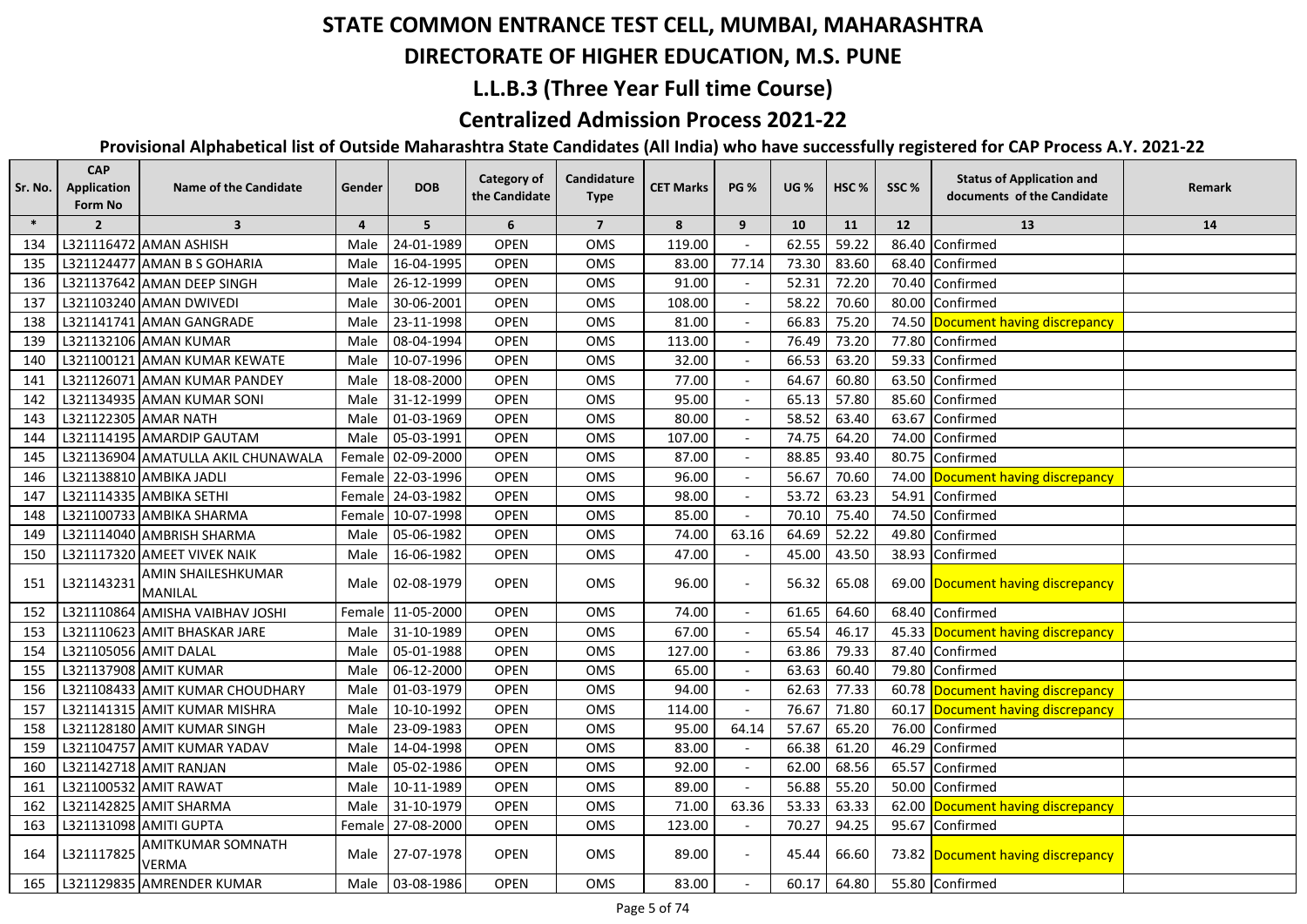#### **DIRECTORATE OF HIGHER EDUCATION, M.S. PUNE**

### **L.L.B.3 (Three Year Full time Course)**

## **Centralized Admission Process 2021-22**

| Sr. No. | <b>CAP</b><br>Application<br>Form No | <b>Name of the Candidate</b>         | Gender         | <b>DOB</b>        | Category of<br>the Candidate | Candidature<br><b>Type</b> | <b>CET Marks</b> | <b>PG %</b> | <b>UG</b> % | HSC <sub>%</sub> | SSC%  | <b>Status of Application and</b><br>documents of the Candidate | Remark |
|---------|--------------------------------------|--------------------------------------|----------------|-------------------|------------------------------|----------------------------|------------------|-------------|-------------|------------------|-------|----------------------------------------------------------------|--------|
| $\ast$  | $\overline{2}$                       | $\overline{\mathbf{3}}$              | $\overline{4}$ | 5                 | 6                            | $\overline{7}$             | 8                | 9           | 10          | 11               | 12    | 13                                                             | 14     |
| 166     |                                      | L321119752 AMRESH KUMAR JHA          | Male           | 05-06-1978        | <b>OPEN</b>                  | OMS                        | 68.00            |             | 45.30       | 52.20            | 37.00 | Confirmed                                                      |        |
| 167     |                                      | L321110264 AMRISH B SUKHADIYA        | Male           | 30-06-1978        | <b>OPEN</b>                  | OMS                        | 101.00           | 48.33       | 61.87       | 44.38            |       | 57.29 Confirmed                                                |        |
| 168     |                                      | L321100771 ANAMIKA CHOWDHURY         |                | Female 10-06-2000 | <b>OPEN</b>                  | OMS                        | 75.00            |             | 64.04       | 70.20            |       | 42.43 Confirmed                                                |        |
| 169     |                                      | L321100262 ANAND KALLAPA KAMBLE      | Male           | 10-07-1976        | <b>OPEN</b>                  | OMS                        | 75.00            |             | 62.28       | 60.00            |       | 36.00 Document having discrepancy                              |        |
| 170     |                                      | L321120987 ANAND KUMAR JHA           | Male           | 20-12-1996        | <b>OPEN</b>                  | OMS                        | 77.00            |             | 58.58       | 52.00            |       | 61.00 Document having discrepancy                              |        |
| 171     |                                      | L321143214 ANAND KUMAR PANDEY        | Male           | 01-07-1977        | <b>OPEN</b>                  | OMS                        | 84.00            |             | 53.00       | 62.88            |       | 48.00 Confirmed                                                |        |
| 172     |                                      | L321121735 ANAND NIGUDKAR            | Male           | 01-08-1973        | <b>OPEN</b>                  | OMS                        | 87.00            |             | 59.15       | 69.88            |       | 55.08 Document having discrepancy                              |        |
| 173     |                                      | L321135148 ANAND PRAKASH BHARDWAJ    | Male           | 12-04-2000        | <b>OPEN</b>                  | OMS                        | 105.00           |             | 71.48       | 55.80            |       | 68.00 Confirmed                                                |        |
| 174     | L321141184                           | <b>ANAND PRAKASHA</b><br>MASCARENHAS |                | Male 09-01-1976   | <b>OPEN</b>                  | OMS                        | 96.00            |             | 63.17       | 69.67            |       | 66.50 Confirmed                                                |        |
| 175     | L321135302 ANAND RAJ                 |                                      | Male           | 06-07-1986        | <b>OPEN</b>                  | OMS                        | 112.00           | 58.17       | 63.73       | 83.40            |       | 76.71 Confirmed                                                |        |
| 176     |                                      | L321101228 ANAND SHAW                |                | Male 06-12-1997   | <b>OPEN</b>                  | <b>OMS</b>                 | 105.00           |             | 56.21       | 72.00            |       | 65.67 Confirmed                                                |        |
| 177     |                                      | L321101388 ANANDU S NAIR             | Male           | 22-02-1998        | <b>OPEN</b>                  | OMS                        | 111.00           |             | 67.62       | 80.40            |       | 91.20 Confirmed                                                |        |
| 178     |                                      | L321107404 ANANNYA SAIKIA            |                | Female 01-11-1997 | <b>OPEN</b>                  | OMS                        | 101.00           |             | 59.92       | 93.80            |       | 89.30 Confirmed                                                |        |
| 179     |                                      | L321107166 ANANT BAJAJ               | Male           | 01-06-1997        | <b>OPEN</b>                  | OMS                        | 92.00            |             | 55.72       | 83.60            |       | 77.90 Document having discrepancy                              |        |
| 180     |                                      | L321106876 ANANTHU VENUGOPAL         | Male           | 09-03-1999        | <b>OPEN</b>                  | OMS                        | 89.00            |             | 70.32       | 80.50            |       | 95.00 Document having discrepancy                              |        |
| 181     |                                      | L321104377 ANANYA BOSE               |                | Female 22-12-1999 | <b>OPEN</b>                  | OMS                        | 102.00           |             | 60.92       | 77.00            |       | 83.86 Document having discrepancy                              |        |
| 182     |                                      | L321124731 ANANYA GARG               |                | Female 13-06-2000 | <b>OPEN</b>                  | OMS                        | 108.00           |             | 65.67       | 89.80            |       | 77.90 Confirmed                                                |        |
| 183     |                                      | L321102661 ANANYA GOEL               |                | Female 21-02-2000 | <b>OPEN</b>                  | OMS                        | 119.00           |             | 83.08       | 91.40            |       | 100.00 Document having discrepancy                             |        |
| 184     |                                      | L321113054 ANANYA MISHRA             |                | Female 26-05-1999 | <b>OPEN</b>                  | OMS                        | 106.00           |             | 59.92       | 95.00            | 79.80 | Confirmed                                                      |        |
| 185     |                                      | L321124960 ANCHAL JINDAL             |                | Female 27-07-1993 | <b>OPEN</b>                  | OMS                        | 105.00           | 62.82       | 74.07       | 88.83            |       | 82.40 Document having discrepancy                              |        |
| 186     |                                      | L321104601 ANDHALE VIJAY DATTARAO    | Male           | 05-11-1996        | <b>OPEN</b>                  | OMS                        | 111.00           |             | 65.02       | 69.08            |       | 86.18 Document having discrepancy                              |        |
| 187     |                                      | L321128108 ANDREW SAMUEL             | Male           | 11-01-1966        | <b>OPEN</b>                  | OMS                        | 62.00            | 74.75       | 93.83       | 60.83            |       | 64.67 Document having discrepancy                              |        |
| 188     |                                      | L321115308 ANGELA AKHTER             | Female         | 12-04-2000        | <b>OPEN</b>                  | OMS                        | 89.00            |             | 60.12       | 73.40            | 61.00 | Confirmed                                                      |        |
| 189     |                                      | L321141635 ANIKET BHAGWAN PADWAL     | Male           | 31-01-1999        | <b>OPEN</b>                  | OMS                        | 50.00            |             | 66.93       | 43.54            | 61.20 | Confirmed                                                      |        |
| 190     |                                      | L321110057 ANIL ASHOK MACHCHA        | Male           | 11-12-1982        | <b>OPEN</b>                  | OMS                        | 73.00            | 62.32       | 68.35       | 47.83            |       | 63.73 Confirmed                                                |        |
| 191     |                                      | L321108161 ANIL BHANDARI             | Male           | 03-08-1979        | <b>OPEN</b>                  | OMS                        | 125.00           |             | 74.77       | 74.80            |       | 84.40 Confirmed                                                |        |
| 192     | L321121409 ANIL GOUD                 |                                      | Male           | 20-01-1980        | <b>OPEN</b>                  | OMS                        | 34.00            |             | 52.31       |                  |       | Document having discrepancy                                    |        |
| 193     |                                      | L321117562 ANIL KISAN TEMAK          | Male           | 02-06-1974        | <b>OPEN</b>                  | OMS                        | 57.00            |             | 46.06       | 43.17            |       | 51.71 Document having discrepancy                              |        |
| 194     |                                      | L321100438 ANIL KUMAR                | Male           | 10-07-1986        | <b>OPEN</b>                  | OMS                        | 89.00            |             | 49.11       | 54.40            |       | 64.00 Confirmed                                                |        |
| 195     |                                      | L321134770 ANIL KUMAR                | Male           | 27-11-1988        | <b>OPEN</b>                  | OMS                        | 94.00            |             | 54.07       | 58.89            |       | 76.43 Document having discrepancy                              |        |
| 196     |                                      | L321133047 ANIL KUMAR                | Male           | 22-06-1990        | <b>OPEN</b>                  | OMS                        | 104.00           |             | 74.58       | 84.00            |       | 83.00 Confirmed                                                |        |
| 197     |                                      | L321129636 ANIL KUMAR                | Male           | 30-09-1976        | <b>OPEN</b>                  | OMS                        | 81.00            | 57.61       | 56.00       | 59.80            |       | 59.20 Confirmed                                                |        |
| 198     |                                      | L321103566 ANIL KUMAR TIWARY         |                | Male 15-11-1969   | <b>OPEN</b>                  | OMS                        | 122.00           | 72.33       | 74.10       | 67.40            |       | 71.14 Confirmed                                                |        |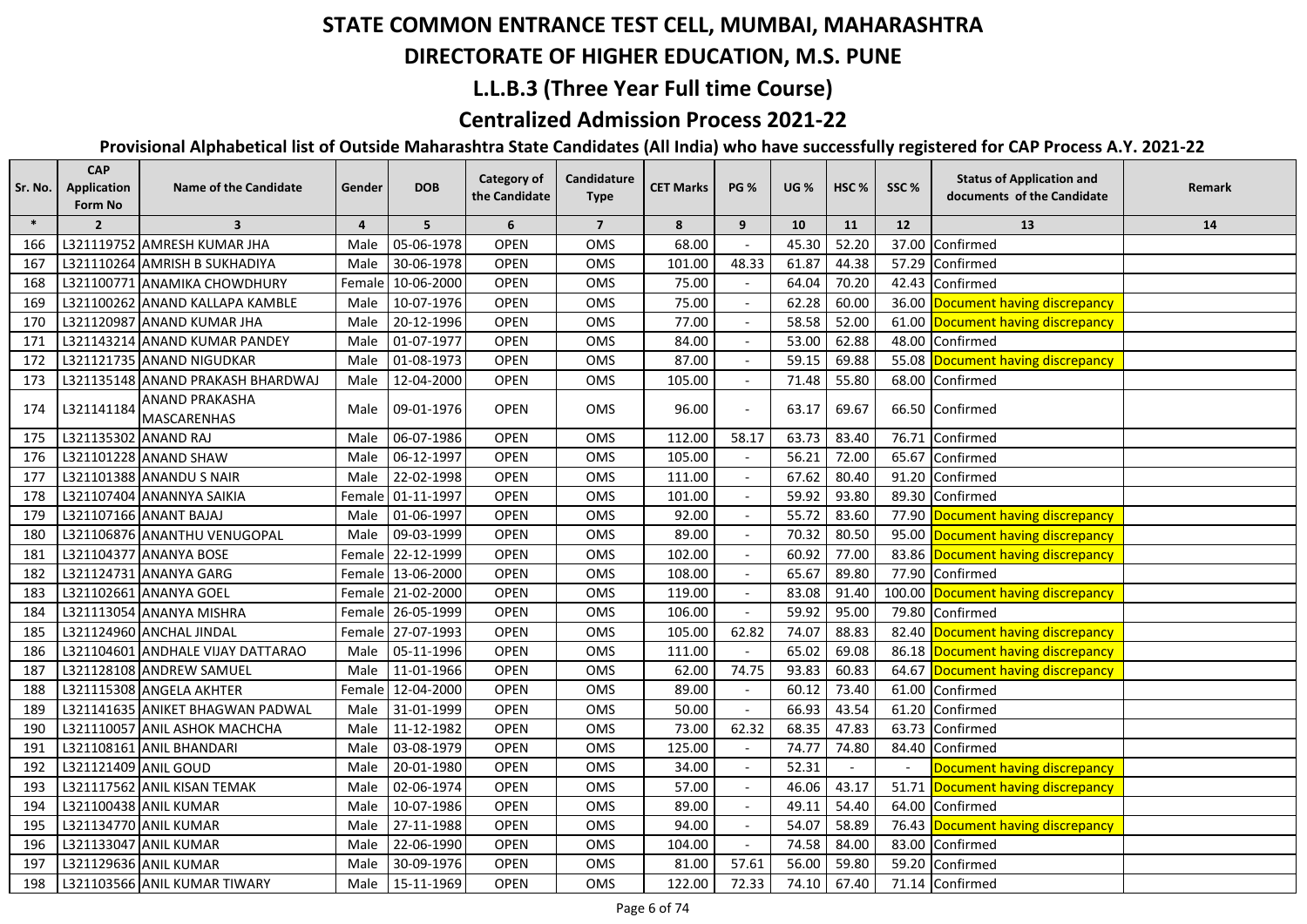## **DIRECTORATE OF HIGHER EDUCATION, M.S. PUNE**

### **L.L.B.3 (Three Year Full time Course)**

## **Centralized Admission Process 2021-22**

| $\ast$<br>6<br>$\overline{7}$<br>$\overline{\mathbf{3}}$<br>5<br>8<br>$\overline{2}$<br>$\overline{4}$<br>9<br>10<br>11<br>12<br>13<br>14<br>L321146020 ANIL SAINI<br>71.20<br>17-02-1985<br><b>OPEN</b><br>OMS<br>89.00<br>51.56<br>87.17<br>Confirmed<br>199<br>Male<br>L321103461 ANIMESH<br>09-09-1999<br><b>OPEN</b><br>OMS<br>87.00<br>58.20<br>68.80<br>200<br>74.83<br>Document having discrepancy<br>Male<br>L321104858 ANIMESH KASHYAP<br>29-09-1999<br>OPEN<br>OMS<br>78.00<br>61.75<br>72.60<br>201<br>79.80<br>Male<br>Confirmed<br>OPEN<br>94.00<br>60.60<br>72.22<br>Confirmed<br>L321104746 ANIMESH KUMAR<br>19-06-1973<br>OMS<br>72.10<br>63.44<br>202<br>Male<br>L321113639 ANIRUDDH TIWARI<br>15-02-1986<br><b>OPEN</b><br>OMS<br>78.00<br>55.42<br>47.17<br>57.17<br>55.40<br>Confirmed<br>203<br>Male<br>57.59<br>L321101945 ANIRUDDHA SURESH BHOIR<br>15-04-1991<br><b>OPEN</b><br>OMS<br>68.00<br>41.33<br>41.69<br>204<br>Male<br>Confirmed<br>Female 29-05-1973<br><b>OPEN</b><br>OMS<br>84.00<br>72.89<br>66.26<br>73.17<br>66.80<br>205<br>L321122852 ANITA MACHADO<br>Confirmed<br>L321127225 ANITA MANOJ<br><b>OPEN</b><br>115.00<br>81.00<br>88.20<br>206<br>Female 02-12-1973<br>OMS<br>60.60<br>65.41<br>Confirmed<br>62.00<br>74.62<br>207<br>L321115199 ANITA SUDALAIMANI<br>Female 16-07-1999<br><b>OPEN</b><br>OMS<br>68.65<br>87.40<br>Confirmed<br><b>OPEN</b><br>115.00<br>78.00<br>75.40<br>95.00<br>208<br>L321114863 ANJALI<br>Female 02-01-2001<br><b>OMS</b><br>Confirmed<br>91.20<br>93.10<br>L321104007 ANJALI DAHIYA<br>Female 15-07-2000<br><b>OPEN</b><br>OMS<br>93.00<br>69.42<br>Confirmed<br>209<br>L321110697 ANJALI SAXENA<br><b>OPEN</b><br>72.00<br>72.00<br>57.17<br>64.20<br>62.83<br>210<br>Female 20-12-1970<br><b>OMS</b><br>Confirmed<br>L321141103 ANJANASHISH SRIVASTAVA<br>15-02-1991<br><b>OPEN</b><br>OMS<br>119.00<br>84.40<br>90.40<br>88.20<br>211<br>Male<br>Confirmed<br>L321135580 ANJU DEVI<br>Female 02-06-1993<br><b>OPEN</b><br>OMS<br>58.00<br>58.50<br>67.23<br>57.67<br>Confirmed<br>212<br>ANJULATA ARVINDKUMAR<br>L321124123<br>Female 28-08-1983<br><b>OPEN</b><br>52.00<br>53.60<br>49.60 Confirmed<br>213<br>OMS<br>51.36<br><b>MISTRY</b><br>ANJUM BEGAM JEELANI<br>L321101148<br><b>OPEN</b><br>49.50<br>57.28 Confirmed<br>Female 03-06-1995<br>OMS<br>47.00<br>50.67<br>214<br>$\overline{\phantom{a}}$<br><b>SHAIKH</b><br>70.00<br>L321129746 ANKIT GOYAL<br>20-08-1984<br>OPEN<br>110.00<br>62.78<br>77.00<br>Confirmed<br>215<br>OMS<br>Male<br>L321101197 ANKIT GUPTA<br>10-05-1998<br><b>OPEN</b><br>OMS<br>42.00<br>49.00<br>61.69<br>73.50<br>216<br>Male<br>Confirmed<br>66.40<br>217<br>L321130537 ANKIT KUMAR<br>19-08-1999<br><b>OPEN</b><br>OMS<br>97.00<br>61.00<br>93.10<br>Confirmed<br>Male<br>L321106443 ANKIT KUMAR JAIN<br><b>OPEN</b><br>69.00<br>60.72<br>63.20<br>71.00<br>Confirmed<br>218<br>Male<br>02-03-1991<br>OMS<br>50.72<br>59.00<br>45.50<br>Confirmed<br>219<br>L321125031 ANKIT KUSHWAHA<br>17-04-1994<br><b>OPEN</b><br>OMS<br>63.00<br>Male<br>L321104637 ANKITA KUMARI<br>09-07-2000<br><b>OPEN</b><br>OMS<br>103.00<br>67.75<br>75.80<br>76.00<br>Confirmed<br>220<br>Female<br>221<br>L321120587 ANKITA RAJ<br>OPEN<br>OMS<br>67.00<br>60.33<br>51.80<br>62.60<br>Document having discrepancy<br>Female 11-02-1986<br>222<br>87.00<br>64.94<br>72.67<br>L321104604 ANKITA SHRIWASTVA<br>Female 19-04-1998<br><b>OPEN</b><br>OMS<br>64.40<br>Confirmed<br>OMS<br>81.00<br>91.00<br>223<br>L321105393 ANKITA SINGH<br>Female 20-03-1999<br><b>OPEN</b><br>67.07<br>87.40<br>Confirmed<br>$\blacksquare$<br>L321104878 ANKITA TOM<br>27-02-1994<br>100.00<br>57.80<br>95.00<br>Confirmed<br>224<br><b>OPEN</b><br>OMS<br>93.10<br>Female  <br>225<br>L321134331 ANKITESHWAR SAHAY<br>12-03-1997<br><b>OPEN</b><br>OMS<br>107.00<br>81.88<br>66.00<br>79.40<br>77.90 Document having discrepancy<br>Male<br>OMS<br>117.00<br>72.34<br>82.60<br>226<br>L321144086 ANKUR GUPTA<br>05-05-1987<br><b>OPEN</b><br>76.40<br>Confirmed<br>Male<br>65.03<br>85.23<br>90.20<br>227<br>L321110691 ANKUR SHETH<br>Male<br>14-01-2000<br><b>OPEN</b><br>OMS<br>93.00<br>Confirmed<br>$\overline{\phantom{a}}$<br>L321136986 ANKUR TRIPATHI<br>30-09-1999<br>90.00<br>62.72<br>72.60<br>55.10<br>228<br>Male<br><b>OPEN</b><br>OMS<br>Confirmed<br>$\overline{\phantom{a}}$<br>229<br>L321103212 ANKUR UNNAYAN<br>06-01-2000<br><b>OPEN</b><br>OMS<br>116.00<br>78.98<br>73.60<br>95.00<br>Confirmed<br>Male<br>L321121232 ANMOL BAIJAL<br>230<br>26-03-1996<br><b>OPEN</b><br>OMS<br>95.00<br>78.75<br>60.14<br>81.40<br>87.40 Confirmed<br>Male | Sr. No. | <b>CAP</b><br>Application<br>Form No | <b>Name of the Candidate</b> | Gender | <b>DOB</b> | <b>Category of</b><br>the Candidate | Candidature<br><b>Type</b> | <b>CET Marks</b> | <b>PG %</b> | <b>UG %</b> | HSC <sub>%</sub> | SSC% | <b>Status of Application and</b><br>documents of the Candidate | Remark |
|-------------------------------------------------------------------------------------------------------------------------------------------------------------------------------------------------------------------------------------------------------------------------------------------------------------------------------------------------------------------------------------------------------------------------------------------------------------------------------------------------------------------------------------------------------------------------------------------------------------------------------------------------------------------------------------------------------------------------------------------------------------------------------------------------------------------------------------------------------------------------------------------------------------------------------------------------------------------------------------------------------------------------------------------------------------------------------------------------------------------------------------------------------------------------------------------------------------------------------------------------------------------------------------------------------------------------------------------------------------------------------------------------------------------------------------------------------------------------------------------------------------------------------------------------------------------------------------------------------------------------------------------------------------------------------------------------------------------------------------------------------------------------------------------------------------------------------------------------------------------------------------------------------------------------------------------------------------------------------------------------------------------------------------------------------------------------------------------------------------------------------------------------------------------------------------------------------------------------------------------------------------------------------------------------------------------------------------------------------------------------------------------------------------------------------------------------------------------------------------------------------------------------------------------------------------------------------------------------------------------------------------------------------------------------------------------------------------------------------------------------------------------------------------------------------------------------------------------------------------------------------------------------------------------------------------------------------------------------------------------------------------------------------------------------------------------------------------------------------------------------------------------------------------------------------------------------------------------------------------------------------------------------------------------------------------------------------------------------------------------------------------------------------------------------------------------------------------------------------------------------------------------------------------------------------------------------------------------------------------------------------------------------------------------------------------------------------------------------------------------------------------------------------------------------------------------------------------------------------------------------------------------------------------------------------------------------------------------------------------------------------------------------------------------------------------------------------------------------------------------------------------------------------------------------------------------------------------------------------------------------------------------------------------------------------------------------------------------------------------------------------------------------------------------------------------------------------------------------------------------------------------------------------------------------------------------------------------------------------------------------------------------------------------------|---------|--------------------------------------|------------------------------|--------|------------|-------------------------------------|----------------------------|------------------|-------------|-------------|------------------|------|----------------------------------------------------------------|--------|
|                                                                                                                                                                                                                                                                                                                                                                                                                                                                                                                                                                                                                                                                                                                                                                                                                                                                                                                                                                                                                                                                                                                                                                                                                                                                                                                                                                                                                                                                                                                                                                                                                                                                                                                                                                                                                                                                                                                                                                                                                                                                                                                                                                                                                                                                                                                                                                                                                                                                                                                                                                                                                                                                                                                                                                                                                                                                                                                                                                                                                                                                                                                                                                                                                                                                                                                                                                                                                                                                                                                                                                                                                                                                                                                                                                                                                                                                                                                                                                                                                                                                                                                                                                                                                                                                                                                                                                                                                                                                                                                                                                                                                                                                   |         |                                      |                              |        |            |                                     |                            |                  |             |             |                  |      |                                                                |        |
|                                                                                                                                                                                                                                                                                                                                                                                                                                                                                                                                                                                                                                                                                                                                                                                                                                                                                                                                                                                                                                                                                                                                                                                                                                                                                                                                                                                                                                                                                                                                                                                                                                                                                                                                                                                                                                                                                                                                                                                                                                                                                                                                                                                                                                                                                                                                                                                                                                                                                                                                                                                                                                                                                                                                                                                                                                                                                                                                                                                                                                                                                                                                                                                                                                                                                                                                                                                                                                                                                                                                                                                                                                                                                                                                                                                                                                                                                                                                                                                                                                                                                                                                                                                                                                                                                                                                                                                                                                                                                                                                                                                                                                                                   |         |                                      |                              |        |            |                                     |                            |                  |             |             |                  |      |                                                                |        |
|                                                                                                                                                                                                                                                                                                                                                                                                                                                                                                                                                                                                                                                                                                                                                                                                                                                                                                                                                                                                                                                                                                                                                                                                                                                                                                                                                                                                                                                                                                                                                                                                                                                                                                                                                                                                                                                                                                                                                                                                                                                                                                                                                                                                                                                                                                                                                                                                                                                                                                                                                                                                                                                                                                                                                                                                                                                                                                                                                                                                                                                                                                                                                                                                                                                                                                                                                                                                                                                                                                                                                                                                                                                                                                                                                                                                                                                                                                                                                                                                                                                                                                                                                                                                                                                                                                                                                                                                                                                                                                                                                                                                                                                                   |         |                                      |                              |        |            |                                     |                            |                  |             |             |                  |      |                                                                |        |
|                                                                                                                                                                                                                                                                                                                                                                                                                                                                                                                                                                                                                                                                                                                                                                                                                                                                                                                                                                                                                                                                                                                                                                                                                                                                                                                                                                                                                                                                                                                                                                                                                                                                                                                                                                                                                                                                                                                                                                                                                                                                                                                                                                                                                                                                                                                                                                                                                                                                                                                                                                                                                                                                                                                                                                                                                                                                                                                                                                                                                                                                                                                                                                                                                                                                                                                                                                                                                                                                                                                                                                                                                                                                                                                                                                                                                                                                                                                                                                                                                                                                                                                                                                                                                                                                                                                                                                                                                                                                                                                                                                                                                                                                   |         |                                      |                              |        |            |                                     |                            |                  |             |             |                  |      |                                                                |        |
|                                                                                                                                                                                                                                                                                                                                                                                                                                                                                                                                                                                                                                                                                                                                                                                                                                                                                                                                                                                                                                                                                                                                                                                                                                                                                                                                                                                                                                                                                                                                                                                                                                                                                                                                                                                                                                                                                                                                                                                                                                                                                                                                                                                                                                                                                                                                                                                                                                                                                                                                                                                                                                                                                                                                                                                                                                                                                                                                                                                                                                                                                                                                                                                                                                                                                                                                                                                                                                                                                                                                                                                                                                                                                                                                                                                                                                                                                                                                                                                                                                                                                                                                                                                                                                                                                                                                                                                                                                                                                                                                                                                                                                                                   |         |                                      |                              |        |            |                                     |                            |                  |             |             |                  |      |                                                                |        |
|                                                                                                                                                                                                                                                                                                                                                                                                                                                                                                                                                                                                                                                                                                                                                                                                                                                                                                                                                                                                                                                                                                                                                                                                                                                                                                                                                                                                                                                                                                                                                                                                                                                                                                                                                                                                                                                                                                                                                                                                                                                                                                                                                                                                                                                                                                                                                                                                                                                                                                                                                                                                                                                                                                                                                                                                                                                                                                                                                                                                                                                                                                                                                                                                                                                                                                                                                                                                                                                                                                                                                                                                                                                                                                                                                                                                                                                                                                                                                                                                                                                                                                                                                                                                                                                                                                                                                                                                                                                                                                                                                                                                                                                                   |         |                                      |                              |        |            |                                     |                            |                  |             |             |                  |      |                                                                |        |
|                                                                                                                                                                                                                                                                                                                                                                                                                                                                                                                                                                                                                                                                                                                                                                                                                                                                                                                                                                                                                                                                                                                                                                                                                                                                                                                                                                                                                                                                                                                                                                                                                                                                                                                                                                                                                                                                                                                                                                                                                                                                                                                                                                                                                                                                                                                                                                                                                                                                                                                                                                                                                                                                                                                                                                                                                                                                                                                                                                                                                                                                                                                                                                                                                                                                                                                                                                                                                                                                                                                                                                                                                                                                                                                                                                                                                                                                                                                                                                                                                                                                                                                                                                                                                                                                                                                                                                                                                                                                                                                                                                                                                                                                   |         |                                      |                              |        |            |                                     |                            |                  |             |             |                  |      |                                                                |        |
|                                                                                                                                                                                                                                                                                                                                                                                                                                                                                                                                                                                                                                                                                                                                                                                                                                                                                                                                                                                                                                                                                                                                                                                                                                                                                                                                                                                                                                                                                                                                                                                                                                                                                                                                                                                                                                                                                                                                                                                                                                                                                                                                                                                                                                                                                                                                                                                                                                                                                                                                                                                                                                                                                                                                                                                                                                                                                                                                                                                                                                                                                                                                                                                                                                                                                                                                                                                                                                                                                                                                                                                                                                                                                                                                                                                                                                                                                                                                                                                                                                                                                                                                                                                                                                                                                                                                                                                                                                                                                                                                                                                                                                                                   |         |                                      |                              |        |            |                                     |                            |                  |             |             |                  |      |                                                                |        |
|                                                                                                                                                                                                                                                                                                                                                                                                                                                                                                                                                                                                                                                                                                                                                                                                                                                                                                                                                                                                                                                                                                                                                                                                                                                                                                                                                                                                                                                                                                                                                                                                                                                                                                                                                                                                                                                                                                                                                                                                                                                                                                                                                                                                                                                                                                                                                                                                                                                                                                                                                                                                                                                                                                                                                                                                                                                                                                                                                                                                                                                                                                                                                                                                                                                                                                                                                                                                                                                                                                                                                                                                                                                                                                                                                                                                                                                                                                                                                                                                                                                                                                                                                                                                                                                                                                                                                                                                                                                                                                                                                                                                                                                                   |         |                                      |                              |        |            |                                     |                            |                  |             |             |                  |      |                                                                |        |
|                                                                                                                                                                                                                                                                                                                                                                                                                                                                                                                                                                                                                                                                                                                                                                                                                                                                                                                                                                                                                                                                                                                                                                                                                                                                                                                                                                                                                                                                                                                                                                                                                                                                                                                                                                                                                                                                                                                                                                                                                                                                                                                                                                                                                                                                                                                                                                                                                                                                                                                                                                                                                                                                                                                                                                                                                                                                                                                                                                                                                                                                                                                                                                                                                                                                                                                                                                                                                                                                                                                                                                                                                                                                                                                                                                                                                                                                                                                                                                                                                                                                                                                                                                                                                                                                                                                                                                                                                                                                                                                                                                                                                                                                   |         |                                      |                              |        |            |                                     |                            |                  |             |             |                  |      |                                                                |        |
|                                                                                                                                                                                                                                                                                                                                                                                                                                                                                                                                                                                                                                                                                                                                                                                                                                                                                                                                                                                                                                                                                                                                                                                                                                                                                                                                                                                                                                                                                                                                                                                                                                                                                                                                                                                                                                                                                                                                                                                                                                                                                                                                                                                                                                                                                                                                                                                                                                                                                                                                                                                                                                                                                                                                                                                                                                                                                                                                                                                                                                                                                                                                                                                                                                                                                                                                                                                                                                                                                                                                                                                                                                                                                                                                                                                                                                                                                                                                                                                                                                                                                                                                                                                                                                                                                                                                                                                                                                                                                                                                                                                                                                                                   |         |                                      |                              |        |            |                                     |                            |                  |             |             |                  |      |                                                                |        |
|                                                                                                                                                                                                                                                                                                                                                                                                                                                                                                                                                                                                                                                                                                                                                                                                                                                                                                                                                                                                                                                                                                                                                                                                                                                                                                                                                                                                                                                                                                                                                                                                                                                                                                                                                                                                                                                                                                                                                                                                                                                                                                                                                                                                                                                                                                                                                                                                                                                                                                                                                                                                                                                                                                                                                                                                                                                                                                                                                                                                                                                                                                                                                                                                                                                                                                                                                                                                                                                                                                                                                                                                                                                                                                                                                                                                                                                                                                                                                                                                                                                                                                                                                                                                                                                                                                                                                                                                                                                                                                                                                                                                                                                                   |         |                                      |                              |        |            |                                     |                            |                  |             |             |                  |      |                                                                |        |
|                                                                                                                                                                                                                                                                                                                                                                                                                                                                                                                                                                                                                                                                                                                                                                                                                                                                                                                                                                                                                                                                                                                                                                                                                                                                                                                                                                                                                                                                                                                                                                                                                                                                                                                                                                                                                                                                                                                                                                                                                                                                                                                                                                                                                                                                                                                                                                                                                                                                                                                                                                                                                                                                                                                                                                                                                                                                                                                                                                                                                                                                                                                                                                                                                                                                                                                                                                                                                                                                                                                                                                                                                                                                                                                                                                                                                                                                                                                                                                                                                                                                                                                                                                                                                                                                                                                                                                                                                                                                                                                                                                                                                                                                   |         |                                      |                              |        |            |                                     |                            |                  |             |             |                  |      |                                                                |        |
|                                                                                                                                                                                                                                                                                                                                                                                                                                                                                                                                                                                                                                                                                                                                                                                                                                                                                                                                                                                                                                                                                                                                                                                                                                                                                                                                                                                                                                                                                                                                                                                                                                                                                                                                                                                                                                                                                                                                                                                                                                                                                                                                                                                                                                                                                                                                                                                                                                                                                                                                                                                                                                                                                                                                                                                                                                                                                                                                                                                                                                                                                                                                                                                                                                                                                                                                                                                                                                                                                                                                                                                                                                                                                                                                                                                                                                                                                                                                                                                                                                                                                                                                                                                                                                                                                                                                                                                                                                                                                                                                                                                                                                                                   |         |                                      |                              |        |            |                                     |                            |                  |             |             |                  |      |                                                                |        |
|                                                                                                                                                                                                                                                                                                                                                                                                                                                                                                                                                                                                                                                                                                                                                                                                                                                                                                                                                                                                                                                                                                                                                                                                                                                                                                                                                                                                                                                                                                                                                                                                                                                                                                                                                                                                                                                                                                                                                                                                                                                                                                                                                                                                                                                                                                                                                                                                                                                                                                                                                                                                                                                                                                                                                                                                                                                                                                                                                                                                                                                                                                                                                                                                                                                                                                                                                                                                                                                                                                                                                                                                                                                                                                                                                                                                                                                                                                                                                                                                                                                                                                                                                                                                                                                                                                                                                                                                                                                                                                                                                                                                                                                                   |         |                                      |                              |        |            |                                     |                            |                  |             |             |                  |      |                                                                |        |
|                                                                                                                                                                                                                                                                                                                                                                                                                                                                                                                                                                                                                                                                                                                                                                                                                                                                                                                                                                                                                                                                                                                                                                                                                                                                                                                                                                                                                                                                                                                                                                                                                                                                                                                                                                                                                                                                                                                                                                                                                                                                                                                                                                                                                                                                                                                                                                                                                                                                                                                                                                                                                                                                                                                                                                                                                                                                                                                                                                                                                                                                                                                                                                                                                                                                                                                                                                                                                                                                                                                                                                                                                                                                                                                                                                                                                                                                                                                                                                                                                                                                                                                                                                                                                                                                                                                                                                                                                                                                                                                                                                                                                                                                   |         |                                      |                              |        |            |                                     |                            |                  |             |             |                  |      |                                                                |        |
|                                                                                                                                                                                                                                                                                                                                                                                                                                                                                                                                                                                                                                                                                                                                                                                                                                                                                                                                                                                                                                                                                                                                                                                                                                                                                                                                                                                                                                                                                                                                                                                                                                                                                                                                                                                                                                                                                                                                                                                                                                                                                                                                                                                                                                                                                                                                                                                                                                                                                                                                                                                                                                                                                                                                                                                                                                                                                                                                                                                                                                                                                                                                                                                                                                                                                                                                                                                                                                                                                                                                                                                                                                                                                                                                                                                                                                                                                                                                                                                                                                                                                                                                                                                                                                                                                                                                                                                                                                                                                                                                                                                                                                                                   |         |                                      |                              |        |            |                                     |                            |                  |             |             |                  |      |                                                                |        |
|                                                                                                                                                                                                                                                                                                                                                                                                                                                                                                                                                                                                                                                                                                                                                                                                                                                                                                                                                                                                                                                                                                                                                                                                                                                                                                                                                                                                                                                                                                                                                                                                                                                                                                                                                                                                                                                                                                                                                                                                                                                                                                                                                                                                                                                                                                                                                                                                                                                                                                                                                                                                                                                                                                                                                                                                                                                                                                                                                                                                                                                                                                                                                                                                                                                                                                                                                                                                                                                                                                                                                                                                                                                                                                                                                                                                                                                                                                                                                                                                                                                                                                                                                                                                                                                                                                                                                                                                                                                                                                                                                                                                                                                                   |         |                                      |                              |        |            |                                     |                            |                  |             |             |                  |      |                                                                |        |
|                                                                                                                                                                                                                                                                                                                                                                                                                                                                                                                                                                                                                                                                                                                                                                                                                                                                                                                                                                                                                                                                                                                                                                                                                                                                                                                                                                                                                                                                                                                                                                                                                                                                                                                                                                                                                                                                                                                                                                                                                                                                                                                                                                                                                                                                                                                                                                                                                                                                                                                                                                                                                                                                                                                                                                                                                                                                                                                                                                                                                                                                                                                                                                                                                                                                                                                                                                                                                                                                                                                                                                                                                                                                                                                                                                                                                                                                                                                                                                                                                                                                                                                                                                                                                                                                                                                                                                                                                                                                                                                                                                                                                                                                   |         |                                      |                              |        |            |                                     |                            |                  |             |             |                  |      |                                                                |        |
|                                                                                                                                                                                                                                                                                                                                                                                                                                                                                                                                                                                                                                                                                                                                                                                                                                                                                                                                                                                                                                                                                                                                                                                                                                                                                                                                                                                                                                                                                                                                                                                                                                                                                                                                                                                                                                                                                                                                                                                                                                                                                                                                                                                                                                                                                                                                                                                                                                                                                                                                                                                                                                                                                                                                                                                                                                                                                                                                                                                                                                                                                                                                                                                                                                                                                                                                                                                                                                                                                                                                                                                                                                                                                                                                                                                                                                                                                                                                                                                                                                                                                                                                                                                                                                                                                                                                                                                                                                                                                                                                                                                                                                                                   |         |                                      |                              |        |            |                                     |                            |                  |             |             |                  |      |                                                                |        |
|                                                                                                                                                                                                                                                                                                                                                                                                                                                                                                                                                                                                                                                                                                                                                                                                                                                                                                                                                                                                                                                                                                                                                                                                                                                                                                                                                                                                                                                                                                                                                                                                                                                                                                                                                                                                                                                                                                                                                                                                                                                                                                                                                                                                                                                                                                                                                                                                                                                                                                                                                                                                                                                                                                                                                                                                                                                                                                                                                                                                                                                                                                                                                                                                                                                                                                                                                                                                                                                                                                                                                                                                                                                                                                                                                                                                                                                                                                                                                                                                                                                                                                                                                                                                                                                                                                                                                                                                                                                                                                                                                                                                                                                                   |         |                                      |                              |        |            |                                     |                            |                  |             |             |                  |      |                                                                |        |
|                                                                                                                                                                                                                                                                                                                                                                                                                                                                                                                                                                                                                                                                                                                                                                                                                                                                                                                                                                                                                                                                                                                                                                                                                                                                                                                                                                                                                                                                                                                                                                                                                                                                                                                                                                                                                                                                                                                                                                                                                                                                                                                                                                                                                                                                                                                                                                                                                                                                                                                                                                                                                                                                                                                                                                                                                                                                                                                                                                                                                                                                                                                                                                                                                                                                                                                                                                                                                                                                                                                                                                                                                                                                                                                                                                                                                                                                                                                                                                                                                                                                                                                                                                                                                                                                                                                                                                                                                                                                                                                                                                                                                                                                   |         |                                      |                              |        |            |                                     |                            |                  |             |             |                  |      |                                                                |        |
|                                                                                                                                                                                                                                                                                                                                                                                                                                                                                                                                                                                                                                                                                                                                                                                                                                                                                                                                                                                                                                                                                                                                                                                                                                                                                                                                                                                                                                                                                                                                                                                                                                                                                                                                                                                                                                                                                                                                                                                                                                                                                                                                                                                                                                                                                                                                                                                                                                                                                                                                                                                                                                                                                                                                                                                                                                                                                                                                                                                                                                                                                                                                                                                                                                                                                                                                                                                                                                                                                                                                                                                                                                                                                                                                                                                                                                                                                                                                                                                                                                                                                                                                                                                                                                                                                                                                                                                                                                                                                                                                                                                                                                                                   |         |                                      |                              |        |            |                                     |                            |                  |             |             |                  |      |                                                                |        |
|                                                                                                                                                                                                                                                                                                                                                                                                                                                                                                                                                                                                                                                                                                                                                                                                                                                                                                                                                                                                                                                                                                                                                                                                                                                                                                                                                                                                                                                                                                                                                                                                                                                                                                                                                                                                                                                                                                                                                                                                                                                                                                                                                                                                                                                                                                                                                                                                                                                                                                                                                                                                                                                                                                                                                                                                                                                                                                                                                                                                                                                                                                                                                                                                                                                                                                                                                                                                                                                                                                                                                                                                                                                                                                                                                                                                                                                                                                                                                                                                                                                                                                                                                                                                                                                                                                                                                                                                                                                                                                                                                                                                                                                                   |         |                                      |                              |        |            |                                     |                            |                  |             |             |                  |      |                                                                |        |
|                                                                                                                                                                                                                                                                                                                                                                                                                                                                                                                                                                                                                                                                                                                                                                                                                                                                                                                                                                                                                                                                                                                                                                                                                                                                                                                                                                                                                                                                                                                                                                                                                                                                                                                                                                                                                                                                                                                                                                                                                                                                                                                                                                                                                                                                                                                                                                                                                                                                                                                                                                                                                                                                                                                                                                                                                                                                                                                                                                                                                                                                                                                                                                                                                                                                                                                                                                                                                                                                                                                                                                                                                                                                                                                                                                                                                                                                                                                                                                                                                                                                                                                                                                                                                                                                                                                                                                                                                                                                                                                                                                                                                                                                   |         |                                      |                              |        |            |                                     |                            |                  |             |             |                  |      |                                                                |        |
|                                                                                                                                                                                                                                                                                                                                                                                                                                                                                                                                                                                                                                                                                                                                                                                                                                                                                                                                                                                                                                                                                                                                                                                                                                                                                                                                                                                                                                                                                                                                                                                                                                                                                                                                                                                                                                                                                                                                                                                                                                                                                                                                                                                                                                                                                                                                                                                                                                                                                                                                                                                                                                                                                                                                                                                                                                                                                                                                                                                                                                                                                                                                                                                                                                                                                                                                                                                                                                                                                                                                                                                                                                                                                                                                                                                                                                                                                                                                                                                                                                                                                                                                                                                                                                                                                                                                                                                                                                                                                                                                                                                                                                                                   |         |                                      |                              |        |            |                                     |                            |                  |             |             |                  |      |                                                                |        |
|                                                                                                                                                                                                                                                                                                                                                                                                                                                                                                                                                                                                                                                                                                                                                                                                                                                                                                                                                                                                                                                                                                                                                                                                                                                                                                                                                                                                                                                                                                                                                                                                                                                                                                                                                                                                                                                                                                                                                                                                                                                                                                                                                                                                                                                                                                                                                                                                                                                                                                                                                                                                                                                                                                                                                                                                                                                                                                                                                                                                                                                                                                                                                                                                                                                                                                                                                                                                                                                                                                                                                                                                                                                                                                                                                                                                                                                                                                                                                                                                                                                                                                                                                                                                                                                                                                                                                                                                                                                                                                                                                                                                                                                                   |         |                                      |                              |        |            |                                     |                            |                  |             |             |                  |      |                                                                |        |
|                                                                                                                                                                                                                                                                                                                                                                                                                                                                                                                                                                                                                                                                                                                                                                                                                                                                                                                                                                                                                                                                                                                                                                                                                                                                                                                                                                                                                                                                                                                                                                                                                                                                                                                                                                                                                                                                                                                                                                                                                                                                                                                                                                                                                                                                                                                                                                                                                                                                                                                                                                                                                                                                                                                                                                                                                                                                                                                                                                                                                                                                                                                                                                                                                                                                                                                                                                                                                                                                                                                                                                                                                                                                                                                                                                                                                                                                                                                                                                                                                                                                                                                                                                                                                                                                                                                                                                                                                                                                                                                                                                                                                                                                   |         |                                      |                              |        |            |                                     |                            |                  |             |             |                  |      |                                                                |        |
|                                                                                                                                                                                                                                                                                                                                                                                                                                                                                                                                                                                                                                                                                                                                                                                                                                                                                                                                                                                                                                                                                                                                                                                                                                                                                                                                                                                                                                                                                                                                                                                                                                                                                                                                                                                                                                                                                                                                                                                                                                                                                                                                                                                                                                                                                                                                                                                                                                                                                                                                                                                                                                                                                                                                                                                                                                                                                                                                                                                                                                                                                                                                                                                                                                                                                                                                                                                                                                                                                                                                                                                                                                                                                                                                                                                                                                                                                                                                                                                                                                                                                                                                                                                                                                                                                                                                                                                                                                                                                                                                                                                                                                                                   |         |                                      |                              |        |            |                                     |                            |                  |             |             |                  |      |                                                                |        |
|                                                                                                                                                                                                                                                                                                                                                                                                                                                                                                                                                                                                                                                                                                                                                                                                                                                                                                                                                                                                                                                                                                                                                                                                                                                                                                                                                                                                                                                                                                                                                                                                                                                                                                                                                                                                                                                                                                                                                                                                                                                                                                                                                                                                                                                                                                                                                                                                                                                                                                                                                                                                                                                                                                                                                                                                                                                                                                                                                                                                                                                                                                                                                                                                                                                                                                                                                                                                                                                                                                                                                                                                                                                                                                                                                                                                                                                                                                                                                                                                                                                                                                                                                                                                                                                                                                                                                                                                                                                                                                                                                                                                                                                                   |         |                                      |                              |        |            |                                     |                            |                  |             |             |                  |      |                                                                |        |
|                                                                                                                                                                                                                                                                                                                                                                                                                                                                                                                                                                                                                                                                                                                                                                                                                                                                                                                                                                                                                                                                                                                                                                                                                                                                                                                                                                                                                                                                                                                                                                                                                                                                                                                                                                                                                                                                                                                                                                                                                                                                                                                                                                                                                                                                                                                                                                                                                                                                                                                                                                                                                                                                                                                                                                                                                                                                                                                                                                                                                                                                                                                                                                                                                                                                                                                                                                                                                                                                                                                                                                                                                                                                                                                                                                                                                                                                                                                                                                                                                                                                                                                                                                                                                                                                                                                                                                                                                                                                                                                                                                                                                                                                   |         |                                      |                              |        |            |                                     |                            |                  |             |             |                  |      |                                                                |        |
|                                                                                                                                                                                                                                                                                                                                                                                                                                                                                                                                                                                                                                                                                                                                                                                                                                                                                                                                                                                                                                                                                                                                                                                                                                                                                                                                                                                                                                                                                                                                                                                                                                                                                                                                                                                                                                                                                                                                                                                                                                                                                                                                                                                                                                                                                                                                                                                                                                                                                                                                                                                                                                                                                                                                                                                                                                                                                                                                                                                                                                                                                                                                                                                                                                                                                                                                                                                                                                                                                                                                                                                                                                                                                                                                                                                                                                                                                                                                                                                                                                                                                                                                                                                                                                                                                                                                                                                                                                                                                                                                                                                                                                                                   |         |                                      |                              |        |            |                                     |                            |                  |             |             |                  |      |                                                                |        |
|                                                                                                                                                                                                                                                                                                                                                                                                                                                                                                                                                                                                                                                                                                                                                                                                                                                                                                                                                                                                                                                                                                                                                                                                                                                                                                                                                                                                                                                                                                                                                                                                                                                                                                                                                                                                                                                                                                                                                                                                                                                                                                                                                                                                                                                                                                                                                                                                                                                                                                                                                                                                                                                                                                                                                                                                                                                                                                                                                                                                                                                                                                                                                                                                                                                                                                                                                                                                                                                                                                                                                                                                                                                                                                                                                                                                                                                                                                                                                                                                                                                                                                                                                                                                                                                                                                                                                                                                                                                                                                                                                                                                                                                                   |         |                                      |                              |        |            |                                     |                            |                  |             |             |                  |      |                                                                |        |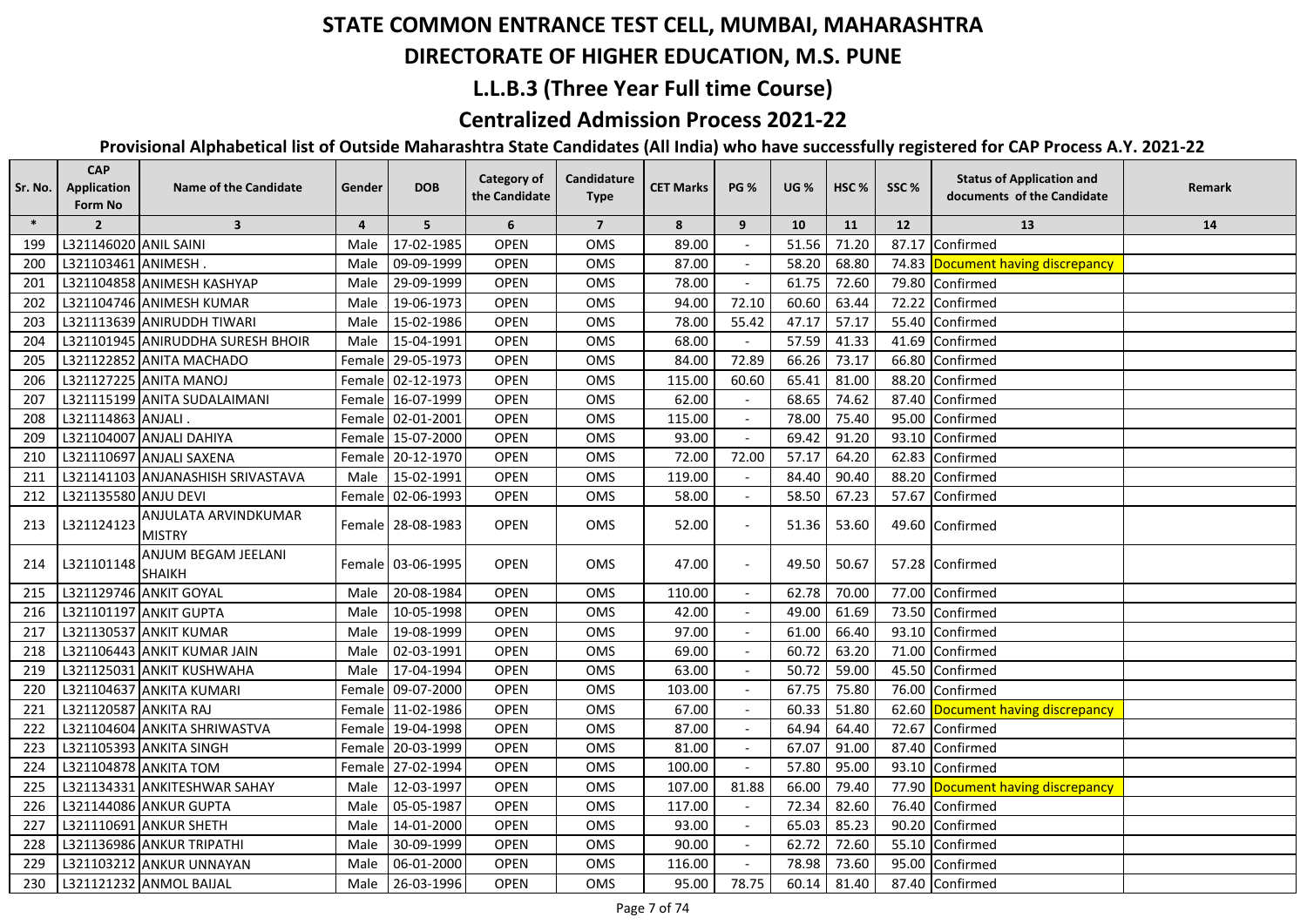## **DIRECTORATE OF HIGHER EDUCATION, M.S. PUNE**

### **L.L.B.3 (Three Year Full time Course)**

## **Centralized Admission Process 2021-22**

| $\ast$<br>5 <sup>5</sup><br>6<br>$\overline{7}$<br>$\overline{2}$<br>$\overline{\mathbf{3}}$<br>$\overline{4}$<br>8<br>9<br>10<br>11<br>12<br>13<br>14<br>90.00<br>47.89<br>58.00<br>Document having discrepancy<br>L321117385 ANOOP BHATNAGAR<br>22-03-1967<br><b>OPEN</b><br>OMS<br>48.44<br>51.20<br>231<br>Male<br>ANSARI ABDUL SAUBAN ABDUL<br><b>OPEN</b><br>232<br>L321134262<br>25-07-1992<br><b>OMS</b><br>70.00<br>63.40<br>42.83<br>67.08 Confirmed<br>Male<br><b>LATEEF ANSARI</b><br>ANSARI ARMAN MEHANDI<br>L321104710<br><b>OPEN</b><br>47.00<br>233<br>Male 05-06-1998<br>OMS<br>56.21<br>60.77<br>59.20 Confirmed<br>HASAN<br>ANSARI MOHD ALTAF MOHD<br>L321129445<br>26-03-1998<br><b>OPEN</b><br>71.00<br>54.31<br>234<br>OMS<br>52.31<br>72.18 Confirmed<br>Male<br><b>SAJJAD ALI</b><br>ANSARI MUGIS AHMED FARID<br>L321109176<br><b>OPEN</b><br>55.00<br>235<br>Male 26-10-1994<br>OMS<br>62.25<br>45.00<br>66.18 Confirmed<br>AHMED<br>ANSARI NAZEMA BANO<br>L321119464<br><b>OPEN</b><br>43.00<br>Female 02-10-1987<br>OMS<br>70.56<br>68.67<br>73.20 Confirmed<br>236<br>MOHAMMED QUDDUS<br><b>OPEN</b><br>OMS<br>44.00<br>69.60 Confirmed<br>237<br>L321126507 ANSARI TAMANNA BARKAT ALI<br>Female 20-01-1998<br>78.26<br>69.69<br>59.08<br>62.80<br>L321142545 ANSH DEKATE<br>Male 05-11-1999<br><b>OPEN</b><br>59.00<br>57.83 Confirmed<br>238<br><b>OMS</b><br>120.00<br>L321110654 ANSHIKA SINGH<br>Female 15-05-1999<br><b>OPEN</b><br>OMS<br>61.89<br>81.40<br>93.10<br>Confirmed<br>239<br>63.27<br>82.67<br>L321108129 ANSHU BIYANI<br>Female 28-10-1999<br><b>OPEN</b><br>104.00<br>73.50<br>Document having discrepancy<br>OMS<br>240<br>L321136373 ANSHUL SINGH<br>27-11-1999<br><b>OPEN</b><br>108.00<br>60.13<br>60.80<br>76.00<br>OMS<br>241<br>Male<br>Confirmed<br>30-03-1994<br><b>OPEN</b><br>122.00<br>83.09<br>92.60<br>91.00<br>L321138475 ANSHUMAN SHARMA<br>OMS<br>Confirmed<br>242<br>Male<br><b>OPEN</b><br>113.00<br>67.73<br>75.20<br>243<br>L321113483 ANTRIKSH KUMAR<br>19-06-1988<br>OMS<br>87.40<br>Confirmed<br>Male<br>58.33<br>21-01-1993<br><b>OPEN</b><br>OMS<br>85.00<br>57.94<br>81.40<br>67.80<br>244<br>L321121229 ANUJ DASHORA<br>Male<br>Confirmed<br>74.00<br>L321100189 ANUJ PRATAP SINGH<br>02-08-1999<br>OPEN<br>66.38<br>56.80<br>77.90<br>245<br>OMS<br>Confirmed<br>Male<br>108.00<br>70.39<br>76.60<br>Document having discrepancy<br>L321137587 ANUJ RUHIL<br>28-03-1990<br><b>OPEN</b><br>OMS<br>78.00<br>246<br>Male<br>50.00<br>247<br>L321100022 ANUJ SINGH<br>31-07-1997<br><b>OPEN</b><br>OMS<br>49.06<br>71.00<br>63.83<br>Confirmed<br>Male<br>L321117272 ANUKRITI SAHNI<br>09-07-1996<br><b>OPEN</b><br>124.00<br>71.74<br>90.60<br>87.40 Document having discrepancy<br>Female<br>OMS<br>248<br>70.33<br>70.33 Document having discrepancy<br>L321108562 ANURADHA GUPTA<br>Female 07-02-1999<br><b>OPEN</b><br>OMS<br>41.00<br>59.40<br>249<br><b>OPEN</b><br>87.00<br>54.76<br>65.44<br>64.50 Confirmed<br>L321103045 ANURADHA MANIKANDAN IYER Female   14-09-1972<br>OMS<br>51.50<br>250<br>50.40<br>Female 05-03-1999<br>89.00<br>68.17<br>Confirmed<br>L321106339 ANURADHA TRIPATHI<br><b>OPEN</b><br>OMS<br>68.40<br>251<br>L321119641 ANURADHA VISHAL DUBEY<br>Female 14-03-1991<br><b>OPEN</b><br>OMS<br>86.00<br>78.19<br>90.20<br>76.40<br>252<br>Document having discrepancy<br><b>OPEN</b><br>110.00<br>71.63<br>71.23<br>85.33<br>253<br>L321140198 ANURAG AGRAWAL<br>06-06-1988<br>OMS<br>83.44<br>Confirmed<br>Male<br>L321140795 ANURAG VERMA<br>81.00<br>55.44<br>76.80<br>86.33<br>254<br>15-07-2000<br><b>OPEN</b><br>OMS<br>Confirmed<br>Male<br>L321108938 ANUSHA SUMAN<br>Female 16-11-2000<br>106.00<br>62.44<br>85.40<br>79.80<br>Confirmed<br>255<br><b>OPEN</b><br>OMS<br>L321139939 ANUSHKA AGARWAL<br>79.20<br>Female 26-02-2001<br><b>OPEN</b><br>OMS<br>111.00<br>71.96<br>95.00<br>Document having discrepancy<br>256<br>L321102727 ANUSHKA BANSAL<br>Female 09-07-2000<br>86.67 Confirmed | Sr. No. | <b>CAP</b><br>Application<br>Form No | <b>Name of the Candidate</b> | Gender | <b>DOB</b> | Category of<br>the Candidate | Candidature<br><b>Type</b> | <b>CET Marks</b> | <b>PG %</b> | <b>UG %</b> | HSC <sub>%</sub> | SSC% | <b>Status of Application and</b><br>documents of the Candidate | Remark |
|-----------------------------------------------------------------------------------------------------------------------------------------------------------------------------------------------------------------------------------------------------------------------------------------------------------------------------------------------------------------------------------------------------------------------------------------------------------------------------------------------------------------------------------------------------------------------------------------------------------------------------------------------------------------------------------------------------------------------------------------------------------------------------------------------------------------------------------------------------------------------------------------------------------------------------------------------------------------------------------------------------------------------------------------------------------------------------------------------------------------------------------------------------------------------------------------------------------------------------------------------------------------------------------------------------------------------------------------------------------------------------------------------------------------------------------------------------------------------------------------------------------------------------------------------------------------------------------------------------------------------------------------------------------------------------------------------------------------------------------------------------------------------------------------------------------------------------------------------------------------------------------------------------------------------------------------------------------------------------------------------------------------------------------------------------------------------------------------------------------------------------------------------------------------------------------------------------------------------------------------------------------------------------------------------------------------------------------------------------------------------------------------------------------------------------------------------------------------------------------------------------------------------------------------------------------------------------------------------------------------------------------------------------------------------------------------------------------------------------------------------------------------------------------------------------------------------------------------------------------------------------------------------------------------------------------------------------------------------------------------------------------------------------------------------------------------------------------------------------------------------------------------------------------------------------------------------------------------------------------------------------------------------------------------------------------------------------------------------------------------------------------------------------------------------------------------------------------------------------------------------------------------------------------------------------------------------------------------------------------------------------------------------------------------------------------------------------------------------------------------------------------------------------------------------------------------------------------------------------------------------------------------------------------------------------------------------------------------------------------------------------------------|---------|--------------------------------------|------------------------------|--------|------------|------------------------------|----------------------------|------------------|-------------|-------------|------------------|------|----------------------------------------------------------------|--------|
|                                                                                                                                                                                                                                                                                                                                                                                                                                                                                                                                                                                                                                                                                                                                                                                                                                                                                                                                                                                                                                                                                                                                                                                                                                                                                                                                                                                                                                                                                                                                                                                                                                                                                                                                                                                                                                                                                                                                                                                                                                                                                                                                                                                                                                                                                                                                                                                                                                                                                                                                                                                                                                                                                                                                                                                                                                                                                                                                                                                                                                                                                                                                                                                                                                                                                                                                                                                                                                                                                                                                                                                                                                                                                                                                                                                                                                                                                                                                                                                                                 |         |                                      |                              |        |            |                              |                            |                  |             |             |                  |      |                                                                |        |
|                                                                                                                                                                                                                                                                                                                                                                                                                                                                                                                                                                                                                                                                                                                                                                                                                                                                                                                                                                                                                                                                                                                                                                                                                                                                                                                                                                                                                                                                                                                                                                                                                                                                                                                                                                                                                                                                                                                                                                                                                                                                                                                                                                                                                                                                                                                                                                                                                                                                                                                                                                                                                                                                                                                                                                                                                                                                                                                                                                                                                                                                                                                                                                                                                                                                                                                                                                                                                                                                                                                                                                                                                                                                                                                                                                                                                                                                                                                                                                                                                 |         |                                      |                              |        |            |                              |                            |                  |             |             |                  |      |                                                                |        |
|                                                                                                                                                                                                                                                                                                                                                                                                                                                                                                                                                                                                                                                                                                                                                                                                                                                                                                                                                                                                                                                                                                                                                                                                                                                                                                                                                                                                                                                                                                                                                                                                                                                                                                                                                                                                                                                                                                                                                                                                                                                                                                                                                                                                                                                                                                                                                                                                                                                                                                                                                                                                                                                                                                                                                                                                                                                                                                                                                                                                                                                                                                                                                                                                                                                                                                                                                                                                                                                                                                                                                                                                                                                                                                                                                                                                                                                                                                                                                                                                                 |         |                                      |                              |        |            |                              |                            |                  |             |             |                  |      |                                                                |        |
|                                                                                                                                                                                                                                                                                                                                                                                                                                                                                                                                                                                                                                                                                                                                                                                                                                                                                                                                                                                                                                                                                                                                                                                                                                                                                                                                                                                                                                                                                                                                                                                                                                                                                                                                                                                                                                                                                                                                                                                                                                                                                                                                                                                                                                                                                                                                                                                                                                                                                                                                                                                                                                                                                                                                                                                                                                                                                                                                                                                                                                                                                                                                                                                                                                                                                                                                                                                                                                                                                                                                                                                                                                                                                                                                                                                                                                                                                                                                                                                                                 |         |                                      |                              |        |            |                              |                            |                  |             |             |                  |      |                                                                |        |
|                                                                                                                                                                                                                                                                                                                                                                                                                                                                                                                                                                                                                                                                                                                                                                                                                                                                                                                                                                                                                                                                                                                                                                                                                                                                                                                                                                                                                                                                                                                                                                                                                                                                                                                                                                                                                                                                                                                                                                                                                                                                                                                                                                                                                                                                                                                                                                                                                                                                                                                                                                                                                                                                                                                                                                                                                                                                                                                                                                                                                                                                                                                                                                                                                                                                                                                                                                                                                                                                                                                                                                                                                                                                                                                                                                                                                                                                                                                                                                                                                 |         |                                      |                              |        |            |                              |                            |                  |             |             |                  |      |                                                                |        |
|                                                                                                                                                                                                                                                                                                                                                                                                                                                                                                                                                                                                                                                                                                                                                                                                                                                                                                                                                                                                                                                                                                                                                                                                                                                                                                                                                                                                                                                                                                                                                                                                                                                                                                                                                                                                                                                                                                                                                                                                                                                                                                                                                                                                                                                                                                                                                                                                                                                                                                                                                                                                                                                                                                                                                                                                                                                                                                                                                                                                                                                                                                                                                                                                                                                                                                                                                                                                                                                                                                                                                                                                                                                                                                                                                                                                                                                                                                                                                                                                                 |         |                                      |                              |        |            |                              |                            |                  |             |             |                  |      |                                                                |        |
|                                                                                                                                                                                                                                                                                                                                                                                                                                                                                                                                                                                                                                                                                                                                                                                                                                                                                                                                                                                                                                                                                                                                                                                                                                                                                                                                                                                                                                                                                                                                                                                                                                                                                                                                                                                                                                                                                                                                                                                                                                                                                                                                                                                                                                                                                                                                                                                                                                                                                                                                                                                                                                                                                                                                                                                                                                                                                                                                                                                                                                                                                                                                                                                                                                                                                                                                                                                                                                                                                                                                                                                                                                                                                                                                                                                                                                                                                                                                                                                                                 |         |                                      |                              |        |            |                              |                            |                  |             |             |                  |      |                                                                |        |
|                                                                                                                                                                                                                                                                                                                                                                                                                                                                                                                                                                                                                                                                                                                                                                                                                                                                                                                                                                                                                                                                                                                                                                                                                                                                                                                                                                                                                                                                                                                                                                                                                                                                                                                                                                                                                                                                                                                                                                                                                                                                                                                                                                                                                                                                                                                                                                                                                                                                                                                                                                                                                                                                                                                                                                                                                                                                                                                                                                                                                                                                                                                                                                                                                                                                                                                                                                                                                                                                                                                                                                                                                                                                                                                                                                                                                                                                                                                                                                                                                 |         |                                      |                              |        |            |                              |                            |                  |             |             |                  |      |                                                                |        |
|                                                                                                                                                                                                                                                                                                                                                                                                                                                                                                                                                                                                                                                                                                                                                                                                                                                                                                                                                                                                                                                                                                                                                                                                                                                                                                                                                                                                                                                                                                                                                                                                                                                                                                                                                                                                                                                                                                                                                                                                                                                                                                                                                                                                                                                                                                                                                                                                                                                                                                                                                                                                                                                                                                                                                                                                                                                                                                                                                                                                                                                                                                                                                                                                                                                                                                                                                                                                                                                                                                                                                                                                                                                                                                                                                                                                                                                                                                                                                                                                                 |         |                                      |                              |        |            |                              |                            |                  |             |             |                  |      |                                                                |        |
|                                                                                                                                                                                                                                                                                                                                                                                                                                                                                                                                                                                                                                                                                                                                                                                                                                                                                                                                                                                                                                                                                                                                                                                                                                                                                                                                                                                                                                                                                                                                                                                                                                                                                                                                                                                                                                                                                                                                                                                                                                                                                                                                                                                                                                                                                                                                                                                                                                                                                                                                                                                                                                                                                                                                                                                                                                                                                                                                                                                                                                                                                                                                                                                                                                                                                                                                                                                                                                                                                                                                                                                                                                                                                                                                                                                                                                                                                                                                                                                                                 |         |                                      |                              |        |            |                              |                            |                  |             |             |                  |      |                                                                |        |
|                                                                                                                                                                                                                                                                                                                                                                                                                                                                                                                                                                                                                                                                                                                                                                                                                                                                                                                                                                                                                                                                                                                                                                                                                                                                                                                                                                                                                                                                                                                                                                                                                                                                                                                                                                                                                                                                                                                                                                                                                                                                                                                                                                                                                                                                                                                                                                                                                                                                                                                                                                                                                                                                                                                                                                                                                                                                                                                                                                                                                                                                                                                                                                                                                                                                                                                                                                                                                                                                                                                                                                                                                                                                                                                                                                                                                                                                                                                                                                                                                 |         |                                      |                              |        |            |                              |                            |                  |             |             |                  |      |                                                                |        |
|                                                                                                                                                                                                                                                                                                                                                                                                                                                                                                                                                                                                                                                                                                                                                                                                                                                                                                                                                                                                                                                                                                                                                                                                                                                                                                                                                                                                                                                                                                                                                                                                                                                                                                                                                                                                                                                                                                                                                                                                                                                                                                                                                                                                                                                                                                                                                                                                                                                                                                                                                                                                                                                                                                                                                                                                                                                                                                                                                                                                                                                                                                                                                                                                                                                                                                                                                                                                                                                                                                                                                                                                                                                                                                                                                                                                                                                                                                                                                                                                                 |         |                                      |                              |        |            |                              |                            |                  |             |             |                  |      |                                                                |        |
|                                                                                                                                                                                                                                                                                                                                                                                                                                                                                                                                                                                                                                                                                                                                                                                                                                                                                                                                                                                                                                                                                                                                                                                                                                                                                                                                                                                                                                                                                                                                                                                                                                                                                                                                                                                                                                                                                                                                                                                                                                                                                                                                                                                                                                                                                                                                                                                                                                                                                                                                                                                                                                                                                                                                                                                                                                                                                                                                                                                                                                                                                                                                                                                                                                                                                                                                                                                                                                                                                                                                                                                                                                                                                                                                                                                                                                                                                                                                                                                                                 |         |                                      |                              |        |            |                              |                            |                  |             |             |                  |      |                                                                |        |
|                                                                                                                                                                                                                                                                                                                                                                                                                                                                                                                                                                                                                                                                                                                                                                                                                                                                                                                                                                                                                                                                                                                                                                                                                                                                                                                                                                                                                                                                                                                                                                                                                                                                                                                                                                                                                                                                                                                                                                                                                                                                                                                                                                                                                                                                                                                                                                                                                                                                                                                                                                                                                                                                                                                                                                                                                                                                                                                                                                                                                                                                                                                                                                                                                                                                                                                                                                                                                                                                                                                                                                                                                                                                                                                                                                                                                                                                                                                                                                                                                 |         |                                      |                              |        |            |                              |                            |                  |             |             |                  |      |                                                                |        |
|                                                                                                                                                                                                                                                                                                                                                                                                                                                                                                                                                                                                                                                                                                                                                                                                                                                                                                                                                                                                                                                                                                                                                                                                                                                                                                                                                                                                                                                                                                                                                                                                                                                                                                                                                                                                                                                                                                                                                                                                                                                                                                                                                                                                                                                                                                                                                                                                                                                                                                                                                                                                                                                                                                                                                                                                                                                                                                                                                                                                                                                                                                                                                                                                                                                                                                                                                                                                                                                                                                                                                                                                                                                                                                                                                                                                                                                                                                                                                                                                                 |         |                                      |                              |        |            |                              |                            |                  |             |             |                  |      |                                                                |        |
|                                                                                                                                                                                                                                                                                                                                                                                                                                                                                                                                                                                                                                                                                                                                                                                                                                                                                                                                                                                                                                                                                                                                                                                                                                                                                                                                                                                                                                                                                                                                                                                                                                                                                                                                                                                                                                                                                                                                                                                                                                                                                                                                                                                                                                                                                                                                                                                                                                                                                                                                                                                                                                                                                                                                                                                                                                                                                                                                                                                                                                                                                                                                                                                                                                                                                                                                                                                                                                                                                                                                                                                                                                                                                                                                                                                                                                                                                                                                                                                                                 |         |                                      |                              |        |            |                              |                            |                  |             |             |                  |      |                                                                |        |
|                                                                                                                                                                                                                                                                                                                                                                                                                                                                                                                                                                                                                                                                                                                                                                                                                                                                                                                                                                                                                                                                                                                                                                                                                                                                                                                                                                                                                                                                                                                                                                                                                                                                                                                                                                                                                                                                                                                                                                                                                                                                                                                                                                                                                                                                                                                                                                                                                                                                                                                                                                                                                                                                                                                                                                                                                                                                                                                                                                                                                                                                                                                                                                                                                                                                                                                                                                                                                                                                                                                                                                                                                                                                                                                                                                                                                                                                                                                                                                                                                 |         |                                      |                              |        |            |                              |                            |                  |             |             |                  |      |                                                                |        |
|                                                                                                                                                                                                                                                                                                                                                                                                                                                                                                                                                                                                                                                                                                                                                                                                                                                                                                                                                                                                                                                                                                                                                                                                                                                                                                                                                                                                                                                                                                                                                                                                                                                                                                                                                                                                                                                                                                                                                                                                                                                                                                                                                                                                                                                                                                                                                                                                                                                                                                                                                                                                                                                                                                                                                                                                                                                                                                                                                                                                                                                                                                                                                                                                                                                                                                                                                                                                                                                                                                                                                                                                                                                                                                                                                                                                                                                                                                                                                                                                                 |         |                                      |                              |        |            |                              |                            |                  |             |             |                  |      |                                                                |        |
|                                                                                                                                                                                                                                                                                                                                                                                                                                                                                                                                                                                                                                                                                                                                                                                                                                                                                                                                                                                                                                                                                                                                                                                                                                                                                                                                                                                                                                                                                                                                                                                                                                                                                                                                                                                                                                                                                                                                                                                                                                                                                                                                                                                                                                                                                                                                                                                                                                                                                                                                                                                                                                                                                                                                                                                                                                                                                                                                                                                                                                                                                                                                                                                                                                                                                                                                                                                                                                                                                                                                                                                                                                                                                                                                                                                                                                                                                                                                                                                                                 |         |                                      |                              |        |            |                              |                            |                  |             |             |                  |      |                                                                |        |
|                                                                                                                                                                                                                                                                                                                                                                                                                                                                                                                                                                                                                                                                                                                                                                                                                                                                                                                                                                                                                                                                                                                                                                                                                                                                                                                                                                                                                                                                                                                                                                                                                                                                                                                                                                                                                                                                                                                                                                                                                                                                                                                                                                                                                                                                                                                                                                                                                                                                                                                                                                                                                                                                                                                                                                                                                                                                                                                                                                                                                                                                                                                                                                                                                                                                                                                                                                                                                                                                                                                                                                                                                                                                                                                                                                                                                                                                                                                                                                                                                 |         |                                      |                              |        |            |                              |                            |                  |             |             |                  |      |                                                                |        |
|                                                                                                                                                                                                                                                                                                                                                                                                                                                                                                                                                                                                                                                                                                                                                                                                                                                                                                                                                                                                                                                                                                                                                                                                                                                                                                                                                                                                                                                                                                                                                                                                                                                                                                                                                                                                                                                                                                                                                                                                                                                                                                                                                                                                                                                                                                                                                                                                                                                                                                                                                                                                                                                                                                                                                                                                                                                                                                                                                                                                                                                                                                                                                                                                                                                                                                                                                                                                                                                                                                                                                                                                                                                                                                                                                                                                                                                                                                                                                                                                                 |         |                                      |                              |        |            |                              |                            |                  |             |             |                  |      |                                                                |        |
|                                                                                                                                                                                                                                                                                                                                                                                                                                                                                                                                                                                                                                                                                                                                                                                                                                                                                                                                                                                                                                                                                                                                                                                                                                                                                                                                                                                                                                                                                                                                                                                                                                                                                                                                                                                                                                                                                                                                                                                                                                                                                                                                                                                                                                                                                                                                                                                                                                                                                                                                                                                                                                                                                                                                                                                                                                                                                                                                                                                                                                                                                                                                                                                                                                                                                                                                                                                                                                                                                                                                                                                                                                                                                                                                                                                                                                                                                                                                                                                                                 |         |                                      |                              |        |            |                              |                            |                  |             |             |                  |      |                                                                |        |
|                                                                                                                                                                                                                                                                                                                                                                                                                                                                                                                                                                                                                                                                                                                                                                                                                                                                                                                                                                                                                                                                                                                                                                                                                                                                                                                                                                                                                                                                                                                                                                                                                                                                                                                                                                                                                                                                                                                                                                                                                                                                                                                                                                                                                                                                                                                                                                                                                                                                                                                                                                                                                                                                                                                                                                                                                                                                                                                                                                                                                                                                                                                                                                                                                                                                                                                                                                                                                                                                                                                                                                                                                                                                                                                                                                                                                                                                                                                                                                                                                 |         |                                      |                              |        |            |                              |                            |                  |             |             |                  |      |                                                                |        |
|                                                                                                                                                                                                                                                                                                                                                                                                                                                                                                                                                                                                                                                                                                                                                                                                                                                                                                                                                                                                                                                                                                                                                                                                                                                                                                                                                                                                                                                                                                                                                                                                                                                                                                                                                                                                                                                                                                                                                                                                                                                                                                                                                                                                                                                                                                                                                                                                                                                                                                                                                                                                                                                                                                                                                                                                                                                                                                                                                                                                                                                                                                                                                                                                                                                                                                                                                                                                                                                                                                                                                                                                                                                                                                                                                                                                                                                                                                                                                                                                                 |         |                                      |                              |        |            |                              |                            |                  |             |             |                  |      |                                                                |        |
|                                                                                                                                                                                                                                                                                                                                                                                                                                                                                                                                                                                                                                                                                                                                                                                                                                                                                                                                                                                                                                                                                                                                                                                                                                                                                                                                                                                                                                                                                                                                                                                                                                                                                                                                                                                                                                                                                                                                                                                                                                                                                                                                                                                                                                                                                                                                                                                                                                                                                                                                                                                                                                                                                                                                                                                                                                                                                                                                                                                                                                                                                                                                                                                                                                                                                                                                                                                                                                                                                                                                                                                                                                                                                                                                                                                                                                                                                                                                                                                                                 |         |                                      |                              |        |            |                              |                            |                  |             |             |                  |      |                                                                |        |
|                                                                                                                                                                                                                                                                                                                                                                                                                                                                                                                                                                                                                                                                                                                                                                                                                                                                                                                                                                                                                                                                                                                                                                                                                                                                                                                                                                                                                                                                                                                                                                                                                                                                                                                                                                                                                                                                                                                                                                                                                                                                                                                                                                                                                                                                                                                                                                                                                                                                                                                                                                                                                                                                                                                                                                                                                                                                                                                                                                                                                                                                                                                                                                                                                                                                                                                                                                                                                                                                                                                                                                                                                                                                                                                                                                                                                                                                                                                                                                                                                 |         |                                      |                              |        |            |                              |                            |                  |             |             |                  |      |                                                                |        |
|                                                                                                                                                                                                                                                                                                                                                                                                                                                                                                                                                                                                                                                                                                                                                                                                                                                                                                                                                                                                                                                                                                                                                                                                                                                                                                                                                                                                                                                                                                                                                                                                                                                                                                                                                                                                                                                                                                                                                                                                                                                                                                                                                                                                                                                                                                                                                                                                                                                                                                                                                                                                                                                                                                                                                                                                                                                                                                                                                                                                                                                                                                                                                                                                                                                                                                                                                                                                                                                                                                                                                                                                                                                                                                                                                                                                                                                                                                                                                                                                                 |         |                                      |                              |        |            |                              |                            |                  |             |             |                  |      |                                                                |        |
|                                                                                                                                                                                                                                                                                                                                                                                                                                                                                                                                                                                                                                                                                                                                                                                                                                                                                                                                                                                                                                                                                                                                                                                                                                                                                                                                                                                                                                                                                                                                                                                                                                                                                                                                                                                                                                                                                                                                                                                                                                                                                                                                                                                                                                                                                                                                                                                                                                                                                                                                                                                                                                                                                                                                                                                                                                                                                                                                                                                                                                                                                                                                                                                                                                                                                                                                                                                                                                                                                                                                                                                                                                                                                                                                                                                                                                                                                                                                                                                                                 | 257     |                                      |                              |        |            | <b>OPEN</b>                  | OMS                        | 115.00           |             | 77.67       | 89.33            |      |                                                                |        |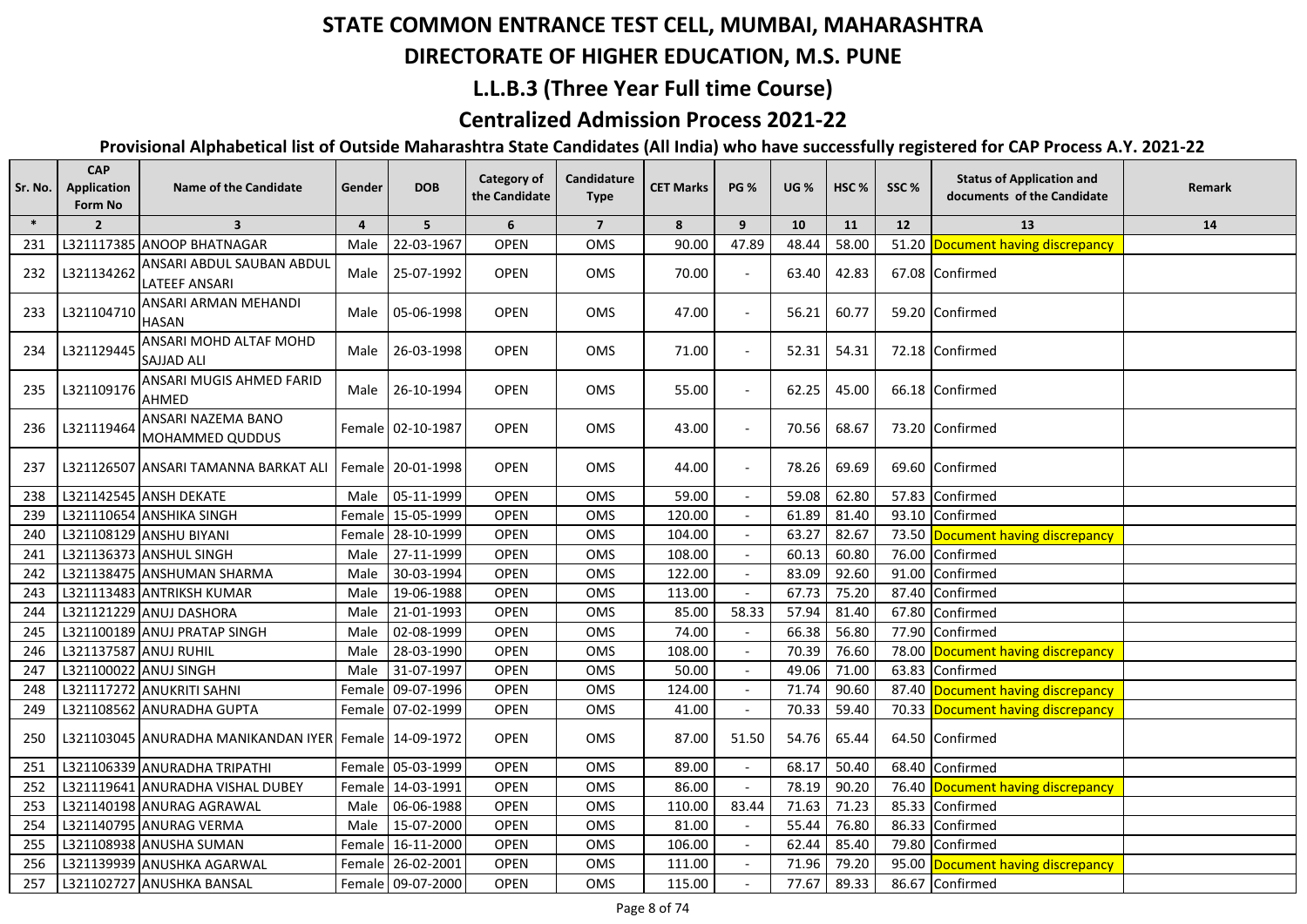#### **DIRECTORATE OF HIGHER EDUCATION, M.S. PUNE**

## **L.L.B.3 (Three Year Full time Course)**

## **Centralized Admission Process 2021-22**

| Sr. No. | <b>CAP</b><br>Application<br>Form No | <b>Name of the Candidate</b>                            | Gender         | <b>DOB</b>        | <b>Category of</b><br>the Candidate | Candidature<br><b>Type</b> | <b>CET Marks</b> | <b>PG %</b> | <b>UG %</b> | HSC <sub>%</sub> | SSC%  | <b>Status of Application and</b><br>documents of the Candidate | Remark |
|---------|--------------------------------------|---------------------------------------------------------|----------------|-------------------|-------------------------------------|----------------------------|------------------|-------------|-------------|------------------|-------|----------------------------------------------------------------|--------|
| $\ast$  | $\overline{2}$                       | $\overline{\mathbf{3}}$                                 | $\overline{4}$ | 5 <sup>1</sup>    | 6                                   | $\overline{7}$             | 8                | 9           | 10          | 11               | 12    | 13                                                             | 14     |
| 258     |                                      | L321100297 ANUSHKA SRIVASTAVA                           |                | Female 23-04-2000 | OPEN                                | OMS                        | 83.00            |             | 57.61       | 68.80            | 77.90 | Confirmed                                                      |        |
| 259     |                                      | L321105794 ANVITA ROSE                                  |                | Female 29-01-2001 | <b>OPEN</b>                         | OMS                        | 77.00            |             | 74.61       | 82.60            |       | 87.40 Confirmed                                                |        |
| 260     |                                      | L321104111 ANWESHA BANERJEE                             |                | Female 29-07-1996 | <b>OPEN</b>                         | OMS                        | 115.00           |             | 51.88       | 64.80            |       | 81.57 Confirmed                                                |        |
| 261     |                                      | L321119110 ANWESHA PADHI                                |                | Female 21-01-2000 | <b>OPEN</b>                         | OMS                        | 107.00           |             | 76.23       | 82.20            |       | 95.00 Document having discrepancy                              |        |
| 262     |                                      | L321118430 APOORVA PRAKASH BASAPURE   Female 01-06-1996 |                |                   | <b>OPEN</b>                         | <b>OMS</b>                 | 82.00            |             | 70.90       | 73.00            |       | 75.36 Confirmed                                                |        |
| 263     | L321100018 APOORVA S                 |                                                         |                | Female 22-05-2000 | <b>OPEN</b>                         | OMS                        | 94.00            |             | 81.52       | 91.33            |       | 94.80 Document having discrepancy                              |        |
| 264     |                                      | L321126659 APOORVA SHARMA                               |                | Female 26-03-1992 | <b>OPEN</b>                         | OMS                        | 102.00           | 54.25       | 59.93       | 82.29            |       | 71.71 Confirmed                                                |        |
| 265     | L321143219 ARAN TIKU                 |                                                         | Male           | 07-09-1992        | <b>OPEN</b>                         | OMS                        | 102.00           |             | 59.58       | 58.83            |       | 73.83 Confirmed                                                |        |
| 266     |                                      | L321113824 ARCHANA CHETAN TRIVEDI                       |                | Female 18-01-1978 | <b>OPEN</b>                         | OMS                        | 73.00            |             | 51.19       | 50.00            |       | 56.86 Document having discrepancy                              |        |
| 267     |                                      | L321111153 ARCHANA GAURAV GITE                          |                | Female 21-11-1989 | <b>OPEN</b>                         | OMS                        | 55.00            |             | 60.44       | 44.50            |       | 40.27 Confirmed                                                |        |
| 268     |                                      | L321127533 ARCHANA KUMARI                               |                | Female 25-01-1994 | OPEN                                | <b>OMS</b>                 | 63.00            |             | 74.33       | 54.40            |       | 58.20 Document having discrepancy                              |        |
| 269     |                                      | L321136772 ARCHANA VILAS DONGARE                        |                | Female 09-03-1986 | <b>OPEN</b>                         | OMS                        | 70.00            | 51.40       | 56.55       | 46.67            |       | 61.92 Confirmed                                                |        |
| 270     | L321118449 ARCHI JAIN                |                                                         |                | Female 03-01-2001 | <b>OPEN</b>                         | OMS                        | 103.00           |             | 68.07       | 83.20            |       | 77.90 Confirmed                                                |        |
| 271     |                                      | L321109767 ARCHITA MODI                                 |                | Female 25-01-2000 | <b>OPEN</b>                         | OMS                        | 49.00            |             | 71.48       | 66.80            |       | 53.50 Confirmed                                                |        |
| 272     | L321125845                           | ARJUN NAGANATHRAO<br><b>DEVKATE</b>                     | Male           | 24-07-1993        | <b>OPEN</b>                         | <b>OMS</b>                 | 74.00            |             | 50.50       | 44.17            |       | 60.64 Document having discrepancy                              |        |
| 273     |                                      | L321103341 ARJUN RAMVATAR BALMIKI                       | Male           | 08-04-1991        | OPEN                                | OMS                        | 57.00            |             | 46.10       | 43.67            |       | 50.46 Confirmed                                                |        |
| 274     |                                      | L321125832 ARJUN SINGH CHOUHAN                          | Male           | 06-06-1992        | <b>OPEN</b>                         | OMS                        | 108.00           |             | 48.96       | 83.21            | 89.17 | Confirmed                                                      |        |
| 275     |                                      | L321124976 ARNICA KATHAL                                | Female         | 12-08-1999        | <b>OPEN</b>                         | OMS                        | 83.00            |             | 69.33       | 81.40            | 68.00 | Document having discrepancy                                    |        |
| 276     |                                      | L321110184 AROKIA RONALD LINCOLN                        | Male           | 27-04-1998        | <b>OPEN</b>                         | OMS                        | 87.00            |             | 56.06       | 59.50            |       | 63.33 Confirmed                                                |        |
| 277     | L321104292 ARUL RAJIV J              |                                                         | Male           | 16-04-1986        | <b>OPEN</b>                         | OMS                        | 86.00            | 54.30       | 49.83       | 67.92            |       | 77.00 Confirmed                                                |        |
| 278     |                                      | L321111006 ARULANTHAN NADAR                             | Male           | 25-06-1984        | <b>OPEN</b>                         | OMS                        | 66.00            |             | 56.20       | 63.33            |       | 47.73 Confirmed                                                |        |
| 279     | L321134148                           | <b>ARUMUGAM SONIA</b><br>CHINAMUTHU                     |                | Female 30-10-1998 | <b>OPEN</b>                         | <b>OMS</b>                 | 68.00            |             | 71.38       | 84.62            |       | 74.00 Confirmed                                                |        |
| 280     |                                      | L321126491 ARUN GOPAL PANDEY                            | Male           | 28-06-1986        | <b>OPEN</b>                         | OMS                        | 117.00           |             | 82.50       | 73.90            |       | 86.67 Confirmed                                                |        |
| 281     |                                      | L321101047 ARUN KUMAR SHARMA                            | Male           | 27-07-1978        | <b>OPEN</b>                         | OMS                        | 81.00            | 71.67       | 55.47       | 59.60            |       | 43.20 Confirmed                                                |        |
| 282     |                                      | L321120866 ARUN MAHAJAN                                 | Male           | 30-10-1970        | OPEN                                | OMS                        | 54.00            |             | 63.26       | 51.00            |       | 42.86 Confirmed                                                |        |
| 283     | L321101102 ARUNABH                   |                                                         | Male           | 10-09-1998        | <b>OPEN</b>                         | OMS                        | 98.00            |             | 52.56       | 60.00            |       | 45.50 Confirmed                                                |        |
| 284     | L321143089 ARUSHI JAIN               |                                                         | Femalel        | 03-04-1998        | <b>OPEN</b>                         | OMS                        | 96.00            |             | 59.22       | 73.20            |       | 81.60 Document having discrepancy                              |        |
| 285     |                                      | L321101519 ARVIND KUMAR SHARMA                          | Male           | 24-10-1997        | <b>OPEN</b>                         | OMS                        | 83.00            |             | 52.55       | 80.17            |       | 77.67 Document having discrepancy                              |        |
| 286     |                                      | L321110605 ARVIND RAMMURAT VERMA                        | Male           | 15-06-1983        | <b>OPEN</b>                         | OMS                        | 54.00            |             | 50.56       | 60.40            |       | 50.40 Confirmed                                                |        |
| 287     | L321137674 ARYA JHA                  |                                                         |                | Female 13-11-1999 | <b>OPEN</b>                         | OMS                        | 80.00            |             | 55.70       | 69.40            |       | 64.60 Confirmed                                                |        |
| 288     |                                      | L321129924 ARYA SHUKLA                                  |                | Female 19-07-1999 | <b>OPEN</b>                         | <b>OMS</b>                 | 90.00            |             | 69.11       | 69.20            |       | 81.40 Confirmed                                                |        |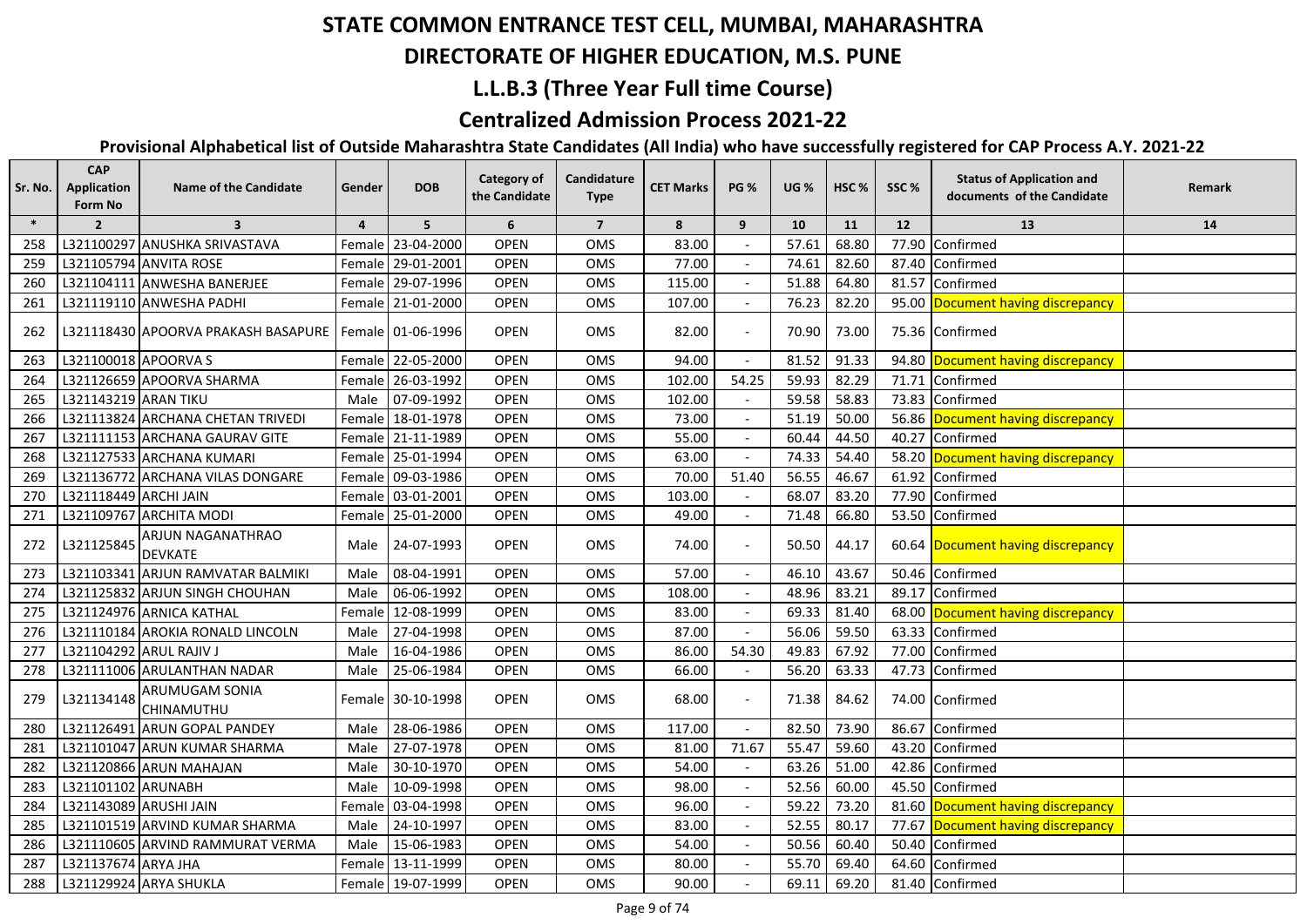#### **DIRECTORATE OF HIGHER EDUCATION, M.S. PUNE**

### **L.L.B.3 (Three Year Full time Course)**

## **Centralized Admission Process 2021-22**

| Sr. No. | <b>CAP</b><br><b>Application</b><br>Form No | <b>Name of the Candidate</b>         | Gender         | <b>DOB</b>        | <b>Category of</b><br>the Candidate | Candidature<br><b>Type</b> | <b>CET Marks</b> | <b>PG %</b> | <b>UG</b> % | HSC <sub>%</sub> | SSC%  | <b>Status of Application and</b><br>documents of the Candidate | Remark |
|---------|---------------------------------------------|--------------------------------------|----------------|-------------------|-------------------------------------|----------------------------|------------------|-------------|-------------|------------------|-------|----------------------------------------------------------------|--------|
| $\ast$  | $\overline{2}$                              | $\overline{\mathbf{3}}$              | $\overline{4}$ | 5                 | 6                                   | $\overline{7}$             | 8                | 9           | 10          | 11               | 12    | 13                                                             | 14     |
| 289     |                                             | L321118244 ARYAN SHARMA              | Male           | 23-11-2000        | <b>OPEN</b>                         | OMS                        | 99.00            |             | 68.58       | 72.00            | 74.10 | Confirmed                                                      |        |
| 290     |                                             | L321111850 ARYAN VISHWAKARMA         | Male           | 18-07-2000        | <b>OPEN</b>                         | OMS                        | 95.00            |             | 63.47       | 77.67            |       | 83.60 Confirmed                                                |        |
| 291     |                                             | L321126445 ASHEESH RANA              | Male           | 01-11-1975        | <b>OPEN</b>                         | OMS                        | 107.00           | 57.46       | 60.54       | 64.80            |       | 63.80 Confirmed                                                |        |
| 292     | L321132188 ASHISH                           |                                      | Male           | 15-11-1999        | <b>OPEN</b>                         | OMS                        | 96.00            |             | 55.69       | 69.50            |       | 77.58 Confirmed                                                |        |
| 293     |                                             | L321130091 ASHISH KUMAR SHRIVASTAVA  | Male           | 05-10-1976        | <b>OPEN</b>                         | OMS                        | 119.00           | 67.01       | 63.28       | 63.88            |       | 75.69 Confirmed                                                |        |
| 294     |                                             | L321128690 ASHISH KUMAR SRIVASTAVA   | Male           | 28-06-1974        | <b>OPEN</b>                         | OMS                        | 112.00           |             | 58.71       | 52.67            |       | 60.00 Confirmed                                                |        |
| 295     |                                             | L321106684 ASHISH MALHOTRA           | Male           | 24-11-1980        | <b>OPEN</b>                         | OMS                        | 88.00            | 58.00       | 50.28       | 69.60            |       | 61.00 Confirmed                                                |        |
| 296     | L321113990 ASHISH PAL                       |                                      | Male           | 17-08-2001        | <b>OPEN</b>                         | OMS                        | 89.00            |             | 61.06       | 82.20            |       | 78.17 Document having discrepancy                              |        |
| 297     |                                             | L321100115 ASHISH RAJESH KUMAR DARJI | Male           | 22-02-1996        | <b>OPEN</b>                         | <b>OMS</b>                 | 49.00            |             | 51.80       | 46.83            |       | 58.80 Confirmed                                                |        |
| 298     |                                             | L321114571 ASHISH RATHORE            | Male           | 18-05-1989        | <b>OPEN</b>                         | OMS                        | 109.00           |             | 72.08       | 85.00            |       | 72.67 Confirmed                                                |        |
| 299     |                                             | L321100312 ASHISH SHARMA             | Male           | 30-04-1984        | <b>OPEN</b>                         | <b>OMS</b>                 | 97.00            |             | 72.00       | 48.00            |       | 59.60 Confirmed                                                |        |
| 300     |                                             | L321127368 ASHISH SODHI              | Male           | 10-11-1986        | <b>OPEN</b>                         | <b>OMS</b>                 | 96.00            |             | 71.17       | 60.80            |       | 58.17 Confirmed                                                |        |
| 301     |                                             | L321131494 ASHPAK DASTAGIR MUJAWAR   | Male           | 01-06-1999        | <b>OPEN</b>                         | OMS                        | 49.00            |             | 57.88       | 46.77            |       | 49.40 Document having discrepancy                              |        |
| 302     |                                             | L321104591 ASHRAF KHAN               | Male           | 09-09-1999        | <b>OPEN</b>                         | OMS                        | 105.00           |             | 61.00       | 74.80            |       | 76.20 Confirmed                                                |        |
| 303     |                                             | L321114228 ASHUTOSH GUPTA            | Male           | 15-08-2000        | <b>OPEN</b>                         | OMS                        | 113.00           |             | 76.37       | 89.50            | 91.00 | Confirmed                                                      |        |
| 304     |                                             | L321140425 ASHUTOSH PARAUHA          | Male           | 26-01-1991        | <b>OPEN</b>                         | OMS                        | 120.00           |             | 74.72       | 81.00            |       | 85.50 Confirmed                                                |        |
| 305     |                                             | L321109826 ASHWANI KUMAR             | Male           | 15-11-1976        | <b>OPEN</b>                         | OMS                        | 88.00            |             | 54.25       | 53.11            |       | 61.40 Confirmed                                                |        |
| 306     |                                             | L321119335 ASHWINI PANDEY            | Male           | 23-05-1998        | <b>OPEN</b>                         | OMS                        | 99.00            |             | 56.67       | 76.40            |       | 87.40 Document having discrepancy                              |        |
| 307     |                                             | L321121670 ASIF RAIS QURESHI         | Male           | 15-07-1988        | <b>OPEN</b>                         | OMS                        | 63.00            |             | 65.06       | 49.83            |       | 47.20 Document having discrepancy                              |        |
| 308     |                                             | L321102649 ASMITA CHAKMA             |                | Female 10-09-2000 | <b>OPEN</b>                         | OMS                        | 55.00            |             | 75.50       | 68.80            |       | 66.50 Confirmed                                                |        |
| 309     | L321101291                                  | <b>ASSARI KAVYA</b><br>RADHAKRISHNAN |                | Female 24-09-1999 | <b>OPEN</b>                         | OMS                        | 89.00            |             | 61.09       | 89.60            |       | 78.67 Confirmed                                                |        |
| 310     |                                             | L321115398 ASTHA AMIN                |                | Female 10-03-2000 | <b>OPEN</b>                         | OMS                        | 59.00            |             | 51.00       | 38.40            |       | 44.17 Document having discrepancy                              |        |
| 311     |                                             | L321105446 ASTHA SHUKLA              |                | Female 21-12-2000 | <b>OPEN</b>                         | OMS                        | 100.00           |             | 74.04       | 82.20            |       | 83.60 Confirmed                                                |        |
| 312     |                                             | L321120565 ATHARVA DIXIT             | Male           | 03-12-1999        | <b>OPEN</b>                         | OMS                        | 111.00           |             | 61.00       | 87.60            |       | 60.80 Confirmed                                                |        |
| 313     |                                             | L321113798 ATIKUR RAHMAN ANSARI      | Male           | 15-05-1985        | <b>OPEN</b>                         | OMS                        | 83.00            | 72.50       | 55.37       | 71.20            |       | 84.00 Confirmed                                                |        |
| 314     |                                             | L321112980 ATUL ASHOK HADAP          | Male           | 17-11-1992        | <b>OPEN</b>                         | OMS                        | 53.00            |             | 60.20       | 40.00            |       | 45.23 Document having discrepancy                              |        |
| 315     | L321102858 ATUL GUPTA                       |                                      | Male           | 30-01-1987        | <b>OPEN</b>                         | OMS                        | 108.00           |             | 55.66       | 74.20            |       | 72.00 Confirmed                                                |        |
| 316     |                                             | L321134717 AVINASH KUMAR             | Male           | 30-06-1987        | <b>OPEN</b>                         | OMS                        | 94.00            | 70.38       | 52.25       | 57.20            |       | 68.80 Document having discrepancy                              |        |
| 317     |                                             | L321136130 AVINASH MISHRA            | Male           | 03-07-1995        | <b>OPEN</b>                         | <b>OMS</b>                 | 97.00            | 71.25       | 63.87       | 63.60            |       | 57.00 Confirmed                                                |        |
| 318     |                                             | L321136728 AVINASH PRAJAPATI         | Male           | 04-06-1999        | <b>OPEN</b>                         | <b>OMS</b>                 | 96.00            |             | 50.22       | 86.00            |       | 82.83 Confirmed                                                |        |
| 319     |                                             | L321113905 AVINASH SHIRODE           | Male           | 20-07-1980        | <b>OPEN</b>                         | <b>OMS</b>                 | 73.00            | 65.00       | 63.22       | 53.11            |       | 65.40 Confirmed                                                |        |
| 320     |                                             | L321103700 AVINASH SINGH BAGHEL      | Male           | 10-12-1999        | <b>OPEN</b>                         | OMS                        | 90.00            |             | 72.83       | 59.40            |       | 74.10 Confirmed                                                |        |
| 321     |                                             | L321107662 AWADH NATH KESHARI        | Male           | 25-01-1992        | <b>OPEN</b>                         | <b>OMS</b>                 | 88.00            |             | 70.90       | 64.60            |       | 55.80 Confirmed                                                |        |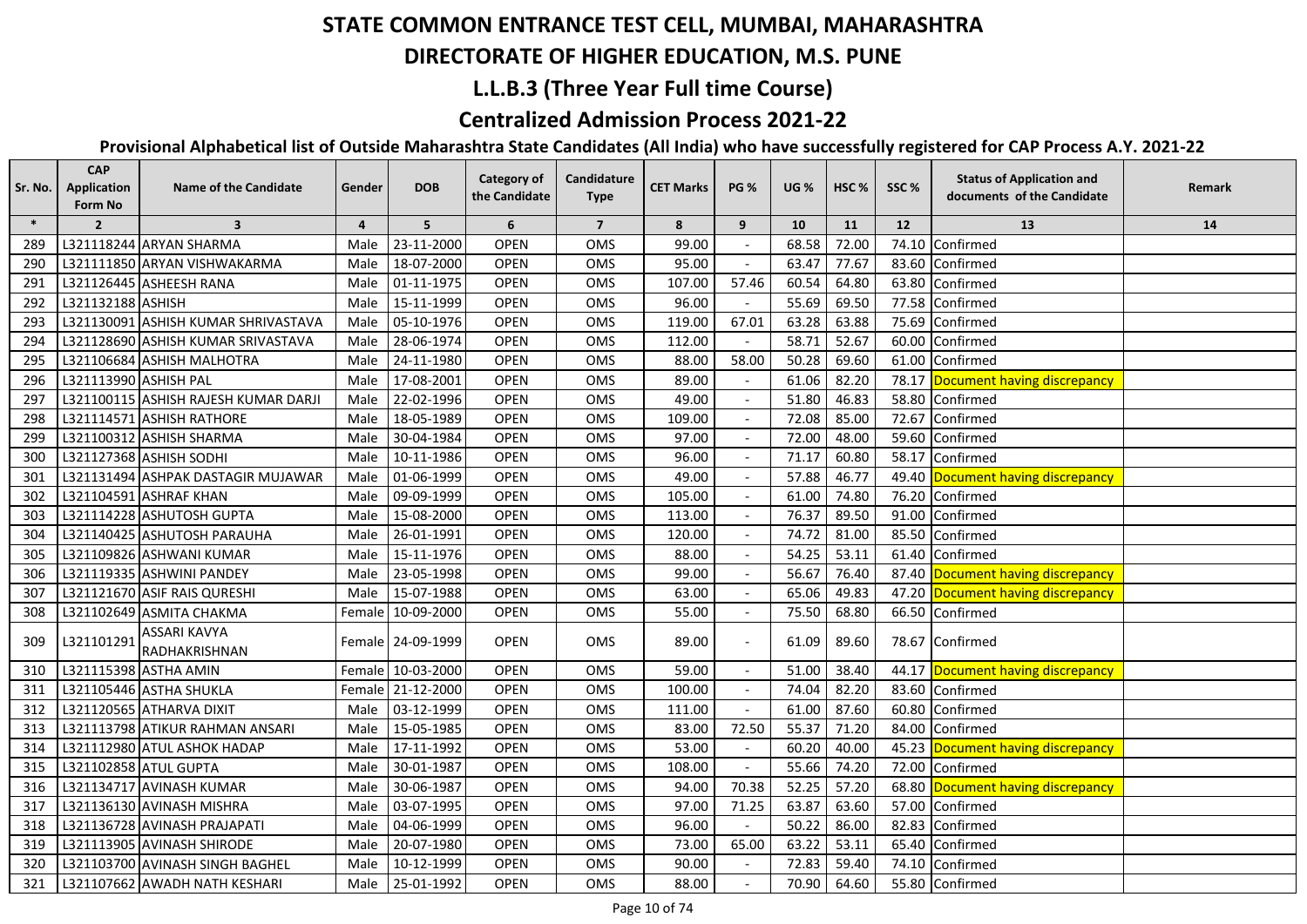#### **DIRECTORATE OF HIGHER EDUCATION, M.S. PUNE**

## **L.L.B.3 (Three Year Full time Course)**

## **Centralized Admission Process 2021-22**

| Sr. No. | <b>CAP</b><br><b>Application</b><br>Form No | <b>Name of the Candidate</b>                    | Gender         | <b>DOB</b>        | Category of<br>the Candidate | Candidature<br><b>Type</b> | <b>CET Marks</b> | <b>PG %</b> | <b>UG %</b> | HSC <sub>%</sub> | SSC%  | <b>Status of Application and</b><br>documents of the Candidate | Remark |
|---------|---------------------------------------------|-------------------------------------------------|----------------|-------------------|------------------------------|----------------------------|------------------|-------------|-------------|------------------|-------|----------------------------------------------------------------|--------|
| $\ast$  | $\overline{2}$                              | $\overline{\mathbf{3}}$                         | $\overline{a}$ | 5                 | 6                            | $\overline{7}$             | 8                | 9           | 10          | 11               | 12    | 13                                                             | 14     |
| 322     |                                             | L321137465 AWADHESH KUMAR                       | Male           | 27-01-1983        | <b>OPEN</b>                  | OMS                        | 112.00           |             | 64.88       | 73.56            | 73.14 | Confirmed                                                      |        |
| 323     |                                             | L321129477 AWANTIKA BAJPAI                      |                | Female 24-04-2000 | <b>OPEN</b>                  | OMS                        | 114.00           |             | 59.88       | 74.50            |       | 79.80 Document having discrepancy                              |        |
| 324     |                                             | L321132203 AYAN BANDYOPADHYAY                   | Male           | 20-12-1989        | <b>OPEN</b>                  | <b>OMS</b>                 | 120.00           | 77.42       | 68.95       | 96.30            |       | 91.80 Confirmed                                                |        |
| 325     |                                             | L321104345 AYANTIKA MAITRA                      |                | Female 16-04-1999 | <b>OPEN</b>                  | OMS                        | 104.00           |             | 78.69       | 85.75            |       | 71.00 Confirmed                                                |        |
| 326     | L321125164                                  | AYUSH CHANDRAPRAKASH<br>SAHU                    | Male           | 01-10-2000        | <b>OPEN</b>                  | OMS                        | 61.00            |             | 75.93       | 58.20            |       | 89.40 Confirmed                                                |        |
| 327     | L321117516 AYUSH RAI                        |                                                 | Male           | 30-05-2000        | <b>OPEN</b>                  | OMS                        | 98.00            |             | 64.98       | 54.20            |       | 83.60 Confirmed                                                |        |
| 328     |                                             | L321124603 AYUSH SHARMA                         | Male           | 02-12-2001        | <b>OPEN</b>                  | OMS                        | 106.00           |             | 58.64       | 72.20            |       | 83.60 Confirmed                                                |        |
| 329     |                                             | L321104001 AYUSH SHUKLA                         | Male           | 15-08-1993        | <b>OPEN</b>                  | <b>OMS</b>                 | 86.00            |             | 58.38       | 66.20            |       | 69.17 Confirmed                                                |        |
| 330     |                                             | L321105510 AYUSH SHUKLA                         | Male           | 23-11-2000        | <b>OPEN</b>                  | <b>OMS</b>                 | 99.00            |             | 59.00       | 82.00            |       | 66.50 Confirmed                                                |        |
| 331     |                                             | L321110820 AYUSH VERMA                          | Male           | 08-12-2000        | <b>OPEN</b>                  | OMS                        | 114.00           |             | 66.52       | 95.60            | 93.83 | Confirmed                                                      |        |
| 332     |                                             | L321134176 AYUSHI MISHRA                        |                | Female 21-11-1994 | <b>OPEN</b>                  | <b>OMS</b>                 | 104.00           |             | 56.75       | 65.60            |       | 58.80 Confirmed                                                |        |
| 333     |                                             | L321133202 AYUSHI RAGHUVANSHI                   |                | Female 15-02-2000 | OPEN                         | OMS                        | 99.00            |             | 63.58       | 92.40            | 72.67 | Confirmed                                                      |        |
| 334     |                                             | L321138340 AYUSHI SIKKA                         |                | Female 13-11-1997 | <b>OPEN</b>                  | OMS                        | 85.00            |             | 67.49       | 86.50            | 74.20 | Confirmed                                                      |        |
| 335     |                                             | L321111594 AYUSHI SINGH                         |                | Female 16-02-2001 | <b>OPEN</b>                  | <b>OMS</b>                 | 99.00            |             | 76.29       | 91.80            | 87.50 | Confirmed                                                      |        |
| 336     |                                             | L321112192 AYUSHMAAN BHATT                      | Male           | 20-03-2001        | <b>OPEN</b>                  | OMS                        | 90.00            |             | 70.04       | 79.80            | 66.50 | Confirmed                                                      |        |
| 337     |                                             | L321102936 B ESHWARA GOUDA                      | Male           | 25-04-1964        | <b>OPEN</b>                  | <b>OMS</b>                 | 70.00            | 61.75       | 55.22       | 53.67            | 47.00 | Confirmed                                                      |        |
| 338     |                                             | L321100552 B KAMALA NARAYANA                    | Male           | 28-06-1999        | <b>OPEN</b>                  | <b>OMS</b>                 | 92.00            |             | 60.75       | 71.20            |       | 68.40 Document having discrepancy                              |        |
| 339     | L321106244 B SAINATH                        |                                                 | Male           | 02-08-1982        | <b>OPEN</b>                  | OMS                        | 64.00            |             | 63.17       | 52.30            | 55.33 | Confirmed                                                      |        |
| 340     |                                             | L321118541 B SUNIL KUMAR                        | Male           | 17-05-1972        | <b>OPEN</b>                  | OMS                        | 100.00           |             | 68.42       | 69.80            |       | 47.20 Confirmed                                                |        |
| 341     |                                             | L321123980 BABASAHEB GANPATI KAMBLE             | Male           | 05-08-1959        | <b>OPEN</b>                  | <b>OMS</b>                 | 53.00            | 64.33       | 50.19       | 43.83            |       | 51.33 Document having discrepancy                              |        |
| 342     |                                             | L321105640 BABUL PYARE                          | Male           | 25-03-1999        | <b>OPEN</b>                  | OMS                        | 79.00            |             | 61.53       | 61.80            |       | 91.20 Confirmed                                                |        |
| 343     |                                             | L321101675 BACHUWAR SACHIN SAINATH              | Male           | 28-11-1984        | <b>OPEN</b>                  | OMS                        | 70.00            | 52.50       | 66.67       | 62.33            |       | 57.07 Confirmed                                                |        |
| 344     |                                             | L321114713 BADAL MISHRA                         | Male           | 30-08-1993        | <b>OPEN</b>                  | OMS                        | 100.00           |             | 71.25       | 74.20            |       | 71.00 Document having discrepancy                              |        |
| 345     | L321109798                                  | <b>BAGHEL AARTISINGH</b><br><b>KAMLESHWAR S</b> |                | Female 08-12-1998 | <b>OPEN</b>                  | OMS                        | 35.00            |             | 66.89       | 54.00            |       | 59.60 Confirmed                                                |        |
| 346     |                                             | L321140845 BAGRECHA YASH SUDHIR                 | Male           | 15-05-1999        | <b>OPEN</b>                  | OMS                        | 93.00            |             | 67.79       | 83.38            |       | 85.50 Confirmed                                                |        |
| 347     | L321123545 BAIJU N                          |                                                 | Male           | 02-11-1979        | <b>OPEN</b>                  | OMS                        | 76.00            |             | 50.00       | 50.00            |       | 57.00 Confirmed                                                |        |
| 348     |                                             | L321104120 BAIKAR MAHESH GOVIND                 | Male           | 16-07-1989        | <b>OPEN</b>                  | OMS                        | 52.00            |             | 70.52       | 62.80            |       | 52.93 Confirmed                                                |        |
| 349     |                                             | L321113773 BAJPEI NITESH NARENDRA               | Male           | 25-02-1992        | <b>OPEN</b>                  | OMS                        | 67.00            |             | 65.12       | 50.50            | 64.92 | Confirmed                                                      |        |
| 350     |                                             | L321120270 BAL KRISHNA RANA                     | Male           | 16-02-1998        | <b>OPEN</b>                  | OMS                        | 58.00            |             | 66.15       | 50.40            |       | 53.20 Confirmed                                                |        |
| 351     |                                             | L321104980 BALRAM KUMAR                         | Male           | 11-09-1999        | <b>OPEN</b>                  | OMS                        | 70.00            |             | 58.38       | 57.80            |       | 58.20 Confirmed                                                |        |
| 352     |                                             | L321112498 BALRAM SONI                          | Male           | 05-08-1990        | <b>OPEN</b>                  | OMS                        | 41.00            |             | 49.96       | 44.67            |       | 46.00 Document having discrepancy                              |        |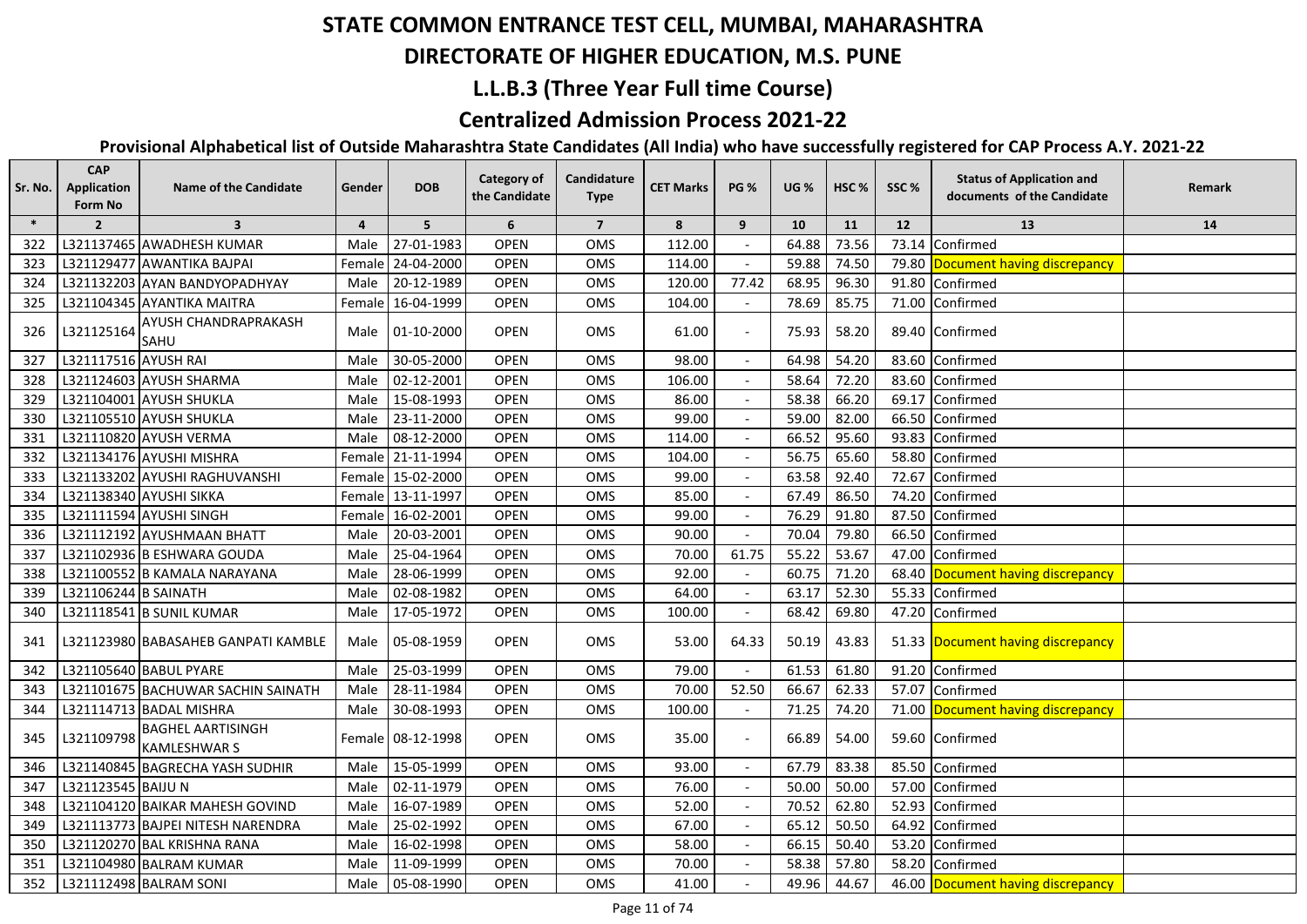#### **DIRECTORATE OF HIGHER EDUCATION, M.S. PUNE**

## **L.L.B.3 (Three Year Full time Course)**

## **Centralized Admission Process 2021-22**

| Sr. No. | <b>CAP</b><br>Application<br>Form No | <b>Name of the Candidate</b>                    | Gender         | <b>DOB</b>        | <b>Category of</b><br>the Candidate | Candidature<br><b>Type</b> | <b>CET Marks</b> | <b>PG %</b> | <b>UG</b> % | HSC <sub>%</sub> | SSC%  | <b>Status of Application and</b><br>documents of the Candidate | Remark |
|---------|--------------------------------------|-------------------------------------------------|----------------|-------------------|-------------------------------------|----------------------------|------------------|-------------|-------------|------------------|-------|----------------------------------------------------------------|--------|
| $\ast$  | $\overline{2}$                       | $\overline{\mathbf{3}}$                         | $\overline{4}$ | 5                 | 6                                   | $\overline{7}$             | 8                | 9           | 10          | 11               | 12    | 13                                                             | 14     |
| 353     |                                      | L321102168 BANAY SINGH                          | Male           | 20-07-1982        | OPEN                                | OMS                        | 86.00            |             | 52.78       | 67.69            | 77.64 | Confirmed                                                      |        |
| 354     |                                      | L321127242 BANDARAM ARAVIND                     | Male           | 09-06-2000        | <b>OPEN</b>                         | OMS                        | 62.00            |             | 81.68       | 63.90            |       | 88.80 Document having discrepancy                              |        |
| 355     |                                      | L321101927 BANDITA KUMARI                       |                | Female 22-05-1997 | <b>OPEN</b>                         | OMS                        | 60.00            |             | 51.33       | 47.80            |       | 54.80 Confirmed                                                |        |
| 356     |                                      | L321123075 BANE KALPITA PRAMOD                  |                | Female 14-12-2000 | <b>OPEN</b>                         | OMS                        | 41.00            |             | 72.71       | 52.46            |       | 62.80 Confirmed                                                |        |
| 357     |                                      | L321120874 BARKHA SHARMA                        |                | Female 14-02-1988 | <b>OPEN</b>                         | OMS                        | 56.00            |             | 62.73       | 49.00            |       | 44.40 Document having discrepancy                              |        |
| 358     | L321108067                           | <b>BAROT DILIPKUMAR</b><br><b>BHIKHUBHAI</b>    | Male           | 15-07-1969        | <b>OPEN</b>                         | <b>OMS</b>                 | 51.00            |             | 50.71       | 63.00            |       | 53.57 Confirmed                                                |        |
| 359     |                                      | L321120314 BASUDE YOGESH BABURAO                | Male           | 14-07-1985        | <b>OPEN</b>                         | OMS                        | 60.00            | 63.18       | 55.44       | 59.00            |       | 47.87 Document having discrepancy                              |        |
| 360     | L321138424                           | <b>BAYAS GAYATRI</b><br>GAJANANSINGH            |                | Female 28-07-1999 | <b>OPEN</b>                         | OMS                        | 28.00            |             | 71.56       | 67.54            |       | 50.40 Confirmed                                                |        |
| 361     |                                      | L321105444 BEAUTY YASHWANT SINGH                |                | Female 21-03-1998 | <b>OPEN</b>                         | OMS                        | 68.00            |             | 80.03       | 83.85            |       | 70.00 Confirmed                                                |        |
| 362     |                                      | L321106746 BEMAT ILYAS YAQUB                    | Male           | 24-01-1985        | <b>OPEN</b>                         | <b>OMS</b>                 | 57.00            | 53.38       | 53.69       | 62.50            |       | 63.87 Confirmed                                                |        |
| 363     |                                      | L321102066 BENEDICT ANTHONY DAVID               | Male           | 09-06-1969        | <b>OPEN</b>                         | OMS                        | 92.00            |             | 46.20       | 50.50            |       | 71.33 Confirmed                                                |        |
| 364     |                                      | L321124140 BENNY KANGIRATH BABY                 | Male           | 02-11-1979        | <b>OPEN</b>                         | <b>OMS</b>                 | 89.00            |             | 58.50       | 68.22            |       | 71.14 Confirmed                                                |        |
| 365     | L321110226                           | <b>BHADANE HEMANTKUMAR</b><br><b>SUBHASHRAO</b> | Male           | 28-02-1985        | <b>OPEN</b>                         | <b>OMS</b>                 | 77.00            |             | 66.26       | 58.15            |       | 62.67 Confirmed                                                |        |
| 366     |                                      | L321103992 BHADRA CHIRAG SURESH                 | Male           | 08-12-1997        | OPEN                                | OMS                        | 59.00            | $\sim$      | 60.69       | 61.73            |       | 66.50 Confirmed                                                |        |
| 367     | L321110325                           | <b>BHADRA VISHALKUMAR</b><br><b>HARESHBHAI</b>  | Male           | 21-04-1996        | <b>OPEN</b>                         | OMS                        | 59.00            |             | 47.98       | 53.43            |       | 54.80 Confirmed                                                |        |
| 368     |                                      | L321137988 BHAGYASHREE VAISHNAV                 | Female         | 22-08-1991        | <b>OPEN</b>                         | OMS                        | 75.00            | 51.50       | 65.25       | 74.33            |       | 71.23 Document having discrepancy                              |        |
| 369     | L321139275                           | <b>BHAGYAWAN NANURAM</b><br><b>KUMAWAT</b>      | Male           | 18-12-1996        | <b>OPEN</b>                         | OMS                        | 88.00            |             | 68.83       | 85.17            |       | 91.09 Confirmed                                                |        |
| 370     |                                      | L321129096 BHAKARE VAIJANTI MADHUKAR            |                | Female 02-03-1995 | <b>OPEN</b>                         | <b>OMS</b>                 | 53.00            |             | 73.67       | 44.83            |       | 58.80 Confirmed                                                |        |
| 371     |                                      | L321113446 BHALERAO SHUBHANGI BALU              |                | Female 06-11-1982 | OPEN                                | OMS                        | 63.00            |             | 48.16       | 57.00            |       | 48.67 Document having discrepancy                              |        |
| 372     |                                      | L321114742 BHANDARI SHREYAS ULHAS               | Male           | 13-05-1979        | OPEN                                | OMS                        | 87.00            |             | 65.85       | 53.43            |       | 75.43 Confirmed                                                |        |
| 373     |                                      | L321106343 BHANUSE AMOL SUBHASH                 | Male           | 09-02-1991        | <b>OPEN</b>                         | OMS                        | 51.00            |             | 67.80       | 46.00            | 70.00 | Confirmed                                                      |        |
| 374     | L321100240 BHAR. TESH                |                                                 | Male           | 29-02-2000        | <b>OPEN</b>                         | OMS                        | 74.00            |             | 63.89       | 76.00            | 80.00 | Confirmed                                                      |        |
| 375     | L321108317 BHARAT.                   |                                                 | Male           | 01-11-2000        | OPEN                                | OMS                        | 87.00            |             | 58.68       | 71.40            |       | 60.80 Confirmed                                                |        |
| 376     |                                      | L321142904 BHARAT EKNATH JADHAV                 | Male           | 15-08-1977        | <b>OPEN</b>                         | OMS                        | 83.00            |             | 66.48       | 59.00            |       | 65.14 Document having discrepancy                              |        |
| 377     |                                      | L321132855 BHARAT NAGPAL                        | Male           | 11-08-2000        | <b>OPEN</b>                         | OMS                        | 105.00           |             | 69.17       | 57.20            |       | 82.00 Confirmed                                                |        |
| 378     |                                      | L321106914 BHARAT SHIVJAG YADAV                 | Male           | 25-11-1998        | <b>OPEN</b>                         | OMS                        | 59.00            | 58.75       | 56.36       | 51.85            |       | 71.60 Document having discrepancy                              |        |
| 379     |                                      | L321102820 BHAVANA PANDEY                       |                | Female 17-06-2001 | <b>OPEN</b>                         | OMS                        | 69.00            |             | 67.44       | 79.80            |       | 70.30 Confirmed                                                |        |
| 380     |                                      | L321124769 BHAVNA MAHESHWARI                    |                | Female 31-12-1986 | <b>OPEN</b>                         | OMS                        | 74.00            | 53.28       | 58.25       | 75.00            |       | 66.00 Document having discrepancy                              |        |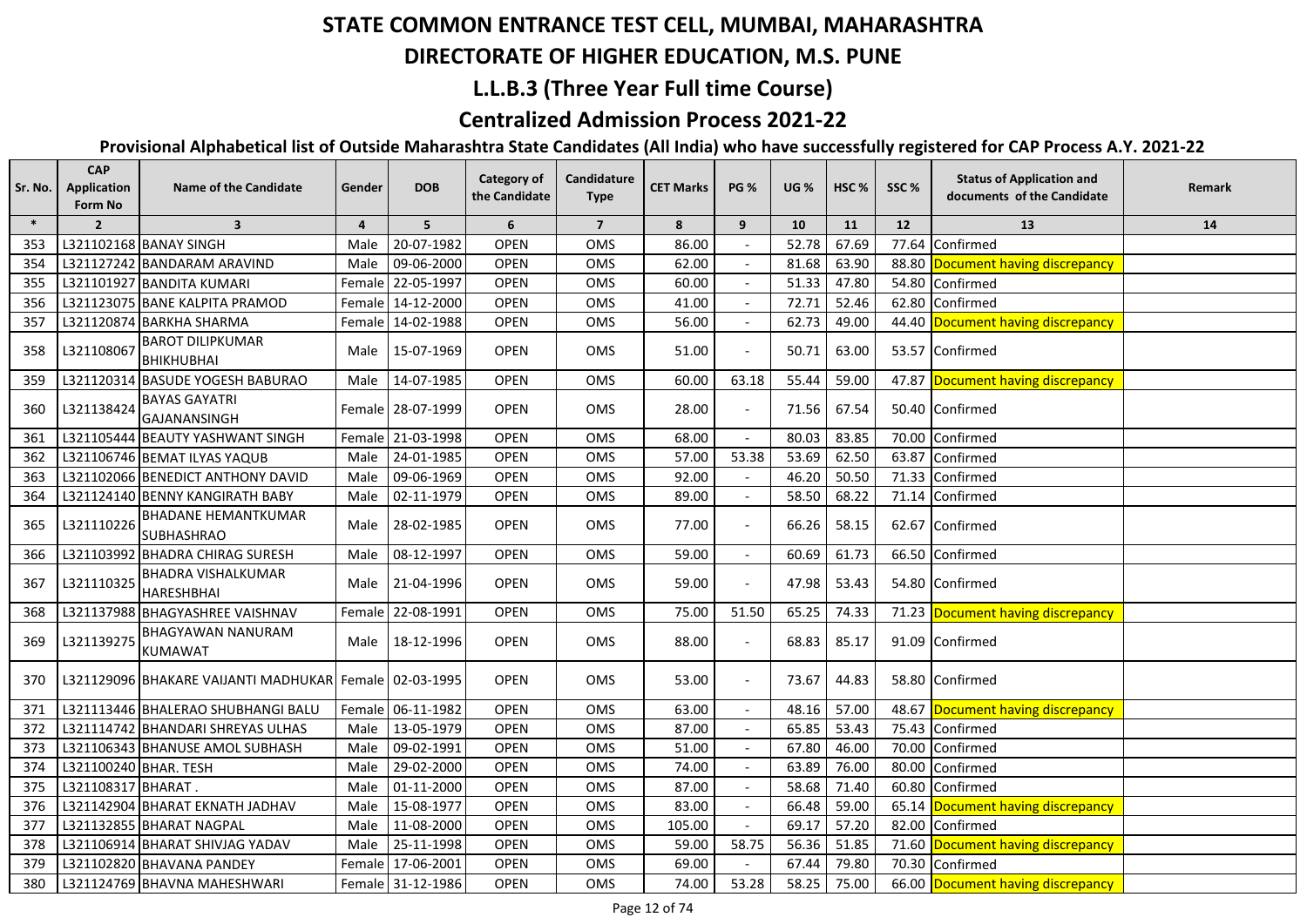## **DIRECTORATE OF HIGHER EDUCATION, M.S. PUNE**

## **L.L.B.3 (Three Year Full time Course)**

## **Centralized Admission Process 2021-22**

| Sr. No. | <b>CAP</b><br>Application<br>Form No | <b>Name of the Candidate</b>                 | Gender         | <b>DOB</b>        | <b>Category of</b><br>the Candidate | Candidature<br><b>Type</b> | <b>CET Marks</b> | <b>PG %</b>    | <b>UG %</b> | HSC <sub>%</sub> | SSC%  | <b>Status of Application and</b><br>documents of the Candidate | Remark |
|---------|--------------------------------------|----------------------------------------------|----------------|-------------------|-------------------------------------|----------------------------|------------------|----------------|-------------|------------------|-------|----------------------------------------------------------------|--------|
| $\ast$  | $\overline{2}$                       | $\overline{3}$                               | $\overline{4}$ | 5                 | 6                                   | $\overline{7}$             | 8                | 9              | 10          | 11               | 12    | 13                                                             | 14     |
| 381     |                                      | L321138201 BHAVYA DURGESH PANDEY             |                | Female 16-10-2000 | <b>OPEN</b>                         | OMS                        | 59.00            |                | 57.63       | 68.15            | 66.00 | Confirmed                                                      |        |
| 382     |                                      | L321103571 BHAWANI PHER DUBEY                | Male           | 10-08-1953        | <b>OPEN</b>                         | OMS                        | 93.00            | 72.87          | 74.00       |                  |       | Confirmed                                                      |        |
| 383     |                                      | L321129070 BHAWNA SINGH                      |                | Female 16-10-1998 | <b>OPEN</b>                         | OMS                        | 94.00            |                | 66.90       | 84.20            | 74.00 | Confirmed                                                      |        |
| 384     |                                      | L321110516 BHAWYA MISHRA                     |                | Female 19-01-2000 | <b>OPEN</b>                         | OMS                        | 95.00            |                | 68.33       | 84.00            | 81.70 | Confirmed                                                      |        |
| 385     |                                      | L321111786 BHISHMENDRA DAYAL                 | Male           | 21-09-1997        | <b>OPEN</b>                         | OMS                        | 74.00            |                | 55.60       | 61.00            | 64.00 | Confirmed                                                      |        |
| 386     |                                      | L321125385 BHOIR NILESH SAINATH              | Male           | 03-09-1989        | <b>OPEN</b>                         | OMS                        | 68.00            |                | 63.87       | 41.83            | 42.67 | Confirmed                                                      |        |
| 387     |                                      | L321109122 BHOSALE SHIVAJI BABAN             | Male           | 24-12-1993        | <b>OPEN</b>                         | OMS                        | 82.00            |                | 72.24       | 80.83            | 91.38 | Confirmed                                                      |        |
| 388     |                                      | L321113166 BHUJBAL VIJAY NARAYAN             | Male           | 01-03-1982        | <b>OPEN</b>                         | OMS                        | 61.00            |                | 59.61       | 48.00            | 60.27 | Confirmed                                                      |        |
| 389     | L321108440                           | <b>BHUMANYU SINGH</b><br>CHAMPAWAT           |                | Male 12-08-1999   | <b>OPEN</b>                         | OMS                        | 82.00            |                | 57.72       | 73.20            |       | 68.40 Confirmed                                                |        |
| 390     | L321110036 BHUMIKA                   |                                              |                | Female 29-11-2000 | <b>OPEN</b>                         | OMS                        | 105.00           |                | 75.83       | 88.20            |       | 80.00 Document having discrepancy                              |        |
| 391     |                                      | L321141890 BHUMIKA KANOJIA                   |                | Female 07-11-1986 | <b>OPEN</b>                         | <b>OMS</b>                 | 88.00            | 66.70          | 76.29       | 86.60            | 72.00 | Confirmed                                                      |        |
| 392     |                                      | L321118845 BHUMIKA SAINI                     |                | Female 01-01-1988 | <b>OPEN</b>                         | OMS                        | 124.00           |                | 93.80       | 84.40            | 89.80 | Confirmed                                                      |        |
| 393     |                                      | L321100370 BHUPESH SHARMA                    | Male           | 06-06-2001        | <b>OPEN</b>                         | OMS                        | 90.00            |                | 55.11       | 78.20            | 74.00 | Confirmed                                                      |        |
| 394     |                                      | L321110015 BHUPESH TATER                     | Male           | 06-04-1969        | <b>OPEN</b>                         | OMS                        | 104.00           | 72.10          | 75.09       | 73.40            | 63.07 | Confirmed                                                      |        |
| 395     |                                      | L321110382 BHUSHAN JAYANT RANE               | Male           | 02-12-1989        | OPEN                                | OMS                        | 61.00            |                | 56.71       | 66.20            | 41.47 | Confirmed                                                      |        |
| 396     |                                      | L321110189 BICKY TARUN SINHA                 | Male           | 22-03-1990        | <b>OPEN</b>                         | OMS                        | 54.00            | $\overline{a}$ | 53.28       | 53.50            |       | 50.00 Document having discrepancy                              |        |
| 397     |                                      | L321140010 BILORIYA VIJAY MAHADEO            | Male           | 28-02-1985        | <b>OPEN</b>                         | OMS                        | 80.00            | 79.81          | 58.82       | 72.00            | 66.80 | Document having discrepancy                                    |        |
| 398     |                                      | L321138955 BINAY KUMAR YADAV                 | Male           | 02-02-1987        | OPEN                                | OMS                        | 64.00            | 57.13          | 52.74       | 58.33            | 55.60 | Confirmed                                                      |        |
| 399     | L321103890                           | <b>BIRALE GANESH</b><br><b>HARISHCHANDRA</b> | Male           | 11-06-1987        | <b>OPEN</b>                         | OMS                        | 119.00           |                | 72.28       | 88.50            |       | 85.73 Confirmed                                                |        |
| 400     | L321124122                           | <b>BIRENDRA KUMAR</b><br><b>CHOUDHARY</b>    | Male           | 14-04-1981        | <b>OPEN</b>                         | <b>OMS</b>                 | 98.00            |                | 60.07       | 55.67            |       | 62.86 Confirmed                                                |        |
| 401     |                                      | L321131437 BIRENDRA SINGH                    | Male           | 25-11-1966        | <b>OPEN</b>                         | OMS                        | 87.00            | 47.00          | 49.76       | 49.60            |       | 53.20 Confirmed                                                |        |
| 402     | L321112360                           | <b>BIRGUNDA LAKINDRA</b><br><b>MALKAPPA</b>  | Male           | 17-01-1988        | <b>OPEN</b>                         | OMS                        | 96.00            |                | 57.74       | 76.00            |       | 78.80 Confirmed                                                |        |
| 403     |                                      | L321116827 BISHNU KANT PRASAD                | Male           | 22-11-1980        | <b>OPEN</b>                         | OMS                        | 77.00            |                | 62.50       | 63.56            | 54.43 | Confirmed                                                      |        |
| 404     |                                      | L321120027 BOBADE VISHAL UMESH               | Male           | 19-07-1999        | <b>OPEN</b>                         | OMS                        | 54.00            |                | 72.60       | 45.38            | 67.40 | Confirmed                                                      |        |
| 405     |                                      | L321121247 BOBBY GUPTA                       | Male           | 18-03-1992        | <b>OPEN</b>                         | OMS                        | 102.00           |                | 65.03       | 58.83            |       | 65.43 Confirmed                                                |        |
| 406     |                                      | L321105587 BOORISETTY CHANDRA SEKHAR         | Male           | 17-08-1999        | <b>OPEN</b>                         | OMS                        | 64.00            |                | 74.82       | 90.00            |       | 68.33 Document having discrepancy                              |        |
| 407     |                                      | L321112943 BRAJ MOHAN VERMA                  | Male           | 01-08-1980        | <b>OPEN</b>                         | OMS                        | 83.00            | 64.50          | 61.70       | 49.60            |       | 57.17 Confirmed                                                |        |
| 408     |                                      | L321141531 BRITI SUNDAR MANDAL               | Male           | 23-01-1986        | <b>OPEN</b>                         | OMS                        | 109.00           | 70.33          | 57.50       | 59.80            |       | 69.80 Confirmed                                                |        |
| 409     |                                      | L321121154 BUARIA SANJAY CHANDULAL           |                | Male 23-06-1963   | <b>OPEN</b>                         | OMS                        | 93.00            | 46.50          | 49.36       | 60.00            |       | 63.33 Confirmed                                                |        |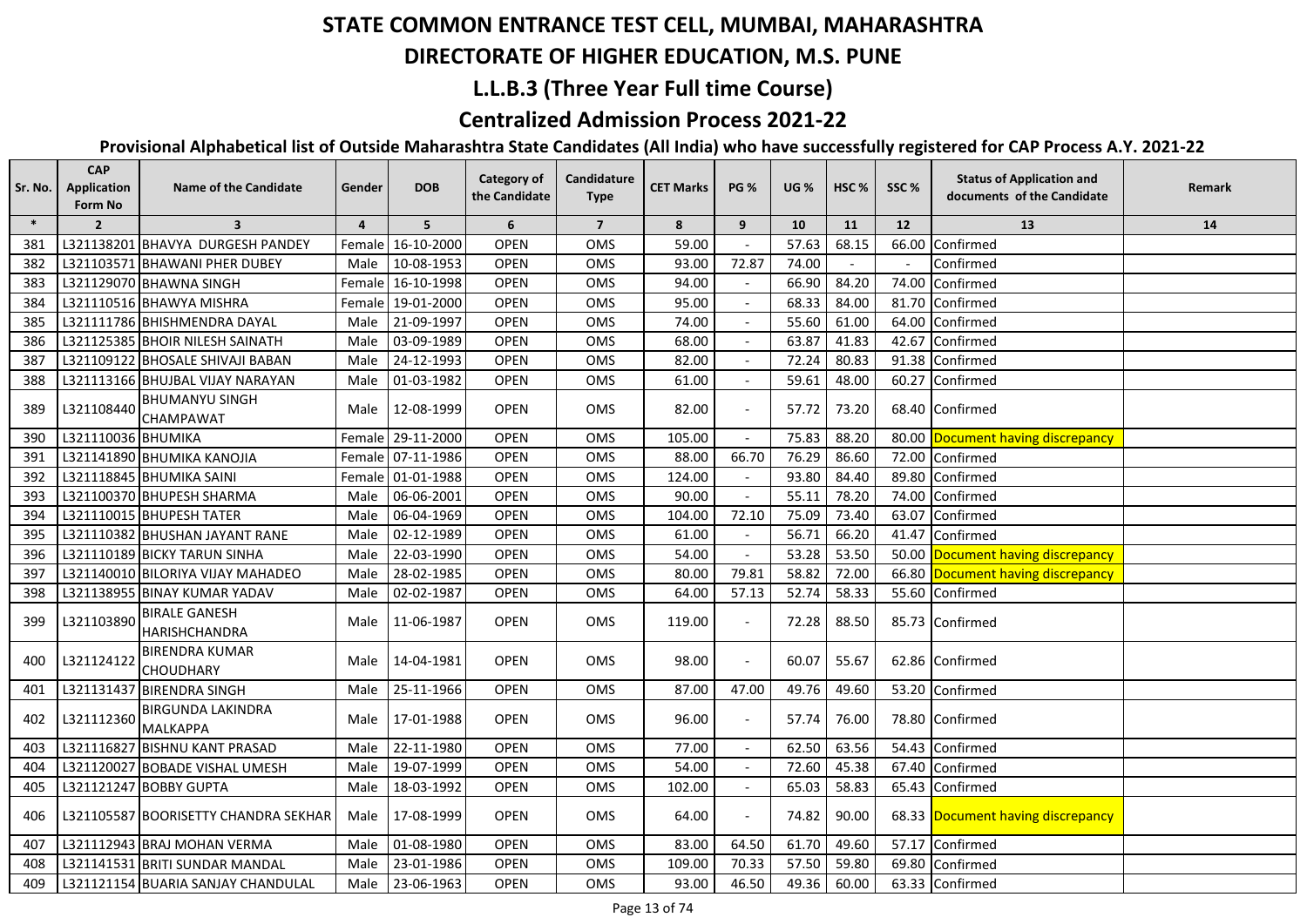## **DIRECTORATE OF HIGHER EDUCATION, M.S. PUNE**

### **L.L.B.3 (Three Year Full time Course)**

## **Centralized Admission Process 2021-22**

| Sr. No. | <b>CAP</b><br><b>Application</b><br>Form No | <b>Name of the Candidate</b>                | Gender         | <b>DOB</b>        | Category of<br>the Candidate | Candidature<br><b>Type</b> | <b>CET Marks</b>   | <b>PG %</b>              | <b>UG %</b> | HSC <sub>%</sub> | SSC%  | <b>Status of Application and</b><br>documents of the Candidate | Remark |
|---------|---------------------------------------------|---------------------------------------------|----------------|-------------------|------------------------------|----------------------------|--------------------|--------------------------|-------------|------------------|-------|----------------------------------------------------------------|--------|
| $\ast$  | $\overline{2}$                              | $\overline{\mathbf{3}}$                     | $\overline{4}$ | 5                 | 6                            | $\overline{7}$             | 8                  | 9                        | 10          | 11               | 12    | 13                                                             | 14     |
| 410     |                                             | L321102867 CH MADHAVI                       | Female         | 10-09-1987        | <b>OPEN</b>                  | OMS                        | 83.00              | 76.78                    | 63.77       | 80.50            | 77.67 | Confirmed                                                      |        |
| 411     | L321104384                                  | CHAKMA ANAND<br><b>BUDDHAMONI</b>           | Male           | 02-09-2000        | <b>OPEN</b>                  | <b>OMS</b>                 | 63.00              |                          | 66.63       | 70.15            |       | 67.80 Confirmed                                                |        |
| 412     | L321135867 CHANDAN                          |                                             | Male           | 14-09-1982        | <b>OPEN</b>                  | OMS                        | 113.00             | $\overline{\phantom{a}}$ | 72.81       | 75.00            |       | 86.83 Document having discrepancy                              |        |
| 413     |                                             | L321105800 CHANDAN JAI PRAKAHS SINGH        | Male           | 28-06-1987        | <b>OPEN</b>                  | OMS                        | 94.00              | 77.50                    | 65.16       | 74.92            |       | 62.14 Document having discrepancy                              |        |
| 414     |                                             | L321131481 CHANDAN KUMAR PASWAN             | Male           | 18-10-1993        | <b>OPEN</b>                  | <b>OMS</b>                 | $\overline{51.00}$ | 46.28                    | 57.32       | 57.80            |       | 45.00 Document having discrepancy                              |        |
| 415     | L321120852                                  | <b>CHANDANE KANCHAN</b><br>SHALIKRAM        |                | Female 16-09-1992 | <b>OPEN</b>                  | OMS                        | 50.00              |                          | 70.55       | 61.00            |       | 57.40 Confirmed                                                |        |
| 416     | L321116445                                  | CHANDARANA AMANKUMAR<br><b>KAMLESHBHAI</b>  | Male           | 20-03-1999        | <b>OPEN</b>                  | <b>OMS</b>                 | 54.00              | $\blacksquare$           | 64.90       | 70.57            |       | 67.33 Confirmed                                                |        |
| 417     | L321111477                                  | <b>CHANDIVADE SANDEEP</b><br><b>TUKARAM</b> | Male           | 16-03-1990        | <b>OPEN</b>                  | OMS                        | 61.00              | $\overline{a}$           | 57.53       | 49.67            |       | 74.80 Confirmed                                                |        |
| 418     |                                             | L321118492 CHANDRA SEKHAR MISHRA            | Male           | 01-03-1980        | OPEN                         | OMS                        | 106.00             | 58.48                    | 51.28       | 40.09            | 82.93 | Confirmed                                                      |        |
| 419     |                                             | L321130477 CHANDRA VIJAY                    | Male           | 02-08-1972        | <b>OPEN</b>                  | <b>OMS</b>                 | 113.00             |                          | 66.73       | 68.75            | 74.80 | Confirmed                                                      |        |
| 420     |                                             | L321114490 CHANDRAKANT BHEEMSHA             | Male           | 12-07-1980        | <b>OPEN</b>                  | <b>OMS</b>                 | 48.00              |                          | 55.94       | 50.33            | 42.88 | Confirmed                                                      |        |
| 421     |                                             | L321100802 CHANDRAKANT BRIJLAL GUPTA        |                | Male 02-05-1966   | <b>OPEN</b>                  | <b>OMS</b>                 | 98.00              | $\blacksquare$           | 58.20       | 57.00            |       | 85.43 Confirmed                                                |        |
| 422     |                                             | L321133100 CHANDRAKANT SINGH                | Male           | 29-01-1989        | <b>OPEN</b>                  | OMS                        | 94.00              |                          | 57.59       | 64.00            |       | 72.00 Confirmed                                                |        |
| 423     | L321112211                                  | CHANDRAWASHINI KUMAR<br><b>GAUTAM</b>       | Male           | 12-05-2000        | <b>OPEN</b>                  | OMS                        | 90.00              |                          | 61.25       | 59.40            |       | 87.40 Document having discrepancy                              |        |
| 424     |                                             | L321103722 CHARMI KHURANA                   |                | Female 02-09-2000 | <b>OPEN</b>                  | OMS                        | 113.00             |                          | 76.33       | 84.40            |       | 83.60 Confirmed                                                |        |
| 425     |                                             | L321109791 CHARU AHUJA                      |                | Female 03-10-1975 | <b>OPEN</b>                  | OMS                        | 108.00             | 65.45                    | 68.36       | 69.00            | 73.60 | Confirmed                                                      |        |
| 426     |                                             | L321118017 CHARU ROOPCHANDANI               |                | Female 19-02-1999 | <b>OPEN</b>                  | OMS                        | 87.00              |                          | 67.72       | 77.20            |       | 85.50 Confirmed                                                |        |
| 427     | L321121424                                  | <b>CHAUBEY GANESH</b><br>AKHILESHCHANDRA    | Male           | 19-01-1987        | <b>OPEN</b>                  | <b>OMS</b>                 | 42.00              | 64.40                    | 39.30       | 37.50            |       | 44.80 Document having discrepancy                              |        |
| 428     | L321122617                                  | CHAUDHARI PARBATBHAI<br><b>VANABHAI</b>     | Male           | 12-02-1994        | <b>OPEN</b>                  | <b>OMS</b>                 | 86.00              | 54.35                    | 54.35       | 74.14            |       | 60.00 Confirmed                                                |        |
| 429     |                                             | L321108101   CHAUDHARI RAJESH TUKARAM       | Male           | 08-03-1984        | <b>OPEN</b>                  | <b>OMS</b>                 | 86.00              | 66.14                    | 57.20       | 57.67            |       | 59.20 Confirmed                                                |        |
| 430     |                                             | L321125924 CHAUDHARI SUKRUT PRADIP          | Male           | 09-09-1996        | <b>OPEN</b>                  | OMS                        | 79.00              | 77.61                    | 67.93       | 66.92            |       | 85.09 Confirmed                                                |        |
| 431     | L321108522                                  | <b>CHAUHAN JANVI</b><br>DEVENDRASINH        |                | Female 18-07-2000 | <b>OPEN</b>                  | OMS                        | 84.00              |                          | 59.93       | 49.57            |       | 64.50 Confirmed                                                |        |
|         |                                             |                                             |                |                   |                              |                            |                    |                          |             |                  |       |                                                                |        |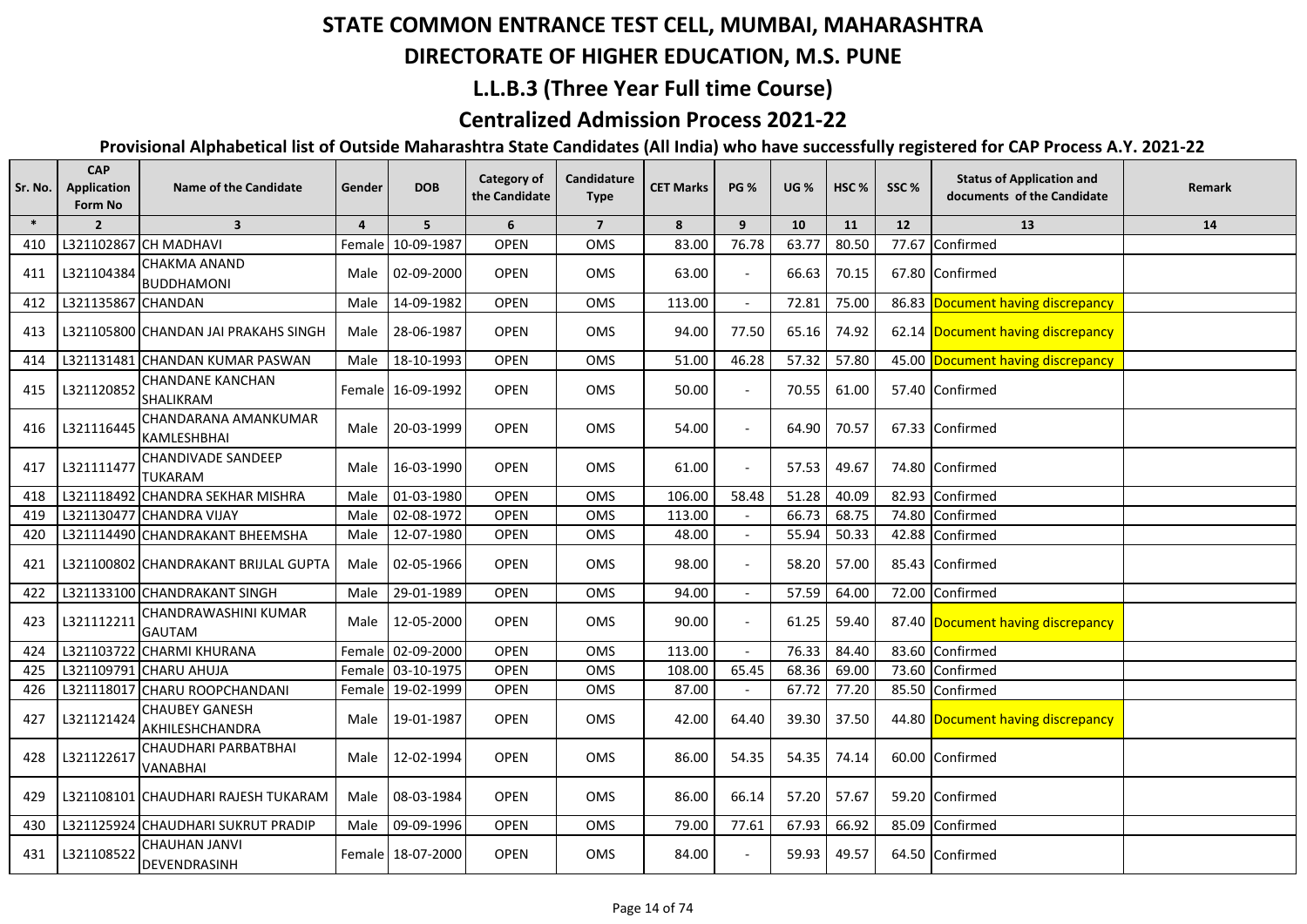#### **DIRECTORATE OF HIGHER EDUCATION, M.S. PUNE**

## **L.L.B.3 (Three Year Full time Course)**

## **Centralized Admission Process 2021-22**

| Sr. No. | <b>CAP</b><br><b>Application</b><br>Form No | <b>Name of the Candidate</b>                   | Gender         | <b>DOB</b>        | <b>Category of</b><br>the Candidate | Candidature<br><b>Type</b> | <b>CET Marks</b> | <b>PG %</b> | <b>UG %</b> | HSC <sub>%</sub> | SSC%  | <b>Status of Application and</b><br>documents of the Candidate | Remark |
|---------|---------------------------------------------|------------------------------------------------|----------------|-------------------|-------------------------------------|----------------------------|------------------|-------------|-------------|------------------|-------|----------------------------------------------------------------|--------|
| $\ast$  | $\overline{2}$                              | $\overline{\mathbf{3}}$                        | $\overline{4}$ | 5                 | 6                                   | $\overline{7}$             | 8                | 9           | 10          | 11               | 12    | 13                                                             | 14     |
| 432     | L321123366                                  | CHAUHAN POONAMKUMARI<br>KANHAIYALAL            |                | Female 12-05-1988 | <b>OPEN</b>                         | OMS                        | 67.00            |             | 58.94       | 55.17            |       | 61.73 Confirmed                                                |        |
| 433     | L321128008                                  | CHAURASIYA VANDANA<br>RAMBABU                  |                | Female 09-10-1999 | <b>OPEN</b>                         | <b>OMS</b>                 | 62.00            |             | 57.10       | 60.31            |       | 77.60 Confirmed                                                |        |
| 434     | L321130468                                  | <b>CHAVAN RAKESH</b><br>CHANDRAKANT            | Male           | 13-01-1985        | <b>OPEN</b>                         | OMS                        | 63.00            |             | 62.69       | 40.00            |       | 40.93 Confirmed                                                |        |
| 435     |                                             | L321119971 CHETNA JINDAL                       |                | Female 21-11-1999 | <b>OPEN</b>                         | OMS                        | 105.00           |             | 66.46       | 80.50            |       | 81.70 Confirmed                                                |        |
| 436     |                                             | L321136043 CHHAVI JAIN                         |                | Female 04-09-2001 | <b>OPEN</b>                         | OMS                        | 101.00           |             | 70.08       | 80.00            |       | 82.00 Document having discrepancy                              |        |
| 437     |                                             | L321141062 CHHAVI SHARMA                       |                | Female 31-03-1991 | <b>OPEN</b>                         | OMS                        | 95.00            |             | 68.78       | 66.80            |       | 87.17 Confirmed                                                |        |
| 438     |                                             | L321132042 CHINNI THRIVENI                     |                | Female 02-06-1993 | <b>OPEN</b>                         | OMS                        | 82.00            |             | 75.00       | 91.60            |       | 85.50 Confirmed                                                |        |
| 439     |                                             | L321126838 CHINTAPALLY SRAVAN GOUD             | Male           | 08-05-2000        | <b>OPEN</b>                         | OMS                        | 74.00            |             | 76.38       | 97.30            |       | 90.00 Confirmed                                                |        |
| 440     |                                             | L321141188 CHIRAG GOYAL                        | Male           | 10-11-2000        | <b>OPEN</b>                         | OMS                        | 117.00           |             | 74.73       | 88.00            |       | 86.83 Confirmed                                                |        |
| 441     | L321137777                                  | <b>CHOLAKE JAYASHRI</b><br><b>SUDAMRAO</b>     |                | Female 16-08-1989 | <b>OPEN</b>                         | OMS                        | 79.00            |             | 64.60       | 73.17            |       | 82.80 Confirmed                                                |        |
| 442     |                                             | L321145263 CHORGHE FASABAI SHIVRAM             |                | Female 05-09-1993 | <b>OPEN</b>                         | OMS                        | 83.00            |             | 69.36       | 73.67            |       | 69.82 Confirmed                                                |        |
| 443     | L321135354                                  | CHOTALIA ASHWINKUMAR<br>GHANSHYAMBHAI GEETABEN | Male           | $10-10-1993$      | <b>OPEN</b>                         | OMS                        | 73.00            | 55.50       | 68.73       | 75.83            |       | 85.85 Document having discrepancy                              |        |
| 444     |                                             | L321132871 CHOUBEY KIRTI SUBASH                |                | Female 21-09-2000 | <b>OPEN</b>                         | OMS                        | 90.00            |             | 60.70       | 67.80            |       | 82.40 Confirmed                                                |        |
| 445     | L321125374                                  | <b>CHOUBEY SURESHKUMAR</b><br>RAMKRIPAL        | Male           | 28-10-1975        | <b>OPEN</b>                         | OMS                        | 77.00            | 62.00       | 43.48       | 55.67            |       | 78.14 Confirmed                                                |        |
| 446     |                                             | L321115639 CHOUDHARI SNEHAL BALAJI             |                | Female 13-06-1993 | <b>OPEN</b>                         | OMS                        | 87.00            |             | 61.89       | 51.67            |       | 85.23 Confirmed                                                |        |
| 447     | L321122317                                  | <b>CHOUDHARY SONAL</b><br>SHANKARLAL           |                | Female 02-09-1998 | <b>OPEN</b>                         | OMS                        | 100.00           |             | 75.30       | 77.23            |       | 77.60 Confirmed                                                |        |
| 448     |                                             | L321115384 CHULER YOGITA PAWAN                 |                | Female 14-02-1996 | <b>OPEN</b>                         | OMS                        | 79.00            |             | 75.53       | 69.43            | 62.00 | Confirmed                                                      |        |
| 449     |                                             | L321100592 CYRIL MASSEY                        | Male           | 24-08-1995        | <b>OPEN</b>                         | <b>OMS</b>                 | 96.00            |             | 63.25       | 69.33            | 66.50 | Confirmed                                                      |        |
| 450     | L321114351 D PRAVEEN                        |                                                | Male           | 05-07-1986        | <b>OPEN</b>                         | <b>OMS</b>                 | 59.00            |             | 53.30       | 65.00            | 74.00 | Document having discrepancy                                    |        |
| 451     |                                             | L321115824 DADAPEER KERUR                      | Male           | 11-01-1988        | <b>OPEN</b>                         | <b>OMS</b>                 | 50.00            | 62.91       | 61.26       | 49.17            | 42.88 | Confirmed                                                      |        |
| 452     |                                             | L321113509 DAMINI RAJESH MEHTA                 | Female         | 28-10-1993        | <b>OPEN</b>                         | OMS                        | 89.00            |             | 65.11       | 74.00            | 84.92 | Confirmed                                                      |        |
| 453     |                                             | L321118364 DAMLE ANAGHA VASUDEV                | Female         | 08-02-2000        | <b>OPEN</b>                         | OMS                        | 99.00            |             | 78.00       | 80.83            |       | 89.00 Confirmed                                                |        |
| 454     |                                             | L321111806 DAMYENTI MOURYA                     |                | Female 24-06-1981 | <b>OPEN</b>                         | OMS                        | 64.00            | 66.20       | 47.83       | 59.11            |       | 54.20 Confirmed                                                |        |
| 455     |                                             | L321138099 DANDIME KOMAL RAJABHAU              | Female         | 20-12-2000        | <b>OPEN</b>                         | OMS                        | 45.00            |             | 59.61       | 45.54            | 55.67 | Document having discrepancy                                    |        |
| 456     |                                             | L321126079 DANISH FIROZ MUZAWAR                | Male           | 02-11-1995        | <b>OPEN</b>                         | OMS                        | 41.00            |             | 61.83       | 50.31            |       | 49.80 Confirmed                                                |        |
| 457     |                                             | L321116492 DANISH HUSHAID BIN AALAM            | Male           | 17-10-1997        | <b>OPEN</b>                         | OMS                        | 77.00            |             | 65.37       | 68.00            |       | 69.60 Confirmed                                                |        |
| 458     |                                             | L321139195 DARIUS CHRIS RODRIGUES              | Male           | 17-08-1998        | OPEN                                | OMS                        | 103.00           |             | 55.23       | 82.00            |       | 95.00 Document having discrepancy                              |        |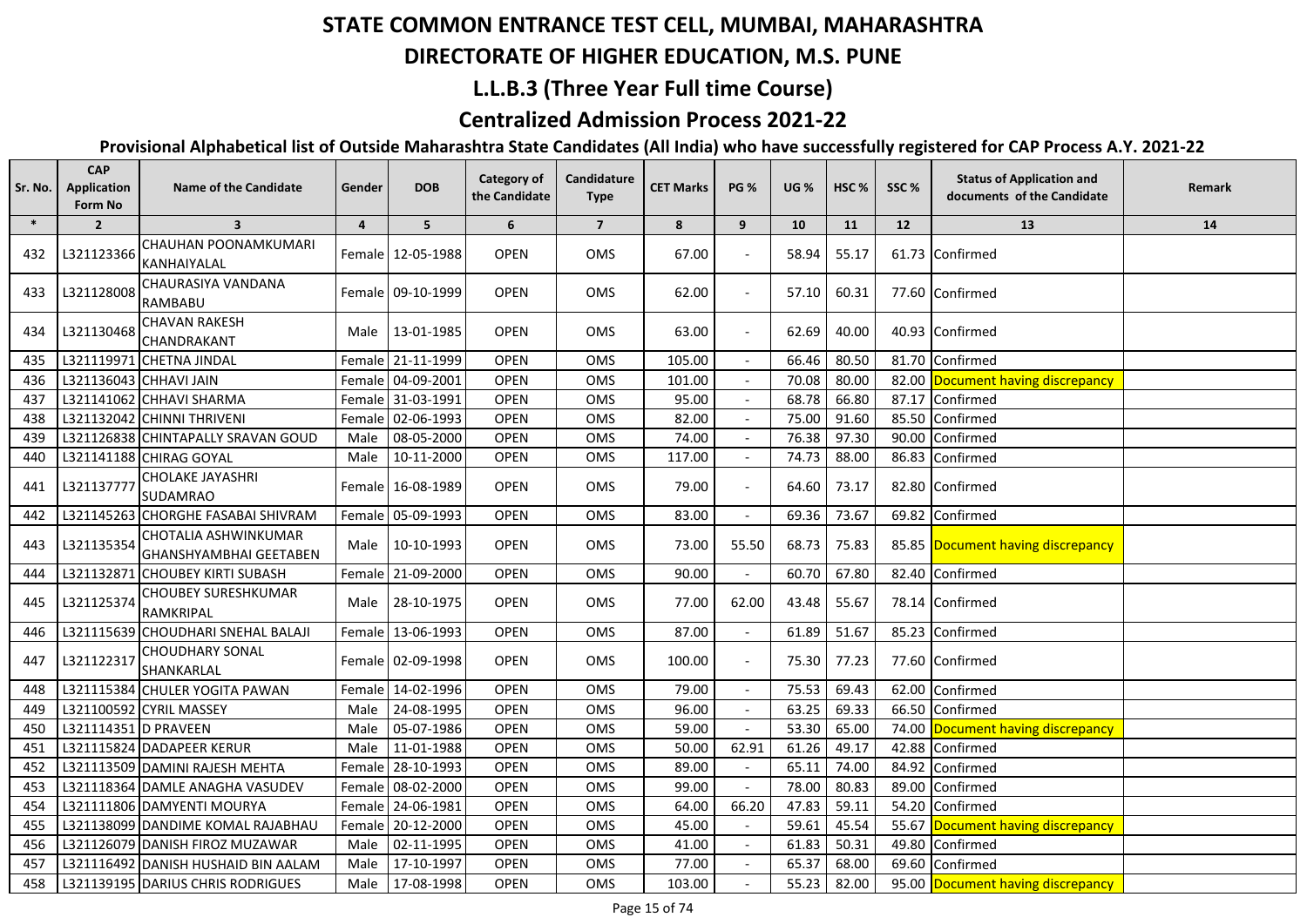## **DIRECTORATE OF HIGHER EDUCATION, M.S. PUNE**

## **L.L.B.3 (Three Year Full time Course)**

## **Centralized Admission Process 2021-22**

| Sr. No. | Application<br>Form No | <b>Name of the Candidate</b>                  | Gender         | <b>DOB</b>        | <b>Category of</b><br>the Candidate | Candidature<br><b>Type</b> | <b>CET Marks</b> | <b>PG %</b>    | <b>UG %</b> | HSC <sub>%</sub> | SSC%  | <b>Status of Application and</b><br>documents of the Candidate | Remark |
|---------|------------------------|-----------------------------------------------|----------------|-------------------|-------------------------------------|----------------------------|------------------|----------------|-------------|------------------|-------|----------------------------------------------------------------|--------|
| $\ast$  | $\overline{2}$         | $\overline{\mathbf{3}}$                       | $\overline{4}$ | 5                 | 6                                   | $\overline{7}$             | 8                | 9              | 10          | 11               | 12    | 13                                                             | 14     |
| 459     |                        | L321146037 DARJI ESHA KAMLESH                 | Female         | 20-06-1998        | OPEN                                | OMS                        | 68.00            |                | 68.70       | 60.92            | 54.00 | Document having discrepancy                                    |        |
| 460     |                        | L321137433 DARJI HEENA DEEPAK BHAI            |                | Female 04-10-1991 | <b>OPEN</b>                         | OMS                        | 35.00            |                | 47.56       | 79.00            |       | 44.62 Document having discrepancy                              |        |
| 461     |                        | L321116954 DARPAN SRIVASTAVA                  |                | Female 03-11-1978 | OPEN                                | OMS                        | 78.00            | 59.56          | 62.75       | 46.22            |       | 61.89 Document having discrepancy                              |        |
| 462     |                        | L321141049 DAS SUBENDHU BIMAL                 | Male           | 13-11-1987        | OPEN                                | OMS                        | 68.00            |                | 56.14       | 66.33            | 52.40 | Confirmed                                                      |        |
| 463     |                        | L321115492 DASRE JITENDRA SHIVAJI             | Male           | 01-05-1990        | OPEN                                | OMS                        | 50.00            | 71.08          | 60.00       | 61.00            |       | 53.23 Document having discrepancy                              |        |
| 464     |                        | L321135758 DATTA NANASAHEB MANE               | Male           | 08-12-1983        | <b>OPEN</b>                         | OMS                        | 67.00            |                | 66.39       | 51.50            |       | 56.53 Confirmed                                                |        |
| 465     | L321110002             | DATTANI ABHISEK<br><b>JAGDISHKUMAR</b>        |                | Male 07-12-2000   | <b>OPEN</b>                         | OMS                        | 73.00            |                | 57.60       | 62.31            |       | 60.40 Confirmed                                                |        |
| 466     |                        | L321136680 DAVANDRA KUMAR                     | Male           | 23-10-1981        | <b>OPEN</b>                         | OMS                        | 116.00           |                | 60.82       | 54.20            | 61.00 | Confirmed                                                      |        |
| 467     |                        | L321103144 DEBANSHU KANJILAL                  | Male           | 30-04-1993        | <b>OPEN</b>                         | <b>OMS</b>                 | 109.00           |                | 67.73       | 77.50            | 84.40 | Confirmed                                                      |        |
| 468     |                        | L321114708 DEEKSHA SATIJA                     |                | Female 09-08-2001 | <b>OPEN</b>                         | OMS                        | 75.00            |                | 64.94       | 83.20            | 83.00 | Confirmed                                                      |        |
| 469     |                        | L321114133 DEEKSHA VIJAY                      |                | Female 30-08-1997 | <b>OPEN</b>                         | <b>OMS</b>                 | 86.00            |                | 60.07       | 60.00            |       | 85.50 Confirmed                                                |        |
| 470     |                        | L321140793 DEEPA KISAN KEDAR                  |                | Female 31-10-1989 | <b>OPEN</b>                         | OMS                        | 48.00            |                | 71.06       | 43.23            |       | 38.50 Document having discrepancy                              |        |
| 471     |                        | L321132090 DEEPA KUMARI                       |                | Female 21-07-1994 | <b>OPEN</b>                         | <b>OMS</b>                 | 54.00            |                | 56.48       | 41.20            |       | 57.83 Document having discrepancy                              |        |
| 472     |                        | L321139083 DEEPAK JAGANNATH VASAIKAR          |                | Male 26-12-1979   | <b>OPEN</b>                         | OMS                        | 67.00            |                | 58.08       | 51.33            |       | 41.00 Confirmed                                                |        |
| 473     | L321100326             | <b>DEEPAK JAGDISHPRASAD</b><br><b>JAISWAL</b> | Male           | 05-05-1999        | <b>OPEN</b>                         | OMS                        | 64.00            |                | 57.42       | 59.38            |       | 78.00 Confirmed                                                |        |
| 474     |                        | L321101830 DEEPAK KARMKAR                     | Male           | 03-03-1986        | OPEN                                | OMS                        | 106.00           | 54.25          | 47.42       | 71.56            | 46.80 | Confirmed                                                      |        |
| 475     |                        | L321104526 DEEPAK KUMAR                       | Male           | 20-01-1984        | <b>OPEN</b>                         | OMS                        | 94.00            |                | 62.67       | 62.33            | 72.57 | Confirmed                                                      |        |
| 476     |                        | L321132150 DEEPAK KUMAR                       | Male           | 07-11-1976        | <b>OPEN</b>                         | OMS                        | 83.00            |                | 50.00       | 66.44            | 70.11 | Confirmed                                                      |        |
| 477     |                        | L321111178 DEEPAK KUMAR GUPTA                 | Male           | 08-01-1974        | OPEN                                | OMS                        | 97.00            |                | 63.38       | 52.11            | 58.11 | Confirmed                                                      |        |
| 478     |                        | L321100147 DEEPAK KUMAR PATEL                 | Male           | 01-07-1998        | OPEN                                | OMS                        | 84.00            |                | 53.67       | 68.80            |       | 60.80 Document having discrepancy                              |        |
| 479     |                        | L321119755 DEEPAK MAKWANA                     | Male           | 19-08-1962        | OPEN                                | OMS                        | 80.00            |                | 46.38       | 47.83            | 64.29 | Document having discrepancy                                    |        |
| 480     |                        | L321105897 DEEPAK SINGH                       | Male           | 19-03-1996        | OPEN                                | OMS                        | 98.00            |                | 53.85       | 76.67            | 63.67 | Confirmed                                                      |        |
| 481     |                        | L321132295 DEEPAK SINGH DEOPA                 | Male           | 31-08-1997        | <b>OPEN</b>                         | OMS                        | 60.00            |                | 62.65       | 55.86            |       | 56.00 Document having discrepancy                              |        |
| 482     |                        | L321121580 DEEPAK SONI                        | Male           | 31-03-1982        | <b>OPEN</b>                         | OMS                        | 119.00           | 64.23          | 62.71       | 57.50            | 73.50 | Confirmed                                                      |        |
| 483     |                        | L321120279 DEEPAKSHI HADA                     | Female         | 05-10-2000        | <b>OPEN</b>                         | OMS                        | 107.00           |                | 69.95       | 91.00            | 78.00 | Confirmed                                                      |        |
| 484     |                        | L321104937 DEEPANSHU KHANNA                   | Male           | 23-01-1999        | <b>OPEN</b>                         | OMS                        | 107.00           |                | 56.00       | 84.60            | 78.00 | Confirmed                                                      |        |
| 485     |                        | L321106639 DEEPANSHU YADAV                    | Male           | 24-06-2000        | OPEN                                | OMS                        | 98.00            | $\blacksquare$ | 54.75       | 71.00            | 80.80 | Document having discrepancy                                    |        |
| 486     |                        | L321102514 DEEPENDRA KATHOLIYA                | Male           | 10-11-1997        | <b>OPEN</b>                         | OMS                        | 74.00            |                | 58.62       | 77.83            | 83.60 | Confirmed                                                      |        |
| 487     |                        | L321136042 DEEPESH BANSAL                     | Male           | 08-06-1988        | <b>OPEN</b>                         | OMS                        | 116.00           | 69.82          | 61.75       | 61.20            | 79.40 | Document having discrepancy                                    |        |
| 488     |                        | L321127985 DEEPIKA AVINASH PATIL              |                | Female 21-10-1992 | <b>OPEN</b>                         | OMS                        | 56.00            |                | 72.24       | 77.80            |       | 82.00 Confirmed                                                |        |
| 489     |                        | L321113167 DEEPIKA PUROHIT                    |                | Female 28-05-2000 | <b>OPEN</b>                         | OMS                        | 106.00           |                | 68.77       | 94.40            |       | 94.00 Confirmed                                                |        |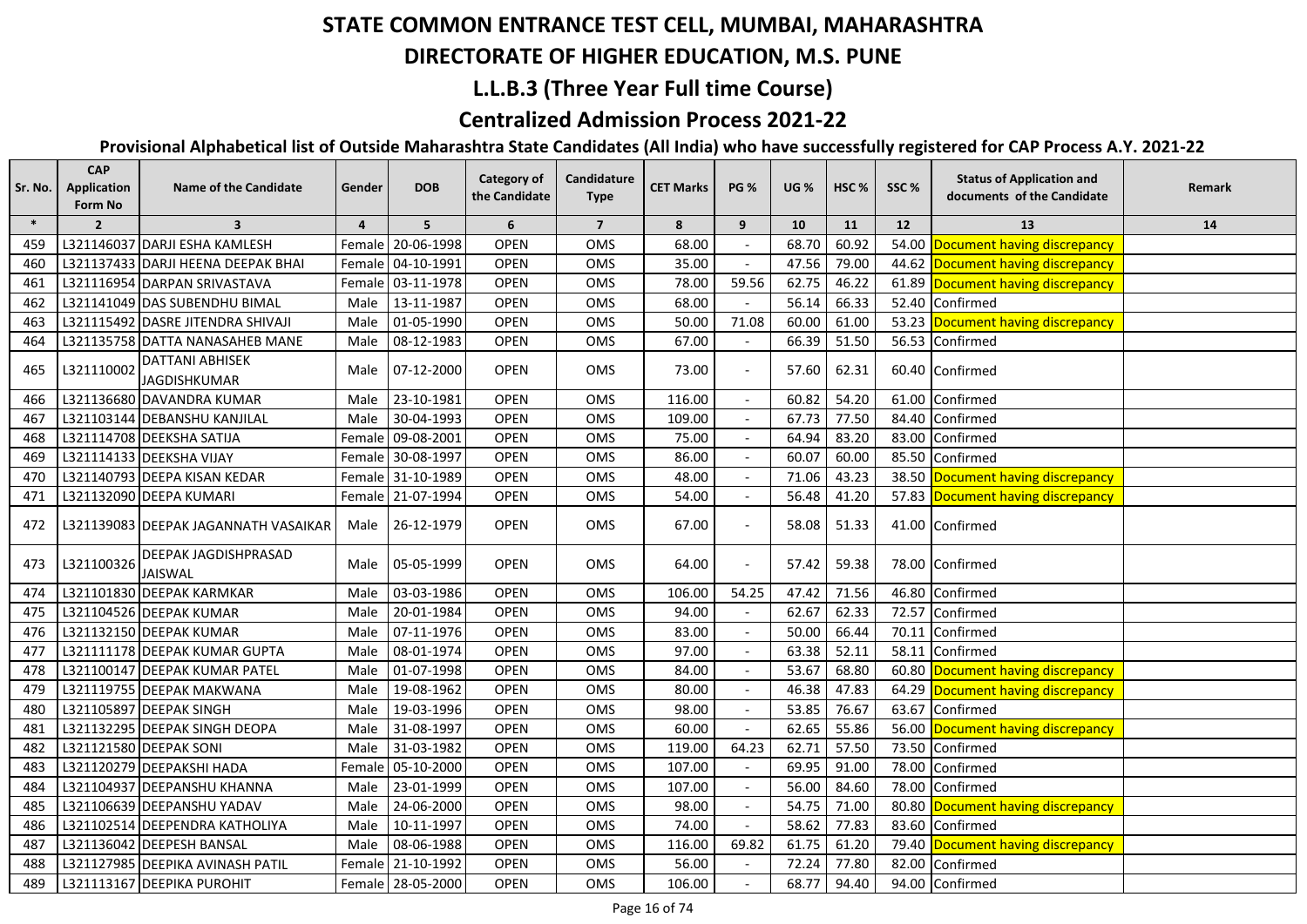## **DIRECTORATE OF HIGHER EDUCATION, M.S. PUNE**

#### **L.L.B.3 (Three Year Full time Course)**

### **Centralized Admission Process 2021-22**

| Sr. No. | <b>CAP</b><br><b>Application</b><br>Form No | <b>Name of the Candidate</b>               | Gender         | <b>DOB</b>        | <b>Category of</b><br>the Candidate | Candidature<br><b>Type</b> | <b>CET Marks</b> | <b>PG %</b> | <b>UG %</b> | HSC <sub>%</sub> | SSC%  | <b>Status of Application and</b><br>documents of the Candidate | Remark |
|---------|---------------------------------------------|--------------------------------------------|----------------|-------------------|-------------------------------------|----------------------------|------------------|-------------|-------------|------------------|-------|----------------------------------------------------------------|--------|
| $\ast$  | $\overline{2}$                              | $\overline{\mathbf{3}}$                    | $\overline{a}$ | 5                 | 6                                   | $\overline{7}$             | 8                | 9           | 10          | 11               | 12    | 13                                                             | 14     |
| 490     |                                             | L321113749 DEEPMALA SINGH                  |                | Female 02-03-1983 | <b>OPEN</b>                         | <b>OMS</b>                 | 63.00            |             | 54.50       | 63.78            |       | 52.13 Confirmed                                                |        |
| 491     | L321119711                                  | DEONIKAR MD AUSEED MD<br><b>LIQUE</b>      |                | Male 27-05-1995   | <b>OPEN</b>                         | OMS                        | 60.00            |             | 64.10       | 46.17            |       | 54.40 Confirmed                                                |        |
| 492     |                                             | L321120409 DEORA RUCHIKA RANJIT SINGH      |                | Female 21-09-1999 | <b>OPEN</b>                         | OMS                        | 74.00            |             | 64.11       | 65.08            |       | 65.40 Confirmed                                                |        |
| 493     |                                             | L321137019 DESAI SWARAJ SACHIN             | Male           | 16-08-1996        | <b>OPEN</b>                         | OMS                        | 66.00            |             | 64.30       | 53.85            | 68.20 | Confirmed                                                      |        |
| 494     |                                             | L321129328 IDESHPANDE NIRANJAN GOPAL       | Male           | 22-12-1972        | <b>OPEN</b>                         | OMS                        | 88.00            |             | 57.75       | 61.60            |       | 63.29 Confirmed                                                |        |
| 495     | L321109200                                  | <b>DESHPANDE PRAJWAL</b><br><b>GAJANAN</b> | Male           | 14-09-1997        | <b>OPEN</b>                         | OMS                        | 97.00            |             | 82.62       | 76.31            |       | 92.18 Document having discrepancy                              |        |
| 496     |                                             | L321117298 DEVADIGA VINITHA RAMESH         | Female         | 03-09-1988        | <b>OPEN</b>                         | OMS                        | 100.00           |             | 62.25       | 78.67            |       | 83.60 Confirmed                                                |        |
| 497     | L321132409                                  | <b>DEVANI CHIRAG</b><br>CHETANKUMAR        | Male           | 18-08-2000        | <b>OPEN</b>                         | OMS                        | 96.00            |             | 67.55       | 76.86            |       | 75.00 Confirmed                                                |        |
| 498     |                                             | L321117146 DEVANSHI YADAV                  |                | Female 23-09-2000 | <b>OPEN</b>                         | OMS                        | 91.00            |             | 64.07       | 88.20            | 88.67 | Confirmed                                                      |        |
| 499     |                                             | L321106992 DEVENDRA KUMAR                  | Male           | 28-01-1996        | <b>OPEN</b>                         | <b>OMS</b>                 | 101.00           |             | 72.66       | 67.60            | 74.10 | Confirmed                                                      |        |
| 500     |                                             | L321119350 DEVENDRA PRASAD SINHA           | Male           | 26-02-1973        | <b>OPEN</b>                         | OMS                        | 90.00            |             | 56.50       | 61.60            | 69.40 | Confirmed                                                      |        |
| 501     |                                             | L321105778 DEVENDRA SHRIMAL                | Male           | 12-08-1968        | <b>OPEN</b>                         | OMS                        | 90.00            | 55.88       | 50.17       | 42.00            |       | 54.00 Confirmed                                                |        |
| 502     |                                             | L321121198 DEVENDRA SOBHANI                | Male           | 24-12-1982        | <b>OPEN</b>                         | OMS                        | 91.00            | 63.97       | 67.59       | 68.40            |       | 73.20 Document having discrepancy                              |        |
| 503     |                                             | L321116123 DEVESH MANDRE                   | Male           | 11-02-1997        | <b>OPEN</b>                         | OMS                        | 53.00            |             | 55.92       | 48.20            | 50.17 | Confirmed                                                      |        |
| 504     |                                             | L321142937 DEVPAL KUMAR                    | Male           | 08-10-1984        | <b>OPEN</b>                         | OMS                        | 94.00            |             | 60.21       | 61.20            |       | 57.50 Confirmed                                                |        |
| 505     |                                             | L321110438 DEVVRAT PANDEY                  | Male           | 13-04-2000        | <b>OPEN</b>                         | OMS                        | 88.00            |             | 48.94       | 50.20            | 74.10 | Confirmed                                                      |        |
| 506     |                                             | L321143157 DEY SUSHMITA SWAPAN             |                | Female 01-04-2000 | <b>OPEN</b>                         | <b>OMS</b>                 | 74.00            |             | 60.40       | 62.00            | 53.00 | Confirmed                                                      |        |
| 507     |                                             | L321105479 DHANANJAY MUKUL BANSAL          | Male           | 16-08-1997        | <b>OPEN</b>                         | <b>OMS</b>                 | 108.00           |             | 75.81       | 84.44            | 92.80 | Confirmed                                                      |        |
| 508     |                                             | L321120183 DHANANJAY SHANKAR GADGIL        | Male           | 24-05-1970        | <b>OPEN</b>                         | <b>OMS</b>                 | 69.00            | 88.42       | 56.91       | 46.17            |       | 49.14 Confirmed                                                |        |
| 509     |                                             | L321143334 DHANESH KUMAR                   | Male           | 01-03-1980        | <b>OPEN</b>                         | OMS                        | 98.00            |             | 55.25       | 61.89            |       | 66.56 Document having discrepancy                              |        |
| 510     | L321100791                                  | <b>DHANKE GOVARDHAN</b><br>SHANKARRAO      | Male           | 21-04-1983        | <b>OPEN</b>                         | OMS                        | 45.00            |             | 55.86       | 42.67            |       | 43.60 Confirmed                                                |        |
| 511     |                                             | L321128006 DHARA RAJESH CHANDE             |                | Female 09-12-1999 | <b>OPEN</b>                         | OMS                        | 84.00            |             | 63.89       | 81.86            |       | 63.33 Document having discrepancy                              |        |
| 512     | L321131438 DHARANI.                         |                                            |                | Female 19-09-1999 | <b>OPEN</b>                         | OMS                        | 82.00            |             | 65.89       | 65.00            | 64.67 | Confirmed                                                      |        |
| 513     |                                             | L321100890 DHARANI DHARAN. V               | Male           | 16-10-1999        | <b>OPEN</b>                         | OMS                        | 107.00           |             | 75.79       | 98.00            | 96.60 | Confirmed                                                      |        |
| 514     | L321144518                                  | DHARMENDRA KUMAR<br><b>DHANESH</b>         |                | Male 23-09-1986   | <b>OPEN</b>                         | OMS                        | 105.00           |             | 71.98       | 62.11            |       | 81.80 Confirmed                                                |        |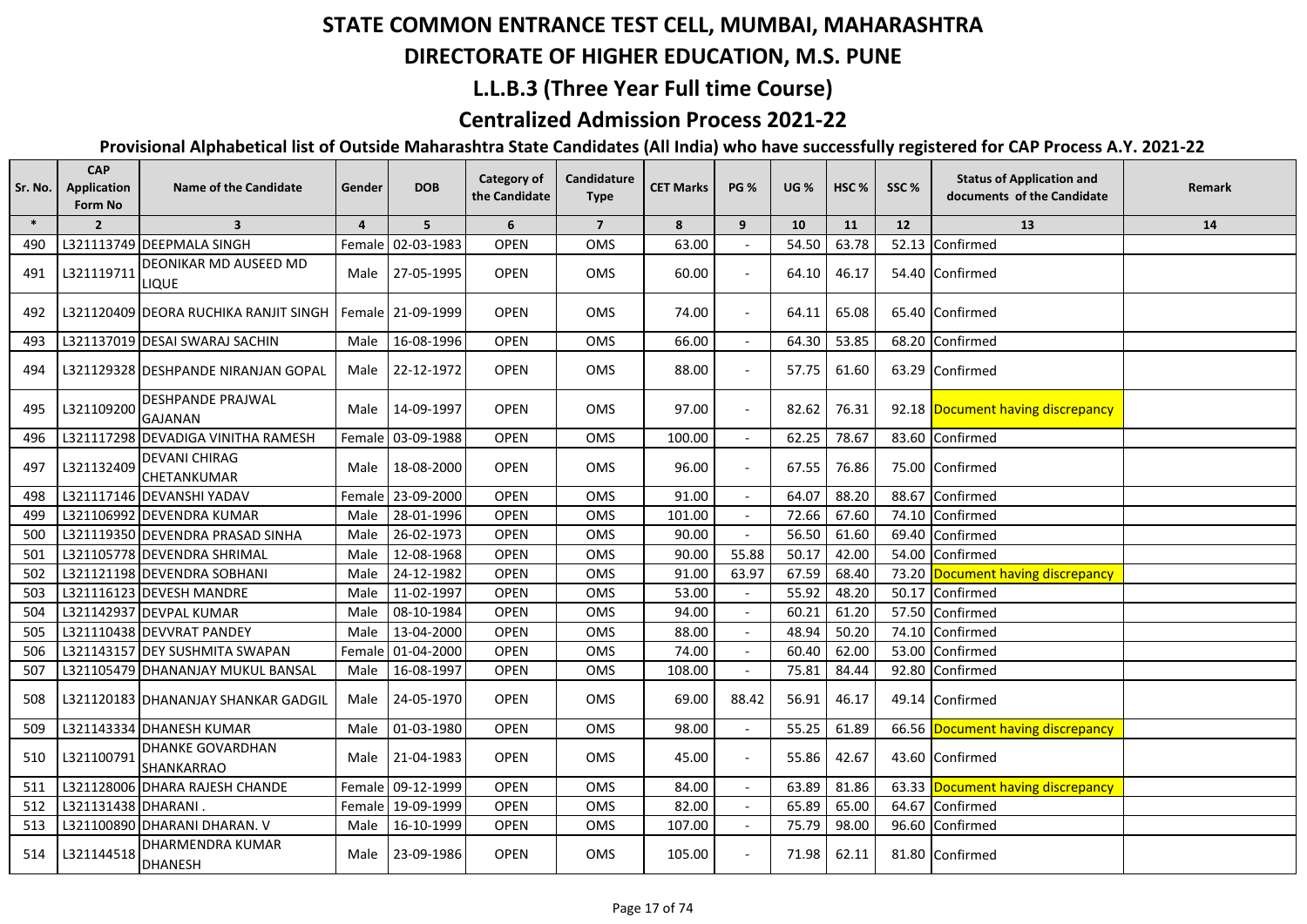#### **DIRECTORATE OF HIGHER EDUCATION, M.S. PUNE**

## **L.L.B.3 (Three Year Full time Course)**

## **Centralized Admission Process 2021-22**

| Sr. No. | <b>CAP</b><br>Application<br>Form No | <b>Name of the Candidate</b>                 | Gender         | <b>DOB</b>        | <b>Category of</b><br>the Candidate | Candidature<br><b>Type</b> | <b>CET Marks</b> | <b>PG %</b>              | <b>UG %</b> | HSC <sub>%</sub> | SSC%  | <b>Status of Application and</b><br>documents of the Candidate | Remark |
|---------|--------------------------------------|----------------------------------------------|----------------|-------------------|-------------------------------------|----------------------------|------------------|--------------------------|-------------|------------------|-------|----------------------------------------------------------------|--------|
| $\ast$  | $\overline{2}$                       | $\overline{\mathbf{3}}$                      | $\overline{4}$ | 5                 | 6                                   | $\overline{\mathbf{z}}$    | 8                | 9                        | 10          | 11               | 12    | 13                                                             | 14     |
| 515     |                                      | L321118259 DHARMENDRA KUMAR YADAV            | Male           | 05-07-1987        | <b>OPEN</b>                         | <b>OMS</b>                 | 106.00           |                          | 65.07       | 54.67            |       | 58.71 Confirmed                                                |        |
| 516     | L321131412                           | <b>DHARMENDRA SINGH</b><br><b>CHAUHAN</b>    | Male           | 15-08-1974        | <b>OPEN</b>                         | <b>OMS</b>                 | 74.00            |                          | 45.70       | 64.40            |       | 60.33 Document having discrepancy                              |        |
| 517     |                                      | L321137329 DHAYDE DEEPESH DINESH             | Male           | 30-06-1994        | <b>OPEN</b>                         | OMS                        | 38.00            |                          | 48.18       | 56.40            |       | 64.00 Confirmed                                                |        |
| 518     |                                      | L321131072 DHEERAJ BHAMBHANI                 | Male           | 11-05-2001        | <b>OPEN</b>                         | OMS                        | 94.00            |                          | 100.00      | 68.17            |       | 67.63 Document having discrepancy                              |        |
| 519     |                                      | L321145039 DHEERAJ KUMAR                     | Male           | 08-10-1989        | <b>OPEN</b>                         | OMS                        | 67.00            |                          | 63.44       | 49.17            |       | 43.20 Confirmed                                                |        |
| 520     |                                      | L321106572 DHEERAJ PATIL                     | Male           | 17-04-1990        | <b>OPEN</b>                         | OMS                        | 70.00            |                          | 45.00       | 53.40            |       | 49.60 Confirmed                                                |        |
| 521     |                                      | L321101272 DHIRENDRA AMARESH SINGH           | Male           | 01-07-1990        | <b>OPEN</b>                         | OMS                        | 82.00            |                          | 57.50       | 58.67            |       | 49.07 Confirmed                                                |        |
| 522     |                                      | L321142851 DHOKAD MITALI MAFATLAL            | Female         | 09-11-2001        | <b>OPEN</b>                         | OMS                        | 69.00            |                          | 64.50       | 75.85            |       | 77.00 Confirmed                                                |        |
| 523     |                                      | L321102947 DHRUV JINESH DESAI                | Male           | 10-08-2000        | <b>OPEN</b>                         | OMS                        | 74.00            |                          | 48.20       | 73.60            |       | 70.00 Confirmed                                                |        |
| 524     |                                      | L321125132 DHRUV KUMAR SINGH                 | Male           | 10-10-1999        | <b>OPEN</b>                         | OMS                        | 94.00            |                          | 68.25       | 54.00            |       | 77.90 Confirmed                                                |        |
| 525     |                                      | L321129617 DHRUVA SUDHIR PATODIA             | Male           | 24-06-1997        | <b>OPEN</b>                         | OMS                        | 114.00           | 85.00                    | 72.21       | 78.62            |       | 97.50 Document having discrepancy                              |        |
| 526     |                                      | L321100919 DHRUVI CHAMPANERI                 |                | Female 22-03-1998 | <b>OPEN</b>                         | OMS                        | 99.00            |                          | 49.50       | 77.60            |       | 77.90 Confirmed                                                |        |
| 527     |                                      | L321107609 DHRUVI OSTWAL                     |                | Female 29-07-2000 | <b>OPEN</b>                         | <b>OMS</b>                 | 69.00            |                          | 67.61       | 67.69            |       | 70.40 Confirmed                                                |        |
| 528     | L321134826                           | <b>DHUMALE VAIBHAV</b><br><b>ANANDRAO</b>    | Male           | 06-06-1991        | <b>OPEN</b>                         | OMS                        | 78.00            |                          | 66.49       | 77.67            |       | 71.38 Document having discrepancy                              |        |
| 529     |                                      | L321134072 DIBYENDU ROY                      | Male           | 14-01-2000        | <b>OPEN</b>                         | OMS                        | 109.00           |                          | 64.55       | 65.33            |       | 72.20 Confirmed                                                |        |
| 530     |                                      | L321131459 DIGHE KETAN DNYANESHWAR           | Male           | 23-05-1992        | <b>OPEN</b>                         | OMS                        | 48.00            | 62.75                    | 47.72       | 49.50            |       | 59.33 Document having discrepancy                              |        |
| 531     |                                      | L321118359 DIGHE RAHUL DATTU                 | Male           | 17-08-1993        | <b>OPEN</b>                         | OMS                        | 64.00            |                          | 58.32       | 69.83            |       | 64.46 Document having discrepancy                              |        |
| 532     |                                      | L321102876 DIKSHA BELWAL                     | Female         | 29-05-2000        | OPEN                                | OMS                        | 102.00           |                          | 68.80       | 80.40            |       | 66.50 Document having discrepancy                              |        |
| 533     |                                      | L321140707 DIKSHA KUMARI                     | Female         | 29-09-2000        | OPEN                                | OMS                        | 84.00            |                          | 60.01       | 87.80            |       | 89.20 Document having discrepancy                              |        |
| 534     |                                      | L321126744 DILIP AMARCHAND GADIYA            | Male           | 15-08-1979        | <b>OPEN</b>                         | OMS                        | 67.00            | $\overline{\phantom{a}}$ | 57.70       | 72.77            |       | 79.71 Document having discrepancy                              |        |
| 535     |                                      | L321141371 DILLIP KUMAR NAYAK                | Male           | 27-05-1975        | <b>OPEN</b>                         | OMS                        | 107.00           | 63.94                    | 49.75       | 45.56            | 67.86 | Confirmed                                                      |        |
| 536     |                                      | L321107105 DINESH CHANDGIRAM SAINI           | Male           | 26-01-1985        | OPEN                                | OMS                        | 68.00            | 54.38                    | 42.10       | 43.50            |       | 42.67 Document having discrepancy                              |        |
| 537     |                                      | L321124104 DINESH CHANDRA YADAV              | Male           | 20-03-1984        | OPEN                                | OMS                        | 108.00           |                          | 60.00       | 57.40            | 76.80 | Confirmed                                                      |        |
| 538     |                                      | L321104423 DINESH KUMAR PANDEY               | Male           | 15-02-1988        | <b>OPEN</b>                         | OMS                        | 68.00            |                          | 57.22       | 74.80            | 52.67 | Confirmed                                                      |        |
| 539     |                                      | L321144064 DINESH KUMAR TITARMARE            | Male           | 28-07-1983        | <b>OPEN</b>                         | OMS                        | 56.00            | 49.80                    | 44.22       | 55.11            | 53.00 | Confirmed                                                      |        |
| 540     |                                      | L321103924 DINESH VENKATESAN                 | Male           | 08-12-1995        | OPEN                                | OMS                        | 75.00            | 59.46                    | 77.43       | 79.67            |       | 56.00 Confirmed                                                |        |
| 541     | L321101555                           | DINESHKUMAR KAMALAKSHA<br><b>SHETTY</b>      | Male           | 03-08-1977        | <b>OPEN</b>                         | OMS                        | 76.00            |                          | 51.31       | 64.17            |       | 55.52 Confirmed                                                |        |
| 542     | L321144695                           | <b>DIPAK GIRDHARILAL</b><br><b>CHAUDHARI</b> | Male           | 29-06-1968        | <b>OPEN</b>                         | OMS                        | 71.00            | 67.88                    | 42.58       | 39.83            |       | 51.43 Document having discrepancy                              |        |
| 543     |                                      | L321100976 DISHA BHATIA                      |                | Female 30-04-2000 | <b>OPEN</b>                         | OMS                        | 120.00           |                          | 74.29       | 93.60            |       | 95.00 Confirmed                                                |        |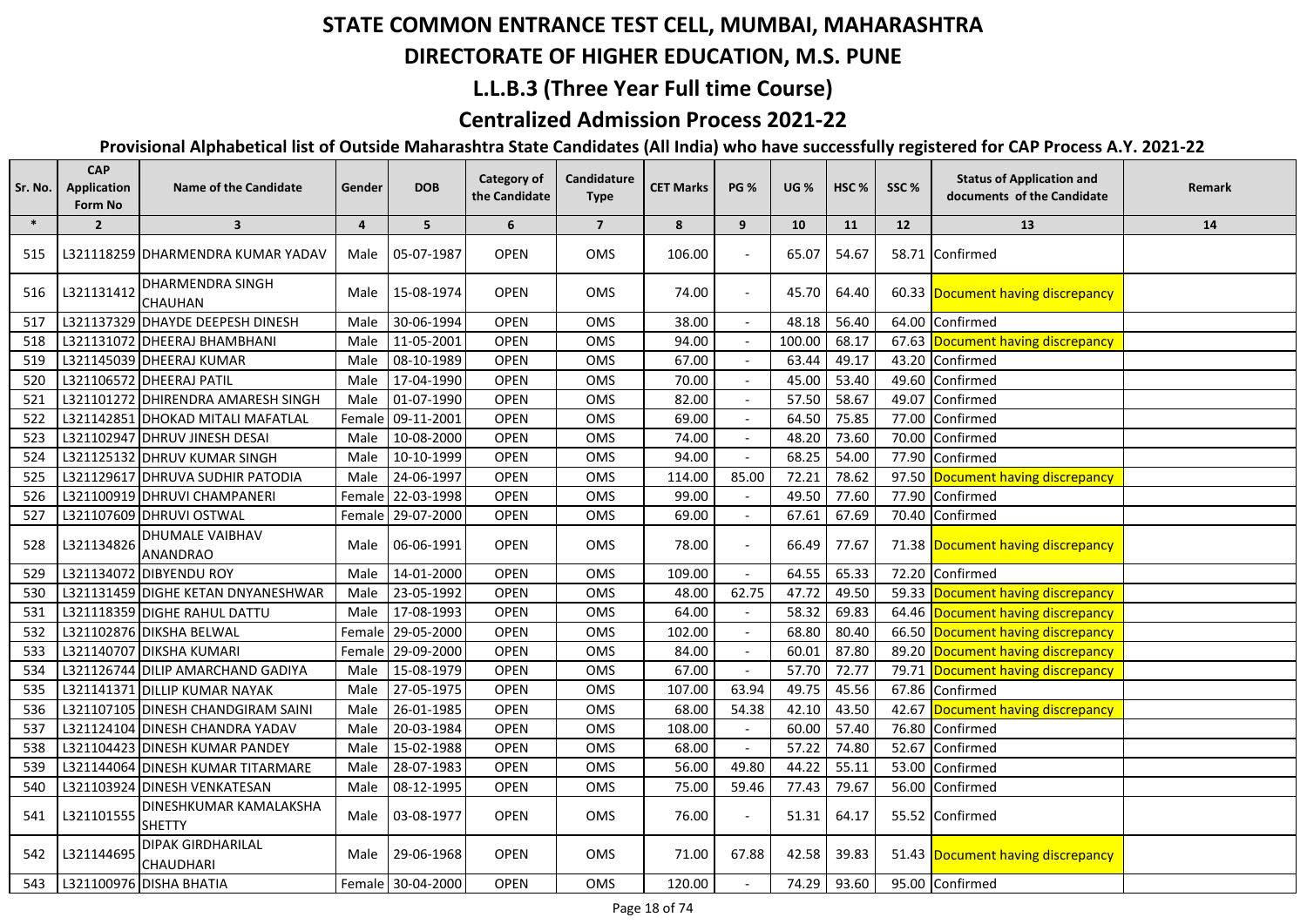## **DIRECTORATE OF HIGHER EDUCATION, M.S. PUNE**

## **L.L.B.3 (Three Year Full time Course)**

## **Centralized Admission Process 2021-22**

| Sr. No. | <b>CAP</b><br>Application<br>Form No | <b>Name of the Candidate</b>                | Gender         | <b>DOB</b>        | <b>Category of</b><br>the Candidate | Candidature<br><b>Type</b> | <b>CET Marks</b> | <b>PG %</b>              | <b>UG %</b> | HSC <sub>%</sub> | SSC%  | <b>Status of Application and</b><br>documents of the Candidate | Remark |
|---------|--------------------------------------|---------------------------------------------|----------------|-------------------|-------------------------------------|----------------------------|------------------|--------------------------|-------------|------------------|-------|----------------------------------------------------------------|--------|
| $\ast$  | $\overline{2}$                       | $\overline{\mathbf{3}}$                     | $\overline{4}$ | 5                 | 6                                   | $\overline{7}$             | 8                | 9                        | 10          | 11               | 12    | 13                                                             | 14     |
| 544     | L321100089 DITI VERMA                |                                             |                | Female 22-01-1999 | OPEN                                | OMS                        | 93.00            |                          | 53.48       | 79.20            | 79.80 | Confirmed                                                      |        |
| 545     |                                      | L321114581 DIVYA DEWENDRA DWIVEDI           |                | Female 24-02-1981 | <b>OPEN</b>                         | OMS                        | 68.00            |                          | 54.47       | 51.00            |       | 63.67 Document having discrepancy                              |        |
| 546     |                                      | L321132449 DIVYA KULSHRESTHA                |                | Female 26-06-1981 | <b>OPEN</b>                         | <b>OMS</b>                 | 104.00           | 66.71                    | 65.11       | 69.54            |       | 81.82 Confirmed                                                |        |
| 547     | L321133625                           | DIVYAKUMARI MADANLAL<br><b>SUTHAR</b>       |                | Female 10-03-1997 | <b>OPEN</b>                         | OMS                        | 79.00            |                          | 48.03       | 68.15            |       | 65.82 Confirmed                                                |        |
| 548     |                                      | L321134274 DIVYANSH JAIN                    | Male           | 03-04-2000        | <b>OPEN</b>                         | OMS                        | 84.00            | $\overline{\phantom{a}}$ | 68.75       | 56.60            |       | 66.00 Document having discrepancy                              |        |
| 549     | L321104927                           | <b>DIVYESH NANJIBHAI</b><br>VANPARIYA       | Male           | 21-02-1988        | <b>OPEN</b>                         | OMS                        | 66.00            |                          | 56.10       | 62.33            |       | 57.45 Confirmed                                                |        |
| 550     |                                      | L321105489 DIVYESH TAK                      | Male           | 19-11-1999        | <b>OPEN</b>                         | OMS                        | 103.00           |                          | 70.05       | 55.00            | 76.00 | Confirmed                                                      |        |
| 551     |                                      | L321144197 DIWAKAR JUGANI                   | Male           | 19-05-1990        | <b>OPEN</b>                         | OMS                        | 67.00            |                          | 72.39       | 76.40            | 80.40 | Confirmed                                                      |        |
| 552     |                                      | L321118452 DIYA SINGHAL                     | Female         | 28-05-2000        | OPEN                                | OMS                        | 123.00           |                          | 83.97       | 96.60            | 95.00 | Confirmed                                                      |        |
| 553     | L321142298                           | <b>DNYANESH GHANSHYAM</b><br><b>BHAVSAR</b> | Male           | 01-05-1984        | <b>OPEN</b>                         | OMS                        | 68.00            |                          | 73.61       | 48.67            |       | 62.67 Document having discrepancy                              |        |
| 554     | L321114637                           | <b>DONTHIREDDY</b><br>BAIRAVESWARAREDDY     | Male           | 01-07-1994        | <b>OPEN</b>                         | OMS                        | 77.00            |                          | 74.24       | 82.80            |       | 74.00 Document having discrepancy                              |        |
| 555     | L321114339 DOYAL JHA                 |                                             |                | Female 11-08-1999 | OPEN                                | OMS                        | 97.00            |                          | 70.08       | 95.20            |       | 89.33 Confirmed                                                |        |
| 556     |                                      | L321110979 DR C P MISHRA                    | Male           | 11-09-1961        | <b>OPEN</b>                         | OMS                        | 91.00            | 59.90                    | 57.33       | 68.40            |       | 60.40 Document having discrepancy                              |        |
| 557     |                                      | L321117844 DRISHTI BOKARIA                  |                | Female 21-07-2000 | OPEN                                | OMS                        | 85.00            |                          | 59.58       | 79.50            |       | 64.60 Document having discrepancy                              |        |
| 558     |                                      | L321127471 DRISHTI VISHWAKARMA              |                | Female 21-11-1997 | <b>OPEN</b>                         | OMS                        | 96.00            |                          | 56.95       | 88.67            |       | 79.83 Confirmed                                                |        |
| 559     |                                      | L321121113 DSOUZA DIANA ROBERT              |                | Female 07-03-1982 | OPEN                                | OMS                        | 95.00            |                          | 68.32       | 74.00            |       | 73.20 Confirmed                                                |        |
| 560     |                                      | L321136084 D'SOUZA ROY CIPRIANO             | Male           | 17-10-1963        | OPEN                                | OMS                        | 72.00            |                          | 56.66       | 51.17            |       | 45.57 Document having discrepancy                              |        |
| 561     |                                      | L321108197 DUBE POOJA JAYNATH               |                | Female 05-03-1999 | OPEN                                | OMS                        | 55.00            |                          | 59.00       | 49.69            |       | 64.80 Confirmed                                                |        |
| 562     | L321140244                           | <b>DWARKANATH BHIMRAO</b><br><b>BHAGAT</b>  | Male           | 22-09-1984        | <b>OPEN</b>                         | <b>OMS</b>                 | 58.00            |                          | 60.84       | 65.33            |       | 61.47 Document having discrepancy                              |        |
| 563     |                                      | L321101915 ENGINEER MURTUZA                 | Male           | 09-06-1972        | <b>OPEN</b>                         | OMS                        | 101.00           |                          | 70.00       | 75.83            | 74.57 | Confirmed                                                      |        |
| 564     |                                      | L321106065 EVA ADHIKARI                     |                | Female 28-05-1998 | <b>OPEN</b>                         | <b>OMS</b>                 | 99.00            |                          | 85.17       | 96.00            | 88.17 | <b>Confirmed</b>                                               |        |
| 565     |                                      | L321107581 FAGUNI JAIN                      | Female         | 25-02-1992        | <b>OPEN</b>                         | OMS                        | 106.00           |                          | 68.53       | 84.40            | 80.20 | Confirmed                                                      |        |
| 566     |                                      | L321132711 FALGUNI ASHUTOSH JAPE            |                | Female 20-12-1972 | <b>OPEN</b>                         | OMS                        | 94.00            |                          | 60.44       | 78.80            |       | 73.00 Confirmed                                                |        |
| 567     | L321120347                           | FAYYAZ MOHAMMED TAJ<br><b>MOHAMMED KHAN</b> | Male           | 12-11-1980        | <b>OPEN</b>                         | OMS                        | 50.00            |                          | 53.20       | 38.67            |       | 39.47 Document having discrepancy                              |        |
| 568     |                                      | L321114698 FENA TEJAS BALSARA               |                | Female 23-03-1987 | <b>OPEN</b>                         | OMS                        | 86.00            |                          | 74.38       | 82.50            |       | 76.86 Confirmed                                                |        |
| 569     | L321113094 FIBA                      |                                             |                | Female 07-10-1998 | <b>OPEN</b>                         | <b>OMS</b>                 | 100.00           |                          | 78.94       | 82.60            |       | 67.83 Document having discrepancy                              |        |
| 570     |                                      | L321139834 FIZA JAVED BIJ                   |                | Female 02-05-1999 | <b>OPEN</b>                         | <b>OMS</b>                 | 77.00            |                          | 64.74       | 61.38            |       | 85.40 Confirmed                                                |        |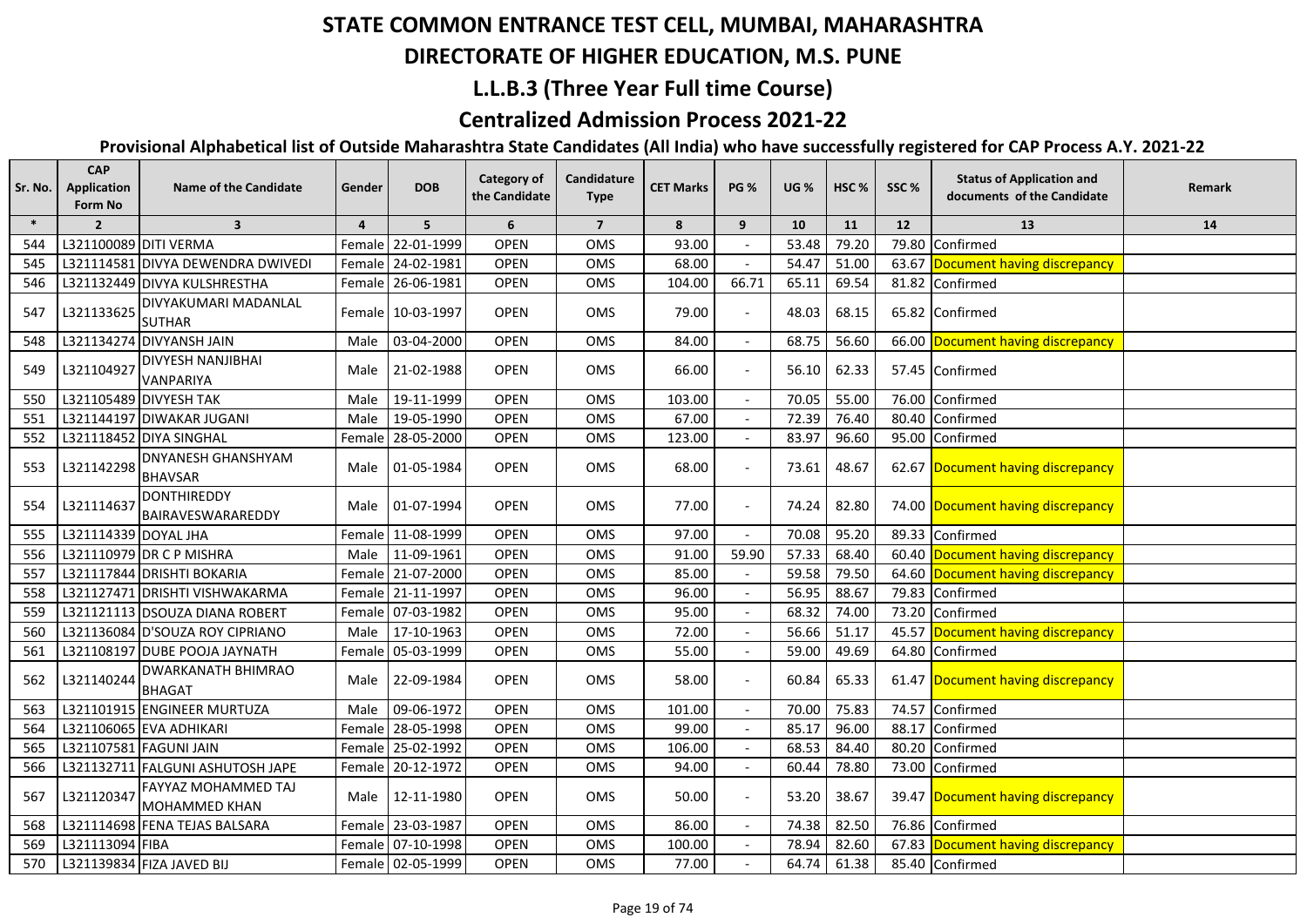## **DIRECTORATE OF HIGHER EDUCATION, M.S. PUNE**

### **L.L.B.3 (Three Year Full time Course)**

## **Centralized Admission Process 2021-22**

| Sr. No. | <b>CAP</b><br>Application<br>Form No | <b>Name of the Candidate</b>                   | Gender         | <b>DOB</b>          | Category of<br>the Candidate | Candidature<br><b>Type</b> | <b>CET Marks</b> | <b>PG %</b> | <b>UG</b> % | HSC % | SSC%  | <b>Status of Application and</b><br>documents of the Candidate | Remark |
|---------|--------------------------------------|------------------------------------------------|----------------|---------------------|------------------------------|----------------------------|------------------|-------------|-------------|-------|-------|----------------------------------------------------------------|--------|
| $\ast$  | $\overline{2}$                       | $\overline{\mathbf{3}}$                        | $\overline{4}$ | 5                   | 6                            | $\overline{7}$             | 8                | 9           | 10          | 11    | 12    | 13                                                             | 14     |
| 571     | L321104331                           | <b>G CHANDRASEKAR</b><br><b>GANAPATHYRAMAN</b> | Male           | 30-07-2001          | <b>OPEN</b>                  | <b>OMS</b>                 | 58.00            |             | 56.53       | 54.15 |       | 53.60 Confirmed                                                |        |
| 572     |                                      | L321137632 G DAYANAND REDDY                    | Male           | 17-04-1985          | <b>OPEN</b>                  | OMS                        | 81.00            | 73.18       | 72.36       | 81.70 |       | 76.17 Confirmed                                                |        |
| 573     | L321123518 G SRINIVAS                |                                                | Male           | 21-08-1966          | <b>OPEN</b>                  | OMS                        | 75.00            | 63.30       | 60.00       | 48.80 |       | 59.17 Document having discrepancy                              |        |
| 574     |                                      | L321128833 GADDA JAYESH KALYANJI               | Male           | 16-07-1965          | <b>OPEN</b>                  | OMS                        | 73.00            |             | 63.21       | 53.33 |       | 60.29 Confirmed                                                |        |
| 575     |                                      | L321102732 GADE KAVITA HEMANT                  |                | Female 06-10-1982   | OPEN                         | OMS                        | 73.00            | 59.65       | 38.95       | 43.17 |       | 46.80 Confirmed                                                |        |
| 576     |                                      | L321138560 GADGIL UDAY SHANKAR                 | Male           | 01-12-1968          | <b>OPEN</b>                  | OMS                        | 67.00            | 58.63       | 45.61       | 49.83 |       | 39.86 Confirmed                                                |        |
| 577     | L321112011                           | <b>GADHAVE VASUDHA</b><br><b>DATTATRAY</b>     |                | Female 01-07-1994   | <b>OPEN</b>                  | OMS                        | 65.00            |             | 75.78       | 54.50 |       | 78.77 Confirmed                                                |        |
| 578     |                                      | L321130283 GAJENDRA TIWARI                     | Male           | 05-07-1985          | <b>OPEN</b>                  | OMS                        | 74.00            |             | 54.89       | 78.20 |       | 74.20 Document having discrepancy                              |        |
| 579     |                                      | L321110862 GALA MEHUL VALLABHJI                | Male           | 06-04-1989          | <b>OPEN</b>                  | OMS                        | 80.00            |             | 55.70       | 60.00 |       | 61.47 Confirmed                                                |        |
| 580     | L321122999                           | <b>GAMIT NIRMALABEN</b><br><b>SUDAMBHAI</b>    |                | Female   02-07-1982 | <b>OPEN</b>                  | OMS                        | 45.00            |             | 50.52       | 60.17 |       | 44.86 Document having discrepancy                              |        |
| 581     |                                      | L321143108 GANDHI VAIBHAVI HARSHAD             |                | Female 22-02-1991   | <b>OPEN</b>                  | <b>OMS</b>                 | 77.00            |             | 61.60       | 68.67 |       | 73.73 Confirmed                                                |        |
| 582     |                                      | L321112493 GANPAT GURUDAS MALIK                | Male           | 08-05-1993          | <b>OPEN</b>                  | OMS                        | 101.00           |             | 58.05       | 58.50 |       | 68.17 Document having discrepancy                              |        |
| 583     |                                      | L321105889 GARGI TRIPATHI                      |                | Female 30-09-2001   | <b>OPEN</b>                  | OMS                        | 111.00           |             | 65.72       | 67.50 |       | 92.00 Document having discrepancy                              |        |
| 584     |                                      | L321139910 GAURANG JAIN                        | Male           | 22-06-1992          | <b>OPEN</b>                  | OMS                        | 111.00           |             | 58.13       | 68.60 |       | 84.40 Confirmed                                                |        |
| 585     |                                      | L321103896 GAURANG SHARMA                      | Male           | 02-08-1999          | <b>OPEN</b>                  | OMS                        | 116.00           |             | 73.11       | 80.17 |       | 93.10 Confirmed                                                |        |
| 586     |                                      | L321139504 GAURANGI MEHROTRA                   |                | Female 21-05-1999   | <b>OPEN</b>                  | OMS                        | 110.00           |             | 88.53       | 95.20 |       | 95.00 Document having discrepancy                              |        |
| 587     |                                      | L321118856 GAURAV DUGGAL                       | Male           | 28-11-1981          | <b>OPEN</b>                  | OMS                        | 95.00            |             | 63.06       | 83.40 |       | 70.00 Document having discrepancy                              |        |
| 588     |                                      | L321143979 GAURAV KUMAR                        | Male           | 05-01-1989          | <b>OPEN</b>                  | OMS                        | 80.00            |             | 63.00       | 59.00 |       | 63.57 Document having discrepancy                              |        |
| 589     |                                      | L321140486 GAURAV SHARMA                       | Male           | 05-09-1984          | <b>OPEN</b>                  | OMS                        | 104.00           |             | 85.31       | 84.40 |       | 82.00 Document having discrepancy                              |        |
| 590     |                                      | L321135663 GAURAV VIKAS                        | Male           | 11-12-1986          | <b>OPEN</b>                  | OMS                        | 105.00           |             | 83.16       | 64.22 | 69.43 | Confirmed                                                      |        |
| 591     |                                      | L321100092 GAURI BANSAL                        |                | Female 30-07-1999   | <b>OPEN</b>                  | OMS                        | 116.00           |             | 86.95       | 89.60 | 95.00 | Confirmed                                                      |        |
| 592     |                                      | L321125010 GAVATE RAMRAO HANMANT               | Male           | 02-04-1992          | <b>OPEN</b>                  | <b>OMS</b>                 | 70.00            |             | 59.44       | 79.33 |       | 69.47 Document having discrepancy                              |        |
| 593     | L321102157 GAYATRI                   |                                                |                | Female 22-02-2001   | <b>OPEN</b>                  | OMS                        | 60.00            |             | 46.89       | 69.00 |       | 85.17 Document having discrepancy                              |        |
| 594     |                                      | L321145190 GAYATRI MAHAVIR PARAKH              |                | Female 06-12-1997   | <b>OPEN</b>                  | OMS                        | 59.00            |             | 52.20       | 55.69 |       | 63.20 Document having discrepancy                              |        |
| 595     | L321114096                           | GAZDAR SAMEER SHAFIQ UR<br><b>REHMAN</b>       | Male I         | 14-08-1989          | <b>OPEN</b>                  | OMS                        | 69.00            | 71.25       | 43.95       | 39.50 |       | 47.73 Confirmed                                                |        |
| 596     |                                      | L321101714 GEETIKA KAURA                       |                | Female 15-08-2000   | <b>OPEN</b>                  | OMS                        | 124.00           |             | 67.77       | 88.80 | 95.00 | Confirmed                                                      |        |
| 597     |                                      | L321108632 GILALI VISHAL BASWARAJ              | Male           | 06-06-1997          | <b>OPEN</b>                  | OMS                        | 56.00            |             | 59.08       | 62.92 | 46.80 | Confirmed                                                      |        |
| 598     | L321108494 GINNI PRIYA               |                                                |                | Female 25-03-2000   | <b>OPEN</b>                  | OMS                        | 85.00            |             | 64.08       | 87.40 |       | 72.20 Confirmed                                                |        |
| 599     |                                      | L321141961 GIREESH MEGHADAMMBAR                | Male           | 25-03-1985          | <b>OPEN</b>                  | OMS                        | 67.00            |             | 85.53       | 48.17 | 49.87 | Confirmed                                                      |        |
| 600     |                                      | L321123632 GIRI PREETI DEVASHARE               |                | Female 28-01-1997   | <b>OPEN</b>                  | OMS                        | 65.00            |             | 71.22       | 76.15 |       | 66.73 Document having discrepancy                              |        |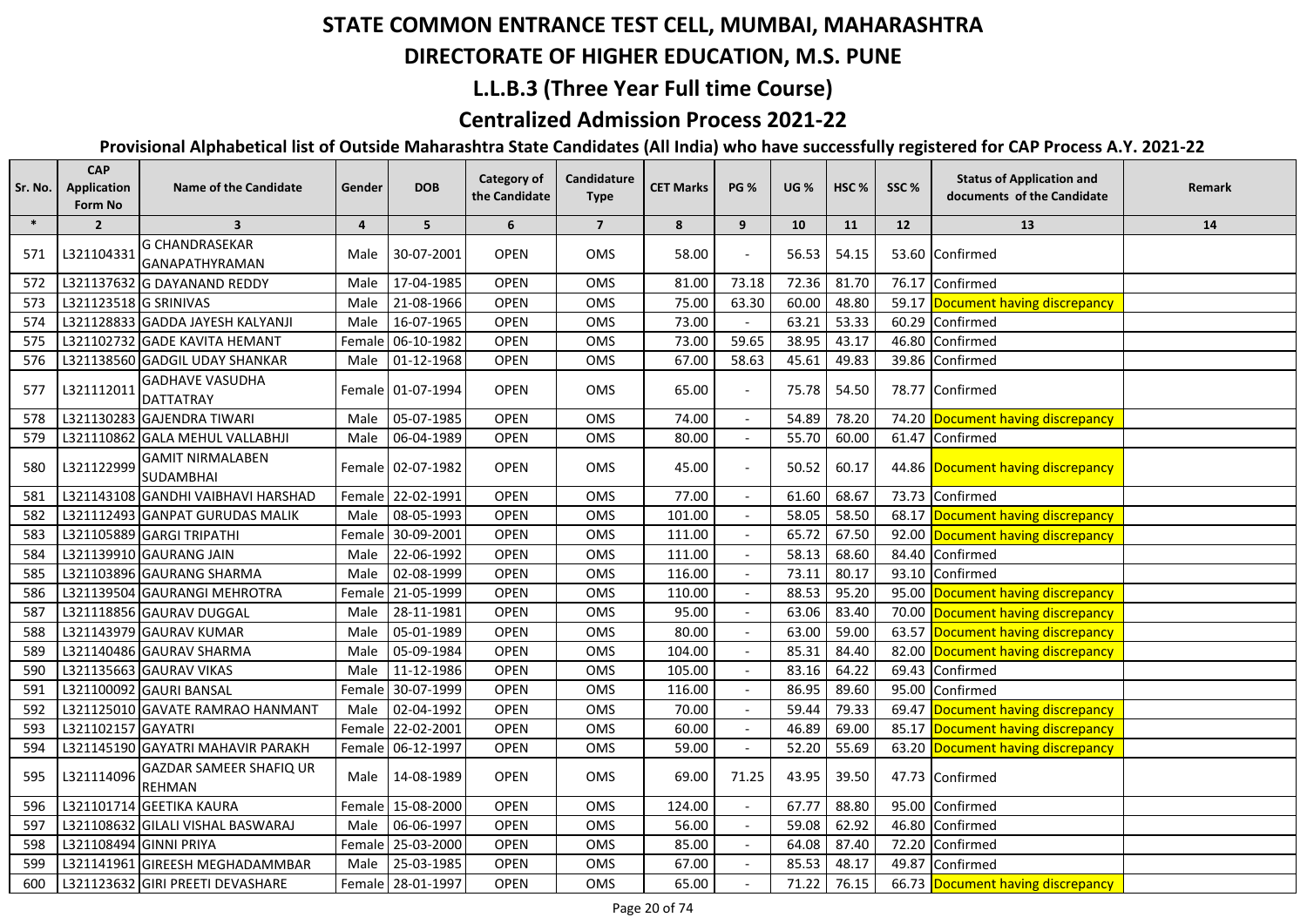## **DIRECTORATE OF HIGHER EDUCATION, M.S. PUNE**

## **L.L.B.3 (Three Year Full time Course)**

## **Centralized Admission Process 2021-22**

| Sr. No. | <b>CAP</b><br>Application<br>Form No | <b>Name of the Candidate</b>                | Gender         | <b>DOB</b>        | Category of<br>the Candidate | Candidature<br><b>Type</b> | <b>CET Marks</b> | <b>PG %</b> | <b>UG %</b> | HSC <sub>%</sub> | SSC%  | <b>Status of Application and</b><br>documents of the Candidate | Remark |
|---------|--------------------------------------|---------------------------------------------|----------------|-------------------|------------------------------|----------------------------|------------------|-------------|-------------|------------------|-------|----------------------------------------------------------------|--------|
| $\ast$  | $\overline{2}$                       | $\overline{\mathbf{3}}$                     | $\overline{a}$ | 5 <sup>1</sup>    | 6                            | $\overline{7}$             | 8                | 9           | 10          | 11               | 12    | 13                                                             | 14     |
| 601     |                                      | L321108608 GIRISH MEHNDIRATTA               | Male           | 02-07-1999        | <b>OPEN</b>                  | OMS                        | 98.00            |             | 60.65       | 76.60            | 76.00 | Confirmed                                                      |        |
| 602     |                                      | L321110651 GIRISH MITTAL                    | Male           | 12-12-1972        | <b>OPEN</b>                  | OMS                        | 119.00           |             | 53.88       | 68.00            |       | 78.29 Document having discrepancy                              |        |
| 603     | L321135502                           | <b>GODHAN SINGH</b><br><b>JITENDRAKUMAR</b> | Male I         | 04-12-1980        | <b>OPEN</b>                  | OMS                        | 54.00            |             | 53.85       | 50.60            |       | 57.33 Confirmed                                                |        |
| 604     |                                      | L321143566 GOKUL DHARAN                     | Male           | 10-10-1987        | <b>OPEN</b>                  | OMS                        | 93.00            |             | 64.95       | 66.83            |       | 72.00 Document having discrepancy                              |        |
| 605     |                                      | L321105718 GOLLAPUDI SRAVANI                |                | Female 30-08-1996 | <b>OPEN</b>                  | OMS                        | 113.00           |             | 85.54       | 95.00            |       | 95.00 Confirmed                                                |        |
| 606     |                                      | L321140817 GOPAL DIPALI ASHOK               |                | Female 01-06-1992 | <b>OPEN</b>                  | OMS                        | 40.00            |             | 68.33       | 48.50            | 55.09 | Confirmed                                                      |        |
| 607     |                                      | L321137802 GORI YOGESH PARSHOTTAM           | Male           | 22-04-1984        | <b>OPEN</b>                  | OMS                        | 95.00            | 65.88       | 68.15       | 72.33            | 68.40 | Confirmed                                                      |        |
| 608     |                                      | L321101044 GOURAV SUMBRIA                   | Male           | 05-12-1998        | <b>OPEN</b>                  | <b>OMS</b>                 | 54.00            |             | 80.10       | 52.00            |       | 68.40 Confirmed                                                |        |
| 609     | L321126605 GOUTAM                    |                                             | Male           | 01-06-1980        | <b>OPEN</b>                  | <b>OMS</b>                 | 44.00            |             | 52.91       | 42.67            | 54.24 | Confirmed                                                      |        |
| 610     |                                      | L321105818 GOUTAM SHARMA                    | Male           | 06-07-2000        | <b>OPEN</b>                  | <b>OMS</b>                 | 76.00            |             | 72.59       | 52.80            | 62.70 | Confirmed                                                      |        |
| 611     |                                      | L321122493 GOVIND KUMAR GOYAL               | Male           | 23-09-1979        | <b>OPEN</b>                  | OMS                        | 74.00            | 62.56       | 57.83       | 70.92            |       | 66.55 Confirmed                                                |        |
| 612     |                                      | L321135920 GOVIND SINGH                     | Male           | 14-02-1992        | <b>OPEN</b>                  | OMS                        | 93.00            | 68.93       | 66.93       | 78.00            |       | 87.00 Document having discrepancy                              |        |
| 613     |                                      | L321119876 GOWANI HEENA KISHORE             |                | Female 03-10-1999 | <b>OPEN</b>                  | OMS                        | 63.00            |             | 59.00       | 69.38            |       | 70.40 Document having discrepancy                              |        |
| 614     |                                      | L321128250 GUDIYA BIRBAL GIRI               |                | Female 29-07-1999 | <b>OPEN</b>                  | OMS                        | 54.00            |             | 58.85       | 61.85            | 48.80 | Document having discrepancy                                    |        |
| 615     |                                      | L321100101 GULISTAN NAZ TABASSUM            | Female         | 05-03-1997        | <b>OPEN</b>                  | OMS                        | 85.00            | $\sim$      | 65.80       | 61.60            | 68.60 | Confirmed                                                      |        |
| 616     |                                      | L321120262 GUMAN SINGH LAKH SINGH           | Male           | 06-09-1996        | <b>OPEN</b>                  | OMS                        | 77.00            |             | 55.95       | 62.17            | 73.64 | Confirmed                                                      |        |
| 617     |                                      | L321108781 GUMBER DEEPAK SUBHASH            | Male           | 20-08-1989        | <b>OPEN</b>                  | OMS                        | 81.00            |             | 67.95       | 68.00            | 78.00 | Confirmed                                                      |        |
| 618     |                                      | L321112038 GUNJAN KUMAR                     | Male           | 10-02-1984        | <b>OPEN</b>                  | <b>OMS</b>                 | 92.00            |             | 62.53       | 64.44            | 55.29 | Confirmed                                                      |        |
| 619     |                                      | L321103043 GUNJAN SINGH                     | Female         | 13-11-2000        | <b>OPEN</b>                  | OMS                        | 109.00           |             | 69.00       | 92.80            | 93.00 | Confirmed                                                      |        |
| 620     |                                      | L321123236 GUPTA BHARAT PAWAN               | Male           | 24-03-1984        | <b>OPEN</b>                  | OMS                        | 86.00            | 64.77       | 52.75       | 68.50            | 64.40 | Confirmed                                                      |        |
| 621     | L321129795                           | <b>GUPTA HIMANSHU</b><br>PREMNARAYAN        | Male           | 07-03-1995        | <b>OPEN</b>                  | OMS                        | 97.00            |             | 58.20       | 82.17            |       | 93.45 Confirmed                                                |        |
| 622     | L321104072                           | <b>GUPTA PRADEEPKUMAR</b><br><b>RAMNATH</b> | Male           | 18-03-1989        | <b>OPEN</b>                  | OMS                        | 89.00            |             | 56.60       | 62.00            |       | 64.93 Confirmed                                                |        |
| 623     | L321125323                           | <b>GUPTA PRIYA KUMARI</b><br>RAMBABU        |                | Female 01-01-1997 | <b>OPEN</b>                  | OMS                        | 69.00            |             | 65.43       | 81.38            |       | 88.00 Confirmed                                                |        |
| 624     |                                      | L321108262 GUPTA PRIYANKA RAMKUMAR          |                | Female 10-06-1998 | <b>OPEN</b>                  | <b>OMS</b>                 | 41.00            |             | 52.69       | 45.54            |       | 55.20 Document having discrepancy                              |        |
| 625     |                                      | L321113121 GUPTA RAKESH MITHAILAL           | Male           | 22-06-1979        | <b>OPEN</b>                  | <b>OMS</b>                 | 66.00            | 64.65       | 56.40       | 44.50            |       | 53.29 Document having discrepancy                              |        |
| 626     |                                      | L321138344 GUPTA ROHIT RAMNIWAS             | Male           | 09-04-1987        | <b>OPEN</b>                  | <b>OMS</b>                 | 47.00            |             | 49.70       | 36.00            |       | 47.33 Confirmed                                                |        |
| 627     |                                      | L321136715 GURAV GANESH DWARKANATH          | Male           | 05-01-1983        | <b>OPEN</b>                  | <b>OMS</b>                 | 93.00            |             | 64.07       | 55.33            |       | 69.33 Document having discrepancy                              |        |
| 628     |                                      | L321112450 GURMEET SINGH                    |                | Male 30-09-1974   | <b>OPEN</b>                  | OMS                        | 74.00            | 64.44       | 54.13       | 56.30            |       | 42.50 Document having discrepancy                              |        |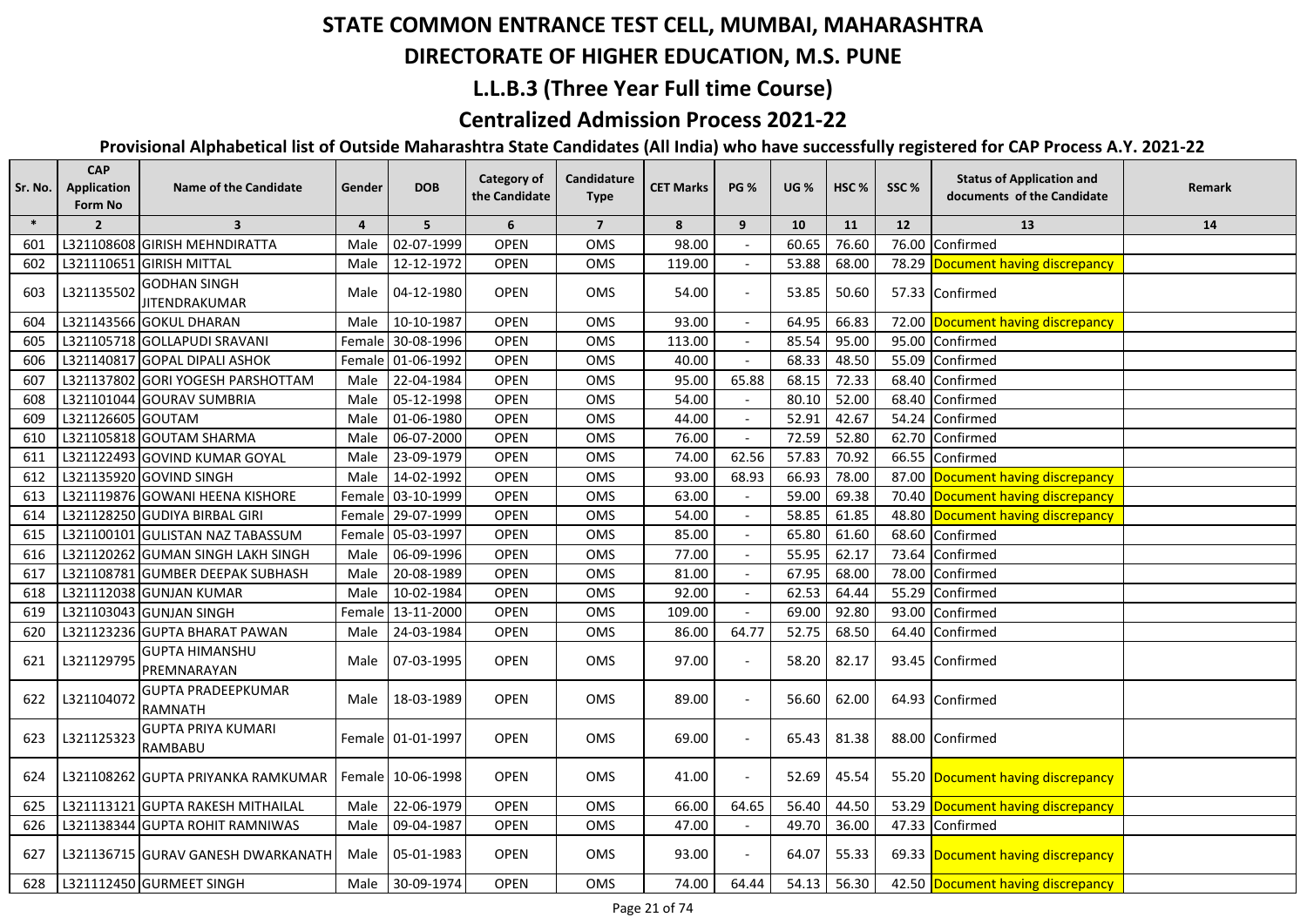#### **DIRECTORATE OF HIGHER EDUCATION, M.S. PUNE**

### **L.L.B.3 (Three Year Full time Course)**

## **Centralized Admission Process 2021-22**

| Sr. No. | <b>CAP</b><br><b>Application</b><br>Form No | <b>Name of the Candidate</b>                 | Gender         | <b>DOB</b>        | Category of<br>the Candidate | Candidature<br><b>Type</b> | <b>CET Marks</b> | <b>PG %</b>              | <b>UG %</b> | HSC <sub>%</sub> | SSC%   | <b>Status of Application and</b><br>documents of the Candidate | Remark |
|---------|---------------------------------------------|----------------------------------------------|----------------|-------------------|------------------------------|----------------------------|------------------|--------------------------|-------------|------------------|--------|----------------------------------------------------------------|--------|
| $\ast$  | $\overline{2}$                              | $\overline{\mathbf{3}}$                      | $\overline{4}$ | 5                 | 6                            | $\overline{7}$             | 8                | 9                        | 10          | 11               | 12     | 13                                                             | 14     |
| 629     |                                             | L321124045 GURNISH KAUR BINDRA               | Female         | 18-08-1998        | <b>OPEN</b>                  | OMS                        | 106.00           |                          | 66.50       | 84.40            |        | 83.60 Confirmed                                                |        |
| 630     |                                             | L321137016 GURU ADHAR SINGH                  | Male           | 02-01-1991        | <b>OPEN</b>                  | <b>OMS</b>                 | 65.00            | 58.55                    | 63.56       | 57.40            |        | 51.67 Confirmed                                                |        |
| 631     |                                             | L321139198 GURUPDESH SINGH                   | Male           | 15-08-1986        | <b>OPEN</b>                  | OMS                        | 103.00           | 76.17                    | 79.34       | 72.40            |        | 83.00 Confirmed                                                |        |
| 632     |                                             | L321115443 GYANDEEP CHOUDHARY                | Male           | 11-02-1988        | <b>OPEN</b>                  | OMS                        | 122.00           |                          | 72.88       | 65.22            | 79.83  | Confirmed                                                      |        |
| 633     |                                             | L321103956 GYANI AKASH RAJENDRA              | Male           | 01-07-1986        | <b>OPEN</b>                  | <b>OMS</b>                 | 70.00            | 61.10                    | 39.80       | 40.67            |        | 44.53 Confirmed                                                |        |
| 634     |                                             | L321101482 GYANUNJAY KUMAR                   | Male           | 29-12-1996        | <b>OPEN</b>                  | <b>OMS</b>                 | 108.00           |                          | 67.54       | 62.00            |        | 80.00 Confirmed                                                |        |
| 635     |                                             | L321115774 HABEEB KHAN                       | Male           | 19-10-1993        | <b>OPEN</b>                  | OMS                        | 82.00            |                          | 78.68       | 68.00            |        | 67.00 Confirmed                                                |        |
| 636     |                                             | L321133396 HAKELE VARSHA PUNDLIK             |                | Female 05-05-1966 | <b>OPEN</b>                  | OMS                        | 51.00            |                          | 64.39       | 63.08            |        | 60.60 Document having discrepancy                              |        |
| 637     | L321131992                                  | HANAGANDI HEMA<br><b>BALACHANDRA</b>         |                | Female 13-06-1974 | <b>OPEN</b>                  | OMS                        | 56.00            |                          | 52.06       | 61.17            |        | 60.33 Document having discrepancy                              |        |
| 638     | L321111076                                  | <b>HANAMANTHRAO</b><br>REVANSIDDAPPA CHOUDRY | Male           | 25-06-1977        | <b>OPEN</b>                  | OMS                        | 60.00            | $\overline{\phantom{a}}$ | 57.00       | 55.00            |        | 47.84 Confirmed                                                |        |
| 639     | L321103938                                  | <b>HANIF HAROON</b><br>CHIMTHANAWALA         | Male           | 15-12-1999        | <b>OPEN</b>                  | <b>OMS</b>                 | 98.00            | $\overline{\phantom{a}}$ | 68.73       | 91.40            |        | 83.80 Confirmed                                                |        |
| 640     |                                             | L321141190 HANS KUMAR                        | Male           | 22-01-1981        | <b>OPEN</b>                  | OMS                        | 96.00            | 69.69                    | 65.38       | 66.11            |        | 51.14 Document having discrepancy                              |        |
| 641     |                                             | L321107303 HARI DAYAL YADAV                  | Male           | 11-09-1989        | <b>OPEN</b>                  | <b>OMS</b>                 | 94.00            |                          | 76.39       | 89.00            |        | 86.40 Confirmed                                                |        |
| 642     | L321104260 HARI OM                          |                                              | Male           | 23-04-1998        | <b>OPEN</b>                  | OMS                        | 82.00            |                          | 65.82       | 59.67            |        | 74.17 Confirmed                                                |        |
| 643     |                                             | L321121162 HARIKRISHNAN KM                   | Male           | 05-01-1995        | <b>OPEN</b>                  | OMS                        | 112.00           | 51.50                    | 75.00       | 92.83            |        | 90.83 Document having discrepancy                              |        |
| 644     |                                             | L321125142 HARINI MURALI                     |                | Female 25-02-2000 | <b>OPEN</b>                  | OMS                        | 96.00            |                          | 79.23       | 87.00            |        | 79.60 Document having discrepancy                              |        |
| 645     |                                             | L321114961 HARIPAL SINGLA                    | Male           | 10-10-1989        | <b>OPEN</b>                  | OMS                        | 99.00            |                          | 75.37       | 82.33            | 89.17  | Confirmed                                                      |        |
| 646     |                                             | L321136396 HARISH CHANDER BAGAI              | Male           | 14-05-1957        | <b>OPEN</b>                  | <b>OMS</b>                 | 110.00           | 64.33                    | 60.80       |                  | $\sim$ | Document having discrepancy                                    |        |
| 647     |                                             | L321125460 HARKAMAL SOHI                     | Female         | 27-10-1982        | <b>OPEN</b>                  | OMS                        | 112.00           | 77.38                    | 76.42       | 78.00            | 78.80  | Confirmed                                                      |        |
| 648     |                                             | L321135552 HARSH AGRAWAL                     | Male           | 29-08-1997        | <b>OPEN</b>                  | OMS                        | 106.00           |                          | 62.89       | 93.00            |        | 100.00 Document having discrepancy                             |        |
| 649     |                                             | L321105170 HARSH JOGANI                      | Male           | 03-09-1994        | <b>OPEN</b>                  | <b>OMS</b>                 | 79.00            |                          | 53.78       | 83.60            |        | 84.18 Document having discrepancy                              |        |
| 650     |                                             | L321130957 HARSH KESHARWANI                  | Male           | 17-05-2000        | <b>OPEN</b>                  | <b>OMS</b>                 | 91.00            |                          | 84.05       | 77.90            |        | 60.20 Document having discrepancy                              |        |
| 651     |                                             | L321118854 HARSH MOHAN                       | Male           | 23-09-1987        | <b>OPEN</b>                  | OMS                        | 114.00           |                          | 78.43       | 86.20            | 86.20  | Confirmed                                                      |        |
| 652     | L321103701 HARSH NAIN                       |                                              | Male           | 24-11-1999        | <b>OPEN</b>                  | OMS                        | 96.00            |                          | 67.67       | 90.60            | 79.80  | Confirmed                                                      |        |
| 653     |                                             | L321113583 HARSH PARESH THAKKAR              | Male           | 03-05-1998        | <b>OPEN</b>                  | <b>OMS</b>                 | 99.00            | 65.30                    | 66.33       | 74.62            | 86.33  | Confirmed                                                      |        |
| 654     |                                             | L321115839 HARSH RAJ KUJUR                   | Male           | 29-12-1975        | <b>OPEN</b>                  | OMS                        | 92.00            | 62.81                    | 54.66       | 57.60            |        | 60.80 Document having discrepancy                              |        |
| 655     |                                             | L321118655 HARSH RATHORE                     | Male           | 06-04-1998        | <b>OPEN</b>                  | OMS                        | 69.00            |                          | 59.18       | 48.40            |        | 60.00 Document having discrepancy                              |        |
| 656     |                                             | L321127701 HARSH VARDHAN PUNDHIR             | Male           | 09-05-1991        | <b>OPEN</b>                  | OMS                        | 111.00           |                          | 68.32       | 61.85            |        | 70.00 Confirmed                                                |        |
| 657     |                                             | L321113921 HARSHIKA ARYA                     |                | Female 13-06-1998 | <b>OPEN</b>                  | OMS                        | 91.00            |                          | 70.60       | 63.20            |        | 66.17 Confirmed                                                |        |
| 658     |                                             | L321107694 HARSHIT SINGH                     | Male           | 11-04-1998        | <b>OPEN</b>                  | OMS                        | 101.00           |                          | 59.72       | 61.00            |        | 70.30 Confirmed                                                |        |
| 659     |                                             | L321106385 HARSHITA DHELIA                   |                | Female 20-05-1999 | <b>OPEN</b>                  | OMS                        | 108.00           |                          | 60.78       | 93.80            |        | 91.20 Confirmed                                                |        |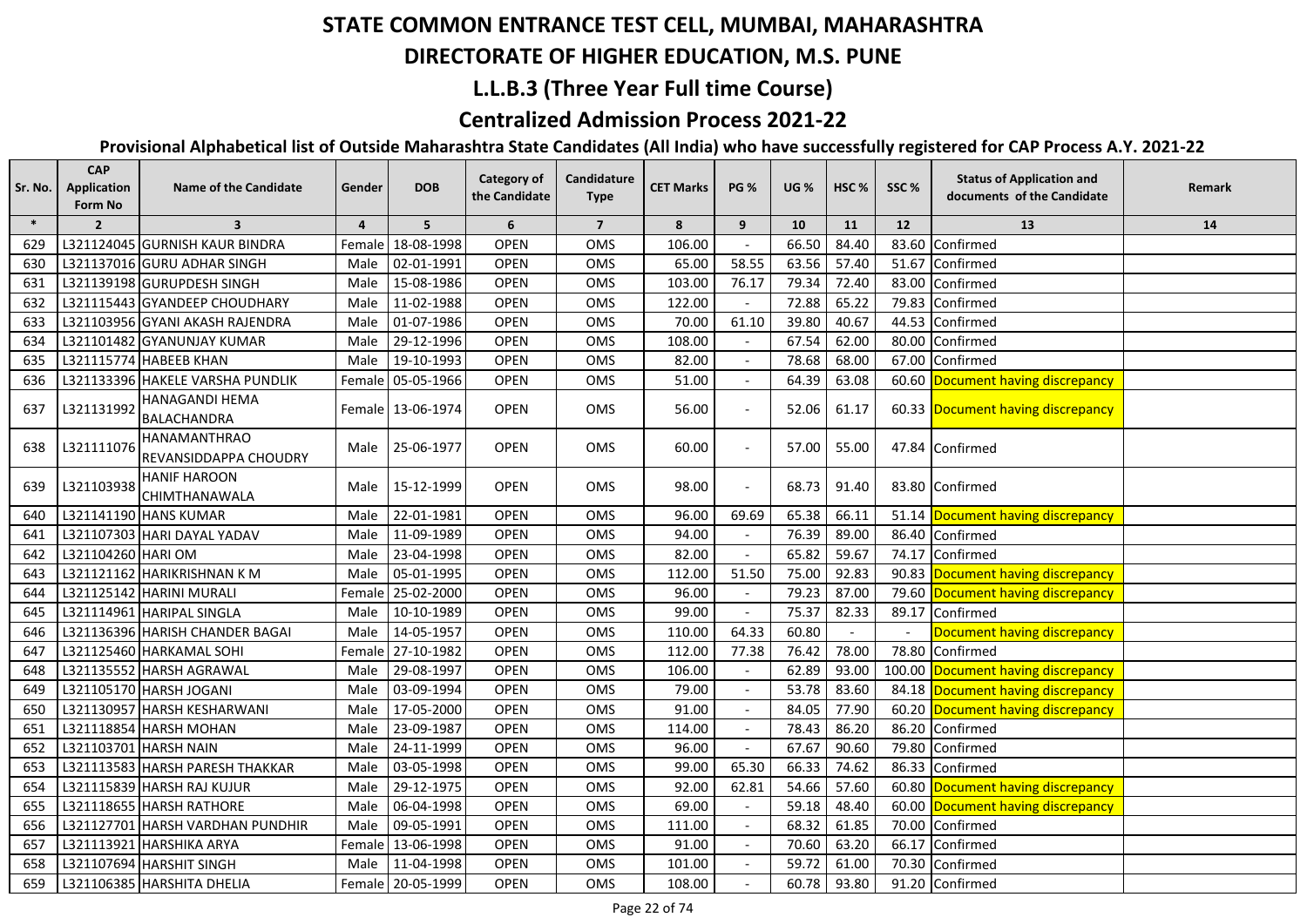## **DIRECTORATE OF HIGHER EDUCATION, M.S. PUNE**

## **L.L.B.3 (Three Year Full time Course)**

## **Centralized Admission Process 2021-22**

| Sr. No. | <b>CAP</b><br>Application<br><b>Form No</b> | <b>Name of the Candidate</b>           | Gender   | <b>DOB</b>        | <b>Category of</b><br>the Candidate | Candidature<br><b>Type</b> | <b>CET Marks</b> | <b>PG %</b> | <b>UG %</b> | HSC <sub>%</sub> | SSC%  | <b>Status of Application and</b><br>documents of the Candidate | Remark |
|---------|---------------------------------------------|----------------------------------------|----------|-------------------|-------------------------------------|----------------------------|------------------|-------------|-------------|------------------|-------|----------------------------------------------------------------|--------|
| $\ast$  | $\overline{2}$                              | 3                                      | 4        | 5                 | 6                                   | $\overline{7}$             | 8                | 9           | 10          | 11               | 12    | 13                                                             | 14     |
| 660     |                                             | L321105237 HARSHITA SRINIVASAN         |          | Female 27-08-2000 | <b>OPEN</b>                         | <b>OMS</b>                 | 108.00           |             | 67.23       | 82.40            | 76.00 | Confirmed                                                      |        |
| 661     |                                             | L321105384 HARSHVARDHAN JOSHI          | Male     | 14-12-2001        | <b>OPEN</b>                         | OMS                        | 108.00           |             | 59.00       | 91.40            | 81.70 | Confirmed                                                      |        |
| 662     |                                             | L321113301 HASMANI ALFINA MUNAF        | Female   | 02-03-1999        | <b>OPEN</b>                         | OMS                        | 51.00            |             | 70.93       | 74.15            |       | 75.60 Confirmed                                                |        |
| 663     |                                             | L321119799 HASTIMAL SUTHAR             | Male     | 06-12-1990        | <b>OPEN</b>                         | <b>OMS</b>                 | 96.00            |             | 64.11       | 58.15            |       | 66.17 Document having discrepancy                              |        |
| 664     |                                             | L321120371 HETA HITESH BHEDA           |          | Female 19-07-1993 | <b>OPEN</b>                         | OMS                        | 60.00            | 61.22       | 66.83       | 65.33            |       | 56.92 Document having discrepancy                              |        |
| 665     |                                             | L321111443 HETAL JANAK PATEL           | Female I | 03-03-1996        | <b>OPEN</b>                         | OMS                        | 84.00            | 58.75       | 59.75       | 70.50            |       | 67.00 Confirmed                                                |        |
| 666     |                                             | L321136695 HIMANI DHAMIJA              | Female I | 05-06-1987        | OPEN                                | OMS                        | 106.00           | 51.25       | 69.29       | 85.20            | 76.00 | Confirmed                                                      |        |
| 667     |                                             | L321107203 HIMANK PURU                 | Male     | 15-12-1997        | OPEN                                | OMS                        | 89.00            |             | 62.88       | 61.80            | 68.40 | Document having discrepancy                                    |        |
| 668     | L321109333 HIMANSHU                         |                                        | Male     | 17-02-2001        | <b>OPEN</b>                         | OMS                        | 90.00            |             | 66.60       | 69.60            | 70.00 | Confirmed                                                      |        |
| 669     |                                             | L321104681 HIMANSHU AGARWAL            | Male     | 12-05-1997        | <b>OPEN</b>                         | OMS                        | 65.00            | 70.50       | 58.67       | 67.00            | 56.00 | Confirmed                                                      |        |
| 670     |                                             | L321136343 HIMANSHU KUMAR GUPTA        | Male     | 02-06-1986        | <b>OPEN</b>                         | OMS                        | 97.00            |             | 64.65       | 54.20            | 65.80 | Document having discrepancy                                    |        |
| 671     |                                             | L321116755 HIMANSHU KUMAR SINGH        | Male     | 14-01-1997        | <b>OPEN</b>                         | OMS                        | 74.00            |             | 52.11       | 70.30            | 53.80 | Confirmed                                                      |        |
| 672     |                                             | L321144884 HIMANSHU MISRA              | Male     | 04-02-1996        | OPEN                                | OMS                        | 69.00            |             | 47.44       | 55.40            | 53.20 | Document having discrepancy                                    |        |
| 673     |                                             | L321110680 HIMANSHU SHEKHAR            | Male     | 27-12-2000        | OPEN                                | OMS                        | 91.00            |             | 66.45       | 59.00            |       | 81.70 Document having discrepancy                              |        |
| 674     |                                             | L321119857 HIMANSHU SHUKLA             | Male     | 26-08-1993        | <b>OPEN</b>                         | OMS                        | 107.00           |             | 65.35       | 52.00            |       | 75.33 Document having discrepancy                              |        |
| 675     |                                             | L321111578 HIMANSHU VERMA              | Male     | 02-08-1997        | <b>OPEN</b>                         | OMS                        | 110.00           |             | 60.08       | 59.60            | 53.10 | Confirmed                                                      |        |
| 676     |                                             | L321127976 HINGER RIYA GIRDHARI LAL    |          | Female 02-09-2000 | <b>OPEN</b>                         | OMS                        | 66.00            |             | 82.67       | 53.00            | 66.50 | Confirmed                                                      |        |
| 677     |                                             | L321104231 HITESH KUMAR                | Male     | 20-09-1987        | <b>OPEN</b>                         | OMS                        | 85.00            |             | 49.06       | 80.92            | 83.33 | Confirmed                                                      |        |
| 678     |                                             | L321127369 HRISHIKESH VIJAY DOLAS      | Male     | 12-10-1997        | <b>OPEN</b>                         | OMS                        | 52.00            |             | 63.11       | 49.85            |       | 57.00 Document having discrepancy                              |        |
| 679     |                                             | L321101650 HUSAIN BOHRA                | Male     | 03-04-1995        | <b>OPEN</b>                         | <b>OMS</b>                 | 102.00           | 54.75       | 64.54       | 91.40            | 87.40 | Confirmed                                                      |        |
| 680     |                                             | L321124740 IBRAHIM BADUSHA V P         | Male     | 06-02-1999        | <b>OPEN</b>                         | OMS                        | 93.00            |             | 52.73       | 72.00            | 89.00 | Confirmed                                                      |        |
| 681     |                                             | L321101565 IKRAM UL HAQUE              | Male     | 25-06-1999        | <b>OPEN</b>                         | OMS                        | 97.00            |             | 74.33       | 66.20            | 60.80 | Confirmed                                                      |        |
| 682     | L321121645 ILAKKIYA                         |                                        |          | Female 08-10-1986 | <b>OPEN</b>                         | OMS                        | 101.00           | 70.29       | 67.97       | 66.00            | 83.40 | Confirmed                                                      |        |
| 683     | L321113638                                  | <b>INAMDAR SAYYEDANWAR</b><br>TAJAMMUL | Male     | 08-10-1996        | <b>OPEN</b>                         | <b>OMS</b>                 | 74.00            | 76.44       | 75.89       | 76.15            |       | 57.76 Document having discrepancy                              |        |
| 684     |                                             | L321109280 INAYAT KAPOOR               |          | Female 08-02-1995 | OPEN                                | OMS                        | 58.00            | 71.14       | 68.74       | 80.10            | 82.00 | Confirmed                                                      |        |
| 685     | L321131867 INDRAJ                           |                                        | Male     | 04-01-1993        | <b>OPEN</b>                         | OMS                        | 84.00            |             | 67.43       | 64.40            | 71.83 | Confirmed                                                      |        |
| 686     |                                             | L321126937 INDRAJEET SINGH             | Male     | 17-03-1998        | <b>OPEN</b>                         | OMS                        | 96.00            |             | 61.04       | 67.40            | 85.50 | Confirmed                                                      |        |
| 687     |                                             | L321127168 INDRAJIT GANGULY            | Male     | 07-08-1977        | OPEN                                | OMS                        | 96.00            |             | 71.13       | 69.30            | 81.89 | Confirmed                                                      |        |
| 688     |                                             | L321137286 INDRAJITH B S               | Male     | 21-03-1997        | OPEN                                | OMS                        | 91.00            | 77.38       | 60.14       | 74.80            | 81.70 | Document having discrepancy                                    |        |
| 689     |                                             | L321136755 INGLE SUNDER BIBHISHAN      | Male     | 20-06-1986        | <b>OPEN</b>                         | OMS                        | 59.00            | 71.93       | 64.03       | 80.50            | 63.73 | Confirmed                                                      |        |
| 690     | L321106927 INSIYA BAJI                      |                                        | Female   | 28-11-1990        | <b>OPEN</b>                         | OMS                        | 68.00            | 60.00       | 55.88       | 65.14            | 55.29 | Confirmed                                                      |        |
| 691     |                                             | L321103638 IRAPPA PATTAR               | Male     | 01-05-1964        | <b>OPEN</b>                         | <b>OMS</b>                 | 43.00            | 59.00       | 38.81       | 43.67            |       | 52.67 Confirmed                                                |        |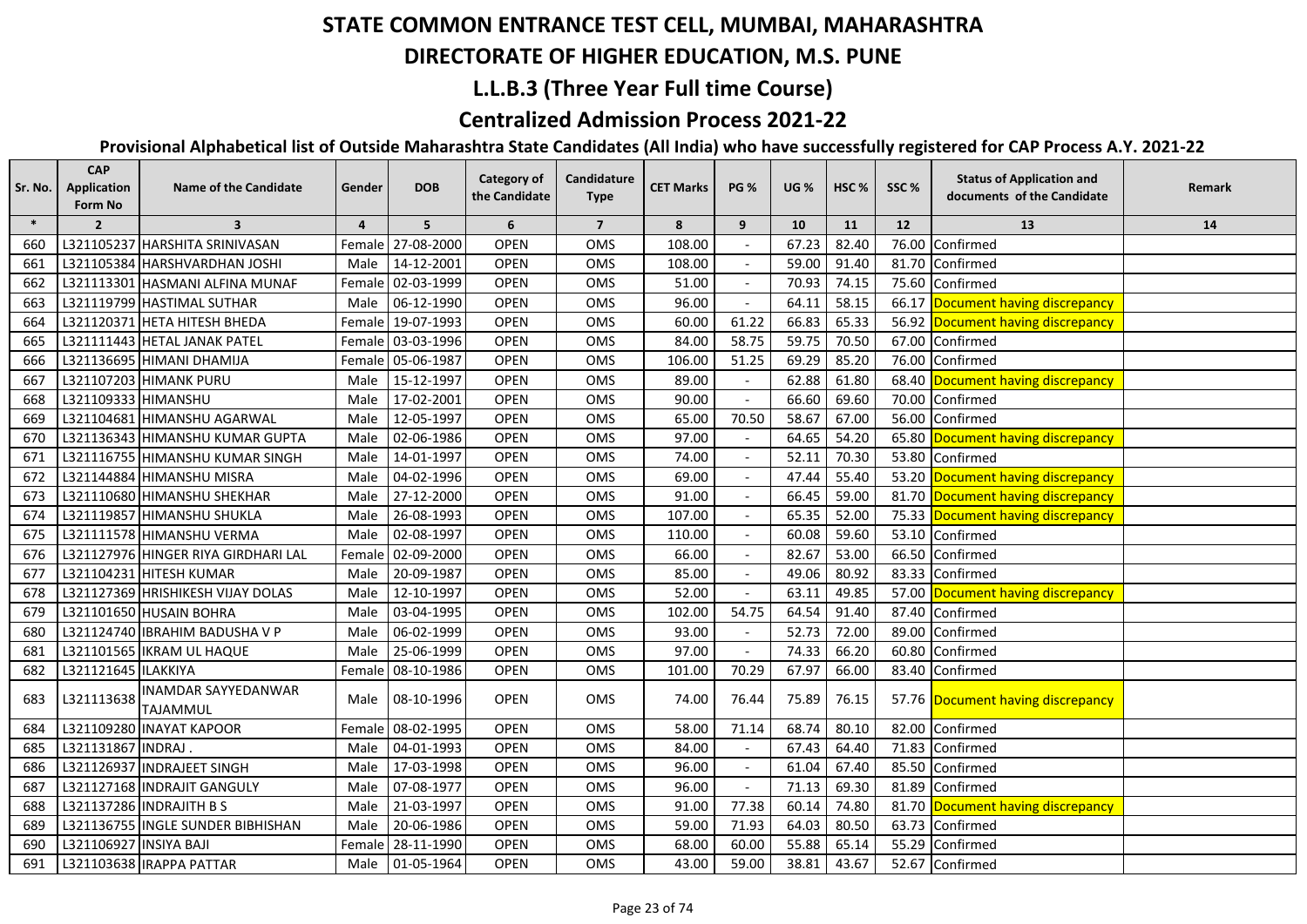## **DIRECTORATE OF HIGHER EDUCATION, M.S. PUNE**

## **L.L.B.3 (Three Year Full time Course)**

### **Centralized Admission Process 2021-22**

| Sr. No. | <b>CAP</b><br>Application<br>Form No | <b>Name of the Candidate</b>                            | Gender | <b>DOB</b>        | <b>Category of</b><br>the Candidate | Candidature<br><b>Type</b> | <b>CET Marks</b> | <b>PG %</b> | <b>UG %</b> | HSC <sub>%</sub> | SSC%  | <b>Status of Application and</b><br>documents of the Candidate | Remark |
|---------|--------------------------------------|---------------------------------------------------------|--------|-------------------|-------------------------------------|----------------------------|------------------|-------------|-------------|------------------|-------|----------------------------------------------------------------|--------|
| $\ast$  | $\overline{2}$                       | $\overline{\mathbf{3}}$                                 | 4      | 5                 | 6                                   | $\overline{7}$             | 8                | 9           | 10          | 11               | 12    | 13                                                             | 14     |
| 692     | L321130852                           | <b>IRFAN AHMAD FAZLUR</b><br><b>REHMAN</b>              | Male   | 04-11-1982        | <b>OPEN</b>                         | OMS                        | 56.00            |             | 59.00       | 53.00            |       | 55.60 Confirmed                                                |        |
| 693     |                                      | L321110640 IRSHNA KAPIL CHHAPARVAL                      |        | Female 08-12-1992 | OPEN                                | OMS                        | 57.00            |             | 71.60       | 62.40            |       | 45.80 Document having discrepancy                              |        |
| 694     | L321100228 ISHA JAIN                 |                                                         |        | Female 08-02-2001 | <b>OPEN</b>                         | OMS                        | 93.00            |             | 67.38       | 84.33            | 79.80 | Confirmed                                                      |        |
| 695     |                                      | L321100324 ISHAN SRIVASTAVA                             | Male   | 14-12-1999        | <b>OPEN</b>                         | OMS                        | 122.00           |             | 56.59       | 64.00            | 87.40 | Confirmed                                                      |        |
| 696     | L321127444 ISHIKA JAIN               |                                                         |        | Female 19-10-2000 | OPEN                                | OMS                        | 105.00           |             | 73.24       | 96.00            | 95.00 | Confirmed                                                      |        |
| 697     |                                      | L321104130 ISHITA TIWARI                                |        | Female 28-08-1999 | <b>OPEN</b>                         | OMS                        | 109.00           |             | 82.46       | 96.60            | 93.12 | Confirmed                                                      |        |
| 698     |                                      | L321108144 ISHRATH FATIMA                               |        | Female 01-08-1984 | OPEN                                | OMS                        | 72.00            |             | 66.73       | 76.50            | 80.96 | Confirmed                                                      |        |
| 699     |                                      | L321133095 ISHU CHOUDHARY                               | Male   | 18-02-2001        | <b>OPEN</b>                         | OMS                        | 69.00            |             | 47.89       | 50.60            |       | 80.50 Document having discrepancy                              |        |
| 700     | L321108188 J RAMULU                  |                                                         | Male   | 10-10-1968        | <b>OPEN</b>                         | OMS                        | 86.00            | 67.70       | 63.56       | 46.70            | 55.40 | Confirmed                                                      |        |
| 701     | L321132005 J ROHITH                  |                                                         | Male   | 24-10-1992        | <b>OPEN</b>                         | OMS                        | 104.00           |             | 78.52       | 89.20            | 89.67 | Confirmed                                                      |        |
| 702     | L321103368 J SAILOO                  |                                                         | Male   | 02-06-1961        | <b>OPEN</b>                         | OMS                        | 70.00            | 66.08       | 65.77       | 47.87            | 44.83 | Confirmed                                                      |        |
| 703     |                                      | L321104385 JACQUELINE MARIA JACOB                       |        | Female 13-03-2000 | <b>OPEN</b>                         | <b>OMS</b>                 | 111.00           |             | 65.50       | 90.20            | 74.10 | Confirmed                                                      |        |
| 704     |                                      | L321105156 JADHAO NAINA SHRIKANT                        |        | Male 15-07-1992   | <b>OPEN</b>                         | OMS                        | 64.00            |             | 67.00       | 47.17            | 72.15 | Document having discrepancy                                    |        |
| 705     |                                      | L321131377 JADHAV AJAY KAMLAKAR                         |        | Male 23-07-1997   | <b>OPEN</b>                         | OMS                        | 66.00            | $\sim$      | 47.17       | 54.62            |       | 49.40 Confirmed                                                |        |
| 706     | L321128973                           | JADHAV AOUDUMBAR<br>ΤΑΥΑΡΡΑ                             |        | Male 01-06-1979   | <b>OPEN</b>                         | OMS                        | 54.00            |             | 50.92       | 47.83            |       | 58.57 Confirmed                                                |        |
| 707     |                                      | L321105841 JAGANNADHA RAO                               | Male   | 29-06-1986        | OPEN                                | OMS                        | 59.00            |             | 48.44       | 38.70            | 59.13 | Confirmed                                                      |        |
| 708     |                                      | L321115321 JAGDISH TAMTA                                | Male   | 15-04-1981        | OPEN                                | OMS                        | 109.00           |             | 56.77       | 65.80            | 65.33 | Confirmed                                                      |        |
| 709     |                                      | L321129915 JAGIA POONAM TULSIDAS                        | Female | 03-11-1983        | <b>OPEN</b>                         | OMS                        | 71.00            | 70.65       | 45.75       | 49.67            | 50.13 | Confirmed                                                      |        |
| 710     |                                      | L321100247 JAGRUTI KULKARNI                             | Female | 22-02-2001        | OPEN                                | OMS                        | 82.00            |             | 77.54       | 82.00            | 78.00 | Confirmed                                                      |        |
| 711     |                                      | L321142669 JAGTAP SHIMON THAKAJI                        | Male   | 10-06-1985        | OPEN                                | OMS                        | 47.00            |             | 46.33       | 50.00            | 46.00 | Document having discrepancy                                    |        |
| 712     |                                      | L321119668 JAGTIANI SANJAY KISHORE                      | Male   | 08-08-1992        | <b>OPEN</b>                         | OMS                        | 105.00           |             | 57.60       | 58.50            | 70.62 | Confirmed                                                      |        |
| 713     | L321123842 JAI KUMAR                 |                                                         | Male   | 29-11-1999        | <b>OPEN</b>                         | OMS                        | 95.00            |             | 65.20       | 64.60            | 68.40 | Document having discrepancy                                    |        |
| 714     | L321125990 JAI S                     |                                                         | Male   | 16-02-1996        | OPEN                                | OMS                        | 86.00            |             | 59.14       | 47.17            |       | 59.00 Confirmed                                                |        |
| 715     |                                      | L321131789 IJAIN AYUSHI PRAVEEN PUSHPA                  |        | Female 03-05-2000 | <b>OPEN</b>                         | <b>OMS</b>                 | 50.00            |             | 57.75       | 58.00            |       | 47.60 Document having discrepancy                              |        |
| 716     |                                      | L321141772 JAIN MANALI LALIT                            |        | Female 05-01-2000 | OPEN                                | OMS                        | 82.00            |             | 58.23       | 75.85            | 82.80 | Confirmed                                                      |        |
| 717     |                                      | L321111590 JAIN RUSHABH PRAKASH                         | Male   | 20-08-1998        | <b>OPEN</b>                         | OMS                        | 75.00            | $\sim$      | 62.43       | 54.46            | 66.00 | Confirmed                                                      |        |
| 718     |                                      | L321118609 JAISMIN BANO                                 |        | Female 10-08-1995 | OPEN                                | OMS                        | 44.00            | 65.61       | 55.00       | 49.00            |       | 58.33 Confirmed                                                |        |
| 719     |                                      | L321133217 JAISWAL NEELAM RAGHUNATH   Female 03-06-1999 |        |                   | <b>OPEN</b>                         | OMS                        | 68.00            |             | 64.20       | 69.23            |       | 76.40 Confirmed                                                |        |
| 720     |                                      | L321142944 JAISWAL POOJA RAGHUNATH                      |        | Female 08-05-1996 | <b>OPEN</b>                         | OMS                        | 50.00            |             | 50.45       | 42.77            | 48.80 | Confirmed                                                      |        |
| 721     |                                      | L321127565 JANANI SAILESH SHARMA                        |        | Female 01-08-1993 | <b>OPEN</b>                         | OMS                        | 80.00            | 60.28       | 63.26       | 80.42            |       | 68.00 Confirmed                                                |        |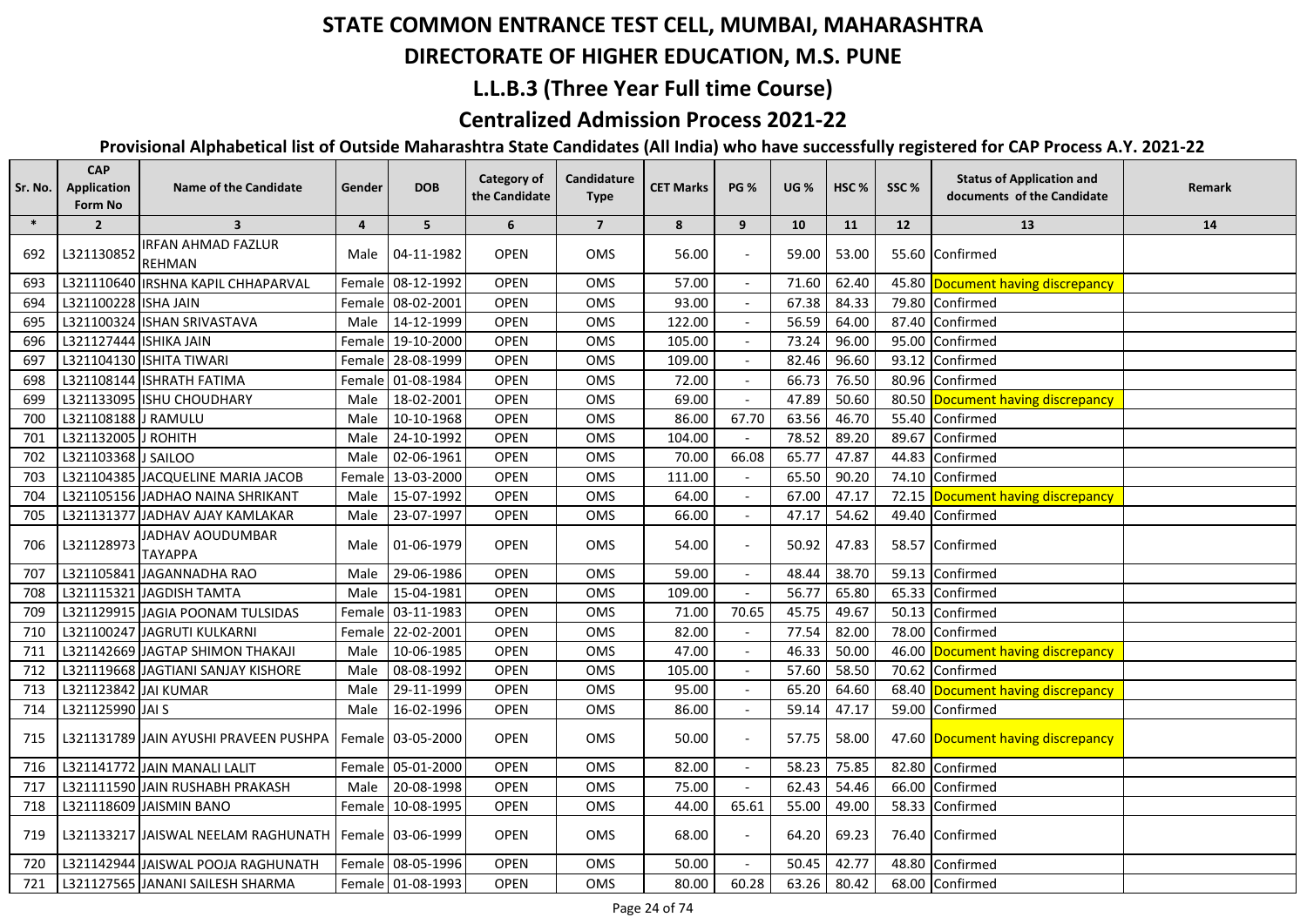## **DIRECTORATE OF HIGHER EDUCATION, M.S. PUNE**

## **L.L.B.3 (Three Year Full time Course)**

### **Centralized Admission Process 2021-22**

| Sr. No. | <b>CAP</b><br><b>Application</b><br>Form No | <b>Name of the Candidate</b>           | Gender | <b>DOB</b>        | <b>Category of</b><br>the Candidate | Candidature<br><b>Type</b> | <b>CET Marks</b> | <b>PG %</b> | <b>UG %</b> | HSC <sub>%</sub> | SSC%  | <b>Status of Application and</b><br>documents of the Candidate | Remark |
|---------|---------------------------------------------|----------------------------------------|--------|-------------------|-------------------------------------|----------------------------|------------------|-------------|-------------|------------------|-------|----------------------------------------------------------------|--------|
| $\ast$  | $\overline{2}$                              | $\overline{\mathbf{3}}$                | 4      | 5                 | 6                                   | $\overline{7}$             | 8                | 9           | 10          | 11               | 12    | 13                                                             | 14     |
| 722     |                                             | L321110086 JANGADE KISHOR MURLIDHAR    | Male   | 20-08-1970        | <b>OPEN</b>                         | OMS                        | 57.00            | 50.50       | 50.25       | 41.67            |       | 58.57 Confirmed                                                |        |
| 723     |                                             | L321135560 JANGID MONIKA RAJESH        |        | Female 13-10-1999 | <b>OPEN</b>                         | OMS                        | 80.00            |             | 75.63       | 90.46            |       | 88.00 Document having discrepancy                              |        |
| 724     |                                             | L321113730 JANHAVI JAYAWANT NAIK       |        | Female 16-03-1975 | <b>OPEN</b>                         | OMS                        | 50.00            | 54.63       | 59.00       | 72.67            |       | 64.29 Document having discrepancy                              |        |
| 725     |                                             | L321117383 JANUNKAR GAURAV RAMRAO      | Male   | 31-01-1993        | <b>OPEN</b>                         | <b>OMS</b>                 | 70.00            |             | 66.63       | 53.83            | 75.23 | Confirmed                                                      |        |
| 726     |                                             | L321126772 JARE AKSHAY PANDHARINATH    | Male   | 03-03-1998        | <b>OPEN</b>                         | OMS                        | 49.00            |             | 50.33       | 46.00            | 70.40 | Confirmed                                                      |        |
| 727     | L321107757 JASMEEN.                         |                                        |        | Female 02-12-2001 | <b>OPEN</b>                         | <b>OMS</b>                 | 92.00            |             | 79.77       | 76.22            | 95.00 | Confirmed                                                      |        |
| 728     |                                             | L321103096 JASMEHAR BHATIA             |        | Female 21-10-1998 | <b>OPEN</b>                         | OMS                        | 95.00            |             | 60.80       | 93.60            |       | 82.17 Document having discrepancy                              |        |
| 729     |                                             | L321107842 JASPREET SINGH              | Male   | 14-12-1999        | <b>OPEN</b>                         | OMS                        | 69.00            |             | 60.00       | 64.60            |       | 75.00 Document having discrepancy                              |        |
| 730     |                                             | L321113351 JATHAR AKSHAY PANDURANG     | Male   | 28-02-2000        | <b>OPEN</b>                         | OMS                        | 56.00            |             | 56.15       | 76.92            | 65.40 | Confirmed                                                      |        |
| 731     |                                             | L321111069 JATIN KUMAR BURMAN          | Male   | 04-12-1997        | <b>OPEN</b>                         | OMS                        | 42.00            |             | 65.19       | 38.00            | 38.17 | Confirmed                                                      |        |
| 732     | L321116529                                  | JAVED NOOR MOHAMMED<br><b>MANSOORI</b> | Male   | 10-06-1989        | <b>OPEN</b>                         | OMS                        | 92.00            |             | 62.20       | 57.33            |       | 69.47 Confirmed                                                |        |
| 733     |                                             | L321142135 JAVOOL PATEL                | Male   | 24-07-1993        | <b>OPEN</b>                         | OMS                        | 55.00            |             | 52.17       | 47.33            |       | 60.00 Confirmed                                                |        |
| 734     |                                             | L321104419 JAWADE SAURABH ASHOK        | Male   | 08-07-1991        | <b>OPEN</b>                         | OMS                        | 99.00            |             | 66.20       | 77.40            |       | 78.62 Document having discrepancy                              |        |
| 735     |                                             | L321131561 JAWALE LALEET JANARDAN      | Male   | 03-01-1993        | <b>OPEN</b>                         | OMS                        | 66.00            | 77.62       | 69.02       | 75.83            |       | 80.31 Document having discrepancy                              |        |
| 736     | L321118088 JAY RATHI                        |                                        | Male   | 20-09-1999        | <b>OPEN</b>                         | OMS                        | 115.00           |             | 59.43       | 86.17            |       | 87.00 Confirmed                                                |        |
| 737     | L321106556 JAYA                             |                                        |        | Female 14-11-1999 | <b>OPEN</b>                         | OMS                        | 78.00            |             | 61.42       | 57.60            | 62.33 | Confirmed                                                      |        |
| 738     |                                             | L321120256 JAYA TIWARI                 |        | Female 20-06-1990 | <b>OPEN</b>                         | OMS                        | 91.00            | 71.06       | 76.63       | 76.44            | 55.60 | Confirmed                                                      |        |
| 739     |                                             | L321105301 JAYATI TANDON               |        | Female 28-01-1999 | <b>OPEN</b>                         | OMS                        | 114.00           |             | 69.33       | 95.80            | 95.00 | Confirmed                                                      |        |
| 740     |                                             | L321103925 JAYDEEP JOTIBA PATL         | Male   | 06-07-1993        | <b>OPEN</b>                         | OMS                        | 78.00            |             | 65.20       | 65.33            | 71.54 | Confirmed                                                      |        |
| 741     |                                             | L321108839 JAYESH KHANDELWAL           | Male   | 27-04-2000        | <b>OPEN</b>                         | OMS                        | 90.00            |             | 69.92       | 71.80            | 79.80 | Confirmed                                                      |        |
| 742     |                                             | L321135755 JAYESH PARIHAR              | Male   | 17-05-1998        | <b>OPEN</b>                         | OMS                        | 74.00            |             | 67.17       | 42.92            | 58.40 | Document having discrepancy                                    |        |
| 743     |                                             | L321100486 JAYESH PUNGALIA             | Male   | 01-07-1999        | <b>OPEN</b>                         | OMS                        | 89.00            |             | 67.33       | 63.80            | 62.80 | Confirmed                                                      |        |
| 744     |                                             | L321124567 JAYESH SHAMJIBHAI NANDA     | Male   | 16-10-1988        | <b>OPEN</b>                         | OMS                        | 84.00            |             | 65.21       | 74.00            | 66.71 | Confirmed                                                      |        |
| 745     |                                             | L321103349 JAYESH TALREJA              | Male   | 05-12-1992        | <b>OPEN</b>                         | OMS                        | 97.00            |             | 68.33       | 65.20            | 69.40 | Confirmed                                                      |        |
| 746     |                                             | L321120514 JAYNA DIVESH SHAH           | Female | 02-06-1991        | <b>OPEN</b>                         | OMS                        | 113.00           |             | 58.55       | 90.60            | 94.80 | Confirmed                                                      |        |
| 747     |                                             | L321102087 JAYVRAT DWIVEDI             | Male   | 30-09-2000        | <b>OPEN</b>                         | OMS                        | 79.00            |             | 75.13       | 60.60            | 82.67 | Confirmed                                                      |        |
| 748     | L321138374 JEBARSON L                       |                                        | Male   | 15-06-2000        | <b>OPEN</b>                         | OMS                        | 60.00            | $\sim$      | 67.96       | 69.67            | 85.60 | Confirmed                                                      |        |
| 749     |                                             | L321107463 JERRY THOMAS                | Male   | 28-09-1977        | OPEN                                | OMS                        | 108.00           | 62.75       | 58.44       | 43.40            | 54.83 | Document having discrepancy                                    |        |
| 750     |                                             | L321101393 JESHAAN BHATIA              | Male   | 24-05-2000        | <b>OPEN</b>                         | OMS                        | 79.00            |             | 60.17       | 76.20            | 80.33 | Confirmed                                                      |        |
| 751     |                                             | L321105968 JHA DEEPAK KUMAR LALLAN     | Male   | 14-10-1984        | <b>OPEN</b>                         | OMS                        | 73.00            | 50.00       | 62.95       | 53.17            |       | 62.67 Document having discrepancy                              |        |
| 752     |                                             | L321102996 JHAVERI AMAN PRASHANT       | Male   | 18-09-2000        | <b>OPEN</b>                         | OMS                        | 87.00            |             | 64.90       | 76.92            |       | 87.00 Confirmed                                                |        |
| 753     |                                             | L321142732 JINESH PRAFUL PAREKH        | Male   | 08-04-1983        | <b>OPEN</b>                         | OMS                        | 83.00            |             | 75.28       | 55.33            |       | 56.53 Document having discrepancy                              |        |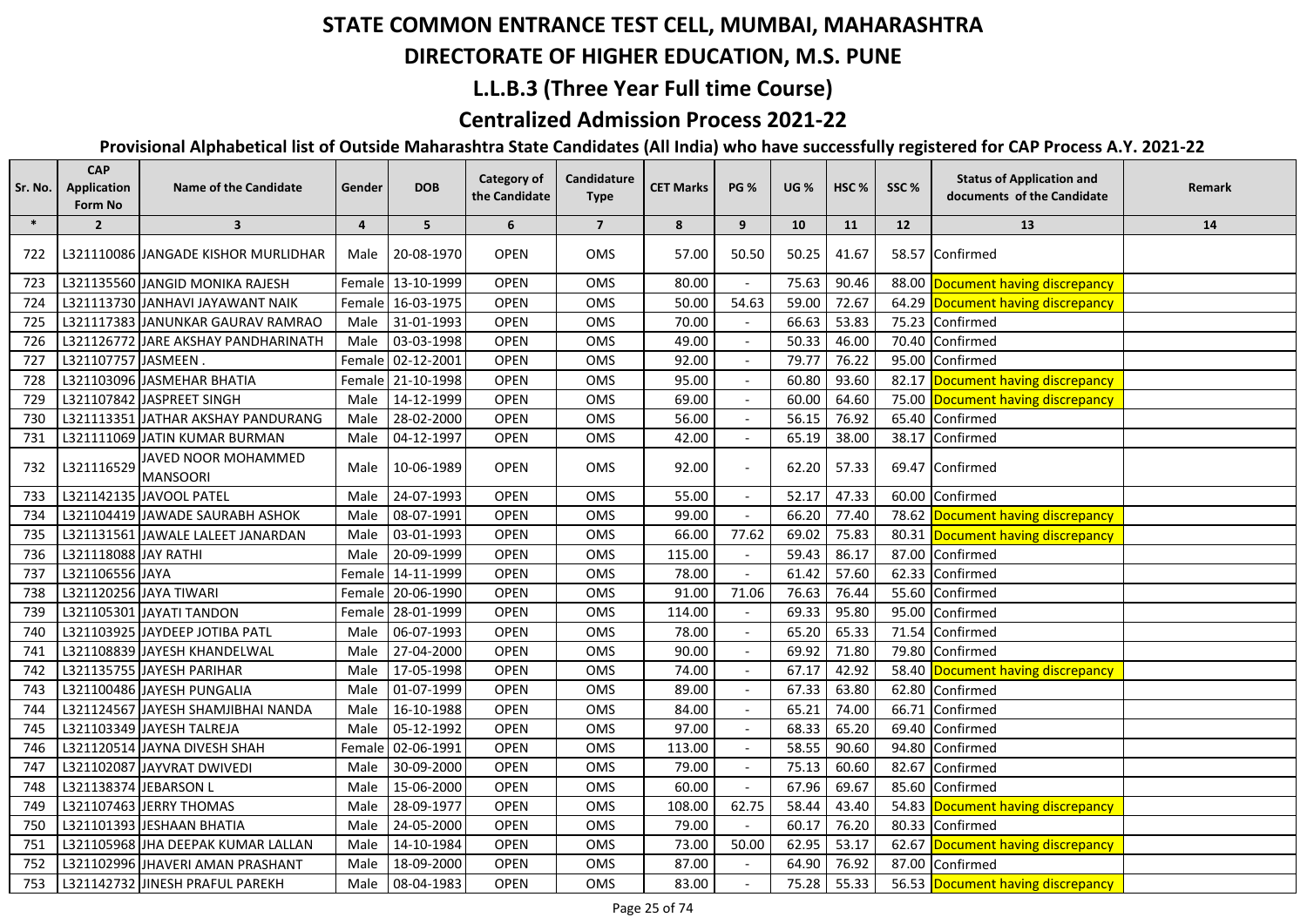## **DIRECTORATE OF HIGHER EDUCATION, M.S. PUNE**

## **L.L.B.3 (Three Year Full time Course)**

## **Centralized Admission Process 2021-22**

| Sr. No. | <b>CAP</b><br><b>Application</b><br><b>Form No</b> | <b>Name of the Candidate</b>          | Gender  | <b>DOB</b>        | Category of<br>the Candidate | Candidature<br><b>Type</b> | <b>CET Marks</b> | <b>PG %</b>              | <b>UG %</b> | HSC <sub>%</sub> | SSC%  | <b>Status of Application and</b><br>documents of the Candidate | <b>Remark</b> |
|---------|----------------------------------------------------|---------------------------------------|---------|-------------------|------------------------------|----------------------------|------------------|--------------------------|-------------|------------------|-------|----------------------------------------------------------------|---------------|
| $\ast$  | $\overline{2}$                                     | $\overline{\mathbf{3}}$               | 4       | 5                 | 6                            | $\overline{7}$             | 8                | 9                        | 10          | 11               | 12    | 13                                                             | 14            |
| 754     |                                                    | L321139821 JJITEN PRAVINCHANDRA BHUTA | Male    | 12-02-1964        | <b>OPEN</b>                  | <b>OMS</b>                 | 115.00           |                          | 74.69       | 49.50            |       | 75.86 Confirmed                                                |               |
| 755     |                                                    | L321109128 JITENDER GHANGAS           | Male    | 27-01-1984        | <b>OPEN</b>                  | OMS                        | 111.00           |                          | 60.00       | 52.40            |       | 63.60 Document having discrepancy                              |               |
| 756     |                                                    | L321129918 JITENDER KUMAR             | Male    | 01-07-1999        | <b>OPEN</b>                  | <b>OMS</b>                 | 68.00            |                          | 49.83       | 61.20            | 74.00 | Confirmed                                                      |               |
| 757     |                                                    | L321120960 JITENDRA KUMAR             | Male    | 26-08-1979        | <b>OPEN</b>                  | <b>OMS</b>                 | 99.00            |                          | 61.53       | 52.20            | 49.20 | Confirmed                                                      |               |
| 758     |                                                    | L321104140 JITENDRA KUMAR SINGH       | Male    | 01-12-1970        | <b>OPEN</b>                  | OMS                        | 93.00            |                          | 52.75       | 59.11            | 67.00 | Confirmed                                                      |               |
| 759     |                                                    | L321103284 JIVISHA SACHDEVA           |         | Female 26-12-1998 | <b>OPEN</b>                  | <b>OMS</b>                 | 113.00           |                          | 56.06       | 93.20            | 92.00 | Confirmed                                                      |               |
| 760     |                                                    | L321101419 JONSY HARDIK THAKKAR       |         | Female 15-07-1992 | <b>OPEN</b>                  | <b>OMS</b>                 | 85.00            | 54.45                    | 69.41       | 82.57            |       | 82.14 Document having discrepancy                              |               |
| 761     |                                                    | L321104882 JOSHI ROHIT VIVEK          | Male    | 21-01-1995        | <b>OPEN</b>                  | OMS                        | 78.00            | 84.35                    | 66.35       | 57.83            | 84.91 | Confirmed                                                      |               |
| 762     |                                                    | L321104457 JUHI BHARGAVA              |         | Female 24-03-1999 | OPEN                         | OMS                        | 121.00           |                          | 66.50       | 96.50            |       | 91.80 Document having discrepancy                              |               |
| 763     |                                                    | L321121137 JYOTHIBALA KARUMURI        |         | Female 04-08-1978 | <b>OPEN</b>                  | <b>OMS</b>                 | 79.00            |                          | 59.52       | 53.19            | 68.50 | Confirmed                                                      |               |
| 764     |                                                    | L321101110 JYOTI GUPTA                |         | Female 22-11-1999 | <b>OPEN</b>                  | <b>OMS</b>                 | 110.00           |                          | 53.20       | 80.25            |       | 85.20 Confirmed                                                |               |
| 765     | L321140901 JYOTI PRIYA                             |                                       |         | Female 27-04-1995 | <b>OPEN</b>                  | OMS                        | 63.00            |                          | 51.33       | 57.80            |       | 61.40 Document having discrepancy                              |               |
| 766     |                                                    | L321128400 JYOTI SAWANT               |         | Female 03-09-1997 | <b>OPEN</b>                  | OMS                        | 86.00            |                          | 67.33       | 62.00            | 86.00 | Confirmed                                                      |               |
| 767     |                                                    | L321100053 JYOTSNA SHANDILYA          |         | Female 18-10-2000 | <b>OPEN</b>                  | OMS                        | 112.00           |                          | 67.65       | 84.60            | 95.00 | Confirmed                                                      |               |
| 768     |                                                    | L321133926 K ASHOK CHAKRAVARTHY       | Male    | 08-06-1987        | <b>OPEN</b>                  | OMS                        | 122.00           | 70.13                    | 78.98       | 96.90            | 87.20 | Confirmed                                                      |               |
| 769     |                                                    | L321116835 K.CHRISTOPHER.             |         | Male 07-11-1999   | <b>OPEN</b>                  | <b>OMS</b>                 | 58.00            |                          | 59.28       | 64.00            |       | 60.00 Document having discrepancy                              |               |
| 770     | L321100345 KABIR DEV                               |                                       |         | Male 10-03-2000   | <b>OPEN</b>                  | OMS                        | 120.00           |                          | 72.83       | 78.60            |       | 76.00 Confirmed                                                |               |
| 771     |                                                    | L321120619 KACHARE ARTI KALU          |         | Female 24-01-2000 | <b>OPEN</b>                  | OMS                        | 42.00            |                          | 56.90       | 64.33            |       | 51.00 Document having discrepancy                              |               |
| 772     | L321111101                                         | KADAM DHAMMAPAL<br>RAMCHANDRA         |         | Male 07-12-1987   | <b>OPEN</b>                  | OMS                        | 55.00            | $\overline{\phantom{a}}$ | 71.30       | 69.00            |       | 63.20 Confirmed                                                |               |
| 773     |                                                    | L321143398 KADAM NIKITA TUKARAM       |         | Female 16-09-1997 | <b>OPEN</b>                  | <b>OMS</b>                 | 66.00            |                          | 55.60       | 67.69            |       | 67.45 Document having discrepancy                              |               |
| 774     |                                                    | L321106055 KADAM YOGESH RAMDAS        | Male    | 18-02-1986        | <b>OPEN</b>                  | OMS                        | 73.00            | $\sim$                   | 67.47       | 61.67            | 47.87 | Confirmed                                                      |               |
| 775     |                                                    | L321130652 KADUM TAPOK SHIVA          | Male    | 22-07-1999        | <b>OPEN</b>                  | OMS                        | 76.00            |                          | 54.22       | 45.67            | 68.40 | Confirmed                                                      |               |
| 776     |                                                    | L321135467 KAILASH NATH TRIPATHI      | Male    | 08-08-1971        | <b>OPEN</b>                  | OMS                        | 87.00            |                          | 60.68       | 67.60            | 60.67 | Confirmed                                                      |               |
| 777     | L321129176 KAJAL JAIN                              |                                       | Femalel | 09-03-1993        | <b>OPEN</b>                  | OMS                        | 55.00            | 47.70                    | 59.11       | 66.20            | 68.17 | Confirmed                                                      |               |
| 778     |                                                    | L321107064 KAJAL KUMARI               |         | Female 02-02-2000 | <b>OPEN</b>                  | OMS                        | 55.00            |                          | 69.23       | 64.00            | 85.80 | Document having discrepancy                                    |               |
| 779     |                                                    | L321114630 KAJAL KUMARI               |         | Female 12-02-2000 | <b>OPEN</b>                  | OMS                        | 66.00            | $\sim$                   | 60.73       | 62.00            | 79.80 | Confirmed                                                      |               |
| 780     |                                                    | L321110683 KAKI SANDHYA DAVID         |         | Female 28-06-2001 | <b>OPEN</b>                  | OMS                        | 61.00            |                          | 59.40       | 72.15            | 58.60 | Confirmed                                                      |               |
| 781     |                                                    | L321143485 KALE RAMDAS TUKARAM        | Male    | 07-06-1990        | <b>OPEN</b>                  | <b>OMS</b>                 | 116.00           |                          | 94.41       | 93.67            | 94.27 | Confirmed                                                      |               |
| 782     |                                                    | L321128130 KALPANA SINGH              | Female  | 22-12-1999        | <b>OPEN</b>                  | OMS                        | 89.00            |                          | 55.79       | 68.80            | 79.17 | Confirmed                                                      |               |
| 783     |                                                    | L321143212 KAMBLE GANESH RAMESH       | Male    | 24-08-1988        | <b>OPEN</b>                  | OMS                        | 69.00            | $\sim$                   | 45.53       | 49.50            | 39.47 | Document having discrepancy                                    |               |
| 784     | L321141039                                         | KAMLESH HRIDAYNARAYAN<br>YADAV        | Male    | 10-05-1995        | <b>OPEN</b>                  | OMS                        | 56.00            |                          | 52.08       | 55.33            |       | 59.27 Confirmed                                                |               |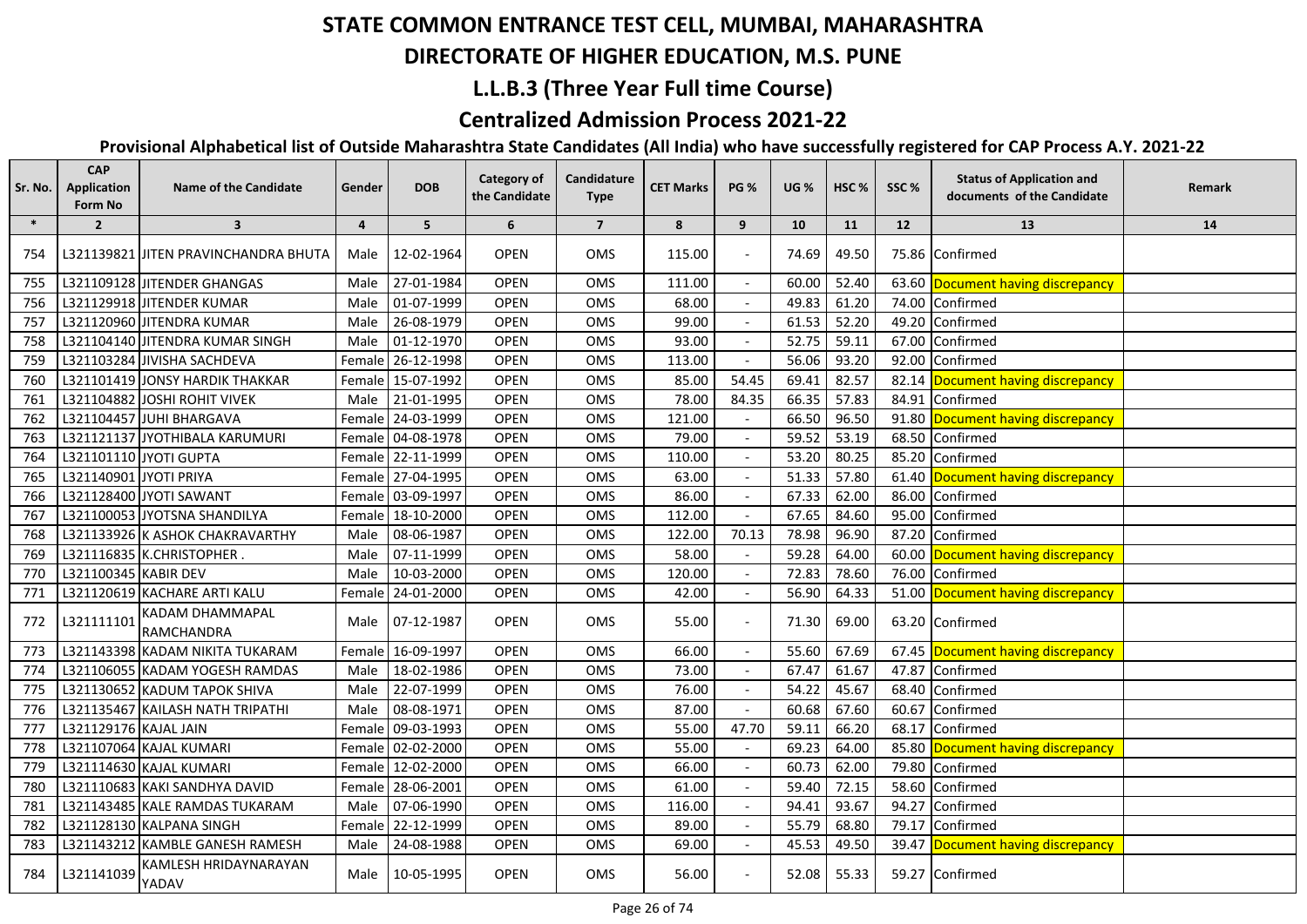## **DIRECTORATE OF HIGHER EDUCATION, M.S. PUNE**

### **L.L.B.3 (Three Year Full time Course)**

## **Centralized Admission Process 2021-22**

| Sr. No. | <b>CAP</b><br><b>Application</b><br>Form No | <b>Name of the Candidate</b>              | Gender         | <b>DOB</b>        | Category of<br>the Candidate | Candidature<br><b>Type</b> | <b>CET Marks</b> | <b>PG %</b>              | <b>UG %</b> | HSC <sub>%</sub> | SSC%  | <b>Status of Application and</b><br>documents of the Candidate | Remark |
|---------|---------------------------------------------|-------------------------------------------|----------------|-------------------|------------------------------|----------------------------|------------------|--------------------------|-------------|------------------|-------|----------------------------------------------------------------|--------|
| $\ast$  | $\overline{2}$                              | $\overline{\mathbf{3}}$                   | $\overline{4}$ | 5                 | 6                            | $\overline{7}$             | 8                | 9                        | 10          | 11               | 12    | 13                                                             | 14     |
| 785     | L321105785                                  | KAMLESHKUMAR MANUBHAI<br><b>KIRI</b>      | Male           | 10-10-1983        | <b>OPEN</b>                  | <b>OMS</b>                 | 97.00            |                          | 60.06       | 84.31            |       | 85.86 Document having discrepancy                              |        |
| 786     |                                             | L321114176 KAMLESHWAR KUMAR SINGH         | Male           | 20-10-1978        | OPEN                         | OMS                        | 92.00            | $\overline{\phantom{a}}$ | 61.38       | 79.22            |       | 60.89 Confirmed                                                |        |
| 787     |                                             | L321115534 KAMNA JINESH MEHTA             | Female         | 17-10-1984        | <b>OPEN</b>                  | OMS                        | 90.00            |                          | 75.67       | 76.46            | 71.50 | Confirmed                                                      |        |
| 788     |                                             | L321108725 KANADE ARUN MADAN              | Male           | 11-04-1994        | <b>OPEN</b>                  | OMS                        | 95.00            | 70.00                    | 56.48       | 62.17            | 79.23 | Document having discrepancy                                    |        |
| 789     |                                             | L321120912 KANAN NEHRA                    |                | Female 15-10-1999 | OPEN                         | OMS                        | 111.00           |                          | 84.70       | 89.20            | 93.20 | Confirmed                                                      |        |
| 790     |                                             | L321112329 KANCHAN SINGH                  |                | Female 30-04-1998 | <b>OPEN</b>                  | OMS                        | 97.00            |                          | 56.37       | 73.40            | 74.42 | Confirmed                                                      |        |
| 791     |                                             | L321102049 KANHA SINGH                    | Male           | 18-07-1999        | <b>OPEN</b>                  | OMS                        | 86.00            |                          | 53.19       | 77.80            | 77.80 | Confirmed                                                      |        |
| 792     | L321138805                                  | <b>KANHOPATRA MAHESH</b><br><b>GHODKE</b> |                | Female 27-12-1988 | <b>OPEN</b>                  | OMS                        | 85.00            | 53.66                    | 38.55       | 48.50            |       | 50.40 Confirmed                                                |        |
| 793     | L321130919 KANIKA                           |                                           | Female         | 09-01-2001        | <b>OPEN</b>                  | OMS                        | 81.00            |                          | 67.61       | 84.80            | 85.40 | Confirmed                                                      |        |
| 794     |                                             | L321137554 KANIKA KAUSHIK                 |                | Female 01-08-1993 | OPEN                         | OMS                        | 86.00            |                          | 59.94       | 63.20            | 61.17 | Confirmed                                                      |        |
| 795     |                                             | L321123077 KANLE ANANT CHIMNAJI           | Male           | 13-04-1993        | <b>OPEN</b>                  | OMS                        | 70.00            |                          | 57.70       | 54.83            | 52.15 | Confirmed                                                      |        |
| 796     | L321115131 KANUPRIYA                        |                                           |                | Female 05-07-1997 | <b>OPEN</b>                  | OMS                        | 89.00            |                          | 55.33       | 82.20            |       | 70.30 Document having discrepancy                              |        |
| 797     | L321114209 KAPIL FULE                       |                                           | Male           | 08-07-1992        | OPEN                         | <b>OMS</b>                 | 71.00            |                          | 55.17       | 58.40            |       | 77.83 Document having discrepancy                              |        |
| 798     |                                             | L321114322 KARAM VEER SINGH               | Male           | 15-08-1988        | OPEN                         | OMS                        | 107.00           |                          | 63.62       | 64.67            |       | 75.00 Confirmed                                                |        |
| 799     |                                             | L321105627 KARAN KUMAR                    | Male           | 05-12-1998        | OPEN                         | OMS                        | 113.00           |                          | 71.04       | 72.00            |       | 68.40 Document having discrepancy                              |        |
| 800     |                                             | L321125989 KARAN RAJESH BOHRA             | Male           | 23-09-1996        | <b>OPEN</b>                  | OMS                        | 70.00            |                          | 66.15       | 49.08            | 72.60 | Confirmed                                                      |        |
| 801     |                                             | L321137852 KARAN SINGH                    | Male           | 10-10-1992        | <b>OPEN</b>                  | OMS                        | 103.00           |                          | 69.80       | 76.80            | 73.33 | Confirmed                                                      |        |
| 802     |                                             | L321105608 KARAN TALUJA                   | Male           | 21-09-2000        | OPEN                         | OMS                        | 116.00           |                          | 71.58       | 71.80            | 91.67 | Confirmed                                                      |        |
| 803     |                                             | L321100489 KARAN UPADHYA                  | Male           | 07-04-1983        | OPEN                         | OMS                        | 105.00           |                          | 47.70       | 50.40            | 44.20 | Confirmed                                                      |        |
| 804     | L321114162                                  | KARDAM AJAY KUMAR<br><b>KISHANLAL</b>     |                | Male 01-03-1981   | <b>OPEN</b>                  | <b>OMS</b>                 | 72.00            |                          | 56.10       | 42.17            |       | 45.00 Confirmed                                                |        |
| 805     |                                             | L321137787 KARISHMA MAYUR AHIRRAO         |                | Female 19-10-1990 | <b>OPEN</b>                  | OMS                        | 44.00            |                          | 60.00       | 54.58            |       | 41.20 Confirmed                                                |        |
| 806     | L321107202                                  | KARISHMA SHAMSHUDDIN<br>SAYYAD            |                | Female 12-09-1996 | <b>OPEN</b>                  | <b>OMS</b>                 | 54.00            |                          | 53.95       | 67.85            |       | 78.18 Document having discrepancy                              |        |
| 807     |                                             | L321102666 KARMENDRA NARAIN               | Male           | 26-11-1999        | <b>OPEN</b>                  | OMS                        | 95.00            |                          | 56.33       | 78.60            | 60.80 | Confirmed                                                      |        |
| 808     |                                             | L321134463 KARTIK KUMAR SINGH             | Male           | 17-06-1989        | OPEN                         | OMS                        | 117.00           |                          | 76.60       | 94.80            | 91.00 | Confirmed                                                      |        |
| 809     |                                             | L321137037 KARTIK LATA                    | Male           | 01-03-1995        | OPEN                         | OMS                        | 83.00            |                          | 59.11       | 86.60            | 85.50 | Confirmed                                                      |        |
| 810     |                                             | L321136140 KARTIKA MUNILAL SOMKUWAR       |                | Female 18-06-1998 | <b>OPEN</b>                  | <b>OMS</b>                 | 31.00            |                          | 53.64       | 54.60            |       | 46.50 Confirmed                                                |        |
| 811     |                                             | L321141667 KASHISH ASIZA                  |                | Female 13-07-2000 | <b>OPEN</b>                  | <b>OMS</b>                 | 93.00            | $\overline{\phantom{a}}$ | 76.38       | 89.40            |       | 87.40 Document having discrepancy                              |        |
| 812     |                                             | L321132039 KASHISH CHADHA                 |                | Male 03-01-2000   | <b>OPEN</b>                  | <b>OMS</b>                 | 115.00           |                          | 62.83       | 85.40            |       | 79.80 Confirmed                                                |        |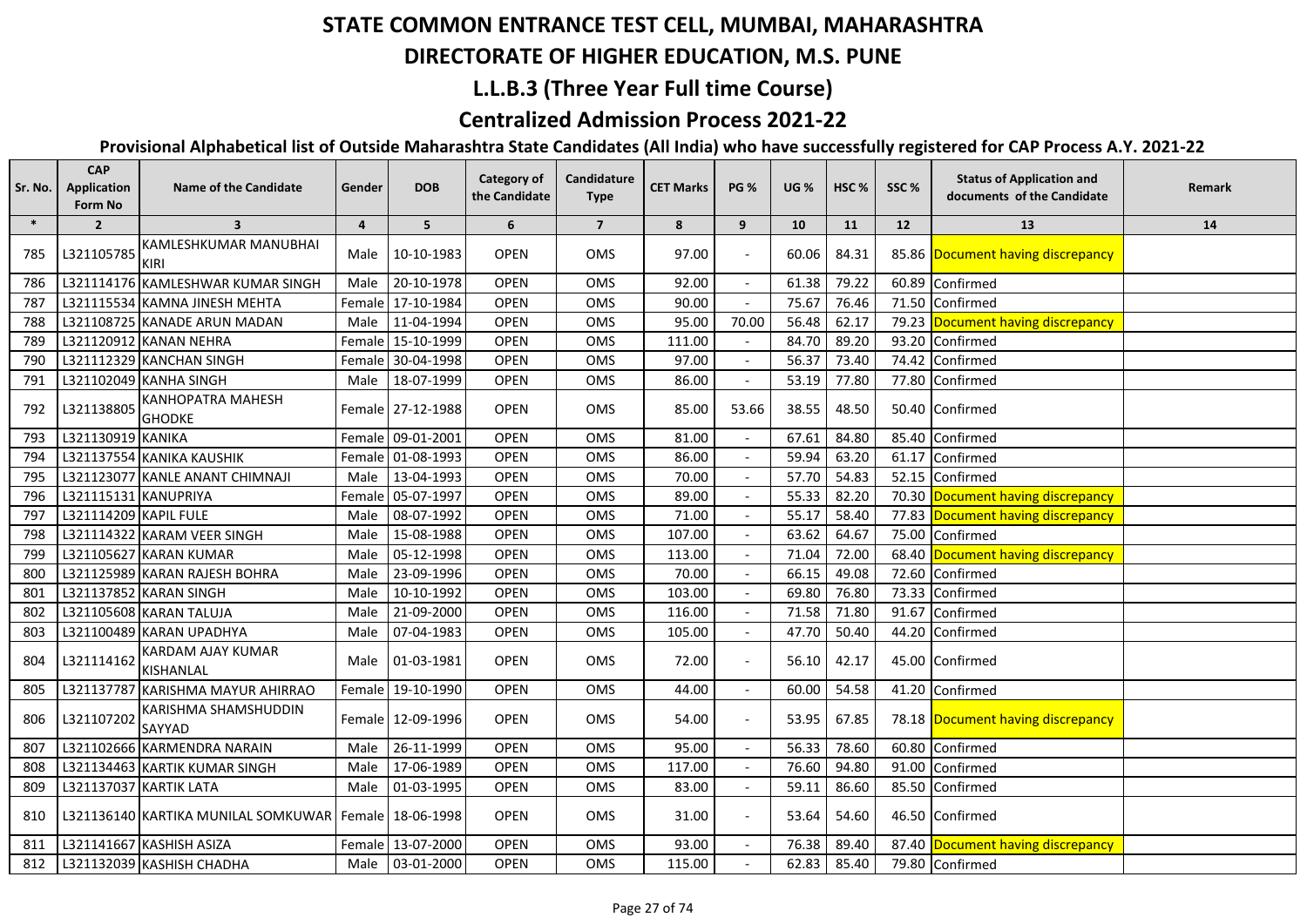## **DIRECTORATE OF HIGHER EDUCATION, M.S. PUNE**

### **L.L.B.3 (Three Year Full time Course)**

## **Centralized Admission Process 2021-22**

| Sr. No. | <b>CAP</b><br><b>Application</b><br>Form No | <b>Name of the Candidate</b>                     | Gender         | <b>DOB</b>        | Category of<br>the Candidate | <b>Candidature</b><br><b>Type</b> | <b>CET Marks</b> | <b>PG %</b>              | <b>UG</b> % | HSC <sub>%</sub> | SSC%                     | <b>Status of Application and</b><br>documents of the Candidate | Remark                  |
|---------|---------------------------------------------|--------------------------------------------------|----------------|-------------------|------------------------------|-----------------------------------|------------------|--------------------------|-------------|------------------|--------------------------|----------------------------------------------------------------|-------------------------|
| $\ast$  | $\overline{2}$                              | $\overline{\mathbf{3}}$                          | $\overline{4}$ | 5                 | 6                            | $\overline{7}$                    | 8                | 9                        | 10          | 11               | 12                       | 13                                                             | 14                      |
| 813     | L321124725                                  | KASHYAP ASHEESH KUMAR<br><b>RAJENDRA</b>         | Male           | 13-09-1995        | <b>OPEN</b>                  | <b>OMS</b>                        | 38.00            |                          | 50.93       | 50.83            |                          | 58.00 Confirmed                                                |                         |
| 814     |                                             | L321108784 KASIM KAMIL M I                       | Male           | 15-03-1995        | <b>OPEN</b>                  | OMS                               | 71.00            |                          | 59.27       | 56.33            | 68.20                    | Confirmed                                                      |                         |
| 815     |                                             | L321101589 KASTURE RAVINDRA RAMESH               | Male           | 01-06-1989        | <b>OPEN</b>                  | <b>OMS</b>                        | 51.00            |                          | 47.42       | 70.50            |                          | 46.72 Document having discrepancy                              | D.Ed + YCMOU Candidates |
| 816     |                                             | L321139402 KASTURI DEEPIKA                       |                | Female 01-11-1970 | <b>OPEN</b>                  | OMS                               | 104.00           | 63.75                    | 73.92       | 65.18            |                          | 65.80 Document having discrepancy                              |                         |
| 817     |                                             | L321145884 KAUSHAL KISHORE AGRAWAL               | Male           | 12-08-1977        | <b>OPEN</b>                  | OMS                               | 106.00           |                          | 65.94       | 64.15            | 80.55                    | Confirmed                                                      |                         |
| 818     |                                             | L321101633 KAUSHAL KUMAR SINGH                   | Male           | 05-04-1980        | <b>OPEN</b>                  | OMS                               | 78.00            |                          | 45.04       | 37.20            | 43.83                    | Confirmed                                                      |                         |
| 819     |                                             | L321141779 KAUSHAL SINGH                         | Male           | 10-05-1990        | <b>OPEN</b>                  | OMS                               | 100.00           |                          | 61.06       | 68.40            | 57.17                    | Document having discrepancy                                    |                         |
| 820     | L321141479 KAUSHIKI.                        |                                                  |                | Female 22-08-1998 | <b>OPEN</b>                  | <b>OMS</b>                        | 77.00            |                          | 54.13       | 62.20            | 68.40                    | Confirmed                                                      |                         |
| 821     |                                             | L321108768 KAUSHIKI RAI                          |                | Female 19-09-1998 | <b>OPEN</b>                  | OMS                               | 99.00            |                          | 75.02       | 70.60            | 72.20                    | Document having discrepancy                                    |                         |
| 822     |                                             | L321119428 KAUSTUBH CHOUDHARY                    | Male           | 28-09-1998        | <b>OPEN</b>                  | OMS                               | 120.00           |                          | 58.13       | 82.80            | 95.00                    | Confirmed                                                      |                         |
| 823     |                                             | L321106538 KAVITA SINGH                          |                | Female 28-06-1992 | <b>OPEN</b>                  | <b>OMS</b>                        | 108.00           | 74.25                    | 77.50       | 71.83            |                          | 84.86 Document having discrepancy                              |                         |
| 824     |                                             | L321145540 KAVLEEN DAVINDER MARWAH               |                | Female 07-12-1998 | <b>OPEN</b>                  | <b>OMS</b>                        | 106.00           |                          | 67.09       | 74.62            |                          | 85.50 Document having discrepancy                              |                         |
| 825     |                                             | L321103079 KAZI RAHAMATULLAH                     | Male           | 09-04-1985        | <b>OPEN</b>                  | OMS                               | 67.00            |                          | 45.48       | 53.80            | 53.63                    | Confirmed                                                      |                         |
| 826     |                                             | L321103562 KEDAR V GODSE                         | Male           | 28-08-2000        | <b>OPEN</b>                  | OMS                               | 91.00            | $\overline{\phantom{a}}$ | 76.72       | 80.33            |                          | 91.36 Document having discrepancy                              |                         |
| 827     | L321124578                                  | <b>KENDRE RAJKUMAR</b><br>PRABHAKAR              | Male           | 18-08-1978        | <b>OPEN</b>                  | OMS                               | 69.00            | 62.11                    | 50.76       | 59.00            |                          | 61.57 Document having discrepancy                              |                         |
| 828     |                                             | L321104876 KENI OMKAR MAHESH                     | Male           | 04-01-1995        | OPEN                         | OMS                               | 82.00            |                          | 67.84       | 51.67            | 78.73                    | Confirmed                                                      |                         |
| 829     |                                             | L321134995 KESHAV GOSWAMI                        | Male           | 01-08-1995        | OPEN                         | OMS                               | 95.00            | $\mathbf{r}$             | 64.58       | 70.07            | 88.17                    | Confirmed                                                      |                         |
| 830     |                                             | L321103142 KETAN BANKA                           | Male           | 14-11-1997        | <b>OPEN</b>                  | OMS                               | 82.00            |                          | 53.25       | 65.00            | 49.50                    | Confirmed                                                      |                         |
| 831     | L321131511                                  | <b>KEWAT SUMAN</b><br><b>SUBHASHCHANDRA</b>      |                | Female 04-07-1999 | <b>OPEN</b>                  | OMS                               | 48.00            |                          | 63.67       | 41.00            |                          | 53.00 Document having discrepancy                              |                         |
| 832     | L321105869                                  | KHAN ALSABEEL MOFEED<br><b>AHMAD</b>             | Male           | 20-07-1997        | <b>OPEN</b>                  | <b>OMS</b>                        | 73.00            | $\blacksquare$           | 60.48       | 68.83            |                          | 57.00 Confirmed                                                |                         |
| 833     |                                             | L321117915 KHAN ARIFA ABDULHASAN                 |                | Female 14-09-1991 | <b>OPEN</b>                  | OMS                               | 62.00            | $\overline{a}$           | 69.20       | 50.33            | 50.92                    | Confirmed                                                      |                         |
| 834     | L321123287                                  | KHAN MOHAMMED SHOEB<br><b>HABIBULLAH KHATIJA</b> | Male           | 01-07-1953        | <b>OPEN</b>                  | OMS                               | 45.00            |                          | 70.18       |                  | $\overline{\phantom{a}}$ | Confirmed                                                      |                         |
| 835     |                                             | L321131537 KHAN RAZIK RAUF                       | Male           | 31-03-1996        | <b>OPEN</b>                  | OMS                               | 76.00            | $\overline{\phantom{a}}$ | 70.58       | 63.54            | 76.00                    | Confirmed                                                      |                         |
| 836     |                                             | L321117757 KHAN RUBEENA SHAMSUDDIN               |                | Female 01-01-1986 | <b>OPEN</b>                  | OMS                               | 82.00            |                          | 51.80       | 58.17            |                          | 67.73 Confirmed                                                |                         |
| 837     | L321119555                                  | KHANDAGALE SAGAR<br><b>HANUMANT</b>              | Male           | 18-10-1991        | <b>OPEN</b>                  | OMS                               | 66.00            |                          | 55.50       | 52.33            |                          | 51.54 Confirmed                                                |                         |
| 838     |                                             | L321100952 KHANDE UMESH ABHIMAN                  | Male           | 10-06-1997        | <b>OPEN</b>                  | OMS                               | 57.00            |                          | 57.28       | 74.00            |                          | 69.64 Document having discrepancy                              |                         |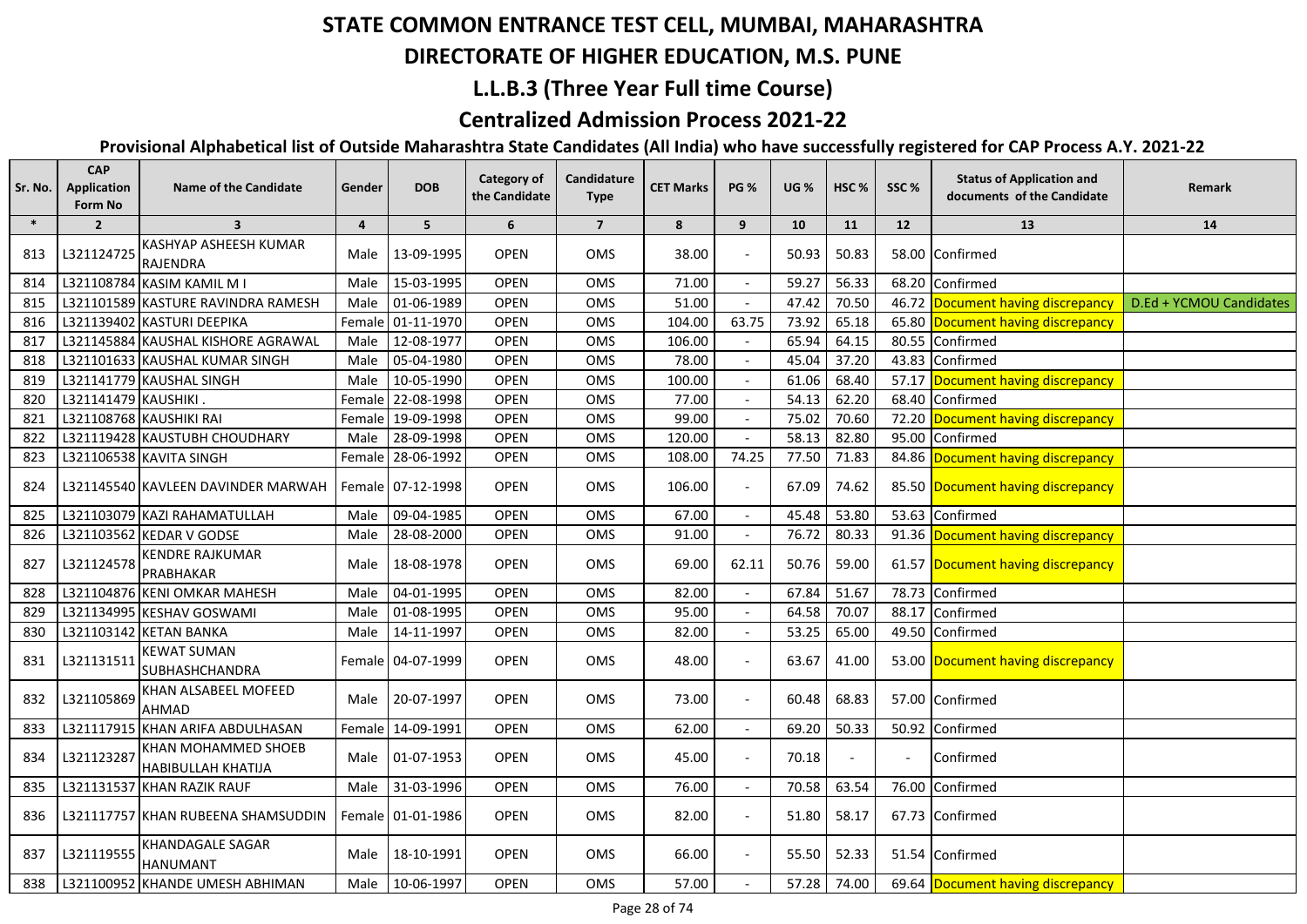# **DIRECTORATE OF HIGHER EDUCATION, M.S. PUNE**

### **L.L.B.3 (Three Year Full time Course)**

## **Centralized Admission Process 2021-22**

| Sr. No. | <b>CAP</b><br>Application<br>Form No | <b>Name of the Candidate</b>          | Gender         | <b>DOB</b>        | <b>Category of</b><br>the Candidate | Candidature<br><b>Type</b> | <b>CET Marks</b> | <b>PG %</b>              | <b>UG %</b> | HSC <sub>%</sub> | SSC%  | <b>Status of Application and</b><br>documents of the Candidate | Remark |
|---------|--------------------------------------|---------------------------------------|----------------|-------------------|-------------------------------------|----------------------------|------------------|--------------------------|-------------|------------------|-------|----------------------------------------------------------------|--------|
| $\ast$  | $\overline{2}$                       | $\overline{\mathbf{3}}$               | $\overline{4}$ | 5 <sup>5</sup>    | 6                                   | $\overline{7}$             | 8                | 9                        | 10          | 11               | 12    | 13                                                             | 14     |
| 839     |                                      | L321100266 KHANDEKAR SANDESH VILAS    | Male           | 17-02-1980        | <b>OPEN</b>                         | OMS                        | 80.00            |                          | 60.58       | 41.50            | 50.43 | Confirmed                                                      |        |
| 840     |                                      | L321126500 KHAPARDE GAURAV SHRIKANT   | Male           | 29-07-1980        | <b>OPEN</b>                         | OMS                        | 101.00           | 61.88                    | 59.45       | 71.17            |       | 70.27 Document having discrepancy                              |        |
| 841     |                                      | L321141122 KHARADE NARAYAN ANAND      | Male           | 29-09-1985        | <b>OPEN</b>                         | OMS                        | 107.00           | 72.15                    | 60.89       | 76.17            |       | 82.53 Confirmed                                                |        |
| 842     | L321112243                           | <b>KHENGRE KISHOR</b><br>YASHWANTRAO  |                | Male 03-06-1992   | <b>OPEN</b>                         | OMS                        | 63.00            | 71.94                    | 64.33       | 60.00            |       | 70.62 Document having discrepancy                              |        |
| 843     |                                      | L321107418 KHIMASIYA HIREN MAHENDRA   |                | Male 05-09-1991   | <b>OPEN</b>                         | <b>OMS</b>                 | 73.00            | $\overline{\phantom{a}}$ | 62.59       | 76.57            |       | 74.29 Confirmed                                                |        |
| 844     |                                      | L321138282 KHODKE OMKAR ANIL          | Male           | 11-11-1990        | <b>OPEN</b>                         | OMS                        | 68.00            |                          | 60.58       | 40.00            | 41.60 | Confirmed                                                      |        |
| 845     |                                      | L321120311 KHOT ABDUL MOEIZ MUZAKKI   | Male           | 07-10-1998        | <b>OPEN</b>                         | OMS                        | 63.00            |                          | 68.42       | 52.62            | 68.60 | Confirmed                                                      |        |
| 846     |                                      | L321101515 KHUSHBOO KUMARI            |                | Female 04-01-1994 | <b>OPEN</b>                         | OMS                        | 68.00            |                          | 66.87       | 67.17            | 69.67 | Confirmed                                                      |        |
| 847     |                                      | L321126206 KHUSHBOO RUPANI            |                | Female 11-06-1999 | <b>OPEN</b>                         | OMS                        | 75.00            |                          | 60.64       | 56.20            | 53.20 | Confirmed                                                      |        |
| 848     |                                      | L321133600 KHUSHBOO SHARMA            |                | Female 05-02-2001 | <b>OPEN</b>                         | OMS                        | 71.00            | $\overline{\phantom{a}}$ | 66.91       | 71.40            | 76.00 | Confirmed                                                      |        |
| 849     |                                      | L321106770 KHUSHI KUMARI              |                | Female 05-09-2000 | <b>OPEN</b>                         | OMS                        | 59.00            |                          | 62.33       | 68.60            | 77.58 | Confirmed                                                      |        |
| 850     |                                      | L321139877 KHUSHI RAGHUVANSHI         |                | Female 20-06-2000 | <b>OPEN</b>                         | OMS                        | 104.00           |                          | 71.85       | 93.80            | 91.20 | Confirmed                                                      |        |
| 851     |                                      | L321133541 KHYATI SHARMA              | Female         | 21-04-1998        | <b>OPEN</b>                         | OMS                        | 65.00            | 72.81                    | 63.75       | 78.40            | 74.83 | Document having discrepancy                                    |        |
| 852     |                                      | L321118493 KILLEDAR PRASHANT ASHOK    | Male           | 22-07-1977        | <b>OPEN</b>                         | OMS                        | 71.00            | 87.00                    | 61.55       | 78.45            |       | 75.86 Document having discrepancy                              |        |
| 853     |                                      | L321117983 KINJAL SHANTILAL SHAH      | Female         | 27-05-1990        | <b>OPEN</b>                         | OMS                        | 83.00            |                          | 60.70       | 67.20            |       | 64.20 Document having discrepancy                              |        |
| 854     |                                      | L321106481 KIRAN LAXMAN SHINDE        | Male           | 25-10-1981        | <b>OPEN</b>                         | OMS                        | 66.00            |                          | 54.53       | 46.14            |       | 46.27 Document having discrepancy                              |        |
| 855     |                                      | L321100120 KIRAN VISHWAKARMA          |                | Female 15-06-1994 | <b>OPEN</b>                         | OMS                        | 94.00            | $\overline{\phantom{a}}$ | 58.28       | 78.80            | 75.83 | Confirmed                                                      |        |
| 856     | L321101872                           | <b>KIRTANE SHEKHAR</b><br>CHANDRAKANT | Male           | 04-04-1971        | <b>OPEN</b>                         | OMS                        | 99.00            | 57.25                    | 44.61       | 67.83            |       | 74.14 Confirmed                                                |        |
| 857     |                                      | L321100041 KIRTI MISHRA               |                | Female 04-04-1997 | <b>OPEN</b>                         | OMS                        | 97.00            | 61.67                    | 65.46       | 77.00            | 83.60 | Confirmed                                                      |        |
| 858     | L321105674 KIRTI SINGH               |                                       |                | Female 23-02-1997 | <b>OPEN</b>                         | OMS                        | 75.00            | 67.31                    | 61.70       | 72.40            | 64.60 | Confirmed                                                      |        |
| 859     |                                      | L321100707 KIRTI VARDHAN              |                | Female 28-10-2000 | <b>OPEN</b>                         | OMS                        | 89.00            | $\blacksquare$           | 91.67       | 61.20            | 83.60 | Confirmed                                                      |        |
| 860     |                                      | L321127603 KM JYOTI AGRAHARI          |                | Female 03-11-1998 | <b>OPEN</b>                         | OMS                        | 53.00            | $\sim$                   | 61.14       | 70.60            | 64.86 | Document having discrepancy                                    |        |
| 861     |                                      | L321136892 KM PRACHEE MISHRA          |                | Female 29-04-1995 | <b>OPEN</b>                         | <b>OMS</b>                 | 37.00            |                          | 65.40       | 62.60            | 43.83 | Confirmed                                                      |        |
| 862     |                                      | L321100823 KM SHIKHA VISHNOI          |                | Female 07-11-1988 | <b>OPEN</b>                         | OMS                        | 106.00           |                          | 73.55       | 77.20            | 68.33 | Confirmed                                                      |        |
| 863     |                                      | L321123753 KOHROO RATNESH             | Male           | 29-06-1974        | <b>OPEN</b>                         | OMS                        | 88.00            | 66.16                    | 59.08       | 70.38            | 70.46 | Confirmed                                                      |        |
| 864     |                                      | L321113693 KOMAL SHERBAHADUR SINGH    |                | Female 01-07-1998 | <b>OPEN</b>                         | OMS                        | 73.00            | 73.00                    | 61.28       | 72.00            | 78.80 | Confirmed                                                      |        |
| 865     |                                      | L321105851 KOMAL SONI                 |                | Female 19-10-2000 | <b>OPEN</b>                         | OMS                        | 58.00            |                          | 88.20       | 62.40            | 74.10 | Confirmed                                                      |        |
| 866     |                                      | L321120420 KOMOLIKA SRIVASTAVA        |                | Female 26-01-1999 | <b>OPEN</b>                         | OMS                        | 117.00           |                          | 59.83       | 83.40            | 90.50 | Confirmed                                                      |        |
| 867     |                                      | L321109292 KONDEKAR AKASH MAHAVIR     | Male           | 12-09-1998        | OPEN                                | OMS                        | 51.00            |                          | 60.91       | 58.46            |       | 62.80 Document having discrepancy                              |        |
| 868     |                                      | L321110731 KONDEKAR SAGAR MAHAVIR     | Male           | 26-03-1996        | <b>OPEN</b>                         | <b>OMS</b>                 | 51.00            |                          | 49.06       | 68.62            |       | 56.36 Document having discrepancy                              |        |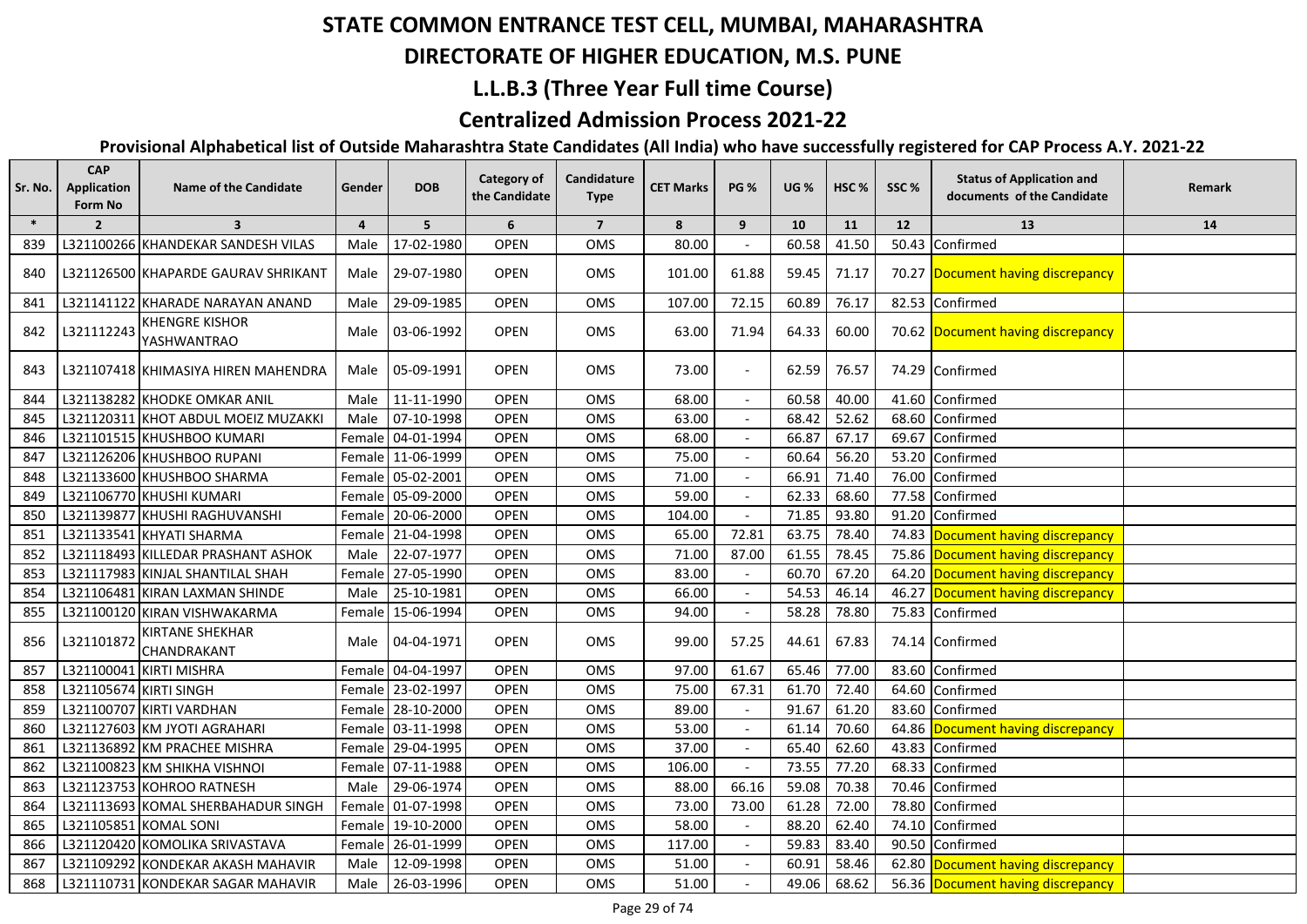#### **DIRECTORATE OF HIGHER EDUCATION, M.S. PUNE**

## **L.L.B.3 (Three Year Full time Course)**

## **Centralized Admission Process 2021-22**

| Sr. No. | <b>CAP</b><br>Application<br>Form No | <b>Name of the Candidate</b>                            | Gender         | <b>DOB</b>        | <b>Category of</b><br>the Candidate | Candidature<br><b>Type</b> | <b>CET Marks</b> | <b>PG %</b> | <b>UG %</b> | HSC <sub>%</sub> | SSC%  | <b>Status of Application and</b><br>documents of the Candidate | Remark |
|---------|--------------------------------------|---------------------------------------------------------|----------------|-------------------|-------------------------------------|----------------------------|------------------|-------------|-------------|------------------|-------|----------------------------------------------------------------|--------|
| $\ast$  | $\overline{2}$                       | $\overline{\mathbf{3}}$                                 | $\overline{4}$ | 5                 | 6                                   | $\overline{7}$             | 8                | 9           | 10          | 11               | 12    | 13                                                             | 14     |
| 869     |                                      | L321134919 KOPAL TANDON                                 |                | Female 13-10-1990 | <b>OPEN</b>                         | OMS                        | 116.00           |             | 71.42       | 93.20            |       | 93.33 Confirmed                                                |        |
| 870     |                                      | L321142025 KOT SHIVDATTA SUBHASH                        | Male           | 21-07-1993        | <b>OPEN</b>                         | OMS                        | 54.00            |             | 71.42       | 60.83            |       | 62.15 Confirmed                                                |        |
| 871     | L321100734 KRATI PATNI               |                                                         |                | Female 10-03-2000 | <b>OPEN</b>                         | OMS                        | 80.00            |             | 54.28       | 77.20            |       | 83.60 Confirmed                                                |        |
| 872     |                                      | L321102212 KRISHAN KUMAR RAJBHAR                        | Male           | 25-02-1993        | <b>OPEN</b>                         | OMS                        | 104.00           |             | 58.04       | 89.80            |       | 84.40 Confirmed                                                |        |
| 873     |                                      | L321109619 KRISHNA LAXMAN GAWAS                         | Male           | 21-08-1986        | <b>OPEN</b>                         | OMS                        | 96.00            | 66.59       | 63.32       | 68.33            |       | 54.80 Confirmed                                                |        |
| 874     |                                      | L321107785 KRISHNA TIWARI                               | Male           | 03-02-1992        | <b>OPEN</b>                         | OMS                        | 96.00            | 76.81       | 65.68       | 63.80            |       | 61.00 Document having discrepancy                              |        |
| 875     |                                      | L321110259 KRISHNA TIWARI                               | Male           | 17-08-1997        | <b>OPEN</b>                         | OMS                        | 49.00            |             | 54.44       | 44.60            |       | 64.80 Document having discrepancy                              |        |
| 876     |                                      | L321130737 KRISHNACHURA CHAKRABORTY   Female 18-11-1982 |                |                   | <b>OPEN</b>                         | <b>OMS</b>                 | 90.00            |             | 69.45       | 50.90            |       | 64.38 Confirmed                                                |        |
| 877     | L321103294 KRITI RAJ                 |                                                         |                | Female 08-06-1998 | <b>OPEN</b>                         | OMS                        | 85.00            | 66.69       | 66.42       | 71.83            |       | 70.00 Confirmed                                                |        |
| 878     |                                      | L321109343 KRITIKA PANDEY                               |                | Female 18-12-1999 | <b>OPEN</b>                         | OMS                        | 109.00           |             | 68.42       | 90.00            |       | 78.75 Document having discrepancy                              |        |
| 879     |                                      | L321106477 KRITIKA SUMBALLY                             |                | Female 12-08-2000 | OPEN                                | J & K Migrant              | 105.00           |             | 66.73       | 84.80            |       | 83.60 Confirmed                                                |        |
| 880     |                                      | L321103014 KRUPA DIAMOND DAND                           |                | Female 19-10-1981 | <b>OPEN</b>                         | OMS                        | 98.00            |             | 67.79       | 62.20            |       | 59.00 Confirmed                                                |        |
| 881     |                                      | L321100131 KSHITIJ MAYANK                               | Male           | 20-12-1996        | <b>OPEN</b>                         | <b>OMS</b>                 | 95.00            |             | 57.67       | 82.20            |       | 74.10 Confirmed                                                |        |
| 882     | L321103793                           | KULANTHAIVEL ARUMUGAM<br>ARUNDUDIYAR                    | Male           | 04-06-1986        | <b>OPEN</b>                         | <b>OMS</b>                 | 68.00            |             | 46.50       | 58.17            |       | 46.93 Confirmed                                                |        |
| 883     |                                      | L321108733 KULDEEP SINGH RATHORE                        | Male           | 01-07-1992        | <b>OPEN</b>                         | OMS                        | 96.00            |             | 49.00       | 60.92            |       | 55.50 Confirmed                                                |        |
| 884     |                                      | L321127149 KULDEEP VISHWABANDHU                         | Male           | 16-02-1986        | <b>OPEN</b>                         | OMS                        | 116.00           |             | 68.91       | 77.40            | 81.00 | Document having discrepancy                                    |        |
| 885     |                                      | L321136943 KULDEEP YADAV                                | Male           | 19-10-1998        | <b>OPEN</b>                         | OMS                        | 81.00            |             | 49.19       | 67.33            |       | 66.50 Confirmed                                                |        |
| 886     | L321119088                           | KULKARNI ABHIJEET<br>LAXMIKANT                          | Male           | 02-11-1982        | <b>OPEN</b>                         | OMS                        | 89.00            | 58.25       | 43.58       | 54.67            |       | 51.07 Document having discrepancy                              |        |
| 887     |                                      | L321133339 KULKARNI KSHITIJ ASHOK                       | Male           | 19-09-1997        | <b>OPEN</b>                         | OMS                        | 50.00            |             | 51.53       | 60.46            |       | 48.50 Document having discrepancy                              |        |
| 888     |                                      | L321107929 KULKARNI NIKITA NITIN                        |                | Female 24-01-1998 | <b>OPEN</b>                         | OMS                        | 55.00            |             | 63.94       | 78.92            |       | 69.40 Document having discrepancy                              |        |
| 889     | L321100581                           | KULKARNI SHAILENDRA<br>PRABHAKAR                        | Male           | 04-04-1975        | <b>OPEN</b>                         | <b>OMS</b>                 | 125.00           | 63.33       | 68.77       | 84.50            |       | 86.43 Confirmed                                                |        |
| 890     |                                      | L321141201 KUMAR ABHISHEK                               | Male           | 13-03-1992        | <b>OPEN</b>                         | OMS                        | 71.00            | 82.37       | 59.85       | 58.80            |       | 68.40 Confirmed                                                |        |
| 891     |                                      | L321133161 KUMAR ABHISHEK                               | Male           | 07-12-1983        | <b>OPEN</b>                         | OMS                        | 81.00            | 67.21       | 77.13       | 80.11            |       | 75.86 Document having discrepancy                              |        |
| 892     |                                      | L321101220 KUMAR CHANDAN                                | Male           | 05-11-2000        | OPEN                                | OMS                        | 85.00            |             | 61.72       | 60.00            |       | 79.80 Confirmed                                                |        |
| 893     |                                      | L321104957 KUMAR SHUBHANKAR                             | Male           | 03-12-1999        | <b>OPEN</b>                         | OMS                        | 79.00            |             | 60.92       | 66.80            |       | 83.60 Confirmed                                                |        |
| 894     |                                      | L321133550 KUMAWAT YOGESH RAMESH                        | Male           | 09-09-1991        | <b>OPEN</b>                         | OMS                        | 87.00            | 70.30       | 68.00       | 63.33            |       | 47.54 Confirmed                                                |        |
| 895     |                                      | L321140759 KUNAL GUPTA                                  | Male           | 15-07-1984        | <b>OPEN</b>                         | OMS                        | 127.00           |             | 60.13       | 70.00            |       | 80.57 Document having discrepancy                              |        |
| 896     |                                      | L321109514 KUNAL KUMAR                                  | Male           | 30-10-1984        | <b>OPEN</b>                         | OMS                        | 84.00            |             | 55.81       | 60.30            |       | 72.00 Confirmed                                                |        |
| 897     |                                      | L321115158 KUNAL SURESH KARSIA                          | Male           | 09-09-1985        | <b>OPEN</b>                         | OMS                        | 80.00            |             | 54.60       | 69.17            |       | 62.40 Document having discrepancy                              |        |
| 898     |                                      | L321122530 KURALUPE NITIN BALU                          | Male           | 12-05-1985        | <b>OPEN</b>                         | <b>OMS</b>                 | 62.00            |             | 52.44       | 63.17            |       | 59.04 Confirmed                                                |        |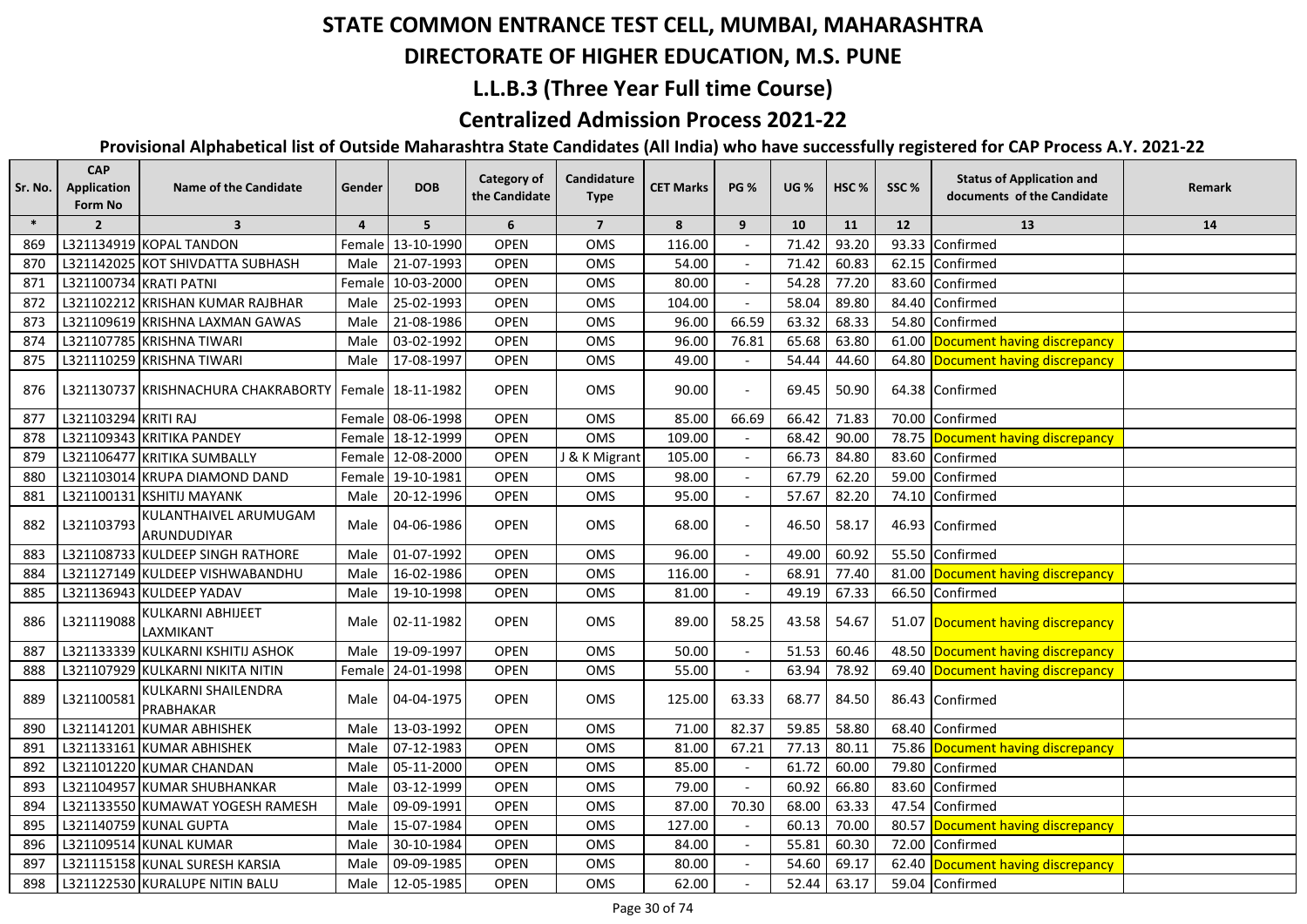#### **DIRECTORATE OF HIGHER EDUCATION, M.S. PUNE**

## **L.L.B.3 (Three Year Full time Course)**

## **Centralized Admission Process 2021-22**

| Sr. No. | <b>CAP</b><br><b>Application</b><br>Form No | <b>Name of the Candidate</b>            | Gender         | <b>DOB</b>        | Category of<br>the Candidate | Candidature<br><b>Type</b> | <b>CET Marks</b> | <b>PG %</b>              | <b>UG %</b> | HSC <sub>%</sub> | SSC%  | <b>Status of Application and</b><br>documents of the Candidate | Remark |
|---------|---------------------------------------------|-----------------------------------------|----------------|-------------------|------------------------------|----------------------------|------------------|--------------------------|-------------|------------------|-------|----------------------------------------------------------------|--------|
| $\ast$  | $\overline{2}$                              | $\overline{\mathbf{3}}$                 | $\overline{a}$ | 5                 | 6                            | $\overline{7}$             | 8                | 9                        | 10          | 11               | 12    | 13                                                             | 14     |
| 899     | L321103156                                  | KURMI SANDEEP KUMAR<br>SHYAMLAL         | Male           | 16-05-1994        | <b>OPEN</b>                  | OMS                        | 58.00            |                          | 65.83       | 74.00            |       | 64.31 Confirmed                                                |        |
| 900     | L321137311                                  | <b>KURUP SOWMYA AJOY</b>                | Female         | 03-04-1978        | <b>OPEN</b>                  | <b>OMS</b>                 | 90.00            | $\overline{\phantom{a}}$ | 51.28       | 71.40            | 62.60 | Confirmed                                                      |        |
| 901     | L321133181                                  | <b>KURUVILLA MATHEW</b><br>POLACHIRKAL  | Male           | 06-05-1982        | <b>OPEN</b>                  | OMS                        | 92.00            |                          | 60.37       | 72.17            |       | 70.64 Confirmed                                                |        |
| 902     | L321111963 LABDHI JAIN                      |                                         | Femal          | 03-04-1995        | <b>OPEN</b>                  | OMS                        | 84.00            |                          | 54.42       | 92.40            |       | 92.00 Document having discrepancy                              |        |
| 903     |                                             | L321114968 LAKADE SUHAS SHYAMRAO        | Male           | 03-07-1991        | <b>OPEN</b>                  | OMS                        | 78.00            | 64.44                    | 55.20       | 83.50            |       | 69.23 Document having discrepancy                              |        |
| 904     |                                             | L321109044 LAKSHITA BAJAJ               |                | Female 16-01-2000 | <b>OPEN</b>                  | OMS                        | 80.00            |                          | 64.04       | 75.00            | 78.00 | Confirmed                                                      |        |
| 905     |                                             | L321128563 LALIT KUMAR YADAV            | Male           | 15-07-1987        | <b>OPEN</b>                  | <b>OMS</b>                 | 76.00            | 68.83                    | 61.78       | 56.67            |       | 49.33 Document having discrepancy                              |        |
| 906     |                                             | L321141254 LALIT SHREENIWAS TARTE       | Male           | 09-09-1990        | <b>OPEN</b>                  | <b>OMS</b>                 | 94.00            | 55.71                    | 58.57       | 66.33            | 63.87 | Confirmed                                                      |        |
| 907     |                                             | L321138069 LALITA KUMARI                | Female         | 03-11-1997        | <b>OPEN</b>                  | OMS                        | 80.00            |                          | 62.17       | 68.80            | 74.10 | Confirmed                                                      |        |
| 908     |                                             | L321122924 LANKAPALLI KARUNAKARA RAO    | Male           | 16-04-1958        | <b>OPEN</b>                  | OMS                        | 84.00            | 67.72                    | 51.53       | 45.25            |       | 42.80 Document having discrepancy                              |        |
| 909     |                                             | L321120471 LAVINA PRAKASH GHADSHI       |                | Female 31-08-1988 | <b>OPEN</b>                  | OMS                        | 64.00            |                          | 64.49       | 67.50            |       | 58.80 Confirmed                                                |        |
| 910     |                                             | L321122588 LAXMAN PANCHAMRAM RAJAK      | Male           | 18-06-1993        | <b>OPEN</b>                  | OMS                        | 51.00            |                          | 66.92       | 48.00            |       | 53.17 Document having discrepancy                              |        |
| 911     |                                             | L321119902 LAXMAN SUTHAR                | Male           | 01-07-1987        | <b>OPEN</b>                  | OMS                        | 88.00            |                          | 52.72       | 60.62            |       | 64.33 Confirmed                                                |        |
| 912     |                                             | L321113313 LEENA RAJAT SOLANKI          |                | Female 14-02-1997 | <b>OPEN</b>                  | <b>OMS</b>                 | 76.00            |                          | 74.62       | 67.83            |       | 89.12 Confirmed                                                |        |
| 913     | L321102756                                  | LIMBANI HENILKUMAR<br>MAHESHBHAI        | Male           | 31-07-2000        | <b>OPEN</b>                  | OMS                        | 84.00            |                          | 64.97       | 78.00            |       | 63.17 Confirmed                                                |        |
| 914     |                                             | L321107189 LIPIKA IGATPURIKAR           |                | Female 09-12-2000 | <b>OPEN</b>                  | OMS                        | 108.00           |                          | 73.96       | 81.69            |       | 89.00 Document having discrepancy                              |        |
| 915     |                                             | L321102846 LIPIKA KALRA                 |                | Female 25-03-2001 | <b>OPEN</b>                  | OMS                        | 99.00            |                          | 71.96       | 90.00            |       | 95.00 Confirmed                                                |        |
| 916     | L321116115                                  | LOBO KEERTHI SHARIAN<br><b>MATHAIS</b>  |                | Female 29-05-1990 | <b>OPEN</b>                  | OMS                        | 66.00            |                          | 64.40       | 70.33            |       | 71.36 Confirmed                                                |        |
| 917     |                                             | L321112414 LOBO MATHAIS JOCHIM          | Male           | 01-08-1981        | <b>OPEN</b>                  | OMS                        | 74.00            |                          | 59.55       | 63.17            |       | 58.88 Confirmed                                                |        |
| 918     | L321129091                                  | LOHALKAR JUILEE NAGESH<br><b>DIKSHA</b> |                | Female 20-09-1991 | <b>OPEN</b>                  | <b>OMS</b>                 | 72.00            |                          | 64.52       | 46.00            |       | 65.38 Confirmed                                                |        |
| 919     |                                             | L321129855 LOHIT MOHANTY                | Male           | 05-12-1982        | <b>OPEN</b>                  | OMS                        | 93.00            | 62.74                    | 66.39       | 73.00            |       | 81.60 Confirmed                                                |        |
| 920     |                                             | L321122672 LOKHANDE MAYURI RAJU         |                | Female 04-10-1998 | <b>OPEN</b>                  | OMS                        | 41.00            |                          | 56.29       | 62.46            | 57.60 | Confirmed                                                      |        |
| 921     |                                             | L321129215 LOKNATH SAHA                 | Male           | 03-07-2000        | <b>OPEN</b>                  | <b>OMS</b>                 | 81.00            |                          | 65.29       | 79.00            | 60.00 | Confirmed                                                      |        |
| 922     |                                             | L321128346 LOMTE RAHUL BHUJANGRAO       | Male           | 13-12-1981        | <b>OPEN</b>                  | OMS                        | 57.00            |                          | 60.28       | 57.50            |       | 51.60 Document having discrepancy                              |        |
| 923     | L321135895                                  | LOURDU AGNES MERLIN S<br>SABAPATHY      |                | Female 19-04-2000 | <b>OPEN</b>                  | <b>OMS</b>                 | 67.00            |                          | 68.86       | 53.08            |       | 53.80 Document having discrepancy                              |        |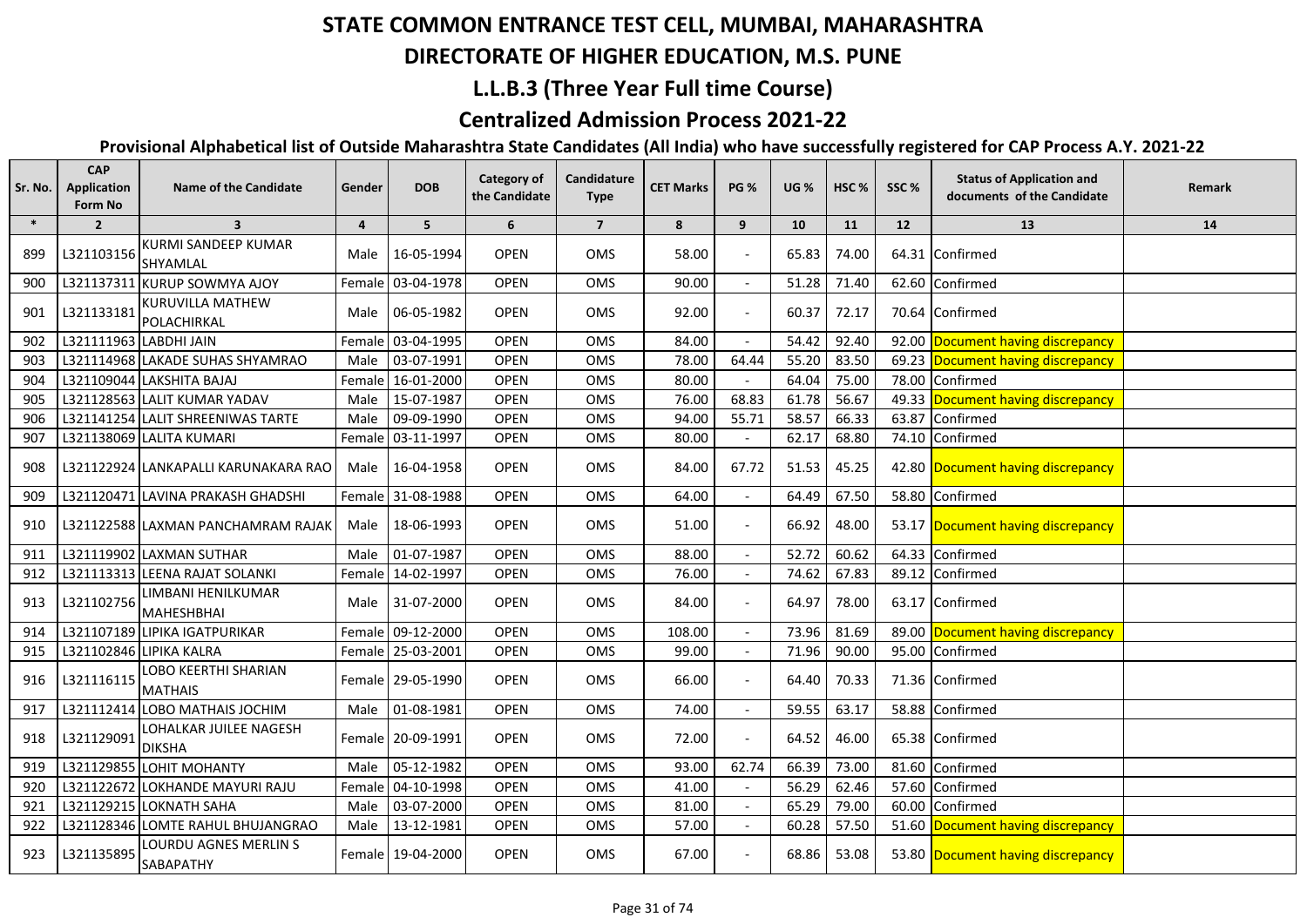## **DIRECTORATE OF HIGHER EDUCATION, M.S. PUNE**

### **L.L.B.3 (Three Year Full time Course)**

## **Centralized Admission Process 2021-22**

| Sr. No. | <b>CAP</b><br>Application<br>Form No | <b>Name of the Candidate</b>         | Gender         | <b>DOB</b>        | <b>Category of</b><br>the Candidate | Candidature<br><b>Type</b> | <b>CET Marks</b> | <b>PG %</b>              | <b>UG%</b> | HSC <sub>%</sub> | SSC%                     | <b>Status of Application and</b><br>documents of the Candidate | Remark |
|---------|--------------------------------------|--------------------------------------|----------------|-------------------|-------------------------------------|----------------------------|------------------|--------------------------|------------|------------------|--------------------------|----------------------------------------------------------------|--------|
| $\ast$  | $\overline{2}$                       | $\overline{\mathbf{3}}$              | $\overline{4}$ | 5                 | 6                                   | $\overline{7}$             | 8                | 9                        | 10         | 11               | 12                       | 13                                                             | 14     |
| 924     | L321105399                           | LUHAR HIRESHKUMAR<br>SHANKARLAL      | Male           | 16-06-1977        | <b>OPEN</b>                         | OMS                        | 61.00            | 66.56                    | 45.65      | 51.17            |                          | 73.57 Confirmed                                                |        |
| 925     |                                      | L321137868 LUNALISA POTSANGBAM       |                | Female 01-02-1978 | <b>OPEN</b>                         | OMS                        | 97.00            | 78.90                    | 68.28      | 69.00            | 69.83                    | Confirmed                                                      |        |
| 926     | L321119173 M MADAN                   |                                      | Male           | 29-06-1987        | <b>OPEN</b>                         | OMS                        | 84.00            | 63.00                    | 48.90      | 65.20            | 78.00                    | Document having discrepancy                                    |        |
| 927     |                                      | L321127358 M V G S ANIL KUMAR        | Male           | 11-03-1980        | <b>OPEN</b>                         | <b>OMS</b>                 | 79.00            |                          | 63.17      | 58.80            |                          | 37.60 Document having discrepancy                              |        |
| 928     |                                      | L321119016 M V NAVEEN KUMAR          | Male           | 07-07-1997        | <b>OPEN</b>                         | OMS                        | 70.00            |                          | 58.44      | 78.30            | 93.33                    | Confirmed                                                      |        |
| 929     |                                      | L321124284 M V S S N MURTHY          | Male           | 26-01-1968        | <b>OPEN</b>                         | OMS                        | 84.00            | 70.77                    | 66.38      | 78.56            |                          | 67.00 Document having discrepancy                              |        |
| 930     |                                      | L321107551 MADHAV KUMAR              | Male           | 22-11-1996        | <b>OPEN</b>                         | OMS                        | 81.00            |                          | 57.27      | 56.00            | 80.00                    | Document having discrepancy                                    |        |
| 931     |                                      | L321132531 MADHAV S JOSHI            | Male           | 01-12-1999        | <b>OPEN</b>                         | OMS                        | 76.00            |                          | 52.43      | 65.75            | 62.70                    | Confirmed                                                      |        |
| 932     |                                      | L321124827 MADHU KRISHANA SAHU       |                | Female 07-01-1999 | <b>OPEN</b>                         | OMS                        | 44.00            |                          | 51.11      | 62.80            | 43.50                    | Confirmed                                                      |        |
| 933     |                                      | L321143451 MADHU MANGALAM            |                | Male 05-02-1983   | <b>OPEN</b>                         | OMS                        | 106.00           |                          | 58.38      | 60.67            | 70.43                    | Confirmed                                                      |        |
| 934     |                                      | L321101358 MADHUPREETA               |                | Female 15-08-2000 | <b>OPEN</b>                         | <b>OMS</b>                 | 110.00           |                          | 80.48      | 94.17            | 95.00                    | Confirmed                                                      |        |
| 935     |                                      | L321101666 MADURU VIPIN VISWAS       |                | Male 25-06-1998   | <b>OPEN</b>                         | OMS                        | 99.00            |                          | 73.23      | 76.40            |                          | 88.33 Confirmed                                                |        |
| 936     | L321112949                           | MAHADEV PARMESHWAR<br><b>HAKE</b>    |                | Male 17-06-1984   | <b>OPEN</b>                         | OMS                        | 76.00            |                          | 45.00      | 67.50            |                          | 77.60 Document having discrepancy                              |        |
| 937     |                                      | L321121263 MAHAK AGRAWAL             |                | Female 08-06-1998 | OPEN                                | OMS                        | 74.00            |                          | 55.69      | 68.80            |                          | 72.20 Confirmed                                                |        |
| 938     |                                      | L321117215 MAHALE VIDULA PANDURANG   |                | Female 03-01-1977 | <b>OPEN</b>                         | OMS                        | 57.00            |                          | 50.45      | 56.67            |                          | 66.14 Confirmed                                                |        |
| 939     |                                      | L321126514 MAHENDRA JAIN             | Male           | 26-03-1969        | OPEN                                | OMS                        | 87.00            | 48.88                    | 52.50      |                  | $\overline{\phantom{a}}$ | Confirmed                                                      |        |
| 940     |                                      | L321132055 MAHENDRA KUMAR PAGARIA    | Male           | 26-11-1959        | OPEN                                | OMS                        | 75.00            |                          | 61.50      | 50.00            | 50.00                    | Confirmed                                                      |        |
| 941     |                                      | L321140902 MAHESH AMBRE              | Male           | 02-06-1984        | OPEN                                | OMS                        | 71.00            |                          | 48.13      | 41.50            | 36.93                    | Document having discrepancy                                    |        |
| 942     |                                      | L321131965 MAHESH ASHOK TORGAL       | Male           | 27-02-1986        | <b>OPEN</b>                         | OMS                        | 78.00            | 69.72                    | 54.60      | 56.83            | 73.20                    | Confirmed                                                      |        |
| 943     | L321126033                           | MAHESH SHIVKUMAR<br><b>CHAUDHARY</b> | Male           | 14-07-1983        | <b>OPEN</b>                         | OMS                        | 66.00            |                          | 50.00      | 62.33            |                          | 52.27 Document having discrepancy                              |        |
| 944     |                                      | L321106707 MAHI PAWAR                |                | Female 24-09-2000 | OPEN                                | OMS                        | 98.00            | $\overline{\phantom{a}}$ | 60.00      | 87.20            | 94.00                    | Confirmed                                                      |        |
| 945     |                                      | L321109755 MAHIMA PANDEY             |                | Female 04-07-2000 | <b>OPEN</b>                         | OMS                        | 96.00            | $\overline{\phantom{a}}$ | 73.25      | 79.40            | 79.80                    | Confirmed                                                      |        |
| 946     |                                      | L321139170 MAHTAB ALAM               | Male           | 27-06-1966        | <b>OPEN</b>                         | OMS                        | 77.00            | 67.00                    | 56.44      | 49.44            | 51.43                    | Document having discrepancy                                    |        |
| 947     |                                      | L321128857 MALI RAVIKUMAR BABULAL    | Male           | 15-07-1999        | <b>OPEN</b>                         | OMS                        | 75.00            |                          | 81.23      | 86.31            | 87.20                    | Confirmed                                                      |        |
| 948     |                                      | L321100178 MALLIKA AGRAWAL           |                | Female 27-12-1999 | <b>OPEN</b>                         | OMS                        | 89.00            | $\overline{\phantom{a}}$ | 68.30      | 81.80            | 78.00                    | Confirmed                                                      |        |
| 949     |                                      | L321117417 MAMTA BANSAL              |                | Female 06-03-1975 | OPEN                                | OMS                        | 113.00           | $\overline{\phantom{a}}$ | 82.43      | 87.60            | 89.20                    | Confirmed                                                      |        |
| 950     |                                      | L321128388 MAMTA GHISULAL KUMAWAT    |                | Female 01-04-1994 | <b>OPEN</b>                         | OMS                        | 95.00            | 56.75                    | 71.33      | 71.83            | 70.33                    | Confirmed                                                      |        |
| 951     |                                      | L321118561 MANASI P SHAH             |                | Female 02-01-1994 | OPEN                                | OMS                        | 99.00            |                          | 76.44      | 62.67            | 72.86                    | Confirmed                                                      |        |
| 952     |                                      | L321139853 MANDAN PALAK SUDHIR       |                | Female 12-06-2000 | <b>OPEN</b>                         | OMS                        | 66.00            |                          | 87.05      | 75.29            |                          | 70.50 Confirmed                                                |        |
| 953     |                                      | L321136242 MANDAR SALVI              |                | Male 05-12-1990   | <b>OPEN</b>                         | OMS                        | 90.00            |                          | 74.78      | 59.33            |                          | 80.40 Confirmed                                                |        |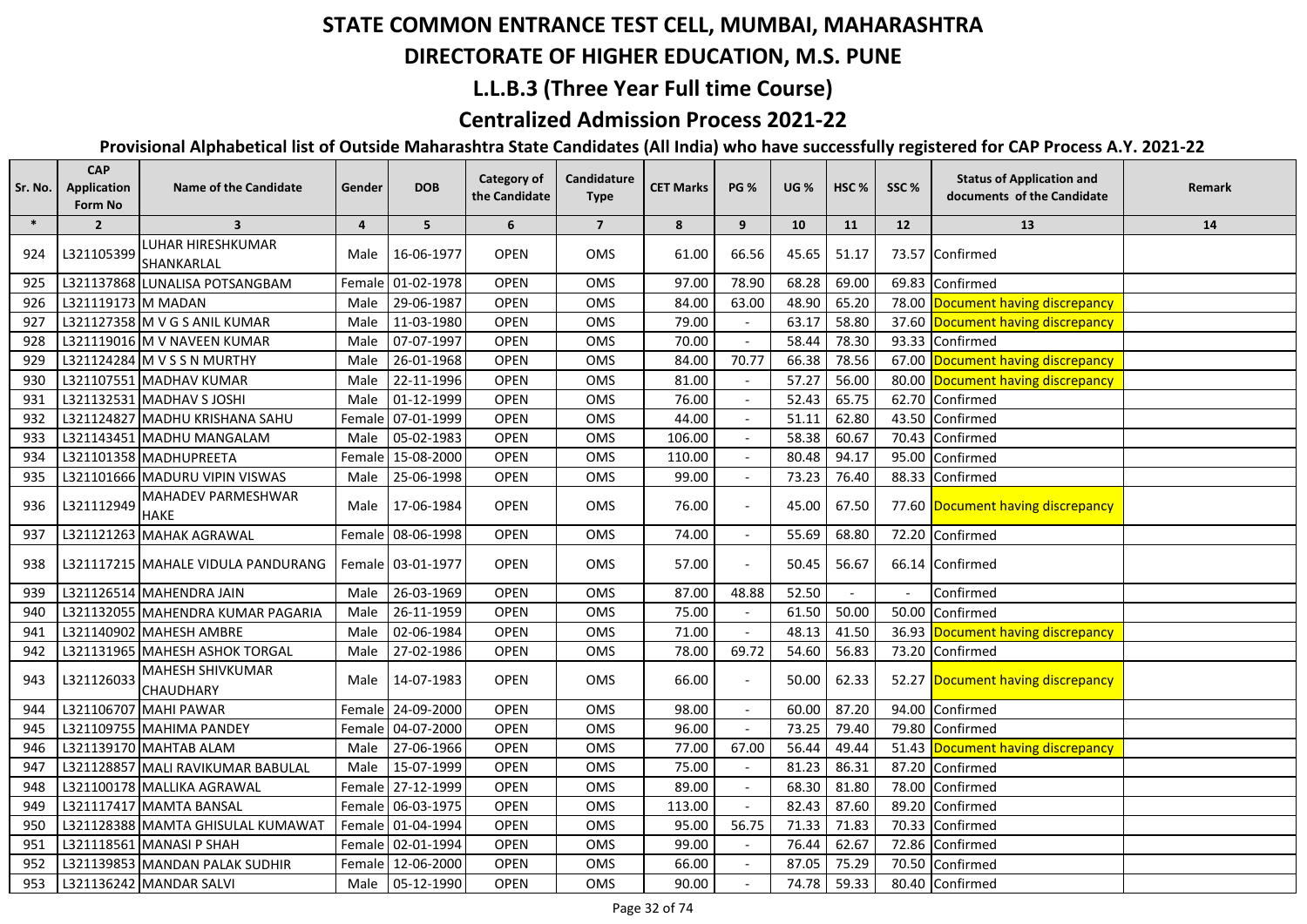## **DIRECTORATE OF HIGHER EDUCATION, M.S. PUNE**

## **L.L.B.3 (Three Year Full time Course)**

## **Centralized Admission Process 2021-22**

| Sr. No. | <b>CAP</b><br>Application<br>Form No | <b>Name of the Candidate</b>           | Gender  | <b>DOB</b>          | <b>Category of</b><br>the Candidate | Candidature<br><b>Type</b> | <b>CET Marks</b> | <b>PG %</b> | <b>UG %</b> | HSC <sub>%</sub> | SSC%  | <b>Status of Application and</b><br>documents of the Candidate | Remark |
|---------|--------------------------------------|----------------------------------------|---------|---------------------|-------------------------------------|----------------------------|------------------|-------------|-------------|------------------|-------|----------------------------------------------------------------|--------|
| $\ast$  | $\overline{2}$                       | $\overline{\mathbf{3}}$                | 4       | 5                   | 6                                   | $\overline{\mathbf{z}}$    | 8                | 9           | 10          | 11               | 12    | 13                                                             | 14     |
| 954     | L321106856                           | MANE HARSHAVARDHAN<br><b>JAGANNATH</b> | Male    | 24-05-1992          | <b>OPEN</b>                         | <b>OMS</b>                 | 127.00           |             | 87.00       | 71.50            |       | 89.69 Confirmed                                                |        |
| 955     |                                      | L321126181 MANIK SINGH                 | Male    | 13-03-2000          | <b>OPEN</b>                         | OMS                        | 111.00           |             | 71.36       | 80.20            | 70.30 | Confirmed                                                      |        |
| 956     |                                      | L321127111 MANIKANDAN SUBRAMANI        | Male    | 29-01-1990          | <b>OPEN</b>                         | <b>OMS</b>                 | 86.00            | 72.00       | 73.40       | 80.50            |       | 57.73 Document having discrepancy                              |        |
| 957     |                                      | L321100496 MANIKANT SHAHI              | Male    | 12-01-1999          | <b>OPEN</b>                         | OMS                        | 87.00            |             | 64.75       | 60.20            | 70.40 | Confirmed                                                      |        |
| 958     |                                      | L321140056 MANISH BHIKULAL PARASHAR    | Male    | 25-08-1969          | <b>OPEN</b>                         | OMS                        | 71.00            |             | 50.00       | 57.63            | 68.00 | Confirmed                                                      |        |
| 959     |                                      | L321119457 MANISH HISARIA              | Male    | 16-10-1986          | <b>OPEN</b>                         | OMS                        | 90.00            |             | 56.94       | 78.20            |       | 66.33 Document having discrepancy                              |        |
| 960     |                                      | L321105688 MANISH KUMAR                | Male    | 18-02-1981          | <b>OPEN</b>                         | OMS                        | 74.00            | 65.46       | 55.60       | 58.89            | 55.29 | Confirmed                                                      |        |
| 961     |                                      | L321136003 MANISH KUMAR                | Male    | 31-12-1972          | OPEN                                | OMS                        | 110.00           | 65.75       | 63.47       | 54.56            | 81.33 | Confirmed                                                      |        |
| 962     |                                      | L321110351 MANISH KUMAR CHAURASIA      | Male    | 02-07-1986          | <b>OPEN</b>                         | OMS                        | 63.00            |             | 55.89       | 60.80            | 70.80 | Confirmed                                                      |        |
| 963     |                                      | L321116430 MANISH MOHAN                | Male    | 05-02-1990          | <b>OPEN</b>                         | OMS                        | 82.00            | 72.50       | 74.25       | 66.00            | 72.14 | Confirmed                                                      |        |
| 964     |                                      | L321127931 MANISH PUKHRAJ RAJPUROHIT   |         | Male 20-07-1997     | <b>OPEN</b>                         | OMS                        | 52.00            |             | 66.00       | 64.00            |       | 44.00 Confirmed                                                |        |
| 965     |                                      | L321138107 MANISH SARDE                | Male    | 24-09-1975          | <b>OPEN</b>                         | OMS                        | 80.00            |             | 59.14       | 52.17            | 62.00 | Confirmed                                                      |        |
| 966     |                                      | L321115215 MANISHA RAJ                 |         | Female 14-03-2000   | <b>OPEN</b>                         | <b>OMS</b>                 | 90.00            |             | 62.36       | 50.00            |       | 60.83 Document having discrepancy                              |        |
| 967     |                                      | L321127802 MANISHA RAJ                 |         | Female 29-04-1998   | <b>OPEN</b>                         | OMS                        | 71.00            |             | 64.27       | 59.80            | 72.20 | Confirmed                                                      |        |
| 968     |                                      | L321127434 MANISHA SAHU                |         | Female 22-09-1987   | <b>OPEN</b>                         | <b>OMS</b>                 | 88.00            |             | 55.28       | 52.40            | 46.40 | Confirmed                                                      |        |
| 969     |                                      | L321113085 MANISHA SINGH               |         | Female 28-06-1999   | <b>OPEN</b>                         | OMS                        | 65.00            |             | 58.07       | 58.00            |       | 74.80 Document having discrepancy                              |        |
| 970     | L321146045                           | MANISHADEVI RAMCHANDRA<br>YADAV        |         | Female   05-01-1997 | <b>OPEN</b>                         | OMS                        | 44.00            |             | 48.94       | 53.20            |       | 71.00 Document having discrepancy                              |        |
| 971     |                                      | L321136738 MANJEET SINGH               | Male    | 01-01-1985          | <b>OPEN</b>                         | OMS                        | 90.00            |             | 58.05       | 67.40            |       | 67.20 Document having discrepancy                              |        |
| 972     |                                      | L321145929 MANJULATA MEENA             |         | Female 07-02-1991   | OPEN                                | OMS                        | 51.00            | 55.56       | 39.50       | 56.00            | 49.00 | Confirmed                                                      |        |
| 973     |                                      | L321113547 MANKANI RAJESH BAKHATMAL    |         | Male 03-01-1973     | <b>OPEN</b>                         | OMS                        | 82.00            |             | 58.80       | 50.83            |       | 53.38 Confirmed                                                |        |
| 974     |                                      | L321118723 MANMOHAN KUMAR JINDAL       | Male    | 25-07-1960          | OPEN                                | OMS                        | 90.00            |             | 51.21       | 55.40            | 54.78 | Confirmed                                                      |        |
| 975     |                                      | L321102324 MANOJ KUMAR PRAJAPATI       | Male    | 06-12-1983          | <b>OPEN</b>                         | OMS                        | 69.00            | 58.25       | 41.89       | 52.20            | 41.17 | Confirmed                                                      |        |
| 976     |                                      | L321137618 MANORMA KUMARI SINGH        |         | Female 01-11-1983   | <b>OPEN</b>                         | OMS                        | 79.00            | 63.80       | 43.41       | 32.10            | 46.75 | Confirmed                                                      |        |
| 977     |                                      | L321101492 MANSHI SINGH                | Female  | 29-01-1999          | <b>OPEN</b>                         | OMS                        | 95.00            |             | 72.42       | 91.60            | 83.60 | Confirmed                                                      |        |
| 978     |                                      | L321132491 MANSI CHAUHAN               |         | Female 21-08-1999   | <b>OPEN</b>                         | OMS                        | 81.00            |             | 56.14       | 85.75            | 69.60 | Confirmed                                                      |        |
| 979     |                                      | L321102429 MANSI KARANDIKAR            | Femalel | 18-06-1999          | <b>OPEN</b>                         | OMS                        | 107.00           |             | 66.16       | 92.60            | 90.00 | Confirmed                                                      |        |
| 980     |                                      | L321121313 MANSI KARTIK AGARWAL        | Femalel | 10-03-1992          | <b>OPEN</b>                         | OMS                        | 94.00            |             | 61.33       | 89.80            | 87.00 | Confirmed                                                      |        |
| 981     |                                      | L321108160 MANSI SUNITAMOHAN           |         | Female 24-04-1999   | <b>OPEN</b>                         | OMS                        | 93.00            | 54.85       | 54.85       | 86.62            | 90.60 | Document having discrepancy                                    |        |
| 982     | L321105125 MANU M                    |                                        | Male    | 25-03-1992          | <b>OPEN</b>                         | OMS                        | 104.00           |             | 57.90       | 79.20            | 90.00 | Confirmed                                                      |        |
| 983     |                                      | L321111822 MANU TYAGI                  |         | Female 11-06-2000   | <b>OPEN</b>                         | OMS                        | 87.00            |             | 65.70       | 84.80            |       | 85.50 Confirmed                                                |        |
|         |                                      |                                        |         |                     |                                     |                            |                  |             |             |                  |       |                                                                |        |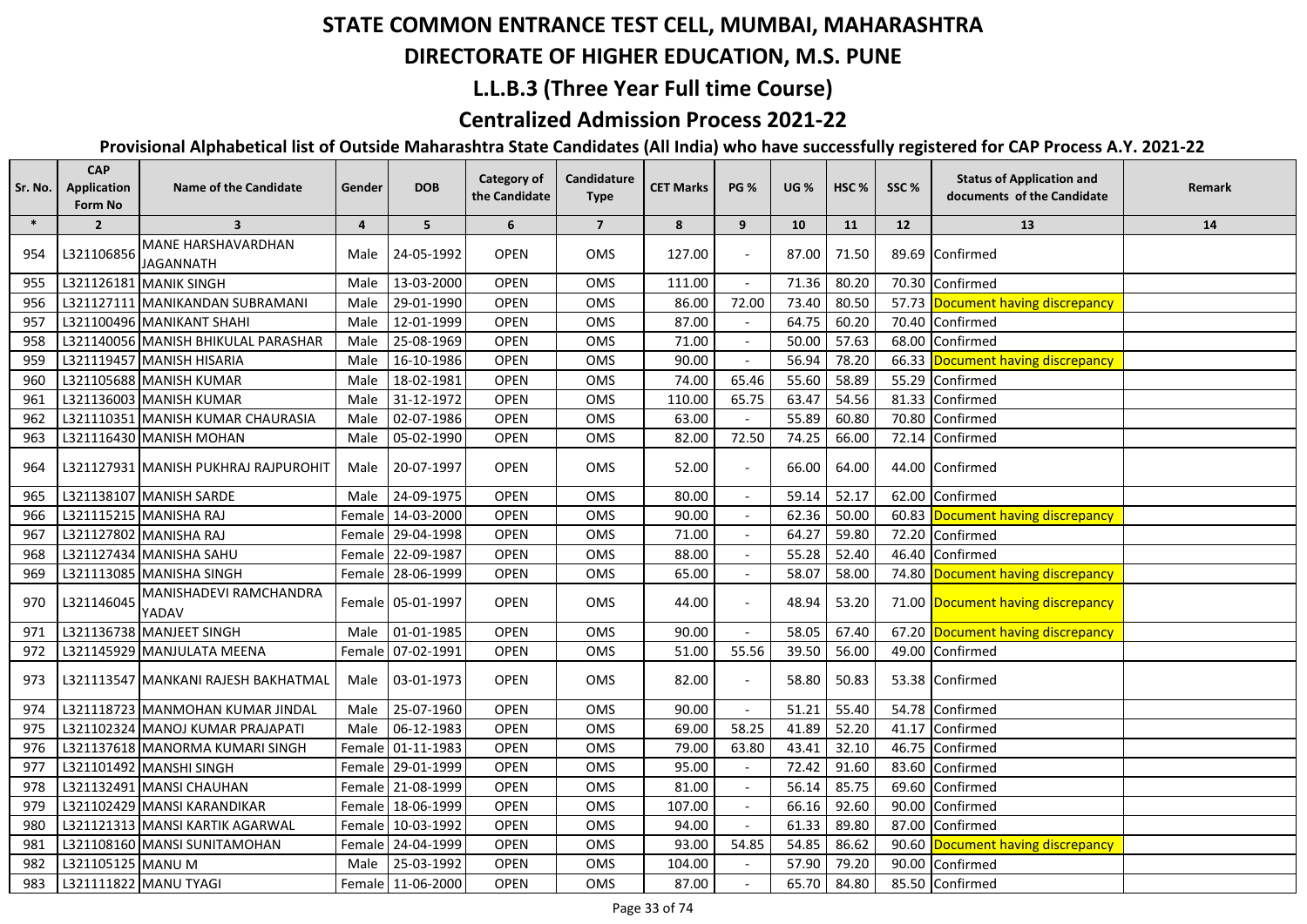## **DIRECTORATE OF HIGHER EDUCATION, M.S. PUNE**

## **L.L.B.3 (Three Year Full time Course)**

## **Centralized Admission Process 2021-22**

| Sr. No. | <b>CAP</b><br><b>Application</b><br>Form No | <b>Name of the Candidate</b>                            | Gender        | <b>DOB</b>        | Category of<br>the Candidate | Candidature<br><b>Type</b> | <b>CET Marks</b> | <b>PG %</b> | <b>UG %</b> | HSC <sub>%</sub> | SSC%  | <b>Status of Application and</b><br>documents of the Candidate | Remark |
|---------|---------------------------------------------|---------------------------------------------------------|---------------|-------------------|------------------------------|----------------------------|------------------|-------------|-------------|------------------|-------|----------------------------------------------------------------|--------|
| $\ast$  | $\overline{2}$                              | $\overline{\mathbf{3}}$                                 | 4             | 5                 | 6                            | $\overline{7}$             | 8                | 9           | 10          | 11               | 12    | 13                                                             | 14     |
| 984     |                                             | L321136039 MARIA JERMINE RUBINSA                        |               | Female 11-12-1989 | <b>OPEN</b>                  | OMS                        | 55.00            |             | 61.39       | 64.75            | 89.40 | Confirmed                                                      |        |
| 985     |                                             | L321104541 MARY ELIZABETH                               | <b>Female</b> | 25-08-1982        | <b>OPEN</b>                  | OMS                        | 62.00            |             | 47.19       | 59.00            |       | 58.72 Confirmed                                                |        |
| 986     | L321143449                                  | MAURYA AKHILESH<br>RAMHARAKH                            | Male          | 05-07-1982        | <b>OPEN</b>                  | <b>OMS</b>                 | 64.00            |             | 47.70       | 55.50            |       | 51.60 Confirmed                                                |        |
| 987     |                                             | L321113893 MAYANK JAIN                                  | Male          | 12-02-1998        | <b>OPEN</b>                  | <b>OMS</b>                 | 87.00            |             | 61.17       | 75.60            |       | 59.17 Confirmed                                                |        |
| 988     |                                             | L321105586 MAYANK SINHAL                                | Male          | 17-07-1978        | <b>OPEN</b>                  | <b>OMS</b>                 | 87.00            | 45.25       | 50.89       | 62.00            |       | 62.36 Confirmed                                                |        |
| 989     |                                             | L321129237 MAYUR ASHOK AHIRRAO                          | Male          | 27-04-1988        | <b>OPEN</b>                  | <b>OMS</b>                 | 68.00            |             | 60.88       | 58.00            |       | 55.73 Document having discrepancy                              |        |
| 990     |                                             | L321123684 MAYUR CHATURVEDI                             | Male          | 01-07-1987        | <b>OPEN</b>                  | <b>OMS</b>                 | 81.00            |             | 62.33       | 63.00            |       | 68.60 Document having discrepancy                              |        |
| 991     | L321114551                                  | MAYURESH RAMAKANT<br><b>MHATRE</b>                      | Male          | 13-07-1994        | <b>OPEN</b>                  | <b>OMS</b>                 | 69.00            |             | 54.40       | 47.50            |       | 60.00 Confirmed                                                |        |
| 992     | L321117193                                  | MAYURESH SHIVARAM<br><b>GOKHALE</b>                     | Male          | 07-09-1974        | <b>OPEN</b>                  | OMS                        | 91.00            | 65.29       | 64.44       | 63.83            |       | 66.67 Confirmed                                                |        |
| 993     |                                             | L321112385 MD ASLAM HUSSAIN                             | Male          | 02-06-1984        | <b>OPEN</b>                  | <b>OMS</b>                 | 64.00            | 71.50       | 46.00       | 73.11            |       | 50.57 Confirmed                                                |        |
| 994     | L321139259 MD KAIF                          |                                                         | Male          | 10-09-1999        | <b>OPEN</b>                  | OMS                        | 79.00            |             | 63.87       | 60.00            |       | 58.80 Document having discrepancy                              |        |
| 995     |                                             | L321106989 MD KAMRAN ASHFI                              | Male          | 01-02-2000        | <b>OPEN</b>                  | OMS                        | 78.00            |             | 57.60       | 65.80            |       | 93.60 Document having discrepancy                              |        |
| 996     | L321145727                                  | MD SHAHED KHAN MD KHADER<br><b>ALI KHAN</b>             | Male          | 23-08-1992        | <b>OPEN</b>                  | <b>OMS</b>                 | 86.00            |             | 49.18       | 42.83            |       | 67.85 Document having discrepancy                              |        |
| 997     |                                             | L321106955 MD SHAHID HUSSAIN                            | Male          | 05-01-1998        | <b>OPEN</b>                  | OMS                        | 71.00            |             | 50.73       | 65.20            |       | 63.00 Confirmed                                                |        |
| 998     |                                             | L321113139 MD SHAMSHER ALI                              | Male          | 05-04-2000        | <b>OPEN</b>                  | <b>OMS</b>                 | 83.00            |             | 75.22       | 80.20            |       | 60.14 Confirmed                                                |        |
| 999     |                                             | L321124690 MEDHA MISHRA                                 |               | Female 16-09-2000 | <b>OPEN</b>                  | OMS                        | 115.00           |             | 59.56       | 78.00            |       | 94.00 Confirmed                                                |        |
| 1000    |                                             | L321111416 MEDHA SHARMA                                 |               | Female 07-10-1999 | <b>OPEN</b>                  | <b>OMS</b>                 | 105.00           |             | 75.31       | 85.00            |       | 77.90 Document having discrepancy                              |        |
| 1001    | L321125721                                  | MEENA LADDHARAM<br><b>KHATWANI</b>                      |               | Female 21-07-1972 | <b>OPEN</b>                  | <b>OMS</b>                 | 64.00            |             | 55.29       | 51.13            |       | 51.38 Document having discrepancy                              |        |
| 1002    |                                             | L321139730 MEENAKSHI LAL                                |               | Female 29-09-1984 | <b>OPEN</b>                  | <b>OMS</b>                 | 90.00            | 60.50       | 70.46       | 60.60            |       | 63.60 Document having discrepancy                              |        |
| 1003    |                                             | L321107393 MEENU RANA                                   |               | Female 17-07-2000 | <b>OPEN</b>                  | OMS                        | 118.00           |             | 78.50       | 82.00            |       | 89.50 Confirmed                                                |        |
| 1004    |                                             | L321106066 MEGHA ARUN SAWANT                            |               | Female 21-05-1988 | <b>OPEN</b>                  | <b>OMS</b>                 | 85.00            |             | 54.50       | 69.17            |       | 63.33 Confirmed                                                |        |
| 1005    |                                             | L321113050 MEGHA RAJPAL                                 |               | Female 03-02-1996 | OPEN                         | OMS                        | 105.00           |             | 67.67       | 86.40            | 83.60 | Confirmed                                                      |        |
| 1006    |                                             | L321109522 MEGHA TANGAR                                 |               | Female 05-01-2001 | <b>OPEN</b>                  | OMS                        | 64.00            |             | 63.40       | 64.17            | 70.00 | Document having discrepancy                                    |        |
| 1007    |                                             | L321128409 MEGHASHRI ANNARAO HALASE   Female 21-12-1993 |               |                   | <b>OPEN</b>                  | OMS                        | 51.00            | 58.00       | 69.48       | 69.33            |       | 45.28 Document having discrepancy                              |        |
| 1008    |                                             | L321107080 MEGHNA MENON                                 |               | Female 22-07-2000 | <b>OPEN</b>                  | <b>OMS</b>                 | 109.00           |             | 79.33       | 96.42            | 95.00 | Confirmed                                                      |        |
| 1009    |                                             | L321136020 MEHTA SAKET SUDHIR                           | Male          | 30-12-1973        | <b>OPEN</b>                  | OMS                        | 87.00            |             | 78.91       | 77.50            |       | 75.17 Document having discrepancy                              |        |
| 1010    |                                             | L321141847 MEHTA SHIVAM DHARMENDRA                      |               | Male 10-05-1999   | <b>OPEN</b>                  | <b>OMS</b>                 | 55.00            |             | 68.30       | 48.15            |       | 48.40 Confirmed                                                |        |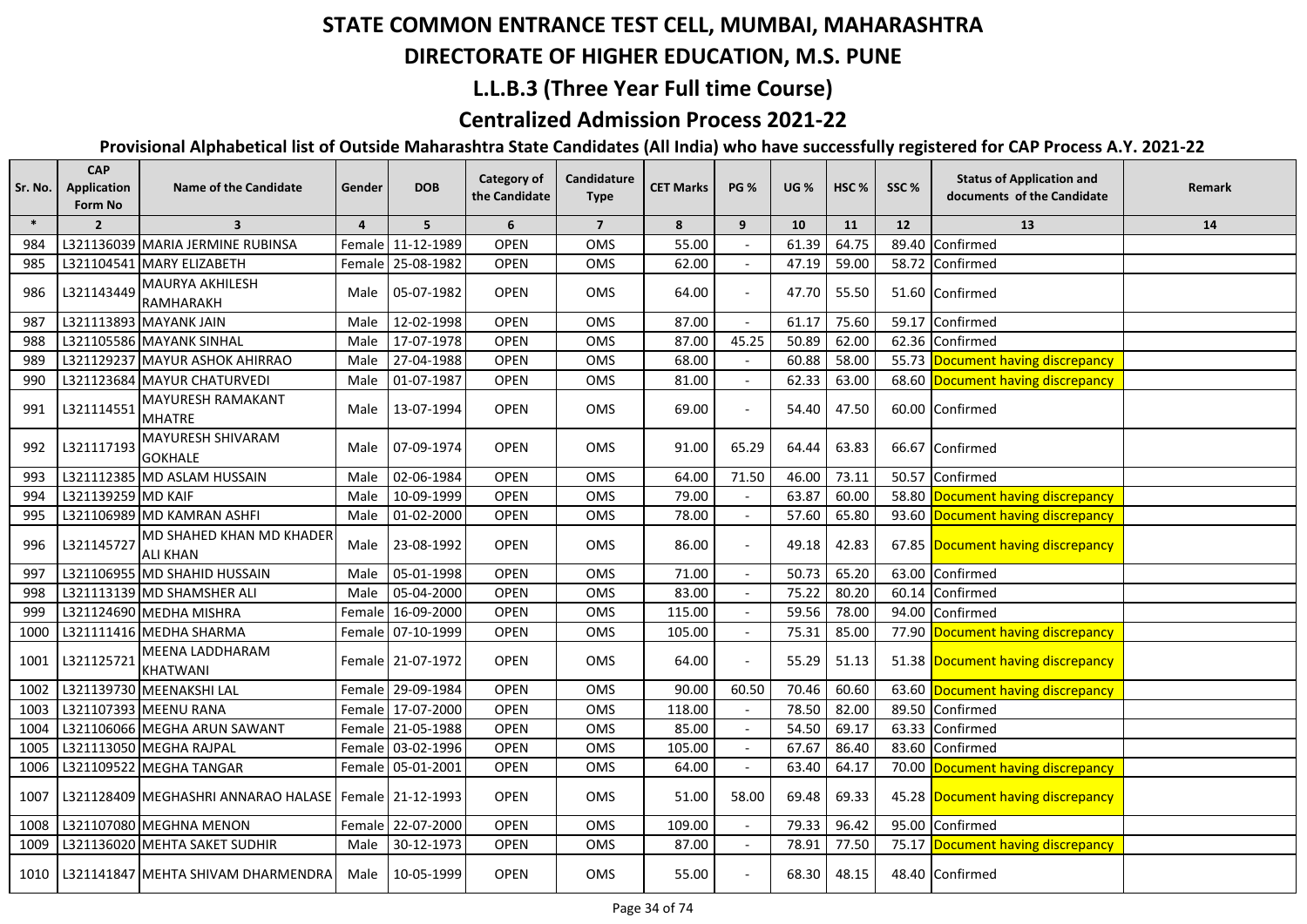## **DIRECTORATE OF HIGHER EDUCATION, M.S. PUNE**

## **L.L.B.3 (Three Year Full time Course)**

## **Centralized Admission Process 2021-22**

| Sr. No. | <b>CAP</b><br>Application<br>Form No | <b>Name of the Candidate</b>              | Gender | <b>DOB</b>        | <b>Category of</b><br>the Candidate | Candidature<br><b>Type</b> | <b>CET Marks</b> | <b>PG %</b>              | <b>UG %</b> | HSC <sub>%</sub> | SSC%  | <b>Status of Application and</b><br>documents of the Candidate | Remark |
|---------|--------------------------------------|-------------------------------------------|--------|-------------------|-------------------------------------|----------------------------|------------------|--------------------------|-------------|------------------|-------|----------------------------------------------------------------|--------|
| $\ast$  | $\overline{2}$                       | $\overline{\mathbf{3}}$                   | 4      | 5                 | 6                                   | $\overline{7}$             | 8                | 9                        | 10          | 11               | 12    | 13                                                             | 14     |
| 1011    | L321111041                           | MEMON MOHAMMED MADNI<br><b>ASHFAQUE</b>   | Male   | 04-05-1999        | <b>OPEN</b>                         | <b>OMS</b>                 | 76.00            | $\overline{\phantom{a}}$ | 58.71       | 68.00            |       | 87.20 Confirmed                                                |        |
| 1012    |                                      | L321138271 MENE RAVINDRA VAMAN            | Male   | 02-12-1982        | <b>OPEN</b>                         | OMS                        | 49.00            |                          | 61.32       | 62.83            |       | 52.40 Document having discrepancy                              |        |
| 1013    |                                      | L321146015 MEVA RAM OLA                   | Male   | 05-06-1986        | <b>OPEN</b>                         | <b>OMS</b>                 | 115.00           | 100.00                   | 63.14       | 78.00            |       | 91.50 Document having discrepancy                              |        |
| 1014    |                                      | L321105137 MIDHUSHI SHUKLA                |        | Female 01-11-2000 | <b>OPEN</b>                         | OMS                        | 123.00           |                          | 70.11       | 81.17            | 89.67 | Confirmed                                                      |        |
| 1015    |                                      | L321133533 MILIND GAUTAM                  | Male   | 31-08-1986        | <b>OPEN</b>                         | OMS                        | 81.00            |                          | 60.80       | 61.20            |       | 59.60 Confirmed                                                |        |
| 1016    |                                      | L321113193 MILIND HANUMANT DOIFODE        |        | Male 01-07-1985   | <b>OPEN</b>                         | OMS                        | 53.00            |                          | 65.17       | 54.67            |       | 50.40 Confirmed                                                |        |
| 1017    |                                      | L321115980 MILIND PRABHAKAR SABNIS        | Male   | 04-09-1965        | <b>OPEN</b>                         | OMS                        | 75.00            |                          | 58.31       | 45.50            |       | 60.43 Document having discrepancy                              |        |
| 1018    |                                      | L321136541 MISHAL QUEENI DCOSTA           |        | Female 19-11-1989 | <b>OPEN</b>                         | OMS                        | 113.00           |                          | 90.73       | 92.67            | 91.52 | Confirmed                                                      |        |
| 1019    |                                      | L321102196 MISHKAT ALEMIN                 |        | Female 18-11-1996 | <b>OPEN</b>                         | OMS                        | 78.00            |                          | 50.93       | 59.80            |       | 68.00 Confirmed                                                |        |
| 1020    | L321110509                           | MISHRA ASHISH<br><b>KRISHNAMOHAN</b>      |        | Male 21-07-1986   | <b>OPEN</b>                         | OMS                        | 83.00            | 62.22                    | 56.47       | 58.50            |       | 44.93 Document having discrepancy                              |        |
| 1021    | L321102818                           | MISHRA OMPRAKASH<br>ANJANIKUMAR           |        | Male 21-03-1996   | <b>OPEN</b>                         | <b>OMS</b>                 | 71.00            | 66.38                    | 60.68       | 53.23            |       | 68.18 Confirmed                                                |        |
| 1022    |                                      | L321104629 MISHRA PANKAJ HARILAL          |        | Male 11-09-1986   | <b>OPEN</b>                         | <b>OMS</b>                 | 77.00            |                          | 56.67       | 73.50            |       | 76.80 Confirmed                                                |        |
| 1023    | L321140828                           | MISHRA SHIKHA DEVPRAKASH<br><b>ANITA</b>  |        | Female 17-02-2000 | <b>OPEN</b>                         | OMS                        | 45.00            | $\overline{\phantom{a}}$ | 53.15       | 62.92            |       | 60.00 Document having discrepancy                              |        |
| 1024    |                                      | L321125208 MITALI KAMRA                   |        | Female 08-09-1999 | <b>OPEN</b>                         | OMS                        | 112.00           |                          | 57.01       | 88.40            | 79.80 | Confirmed                                                      |        |
| 1025    |                                      | L321120197 MITHILESH KUMAR                | Male   | 30-12-1974        | <b>OPEN</b>                         | OMS                        | 113.00           |                          | 56.38       | 61.78            | 65.67 | Confirmed                                                      |        |
| 1026    |                                      | L321135760 MITHUN BHARDWAJ                | Male   | 02-07-1990        | <b>OPEN</b>                         | <b>OMS</b>                 | 112.00           |                          | 76.26       | 72.80            | 84.00 | Confirmed                                                      |        |
| 1027    |                                      | L321126165 MODITA SAHU                    |        | Female 05-10-1998 | <b>OPEN</b>                         | <b>OMS</b>                 | 103.00           |                          | 73.50       | 89.60            |       | 87.40 Confirmed                                                |        |
| 1028    | L321127182                           | MOHAMMAD AAMIR KHAN<br><b>HUSAIN KHAN</b> | Male   | 17-06-1991        | <b>OPEN</b>                         | OMS                        | 37.00            |                          | 75.00       | 46.17            |       | 44.67 Confirmed                                                |        |
| 1029    |                                      | L321114407 MOHAMMAD AQUIB                 | Male   | 26-02-1992        | <b>OPEN</b>                         | OMS                        | 106.00           |                          | 54.88       | 67.20            | 82.80 | Confirmed                                                      |        |
| 1030    |                                      | L321131009 MOHAMMAD ARBAZ HUSSAIN         | Male   | 29-10-1990        | <b>OPEN</b>                         | OMS                        | 53.00            |                          | 63.75       | 57.40            | 41.00 | Document having discrepancy                                    |        |
| 1031    |                                      | L321120092 MOHAMMAD HASAN                 | Male   | 17-02-1996        | <b>OPEN</b>                         | OMS                        | 89.00            |                          | 57.28       | 53.60            | 49.40 | Confirmed                                                      |        |
| 1032    |                                      | L321135549 MOHAMMAD JUNAID                | Male   | 08-04-1992        | <b>OPEN</b>                         | OMS                        | 63.00            |                          | 52.73       | 63.60            |       | 78.50 Document having discrepancy                              |        |
| 1033    | L321101531                           | MOHAMMAD MANZOOR<br><b>AHAMAD</b>         | Male   | 15-11-1990        | <b>OPEN</b>                         | OMS                        | 86.00            |                          | 60.00       | 57.20            |       | 71.33 Confirmed                                                |        |
| 1034    | L321107273                           | MOHAMMAD SALIMUDDIN<br><b>ANSARI</b>      | Male   | 08-09-1989        | <b>OPEN</b>                         | OMS                        | 43.00            |                          | 54.75       | 51.67            |       | 53.20 Confirmed                                                |        |
| 1035    |                                      | L321107451 MOHAMMED ASLEM                 | Male   | 13-04-1987        | <b>OPEN</b>                         | OMS                        | 71.00            | 78.69                    | 53.57       | 70.50            | 68.67 | Confirmed                                                      |        |
| 1036    |                                      | L321116716 MOHAMMED HADI                  | Male   | 12-12-1999        | <b>OPEN</b>                         | OMS                        | 97.00            |                          | 65.92       | 77.40            |       | 85.60 Confirmed                                                |        |
|         |                                      |                                           |        |                   |                                     |                            |                  |                          |             |                  |       |                                                                |        |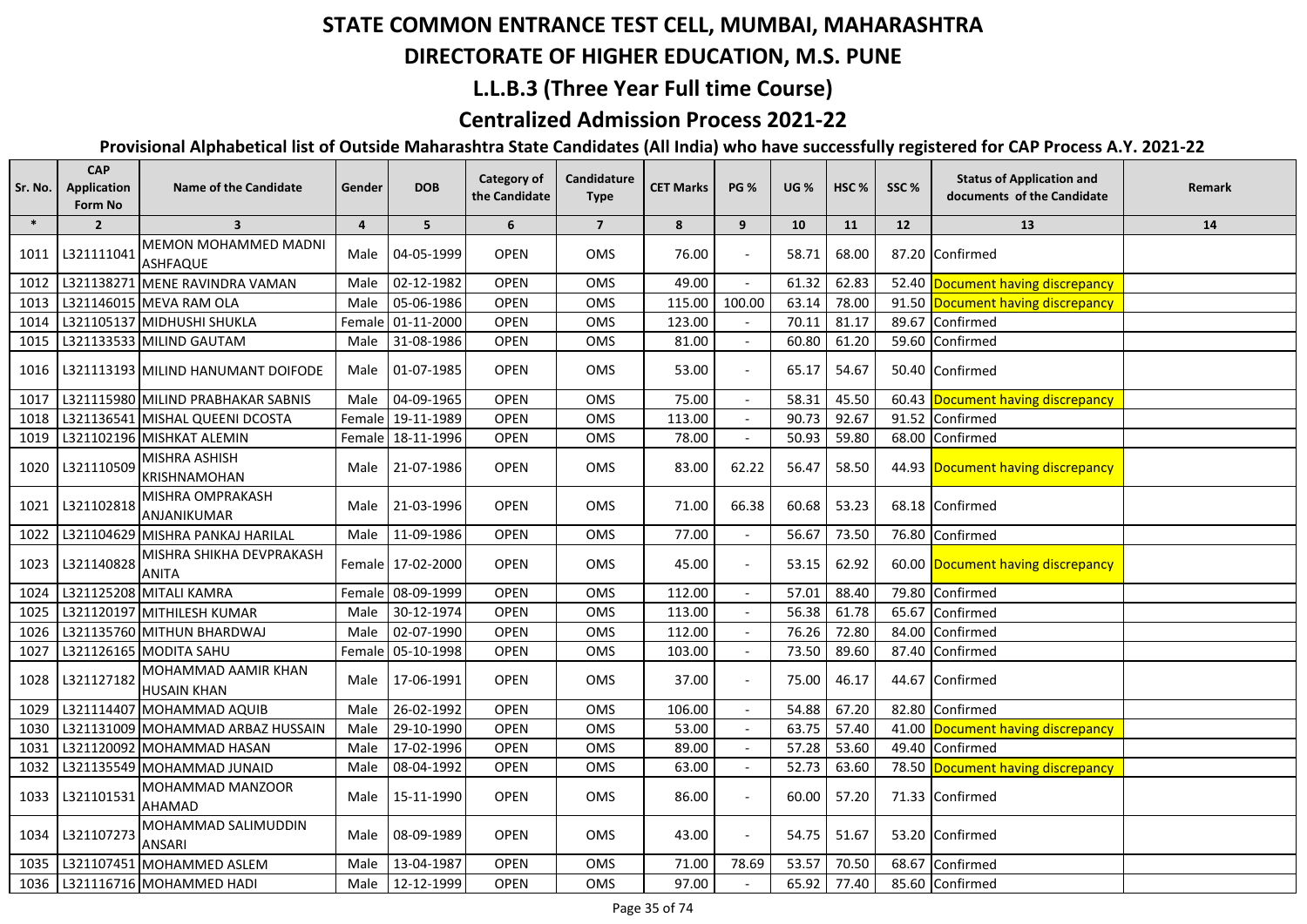## **DIRECTORATE OF HIGHER EDUCATION, M.S. PUNE**

### **L.L.B.3 (Three Year Full time Course)**

## **Centralized Admission Process 2021-22**

| Sr. No. | <b>CAP</b><br>Application<br>Form No | <b>Name of the Candidate</b>                                      | Gender         | <b>DOB</b>        | Category of<br>the Candidate | Candidature<br><b>Type</b> | <b>CET Marks</b> | <b>PG %</b>              | <b>UG</b> % | HSC <sub>%</sub> | SSC%  | <b>Status of Application and</b><br>documents of the Candidate | Remark |
|---------|--------------------------------------|-------------------------------------------------------------------|----------------|-------------------|------------------------------|----------------------------|------------------|--------------------------|-------------|------------------|-------|----------------------------------------------------------------|--------|
| $\ast$  | $\overline{2}$                       | $\overline{\mathbf{3}}$                                           | $\overline{4}$ | 5 <sup>5</sup>    | 6                            | $\overline{7}$             | 8                | 9                        | 10          | 11               | 12    | 13                                                             | 14     |
| 1037    |                                      | L321142605 MOHAMMED KHALED                                        | Male           | 07-05-1985        | <b>OPEN</b>                  | OMS                        | 33.00            | 66.63                    | 56.50       | 48.83            |       | 55.07 Document having discrepancy                              |        |
| 1038    |                                      | L321117709 MOHAMMED MUBASHIR                                      | Male           | 23-09-1999        | <b>OPEN</b>                  | OMS                        | 96.00            |                          | 70.57       | 85.00            |       | 66.40 Document having discrepancy                              |        |
| 1039    |                                      | MOHAMMED MUZAFARUDDIN<br>L321146129 WAHAJ MOHAMMED<br>MAZHARUDDIN |                | Male 05-06-1994   | <b>OPEN</b>                  | OMS                        | 47.00            |                          | 55.59       | 44.33            |       | 59.23 Confirmed                                                |        |
| 1040    |                                      | L321136793 MOHAMMED NADEEM                                        | Male           | 14-12-1984        | <b>OPEN</b>                  | OMS                        | 80.00            |                          | 66.40       | 59.23            |       | 73.00 Confirmed                                                |        |
| 1041    |                                      | L321100344 MOHAMMED RAFI                                          | Male           | 27-04-1997        | <b>OPEN</b>                  | OMS                        | 98.00            |                          | 48.47       | 53.23            |       | 60.00 Confirmed                                                |        |
| 1042    |                                      | L321100058 MOHAMMED YAHIYA HUSSAIN                                |                | Male 26-09-1992   | <b>OPEN</b>                  | <b>OMS</b>                 | 47.00            | 66.81                    | 68.84       | 65.10            |       | 73.00 Confirmed                                                |        |
| 1043    |                                      | L321114762 MOHAN DAS KJ                                           | Male           | 10-02-1991        | <b>OPEN</b>                  | OMS                        | 81.00            |                          | 68.97       | 82.25            |       | 61.80 Confirmed                                                |        |
| 1044    |                                      | L321112942 MOHD ABDULLAH                                          | Male           | 24-07-1998        | <b>OPEN</b>                  | OMS                        | 82.00            |                          | 61.81       | 72.17            |       | 77.00 Confirmed                                                |        |
| 1045    |                                      | L321135701 MOHD AFZAL ANSARI                                      |                | Male 10-01-2001   | <b>OPEN</b>                  | <b>OMS</b>                 | 98.00            |                          | 57.26       | 59.20            |       | 62.70 Confirmed                                                |        |
| 1046    | L321144971                           | MOHD ALTAMASH MOHD<br><b>HANIF</b>                                |                | Male 01-07-1992   | <b>OPEN</b>                  | <b>OMS</b>                 | 49.00            |                          | 60.36       | 60.50            |       | 60.00 Confirmed                                                |        |
| 1047    |                                      | L321114141 MOHD ARSHAAN                                           | Male           | 20-12-2000        | <b>OPEN</b>                  | OMS                        | 99.00            |                          | 84.24       | 90.80            |       | 95.00 Confirmed                                                |        |
| 1048    |                                      | L321124513 MOHD DANISH KHAN                                       | Male           | 23-06-1995        | <b>OPEN</b>                  | OMS                        | 90.00            |                          | 48.45       | 88.20            |       | 83.50 Confirmed                                                |        |
| 1049    | L321110647 MOHD FAIZ                 |                                                                   | Male           | 15-01-1999        | <b>OPEN</b>                  | OMS                        | 91.00            | $\overline{\phantom{a}}$ | 77.90       | 53.60            |       | 53.20 Confirmed                                                |        |
| 1050    | L321144418                           | <b>MOHD JAFERIBNE</b><br>NASEEMASGAR SAYED                        | Male           | 10-08-1988        | <b>OPEN</b>                  | OMS                        | 95.00            |                          | 60.80       | 77.17            |       | 70.93 Confirmed                                                |        |
| 1051    |                                      | L321131334 MOHD UVAIS                                             | Male           | 20-11-2002        | <b>OPEN</b>                  | OMS                        | 102.00           |                          | 65.67       | 74.60            |       | 72.20 Document having discrepancy                              |        |
| 1052    |                                      | L321107717 MOHIT BARGOTI                                          | Male           | 01-03-1992        | <b>OPEN</b>                  | OMS                        | 107.00           |                          | 72.00       | 79.17            | 87.60 | Confirmed                                                      |        |
| 1053    |                                      | L321107548 MOHIT CHOUDHARY                                        | Male           | 09-02-2001        | <b>OPEN</b>                  | OMS                        | 73.00            |                          | 58.17       | 69.60            |       | 67.10 Document having discrepancy                              |        |
| 1054    |                                      | L321128199 MOHIT GABRA                                            | Male           | 17-01-1999        | <b>OPEN</b>                  | OMS                        | 105.00           |                          | 64.16       | 67.40            | 72.20 | Confirmed                                                      |        |
| 1055    |                                      | L321118881 MOHITE SANJAY VILASRAO                                 | Male           | 27-10-1963        | <b>OPEN</b>                  | OMS                        | 105.00           | 57.90                    | 66.65       | 66.33            | 75.14 | Confirmed                                                      |        |
| 1056    |                                      | L321133398 MOHSIN SIDDIQUE                                        | Male           | 05-02-2000        | <b>OPEN</b>                  | <b>OMS</b>                 | 59.00            |                          | 74.47       | 48.77            | 73.60 | Confirmed                                                      |        |
| 1057    |                                      | L321108383 MONIKA DAWANI                                          |                | Female 13-11-1986 | <b>OPEN</b>                  | OMS                        | 76.00            | 56.70                    | 62.00       | 78.44            | 73.40 | Confirmed                                                      |        |
| 1058    |                                      | L321135523 MONIKA MANGTANI                                        |                | Female 18-06-1999 | <b>OPEN</b>                  | OMS                        | 94.00            |                          | 64.80       | 66.40            | 72.20 | Confirmed                                                      |        |
| 1059    |                                      | L321118418 MONIKA NEMANI                                          |                | Female 01-12-1985 | <b>OPEN</b>                  | OMS                        | 87.00            | 54.00                    | 67.71       | 69.00            |       | 64.00 Document having discrepancy                              |        |
| 1060    | L321120760                           | MONIKA VISHWANATH<br><b>BHADRE</b>                                |                | Female 27-05-1995 | <b>OPEN</b>                  | OMS                        | 52.00            | 55.55                    | 58.33       | 55.17            |       | 56.60 Confirmed                                                |        |
| 1061    |                                      | L321135632 MONU KUMAR                                             | Male           | 09-04-1993        | <b>OPEN</b>                  | OMS                        | 127.00           |                          | 68.75       | 69.40            |       | 75.40 Confirmed                                                |        |
| 1062    |                                      | L321104404 MONU SHARMA                                            | Male           | 20-08-1999        | <b>OPEN</b>                  | OMS                        | 73.00            |                          | 63.79       | 88.80            |       | 91.40 Confirmed                                                |        |
| 1063    |                                      | L321124748 MOOMAL JOSHI                                           |                | Female 27-09-2000 | <b>OPEN</b>                  | OMS                        | 122.00           |                          | 69.70       | 90.20            |       | 70.30 Document having discrepancy                              |        |
| 1064    |                                      | L321104559 MOORTHY NIVATHA SURESH                                 |                | Female 22-09-2000 | <b>OPEN</b>                  | OMS                        | 68.00            |                          | 67.60       | 73.23            |       | 67.40 Confirmed                                                |        |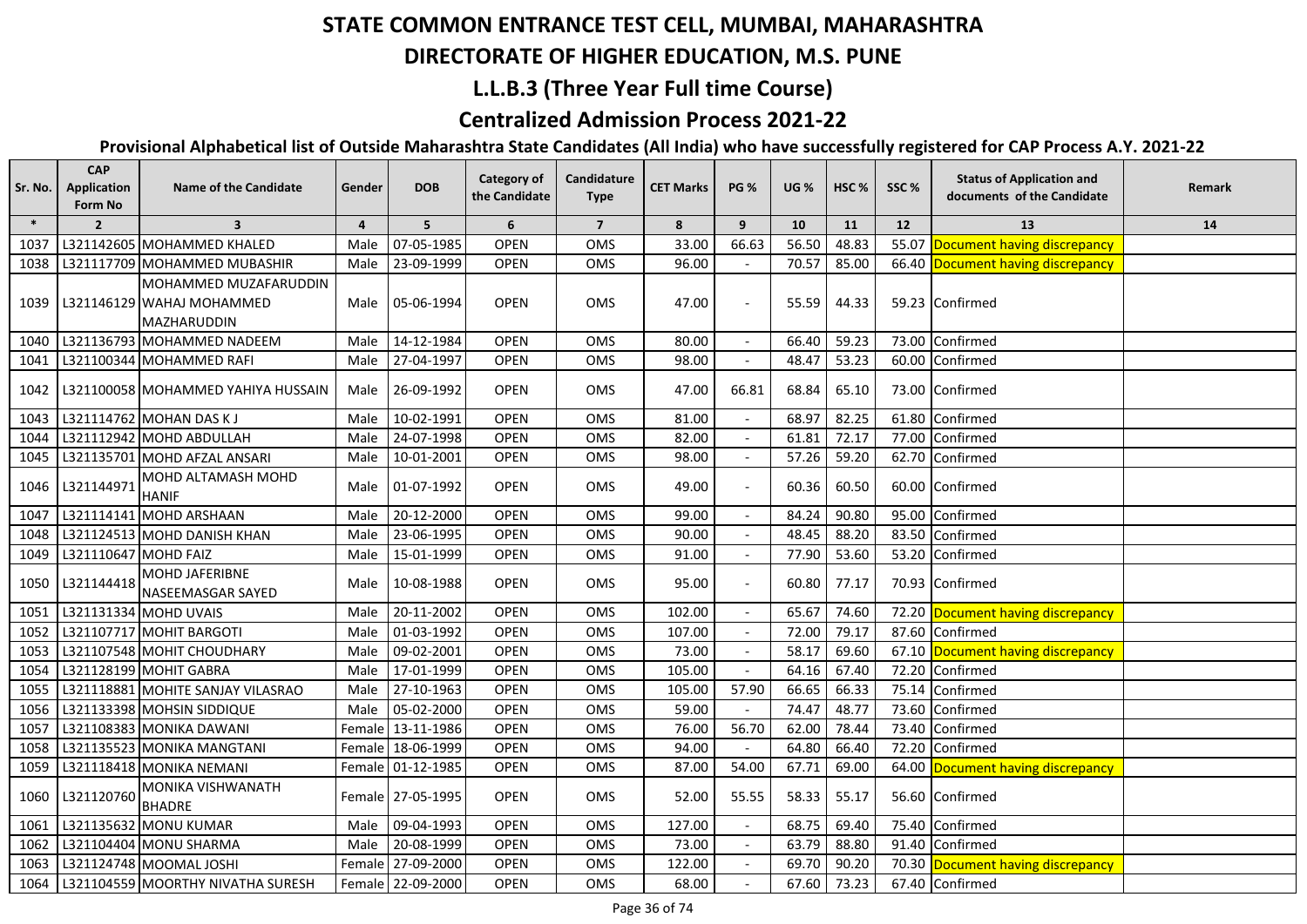## **DIRECTORATE OF HIGHER EDUCATION, M.S. PUNE**

### **L.L.B.3 (Three Year Full time Course)**

### **Centralized Admission Process 2021-22**

| Sr. No. | <b>CAP</b><br>Application<br>Form No | <b>Name of the Candidate</b>                               | Gender         | <b>DOB</b>          | <b>Category of</b><br>the Candidate | Candidature<br><b>Type</b> | <b>CET Marks</b> | <b>PG %</b>              | <b>UG %</b> | HSC <sub>%</sub> | SSC%  | <b>Status of Application and</b><br>documents of the Candidate | Remark |
|---------|--------------------------------------|------------------------------------------------------------|----------------|---------------------|-------------------------------------|----------------------------|------------------|--------------------------|-------------|------------------|-------|----------------------------------------------------------------|--------|
| $\ast$  | $\overline{2}$                       | $\overline{\mathbf{3}}$                                    | $\overline{4}$ | 5 <sup>5</sup>      | 6                                   | $\overline{7}$             | 8                | 9                        | 10          | 11               | 12    | 13                                                             | 14     |
| 1065    |                                      | L321131872 MORE GAURI VILAS NILAM                          |                | Female 04-04-1996   | <b>OPEN</b>                         | OMS                        | 58.00            |                          | 58.23       | 51.08            | 53.00 | Document having discrepancy                                    |        |
| 1066    |                                      | L321145972 MORE SUCHITA ANANT                              |                | Female 11-03-1994   | <b>OPEN</b>                         | <b>OMS</b>                 | 60.00            |                          | 62.75       | 55.67            |       | 67.23 Document having discrepancy                              |        |
| 1067    |                                      | L321119384 MOUSUMI CHATTERJEE                              |                | Female 23-05-1966   | <b>OPEN</b>                         | OMS                        | 101.00           | 58.50                    | 60.39       | 50.33            | 54.67 | Confirmed                                                      |        |
| 1068    |                                      | L321138270 MRIDUL RASTOGI                                  | Male           | 15-01-1980          | <b>OPEN</b>                         | OMS                        | 99.00            | 64.00                    | 61.25       | 72.00            | 62.33 | Confirmed                                                      |        |
| 1069    |                                      | L321138517 MRIDULA GUPTA                                   |                | Female 06-08-1997   | <b>OPEN</b>                         | OMS                        | 86.00            | 53.94                    | 75.93       | 94.20            | 83.60 | Document having discrepancy                                    |        |
| 1070    |                                      | L321100646 MRINMOYEE CHATTERJEE                            |                | Female 06-10-1999   | <b>OPEN</b>                         | OMS                        | 106.00           |                          | 74.59       | 74.83            | 88.83 | Confirmed                                                      |        |
| 1071    |                                      | L321117254 MRITUNJAI KUMAR                                 | Male           | 14-09-1978          | <b>OPEN</b>                         | OMS                        | 96.00            |                          | 65.25       | 69.11            | 61.11 | Confirmed                                                      |        |
| 1072    |                                      | L321141199 MRITYUNJAY DUBEY                                | Male           | 20-03-2000          | <b>OPEN</b>                         | OMS                        | 110.00           |                          | 63.75       | 82.83            | 95.00 | Confirmed                                                      |        |
| 1073    |                                      | L321130758 MRITYUNJAY KUMAR                                | Male           | 11-02-1998          | <b>OPEN</b>                         | OMS                        | 92.00            |                          | 56.07       | 57.40            | 59.80 | Confirmed                                                      |        |
| 1074    |                                      | L321121155 MRS PRIYANKA SAMEER DALVI                       |                | Female 01-07-1984   | <b>OPEN</b>                         | OMS                        | 80.00            |                          | 74.58       | 67.60            |       | 64.00 Document having discrepancy                              |        |
| 1075    |                                      | L321117883 MRS VISHAKHA MANISH KAKDE   Female   24-11-1980 |                |                     | <b>OPEN</b>                         | OMS                        | 73.00            | $\overline{\phantom{a}}$ | 57.79       | 74.67            |       | 61.33 Confirmed                                                |        |
| 1076    | L321125939                           | MRUDAL NANDKUMAR<br><b>TASGAONKAR</b>                      |                | Female   06-06-1995 | <b>OPEN</b>                         | OMS                        | 104.00           | 86.50                    | 82.69       | 73.50            |       | 84.36 Document having discrepancy                              |        |
| 1077    |                                      | L321128421 MRUTYUMJAYA KESAV GOLI                          | Male           | 21-04-2001          | <b>OPEN</b>                         | <b>OMS</b>                 | 78.00            |                          | 66.25       | 82.00            |       | 71.00 Document having discrepancy                              |        |
| 1078    | L321117584 MS KIRTI                  |                                                            |                | Female 21-08-2000   | <b>OPEN</b>                         | OMS                        | 85.00            |                          | 59.56       | 55.50            |       | 68.08 Document having discrepancy                              |        |
| 1079    |                                      | L321103286 MUGDHA DHAR                                     |                | Female 06-09-1998   | <b>OPEN</b>                         | OMS                        | 108.00           |                          | 66.94       | 93.40            | 95.00 | Confirmed                                                      |        |
| 1080    |                                      | L321142096 MUGUL NIVRUTTI DEVIDAS                          | Male           | 27-08-1985          | <b>OPEN</b>                         | OMS                        | 79.00            | 63.25                    | 53.61       | 64.17            | 50.40 | Confirmed                                                      |        |
| 1081    |                                      | L321100513 MUHAMMED YASEEN A K                             | Male           | 01-06-2000          | <b>OPEN</b>                         | OMS                        | 84.00            |                          | 63.90       | 89.33            | 79.17 | Confirmed                                                      |        |
| 1082    | L321144700                           | MUHUMMAD MUJEEBUDDIN<br>MUHUMMAD ALFUDDIN                  | Male           | 24-04-1990          | <b>OPEN</b>                         | OMS                        | 54.00            |                          | 55.06       | 53.50            |       | 52.62 Confirmed                                                |        |
| 1083    |                                      | L321119761 MUJAWAR JAHIR RAUF                              | Male           | 11-06-1985          | <b>OPEN</b>                         | OMS                        | 73.00            | 54.64                    | 59.66       | 53.00            | 69.47 | Confirmed                                                      |        |
| 1084    |                                      | L321124106 MUKESH KUMAR MISRA                              | Male           | 29-04-1982          | <b>OPEN</b>                         | OMS                        | 103.00           | 55.00                    | 52.15       | 56.00            | 63.33 | Confirmed                                                      |        |
| 1085    |                                      | L321128635 MUKESH KUMAR RANJAN                             | Male           | 05-09-1982          | <b>OPEN</b>                         | OMS                        | 99.00            |                          | 61.13       | 63.11            | 41.57 | Confirmed                                                      |        |
| 1086    | L321136561                           | <b>MUKESH MANGILAL</b><br><b>CHOUDHARY</b>                 | Male           | 05-09-1995          | <b>OPEN</b>                         | <b>OMS</b>                 | 66.00            |                          | 61.68       | 67.50            |       | 71.82 Document having discrepancy                              |        |
| 1087    |                                      | L321136192 MUKHTAR ISMAIL SHAIKH                           | Male           | 13-07-1975          | OPEN                                | OMS                        | 76.00            |                          | 72.29       | 53.83            |       | 74.57 Document having discrepancy                              |        |
| 1088    |                                      | L321106949 MUKUL YADAV                                     | Male           | 11-05-2000          | OPEN                                | OMS                        | 115.00           | $\sim$                   | 63.94       | 84.83            | 88.00 | Confirmed                                                      |        |
| 1089    |                                      | L321101987 MULE AKSHAY VISHWAMBHAR                         | Male           | 24-12-1993          | <b>OPEN</b>                         | OMS                        | 64.00            | 74.90                    | 60.67       | 40.67            |       | 42.18 Confirmed                                                |        |
| 1090    |                                      | L321100289 MUNNA KUMAR SINGH                               | Male           | 20-02-1990          | <b>OPEN</b>                         | OMS                        | 103.00           | 56.75                    | 60.08       | 64.56            |       | 64.00 Document having discrepancy                              |        |
| 1091    |                                      | L321110450 MURUGESH R                                      | Male           | 18-02-1982          | <b>OPEN</b>                         | OMS                        | 86.00            | 69.50                    | 63.40       | 62.67            | 63.00 | Confirmed                                                      |        |
| 1092    |                                      | L321143280 MUSKAN AGARWAL                                  |                | Female 01-03-2000   | <b>OPEN</b>                         | OMS                        | 91.00            | $\blacksquare$           | 72.16       | 83.83            |       | 90.00 Document having discrepancy                              |        |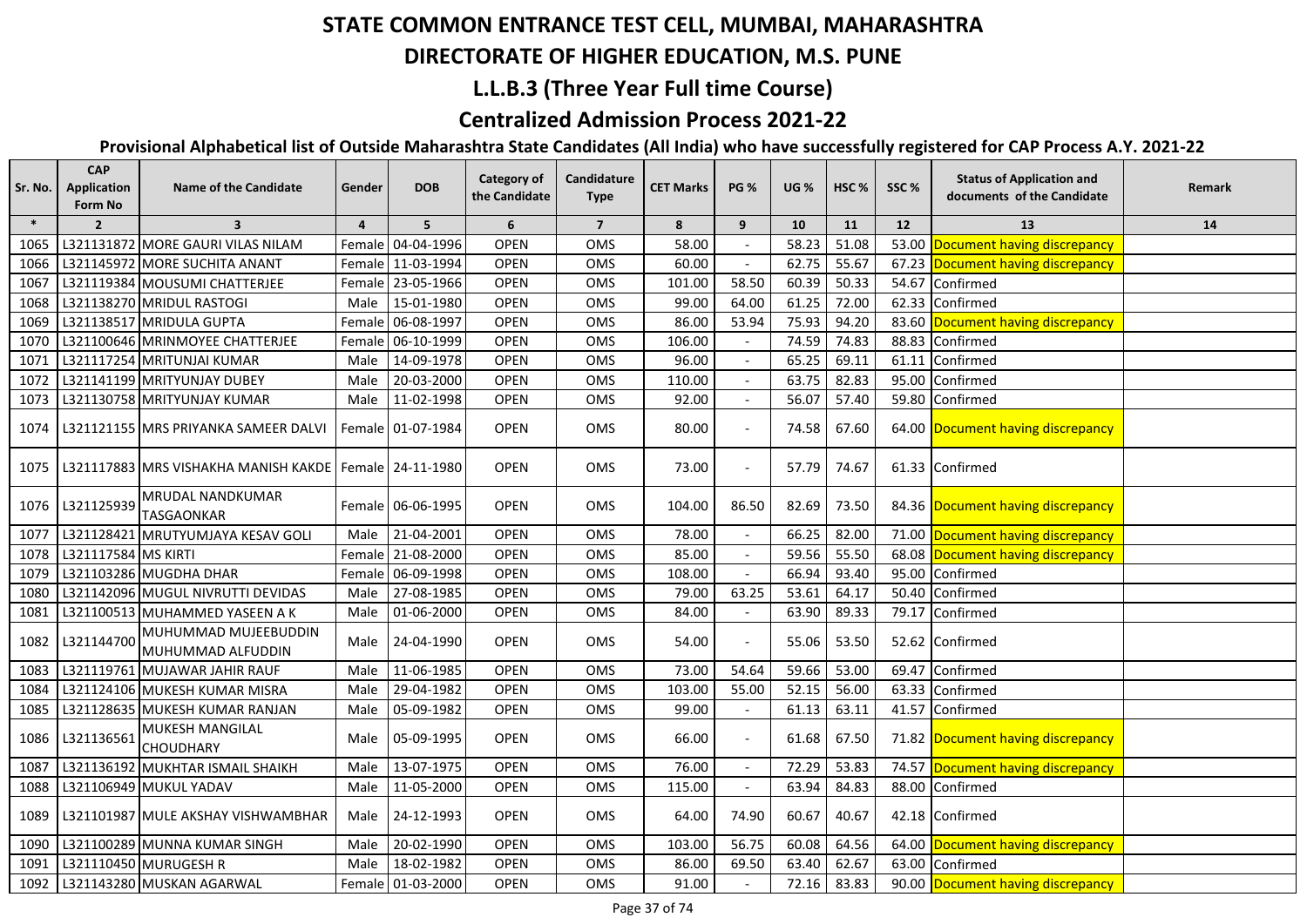## **DIRECTORATE OF HIGHER EDUCATION, M.S. PUNE**

#### **L.L.B.3 (Three Year Full time Course)**

### **Centralized Admission Process 2021-22**

| $\ast$<br>5<br>6<br>$\overline{7}$<br>$\overline{2}$<br>$\overline{\mathbf{3}}$<br>8<br>9<br>10<br>11<br>12<br>13<br>$\overline{a}$<br>14<br>L321104051 MUSKAN HIRANI<br>29-03-2000<br><b>OPEN</b><br>96.00<br>72.96<br>69.40<br>Confirmed<br>OMS<br>67.17<br>1093<br>Femalel<br><b>OPEN</b><br>52.50<br>L321100556 MUSKAN MOONDRA<br>Female 19-05-1999<br>OMS<br>81.00<br>72.60<br>70.17<br>Confirmed<br>1094<br>L321104338 MUSKAN SONKER<br>Female 21-07-1999<br><b>OPEN</b><br>OMS<br>65.00<br>64.00<br>79.00<br>79.80<br>1095<br>Confirmed<br>L321100539 MUSKAN TIWARI<br>Female 14-07-2000<br><b>OPEN</b><br>99.00<br>1096<br>OMS<br>68.17<br>91.80<br>79.80<br>Confirmed<br>MUSTAFA KAMAL SAHEB<br>L321140541<br><b>OPEN</b><br>68.00<br>1097<br>Male 22-08-1971<br>OMS<br>54.67<br>70.67<br>53.67 Confirmed<br><b>DHALE</b><br>MUSTAHSIN AHMED AQUEEL<br>L321116287<br><b>OPEN</b><br>41.00<br>1098<br>Male 17-08-1997<br>OMS<br>61.95<br>58.15<br>63.40 Confirmed<br>$\overline{\phantom{a}}$<br>AHMED<br><b>NAAZ PARVEEN SK</b><br>L321112193<br><b>OPEN</b><br>47.00<br>58.75<br>52.13 Confirmed<br>1099<br>Female 18-05-1989<br>OMS<br>77.00<br>ATEEQURRAHMAN<br>L321119308 NADIYA B S<br>Female 24-03-1999<br>115.00<br>66.69<br>75.00<br>87.40 Document having discrepancy<br>1100<br><b>OPEN</b><br>OMS<br><b>NAGANE SUDARSHAN</b><br>66.67 Confirmed<br>L321134457<br>Male 25-06-1988<br><b>OPEN</b><br><b>OMS</b><br>85.00<br>60.92<br>49.33<br>1101<br>$\overline{\phantom{a}}$<br><b>DATTATRAYA</b><br><b>OPEN</b><br>54.00<br>L321100779 NAGAPURKAR PRASAD SHARAD<br>16-08-1994<br>OMS<br>65.07<br>73.20<br>73.00 Confirmed<br>1102<br>Male<br>$\sim$<br>13-07-1984<br>89.00<br>62.53<br>69.10<br>66.83<br>L321139284 NAGENDRA KUMAR L<br><b>OPEN</b><br>OMS<br>Confirmed<br>1103<br>Male<br>$\sim$<br><b>OPEN</b><br>69.00<br>71.00<br>42.70<br>58.67<br>L321119511 NAIK BHARATI VASUDEO<br>Female 07-12-1977<br>OMS<br>54.80<br>1104<br>Confirmed<br>NAIK DESSAI SARGAM<br>L321112580<br><b>OPEN</b><br>67.33<br>19-08-1998<br>OMS<br>106.00<br>57.13<br>1105<br>Male<br>83.50 Document having discrepancy<br><b>ULHASRAO</b><br>NAIK DESSAI ULHASRAO<br>L321137735<br><b>OPEN</b><br>61.00<br>77.09 Confirmed<br>1106<br>Male<br>22-05-1962<br>OMS<br>51.42<br>48.50<br><b>NARAYAN</b><br>16-01-1998<br>75.25<br>1107<br>L321113458 NAIMA NAZ<br>Female<br><b>OPEN</b><br><b>OMS</b><br>88.00<br>66.63<br>76.00<br>Confirmed<br>L321133491 NAINA SINGH<br>Female 21-09-1998<br><b>OPEN</b><br>OMS<br>89.00<br>69.06<br>58.80<br>76.00<br>Confirmed<br>1108<br>45.00<br>55.00<br>46.50<br>1109<br>L321137124 NAJMA BANO GULAB SHAH<br>07-08-1984<br><b>OPEN</b><br>OMS<br>66.14<br>65.73<br>Confirmed<br>Female<br>1110<br>L321100220 NAKUL ASHOK GUPTA<br>07-09-1988<br><b>OPEN</b><br>126.00<br>97.35<br>89.33<br>90.83<br>Confirmed<br>OMS<br>Male<br><b>NALAWADE SHRIDHAR</b><br>L321134927<br>01-07-1992<br><b>OPEN</b><br>72.00<br>63.97<br>48.67<br>72.77 Confirmed<br>1111<br>Male<br>OMS<br><b>RAGHUNATH</b><br>NALGIRKAR GOPALKRISHNA<br>L321115395<br><b>OPEN</b><br>73.00<br>67.92<br>1112<br>25-07-1958<br>OMS<br>Male<br>Document having discrepancy<br>$\overline{\phantom{a}}$<br><b>JAGANNATHRAO</b><br>08-06-1999<br>1113<br>L321100302 NAMAN CHATURVEDI<br><b>OPEN</b><br>102.00<br>67.50<br>80.80<br>Male<br>OMS<br>79.17<br>Confirmed<br>04-05-2001<br>77.00<br>74.04<br>95.92<br>90.80<br>1114<br>L321114386 NAMASIVAYAM S<br>Male<br><b>OPEN</b><br>OMS<br>Document having discrepancy<br>1115<br>L321100492 NAMITA NITESH<br>Female 04-03-1979<br><b>OPEN</b><br>105.00<br>67.70<br>69.48<br>74.00<br>77.80<br>Confirmed<br>OMS<br>L321104897 NAMITA SHETTY<br>65.00<br>56.07<br>54.83<br>60.80<br>1116<br>Female 19-10-1983<br><b>OPEN</b><br>OMS<br>Document having discrepancy<br>L321103923 NAMYA RISHI<br>81.40<br>1117<br>Female 29-10-1992<br><b>OPEN</b><br>OMS<br>105.00<br>78.69<br>90.20 Confirmed | Sr. No. | <b>CAP</b><br><b>Application</b><br><b>Form No</b> | <b>Name of the Candidate</b> | Gender | <b>DOB</b> | <b>Category of</b><br>the Candidate | Candidature<br><b>Type</b> | <b>CET Marks</b> | <b>PG %</b> | <b>UG %</b> | HSC % | SSC% | <b>Status of Application and</b><br>documents of the Candidate | Remark |
|------------------------------------------------------------------------------------------------------------------------------------------------------------------------------------------------------------------------------------------------------------------------------------------------------------------------------------------------------------------------------------------------------------------------------------------------------------------------------------------------------------------------------------------------------------------------------------------------------------------------------------------------------------------------------------------------------------------------------------------------------------------------------------------------------------------------------------------------------------------------------------------------------------------------------------------------------------------------------------------------------------------------------------------------------------------------------------------------------------------------------------------------------------------------------------------------------------------------------------------------------------------------------------------------------------------------------------------------------------------------------------------------------------------------------------------------------------------------------------------------------------------------------------------------------------------------------------------------------------------------------------------------------------------------------------------------------------------------------------------------------------------------------------------------------------------------------------------------------------------------------------------------------------------------------------------------------------------------------------------------------------------------------------------------------------------------------------------------------------------------------------------------------------------------------------------------------------------------------------------------------------------------------------------------------------------------------------------------------------------------------------------------------------------------------------------------------------------------------------------------------------------------------------------------------------------------------------------------------------------------------------------------------------------------------------------------------------------------------------------------------------------------------------------------------------------------------------------------------------------------------------------------------------------------------------------------------------------------------------------------------------------------------------------------------------------------------------------------------------------------------------------------------------------------------------------------------------------------------------------------------------------------------------------------------------------------------------------------------------------------------------------------------------------------------------------------------------------------------------------------------------------------------------------------------------------------------------------------------------------------------------------------------------------------------------------------------------------------------------------------------------------------------------------------------------------------------------------------------------------------------------------------------------------------------------------------------------|---------|----------------------------------------------------|------------------------------|--------|------------|-------------------------------------|----------------------------|------------------|-------------|-------------|-------|------|----------------------------------------------------------------|--------|
|                                                                                                                                                                                                                                                                                                                                                                                                                                                                                                                                                                                                                                                                                                                                                                                                                                                                                                                                                                                                                                                                                                                                                                                                                                                                                                                                                                                                                                                                                                                                                                                                                                                                                                                                                                                                                                                                                                                                                                                                                                                                                                                                                                                                                                                                                                                                                                                                                                                                                                                                                                                                                                                                                                                                                                                                                                                                                                                                                                                                                                                                                                                                                                                                                                                                                                                                                                                                                                                                                                                                                                                                                                                                                                                                                                                                                                                                                                                                                            |         |                                                    |                              |        |            |                                     |                            |                  |             |             |       |      |                                                                |        |
|                                                                                                                                                                                                                                                                                                                                                                                                                                                                                                                                                                                                                                                                                                                                                                                                                                                                                                                                                                                                                                                                                                                                                                                                                                                                                                                                                                                                                                                                                                                                                                                                                                                                                                                                                                                                                                                                                                                                                                                                                                                                                                                                                                                                                                                                                                                                                                                                                                                                                                                                                                                                                                                                                                                                                                                                                                                                                                                                                                                                                                                                                                                                                                                                                                                                                                                                                                                                                                                                                                                                                                                                                                                                                                                                                                                                                                                                                                                                                            |         |                                                    |                              |        |            |                                     |                            |                  |             |             |       |      |                                                                |        |
|                                                                                                                                                                                                                                                                                                                                                                                                                                                                                                                                                                                                                                                                                                                                                                                                                                                                                                                                                                                                                                                                                                                                                                                                                                                                                                                                                                                                                                                                                                                                                                                                                                                                                                                                                                                                                                                                                                                                                                                                                                                                                                                                                                                                                                                                                                                                                                                                                                                                                                                                                                                                                                                                                                                                                                                                                                                                                                                                                                                                                                                                                                                                                                                                                                                                                                                                                                                                                                                                                                                                                                                                                                                                                                                                                                                                                                                                                                                                                            |         |                                                    |                              |        |            |                                     |                            |                  |             |             |       |      |                                                                |        |
|                                                                                                                                                                                                                                                                                                                                                                                                                                                                                                                                                                                                                                                                                                                                                                                                                                                                                                                                                                                                                                                                                                                                                                                                                                                                                                                                                                                                                                                                                                                                                                                                                                                                                                                                                                                                                                                                                                                                                                                                                                                                                                                                                                                                                                                                                                                                                                                                                                                                                                                                                                                                                                                                                                                                                                                                                                                                                                                                                                                                                                                                                                                                                                                                                                                                                                                                                                                                                                                                                                                                                                                                                                                                                                                                                                                                                                                                                                                                                            |         |                                                    |                              |        |            |                                     |                            |                  |             |             |       |      |                                                                |        |
|                                                                                                                                                                                                                                                                                                                                                                                                                                                                                                                                                                                                                                                                                                                                                                                                                                                                                                                                                                                                                                                                                                                                                                                                                                                                                                                                                                                                                                                                                                                                                                                                                                                                                                                                                                                                                                                                                                                                                                                                                                                                                                                                                                                                                                                                                                                                                                                                                                                                                                                                                                                                                                                                                                                                                                                                                                                                                                                                                                                                                                                                                                                                                                                                                                                                                                                                                                                                                                                                                                                                                                                                                                                                                                                                                                                                                                                                                                                                                            |         |                                                    |                              |        |            |                                     |                            |                  |             |             |       |      |                                                                |        |
|                                                                                                                                                                                                                                                                                                                                                                                                                                                                                                                                                                                                                                                                                                                                                                                                                                                                                                                                                                                                                                                                                                                                                                                                                                                                                                                                                                                                                                                                                                                                                                                                                                                                                                                                                                                                                                                                                                                                                                                                                                                                                                                                                                                                                                                                                                                                                                                                                                                                                                                                                                                                                                                                                                                                                                                                                                                                                                                                                                                                                                                                                                                                                                                                                                                                                                                                                                                                                                                                                                                                                                                                                                                                                                                                                                                                                                                                                                                                                            |         |                                                    |                              |        |            |                                     |                            |                  |             |             |       |      |                                                                |        |
|                                                                                                                                                                                                                                                                                                                                                                                                                                                                                                                                                                                                                                                                                                                                                                                                                                                                                                                                                                                                                                                                                                                                                                                                                                                                                                                                                                                                                                                                                                                                                                                                                                                                                                                                                                                                                                                                                                                                                                                                                                                                                                                                                                                                                                                                                                                                                                                                                                                                                                                                                                                                                                                                                                                                                                                                                                                                                                                                                                                                                                                                                                                                                                                                                                                                                                                                                                                                                                                                                                                                                                                                                                                                                                                                                                                                                                                                                                                                                            |         |                                                    |                              |        |            |                                     |                            |                  |             |             |       |      |                                                                |        |
|                                                                                                                                                                                                                                                                                                                                                                                                                                                                                                                                                                                                                                                                                                                                                                                                                                                                                                                                                                                                                                                                                                                                                                                                                                                                                                                                                                                                                                                                                                                                                                                                                                                                                                                                                                                                                                                                                                                                                                                                                                                                                                                                                                                                                                                                                                                                                                                                                                                                                                                                                                                                                                                                                                                                                                                                                                                                                                                                                                                                                                                                                                                                                                                                                                                                                                                                                                                                                                                                                                                                                                                                                                                                                                                                                                                                                                                                                                                                                            |         |                                                    |                              |        |            |                                     |                            |                  |             |             |       |      |                                                                |        |
|                                                                                                                                                                                                                                                                                                                                                                                                                                                                                                                                                                                                                                                                                                                                                                                                                                                                                                                                                                                                                                                                                                                                                                                                                                                                                                                                                                                                                                                                                                                                                                                                                                                                                                                                                                                                                                                                                                                                                                                                                                                                                                                                                                                                                                                                                                                                                                                                                                                                                                                                                                                                                                                                                                                                                                                                                                                                                                                                                                                                                                                                                                                                                                                                                                                                                                                                                                                                                                                                                                                                                                                                                                                                                                                                                                                                                                                                                                                                                            |         |                                                    |                              |        |            |                                     |                            |                  |             |             |       |      |                                                                |        |
|                                                                                                                                                                                                                                                                                                                                                                                                                                                                                                                                                                                                                                                                                                                                                                                                                                                                                                                                                                                                                                                                                                                                                                                                                                                                                                                                                                                                                                                                                                                                                                                                                                                                                                                                                                                                                                                                                                                                                                                                                                                                                                                                                                                                                                                                                                                                                                                                                                                                                                                                                                                                                                                                                                                                                                                                                                                                                                                                                                                                                                                                                                                                                                                                                                                                                                                                                                                                                                                                                                                                                                                                                                                                                                                                                                                                                                                                                                                                                            |         |                                                    |                              |        |            |                                     |                            |                  |             |             |       |      |                                                                |        |
|                                                                                                                                                                                                                                                                                                                                                                                                                                                                                                                                                                                                                                                                                                                                                                                                                                                                                                                                                                                                                                                                                                                                                                                                                                                                                                                                                                                                                                                                                                                                                                                                                                                                                                                                                                                                                                                                                                                                                                                                                                                                                                                                                                                                                                                                                                                                                                                                                                                                                                                                                                                                                                                                                                                                                                                                                                                                                                                                                                                                                                                                                                                                                                                                                                                                                                                                                                                                                                                                                                                                                                                                                                                                                                                                                                                                                                                                                                                                                            |         |                                                    |                              |        |            |                                     |                            |                  |             |             |       |      |                                                                |        |
|                                                                                                                                                                                                                                                                                                                                                                                                                                                                                                                                                                                                                                                                                                                                                                                                                                                                                                                                                                                                                                                                                                                                                                                                                                                                                                                                                                                                                                                                                                                                                                                                                                                                                                                                                                                                                                                                                                                                                                                                                                                                                                                                                                                                                                                                                                                                                                                                                                                                                                                                                                                                                                                                                                                                                                                                                                                                                                                                                                                                                                                                                                                                                                                                                                                                                                                                                                                                                                                                                                                                                                                                                                                                                                                                                                                                                                                                                                                                                            |         |                                                    |                              |        |            |                                     |                            |                  |             |             |       |      |                                                                |        |
|                                                                                                                                                                                                                                                                                                                                                                                                                                                                                                                                                                                                                                                                                                                                                                                                                                                                                                                                                                                                                                                                                                                                                                                                                                                                                                                                                                                                                                                                                                                                                                                                                                                                                                                                                                                                                                                                                                                                                                                                                                                                                                                                                                                                                                                                                                                                                                                                                                                                                                                                                                                                                                                                                                                                                                                                                                                                                                                                                                                                                                                                                                                                                                                                                                                                                                                                                                                                                                                                                                                                                                                                                                                                                                                                                                                                                                                                                                                                                            |         |                                                    |                              |        |            |                                     |                            |                  |             |             |       |      |                                                                |        |
|                                                                                                                                                                                                                                                                                                                                                                                                                                                                                                                                                                                                                                                                                                                                                                                                                                                                                                                                                                                                                                                                                                                                                                                                                                                                                                                                                                                                                                                                                                                                                                                                                                                                                                                                                                                                                                                                                                                                                                                                                                                                                                                                                                                                                                                                                                                                                                                                                                                                                                                                                                                                                                                                                                                                                                                                                                                                                                                                                                                                                                                                                                                                                                                                                                                                                                                                                                                                                                                                                                                                                                                                                                                                                                                                                                                                                                                                                                                                                            |         |                                                    |                              |        |            |                                     |                            |                  |             |             |       |      |                                                                |        |
|                                                                                                                                                                                                                                                                                                                                                                                                                                                                                                                                                                                                                                                                                                                                                                                                                                                                                                                                                                                                                                                                                                                                                                                                                                                                                                                                                                                                                                                                                                                                                                                                                                                                                                                                                                                                                                                                                                                                                                                                                                                                                                                                                                                                                                                                                                                                                                                                                                                                                                                                                                                                                                                                                                                                                                                                                                                                                                                                                                                                                                                                                                                                                                                                                                                                                                                                                                                                                                                                                                                                                                                                                                                                                                                                                                                                                                                                                                                                                            |         |                                                    |                              |        |            |                                     |                            |                  |             |             |       |      |                                                                |        |
|                                                                                                                                                                                                                                                                                                                                                                                                                                                                                                                                                                                                                                                                                                                                                                                                                                                                                                                                                                                                                                                                                                                                                                                                                                                                                                                                                                                                                                                                                                                                                                                                                                                                                                                                                                                                                                                                                                                                                                                                                                                                                                                                                                                                                                                                                                                                                                                                                                                                                                                                                                                                                                                                                                                                                                                                                                                                                                                                                                                                                                                                                                                                                                                                                                                                                                                                                                                                                                                                                                                                                                                                                                                                                                                                                                                                                                                                                                                                                            |         |                                                    |                              |        |            |                                     |                            |                  |             |             |       |      |                                                                |        |
|                                                                                                                                                                                                                                                                                                                                                                                                                                                                                                                                                                                                                                                                                                                                                                                                                                                                                                                                                                                                                                                                                                                                                                                                                                                                                                                                                                                                                                                                                                                                                                                                                                                                                                                                                                                                                                                                                                                                                                                                                                                                                                                                                                                                                                                                                                                                                                                                                                                                                                                                                                                                                                                                                                                                                                                                                                                                                                                                                                                                                                                                                                                                                                                                                                                                                                                                                                                                                                                                                                                                                                                                                                                                                                                                                                                                                                                                                                                                                            |         |                                                    |                              |        |            |                                     |                            |                  |             |             |       |      |                                                                |        |
|                                                                                                                                                                                                                                                                                                                                                                                                                                                                                                                                                                                                                                                                                                                                                                                                                                                                                                                                                                                                                                                                                                                                                                                                                                                                                                                                                                                                                                                                                                                                                                                                                                                                                                                                                                                                                                                                                                                                                                                                                                                                                                                                                                                                                                                                                                                                                                                                                                                                                                                                                                                                                                                                                                                                                                                                                                                                                                                                                                                                                                                                                                                                                                                                                                                                                                                                                                                                                                                                                                                                                                                                                                                                                                                                                                                                                                                                                                                                                            |         |                                                    |                              |        |            |                                     |                            |                  |             |             |       |      |                                                                |        |
|                                                                                                                                                                                                                                                                                                                                                                                                                                                                                                                                                                                                                                                                                                                                                                                                                                                                                                                                                                                                                                                                                                                                                                                                                                                                                                                                                                                                                                                                                                                                                                                                                                                                                                                                                                                                                                                                                                                                                                                                                                                                                                                                                                                                                                                                                                                                                                                                                                                                                                                                                                                                                                                                                                                                                                                                                                                                                                                                                                                                                                                                                                                                                                                                                                                                                                                                                                                                                                                                                                                                                                                                                                                                                                                                                                                                                                                                                                                                                            |         |                                                    |                              |        |            |                                     |                            |                  |             |             |       |      |                                                                |        |
|                                                                                                                                                                                                                                                                                                                                                                                                                                                                                                                                                                                                                                                                                                                                                                                                                                                                                                                                                                                                                                                                                                                                                                                                                                                                                                                                                                                                                                                                                                                                                                                                                                                                                                                                                                                                                                                                                                                                                                                                                                                                                                                                                                                                                                                                                                                                                                                                                                                                                                                                                                                                                                                                                                                                                                                                                                                                                                                                                                                                                                                                                                                                                                                                                                                                                                                                                                                                                                                                                                                                                                                                                                                                                                                                                                                                                                                                                                                                                            |         |                                                    |                              |        |            |                                     |                            |                  |             |             |       |      |                                                                |        |
|                                                                                                                                                                                                                                                                                                                                                                                                                                                                                                                                                                                                                                                                                                                                                                                                                                                                                                                                                                                                                                                                                                                                                                                                                                                                                                                                                                                                                                                                                                                                                                                                                                                                                                                                                                                                                                                                                                                                                                                                                                                                                                                                                                                                                                                                                                                                                                                                                                                                                                                                                                                                                                                                                                                                                                                                                                                                                                                                                                                                                                                                                                                                                                                                                                                                                                                                                                                                                                                                                                                                                                                                                                                                                                                                                                                                                                                                                                                                                            |         |                                                    |                              |        |            |                                     |                            |                  |             |             |       |      |                                                                |        |
|                                                                                                                                                                                                                                                                                                                                                                                                                                                                                                                                                                                                                                                                                                                                                                                                                                                                                                                                                                                                                                                                                                                                                                                                                                                                                                                                                                                                                                                                                                                                                                                                                                                                                                                                                                                                                                                                                                                                                                                                                                                                                                                                                                                                                                                                                                                                                                                                                                                                                                                                                                                                                                                                                                                                                                                                                                                                                                                                                                                                                                                                                                                                                                                                                                                                                                                                                                                                                                                                                                                                                                                                                                                                                                                                                                                                                                                                                                                                                            |         |                                                    |                              |        |            |                                     |                            |                  |             |             |       |      |                                                                |        |
|                                                                                                                                                                                                                                                                                                                                                                                                                                                                                                                                                                                                                                                                                                                                                                                                                                                                                                                                                                                                                                                                                                                                                                                                                                                                                                                                                                                                                                                                                                                                                                                                                                                                                                                                                                                                                                                                                                                                                                                                                                                                                                                                                                                                                                                                                                                                                                                                                                                                                                                                                                                                                                                                                                                                                                                                                                                                                                                                                                                                                                                                                                                                                                                                                                                                                                                                                                                                                                                                                                                                                                                                                                                                                                                                                                                                                                                                                                                                                            |         |                                                    |                              |        |            |                                     |                            |                  |             |             |       |      |                                                                |        |
|                                                                                                                                                                                                                                                                                                                                                                                                                                                                                                                                                                                                                                                                                                                                                                                                                                                                                                                                                                                                                                                                                                                                                                                                                                                                                                                                                                                                                                                                                                                                                                                                                                                                                                                                                                                                                                                                                                                                                                                                                                                                                                                                                                                                                                                                                                                                                                                                                                                                                                                                                                                                                                                                                                                                                                                                                                                                                                                                                                                                                                                                                                                                                                                                                                                                                                                                                                                                                                                                                                                                                                                                                                                                                                                                                                                                                                                                                                                                                            |         |                                                    |                              |        |            |                                     |                            |                  |             |             |       |      |                                                                |        |
|                                                                                                                                                                                                                                                                                                                                                                                                                                                                                                                                                                                                                                                                                                                                                                                                                                                                                                                                                                                                                                                                                                                                                                                                                                                                                                                                                                                                                                                                                                                                                                                                                                                                                                                                                                                                                                                                                                                                                                                                                                                                                                                                                                                                                                                                                                                                                                                                                                                                                                                                                                                                                                                                                                                                                                                                                                                                                                                                                                                                                                                                                                                                                                                                                                                                                                                                                                                                                                                                                                                                                                                                                                                                                                                                                                                                                                                                                                                                                            |         |                                                    |                              |        |            |                                     |                            |                  |             |             |       |      |                                                                |        |
|                                                                                                                                                                                                                                                                                                                                                                                                                                                                                                                                                                                                                                                                                                                                                                                                                                                                                                                                                                                                                                                                                                                                                                                                                                                                                                                                                                                                                                                                                                                                                                                                                                                                                                                                                                                                                                                                                                                                                                                                                                                                                                                                                                                                                                                                                                                                                                                                                                                                                                                                                                                                                                                                                                                                                                                                                                                                                                                                                                                                                                                                                                                                                                                                                                                                                                                                                                                                                                                                                                                                                                                                                                                                                                                                                                                                                                                                                                                                                            |         |                                                    |                              |        |            |                                     |                            |                  |             |             |       |      |                                                                |        |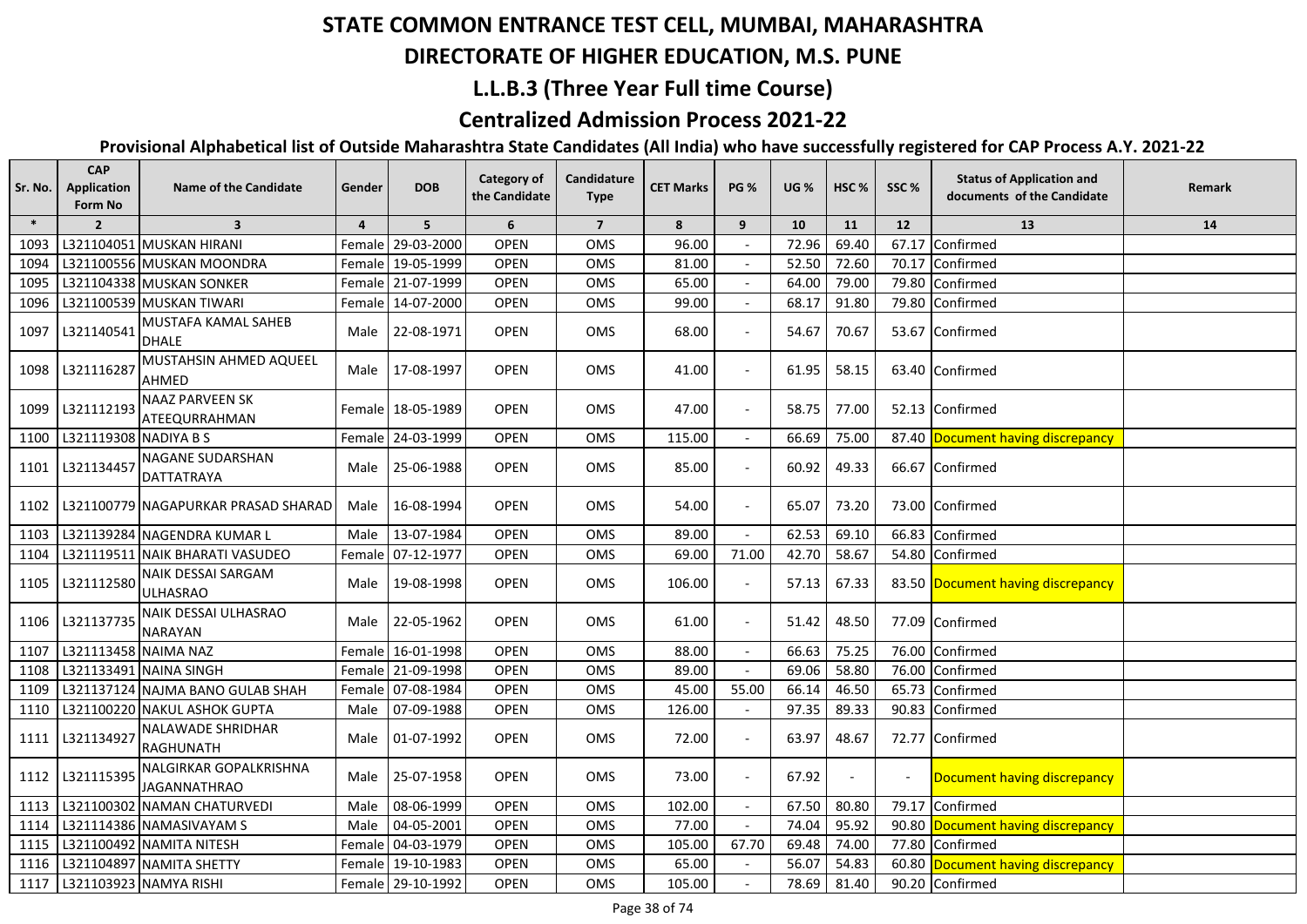## **DIRECTORATE OF HIGHER EDUCATION, M.S. PUNE**

### **L.L.B.3 (Three Year Full time Course)**

### **Centralized Admission Process 2021-22**

| Sr. No. | <b>CAP</b><br>Application<br>Form No | <b>Name of the Candidate</b>        | Gender         | <b>DOB</b>        | <b>Category of</b><br>the Candidate | Candidature<br><b>Type</b> | <b>CET Marks</b> | <b>PG %</b>              | <b>UG</b> % | HSC <sub>%</sub> | SSC%  | <b>Status of Application and</b><br>documents of the Candidate | Remark |
|---------|--------------------------------------|-------------------------------------|----------------|-------------------|-------------------------------------|----------------------------|------------------|--------------------------|-------------|------------------|-------|----------------------------------------------------------------|--------|
| $\ast$  | $\overline{2}$                       | $\overline{\mathbf{3}}$             | $\overline{4}$ | 5                 | 6                                   | $\overline{7}$             | 8                | 9                        | 10          | 11               | 12    | 13                                                             | 14     |
| 1118    | L321103727 NANCY JAIN                |                                     |                | Female 17-02-1999 | <b>OPEN</b>                         | OMS                        | 88.00            |                          | 76.33       | 93.40            | 93.10 | Confirmed                                                      |        |
| 1119    |                                      | L321103133 NANDA KISHORE MEKAP      | Male           | 20-06-1968        | <b>OPEN</b>                         | <b>OMS</b>                 | 79.00            |                          | 49.81       | 35.67            |       | 55.71 Document having discrepancy                              |        |
| 1120    |                                      | L321100225 NANDINI AGGARWAL         |                | Female 31-01-2000 | <b>OPEN</b>                         | OMS                        | 88.00            |                          | 61.85       | 87.00            | 77.90 | Confirmed                                                      |        |
| 1121    |                                      | L321119420 NANDINI SANGWAN          |                | Female 19-08-1999 | OPEN                                | OMS                        | 74.00            |                          | 52.63       | 61.67            | 45.60 | Document having discrepancy                                    |        |
| 1122    |                                      | L321108934 NANDINI SHARMA           |                | Female 04-01-2000 | <b>OPEN</b>                         | OMS                        | 88.00            |                          | 79.19       | 72.80            | 77.90 | Confirmed                                                      |        |
| 1123    |                                      | L321143326 NANDINI SINGHAL          |                | Female 12-03-1999 | <b>OPEN</b>                         | OMS                        | 89.00            |                          | 48.10       | 72.20            | 66.50 | Confirmed                                                      |        |
| 1124    |                                      | L321102949 NANDINI VERMA            |                | Female 11-10-1999 | <b>OPEN</b>                         | OMS                        | 91.00            |                          | 71.35       | 83.40            | 79.80 | Confirmed                                                      |        |
| 1125    |                                      | L321112688 NANDINI YADAV            |                | Female 20-04-1999 | <b>OPEN</b>                         | OMS                        | 97.00            |                          | 78.77       | 75.40            | 81.67 | Document having discrepancy                                    |        |
| 1126    |                                      | L321104560 NARAYAN PUJAR            | Male           | 08-11-1995        | <b>OPEN</b>                         | OMS                        | 78.00            | 63.50                    | 60.63       | 80.50            | 87.64 | Confirmed                                                      |        |
| 1127    |                                      | L321118785 NARAYANA PRASAD VALAVALA |                | Male 15-06-1973   | <b>OPEN</b>                         | OMS                        | 95.00            |                          | 72.92       | 79.10            |       | 66.33 Confirmed                                                |        |
| 1128    |                                      | L321137042 NARENDER SINGH           | Male           | 14-04-1983        | <b>OPEN</b>                         | OMS                        | 63.00            |                          | 45.89       | 54.00            |       | 43.80 Document having discrepancy                              |        |
| 1129    |                                      | L321106783 NARENDRA KUMAR KULDEEP   | Male           | 20-07-1983        | <b>OPEN</b>                         | OMS                        | 108.00           |                          | 53.33       | 73.69            |       | 81.83 Confirmed                                                |        |
| 1130    |                                      | L321104583 NARESH GOEL              | Male           | 26-03-1969        | <b>OPEN</b>                         | OMS                        | 91.00            |                          | 56.56       | 51.50            | 44.80 | Confirmed                                                      |        |
| 1131    |                                      | L321100983 NAUTTAM SINGH            | Male           | 07-12-1999        | <b>OPEN</b>                         | <b>OMS</b>                 | 119.00           |                          | 58.79       | 61.40            | 95.00 | Confirmed                                                      |        |
| 1132    |                                      | L321121598 NAVED AHMAD SIDDIQUI     | Male           | 05-07-1998        | <b>OPEN</b>                         | OMS                        | 43.00            |                          | 70.30       | 56.80            | 63.83 | Confirmed                                                      |        |
| 1133    |                                      | L321122606 NAVINCHANDRA TRIPATHI    | Male           | 29-01-1994        | <b>OPEN</b>                         | OMS                        | 81.00            | 58.50                    | 65.00       | 75.00            | 72.83 | Confirmed                                                      |        |
| 1134    |                                      | L321113508 NAVNEET KAUR BATHLA      |                | Female 25-04-1991 | OPEN                                | OMS                        | 80.00            |                          | 82.56       | 87.00            | 83.17 | Confirmed                                                      |        |
| 1135    |                                      | L321128919 NAVNEET KOTHARI          | Male           | 23-10-1979        | <b>OPEN</b>                         | OMS                        | 109.00           |                          | 71.85       | 93.00            | 86.00 | Document having discrepancy                                    |        |
| 1136    |                                      | L321129483 NAWNEET SINGH TOMAR      | Male           | 01-01-1983        | <b>OPEN</b>                         | OMS                        | 103.00           | 59.88                    | 60.00       | 73.78            | 65.29 | Confirmed                                                      |        |
| 1137    |                                      | L321106396 NEELANSHU SRIVASTAVA     | Male           | 25-04-1999        | <b>OPEN</b>                         | OMS                        | 102.00           |                          | 57.70       | 83.60            | 77.00 | Confirmed                                                      |        |
| 1138    |                                      | L321133177 NEELASREE DEB            |                | Female 27-12-1980 | <b>OPEN</b>                         | OMS                        | 123.00           |                          | 66.86       | 83.00            | 83.13 | Confirmed                                                      |        |
| 1139    |                                      | L321119596 NEELESH GUPTA            | Male           | 28-10-1982        | <b>OPEN</b>                         | OMS                        | 83.00            |                          | 56.67       | 59.20            |       | 67.16 Confirmed                                                |        |
| 1140    |                                      | L321142963 NEERAJ PRIYAVRAT         | Male           | 14-06-1982        | <b>OPEN</b>                         | OMS                        | 105.00           |                          | 45.42       | 68.00            | 76.20 | Document having discrepancy                                    |        |
| 1141    |                                      | L321121685 NEERAJ SURANA            | Male           | 02-05-1999        | <b>OPEN</b>                         | OMS                        | 91.00            |                          | 67.75       | 79.60            |       | 79.80 Document having discrepancy                              |        |
| 1142    |                                      | L321118951 NEERAJ YADAV             | Male           | 13-01-1999        | OPEN                                | OMS                        | 87.00            | $\overline{\phantom{a}}$ | 46.06       | 55.80            | 62.00 | Confirmed                                                      |        |
| 1143    |                                      | L321109980 NEETA SANTOSH CHILE      |                | Female 15-11-1987 | <b>OPEN</b>                         | OMS                        | 57.00            | 55.80                    | 66.56       | 58.67            | 55.73 | Document having discrepancy                                    |        |
| 1144    | L321138151 NEETU JHA                 |                                     |                | Female 15-01-1990 | <b>OPEN</b>                         | OMS                        | 72.00            |                          | 51.45       | 51.89            | 67.14 | Confirmed                                                      |        |
| 1145    |                                      | L321113359 NEETU YADAV              |                | Female 20-10-2001 | OPEN                                | OMS                        | 89.00            | $\overline{\phantom{a}}$ | 70.02       | 80.80            | 93.33 | Confirmed                                                      |        |
| 1146    |                                      | L321109982 NEHA BANSAL              |                | Female 03-10-1993 | <b>OPEN</b>                         | OMS                        | 111.00           | 82.00                    | 78.36       | 92.40            | 91.00 | Document having discrepancy                                    |        |
| 1147    |                                      | L321108363 NEHA DUBEY               |                | Female 22-07-1996 | <b>OPEN</b>                         | OMS                        | 57.00            |                          | 60.94       | 85.60            |       | 87.50 Confirmed                                                |        |
| 1148    |                                      | L321143142 NEHA GUPTA               |                | Female 15-12-1987 | <b>OPEN</b>                         | OMS                        | 105.00           |                          | 66.58       | 66.60            | 79.60 | Confirmed                                                      |        |
| 1149    | L321121999 NEHA NAZ                  |                                     |                | Female 10-08-1997 | <b>OPEN</b>                         | OMS                        | 80.00            |                          | 56.27       | 83.33            |       | 63.33 Confirmed                                                |        |
| 1150    |                                      | L321106673 NEHA RATHORE             |                | Female 18-12-1997 | <b>OPEN</b>                         | OMS                        | 67.00            |                          | 77.26       | 84.67            |       | 63.20 Document having discrepancy                              |        |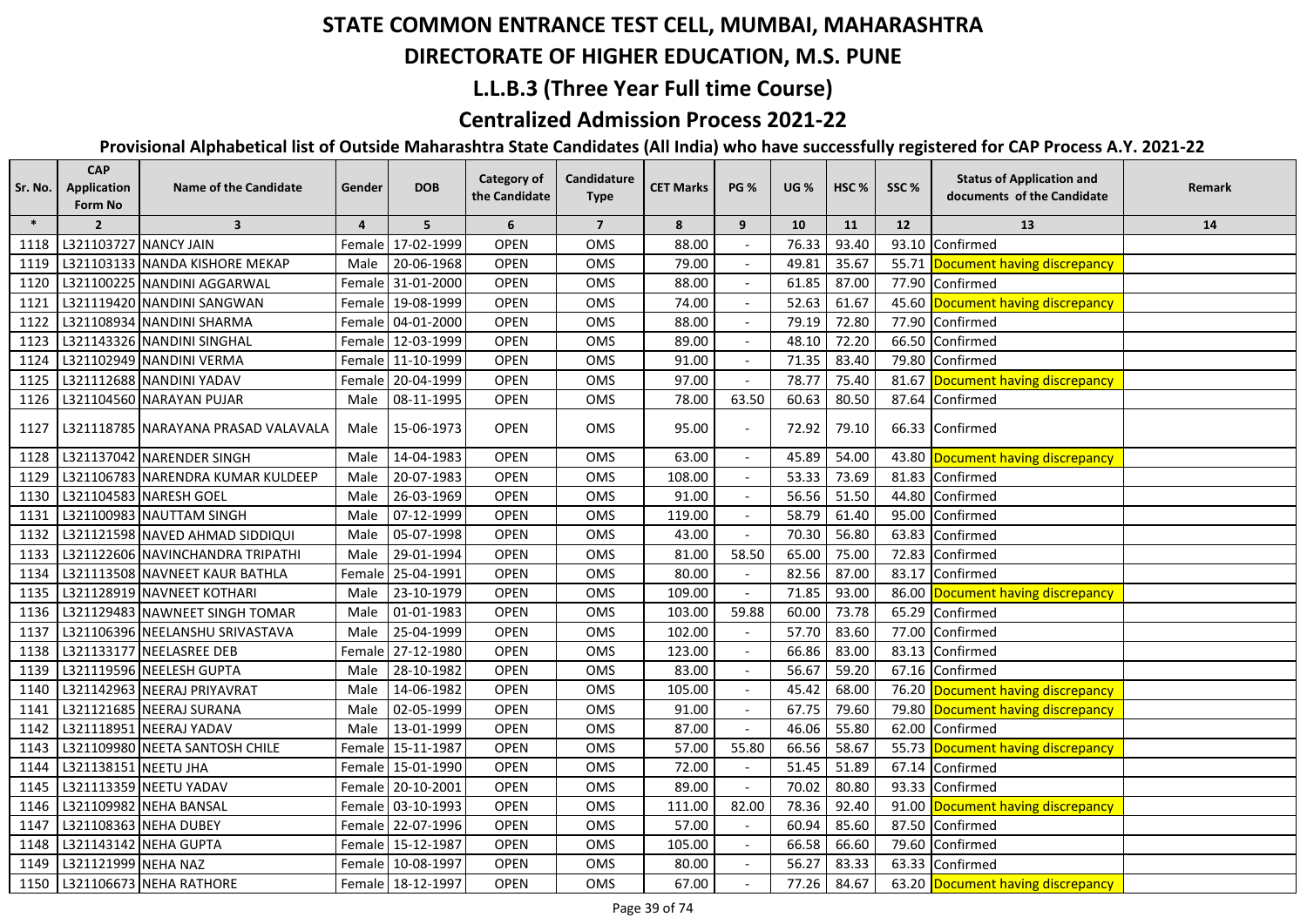#### **DIRECTORATE OF HIGHER EDUCATION, M.S. PUNE**

### **L.L.B.3 (Three Year Full time Course)**

### **Centralized Admission Process 2021-22**

| Sr. No. | <b>CAP</b><br><b>Application</b><br>Form No | <b>Name of the Candidate</b>              | Gender         | <b>DOB</b>        | Category of<br>the Candidate | Candidature<br><b>Type</b> | <b>CET Marks</b> | <b>PG %</b> | <b>UG</b> % | HSC <sub>%</sub> | SSC%  | <b>Status of Application and</b><br>documents of the Candidate | Remark |
|---------|---------------------------------------------|-------------------------------------------|----------------|-------------------|------------------------------|----------------------------|------------------|-------------|-------------|------------------|-------|----------------------------------------------------------------|--------|
| $\ast$  | $\overline{2}$                              | $\overline{\mathbf{3}}$                   | $\overline{4}$ | 5                 | 6                            | $\overline{7}$             | 8                | 9           | 10          | 11               | 12    | 13                                                             | 14     |
| 1151    |                                             | L321114929 NEHA RATHORE                   |                | Female 10-09-1988 | <b>OPEN</b>                  | OMS                        | 60.00            |             | 61.94       | 75.60            | 48.20 | Confirmed                                                      |        |
| 1152    |                                             | L321133560 NEHA SANJAY SHUKLA             |                | Female 01-01-1998 | <b>OPEN</b>                  | OMS                        | 45.00            | 61.69       | 60.85       | 70.31            |       | 50.00 Document having discrepancy                              |        |
| 1153    |                                             | L321103319 NEHA TIWARI                    |                | Female 18-03-2000 | <b>OPEN</b>                  | OMS                        | 95.00            |             | 63.33       | 88.60            |       | 70.20 Document having discrepancy                              |        |
| 1154    |                                             | L321104740 NEHA TIWARI BIDUA              |                | Female 20-01-1981 | <b>OPEN</b>                  | OMS                        | 84.00            | 58.48       | 46.78       | 50.20            |       | 58.83 Confirmed                                                |        |
| 1155    | L321132647                                  | <b>NEMANE MOKINDA</b><br><b>GOVINDRAO</b> |                | Male 05-06-1989   | <b>OPEN</b>                  | <b>OMS</b>                 | 65.00            |             | 63.40       | 38.50            |       | 65.33 Confirmed                                                |        |
| 1156    |                                             | L321138240 NICY PANCHOLI                  |                | Female 04-03-1995 | <b>OPEN</b>                  | OMS                        | 94.00            | 81.34       | 77.55       | 88.00            |       | 89.20 Confirmed                                                |        |
| 1157    |                                             | L321119949 NIDHI DEVENDRA SINGH           |                | Female 15-03-1997 | <b>OPEN</b>                  | OMS                        | 41.00            | 57.13       | 49.23       | 54.62            |       | 55.27 Document having discrepancy                              |        |
| 1158    |                                             | L321126387 NIDHI JHUNJHUNWALA             |                | Female 07-07-1993 | <b>OPEN</b>                  | OMS                        | 80.00            |             | 63.75       | 65.00            |       | 62.20 Confirmed                                                |        |
| 1159    |                                             | L321120575 NIDHI KULWAL                   |                | Female 29-11-1997 | <b>OPEN</b>                  | OMS                        | 90.00            |             | 63.06       | 81.60            |       | 85.50 Confirmed                                                |        |
| 1160    |                                             | L321106844 NIDHI MAHENDRA JAIN            |                | Female 04-05-1999 | <b>OPEN</b>                  | OMS                        | 83.00            |             | 61.33       | 78.00            |       | 84.40 Confirmed                                                |        |
| 1161    |                                             | L321111513 NIDHI PRAKASH RAI              |                | Female 06-08-1993 | <b>OPEN</b>                  | <b>OMS</b>                 | 86.00            | 68.10       | 59.40       | 68.00            |       | 60.80 Confirmed                                                |        |
| 1162    |                                             | L321105178 NIDHI SHUKLA                   |                | Female 23-03-1980 | <b>OPEN</b>                  | OMS                        | 88.00            | 58.98       | 74.41       | 53.60            |       | 58.67 Document having discrepancy                              |        |
| 1163    |                                             | L321106618 NIHARIKA BALIYAN               |                | Female 10-03-2000 | <b>OPEN</b>                  | OMS                        | 115.00           |             | 85.94       | 73.60            |       | 85.50 Confirmed                                                |        |
| 1164    |                                             | L321100882 NIHARIKA SHARMA                |                | Female 22-04-2000 | <b>OPEN</b>                  | OMS                        | 99.00            |             | 66.33       | 80.40            |       | 76.00 Confirmed                                                |        |
| 1165    |                                             | L321103458 NIKAM SHUBHAM KAILASRAO        | Male           | 13-08-1998        | <b>OPEN</b>                  | OMS                        | 49.00            |             | 61.50       | 72.92            |       | 52.80 Confirmed                                                |        |
| 1166    | L321100718 NIKHIL.                          |                                           | Male           | 28-04-1994        | <b>OPEN</b>                  | OMS                        | 112.00           |             | 54.38       | 78.40            |       | 81.70 Confirmed                                                |        |
| 1167    |                                             | L321101423 NIKHIL KUMAR TRIPATHI          | Male           | 18-11-2000        | <b>OPEN</b>                  | OMS                        | 70.00            |             | 52.00       | 59.60            |       | 58.90 Confirmed                                                |        |
| 1168    |                                             | L321103163 NIKHIL MITTAL                  | Male           | 23-01-1992        | <b>OPEN</b>                  | OMS                        | 101.00           |             | 69.30       | 61.23            |       | 88.40 Document having discrepancy                              |        |
| 1169    |                                             | L321135899 NIKHIL NITYASH                 | Male           | 11-05-1999        | OPEN                         | OMS                        | 90.00            |             | 53.00       | 58.20            |       | 85.50 Document having discrepancy                              |        |
| 1170    |                                             | L321137418 NIKHIL PATHAK                  | Male           | 21-06-1994        | <b>OPEN</b>                  | OMS                        | 107.00           |             | 85.49       | 94.80            | 89.20 | Confirmed                                                      |        |
| 1171    |                                             | L321120842 NIKHIL RAGHAV                  | Male           | 21-11-1998        | <b>OPEN</b>                  | OMS                        | 101.00           |             | 54.74       | 76.00            | 72.00 | Confirmed                                                      |        |
| 1172    |                                             | L321104781 NIKHILESH PRATAP SINGH         | Male           | 30-03-2001        | <b>OPEN</b>                  | OMS                        | 88.00            |             | 90.00       | 89.40            | 73.00 | Confirmed                                                      |        |
| 1173    |                                             | L321132054 NIKITA AGARWAL                 |                | Female 20-01-2001 | <b>OPEN</b>                  | OMS                        | 96.00            |             | 60.00       | 81.00            | 82.00 | Document having discrepancy                                    |        |
| 1174    |                                             | L321124002 NIKITA GAWANDE                 |                | Female 21-12-1996 | <b>OPEN</b>                  | OMS                        | 71.00            |             | 60.65       | 72.40            | 81.17 | Confirmed                                                      |        |
| 1175    |                                             | L321122642 NIKITA SALUJA                  |                | Female 17-11-1983 | <b>OPEN</b>                  | OMS                        | 88.00            | 60.00       | 66.46       | 69.11            |       | 67.00 Document having discrepancy                              |        |
| 1176    |                                             | L321109940 NIKITA SINGH                   |                | Female 18-12-1997 | <b>OPEN</b>                  | OMS                        | 80.00            |             | 61.60       | 70.60            | 91.20 | Confirmed                                                      |        |
| 1177    |                                             | L321106002 NIKKI MUKHI                    |                | Female 17-04-1998 | <b>OPEN</b>                  | OMS                        | 81.00            |             | 67.73       | 62.80            | 62.67 | Document having discrepancy                                    |        |
| 1178    |                                             | L321108328 NILAKSHI TRIPATHI              |                | Female 03-05-2000 | <b>OPEN</b>                  | OMS                        | 96.00            |             | 79.21       | 87.20            |       | 91.20 Confirmed                                                |        |
| 1179    |                                             | L321113380 NILAM RUPESH JADHAV            |                | Female 18-06-1988 | <b>OPEN</b>                  | OMS                        | 73.00            |             | 59.91       | 47.17            |       | 59.33 Document having discrepancy                              |        |
| 1180    |                                             | L321114697 NILESH SUDHAKAR WAKDE          | Male           | 14-11-1999        | <b>OPEN</b>                  | OMS                        | 38.00            |             | 56.19       | 62.92            |       | 66.00 Document having discrepancy                              |        |
| 1181    | L321140194                                  | NIMBALKAR SANTOSH<br><b>ATMARAM</b>       |                | Male 25-06-1973   | <b>OPEN</b>                  | OMS                        | 76.00            |             | 69.80       | 37.67            |       | 44.14 Confirmed                                                |        |
| 1182    |                                             | L321110861 NIMESH BHATT                   |                | Male 24-01-1999   | <b>OPEN</b>                  | OMS                        | 108.00           |             | 77.00       | 85.40            |       | 85.50 Confirmed                                                |        |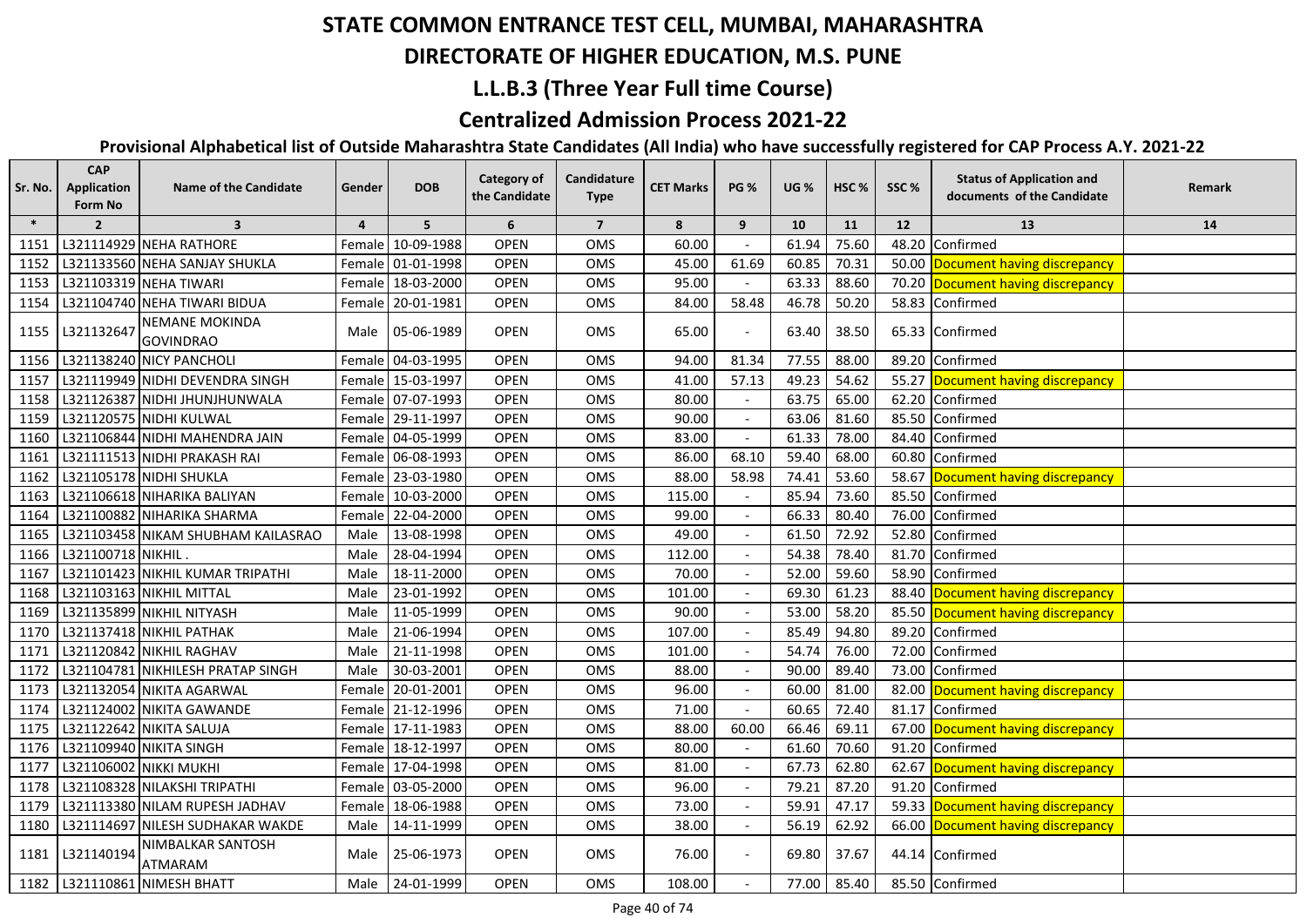## **DIRECTORATE OF HIGHER EDUCATION, M.S. PUNE**

### **L.L.B.3 (Three Year Full time Course)**

#### **Centralized Admission Process 2021-22**

| Sr. No. | <b>CAP</b><br>Application<br>Form No | <b>Name of the Candidate</b>            | Gender         | <b>DOB</b>        | Category of<br>the Candidate | Candidature<br><b>Type</b> | <b>CET Marks</b> | <b>PG %</b> | <b>UG</b> % | HSC <sub>%</sub> | SSC%  | <b>Status of Application and</b><br>documents of the Candidate | Remark |
|---------|--------------------------------------|-----------------------------------------|----------------|-------------------|------------------------------|----------------------------|------------------|-------------|-------------|------------------|-------|----------------------------------------------------------------|--------|
| $\ast$  | $\overline{2}$                       | $\overline{\mathbf{3}}$                 | $\overline{4}$ | 5                 | 6                            | $\overline{7}$             | 8                | 9           | 10          | 11               | 12    | 13                                                             | 14     |
| 1183    |                                      | L321128960 NIMISH ARORA                 | Male           | 12-10-1980        | <b>OPEN</b>                  | OMS                        | 98.00            |             | 65.90       | 67.78            | 72.00 | Confirmed                                                      |        |
| 1184    | L321107246 NIMIT JAIN                |                                         | Male           | 06-04-2000        | <b>OPEN</b>                  | OMS                        | 105.00           |             | 58.18       | 84.40            | 85.60 | Confirmed                                                      |        |
| 1185    | L321116477                           | NIMMANA SIVAPRASAD<br><b>KRISHNARAO</b> | Male           | 20-11-1995        | <b>OPEN</b>                  | OMS                        | 87.00            | 59.69       | 64.58       | 58.46            |       | 56.91 Confirmed                                                |        |
| 1186    |                                      | L321112471 NINAWE PRAKASH LAXMAN        | Male           | 15-07-1973        | <b>OPEN</b>                  | OMS                        | 66.00            |             | 68.00       | 57.00            |       | 71.71 Document having discrepancy                              |        |
| 1187    |                                      | L321130844 NIRAJ KUMAR MISHRA           | Male           | 05-07-1982        | <b>OPEN</b>                  | OMS                        | 66.00            | 57.38       | 58.63       | 53.20            |       | 63.00 Confirmed                                                |        |
| 1188    |                                      | L321115303 NIRAJ KUMAR SINGH            | Male           | 15-07-1992        | <b>OPEN</b>                  | OMS                        | 86.00            |             | 64.67       | 66.40            |       | 70.80 Confirmed                                                |        |
| 1189    |                                      | L321101679 NIRANJAN P SINGH             | Male           | 26-09-1998        | <b>OPEN</b>                  | OMS                        | 93.00            |             | 68.78       | 54.60            |       | 63.00 Document having discrepancy                              |        |
| 1190    |                                      | L321133212 NIRMAL KUMAR CHOUDHARY       | Male           | 02-10-1977        | <b>OPEN</b>                  | OMS                        | 67.00            |             | 53.72       | 55.00            |       | 57.44 Document having discrepancy                              |        |
| 1191    |                                      | L321111694 NIRMALA ANN PINTO            |                | Female 17-01-1970 | <b>OPEN</b>                  | <b>OMS</b>                 | 116.00           |             | 59.32       | 81.17            |       | 77.86 Confirmed                                                |        |
| 1192    | L321124216                           | NISHA DEVI AVDHESH<br>KANOOJIYA         |                | Female 16-09-1995 | <b>OPEN</b>                  | OMS                        | 36.00            |             | 52.33       | 60.40            |       | 63.00 Confirmed                                                |        |
| 1193    |                                      | L321121695 NISHA MORYA                  |                | Female 26-09-1998 | <b>OPEN</b>                  | OMS                        | 89.00            |             | 46.75       | 71.00            |       | 60.80 Document having discrepancy                              |        |
| 1194    |                                      | L321116984 NISHA NILESH KAKDE           |                | Female 29-06-1971 | <b>OPEN</b>                  | OMS                        | 50.00            |             | 48.06       | 58.38            |       | 52.92 Confirmed                                                |        |
| 1195    |                                      | L321134794 NISHANT JOSHI                |                | Male 05-05-1985   | <b>OPEN</b>                  | OMS                        | 85.00            | 57.97       | 55.79       | 66.44            |       | 61.60 Document having discrepancy                              |        |
| 1196    |                                      | L321127249 NISHANT KUMAR                | Male           | 12-08-2000        | <b>OPEN</b>                  | OMS                        | 98.00            |             | 63.53       | 67.40            |       | 76.00 Confirmed                                                |        |
| 1197    |                                      | L321106223 NISHANT RANA                 | Male           | 10-01-1998        | <b>OPEN</b>                  | OMS                        | 104.00           |             | 64.96       | 71.60            | 62.70 | Confirmed                                                      |        |
| 1198    |                                      | L321133752 NISHANT SINGH                | Male           | 15-08-1994        | <b>OPEN</b>                  | OMS                        | 88.00            |             | 70.72       | 78.00            |       | 70.17 Document having discrepancy                              |        |
| 1199    |                                      | L321127005 NISHANT VASHISHTH            | Male           | 26-06-1999        | OPEN                         | OMS                        | 114.00           |             | 68.80       | 77.00            | 95.00 | Confirmed                                                      |        |
| 1200    | L321107401 NISHI SETH                |                                         |                | Female 12-06-1991 | <b>OPEN</b>                  | OMS                        | 79.00            |             | 58.68       | 80.60            |       | 70.50 Document having discrepancy                              |        |
| 1201    | L321140690 NISHI YADAV               |                                         |                | Female 31-01-2000 | <b>OPEN</b>                  | OMS                        | 90.00            |             | 61.88       | 79.20            | 77.90 | Confirmed                                                      |        |
| 1202    | L321138551 NISHU GARG                |                                         |                | Female 22-04-2000 | <b>OPEN</b>                  | OMS                        | 113.00           |             | 83.94       | 94.60            | 95.00 | Confirmed                                                      |        |
| 1203    |                                      | L321120800 NITESH KUMAR PATIDAR         | Male           | 10-12-1994        | <b>OPEN</b>                  | OMS                        | 104.00           |             | 55.70       | 81.00            | 87.33 | <b>Confirmed</b>                                               |        |
| 1204    |                                      | L321120399 NITESH MISHRA                | Male           | 19-01-1992        | OPEN                         | OMS                        | 60.00            |             | 50.47       | 55.50            | 50.92 | Document having discrepancy                                    |        |
| 1205    |                                      | L321146002 NITIN CHATURVEDI             | Male           | 31-08-1991        | OPEN                         | OMS                        | 101.00           |             | 80.24       | 82.80            | 77.83 | Confirmed                                                      |        |
| 1206    |                                      | L321103683 NITIN KUMAR SINGH            | Male           | 09-09-2000        | OPEN                         | OMS                        | 55.00            |             | 57.95       | 59.80            | 66.50 | Confirmed                                                      |        |
| 1207    |                                      | L321126918 NITIN ULHAS CHOUGULE         | Male           | 02-07-1985        | OPEN                         | OMS                        | 78.00            |             | 61.26       | 56.50            |       | 58.53 Document having discrepancy                              |        |
| 1208    |                                      | L321119694 NITIN VERMA                  | Male           | 05-09-2000        | <b>OPEN</b>                  | OMS                        | 58.00            |             | 55.91       | 59.00            |       | 54.00 Document having discrepancy                              |        |
| 1209    |                                      | L321102973 NITYA AJMANI                 |                | Female 17-09-2000 | <b>OPEN</b>                  | OMS                        | 105.00           |             | 76.51       | 83.83            |       | 91.20 Confirmed                                                |        |
| 1210    | L321110839 NIVEA RANA                |                                         |                | Female 10-06-1997 | <b>OPEN</b>                  | OMS                        | 99.00            |             | 49.48       | 71.40            | 70.30 | Confirmed                                                      |        |
| 1211    | L321105493 NIVEDITA                  |                                         |                | Female 08-03-1997 | <b>OPEN</b>                  | OMS                        | 89.00            |             | 69.60       | 77.20            | 81.70 | Confirmed                                                      |        |
| 1212    |                                      | L321101240 NIVRUTTI BHAUSAHEB THOSAR    |                | Male 26-04-1987   | <b>OPEN</b>                  | OMS                        | 55.00            |             | 61.47       | 40.17            |       | 41.33 Confirmed                                                |        |
|         |                                      | 1213   L321110642 NIYAZ MOHD            |                | Male 28-01-1997   | <b>OPEN</b>                  | OMS                        | 49.00            |             | 52.24       | 61.60            |       | 61.50 Document having discrepancy                              |        |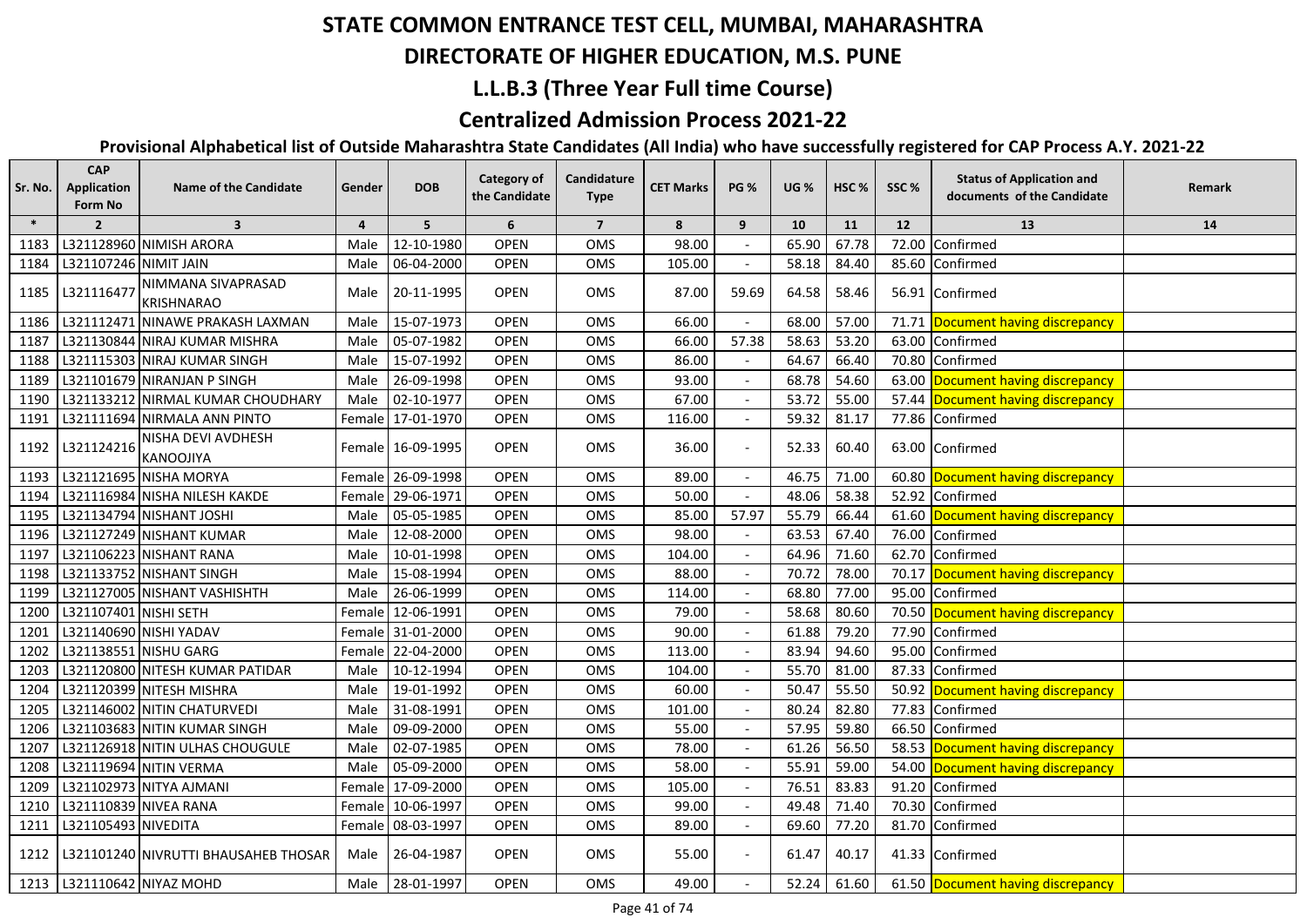## **DIRECTORATE OF HIGHER EDUCATION, M.S. PUNE**

#### **L.L.B.3 (Three Year Full time Course)**

### **Centralized Admission Process 2021-22**

| Sr. No. | <b>CAP</b><br><b>Application</b><br>Form No | <b>Name of the Candidate</b>        | Gender         | <b>DOB</b>        | <b>Category of</b><br>the Candidate | Candidature<br><b>Type</b> | <b>CET Marks</b> | <b>PG %</b>              | <b>UG</b> % | HSC <sub>%</sub> | SSC%  | <b>Status of Application and</b><br>documents of the Candidate | Remark |
|---------|---------------------------------------------|-------------------------------------|----------------|-------------------|-------------------------------------|----------------------------|------------------|--------------------------|-------------|------------------|-------|----------------------------------------------------------------|--------|
| $\ast$  | $\overline{2}$                              | $\overline{\mathbf{3}}$             | $\overline{a}$ | 5                 | 6                                   | $\overline{7}$             | 8                | 9                        | 10          | 11               | 12    | 13                                                             | 14     |
| 1214    |                                             | L321137068 NOORUL HASAN             | Male           | 11-07-1986        | OPEN                                | OMS                        | 106.00           |                          | 86.68       | 74.60            | 67.00 | Confirmed                                                      |        |
| 1215    |                                             | L321113644 NUPUR SHAH               |                | Female 05-10-1997 | <b>OPEN</b>                         | <b>OMS</b>                 | 95.00            |                          | 60.02       | 78.00            | 70.30 | Confirmed                                                      |        |
| 1216    |                                             | L321131348 NUZHAT BANO              |                | Female 11-05-1989 | <b>OPEN</b>                         | OMS                        | 43.00            | 58.00                    | 57.89       | 67.60            | 62.17 | Confirmed                                                      |        |
| 1217    |                                             | L321135507 OJASWI JAIN              |                | Female 19-12-2000 | <b>OPEN</b>                         | <b>OMS</b>                 | 103.00           |                          | 68.25       | 74.20            |       | 77.90 Document having discrepancy                              |        |
| 1218    |                                             | L321121953 OJHA KARAN MANOJ         | Male           | 29-10-1984        | <b>OPEN</b>                         | OMS                        | 85.00            |                          | 63.30       | 57.00            |       | 55.07 Document having discrepancy                              |        |
| 1219    |                                             | L321135111 OM PRAKASH               | Male           | 01-01-1969        | OPEN                                | OMS                        | 76.00            |                          | 51.39       | 43.33            | 63.11 | Document having discrepancy                                    |        |
| 1220    |                                             | L321121628 OM PRAKASH THAKUR        | Male           | 13-02-1980        | <b>OPEN</b>                         | OMS                        | 101.00           | 66.82                    | 61.73       | 61.78            | 72.50 | Confirmed                                                      |        |
| 1221    |                                             | L321127020 OM PRAKASH TIWARY        | Male           | 03-02-1984        | <b>OPEN</b>                         | OMS                        | 132.00           |                          | 76.03       | 77.00            | 84.33 | Confirmed                                                      |        |
| 1222    |                                             | L321105276 OMER MAHMOOD             | Male           | 14-04-2000        | <b>OPEN</b>                         | OMS                        | 110.00           |                          | 71.00       | 90.60            |       | 95.00 Document having discrepancy                              |        |
| 1223    |                                             | L321130742 OMKAR SUBRAMANIAN IYER   | Male           | 22-07-1982        | <b>OPEN</b>                         | OMS                        | 89.00            | 71.75                    | 43.00       | 61.33            | 58.13 | Confirmed                                                      |        |
| 1224    |                                             | L321117484 OMPRAKASH SAHU           | Male           | 03-03-1983        | <b>OPEN</b>                         | OMS                        | 62.00            | 71.03                    | 59.54       | 58.40            |       | 66.00 Document having discrepancy                              |        |
| 1225    |                                             | L321100806 ONKAR BANERJEE           | Male           | 30-11-1999        | <b>OPEN</b>                         | <b>OMS</b>                 | 64.00            |                          | 65.04       | 74.00            | 74.14 | Confirmed                                                      |        |
| 1226    |                                             | L321105284 OZAL BUDHIA              |                | Female 13-10-1997 | <b>OPEN</b>                         | OMS                        | 90.00            |                          | 77.79       | 87.00            | 93.10 | Confirmed                                                      |        |
| 1227    |                                             | L321102663 P MUTHU KUTTI            | Male           | 19-05-1995        | <b>OPEN</b>                         | J & K Migrant              | 85.00            | 77.92                    | 58.13       | 59.42            |       | 58.90 Confirmed                                                |        |
| 1228    |                                             | L321137727 P N RAVI KUMAR           | Male           | 19-10-1977        | <b>OPEN</b>                         | OMS                        | 80.00            | 52.50                    | 61.67       | 53.40            |       | 66.83 Document having discrepancy                              |        |
| 1229    |                                             | L321126325 P VIJAY KUMAR RAO        | Male           | 18-01-1986        | <b>OPEN</b>                         | OMS                        | 67.00            | 65.79                    | 60.60       | 54.80            |       | 60.40 Document having discrepancy                              |        |
| 1230    |                                             | L321102345 PADMAJA INJETI           |                | Female 23-07-1974 | <b>OPEN</b>                         | OMS                        | 87.00            | 57.50                    | 60.81       | 51.40            |       | 65.50 Confirmed                                                |        |
| 1231    |                                             | L321103249 PADMAVATHI SIRASAPALLI   |                | Female 15-07-1982 | <b>OPEN</b>                         | OMS                        | 73.00            | 65.71                    | 65.50       | 66.60            | 75.33 | Confirmed                                                      |        |
| 1232    |                                             | L321113915 PAKHI CHAUDHARY          |                | Female 02-09-1997 | <b>OPEN</b>                         | OMS                        | 110.00           |                          | 59.17       | 82.83            | 84.33 | Confirmed                                                      |        |
| 1233    |                                             | L321114803 PAL RAJESH DINANATH      | Male           | 18-04-1994        | <b>OPEN</b>                         | OMS                        | 58.00            | $\overline{\phantom{a}}$ | 53.72       | 76.00            | 62.18 | Confirmed                                                      |        |
| 1234    |                                             | L321112435 PALAK PANDEY             |                | Female 29-03-2001 | <b>OPEN</b>                         | OMS                        | 96.00            |                          | 66.48       | 95.00            | 92.40 | Document having discrepancy                                    |        |
| 1235    | L321105129 PALAK SHAH                       |                                     | Female         | 05-08-2000        | <b>OPEN</b>                         | OMS                        | 72.00            |                          | 60.35       | 76.00            | 71.83 | Confirmed                                                      |        |
| 1236    |                                             | L321139077 PALLAVI GUPTA            |                | Female 30-07-1987 | <b>OPEN</b>                         | OMS                        | 108.00           | $\sim$                   | 82.74       | 80.20            | 92.60 | Confirmed                                                      |        |
| 1237    |                                             | L321117371 PALOMI RAHUL VATSYAYAN   |                | Female 22-12-1997 | <b>OPEN</b>                         | OMS                        | 126.00           |                          | 96.20       | 90.80            | 90.00 | Confirmed                                                      |        |
| 1238    |                                             | L321139039 PALVE NILKANTH SHESHRAO  | Male           | 11-12-1985        | <b>OPEN</b>                         | OMS                        | 110.00           | 74.58                    | 72.60       | 57.50            | 62.40 | Document having discrepancy                                    |        |
| 1239    |                                             | L321102819 PANCHALI KAR             |                | Female 22-02-1996 | <b>OPEN</b>                         | OMS                        | 108.00           |                          | 56.25       | 54.40            | 74.10 | Confirmed                                                      |        |
| 1240    |                                             | L321108989 PANDEY ANKITA UPENDRA    |                | Female 21-11-1999 | <b>OPEN</b>                         | OMS                        | 80.00            |                          | 63.20       | 79.23            | 58.80 | Confirmed                                                      |        |
| 1241    |                                             | L321119368 PANDEY PALLAVI RAJDEV    | Female         | 08-01-1999        | <b>OPEN</b>                         | OMS                        | 56.00            | $\overline{\phantom{a}}$ | 73.57       | 75.23            | 56.00 | Confirmed                                                      |        |
| 1242    | L321101970                                  | PANDEY SURENDRA<br><b>SURYANATH</b> | Male           | 02-10-1986        | OPEN                                | OMS                        | 62.00            | 78.86                    | 77.41       | 44.67            |       | 52.93 Confirmed                                                |        |
| 1243    |                                             | L321142062 PANDIT SANKET SUBHASH    | Male           | 28-10-1985        | <b>OPEN</b>                         | OMS                        | 54.00            | $\overline{\phantom{a}}$ | 64.88       | 37.83            | 50.40 | Confirmed                                                      |        |
| 1244    |                                             | L321113216 PANDYA ABHISHEK HARSHAD  | Male           | 20-01-1994        | <b>OPEN</b>                         | OMS                        | 85.00            | $\overline{\phantom{a}}$ | 64.87       | 62.17            | 58.46 | Confirmed                                                      |        |
| 1245    | L321101549 PANKAJ                           |                                     | Male           | 24-12-1988        | <b>OPEN</b>                         | OMS                        | 96.00            | $\overline{\phantom{a}}$ | 58.83       | 54.80            | 71.17 | Confirmed                                                      |        |
| 1246    |                                             | L321135206 PANKAJ PATIL             | Male           | 04-06-1980        | <b>OPEN</b>                         | OMS                        | 63.00            |                          | 51.25       | 61.50            |       | 52.53 Confirmed                                                |        |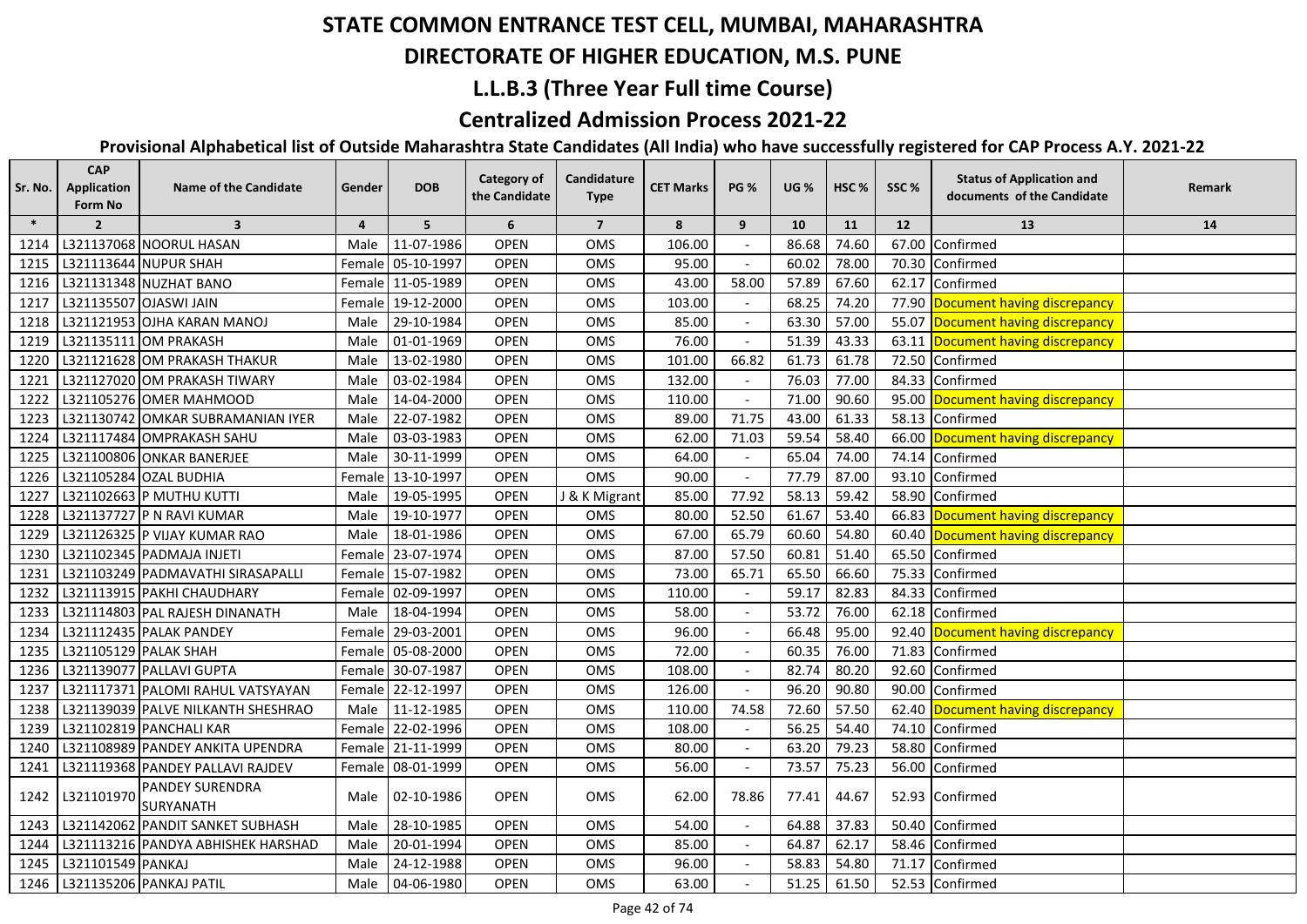## **DIRECTORATE OF HIGHER EDUCATION, M.S. PUNE**

#### **L.L.B.3 (Three Year Full time Course)**

### **Centralized Admission Process 2021-22**

| Sr. No. | <b>CAP</b><br><b>Application</b><br>Form No | <b>Name of the Candidate</b>               | Gender         | <b>DOB</b>        | <b>Category of</b><br>the Candidate | Candidature<br><b>Type</b> | <b>CET Marks</b> | <b>PG %</b> | <b>UG %</b> | HSC <sub>%</sub> | SSC%  | <b>Status of Application and</b><br>documents of the Candidate | Remark |
|---------|---------------------------------------------|--------------------------------------------|----------------|-------------------|-------------------------------------|----------------------------|------------------|-------------|-------------|------------------|-------|----------------------------------------------------------------|--------|
| $\ast$  | $\overline{2}$                              | $\overline{3}$                             | $\overline{4}$ | 5                 | 6                                   | $\overline{7}$             | 8                | 9           | 10          | 11               | 12    | 13                                                             | 14     |
| 1247    |                                             | L321143498 PANKAJ PRAJAPATI                | Male           | 28-10-1997        | <b>OPEN</b>                         | OMS                        | 78.00            |             | 71.33       | 83.20            | 87.40 | Confirmed                                                      |        |
| 1248    |                                             | L321124121 PANKAJ R YADAV                  | Male           | 05-01-1987        | <b>OPEN</b>                         | <b>OMS</b>                 | 52.00            |             | 69.25       | 44.17            |       | 62.93 Document having discrepancy                              |        |
| 1249    |                                             | L321105251 PANKAJ SETH                     | Male           | 08-09-1965        | <b>OPEN</b>                         | OMS                        | 84.00            |             | 54.76       | 57.50            |       | 53.47 Confirmed                                                |        |
| 1250    |                                             | L321105353 PANKHURI SHARMA                 |                | Female 04-09-2000 | <b>OPEN</b>                         | OMS                        | 114.00           |             | 69.50       | 96.40            |       | 83.60 Confirmed                                                |        |
| 1251    |                                             | L321105976 PARAB VEDANTI RAGHUNATH         |                | Female 20-02-2000 | <b>OPEN</b>                         | <b>OMS</b>                 | 47.00            |             | 62.08       | 57.85            |       | 66.00 Document having discrepancy                              |        |
| 1252    |                                             | L321141447 PARAG BASU                      | Male           | 12-07-1965        | <b>OPEN</b>                         | OMS                        | 116.00           |             | 53.29       | 60.00            |       | 68.50 Confirmed                                                |        |
| 1253    |                                             | L321134838 PARAMHANS YADAV                 | Male           | 15-12-1971        | <b>OPEN</b>                         | OMS                        | 71.00            | 50.70       | 41.65       | 38.60            |       | 55.33 Confirmed                                                |        |
| 1254    |                                             | L321138163 PARAS MEHTA                     | Male           | 22-04-1986        | <b>OPEN</b>                         | OMS                        | 117.00           |             | 54.80       | 79.80            |       | 89.20 Document having discrepancy                              |        |
| 1255    |                                             | L321108893 PARDEEP KUMAR JHAJHARIA         | Male           | 16-02-1977        | <b>OPEN</b>                         | OMS                        | 109.00           | 71.30       | 58.81       | 54.60            | 62.80 | Confirmed                                                      |        |
| 1256    |                                             | L321138360 PARDESHI DIVYA NANDUSING        |                | Female 24-05-1995 | <b>OPEN</b>                         | OMS                        | 43.00            |             | 49.08       | 45.17            | 60.80 | Confirmed                                                      |        |
| 1257    |                                             | L321133956 PARIJAT SHRIVASTAVA             | Male           | 13-11-1990        | <b>OPEN</b>                         | <b>OMS</b>                 | 111.00           |             | 83.85       | 73.40            | 84.00 | Confirmed                                                      |        |
| 1258    |                                             | L321105573 PARTH BHARDWAJ                  | Male           | 20-07-1998        | <b>OPEN</b>                         | OMS                        | 103.00           |             | 61.10       | 74.40            |       | 74.10 Document having discrepancy                              |        |
| 1259    |                                             | L321140889 PARTH MAHESHBHAI SHAH           | Male           | 08-10-1991        | <b>OPEN</b>                         | OMS                        | 105.00           |             | 63.05       | 81.43            | 80.77 | Confirmed                                                      |        |
| 1260    |                                             | L321109933 PARTH SARTHY                    | Male           | 18-11-1999        | <b>OPEN</b>                         | <b>OMS</b>                 | 105.00           |             | 71.52       | 57.80            |       | 81.50 Document having discrepancy                              |        |
| 1261    |                                             | L321100235 PARV LODHA                      | Male           | 27-08-2000        | <b>OPEN</b>                         | <b>OMS</b>                 | 126.00           |             | 71.16       | 87.80            |       | 89.33 Confirmed                                                |        |
| 1262    |                                             | L321140254 PARVEEN JINDAL                  | Male           | 16-12-1985        | OPEN                                | OMS                        | 117.00           |             | 74.89       | 67.40            |       | 64.00 Confirmed                                                |        |
| 1263    | L321113579                                  | PASI MUKESHKUMAR<br><b>GHURAHURAM</b>      | Male           | 16-10-1990        | <b>OPEN</b>                         | OMS                        | 91.00            |             | 48.30       | 61.83            |       | 57.69 Confirmed                                                |        |
| 1264    |                                             | L321106302 PATANKAR ANITA UMESH            | Female         | 02-04-1997        | OPEN                                | OMS                        | 62.00            | 67.25       | 68.22       | 67.54            | 70.24 | Document having discrepancy                                    |        |
| 1265    |                                             | L321102691 PATEL BHAKTESH ASHOKBHAI        | Male           | 07-11-1994        | <b>OPEN</b>                         | OMS                        | 54.00            |             | 49.44       | 74.80            | 39.60 | Confirmed                                                      |        |
| 1266    |                                             | L321120226 PATEL KALPESH NAGIN             | Male           | 11-05-1981        | OPEN                                | OMS                        | 74.00            | $\sim$      | 69.07       | 52.83            | 51.20 | Confirmed                                                      |        |
| 1267    |                                             | L321120675 PATEL MEHUL VISHNU              | Male           | 23-11-1997        | <b>OPEN</b>                         | OMS                        | 49.00            |             | 59.13       | 54.31            | 49.60 | Confirmed                                                      |        |
| 1268    |                                             | L321138207 PATEL NIKITABEN JAYANTILAL      |                | Female 21-12-1983 | <b>OPEN</b>                         | OMS                        | 57.00            | 58.25       | 55.55       | 75.50            |       | 80.00 Document having discrepancy                              |        |
| 1269    | L321133136                                  | PATEL TAUSIF TABREZ ABDUL<br><b>GAFFAR</b> | Male           | 19-06-1984        | <b>OPEN</b>                         | OMS                        | 86.00            |             | 63.54       | 47.00            |       | 45.60 Document having discrepancy                              |        |
| 1270    | L321122980                                  | PATEL UMANG<br>PRAKASHCHANDRA              | Male           | 16-05-1988        | <b>OPEN</b>                         | OMS                        | 83.00            | 53.99       | 61.39       | 85.00            |       | 90.43 Document having discrepancy                              |        |
| 1271    | L321120282                                  | <b>PATHAK SHUBHAM</b><br>BHARATBHUSHAN     | Male           | 15-08-1997        | <b>OPEN</b>                         | OMS                        | 84.00            | 59.35       | 66.08       | 73.23            |       | 77.27 Confirmed                                                |        |
| 1272    | L321139726                                  | PATHAN JARRARKHAN<br>VALIDADKHAN           | Male           | 25-01-1985        | <b>OPEN</b>                         | OMS                        | 69.00            |             | 59.96       | 49.33            |       | 66.72 Confirmed                                                |        |
| 1273    | L321121201                                  | PATHAN MAKSOODAHMAD<br><b>KHAJASAHEB</b>   |                | Male 11-09-1992   | <b>OPEN</b>                         | OMS                        | 50.00            | 57.03       | 64.00       | 47.83            |       | 60.77 Document having discrepancy                              |        |
|         |                                             | 1274   L321114823 PATHAN REHAN RAJUNABI    |                | Male 22-08-1992   | <b>OPEN</b>                         | OMS                        | 52.00            |             | 60.68       | 63.50            |       | 74.55 Document having discrepancy                              |        |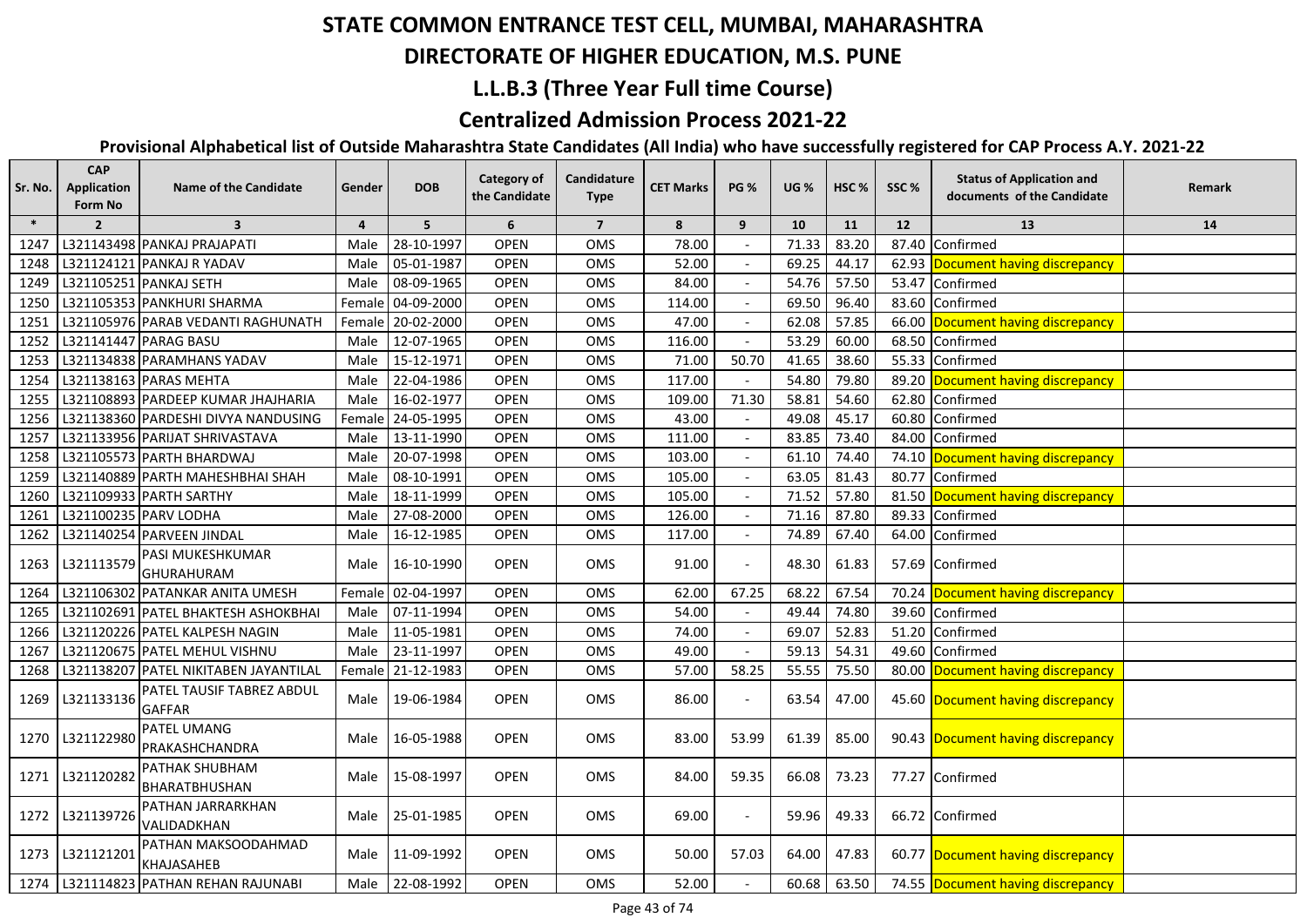#### **DIRECTORATE OF HIGHER EDUCATION, M.S. PUNE**

### **L.L.B.3 (Three Year Full time Course)**

### **Centralized Admission Process 2021-22**

| Sr. No. | <b>CAP</b><br>Application<br>Form No | <b>Name of the Candidate</b>            | Gender | <b>DOB</b>        | <b>Category of</b><br>the Candidate | Candidature<br><b>Type</b> | <b>CET Marks</b> | <b>PG %</b>              | <b>UG %</b> | HSC <sub>%</sub> | SSC%  | <b>Status of Application and</b><br>documents of the Candidate | Remark |
|---------|--------------------------------------|-----------------------------------------|--------|-------------------|-------------------------------------|----------------------------|------------------|--------------------------|-------------|------------------|-------|----------------------------------------------------------------|--------|
| $\ast$  | $\overline{2}$                       | $\overline{\mathbf{3}}$                 | 4      | 5                 | 6                                   | $\overline{7}$             | 8                | 9                        | 10          | 11               | 12    | 13                                                             | 14     |
| 1275    |                                      | L321131087 PATHAN SAKIB PAPABHAI        | Male   | 22-04-1999        | <b>OPEN</b>                         | OMS                        | 34.00            |                          | 64.31       | 41.08            |       | 67.60 Document having discrepancy                              |        |
| 1276    |                                      | L321101497 PATIL JEEVAN PRAKASH         | Male   | 30-01-1976        | <b>OPEN</b>                         | <b>OMS</b>                 | 95.00            | 57.71                    | 60.00       | 62.33            |       | 73.57 Confirmed                                                |        |
| 1277    |                                      | L321129640 PATIL KARAN MAHADEVAPPA      | Male   | 26-10-1996        | <b>OPEN</b>                         | OMS                        | 67.00            |                          | 52.96       | 53.67            | 76.00 | Confirmed                                                      |        |
| 1278    |                                      | L321137368 PATIL KASHYAP JAYESH         | Male   | 16-06-1988        | <b>OPEN</b>                         | OMS                        | 87.00            |                          | 60.00       | 75.20            |       | 79.14 Confirmed                                                |        |
| 1279    |                                      | L321127411 PATIL PRAJWAL SANJAY         | Male   | 02-04-2000        | <b>OPEN</b>                         | OMS                        | 88.00            |                          | 72.89       | 85.38            |       | 85.00 Confirmed                                                |        |
| 1280    |                                      | L321130032 PATIL SHEETAL DATTATRAY      |        | Female 10-04-1986 | <b>OPEN</b>                         | OMS                        | 61.00            |                          | 57.96       | 42.67            |       | 49.92 Document having discrepancy                              |        |
| 1281    |                                      | L321127925 PATIL SHUBHAM VIKAS          | Male   | 12-09-1994        | OPEN                                | OMS                        | 69.00            |                          | 64.86       | 56.83            |       | 63.45 Confirmed                                                |        |
| 1282    |                                      | L321135570 PATIL SIDDHARTH SHEETAL      | Male   | 25-07-1992        | <b>OPEN</b>                         | OMS                        | 84.00            |                          | 59.88       | 64.33            |       | 76.62 Confirmed                                                |        |
| 1283    |                                      | L321121858 PATIL SOURABH SHIVKUMAR      | Male   | 11-12-1994        | <b>OPEN</b>                         | OMS                        | 85.00            | 70.00                    | 65.67       | 76.17            |       | 97.09 Confirmed                                                |        |
| 1284    |                                      | L321144306 PATIL TEJAS SHYAMSUNDAR      | Male   | 24-04-1997        | <b>OPEN</b>                         | OMS                        | 92.00            |                          | 75.14       | 81.20            |       | 85.17 Confirmed                                                |        |
| 1285    |                                      | L321112648 PATOLE SAPANA RAMESH         |        | Female 15-08-1989 | <b>OPEN</b>                         | OMS                        | 56.00            |                          | 73.09       | 51.50            |       | 42.00 Document having discrepancy                              |        |
| 1286    |                                      | L321121322 PAWAN BHARTI                 | Male   | 01-09-1986        | <b>OPEN</b>                         | OMS                        | 82.00            | 63.90                    | 65.92       | 55.80            |       | 56.50 Document having discrepancy                              |        |
| 1287    |                                      | L321117311 PAWAN KUMAR                  | Male   | 05-12-1995        | <b>OPEN</b>                         | <b>OMS</b>                 | 98.00            |                          | 70.88       | 68.20            |       | 69.40 Confirmed                                                |        |
| 1288    |                                      | L321124473 PAWAN KUMAR RAWAT            |        | Male 31-07-1968   | <b>OPEN</b>                         | OMS                        | 101.00           |                          | 72.09       | 65.00            |       | 72.13 Confirmed                                                |        |
| 1289    |                                      | L321142394 PAWAR ABHINAV MAHESH         |        | Male 25-03-1998   | <b>OPEN</b>                         | <b>OMS</b>                 | 55.00            |                          | 52.21       | 53.40            |       | 45.17 Document having discrepancy                              |        |
| 1290    |                                      | L321138038 PAWAR KOMAL BALASAHEB        |        | Female 29-12-2000 | <b>OPEN</b>                         | OMS                        | 50.00            |                          | 66.13       | 61.23            |       | 56.00 Document having discrepancy                              |        |
| 1291    |                                      | L321134597 PAWAR RAJENDRA MANIKSA       | Male   | 13-03-1961        | <b>OPEN</b>                         | OMS                        | 70.00            |                          | 51.16       | 60.17            |       | 53.00 Document having discrepancy                              |        |
| 1292    |                                      | L321142884 PAYAL GAJIWALA               |        | Female 16-09-1993 | OPEN                                | <b>OMS</b>                 | 101.00           | 63.94                    | 70.45       | 89.33            |       | 90.31 Confirmed                                                |        |
| 1293    |                                      | L321114720 PECHE MANISHA DAGDOO         |        | Female 11-05-1984 | <b>OPEN</b>                         | OMS                        | 55.00            |                          | 56.72       | 57.50            |       | 61.33 Document having discrepancy                              |        |
| 1294    | L321125888 PEMA RAM                  |                                         | Male   | 01-06-1990        | OPEN                                | OMS                        | 63.00            | $\sim$                   | 51.22       | 65.08            |       | 53.67 Document having discrepancy                              |        |
| 1295    |                                      | L321138034 PETER MARDI                  | Male   | 08-09-1983        | <b>OPEN</b>                         | <b>OMS</b>                 | 109.00           | 70.08                    | 58.95       | 74.33            |       | 68.17 Confirmed                                                |        |
| 1296    | L321144833                           | PETHKAR LAXMIKANT<br><b>BALAJIRAO</b>   | Male   | 19-05-1990        | <b>OPEN</b>                         | OMS                        | 61.00            |                          | 62.17       | 80.33            |       | 79.07 Confirmed                                                |        |
| 1297    | L321111077 PEYUSH JAIN               |                                         | Male   | 19-02-1981        | <b>OPEN</b>                         | OMS                        | 99.00            | 73.59                    | 60.61       | 62.20            | 60.00 | Confirmed                                                      |        |
| 1298    |                                      | L321136640 PILLAI AJAYKUMAR AYAPPAN     | Male   | 22-01-1979        | <b>OPEN</b>                         | OMS                        | 78.00            | 55.00                    | 42.50       | 54.00            |       | 51.73 Confirmed                                                |        |
| 1299    | L321132828                           | PINJARA AMJAD MOHAMMAD<br>QASIM         | Male   | 17-10-1981        | <b>OPEN</b>                         | OMS                        | 48.00            |                          | 53.50       | 47.80            |       | 44.00 Confirmed                                                |        |
| 1300    |                                      | L321129996 PINJARKAR KAJAL RAJU         | Female | 23-02-1999        | <b>OPEN</b>                         | OMS                        | 70.00            |                          | 57.66       | 70.62            |       | 59.20 Document having discrepancy                              |        |
| 1301    |                                      | L321123392 PIYUSH KEDIA                 | Male   | 03-02-1987        | <b>OPEN</b>                         | OMS                        | 75.00            |                          | 50.75       | 56.50            |       | 59.33 Confirmed                                                |        |
| 1302    |                                      | L321123165 PIYUSH KUMAR                 | Male   | 15-12-1998        | <b>OPEN</b>                         | OMS                        | 81.00            | $\overline{\phantom{a}}$ | 62.88       | 46.40            |       | 46.80 Confirmed                                                |        |
| 1303    | L321141451                           | PIYUSH KUMAR LALBAHADUR<br><b>DUBEY</b> | Male   | 20-09-1994        | <b>OPEN</b>                         | OMS                        | 49.00            | 52.38                    | 50.11       | 62.60            |       | 47.67 Confirmed                                                |        |
| 1304    |                                      | L321139560 POLADIA DHVANI BIPIN         |        | Female 01-02-1992 | <b>OPEN</b>                         | OMS                        | 103.00           |                          | 62.45       | 83.83            |       | 86.92 Document having discrepancy                              |        |
| 1305    |                                      | L321131542 POOJA MAHESHWARI             |        | Female 08-09-1994 | <b>OPEN</b>                         | OMS                        | 106.00           | 61.75                    | 65.78       | 76.67            |       | 87.40 Document having discrepancy                              |        |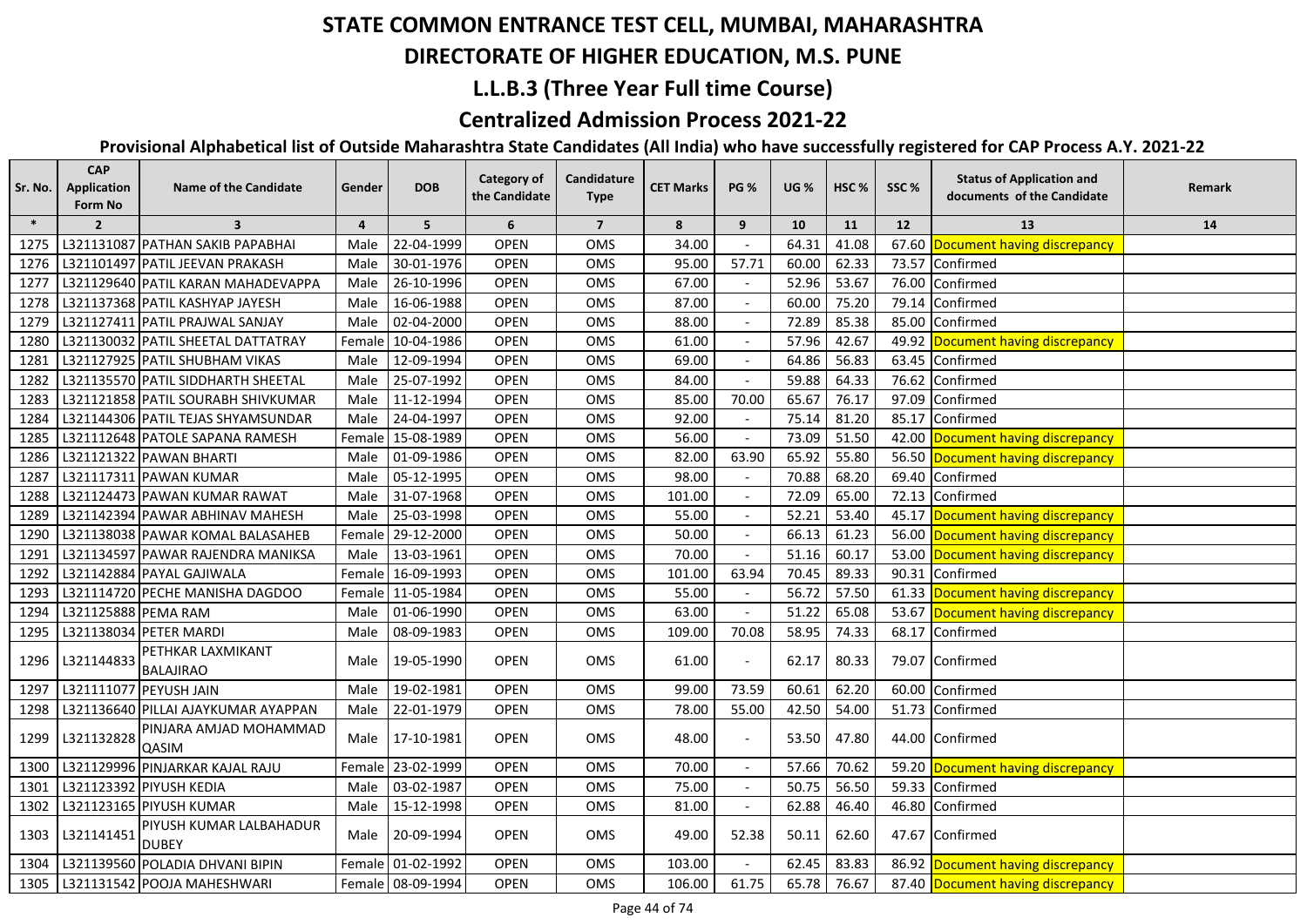#### **DIRECTORATE OF HIGHER EDUCATION, M.S. PUNE**

### **L.L.B.3 (Three Year Full time Course)**

### **Centralized Admission Process 2021-22**

| Sr. No. | <b>CAP</b><br>Application<br>Form No | <b>Name of the Candidate</b>                 | Gender         | <b>DOB</b>        | <b>Category of</b><br>the Candidate | Candidature<br><b>Type</b> | <b>CET Marks</b> | <b>PG %</b> | <b>UG %</b> | HSC <sub>%</sub> | SSC%                     | <b>Status of Application and</b><br>documents of the Candidate | Remark |
|---------|--------------------------------------|----------------------------------------------|----------------|-------------------|-------------------------------------|----------------------------|------------------|-------------|-------------|------------------|--------------------------|----------------------------------------------------------------|--------|
| $\ast$  | $\overline{2}$                       | $\overline{\mathbf{3}}$                      | $\overline{4}$ | 5                 | 6                                   | $\overline{7}$             | 8                | 9           | 10          | 11               | 12                       | 13                                                             | 14     |
| 1306    |                                      | L321107155 POOJA MANWANI                     |                | Female 18-02-1995 | <b>OPEN</b>                         | OMS                        | 94.00            |             | 64.54       | 77.60            | 81.60                    | Confirmed                                                      |        |
| 1307    |                                      | L321141012 POOJA SANJAY SHETE                |                | Female 29-05-1992 | <b>OPEN</b>                         | <b>OMS</b>                 | 49.00            | 58.00       | 65.78       | 58.17            | 66.77                    | Confirmed                                                      |        |
| 1308    |                                      | L321100282 POOJA SINGH                       |                | Female 06-12-1997 | <b>OPEN</b>                         | OMS                        | 84.00            |             | 53.29       | 77.33            |                          | 77.58 Confirmed                                                |        |
| 1309    |                                      | L321138203 POOJA VEDPRAKASH VYAS             |                | Female 02-09-1991 | <b>OPEN</b>                         | OMS                        | 78.00            | 69.86       | 65.68       | 54.67            |                          | 51.69 Confirmed                                                |        |
| 1310    |                                      | L321115942 POONAM BANSAL                     |                | Female 09-02-1985 | OPEN                                | OMS                        | 80.00            |             | 51.30       | 45.40            |                          | 51.17 Confirmed                                                |        |
| 1311    |                                      | L321124336 POONAM DUBEY                      |                | Female 28-11-1989 | OPEN                                | <b>OMS</b>                 | 63.00            |             | 60.06       | 45.50            |                          | 54.33 Confirmed                                                |        |
| 1312    |                                      | L321101372 POONAM PANDEY                     |                | Female 07-02-1996 | <b>OPEN</b>                         | OMS                        | 44.00            |             | 57.39       | 79.50            |                          | 78.50 Confirmed                                                |        |
| 1313    |                                      | L321122433 POONAM SINGH                      |                | Female 01-09-1975 | <b>OPEN</b>                         | OMS                        | 66.00            |             | 56.93       | 62.80            |                          | 58.60 Document having discrepancy                              |        |
| 1314    |                                      | L321123567 POORVIKA BADLANI                  |                | Female 08-10-1999 | <b>OPEN</b>                         | OMS                        | 91.00            |             | 80.50       | 74.60            |                          | 85.50 Confirmed                                                |        |
| 1315    |                                      | L321131257 POTDAR SANGITA NILKANTH           |                | Female 29-04-1967 | <b>OPEN</b>                         | OMS                        | 65.00            |             | 50.63       | 50.33            |                          | 49.29 Document having discrepancy                              |        |
| 1316    |                                      | L321141226 POTE ASHWINI AMBADAS              |                | Female 09-06-1994 | <b>OPEN</b>                         | OMS                        | 52.00            |             | 59.33       | 49.67            |                          | 48.73 Confirmed                                                |        |
| 1317    |                                      | L321100583 PRAANSHOO GOYAL                   |                | Female 06-10-2000 | <b>OPEN</b>                         | OMS                        | 118.00           |             | 79.20       | 93.60            |                          | 93.10 Document having discrepancy                              |        |
| 1318    | L321107737                           | PRABHAKAR SHANKARRAO<br><b>PATIL</b>         |                | Male 03-10-1959   | <b>OPEN</b>                         | OMS                        | 93.00            |             | 48.83       |                  | $\overline{\phantom{a}}$ | Confirmed                                                      |        |
| 1319    |                                      | L321119199 PRABHAT KUMAR TRIVEDI             | Male           | 16-06-1977        | <b>OPEN</b>                         | OMS                        | 98.00            |             | 68.38       | 55.60            |                          | 60.80 Document having discrepancy                              |        |
| 1320    |                                      | L321112087 PRABHAT KUMAR YADAV               | Male           | 01-10-1998        | <b>OPEN</b>                         | <b>OMS</b>                 | 108.00           |             | 63.67       | 44.60            |                          | 77.00 Confirmed                                                |        |
| 1321    |                                      | L321110598 PRABHU VIKRANT SHRIKANT           | Male           | 01-02-1998        | <b>OPEN</b>                         | <b>OMS</b>                 | 27.00            |             | 58.25       | 50.00            |                          | 47.60 Confirmed                                                |        |
| 1322    |                                      | L321106677 PRABHUTA PANDEY                   |                | Female 05-12-1999 | <b>OPEN</b>                         | <b>OMS</b>                 | 107.00           |             | 84.14       | 90.83            |                          | 81.29 Confirmed                                                |        |
| 1323    | L321121346 PRACHI                    |                                              |                | Female 29-12-2000 | <b>OPEN</b>                         | OMS                        | 102.00           |             | 69.00       | 92.80            |                          | 93.10 Document having discrepancy                              |        |
| 1324    |                                      | L321105796 PRACHI DUBEY                      |                | Female 05-08-1998 | <b>OPEN</b>                         | <b>OMS</b>                 | 72.00            |             | 68.88       | 52.20            |                          | 58.00 Document having discrepancy                              |        |
| 1325    |                                      | L321109879 PRACHI MALVIYA                    |                | Female 25-05-1999 | <b>OPEN</b>                         | <b>OMS</b>                 | 82.00            |             | 70.58       | 81.60            |                          | 89.20 Confirmed                                                |        |
| 1326    | L321144106 PRACHI SONI               |                                              |                | Female 02-01-1997 | <b>OPEN</b>                         | <b>OMS</b>                 | 59.00            |             | 66.96       | 60.80            |                          | 53.67 Confirmed                                                |        |
| 1327    |                                      | L321120469 PRADEEP K SATAPATHY               | Male           | 07-10-1965        | <b>OPEN</b>                         | OMS                        | 98.00            |             | 52.07       | 54.30            |                          | 56.88 Confirmed                                                |        |
| 1328    |                                      | L321102033 PRADEEP KUMAR TAYADE              | Male           | 25-10-1972        | <b>OPEN</b>                         | OMS                        | 77.00            |             | 47.44       | 53.40            |                          | 46.80 Document having discrepancy                              |        |
| 1329    |                                      | L321100102 PRADUMN RAJESHWAR GUPTA           |                | Male 23-02-2001   | <b>OPEN</b>                         | <b>OMS</b>                 | 95.00            |             | 54.27       | 70.20            |                          | 88.50 Document having discrepancy                              |        |
| 1330    | L321101222 PRAGATI                   |                                              |                | Female 11-09-1999 | <b>OPEN</b>                         | OMS                        | 98.00            |             | 69.67       | 86.80            | 77.90                    | Confirmed                                                      |        |
| 1331    |                                      | L321103626 PRAGATI TRIVEDI                   |                | Female 28-04-1999 | <b>OPEN</b>                         | OMS                        | 93.00            |             | 60.00       | 68.67            |                          | 76.00 Document having discrepancy                              |        |
| 1332    |                                      | L321108731 PRAGGYA SABARWAL                  |                | Female 14-11-1999 | <b>OPEN</b>                         | OMS                        | 86.00            |             | 59.90       | 89.40            |                          | 84.00 Document having discrepancy                              |        |
| 1333    |                                      | L321129366 PRAGYA BHANDARI                   |                | Female 12-02-1996 | <b>OPEN</b>                         | <b>OMS</b>                 | 80.00            |             | 62.62       | 57.60            |                          | 60.80 Confirmed                                                |        |
| 1334    | L321118192                           | PRAJAPATI DEEPIKA JOGENDRA<br><b>NIRMALA</b> |                | Female 10-05-1999 | <b>OPEN</b>                         | <b>OMS</b>                 | 38.00            |             | 53.88       | 43.23            |                          | 57.60 Confirmed                                                |        |
| 1335    | L321120427                           | PRAJAPATI SHIVKUMAR<br><b>RAMBACHAN</b>      |                | Male 01-03-1999   | <b>OPEN</b>                         | <b>OMS</b>                 | 51.00            |             | 67.83       | 61.23            |                          | 65.20 Document having discrepancy                              |        |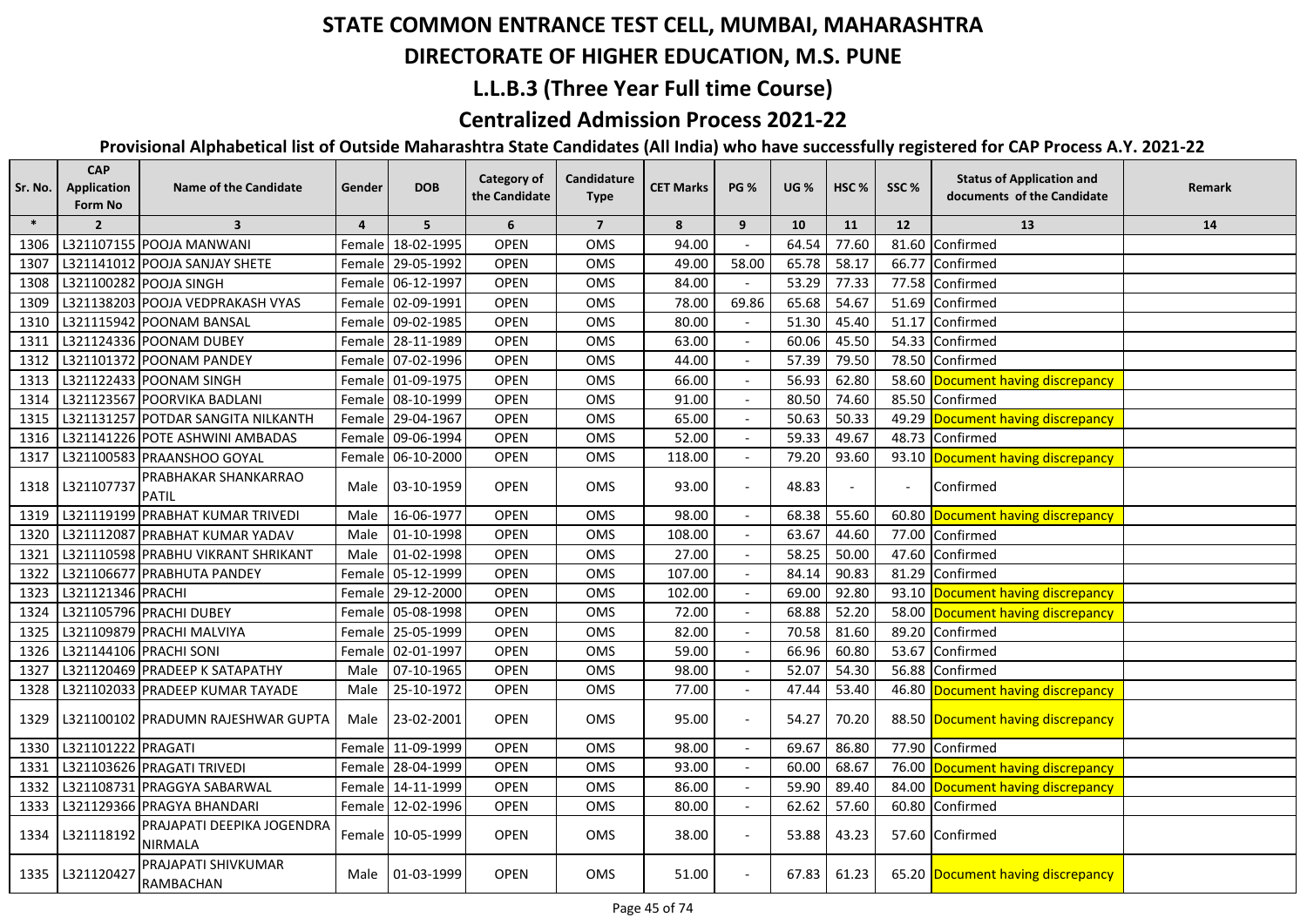## **DIRECTORATE OF HIGHER EDUCATION, M.S. PUNE**

#### **L.L.B.3 (Three Year Full time Course)**

### **Centralized Admission Process 2021-22**

| Sr. No. | <b>CAP</b><br>Application<br>Form No | <b>Name of the Candidate</b>        | Gender         | <b>DOB</b>        | <b>Category of</b><br>the Candidate | Candidature<br><b>Type</b> | <b>CET Marks</b> | <b>PG %</b>              | <b>UG</b> % | HSC <sub>%</sub> | SSC%           | <b>Status of Application and</b><br>documents of the Candidate | Remark |
|---------|--------------------------------------|-------------------------------------|----------------|-------------------|-------------------------------------|----------------------------|------------------|--------------------------|-------------|------------------|----------------|----------------------------------------------------------------|--------|
| $\ast$  | $\overline{2}$                       | $\overline{\mathbf{3}}$             | $\overline{a}$ | 5 <sup>5</sup>    | 6                                   | $\overline{7}$             | 8                | 9                        | 10          | 11               | 12             | 13                                                             | 14     |
| 1336    |                                      | L321110406 PRAJJWAL KAUL            | Male           | 15-12-1999        | <b>OPEN</b>                         | J & K Migrant              | 74.00            |                          | 72.67       | 86.20            | 81.70          | Confirmed                                                      |        |
| 1337    |                                      | L321122856 PRAKASH JAGANNATH SAWANT | Male           | 09-01-1966        | <b>OPEN</b>                         | OMS                        | 85.00            | 58.58                    | 63.55       | 67.09            |                | 55.43 Document having discrepancy                              |        |
| 1338    |                                      | L321130074 PRAKASH KUMAR NAMDEO     | Male           | 29-06-2000        | <b>OPEN</b>                         | OMS                        | 60.00            |                          | 68.44       | 77.40            | 75.17          | Confirmed                                                      |        |
| 1339    |                                      | L321119092 PRAMOD KUMAR DOKANIA     | Male           | 19-06-1979        | <b>OPEN</b>                         | OMS                        | 94.00            |                          | 62.93       | 69.89            | 82.67          | Confirmed                                                      |        |
| 1340    |                                      | L321136419 PRAMOD KUMAR MEHTA       | Male           | 08-11-1990        | <b>OPEN</b>                         | OMS                        | 102.00           |                          | 76.52       | 74.44            | 76.00          | Confirmed                                                      |        |
| 1341    |                                      | L321106934 PRANAM SHANBHOGUE        | Male           | 01-11-1993        | <b>OPEN</b>                         | OMS                        | 98.00            |                          | 79.32       | 84.33            | 86.72          | Confirmed                                                      |        |
| 1342    |                                      | L321117613 PRANAV PRASHANT KULKARNI | Male           | 18-03-1999        | <b>OPEN</b>                         | OMS                        | 103.00           | $\overline{\phantom{a}}$ | 72.92       | 90.80            |                | 95.50 Confirmed                                                |        |
| 1343    |                                      | L321136119 PRANAY KUMAR             | Male           | 02-07-2000        | <b>OPEN</b>                         | OMS                        | 93.00            |                          | 67.12       | 69.00            | 95.00          | Confirmed                                                      |        |
| 1344    |                                      | L321130214 PRANIT RANJAN PAWAN      |                | Male 31-12-1978   | <b>OPEN</b>                         | OMS                        | 104.00           | 57.22                    | 59.44       | 61.56            |                | 76.00 Document having discrepancy                              |        |
| 1345    |                                      | L321112028 PRANITA PRAMOD NAIK      |                | Female 07-04-1982 | <b>OPEN</b>                         | OMS                        | 55.00            |                          | 57.29       | 73.50            |                | 66.13 Confirmed                                                |        |
| 1346    |                                      | L321103946 PRANSHI GARG             |                | Female 11-05-1998 | <b>OPEN</b>                         | OMS                        | 102.00           |                          | 56.86       | 79.40            | 72.20          | Confirmed                                                      |        |
| 1347    |                                      | L321100499 PRARTHANA SHARMA         |                | Female 09-01-2000 | <b>OPEN</b>                         | OMS                        | 73.00            |                          | 73.54       | 56.60            | 76.00          | Confirmed                                                      |        |
| 1348    |                                      | L321123607 PRASAD ANKUSH ABHANG     | Male           | 23-09-1996        | <b>OPEN</b>                         | OMS                        | 82.00            |                          | 71.04       | 67.85            | 86.55          | Confirmed                                                      |        |
| 1349    |                                      | L321115417 PRASHANSA SINGH          |                | Female 06-06-2001 | <b>OPEN</b>                         | OMS                        | 125.00           | $\mathcal{L}$            | 71.89       | 95.20            | 95.00          | Confirmed                                                      |        |
| 1350    |                                      | L321121801 PRASHANT MORE            | Male           | 24-08-1988        | <b>OPEN</b>                         | OMS                        | 77.00            |                          | 64.00       | 49.33            | 66.53          | Confirmed                                                      |        |
| 1351    |                                      | L321100863 PRASHANT PUNJ MISHRA     | Male           | 22-12-2002        | OPEN                                | OMS                        | 79.00            |                          | 56.50       | 80.40            | 75.67          | Confirmed                                                      |        |
| 1352    |                                      | L321134774 PRASHANT SINGH           | Male           | 25-08-1999        | <b>OPEN</b>                         | OMS                        | 85.00            |                          | 54.27       | 85.80            | 74.20          | Document having discrepancy                                    |        |
| 1353    |                                      | L321142549 PRASHANT VERMA           | Male           | 29-09-2000        | <b>OPEN</b>                         | OMS                        | 76.00            | $\blacksquare$           | 67.58       |                  | $\blacksquare$ | Document having discrepancy                                    |        |
| 1354    |                                      | L321107615 PRASHANTH P              | Male           | 16-08-1999        | <b>OPEN</b>                         | OMS                        | 68.00            |                          | 58.37       | 51.92            | 84.60          | Document having discrepancy                                    |        |
| 1355    |                                      | L321122668 PRATAP SINGH             | Male           | 08-03-1990        | <b>OPEN</b>                         | OMS                        | 102.00           | $\overline{a}$           | 67.53       | 63.00            | 71.17          | Confirmed                                                      |        |
| 1356    |                                      | L321111946 PRATHAMESH C SAJANNAVAR  | Male           | 25-12-1999        | <b>OPEN</b>                         | OMS                        | 78.00            |                          | 68.94       | 90.17            |                | 92.32 Document having discrepancy                              |        |
| 1357    |                                      | L321124536 PRATIBHA KUMARI          |                | Female 11-08-1990 | <b>OPEN</b>                         | OMS                        | 92.00            | 63.11                    | 74.63       | 71.33            |                | 86.00 Document having discrepancy                              |        |
| 1358    |                                      | L321104774 PRATIBHA SHARMA          |                | Female 04-02-1997 | <b>OPEN</b>                         | OMS                        | 81.00            |                          | 63.46       | 88.80            | 78.33          | Confirmed                                                      |        |
| 1359    |                                      | L321113224 PRATIKSHA KUMARI         |                | Female 09-09-1999 | <b>OPEN</b>                         | OMS                        | 67.00            | $\overline{\phantom{a}}$ | 57.00       | 66.80            |                | 74.00 Document having discrepancy                              |        |
| 1360    | L321136264                           | PRATIKSHA MAHENDRA<br><b>GUNJAL</b> |                | Female 12-07-1996 | <b>OPEN</b>                         | OMS                        | 82.00            |                          | 66.88       | 70.17            |                | 87.45 Document having discrepancy                              |        |
| 1361    |                                      | L321129642 PRAVAT KUMAR MAHALI      | Male           | 05-06-1991        | <b>OPEN</b>                         | OMS                        | 76.00            | $\overline{\phantom{a}}$ | 48.60       | 60.33            | 53.20          | Confirmed                                                      |        |
| 1362    | L321113510 PRAVEEN                   |                                     | Male           | 06-05-1977        | <b>OPEN</b>                         | OMS                        | 76.00            | 63.00                    | 64.44       | 65.20            | 72.83          | Document having discrepancy                                    |        |
| 1363    |                                      | L321116675 PRAVEEN KUMAR RANJAN     | Male           | 08-07-1988        | <b>OPEN</b>                         | OMS                        | 103.00           | $\blacksquare$           | 58.82       | 68.89            |                | 83.00 Confirmed                                                |        |
| 1364    |                                      | L321105181 PREET KASHISH KAUR       |                | Female 05-07-1999 | <b>OPEN</b>                         | OMS                        | 109.00           | $\overline{\phantom{a}}$ | 79.60       | 75.20            |                | 93.10 Confirmed                                                |        |
| 1365    |                                      | L321107905 PREETI CHAUDHARY         |                | Female 26-01-1995 | <b>OPEN</b>                         | OMS                        | 86.00            | 81.00                    | 73.11       | 61.40            |                | 68.40 Document having discrepancy                              |        |
| 1366    |                                      | L321120228 PREETI KOTHARI           |                | Female 03-09-1980 | <b>OPEN</b>                         | OMS                        | 106.00           |                          | 66.20       | 91.33            |                | 87.20 Document having discrepancy                              |        |
|         |                                      |                                     |                |                   |                                     |                            |                  |                          |             |                  |                |                                                                |        |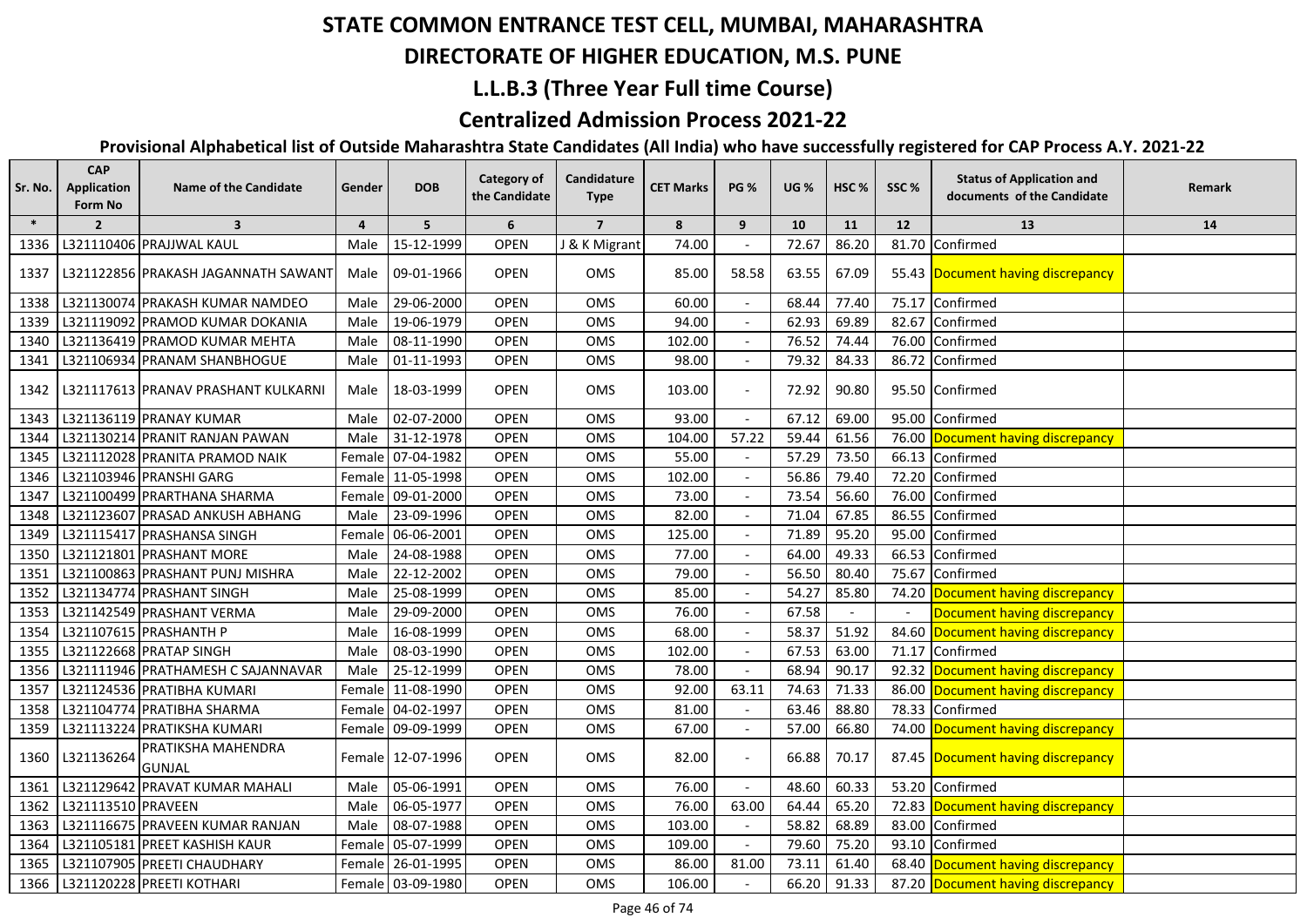## **DIRECTORATE OF HIGHER EDUCATION, M.S. PUNE**

### **L.L.B.3 (Three Year Full time Course)**

### **Centralized Admission Process 2021-22**

| Sr. No. | <b>CAP</b><br>Application<br>Form No | <b>Name of the Candidate</b>          | Gender | <b>DOB</b>        | <b>Category of</b><br>the Candidate | Candidature<br><b>Type</b> | <b>CET Marks</b> | <b>PG %</b>    | <b>UG%</b> | HSC <sub>%</sub> | SSC%  | <b>Status of Application and</b><br>documents of the Candidate | Remark |
|---------|--------------------------------------|---------------------------------------|--------|-------------------|-------------------------------------|----------------------------|------------------|----------------|------------|------------------|-------|----------------------------------------------------------------|--------|
| $\ast$  | $\overline{2}$                       | $\overline{\mathbf{3}}$               | 4      | 5                 | 6                                   | $\overline{7}$             | 8                | 9              | 10         | 11               | 12    | 13                                                             | 14     |
| 1367    |                                      | L321135879 PREETI KUMARI JUGRAJ TATER |        | Female 13-01-1993 | <b>OPEN</b>                         | <b>OMS</b>                 | 92.00            |                | 50.62      | 87.00            |       | 78.00 Confirmed                                                |        |
| 1368    |                                      | L321138405 PREETI RAJDEV              |        | Female 07-10-1999 | OPEN                                | OMS                        | 70.00            |                | 63.97      | 77.00            |       | 77.90 Document having discrepancy                              |        |
| 1369    | L321139752                           | PREETI RAJSHEKHAR<br><b>KALSHETTY</b> |        |                   | <b>OPEN</b>                         | <b>OMS</b>                 | 60.00            |                | 63.65      | 46.77            |       | 67.09 Document having discrepancy                              |        |
| 1370    |                                      | L321135110 PREETI SHIVAJI DESHMUKH    |        | Female 17-07-1990 | OPEN                                | OMS                        | 54.00            | 64.65          | 60.55      | 49.10            |       | 55.17 Document having discrepancy                              |        |
| 1371    |                                      | L321110468 PREETI VIJAYKUMAR MADKI    |        | Female 15-03-1980 | OPEN                                | OMS                        | 63.00            | 61.25          | 56.89      | 54.33            |       | 70.86 Confirmed                                                |        |
| 1372    |                                      | L321101779 PREM SHANKAR SINGH         | Male   | 08-08-1998        | OPEN                                | OMS                        | 77.00            |                | 61.33      | 65.60            |       | 66.40 Confirmed                                                |        |
| 1373    |                                      | L321118424 PREM SHANKER VERMA         | Male   | 02-04-1971        | <b>OPEN</b>                         | OMS                        | 88.00            | 77.13          | 74.89      | 72.60            |       | 66.17 Document having discrepancy                              |        |
| 1374    | L321138557                           | PREMAL PRAVINCHANDRA<br><b>DAGLI</b>  |        | Male 19-05-1970   | <b>OPEN</b>                         | OMS                        | 92.00            |                | 50.89      | 57.67            |       | 68.71 Confirmed                                                |        |
| 1375    |                                      | L321111114 PREMANSAI MEPU             |        | Female 24-07-1995 | <b>OPEN</b>                         | OMS                        | 58.00            |                | 54.83      | 55.40            | 57.00 | Confirmed                                                      |        |
| 1376    |                                      | L321109409 PRERNA ARORA               |        | Female 12-02-2000 | <b>OPEN</b>                         | OMS                        | 104.00           |                | 64.46      | 94.80            |       | 77.90 Confirmed                                                |        |
| 1377    |                                      | L321120390 PRERNA KUMARI              |        | Female 08-05-1988 | <b>OPEN</b>                         | OMS                        | 84.00            |                | 63.25      | 64.44            | 58.60 | Confirmed                                                      |        |
| 1378    |                                      | L321143881 PRERNA SRIVASTAVA          |        | Female 27-09-1984 | <b>OPEN</b>                         | OMS                        | 86.00            | 63.42          | 52.49      | 51.20            | 57.00 | Document having discrepancy                                    |        |
| 1379    |                                      | L321119401 PRERNA SUROLIA             |        | Female 05-01-2000 | <b>OPEN</b>                         | OMS                        | 100.00           |                | 70.30      | 85.20            | 79.83 | Confirmed                                                      |        |
| 1380    |                                      | L321105028 PRINCI AGARWAL             |        | Female 19-10-1997 | <b>OPEN</b>                         | OMS                        | 101.00           |                | 59.40      | 66.60            | 69.67 | Confirmed                                                      |        |
| 1381    |                                      | L321102286 PRITI ANKIT SINGH          |        | Female 14-03-1996 | <b>OPEN</b>                         | OMS                        | 63.00            |                | 48.00      | 74.40            | 45.17 | Confirmed                                                      |        |
| 1382    | L321140991 PRITI BAJAJ               |                                       |        | Female 03-10-1991 | <b>OPEN</b>                         | <b>OMS</b>                 | 92.00            |                | 78.04      | 76.40            |       | 87.40 Confirmed                                                |        |
| 1383    | L321114694 PRITI SINGH               |                                       |        | Female 10-10-1975 | <b>OPEN</b>                         | OMS                        | 53.00            | 59.31          | 53.80      | 60.00            |       | 72.00 Confirmed                                                |        |
| 1384    | L321140355 PRIYA                     |                                       |        | Female 02-09-1998 | <b>OPEN</b>                         | OMS                        | 106.00           |                | 67.33      | 83.00            | 95.00 | Document having discrepancy                                    |        |
| 1385    | L321102683 PRIYA GARG                |                                       |        | Female 24-05-1988 | OPEN                                | OMS                        | 81.00            | 58.10          | 69.56      | 62.80            | 48.83 | Document having discrepancy                                    |        |
| 1386    |                                      | L321122072 PRIYA MIDDHA               |        | Female 24-09-1992 | <b>OPEN</b>                         | OMS                        | 95.00            |                | 63.81      | 76.20            | 81.60 | Confirmed                                                      |        |
| 1387    |                                      | L321118412 PRIYAL CHETAN SHAH         |        | Female 26-05-1999 | <b>OPEN</b>                         | OMS                        | 73.00            |                | 63.22      | 67.80            | 62.70 | Confirmed                                                      |        |
| 1388    |                                      | L321102474 PRIYANJANI SINGH           |        | Female 13-12-2000 | OPEN                                | OMS                        | 103.00           |                | 71.83      | 64.40            | 78.00 | Confirmed                                                      |        |
| 1389    |                                      | L321105179 PRIYANKA BHATT             |        | Female 13-05-2000 | <b>OPEN</b>                         | OMS                        | 92.00            |                | 60.00      | 78.00            | 74.10 | Confirmed                                                      |        |
| 1390    |                                      | L321143977 PRIYANKA GARG              |        | Female 09-01-1985 | <b>OPEN</b>                         | OMS                        | 55.00            |                | 54.20      | 47.20            | 52.83 | Confirmed                                                      |        |
| 1391    |                                      | L321136484 PRIYANKA GILL              |        | Female 12-01-1990 | OPEN                                | OMS                        | 93.00            | 60.00          | 68.83      | 80.60            | 70.80 | Confirmed                                                      |        |
| 1392    |                                      | L321123612 PRIYANKA JAIN              |        | Female 21-11-1988 | <b>OPEN</b>                         | OMS                        | 80.00            |                | 56.22      | 70.00            | 70.20 | Confirmed                                                      |        |
| 1393    |                                      | L321134259 PRIYANKA PRASAD            |        | Female 29-06-1984 | <b>OPEN</b>                         | OMS                        | 87.00            | 77.55          | 64.27      | 67.40            | 67.50 | Document having discrepancy                                    |        |
| 1394    |                                      | L321135966 PRIYANKA ROHANI            |        | Female 13-01-1993 | OPEN                                | OMS                        | 81.00            | 64.31          | 63.89      | 64.00            | 65.17 | Confirmed                                                      |        |
| 1395    |                                      | L321124438 PRIYANKA SAROJ             |        | Female 23-02-1993 | <b>OPEN</b>                         | OMS                        | 50.00            |                | 55.78      | 72.60            | 60.00 | Confirmed                                                      |        |
| 1396    |                                      | L321105466 PRIYANKA SHARMA            |        | Female 07-09-1993 | OPEN                                | OMS                        | 57.00            | $\blacksquare$ | 66.70      | 46.00            | 76.31 | Confirmed                                                      |        |
| 1397    |                                      | L321109549 PRIYANKA YADAV             |        | Female 05-07-1989 | <b>OPEN</b>                         | <b>OMS</b>                 | 57.00            |                | 70.34      | 57.40            |       | 51.50 Document having discrepancy                              |        |
|         |                                      |                                       |        |                   |                                     |                            |                  |                |            |                  |       |                                                                |        |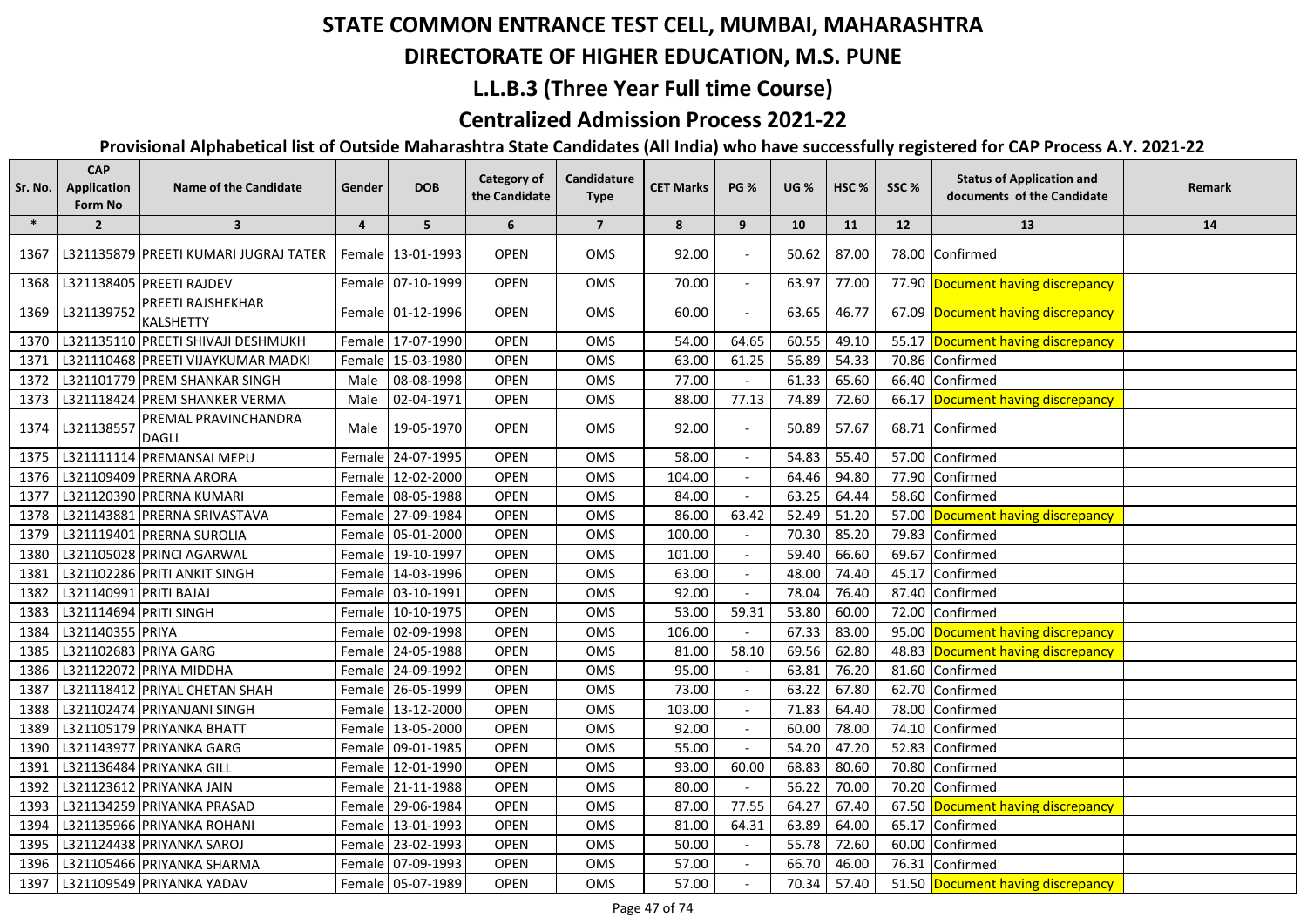### **DIRECTORATE OF HIGHER EDUCATION, M.S. PUNE**

#### **L.L.B.3 (Three Year Full time Course)**

### **Centralized Admission Process 2021-22**

| Sr. No. | <b>CAP</b><br>Application<br>Form No | <b>Name of the Candidate</b>                               | Gender         | <b>DOB</b>        | Category of<br>the Candidate | Candidature<br><b>Type</b> | <b>CET Marks</b> | <b>PG %</b> | <b>UG %</b> | HSC <sub>%</sub> | SSC%  | <b>Status of Application and</b><br>documents of the Candidate | Remark |
|---------|--------------------------------------|------------------------------------------------------------|----------------|-------------------|------------------------------|----------------------------|------------------|-------------|-------------|------------------|-------|----------------------------------------------------------------|--------|
| $\ast$  | $\overline{2}$                       | $\overline{\mathbf{3}}$                                    | $\overline{4}$ | 5                 | 6                            | $\overline{7}$             | 8                | 9           | 10          | 11               | 12    | 13                                                             | 14     |
| 1398    |                                      | L321104274 PRIYESH KUMAR MISHRA                            | Male           | 29-06-1996        | OPEN                         | OMS                        | 78.00            |             | 60.21       | 71.60            | 79.80 | Document having discrepancy                                    |        |
| 1399    |                                      | L321124621 PRIYESHA CHOURASIA                              |                | Female 15-05-1988 | <b>OPEN</b>                  | OMS                        | 80.00            | 63.32       | 73.88       | 75.11            |       | 68.40 Confirmed                                                |        |
| 1400    |                                      | L321116405 PRODDATUR SURESH BABU                           | Male           | 22-10-1997        | <b>OPEN</b>                  | OMS                        | 48.00            |             | 67.91       | 51.70            |       | 67.00 Confirmed                                                |        |
| 1401    |                                      | L321125508 PUJARI JAGDISH MARUTI                           | Male           | 15-06-1999        | <b>OPEN</b>                  | OMS                        | 44.00            |             | 58.39       | 72.77            |       | 48.40 Confirmed                                                |        |
| 1402    |                                      | L321126788 PURNIMA CHAUHAN                                 |                | Female 17-07-1999 | <b>OPEN</b>                  | OMS                        | 103.00           |             | 68.38       | 81.80            |       | 74.00 Confirmed                                                |        |
| 1403    |                                      | L321100557 PUROHIT JAY BHARAT                              | Male           | 11-10-1986        | <b>OPEN</b>                  | OMS                        | 98.00            |             | 82.00       | 95.00            |       | 91.73 Confirmed                                                |        |
| 1404    | L321117687                           | PUROHIT SHIVANI<br><b>JAWAHARSINGH</b>                     |                | Female 25-06-1998 | <b>OPEN</b>                  | OMS                        | 73.00            |             | 65.42       | 80.31            |       | 67.40 Confirmed                                                |        |
| 1405    |                                      | L321120880 PURVA RAJIV DHARMADHIKARI   Female   26-08-1989 |                |                   | <b>OPEN</b>                  | <b>OMS</b>                 | 49.00            |             | 69.79       | 51.33            |       | 56.27 Document having discrepancy                              |        |
| 1406    |                                      | L321106647 PUSHPRAJ SINGH                                  | Male           | 25-01-1998        | <b>OPEN</b>                  | OMS                        | 89.00            |             | 60.89       | 64.00            |       | 89.30 Document having discrepancy                              |        |
| 1407    |                                      | L321135517 PUTHRAN PUSHPA RAMA                             |                | Female 24-03-1995 | <b>OPEN</b>                  | OMS                        | 94.00            |             | 77.95       | 88.50            |       | 96.73 Confirmed                                                |        |
| 1408    |                                      | L321141940 PUTHRAN SAGAR RAVINDRA                          | Male           | 15-10-1993        | <b>OPEN</b>                  | <b>OMS</b>                 | 68.00            | 52.25       | 68.43       | 61.50            |       | 51.67 Confirmed                                                |        |
| 1409    | L321107692                           | <b>QURESHI KHIZAR AHMED</b><br><b>MOHAMMED SABIR</b>       | Male           | 04-01-1986        | <b>OPEN</b>                  | <b>OMS</b>                 | 59.00            |             | 59.75       | 53.67            |       | 57.47 Confirmed                                                |        |
| 1410    |                                      | L321100304 R RADHAKRISHNAN                                 | Male           | 15-05-1975        | <b>OPEN</b>                  | OMS                        | 84.00            | 63.70       | 53.06       | 58.83            |       | 64.20 Confirmed                                                |        |
| 1411    |                                      | L321112884 R.K. JAYALAKSHMI                                |                | Female 22-08-2000 | <b>OPEN</b>                  | OMS                        | 86.00            |             | 76.55       | 93.42            |       | 79.80 Confirmed                                                |        |
| 1412    |                                      | L321100639 RACHERLA LASYASRI                               |                | Female 16-10-1995 | <b>OPEN</b>                  | OMS                        | 80.00            |             | 72.94       | 74.60            |       | 89.30 Confirmed                                                |        |
| 1413    | L321105094 RACHIT JAIN               |                                                            | Male           | 18-08-1999        | <b>OPEN</b>                  | OMS                        | 106.00           |             | 76.16       | 76.00            | 81.70 | Confirmed                                                      |        |
| 1414    |                                      | L321103993 RACHIT SETHI                                    | Male           | 26-04-1999        | <b>OPEN</b>                  | OMS                        | 119.00           |             | 68.33       | 89.80            | 90.00 | Confirmed                                                      |        |
| 1415    |                                      | L321100693 RADHIKA BAHETI                                  | Female         | 20-11-1995        | <b>OPEN</b>                  | OMS                        | 80.00            |             | 45.54       | 63.80            | 71.20 | Confirmed                                                      |        |
| 1416    |                                      | L321101602 RADHIKA RATHI                                   |                | Female 30-06-2001 | <b>OPEN</b>                  | OMS                        | 100.00           |             | 86.72       | 88.20            | 93.10 | Confirmed                                                      |        |
| 1417    |                                      | L321130623 RAGHAV GROVER                                   | Male           | 19-07-1991        | <b>OPEN</b>                  | OMS                        | 116.00           |             | 66.90       | 73.60            |       | 82.80 Document having discrepancy                              |        |
| 1418    |                                      | L321110998 RAGHAV LAKHOTIA                                 | Male           | 14-09-1999        | <b>OPEN</b>                  | OMS                        | 56.00            |             | 45.94       | 47.80            | 58.90 | Confirmed                                                      |        |
| 1419    | L321128370 RAGHU K S                 |                                                            | Male           | 01-10-1981        | <b>OPEN</b>                  | OMS                        | 82.00            | 80.43       | 64.75       | 51.83            |       | 63.52 Document having discrepancy                              |        |
| 1420    | L321125161                           | RAGHUWANSHI HARSHAL<br><b>RATILAL</b>                      | Male           | 01-07-1992        | <b>OPEN</b>                  | <b>OMS</b>                 | 69.00            |             | 64.87       | 41.67            |       | 61.23 Confirmed                                                |        |
| 1421    | L321142777 RAGINI GIRI               |                                                            |                | Female 23-11-2002 | <b>OPEN</b>                  | OMS                        | 50.00            |             | 54.05       | 60.40            |       | 74.17 Document having discrepancy                              |        |
| 1422    |                                      | L321101806 RAHI SURYAWANSHI                                |                | Female 16-07-1996 | <b>OPEN</b>                  | OMS                        | 121.00           |             | 69.25       | 80.83            |       | 81.14 Confirmed                                                |        |
| 1423    |                                      | L321107376 RAHUL AMRATLAL JAIN                             | Male           | 09-12-1991        | <b>OPEN</b>                  | OMS                        | 96.00            |             | 61.50       | 81.67            |       | 82.62 Confirmed                                                |        |
| 1424    |                                      | L321139120 RAHUL DHINGRA                                   | Male           | 28-05-1992        | <b>OPEN</b>                  | OMS                        | 123.00           |             | 63.54       | 90.00            |       | 88.20 Document having discrepancy                              |        |
| 1425    |                                      | L321139393 RAHUL KIRAN JADHAV                              | Male           | 02-11-1989        | <b>OPEN</b>                  | OMS                        | 76.00            |             | 58.39       | 61.67            |       | 55.87 Document having discrepancy                              |        |
| 1426    |                                      | L321106472 RAHUL KUMAR                                     | Male           | 31-01-1999        | <b>OPEN</b>                  | OMS                        | 92.00            |             | 64.50       | 64.60            |       | 89.30 Confirmed                                                |        |
| 1427    |                                      | L321135212 RAHUL RAMJI PATEL                               |                | Male 29-04-1998   | <b>OPEN</b>                  | OMS                        | 98.00            |             | 72.53       | 88.62            |       | 94.55 Confirmed                                                |        |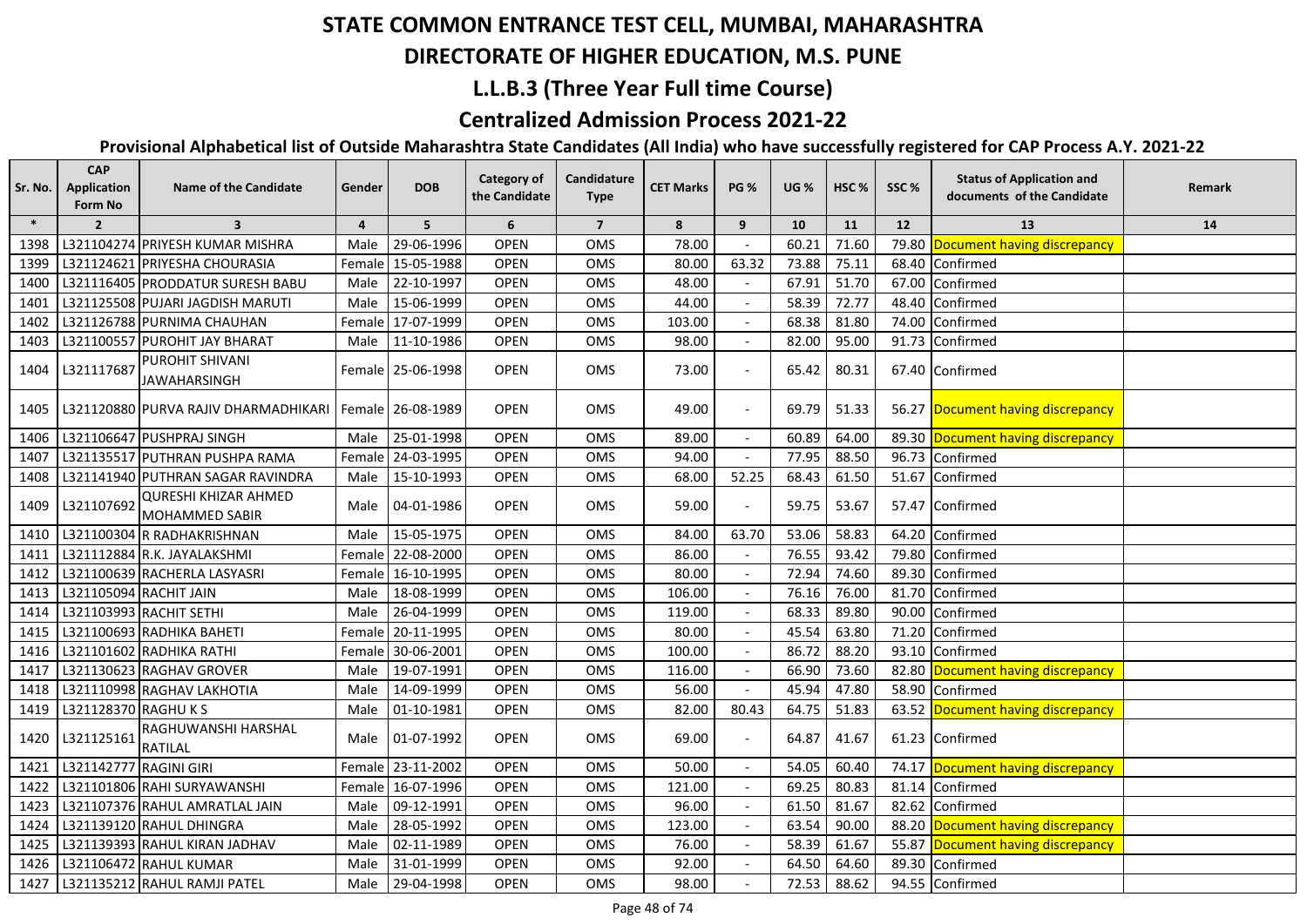## **DIRECTORATE OF HIGHER EDUCATION, M.S. PUNE**

#### **L.L.B.3 (Three Year Full time Course)**

### **Centralized Admission Process 2021-22**

| $\ast$<br>5<br>6<br>$\overline{2}$<br>$\overline{\mathbf{3}}$<br>$\overline{7}$<br>8<br>9<br>10<br>11<br>12<br>13<br>14<br>$\overline{4}$<br>47.00<br>61.17<br>Confirmed<br>L321131745 RAI AMITKUMAR RAMSANEHI<br>10-07-1989<br><b>OPEN</b><br>OMS<br>50.45<br>68.80<br>1428<br>Male<br>56.20<br>L321145977 RAI ASHISH HARISHCHANDRA<br>23-05-1986<br><b>OPEN</b><br><b>OMS</b><br>63.00<br>59.78<br>53.47 Document having discrepancy<br>1429<br>Male<br><b>OPEN</b><br>76.24<br>84.62<br>L321101067 RAI PRAGATI SURESH<br>Female 12-10-1996<br>OMS<br>82.00<br>86.73<br>1430<br>Confirmed<br>79.00<br>56.20<br>L321123270 RAINA KATIYAR<br>Female 28-12-1998<br><b>OPEN</b><br>OMS<br>75.20<br>60.80<br>Confirmed<br>1431<br>94.00<br>L321132340 RAJ KUMAR<br>24-11-1984<br><b>OPEN</b><br><b>OMS</b><br>47.72<br>69.54<br>75.83 Document having discrepancy<br>1432<br>Male<br>102.00<br>22-07-1999<br><b>OPEN</b><br>OMS<br>61.50<br>80.00<br>85.50<br>L321107798 RAJA KUMAR CHAUBEY<br>1433<br>Male<br>Confirmed<br>76.00<br>62.88<br>L321103879 RAJA UJJWAL<br>02-09-1998<br><b>OPEN</b><br>OMS<br>54.40<br>58.80 Confirmed<br>1434<br>Male<br>28-06-1983<br><b>OPEN</b><br>OMS<br>71.00<br>50.33<br>53.33<br>1435<br>L321107209 RAJANDEKAR PRASAD PRAKASH<br>Male<br>39.20 Document having discrepancy<br>L321114997 RAJANI HARIOM GUPTA<br>Female 10-07-1997<br><b>OPEN</b><br>OMS<br>55.00<br>55.63<br>61.54<br>62.00<br>Confirmed<br>1436<br>L321105852 RAJANIVALLABH RANGU<br>25-09-1988<br><b>OPEN</b><br>OMS<br>112.00<br>77.50<br>69.02<br>85.10<br>88.67<br>Confirmed<br>Male<br>1437<br>53.13<br>65.33<br>L321124576 RAJEEV KUMAR MEHRA<br>08-02-1985<br><b>OPEN</b><br>OMS<br>83.00<br>49.86<br>Confirmed<br>1438<br>Male<br>54.80<br>58.00<br>60.17<br>62.60<br>46.17<br>L321124741 RAJEEV MISHRA<br>Male<br>02-07-1977<br><b>OPEN</b><br>OMS<br>Confirmed<br>1439<br>56.35<br>50.00<br>55.47<br>L321110299 RAJENDRA MAHAJAN YADAV<br>Male<br>10-07-1983<br><b>OPEN</b><br>OMS<br>71.00<br>Confirmed<br>1440<br><b>OPEN</b><br>78.00<br>58.25<br>75.38<br>81.33<br>L321110953 RAJENDRA PRASAD YADAV<br>Male<br>08-04-1985<br>OMS<br>Confirmed<br>1441<br>60.00<br>64.80<br>42.15<br>49.33<br>L321101981 RAJENDRA SHIVRAM NAIKADE<br>08-04-1983<br><b>OPEN</b><br>OMS<br>55.73<br>Confirmed<br>1442<br>Male<br>70.20<br>L321127756 RAJENDRA SINGH<br><b>OPEN</b><br>OMS<br>105.00<br>58.46<br>81.70<br>Male<br>30-08-1997<br>Confirmed<br>1443<br>L321144446 RAJESH KUMAR<br>46.20<br>59.17 Document having discrepancy<br>15-05-1981<br><b>OPEN</b><br>OMS<br>74.00<br>52.11<br>1444<br>Male<br>$\blacksquare$<br>RAJESH PRAVINKUMAR<br>L321125798<br>14-09-1980<br><b>OPEN</b><br>OMS<br>105.00<br>57.59<br>60.00<br>68.71 Confirmed<br>1445<br>Male<br><b>GANDHI</b><br>L321102646 RAJESH SINGH<br>20-08-1987<br>97.00<br>57.80<br>67.80<br><b>OPEN</b><br>OMS<br>59.81<br>Confirmed<br>1446<br>Male<br>L321126725 RAJESHKUMAR SHRIVASTAVA<br>13-07-1970<br><b>OPEN</b><br>79.00<br>65.44<br>40.83<br>1447<br>Male<br>OMS<br>50.14<br>Confirmed<br>85.60<br>L321102686 RAJESHWARI SINGH RATHORE<br>25-01-2001<br><b>OPEN</b><br>OMS<br>102.00<br>72.38<br>64.80<br>Confirmed<br>1448<br>Female<br>80.00<br>53.28<br>70.44<br>L321116612 RAJIB RATAN MISHRA<br>03-06-1988<br><b>OPEN</b><br>OMS<br>60.53<br>Confirmed<br>1449<br>Male<br>L321116447 RAJIV RANJAN SINGH<br>13-09-1985<br><b>OPEN</b><br>110.00<br>58.25<br>61.80<br>76.20<br>Confirmed<br>1450<br>OMS<br>Male<br>L321128738 RAJKUMAR GHORE<br><b>OPEN</b><br>79.00<br>65.00<br>60.60<br>64.40<br>Confirmed<br>1451<br>18-04-1988<br>OMS<br>Male<br>L321134710 RAJNEESH YADAV<br>25-07-1979<br><b>OPEN</b><br>OMS<br>116.00<br>72.91<br>77.00<br>78.50<br>1452<br>Male<br>Confirmed<br>57.22<br>72.67<br>L321112745 RAJNISH KUMAR<br><b>OPEN</b><br>OMS<br>116.00<br>63.21<br>56.88<br>Confirmed<br>1453<br>Male<br>06-04-1974<br>L321127642 RAKESH KUMAR<br>OMS<br>88.00<br>67.34<br>54.80<br>65.00<br>1454<br>18-11-1990<br><b>OPEN</b><br>Confirmed<br>Male<br>OMS<br>L321119174 RAKESH RANJAN<br>01-07-1974<br><b>OPEN</b><br>106.00<br>68.18<br>81.80<br>74.67<br>1455<br>Male<br>Confirmed<br>$\blacksquare$<br>L321101489 RAKSHE VAIBHAV ARUN<br>44.00<br>68.50<br>52.92<br>57.00<br>1456<br>20-01-1996<br><b>OPEN</b><br>OMS<br>Confirmed<br>Male<br>$\overline{\phantom{a}}$<br>L321118251 RAKSHIT KALAL<br>28-07-1999<br><b>OPEN</b><br>OMS<br>90.00<br>70.61<br>76.00<br>87.40<br>Confirmed<br>1457<br>Male<br>$\overline{\phantom{a}}$<br>L321100611 RAKSHITA SHRI<br>105.00<br>60.77<br>85.40<br>1458<br>25-03-1995<br><b>OPEN</b><br>OMS<br>70.00<br>69.00<br>Confirmed<br>Female l<br>L321140950 RAM MILAN<br>1459<br>12-07-1980<br><b>OPEN</b><br>OMS<br>104.00<br>68.81<br>70.60<br>67.17 Confirmed<br>Male | Sr. No. | <b>CAP</b><br><b>Application</b><br>Form No | <b>Name of the Candidate</b> | Gender | <b>DOB</b> | <b>Category of</b><br>the Candidate | Candidature<br><b>Type</b> | <b>CET Marks</b> | <b>PG %</b> | <b>UG %</b> | HSC <sub>%</sub> | SSC% | <b>Status of Application and</b><br>documents of the Candidate | Remark |
|---------------------------------------------------------------------------------------------------------------------------------------------------------------------------------------------------------------------------------------------------------------------------------------------------------------------------------------------------------------------------------------------------------------------------------------------------------------------------------------------------------------------------------------------------------------------------------------------------------------------------------------------------------------------------------------------------------------------------------------------------------------------------------------------------------------------------------------------------------------------------------------------------------------------------------------------------------------------------------------------------------------------------------------------------------------------------------------------------------------------------------------------------------------------------------------------------------------------------------------------------------------------------------------------------------------------------------------------------------------------------------------------------------------------------------------------------------------------------------------------------------------------------------------------------------------------------------------------------------------------------------------------------------------------------------------------------------------------------------------------------------------------------------------------------------------------------------------------------------------------------------------------------------------------------------------------------------------------------------------------------------------------------------------------------------------------------------------------------------------------------------------------------------------------------------------------------------------------------------------------------------------------------------------------------------------------------------------------------------------------------------------------------------------------------------------------------------------------------------------------------------------------------------------------------------------------------------------------------------------------------------------------------------------------------------------------------------------------------------------------------------------------------------------------------------------------------------------------------------------------------------------------------------------------------------------------------------------------------------------------------------------------------------------------------------------------------------------------------------------------------------------------------------------------------------------------------------------------------------------------------------------------------------------------------------------------------------------------------------------------------------------------------------------------------------------------------------------------------------------------------------------------------------------------------------------------------------------------------------------------------------------------------------------------------------------------------------------------------------------------------------------------------------------------------------------------------------------------------------------------------------------------------------------------------------------------------------------------------------------------------------------------------------------------------------------------------------------------------------------------------------------------------------------------------------------------------------------------------------------------------------------------------------------------------------------------------------------------------------------------------------------------------------------------------------------------------------------------------------------------------------------------------------------------------------------------------------------------------------------------------------------------------------------------------------------------------------------------------------------------------------------------------------------------------------------|---------|---------------------------------------------|------------------------------|--------|------------|-------------------------------------|----------------------------|------------------|-------------|-------------|------------------|------|----------------------------------------------------------------|--------|
|                                                                                                                                                                                                                                                                                                                                                                                                                                                                                                                                                                                                                                                                                                                                                                                                                                                                                                                                                                                                                                                                                                                                                                                                                                                                                                                                                                                                                                                                                                                                                                                                                                                                                                                                                                                                                                                                                                                                                                                                                                                                                                                                                                                                                                                                                                                                                                                                                                                                                                                                                                                                                                                                                                                                                                                                                                                                                                                                                                                                                                                                                                                                                                                                                                                                                                                                                                                                                                                                                                                                                                                                                                                                                                                                                                                                                                                                                                                                                                                                                                                                                                                                                                                                                                                                                                                                                                                                                                                                                                                                                                                                                                                                                                                                                                                                               |         |                                             |                              |        |            |                                     |                            |                  |             |             |                  |      |                                                                |        |
|                                                                                                                                                                                                                                                                                                                                                                                                                                                                                                                                                                                                                                                                                                                                                                                                                                                                                                                                                                                                                                                                                                                                                                                                                                                                                                                                                                                                                                                                                                                                                                                                                                                                                                                                                                                                                                                                                                                                                                                                                                                                                                                                                                                                                                                                                                                                                                                                                                                                                                                                                                                                                                                                                                                                                                                                                                                                                                                                                                                                                                                                                                                                                                                                                                                                                                                                                                                                                                                                                                                                                                                                                                                                                                                                                                                                                                                                                                                                                                                                                                                                                                                                                                                                                                                                                                                                                                                                                                                                                                                                                                                                                                                                                                                                                                                                               |         |                                             |                              |        |            |                                     |                            |                  |             |             |                  |      |                                                                |        |
|                                                                                                                                                                                                                                                                                                                                                                                                                                                                                                                                                                                                                                                                                                                                                                                                                                                                                                                                                                                                                                                                                                                                                                                                                                                                                                                                                                                                                                                                                                                                                                                                                                                                                                                                                                                                                                                                                                                                                                                                                                                                                                                                                                                                                                                                                                                                                                                                                                                                                                                                                                                                                                                                                                                                                                                                                                                                                                                                                                                                                                                                                                                                                                                                                                                                                                                                                                                                                                                                                                                                                                                                                                                                                                                                                                                                                                                                                                                                                                                                                                                                                                                                                                                                                                                                                                                                                                                                                                                                                                                                                                                                                                                                                                                                                                                                               |         |                                             |                              |        |            |                                     |                            |                  |             |             |                  |      |                                                                |        |
|                                                                                                                                                                                                                                                                                                                                                                                                                                                                                                                                                                                                                                                                                                                                                                                                                                                                                                                                                                                                                                                                                                                                                                                                                                                                                                                                                                                                                                                                                                                                                                                                                                                                                                                                                                                                                                                                                                                                                                                                                                                                                                                                                                                                                                                                                                                                                                                                                                                                                                                                                                                                                                                                                                                                                                                                                                                                                                                                                                                                                                                                                                                                                                                                                                                                                                                                                                                                                                                                                                                                                                                                                                                                                                                                                                                                                                                                                                                                                                                                                                                                                                                                                                                                                                                                                                                                                                                                                                                                                                                                                                                                                                                                                                                                                                                                               |         |                                             |                              |        |            |                                     |                            |                  |             |             |                  |      |                                                                |        |
|                                                                                                                                                                                                                                                                                                                                                                                                                                                                                                                                                                                                                                                                                                                                                                                                                                                                                                                                                                                                                                                                                                                                                                                                                                                                                                                                                                                                                                                                                                                                                                                                                                                                                                                                                                                                                                                                                                                                                                                                                                                                                                                                                                                                                                                                                                                                                                                                                                                                                                                                                                                                                                                                                                                                                                                                                                                                                                                                                                                                                                                                                                                                                                                                                                                                                                                                                                                                                                                                                                                                                                                                                                                                                                                                                                                                                                                                                                                                                                                                                                                                                                                                                                                                                                                                                                                                                                                                                                                                                                                                                                                                                                                                                                                                                                                                               |         |                                             |                              |        |            |                                     |                            |                  |             |             |                  |      |                                                                |        |
|                                                                                                                                                                                                                                                                                                                                                                                                                                                                                                                                                                                                                                                                                                                                                                                                                                                                                                                                                                                                                                                                                                                                                                                                                                                                                                                                                                                                                                                                                                                                                                                                                                                                                                                                                                                                                                                                                                                                                                                                                                                                                                                                                                                                                                                                                                                                                                                                                                                                                                                                                                                                                                                                                                                                                                                                                                                                                                                                                                                                                                                                                                                                                                                                                                                                                                                                                                                                                                                                                                                                                                                                                                                                                                                                                                                                                                                                                                                                                                                                                                                                                                                                                                                                                                                                                                                                                                                                                                                                                                                                                                                                                                                                                                                                                                                                               |         |                                             |                              |        |            |                                     |                            |                  |             |             |                  |      |                                                                |        |
|                                                                                                                                                                                                                                                                                                                                                                                                                                                                                                                                                                                                                                                                                                                                                                                                                                                                                                                                                                                                                                                                                                                                                                                                                                                                                                                                                                                                                                                                                                                                                                                                                                                                                                                                                                                                                                                                                                                                                                                                                                                                                                                                                                                                                                                                                                                                                                                                                                                                                                                                                                                                                                                                                                                                                                                                                                                                                                                                                                                                                                                                                                                                                                                                                                                                                                                                                                                                                                                                                                                                                                                                                                                                                                                                                                                                                                                                                                                                                                                                                                                                                                                                                                                                                                                                                                                                                                                                                                                                                                                                                                                                                                                                                                                                                                                                               |         |                                             |                              |        |            |                                     |                            |                  |             |             |                  |      |                                                                |        |
|                                                                                                                                                                                                                                                                                                                                                                                                                                                                                                                                                                                                                                                                                                                                                                                                                                                                                                                                                                                                                                                                                                                                                                                                                                                                                                                                                                                                                                                                                                                                                                                                                                                                                                                                                                                                                                                                                                                                                                                                                                                                                                                                                                                                                                                                                                                                                                                                                                                                                                                                                                                                                                                                                                                                                                                                                                                                                                                                                                                                                                                                                                                                                                                                                                                                                                                                                                                                                                                                                                                                                                                                                                                                                                                                                                                                                                                                                                                                                                                                                                                                                                                                                                                                                                                                                                                                                                                                                                                                                                                                                                                                                                                                                                                                                                                                               |         |                                             |                              |        |            |                                     |                            |                  |             |             |                  |      |                                                                |        |
|                                                                                                                                                                                                                                                                                                                                                                                                                                                                                                                                                                                                                                                                                                                                                                                                                                                                                                                                                                                                                                                                                                                                                                                                                                                                                                                                                                                                                                                                                                                                                                                                                                                                                                                                                                                                                                                                                                                                                                                                                                                                                                                                                                                                                                                                                                                                                                                                                                                                                                                                                                                                                                                                                                                                                                                                                                                                                                                                                                                                                                                                                                                                                                                                                                                                                                                                                                                                                                                                                                                                                                                                                                                                                                                                                                                                                                                                                                                                                                                                                                                                                                                                                                                                                                                                                                                                                                                                                                                                                                                                                                                                                                                                                                                                                                                                               |         |                                             |                              |        |            |                                     |                            |                  |             |             |                  |      |                                                                |        |
|                                                                                                                                                                                                                                                                                                                                                                                                                                                                                                                                                                                                                                                                                                                                                                                                                                                                                                                                                                                                                                                                                                                                                                                                                                                                                                                                                                                                                                                                                                                                                                                                                                                                                                                                                                                                                                                                                                                                                                                                                                                                                                                                                                                                                                                                                                                                                                                                                                                                                                                                                                                                                                                                                                                                                                                                                                                                                                                                                                                                                                                                                                                                                                                                                                                                                                                                                                                                                                                                                                                                                                                                                                                                                                                                                                                                                                                                                                                                                                                                                                                                                                                                                                                                                                                                                                                                                                                                                                                                                                                                                                                                                                                                                                                                                                                                               |         |                                             |                              |        |            |                                     |                            |                  |             |             |                  |      |                                                                |        |
|                                                                                                                                                                                                                                                                                                                                                                                                                                                                                                                                                                                                                                                                                                                                                                                                                                                                                                                                                                                                                                                                                                                                                                                                                                                                                                                                                                                                                                                                                                                                                                                                                                                                                                                                                                                                                                                                                                                                                                                                                                                                                                                                                                                                                                                                                                                                                                                                                                                                                                                                                                                                                                                                                                                                                                                                                                                                                                                                                                                                                                                                                                                                                                                                                                                                                                                                                                                                                                                                                                                                                                                                                                                                                                                                                                                                                                                                                                                                                                                                                                                                                                                                                                                                                                                                                                                                                                                                                                                                                                                                                                                                                                                                                                                                                                                                               |         |                                             |                              |        |            |                                     |                            |                  |             |             |                  |      |                                                                |        |
|                                                                                                                                                                                                                                                                                                                                                                                                                                                                                                                                                                                                                                                                                                                                                                                                                                                                                                                                                                                                                                                                                                                                                                                                                                                                                                                                                                                                                                                                                                                                                                                                                                                                                                                                                                                                                                                                                                                                                                                                                                                                                                                                                                                                                                                                                                                                                                                                                                                                                                                                                                                                                                                                                                                                                                                                                                                                                                                                                                                                                                                                                                                                                                                                                                                                                                                                                                                                                                                                                                                                                                                                                                                                                                                                                                                                                                                                                                                                                                                                                                                                                                                                                                                                                                                                                                                                                                                                                                                                                                                                                                                                                                                                                                                                                                                                               |         |                                             |                              |        |            |                                     |                            |                  |             |             |                  |      |                                                                |        |
|                                                                                                                                                                                                                                                                                                                                                                                                                                                                                                                                                                                                                                                                                                                                                                                                                                                                                                                                                                                                                                                                                                                                                                                                                                                                                                                                                                                                                                                                                                                                                                                                                                                                                                                                                                                                                                                                                                                                                                                                                                                                                                                                                                                                                                                                                                                                                                                                                                                                                                                                                                                                                                                                                                                                                                                                                                                                                                                                                                                                                                                                                                                                                                                                                                                                                                                                                                                                                                                                                                                                                                                                                                                                                                                                                                                                                                                                                                                                                                                                                                                                                                                                                                                                                                                                                                                                                                                                                                                                                                                                                                                                                                                                                                                                                                                                               |         |                                             |                              |        |            |                                     |                            |                  |             |             |                  |      |                                                                |        |
|                                                                                                                                                                                                                                                                                                                                                                                                                                                                                                                                                                                                                                                                                                                                                                                                                                                                                                                                                                                                                                                                                                                                                                                                                                                                                                                                                                                                                                                                                                                                                                                                                                                                                                                                                                                                                                                                                                                                                                                                                                                                                                                                                                                                                                                                                                                                                                                                                                                                                                                                                                                                                                                                                                                                                                                                                                                                                                                                                                                                                                                                                                                                                                                                                                                                                                                                                                                                                                                                                                                                                                                                                                                                                                                                                                                                                                                                                                                                                                                                                                                                                                                                                                                                                                                                                                                                                                                                                                                                                                                                                                                                                                                                                                                                                                                                               |         |                                             |                              |        |            |                                     |                            |                  |             |             |                  |      |                                                                |        |
|                                                                                                                                                                                                                                                                                                                                                                                                                                                                                                                                                                                                                                                                                                                                                                                                                                                                                                                                                                                                                                                                                                                                                                                                                                                                                                                                                                                                                                                                                                                                                                                                                                                                                                                                                                                                                                                                                                                                                                                                                                                                                                                                                                                                                                                                                                                                                                                                                                                                                                                                                                                                                                                                                                                                                                                                                                                                                                                                                                                                                                                                                                                                                                                                                                                                                                                                                                                                                                                                                                                                                                                                                                                                                                                                                                                                                                                                                                                                                                                                                                                                                                                                                                                                                                                                                                                                                                                                                                                                                                                                                                                                                                                                                                                                                                                                               |         |                                             |                              |        |            |                                     |                            |                  |             |             |                  |      |                                                                |        |
|                                                                                                                                                                                                                                                                                                                                                                                                                                                                                                                                                                                                                                                                                                                                                                                                                                                                                                                                                                                                                                                                                                                                                                                                                                                                                                                                                                                                                                                                                                                                                                                                                                                                                                                                                                                                                                                                                                                                                                                                                                                                                                                                                                                                                                                                                                                                                                                                                                                                                                                                                                                                                                                                                                                                                                                                                                                                                                                                                                                                                                                                                                                                                                                                                                                                                                                                                                                                                                                                                                                                                                                                                                                                                                                                                                                                                                                                                                                                                                                                                                                                                                                                                                                                                                                                                                                                                                                                                                                                                                                                                                                                                                                                                                                                                                                                               |         |                                             |                              |        |            |                                     |                            |                  |             |             |                  |      |                                                                |        |
|                                                                                                                                                                                                                                                                                                                                                                                                                                                                                                                                                                                                                                                                                                                                                                                                                                                                                                                                                                                                                                                                                                                                                                                                                                                                                                                                                                                                                                                                                                                                                                                                                                                                                                                                                                                                                                                                                                                                                                                                                                                                                                                                                                                                                                                                                                                                                                                                                                                                                                                                                                                                                                                                                                                                                                                                                                                                                                                                                                                                                                                                                                                                                                                                                                                                                                                                                                                                                                                                                                                                                                                                                                                                                                                                                                                                                                                                                                                                                                                                                                                                                                                                                                                                                                                                                                                                                                                                                                                                                                                                                                                                                                                                                                                                                                                                               |         |                                             |                              |        |            |                                     |                            |                  |             |             |                  |      |                                                                |        |
|                                                                                                                                                                                                                                                                                                                                                                                                                                                                                                                                                                                                                                                                                                                                                                                                                                                                                                                                                                                                                                                                                                                                                                                                                                                                                                                                                                                                                                                                                                                                                                                                                                                                                                                                                                                                                                                                                                                                                                                                                                                                                                                                                                                                                                                                                                                                                                                                                                                                                                                                                                                                                                                                                                                                                                                                                                                                                                                                                                                                                                                                                                                                                                                                                                                                                                                                                                                                                                                                                                                                                                                                                                                                                                                                                                                                                                                                                                                                                                                                                                                                                                                                                                                                                                                                                                                                                                                                                                                                                                                                                                                                                                                                                                                                                                                                               |         |                                             |                              |        |            |                                     |                            |                  |             |             |                  |      |                                                                |        |
|                                                                                                                                                                                                                                                                                                                                                                                                                                                                                                                                                                                                                                                                                                                                                                                                                                                                                                                                                                                                                                                                                                                                                                                                                                                                                                                                                                                                                                                                                                                                                                                                                                                                                                                                                                                                                                                                                                                                                                                                                                                                                                                                                                                                                                                                                                                                                                                                                                                                                                                                                                                                                                                                                                                                                                                                                                                                                                                                                                                                                                                                                                                                                                                                                                                                                                                                                                                                                                                                                                                                                                                                                                                                                                                                                                                                                                                                                                                                                                                                                                                                                                                                                                                                                                                                                                                                                                                                                                                                                                                                                                                                                                                                                                                                                                                                               |         |                                             |                              |        |            |                                     |                            |                  |             |             |                  |      |                                                                |        |
|                                                                                                                                                                                                                                                                                                                                                                                                                                                                                                                                                                                                                                                                                                                                                                                                                                                                                                                                                                                                                                                                                                                                                                                                                                                                                                                                                                                                                                                                                                                                                                                                                                                                                                                                                                                                                                                                                                                                                                                                                                                                                                                                                                                                                                                                                                                                                                                                                                                                                                                                                                                                                                                                                                                                                                                                                                                                                                                                                                                                                                                                                                                                                                                                                                                                                                                                                                                                                                                                                                                                                                                                                                                                                                                                                                                                                                                                                                                                                                                                                                                                                                                                                                                                                                                                                                                                                                                                                                                                                                                                                                                                                                                                                                                                                                                                               |         |                                             |                              |        |            |                                     |                            |                  |             |             |                  |      |                                                                |        |
|                                                                                                                                                                                                                                                                                                                                                                                                                                                                                                                                                                                                                                                                                                                                                                                                                                                                                                                                                                                                                                                                                                                                                                                                                                                                                                                                                                                                                                                                                                                                                                                                                                                                                                                                                                                                                                                                                                                                                                                                                                                                                                                                                                                                                                                                                                                                                                                                                                                                                                                                                                                                                                                                                                                                                                                                                                                                                                                                                                                                                                                                                                                                                                                                                                                                                                                                                                                                                                                                                                                                                                                                                                                                                                                                                                                                                                                                                                                                                                                                                                                                                                                                                                                                                                                                                                                                                                                                                                                                                                                                                                                                                                                                                                                                                                                                               |         |                                             |                              |        |            |                                     |                            |                  |             |             |                  |      |                                                                |        |
|                                                                                                                                                                                                                                                                                                                                                                                                                                                                                                                                                                                                                                                                                                                                                                                                                                                                                                                                                                                                                                                                                                                                                                                                                                                                                                                                                                                                                                                                                                                                                                                                                                                                                                                                                                                                                                                                                                                                                                                                                                                                                                                                                                                                                                                                                                                                                                                                                                                                                                                                                                                                                                                                                                                                                                                                                                                                                                                                                                                                                                                                                                                                                                                                                                                                                                                                                                                                                                                                                                                                                                                                                                                                                                                                                                                                                                                                                                                                                                                                                                                                                                                                                                                                                                                                                                                                                                                                                                                                                                                                                                                                                                                                                                                                                                                                               |         |                                             |                              |        |            |                                     |                            |                  |             |             |                  |      |                                                                |        |
|                                                                                                                                                                                                                                                                                                                                                                                                                                                                                                                                                                                                                                                                                                                                                                                                                                                                                                                                                                                                                                                                                                                                                                                                                                                                                                                                                                                                                                                                                                                                                                                                                                                                                                                                                                                                                                                                                                                                                                                                                                                                                                                                                                                                                                                                                                                                                                                                                                                                                                                                                                                                                                                                                                                                                                                                                                                                                                                                                                                                                                                                                                                                                                                                                                                                                                                                                                                                                                                                                                                                                                                                                                                                                                                                                                                                                                                                                                                                                                                                                                                                                                                                                                                                                                                                                                                                                                                                                                                                                                                                                                                                                                                                                                                                                                                                               |         |                                             |                              |        |            |                                     |                            |                  |             |             |                  |      |                                                                |        |
|                                                                                                                                                                                                                                                                                                                                                                                                                                                                                                                                                                                                                                                                                                                                                                                                                                                                                                                                                                                                                                                                                                                                                                                                                                                                                                                                                                                                                                                                                                                                                                                                                                                                                                                                                                                                                                                                                                                                                                                                                                                                                                                                                                                                                                                                                                                                                                                                                                                                                                                                                                                                                                                                                                                                                                                                                                                                                                                                                                                                                                                                                                                                                                                                                                                                                                                                                                                                                                                                                                                                                                                                                                                                                                                                                                                                                                                                                                                                                                                                                                                                                                                                                                                                                                                                                                                                                                                                                                                                                                                                                                                                                                                                                                                                                                                                               |         |                                             |                              |        |            |                                     |                            |                  |             |             |                  |      |                                                                |        |
|                                                                                                                                                                                                                                                                                                                                                                                                                                                                                                                                                                                                                                                                                                                                                                                                                                                                                                                                                                                                                                                                                                                                                                                                                                                                                                                                                                                                                                                                                                                                                                                                                                                                                                                                                                                                                                                                                                                                                                                                                                                                                                                                                                                                                                                                                                                                                                                                                                                                                                                                                                                                                                                                                                                                                                                                                                                                                                                                                                                                                                                                                                                                                                                                                                                                                                                                                                                                                                                                                                                                                                                                                                                                                                                                                                                                                                                                                                                                                                                                                                                                                                                                                                                                                                                                                                                                                                                                                                                                                                                                                                                                                                                                                                                                                                                                               |         |                                             |                              |        |            |                                     |                            |                  |             |             |                  |      |                                                                |        |
|                                                                                                                                                                                                                                                                                                                                                                                                                                                                                                                                                                                                                                                                                                                                                                                                                                                                                                                                                                                                                                                                                                                                                                                                                                                                                                                                                                                                                                                                                                                                                                                                                                                                                                                                                                                                                                                                                                                                                                                                                                                                                                                                                                                                                                                                                                                                                                                                                                                                                                                                                                                                                                                                                                                                                                                                                                                                                                                                                                                                                                                                                                                                                                                                                                                                                                                                                                                                                                                                                                                                                                                                                                                                                                                                                                                                                                                                                                                                                                                                                                                                                                                                                                                                                                                                                                                                                                                                                                                                                                                                                                                                                                                                                                                                                                                                               |         |                                             |                              |        |            |                                     |                            |                  |             |             |                  |      |                                                                |        |
|                                                                                                                                                                                                                                                                                                                                                                                                                                                                                                                                                                                                                                                                                                                                                                                                                                                                                                                                                                                                                                                                                                                                                                                                                                                                                                                                                                                                                                                                                                                                                                                                                                                                                                                                                                                                                                                                                                                                                                                                                                                                                                                                                                                                                                                                                                                                                                                                                                                                                                                                                                                                                                                                                                                                                                                                                                                                                                                                                                                                                                                                                                                                                                                                                                                                                                                                                                                                                                                                                                                                                                                                                                                                                                                                                                                                                                                                                                                                                                                                                                                                                                                                                                                                                                                                                                                                                                                                                                                                                                                                                                                                                                                                                                                                                                                                               |         |                                             |                              |        |            |                                     |                            |                  |             |             |                  |      |                                                                |        |
|                                                                                                                                                                                                                                                                                                                                                                                                                                                                                                                                                                                                                                                                                                                                                                                                                                                                                                                                                                                                                                                                                                                                                                                                                                                                                                                                                                                                                                                                                                                                                                                                                                                                                                                                                                                                                                                                                                                                                                                                                                                                                                                                                                                                                                                                                                                                                                                                                                                                                                                                                                                                                                                                                                                                                                                                                                                                                                                                                                                                                                                                                                                                                                                                                                                                                                                                                                                                                                                                                                                                                                                                                                                                                                                                                                                                                                                                                                                                                                                                                                                                                                                                                                                                                                                                                                                                                                                                                                                                                                                                                                                                                                                                                                                                                                                                               |         |                                             |                              |        |            |                                     |                            |                  |             |             |                  |      |                                                                |        |
|                                                                                                                                                                                                                                                                                                                                                                                                                                                                                                                                                                                                                                                                                                                                                                                                                                                                                                                                                                                                                                                                                                                                                                                                                                                                                                                                                                                                                                                                                                                                                                                                                                                                                                                                                                                                                                                                                                                                                                                                                                                                                                                                                                                                                                                                                                                                                                                                                                                                                                                                                                                                                                                                                                                                                                                                                                                                                                                                                                                                                                                                                                                                                                                                                                                                                                                                                                                                                                                                                                                                                                                                                                                                                                                                                                                                                                                                                                                                                                                                                                                                                                                                                                                                                                                                                                                                                                                                                                                                                                                                                                                                                                                                                                                                                                                                               |         |                                             |                              |        |            |                                     |                            |                  |             |             |                  |      |                                                                |        |
|                                                                                                                                                                                                                                                                                                                                                                                                                                                                                                                                                                                                                                                                                                                                                                                                                                                                                                                                                                                                                                                                                                                                                                                                                                                                                                                                                                                                                                                                                                                                                                                                                                                                                                                                                                                                                                                                                                                                                                                                                                                                                                                                                                                                                                                                                                                                                                                                                                                                                                                                                                                                                                                                                                                                                                                                                                                                                                                                                                                                                                                                                                                                                                                                                                                                                                                                                                                                                                                                                                                                                                                                                                                                                                                                                                                                                                                                                                                                                                                                                                                                                                                                                                                                                                                                                                                                                                                                                                                                                                                                                                                                                                                                                                                                                                                                               |         |                                             |                              |        |            |                                     |                            |                  |             |             |                  |      |                                                                |        |
|                                                                                                                                                                                                                                                                                                                                                                                                                                                                                                                                                                                                                                                                                                                                                                                                                                                                                                                                                                                                                                                                                                                                                                                                                                                                                                                                                                                                                                                                                                                                                                                                                                                                                                                                                                                                                                                                                                                                                                                                                                                                                                                                                                                                                                                                                                                                                                                                                                                                                                                                                                                                                                                                                                                                                                                                                                                                                                                                                                                                                                                                                                                                                                                                                                                                                                                                                                                                                                                                                                                                                                                                                                                                                                                                                                                                                                                                                                                                                                                                                                                                                                                                                                                                                                                                                                                                                                                                                                                                                                                                                                                                                                                                                                                                                                                                               |         |                                             |                              |        |            |                                     |                            |                  |             |             |                  |      |                                                                |        |
|                                                                                                                                                                                                                                                                                                                                                                                                                                                                                                                                                                                                                                                                                                                                                                                                                                                                                                                                                                                                                                                                                                                                                                                                                                                                                                                                                                                                                                                                                                                                                                                                                                                                                                                                                                                                                                                                                                                                                                                                                                                                                                                                                                                                                                                                                                                                                                                                                                                                                                                                                                                                                                                                                                                                                                                                                                                                                                                                                                                                                                                                                                                                                                                                                                                                                                                                                                                                                                                                                                                                                                                                                                                                                                                                                                                                                                                                                                                                                                                                                                                                                                                                                                                                                                                                                                                                                                                                                                                                                                                                                                                                                                                                                                                                                                                                               |         |                                             |                              |        |            |                                     |                            |                  |             |             |                  |      |                                                                |        |
|                                                                                                                                                                                                                                                                                                                                                                                                                                                                                                                                                                                                                                                                                                                                                                                                                                                                                                                                                                                                                                                                                                                                                                                                                                                                                                                                                                                                                                                                                                                                                                                                                                                                                                                                                                                                                                                                                                                                                                                                                                                                                                                                                                                                                                                                                                                                                                                                                                                                                                                                                                                                                                                                                                                                                                                                                                                                                                                                                                                                                                                                                                                                                                                                                                                                                                                                                                                                                                                                                                                                                                                                                                                                                                                                                                                                                                                                                                                                                                                                                                                                                                                                                                                                                                                                                                                                                                                                                                                                                                                                                                                                                                                                                                                                                                                                               |         |                                             |                              |        |            |                                     |                            |                  |             |             |                  |      |                                                                |        |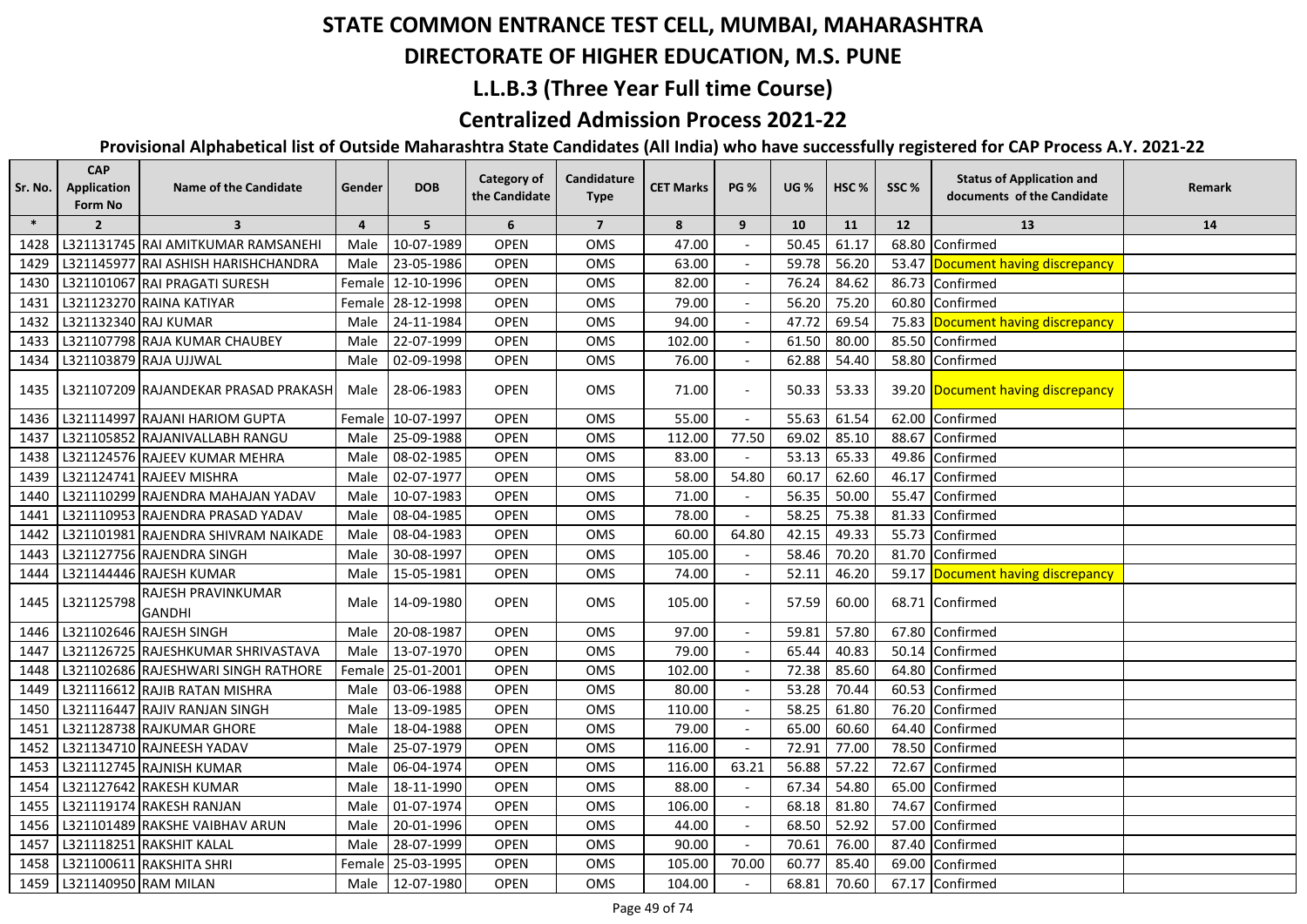## **DIRECTORATE OF HIGHER EDUCATION, M.S. PUNE**

### **L.L.B.3 (Three Year Full time Course)**

### **Centralized Admission Process 2021-22**

| Sr. No. | <b>CAP</b><br>Application<br>Form No | <b>Name of the Candidate</b>          | Gender         | <b>DOB</b>        | <b>Category of</b><br>the Candidate | Candidature<br><b>Type</b> | <b>CET Marks</b> | <b>PG %</b> | <b>UG</b> % | HSC % | SSC%  | <b>Status of Application and</b><br>documents of the Candidate | Remark |
|---------|--------------------------------------|---------------------------------------|----------------|-------------------|-------------------------------------|----------------------------|------------------|-------------|-------------|-------|-------|----------------------------------------------------------------|--------|
| $\ast$  | $\overline{2}$                       | $\overline{\mathbf{3}}$               | $\overline{4}$ | 5                 | 6                                   | $\overline{7}$             | 8                | 9           | 10          | 11    | 12    | 13                                                             | 14     |
| 1460    |                                      | L321124684 RAMACHANDRAN E             | Male           | 15-05-1969        | <b>OPEN</b>                         | OMS                        | 73.00            |             | 48.20       | 52.44 |       | 57.67 Document having discrepancy                              |        |
| 1461    |                                      | L321122619 RAMAN KUMAR MORWAL         | Male           | 06-02-1986        | <b>OPEN</b>                         | OMS                        | 117.00           | 66.11       | 63.00       | 62.80 | 68.17 | Confirmed                                                      |        |
| 1462    |                                      | L321101098 RAMANAND DIXIT             | Male           | 09-04-1967        | <b>OPEN</b>                         | OMS                        | 96.00            | 65.75       | 37.50       | 46.50 | 50.17 | Confirmed                                                      |        |
| 1463    |                                      | L321119252 RAMAPRIYA RAGHAVAN         |                | Female 25-09-1977 | <b>OPEN</b>                         | OMS                        | 123.00           | 82.00       | 78.25       | 78.20 | 83.80 | Confirmed                                                      |        |
| 1464    |                                      | L321121257 RAMAWATAR MEENA            | Male           | 05-05-1962        | <b>OPEN</b>                         | OMS                        | 75.00            |             | 57.30       | 40.25 |       | 49.07 Confirmed                                                |        |
| 1465    |                                      | L321105278 RAMESH HATHILE             | Male           | 03-07-1981        | <b>OPEN</b>                         | OMS                        | 102.00           |             | 71.45       | 71.60 |       | 65.20 Document having discrepancy                              |        |
| 1466    |                                      | L321106690 RAMESH LAL GUPTA           | Male           | 02-08-1983        | <b>OPEN</b>                         | OMS                        | 103.00           |             | 55.00       | 43.20 |       | 67.29 Confirmed                                                |        |
| 1467    | L321104942 RAMRAJ T                  |                                       | Male           | 15-05-1968        | <b>OPEN</b>                         | <b>OMS</b>                 | 77.00            | 70.13       | 53.94       | 71.25 |       | 58.40 Confirmed                                                |        |
| 1468    |                                      | L321114306 RANDEEP PUNIA              | Male           | 04-09-1999        | <b>OPEN</b>                         | <b>OMS</b>                 | 100.00           |             | 63.33       | 82.60 |       | 81.70 Document having discrepancy                              |        |
| 1469    |                                      | L321119706 RANDHIR KUMAR              | Male           | 08-06-1970        | <b>OPEN</b>                         | <b>OMS</b>                 | 76.00            |             | 60.50       | 56.00 |       | 70.33 Confirmed                                                |        |
| 1470    | L321125170                           | RANE DEVENDRAKUMAR<br><b>KHEMRAJ</b>  | Male           | 13-05-1996        | <b>OPEN</b>                         | <b>OMS</b>                 | 85.00            |             | 64.71       | 52.77 |       | 56.60 Confirmed                                                |        |
| 1471    |                                      | L321122146 RANJAN KUMAR SHARMA        | Male           | 30-09-1976        | <b>OPEN</b>                         | OMS                        | 112.00           |             | 65.25       | 73.78 | 71.11 | Confirmed                                                      |        |
| 1472    |                                      | L321122848 RANJEET SHARMA             | Male           | 02-05-1994        | <b>OPEN</b>                         | OMS                        | 85.00            |             | 48.41       | 56.40 | 56.00 | Confirmed                                                      |        |
| 1473    |                                      | L321114114 RANULAL CHANDAK            | Male           | 16-01-1995        | <b>OPEN</b>                         | OMS                        | 79.00            |             | 60.17       | 69.80 |       | 82.33 Confirmed                                                |        |
| 1474    |                                      | L321132159 RANVIR SINGH NEGI          | Male           | 30-06-1971        | <b>OPEN</b>                         | OMS                        | 76.00            |             | 46.39       | 57.50 |       | 38.83 Document having discrepancy                              |        |
| 1475    |                                      | L321108859 RAO VIVEK VYASRAJ          | Male           | 21-08-1993        | <b>OPEN</b>                         | OMS                        | 97.00            |             | 52.00       | 73.50 | 78.77 | Confirmed                                                      |        |
| 1476    | L321111305 RAS BIHARI                |                                       | Male           | 23-01-1977        | <b>OPEN</b>                         | OMS                        | 103.00           | 60.46       | 60.13       | 67.78 | 62.56 | Document having discrepancy                                    |        |
| 1477    |                                      | L321108866 RASHI BORKAR               |                | Female 12-12-1998 | <b>OPEN</b>                         | OMS                        | 91.00            |             | 59.50       | 79.60 | 79.80 | Confirmed                                                      |        |
| 1478    |                                      | L321106170 RASHI SHARMA               |                | Female 11-09-1996 | <b>OPEN</b>                         | OMS                        | 97.00            | 65.00       | 71.91       | 87.40 | 87.40 | Confirmed                                                      |        |
| 1479    |                                      | L321100342 RASHI SRIVASTAVA           |                | Female 15-09-1999 | <b>OPEN</b>                         | OMS                        | 96.00            |             | 63.67       | 90.40 |       | 77.90 Confirmed                                                |        |
| 1480    | L321104877                           | RASHMI HARUVANAHALLI<br>YOGANANDA     |                | Female 17-05-2000 | <b>OPEN</b>                         | <b>OMS</b>                 | 109.00           |             | 87.58       | 86.60 |       | 82.33 Confirmed                                                |        |
| 1481    |                                      | L321124013 RASHMI KUSHAWAHA           |                | Female 13-11-1996 | <b>OPEN</b>                         | OMS                        | 92.00            |             | 60.83       | 88.00 |       | 81.80 Document having discrepancy                              |        |
| 1482    |                                      | L321107010 RASHMI SINGH               |                | Female 01-07-1997 | <b>OPEN</b>                         | OMS                        | 64.00            |             | 53.83       | 65.20 |       | 95.00 Document having discrepancy                              |        |
| 1483    |                                      | L321137901 RATNESH MASIH              | Male           | 05-01-1973        | <b>OPEN</b>                         | OMS                        | 92.00            |             | 50.00       | 62.63 |       | 48.62 Confirmed                                                |        |
| 1484    |                                      | L321119727 RAVI CHANDRA               | Male           | 05-11-1982        | <b>OPEN</b>                         | OMS                        | 88.00            |             | 56.00       | 56.67 | 67.83 | Confirmed                                                      |        |
| 1485    |                                      | L321104159 RAVI SHANKAR               | Male           | 02-11-1978        | <b>OPEN</b>                         | OMS                        | 84.00            | 51.32       | 54.87       | 66.00 | 71.78 | Confirmed                                                      |        |
| 1486    |                                      | L321109394 RAVIKANT GUPTA             | Male           | 25-03-1999        | <b>OPEN</b>                         | OMS                        | 84.00            |             | 69.11       | 66.20 |       | 82.67 Confirmed                                                |        |
| 1487    | L321132137                           | RAVIKANT LAXMINARAYAN<br><b>GUPTA</b> | Male           | 24-07-1993        | <b>OPEN</b>                         | OMS                        | 58.00            |             | 46.05       | 51.83 |       | 74.91 Confirmed                                                |        |
| 1488    |                                      | L321120117 RAVINDER SINDHU            | Male           | 19-01-1977        | <b>OPEN</b>                         | OMS                        | 113.00           |             | 62.92       | 54.00 |       | 68.00 Confirmed                                                |        |
| 1489    |                                      | L321143510 RAVINDRA BHOMAJI GUNJAL    | Male           | 24-02-1981        | <b>OPEN</b>                         | OMS                        | 73.00            | 65.10       | 50.18       | 50.33 |       | 54.67 Document having discrepancy                              |        |
| 1490    |                                      | L321137990 REENA SUNIL YADAV          |                | Female 05-07-1996 | <b>OPEN</b>                         | OMS                        | 37.00            | 67.00       | 54.28       | 70.17 |       | 62.50 Document having discrepancy                              |        |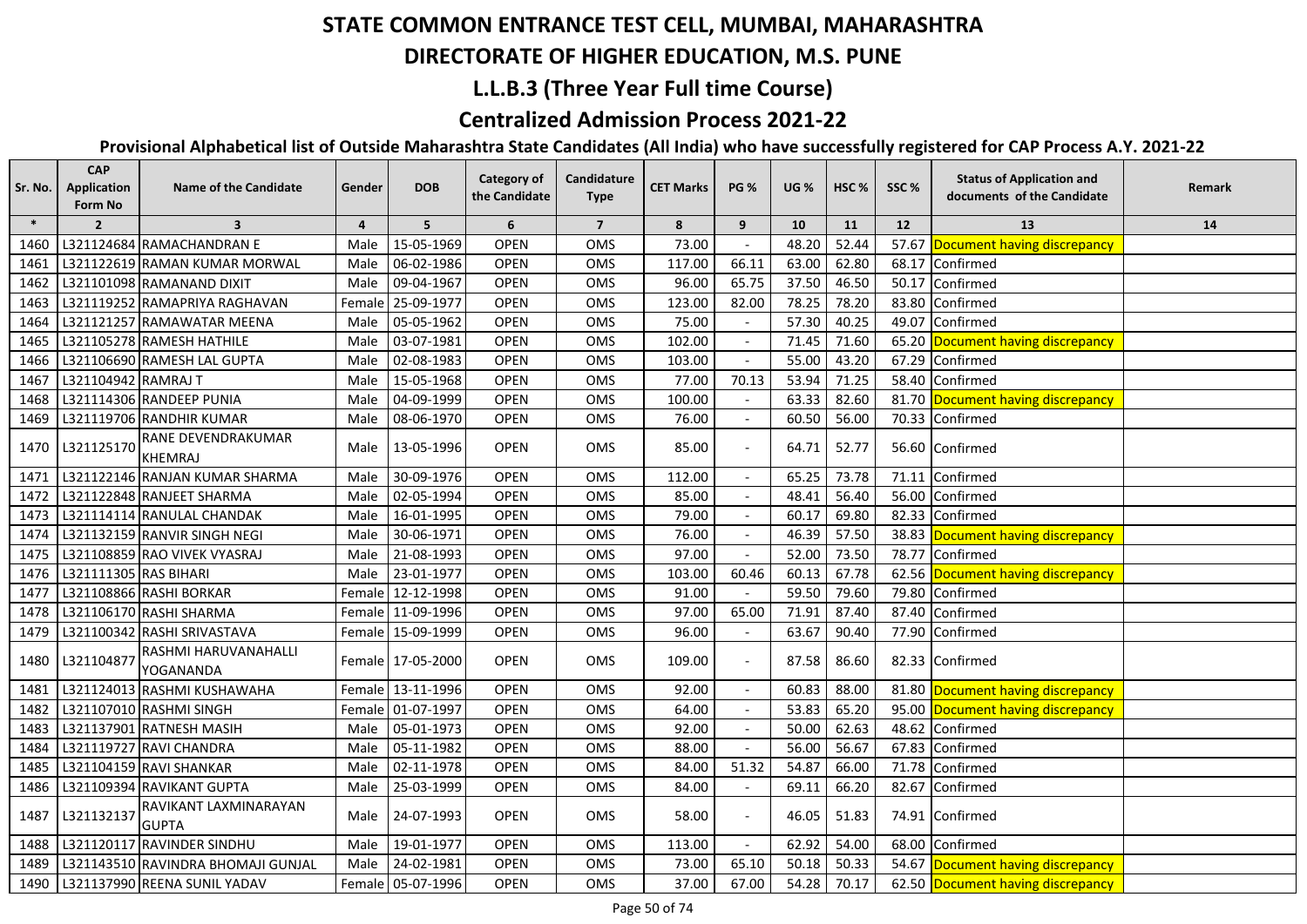## **DIRECTORATE OF HIGHER EDUCATION, M.S. PUNE**

### **L.L.B.3 (Three Year Full time Course)**

### **Centralized Admission Process 2021-22**

| Sr. No. | <b>CAP</b><br>Application<br>Form No | <b>Name of the Candidate</b>                           | Gender         | <b>DOB</b>        | <b>Category of</b><br>the Candidate | Candidature<br><b>Type</b> | <b>CET Marks</b> | <b>PG %</b>              | <b>UG %</b> | HSC % | SSC%  | <b>Status of Application and</b><br>documents of the Candidate | Remark |
|---------|--------------------------------------|--------------------------------------------------------|----------------|-------------------|-------------------------------------|----------------------------|------------------|--------------------------|-------------|-------|-------|----------------------------------------------------------------|--------|
| $\ast$  | $\overline{2}$                       | $\overline{\mathbf{3}}$                                | $\overline{4}$ | 5 <sup>5</sup>    | 6                                   | $\overline{7}$             | 8                | 9                        | 10          | 11    | 12    | 13                                                             | 14     |
| 1491    |                                      | L321122576 REENAL KHANDELWAL                           | Femalel        | 28-12-1994        | <b>OPEN</b>                         | OMS                        | 69.00            | 63.85                    | 61.29       | 56.00 | 64.00 | Document having discrepancy                                    |        |
| 1492    |                                      | L321132196 REKHA RAJESH KUMAR                          |                | Female 20-10-1985 | <b>OPEN</b>                         | OMS                        | 75.00            |                          | 53.75       | 50.00 | 77.20 | Confirmed                                                      |        |
| 1493    | L321122310 RENJINI R                 |                                                        |                | Female 22-06-1990 | <b>OPEN</b>                         | OMS                        | 64.00            | 56.89                    | 45.59       | 69.50 |       | 71.18 Document having discrepancy                              |        |
| 1494    |                                      | L321133019 RENU AGRAWAL                                |                | Female 17-12-1973 | <b>OPEN</b>                         | OMS                        | 92.00            |                          | 68.24       | 70.00 |       | 77.80 Document having discrepancy                              |        |
| 1495    |                                      | L321124427 RENU ANKUR MISHRA                           |                | Female 11-09-1985 | <b>OPEN</b>                         | OMS                        | 66.00            | 60.00                    | 51.50       | 68.33 |       | 64.93 Document having discrepancy                              |        |
| 1496    |                                      | L321134566 RENU BHARDWAJ                               |                | Female 18-11-1998 | <b>OPEN</b>                         | OMS                        | 108.00           |                          | 72.47       | 64.60 | 74.10 | Confirmed                                                      |        |
| 1497    |                                      | L321113497 RENU DUWESH                                 |                | Female 02-06-1990 | <b>OPEN</b>                         | OMS                        | 87.00            | 65.56                    | 75.17       | 77.60 | 62.17 | Confirmed                                                      |        |
| 1498    |                                      | L321103264 RENU KASHYAP                                |                | Female 24-01-1995 | <b>OPEN</b>                         | OMS                        | 73.00            |                          | 50.83       | 66.50 |       | 66.50 Document having discrepancy                              |        |
| 1499    |                                      | L321110899 RESHAM SHARMA                               |                | Female 02-09-2000 | <b>OPEN</b>                         | OMS                        | 103.00           |                          | 61.67       | 87.00 | 95.00 | Confirmed                                                      |        |
| 1500    |                                      | L321116891 RESHMA AMOL KHATAL                          |                | Female 04-02-1994 | <b>OPEN</b>                         | <b>OMS</b>                 | 62.00            |                          | 79.33       | 59.50 | 70.24 | Confirmed                                                      |        |
| 1501    |                                      | L321122426 REVATI CHANDRAKANT SOVANI Female 23-09-1988 |                |                   | <b>OPEN</b>                         | OMS                        | 56.00            |                          | 50.28       | 61.00 |       | 60.80 Document having discrepancy                              |        |
| 1502    | L321124579 RIA SAXENA                |                                                        |                | Female 11-09-1999 | <b>OPEN</b>                         | OMS                        | 100.00           | 81.22                    | 62.08       | 90.40 | 81.70 | Confirmed                                                      |        |
| 1503    |                                      | L321122083 RICHA CHOUDHARY                             |                | Female 16-04-1994 | <b>OPEN</b>                         | OMS                        | 77.00            |                          | 49.60       | 69.20 | 70.60 | Confirmed                                                      |        |
| 1504    |                                      | L321100961 RICHA PAREKH                                |                | Female 09-07-2000 | <b>OPEN</b>                         | OMS                        | 115.00           |                          | 82.78       | 93.20 | 90.67 | Confirmed                                                      |        |
| 1505    |                                      | L321100970 RIDDHIMA ARORA                              |                | Female 04-09-1998 | OPEN                                | OMS                        | 86.00            | $\overline{a}$           | 63.70       | 69.40 | 72.20 | Confirmed                                                      |        |
| 1506    |                                      | L321103032 RIDHIMA SINGH                               |                | Female 06-10-2000 | OPEN                                | OMS                        | 97.00            |                          | 78.54       | 91.40 | 81.17 | Confirmed                                                      |        |
| 1507    |                                      | L321107546 RINKY TOMAR                                 |                | Female 01-01-2000 | <b>OPEN</b>                         | OMS                        | 93.00            |                          | 77.08       | 83.60 | 93.10 | Confirmed                                                      |        |
| 1508    |                                      | L321134325 RISHEEKA SARAFF                             |                | Female 05-03-1998 | OPEN                                | OMS                        | 113.00           |                          | 63.85       | 83.00 | 85.00 | Confirmed                                                      |        |
| 1509    |                                      | L321124920 RISHIKA SAO                                 |                | Female 13-07-1998 | <b>OPEN</b>                         | OMS                        | 93.00            |                          | 78.20       | 57.00 | 58.90 | Confirmed                                                      |        |
| 1510    | L321106317                           | RISHIKESH RADHESHYAMJI<br><b>RATHI</b>                 | Male           | 08-08-1986        | <b>OPEN</b>                         | <b>OMS</b>                 | 60.00            |                          | 60.06       | 48.33 |       | 59.33 Confirmed                                                |        |
| 1511    | L321101406 RISHU RAJ                 |                                                        | Male           | 19-05-1993        | <b>OPEN</b>                         | OMS                        | 105.00           |                          | 66.38       | 65.80 | 61.40 | Confirmed                                                      |        |
| 1512    |                                      | L321110052 RITESH GUPTA                                | Male           | 06-08-1973        | <b>OPEN</b>                         | OMS                        | 111.00           |                          | 60.00       | 82.60 | 61.00 | Confirmed                                                      |        |
| 1513    |                                      | L321117683 RITESH KUMAR                                | Male           | 20-10-1999        | <b>OPEN</b>                         | OMS                        | 75.00            |                          | 68.88       | 57.80 | 64.00 | Confirmed                                                      |        |
| 1514    |                                      | L321109688 RITESH RAGHUNATH MAHAJAN                    | Male           | 27-03-1977        | <b>OPEN</b>                         | OMS                        | 108.00           |                          | 47.42       | 57.50 |       | 87.14 Confirmed                                                |        |
| 1515    |                                      | L321117424 RITIK CHAUHAN                               | Male           | 09-02-1998        | <b>OPEN</b>                         | OMS                        | 93.00            |                          | 55.93       | 42.80 | 62.70 | Confirmed                                                      |        |
| 1516    |                                      | L321103960 RITIK JAISWAL                               | Male           | 06-11-1999        | <b>OPEN</b>                         | OMS                        | 97.00            | $\overline{\phantom{a}}$ | 65.17       | 66.00 |       | 74.67 Document having discrepancy                              |        |
| 1517    |                                      | L321143950 RITIK KUMARCHAND GOKLANI                    | Male           | 08-11-2001        | <b>OPEN</b>                         | OMS                        | 74.00            |                          | 71.44       | 76.77 |       | 75.60 Confirmed                                                |        |
| 1518    |                                      | L321127398 RITIKA GANDHI                               |                | Female 21-06-1999 | <b>OPEN</b>                         | OMS                        | 73.00            |                          | 80.15       | 56.80 | 81.00 | Confirmed                                                      |        |
| 1519    |                                      | L321139930 RITIKA GATTANI                              |                | Female 28-04-2000 | <b>OPEN</b>                         | OMS                        | 73.00            |                          | 70.83       | 66.80 | 70.20 | Confirmed                                                      |        |
| 1520    |                                      | L321132451 RITIKA KUMARI                               |                | Female 18-06-1999 | <b>OPEN</b>                         | OMS                        | 112.00           |                          | 89.20       | 86.20 |       | 93.10 Document having discrepancy                              |        |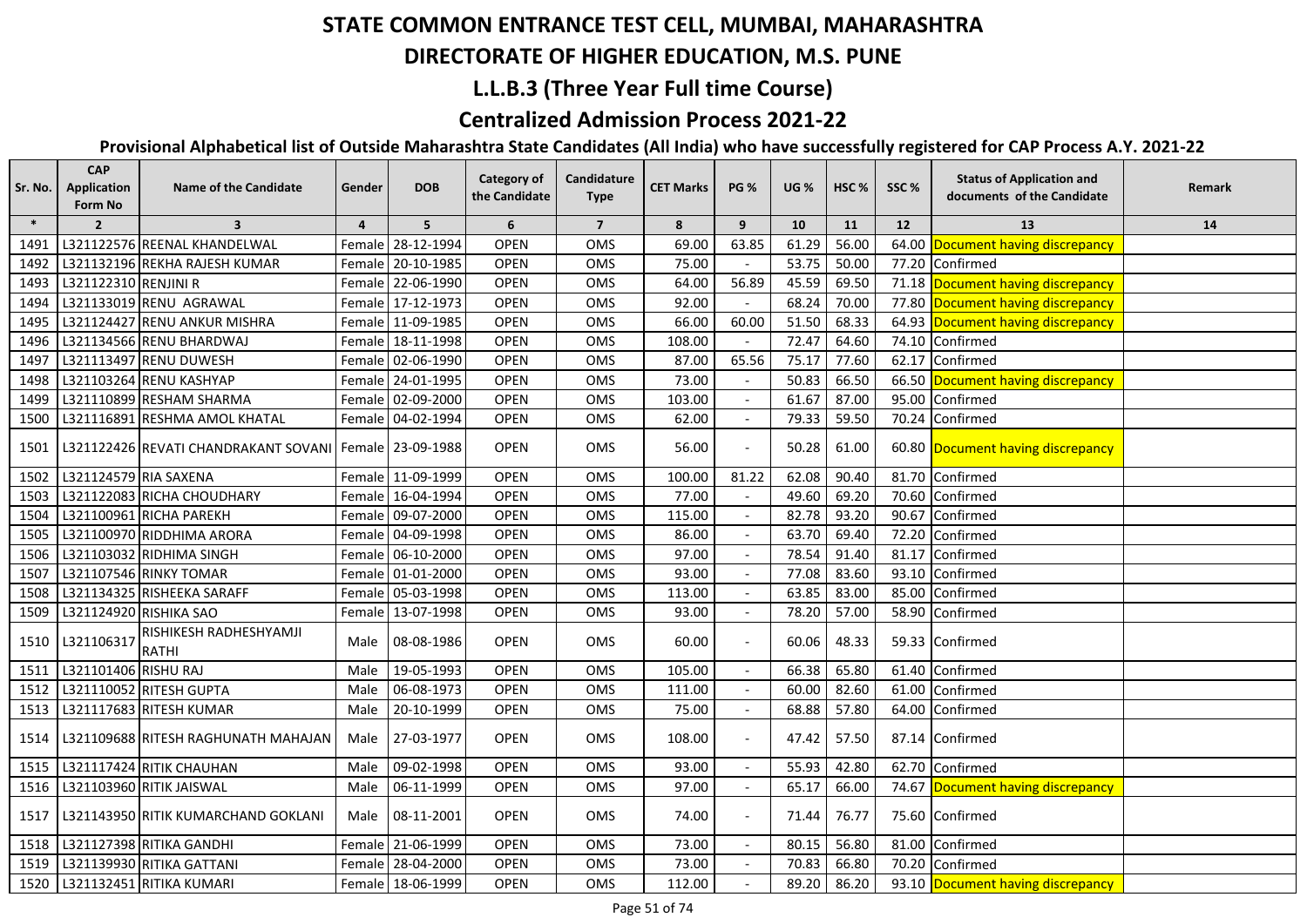#### **DIRECTORATE OF HIGHER EDUCATION, M.S. PUNE**

#### **L.L.B.3 (Three Year Full time Course)**

#### **Centralized Admission Process 2021-22**

| Sr. No. | <b>CAP</b><br><b>Application</b><br>Form No | <b>Name of the Candidate</b>                    | Gender         | <b>DOB</b>        | <b>Category of</b><br>the Candidate | Candidature<br><b>Type</b> | <b>CET Marks</b> | <b>PG %</b>              | <b>UG %</b> | HSC <sub>%</sub> | SSC%  | <b>Status of Application and</b><br>documents of the Candidate | Remark |
|---------|---------------------------------------------|-------------------------------------------------|----------------|-------------------|-------------------------------------|----------------------------|------------------|--------------------------|-------------|------------------|-------|----------------------------------------------------------------|--------|
| $\ast$  | $\overline{2}$                              | $\overline{\mathbf{3}}$                         | $\overline{4}$ | 5 <sup>5</sup>    | 6                                   | $\overline{7}$             | 8                | 9                        | 10          | 11               | 12    | 13                                                             | 14     |
| 1521    |                                             | L321110442 RIYA SADANAND                        |                | Female 25-05-1999 | <b>OPEN</b>                         | OMS                        | 101.00           |                          | 72.62       | 70.00            | 74.67 | Confirmed                                                      |        |
| 1522    |                                             | L321122764 RIYA SINGH PARIHAR                   |                | Female 29-04-1997 | <b>OPEN</b>                         | <b>OMS</b>                 | 110.00           |                          | 70.81       | 93.00            | 87.40 | Confirmed                                                      |        |
| 1523    | L321101137 RIYA SINHA                       |                                                 |                | Female 21-01-1999 | <b>OPEN</b>                         | OMS                        | 72.00            |                          | 62.96       | 56.80            | 72.20 | Confirmed                                                      |        |
| 1524    |                                             | L321112358 RIYA VARGHESE                        |                | Female 05-07-2000 | <b>OPEN</b>                         | OMS                        | 103.00           |                          | 69.95       | 81.80            |       | 68.40 Confirmed                                                |        |
| 1525    | L321131449 RIYAZ BAIG                       |                                                 | Male           | 05-07-1988        | <b>OPEN</b>                         | <b>OMS</b>                 | 68.00            |                          | 47.67       | 60.83            |       | 52.62 Document having discrepancy                              |        |
| 1526    |                                             | L321102142 RIZWAN ULLA                          | Male           | 10-12-1994        | <b>OPEN</b>                         | OMS                        | 56.00            |                          | 54.65       | 61.00            |       | 56.50 Confirmed                                                |        |
| 1527    |                                             | L321101330 ROHIT GUPTA                          | Male           | 22-01-1999        | <b>OPEN</b>                         | <b>OMS</b>                 | 106.00           |                          | 82.43       | 87.20            |       | 95.00 Confirmed                                                |        |
| 1528    |                                             | L321128464 ROHIT HEGDE                          | Male           | 27-02-2001        | <b>OPEN</b>                         | OMS                        | 64.00            |                          | 64.00       | 54.00            |       | 68.16 Confirmed                                                |        |
| 1529    |                                             | L321143239 ROHIT MATHUR                         | Male           | 04-10-1997        | <b>OPEN</b>                         | OMS                        | 87.00            | 67.44                    | 60.11       | 85.80            |       | 83.50 Confirmed                                                |        |
| 1530    | L321143493 ROHIT RAJ                        |                                                 | Male           | 11-01-1994        | <b>OPEN</b>                         | OMS                        | 116.00           |                          | 70.88       | 87.40            |       | 89.20 Confirmed                                                |        |
| 1531    |                                             | L321136891 ROHIT TREHAN                         | Male           | 03-08-1984        | <b>OPEN</b>                         | OMS                        | 96.00            |                          | 58.67       | 64.89            |       | 57.80 Document having discrepancy                              |        |
| 1532    |                                             | L321122337 ROKADE AKSHAY SHARAD                 | Male           | 16-02-2000        | <b>OPEN</b>                         | OMS                        | 40.00            |                          | 65.00       | 50.46            |       | 55.00 Confirmed                                                |        |
| 1533    |                                             | L321120946 ROKADE PAURNIMA BABURAV              |                | Female 10-11-2000 | <b>OPEN</b>                         | OMS                        | 50.00            |                          | 67.84       | 56.77            |       | 66.60 Document having discrepancy                              |        |
| 1534    |                                             | L321131490 RONIT GUPTE                          | Male           | 25-06-1993        | <b>OPEN</b>                         | OMS                        | 111.00           |                          | 60.63       | 70.77            |       | 90.00 Confirmed                                                |        |
| 1535    | L321132444                                  | ROOHINAAZ RIAZAHMAD<br>JAMADAR                  |                | Female 05-03-1987 | <b>OPEN</b>                         | OMS                        | 81.00            |                          | 76.92       | 67.67            |       | 76.64 Document having discrepancy                              |        |
| 1536    |                                             | L321142039 ROOPAM MADANSINGH RAO                |                | Female 19-05-1997 | OPEN                                | OMS                        | 69.00            | $\mathbf{r}$             | 52.29       | 51.23            |       | 44.77 Document having discrepancy                              |        |
| 1537    |                                             | L321104389 ROSHAN REJI                          | Male           | 20-07-1998        | <b>OPEN</b>                         | OMS                        | 102.00           | 69.24                    | 65.39       | 80.20            | 65.67 | Confirmed                                                      |        |
| 1538    |                                             | L321100233 ROSHINI NAAZ                         |                | Female 29-04-1997 | <b>OPEN</b>                         | OMS                        | 83.00            | $\overline{\phantom{a}}$ | 72.12       | 83.20            |       | 85.40 Confirmed                                                |        |
| 1539    | L321121026                                  | RUBEENA TAHSEEN MOHD<br><b>FAZAL AHMED SOFI</b> |                | Female 02-07-1988 | <b>OPEN</b>                         | OMS                        | 79.00            | 61.60                    | 59.56       | 43.33            |       | 80.33 Document having discrepancy                              |        |
| 1540    |                                             | L321115362 RUCHI RANJAN RAINA                   |                | Female 14-03-2000 | OPEN                                | J & K Migrant              | 67.00            |                          | 60.46       | 74.00            | 70.30 | Confirmed                                                      |        |
| 1541    |                                             | L321128082 RUCHI TIWARY                         |                | Female 13-01-1998 | <b>OPEN</b>                         | OMS                        | 65.00            |                          | 58.00       | 63.40            | 79.80 | Confirmed                                                      |        |
| 1542    |                                             | L321138968 RUCHIKUMARI RAMESH JHA               |                | Female 26-01-1994 | <b>OPEN</b>                         | OMS                        | 63.00            |                          | 63.70       | 51.83            | 48.20 | Document having discrepancy                                    |        |
| 1543    |                                             | L321101973 RUCHIRA AGARWAL                      | Female         | 18-08-1999        | <b>OPEN</b>                         | OMS                        | 111.00           |                          | 68.96       | 91.00            | 95.00 | Confirmed                                                      |        |
| 1544    |                                             | L321108550 RUDRA RAJ SINGH                      | Male           | 18-07-2000        | <b>OPEN</b>                         | OMS                        | 106.00           |                          | 74.62       | 82.80            | 76.00 | Confirmed                                                      |        |
| 1545    |                                             | L321104581 RUMANI SHOEB ABDUL KARIM             | Male           | 14-01-1982        | <b>OPEN</b>                         | OMS                        | 73.00            |                          | 58.60       | 54.50            |       | 55.07 Confirmed                                                |        |
| 1546    |                                             | L321121613 RUPA JAMBHOLKAR                      |                | Female 27-09-1984 | <b>OPEN</b>                         | OMS                        | 104.00           |                          | 68.19       | 71.20            | 74.20 | Confirmed                                                      |        |
| 1547    | L321123679 RUPA SINGH                       |                                                 |                | Female 11-01-1981 | <b>OPEN</b>                         | OMS                        | 57.00            |                          | 57.40       | 61.11            |       | 70.88 Document having discrepancy                              |        |
| 1548    |                                             | L321138925 RUPALI JALINDAR JARAD                |                | Female 20-05-2000 | <b>OPEN</b>                         | OMS                        | 38.00            |                          | 70.38       | 52.92            |       | 79.00 Document having discrepancy                              |        |
| 1549    |                                             | L321115268 RUPAREL ROHAN KETAN                  | Male           | 01-10-2000        | <b>OPEN</b>                         | OMS                        | 71.00            |                          | 74.90       | 74.53            |       | 68.17 Document having discrepancy                              |        |
| 1550    |                                             | L321102214 RUPESH KUMAR YADAV                   | Male           | 07-04-1996        | <b>OPEN</b>                         | OMS                        | 53.00            | 67.13                    | 57.37       | 51.50            |       | 55.00 Confirmed                                                |        |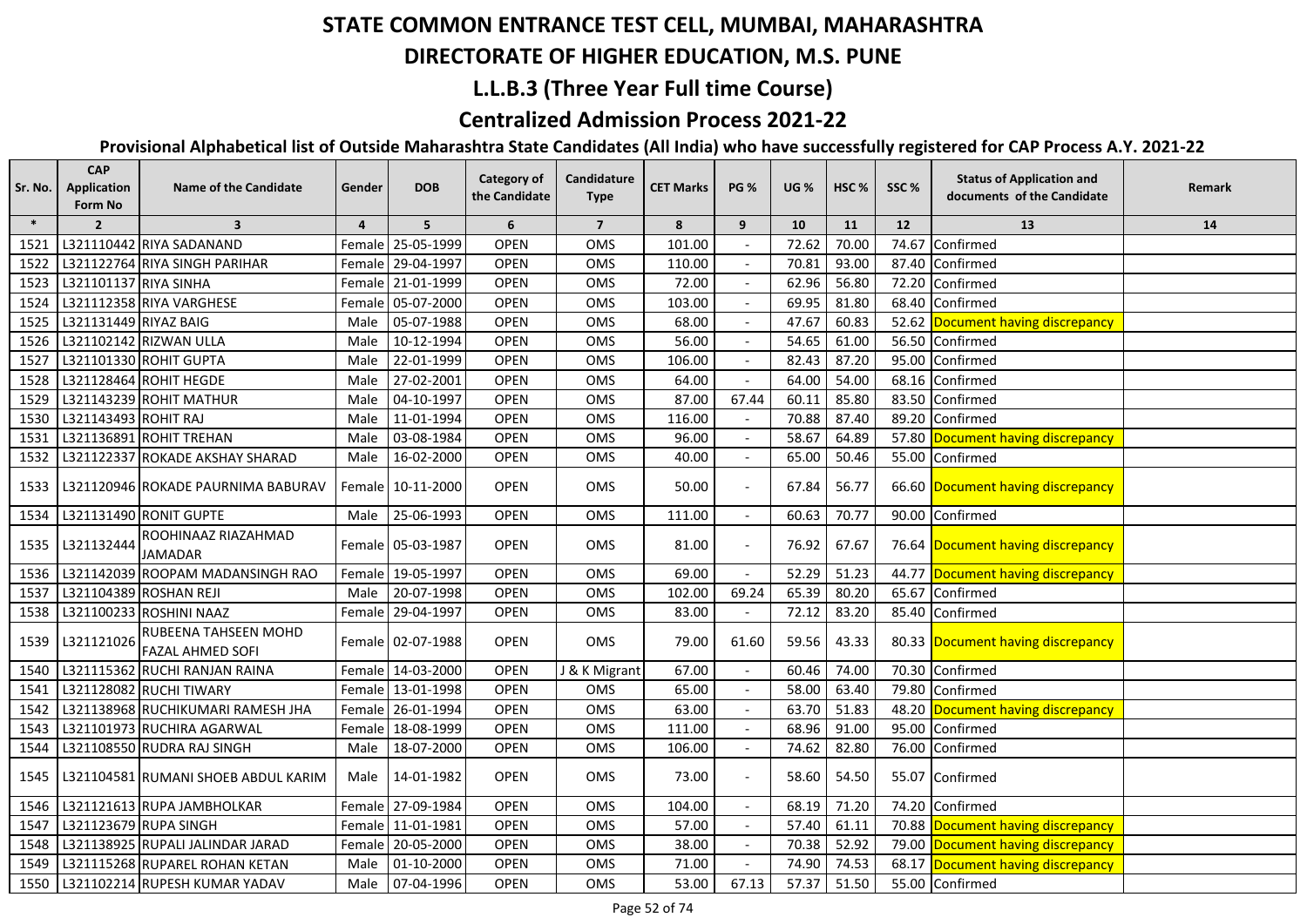## **DIRECTORATE OF HIGHER EDUCATION, M.S. PUNE**

### **L.L.B.3 (Three Year Full time Course)**

### **Centralized Admission Process 2021-22**

| Sr. No. | <b>CAP</b><br><b>Application</b><br>Form No | <b>Name of the Candidate</b>        | Gender         | <b>DOB</b>        | <b>Category of</b><br>the Candidate | Candidature<br><b>Type</b> | <b>CET Marks</b> | <b>PG %</b>              | <b>UG %</b> | HSC <sub>%</sub> | SSC%  | <b>Status of Application and</b><br>documents of the Candidate | Remark |
|---------|---------------------------------------------|-------------------------------------|----------------|-------------------|-------------------------------------|----------------------------|------------------|--------------------------|-------------|------------------|-------|----------------------------------------------------------------|--------|
| $\ast$  | $\overline{2}$                              | $\overline{\mathbf{3}}$             | $\overline{a}$ | 5                 | 6                                   | $\overline{7}$             | 8                | 9                        | 10          | 11               | 12    | 13                                                             | 14     |
| 1551    |                                             | L321138210 S AMIRTHARAJ             | Male           | 16-06-1985        | OPEN                                | OMS                        | 65.00            |                          | 72.27       | 83.00            | 73.80 | Confirmed                                                      |        |
| 1552    |                                             | L321118389 S M ADNAN HUSSAIN        | Male           | 01-01-1998        | <b>OPEN</b>                         | OMS                        | 100.00           |                          | 58.80       | 56.00            |       | 63.80 Document having discrepancy                              |        |
| 1553    |                                             | L321118498 S PRASANNA LAKSHMI       |                | Female 05-07-1977 | OPEN                                | OMS                        | 67.00            | 45.63                    | 63.61       | 61.60            |       | 42.00 Document having discrepancy                              |        |
| 1554    |                                             | L321126256 S SHANMUGA SUNDARAM      | Male           | 27-04-1985        | OPEN                                | OMS                        | 101.00           |                          | 45.33       | 56.80            | 50.20 | Confirmed                                                      |        |
| 1555    |                                             | L321121190 S SUNITHA SUNDERRAO      |                | Female 10-11-1968 | OPEN                                | OMS                        | 95.00            |                          | 60.15       | 61.17            |       | 55.67 Document having discrepancy                              |        |
| 1556    | L321121869 S. RAMESH                        |                                     | Male           | 17-06-1965        | OPEN                                | OMS                        | 113.00           |                          | 67.45       | 73.40            | 84.20 | Confirmed                                                      |        |
| 1557    |                                             | L321144235 SAACHI PILINJA           |                | Female 12-04-1996 | <b>OPEN</b>                         | OMS                        | 118.00           |                          | 69.30       | 76.00            |       | 88.00 Document having discrepancy                              |        |
| 1558    |                                             | L321118308 SABYASHACHI SHARMA       | Male           | 17-06-1994        | <b>OPEN</b>                         | OMS                        | 64.00            |                          | 51.01       | 55.83            | 63.07 | Confirmed                                                      |        |
| 1559    |                                             | L321102133 SACHCHIDANAND SINGH      | Male           | 11-12-1975        | <b>OPEN</b>                         | OMS                        | 88.00            |                          | 52.87       | 48.11            | 71.67 | Confirmed                                                      |        |
| 1560    |                                             | L321104095 SACHIDANAND SINGH        | Male           | 15-10-1998        | <b>OPEN</b>                         | OMS                        | 104.00           |                          | 65.42       | 86.80            | 79.80 | Confirmed                                                      |        |
| 1561    | L321133216 SACHIN                           |                                     | Male           | 10-08-2000        | <b>OPEN</b>                         | OMS                        | 63.00            |                          | 87.33       | 77.23            | 78.00 | Confirmed                                                      |        |
| 1562    |                                             | L321102627 SACHIN BALWANT PATEL     | Male           | 22-05-1976        | <b>OPEN</b>                         | OMS                        | 85.00            |                          | 51.13       | 41.00            | 49.14 | Confirmed                                                      |        |
| 1563    |                                             | L321130454 SACHIN CHOUDHARY         | Male           | 25-05-1998        | <b>OPEN</b>                         | OMS                        | 72.00            |                          | 64.62       | 72.20            |       | 77.90 Confirmed                                                |        |
| 1564    |                                             | L321107236 SACHIN UTTAMCHAND MISTRY | Male           | 25-04-1995        | <b>OPEN</b>                         | <b>OMS</b>                 | 86.00            |                          | 73.05       | 71.67            |       | 76.46 Document having discrepancy                              |        |
| 1565    |                                             | L321143201 SACHIN YADAV             | Male           | 09-04-1992        | OPEN                                | OMS                        | 96.00            | $\sim$                   | 61.12       | 63.80            |       | 72.00 Document having discrepancy                              |        |
| 1566    |                                             | L321111196 SACHINAY KUMAR           | Male           | 06-08-1982        | <b>OPEN</b>                         | OMS                        | 68.00            |                          | 52.27       | 60.00            | 49.43 | Confirmed                                                      |        |
| 1567    |                                             | L321108988 SADAY ENOCH MONDOL       | Male           | 04-12-1997        | <b>OPEN</b>                         | OMS                        | 114.00           |                          | 72.18       | 94.00            | 82.00 | Document having discrepancy                                    |        |
| 1568    |                                             | L321116932 SADDAM HUSAIN QRESHI     | Male           | 13-01-1999        | OPEN                                | OMS                        | 72.00            | 52.67                    | 49.72       | 59.60            | 63.67 | Confirmed                                                      |        |
| 1569    | L321139388                                  | SAEEDA BANO GULNAWAZ<br>PINJARI     |                | Female 26-06-1978 | <b>OPEN</b>                         | OMS                        | 40.00            | 69.38                    | 59.82       | 47.00            |       | 72.43 Confirmed                                                |        |
| 1570    |                                             | L321115105 SAFA AFREEN              | Female         | 14-01-1999        | <b>OPEN</b>                         | OMS                        | 99.00            |                          | 88.88       | 85.60            |       | 87.40 Document having discrepancy                              |        |
| 1571    |                                             | L321102182 SAGAR AGRAWAL            | Male           | 22-08-1995        | OPEN                                | OMS                        | 80.00            |                          | 54.50       | 82.80            | 80.83 | Confirmed                                                      |        |
| 1572    |                                             | L321124968 SAGAR VISHNU CHABUKSWAR  | Male           | 23-04-1979        | OPEN                                | OMS                        | 66.00            |                          | 53.70       | 56.33            | 45.20 | Document having discrepancy                                    |        |
| 1573    |                                             | L321117813 SAHIB RAJPUT             | Male           | 09-05-1998        | OPEN                                | OMS                        | 92.00            |                          | 61.74       | 73.54            | 63.80 | Confirmed                                                      |        |
| 1574    |                                             | L321122149 SAHIL KUMAR              | Male           | 17-06-1999        | <b>OPEN</b>                         | OMS                        | 86.00            | $\overline{\phantom{a}}$ | 64.52       | 56.60            |       | 53.20 Document having discrepancy                              |        |
| 1575    |                                             | L321114130 SAHINUR HASSAN MOZUMDER  | Male           | 01-01-1982        | <b>OPEN</b>                         | OMS                        | 80.00            |                          | 51.21       | 43.20            |       | 34.11 Confirmed                                                |        |
| 1576    | L321115177 SAHIR KHAN                       |                                     | Male           | 20-04-1996        | <b>OPEN</b>                         | OMS                        | 94.00            | $\overline{\phantom{a}}$ | 58.88       | 67.40            | 72.29 | Confirmed                                                      |        |
| 1577    |                                             | L321107447 SAI DESHPANDE            | Female         | 29-06-1998        | OPEN                                | OMS                        | 110.00           | $\blacksquare$           | 66.54       | 85.85            | 96.80 | Confirmed                                                      |        |
| 1578    |                                             | L321113493 SAIYED ABID SHAMSUDDIN   | Male           | 16-07-1984        | <b>OPEN</b>                         | OMS                        | 47.00            |                          | 65.75       | 41.83            | 42.53 | Confirmed                                                      |        |
| 1579    | L321107356 SAJJAN.                          |                                     | Male           | 01-12-1992        | OPEN                                | OMS                        | 89.00            |                          | 57.06       | 81.85            | 67.83 | Confirmed                                                      |        |
| 1580    |                                             | L321128586 SAKET KUMAR BHARADVAJ    | Male           | 17-03-1984        | <b>OPEN</b>                         | OMS                        | 122.00           |                          | 65.18       | 66.40            |       | 66.83 Confirmed                                                |        |
| 1581    | L321111697 SAKSHI                           |                                     |                | Female 06-12-2000 | <b>OPEN</b>                         | OMS                        | 112.00           |                          | 66.33       | 83.80            |       | 95.00 Confirmed                                                |        |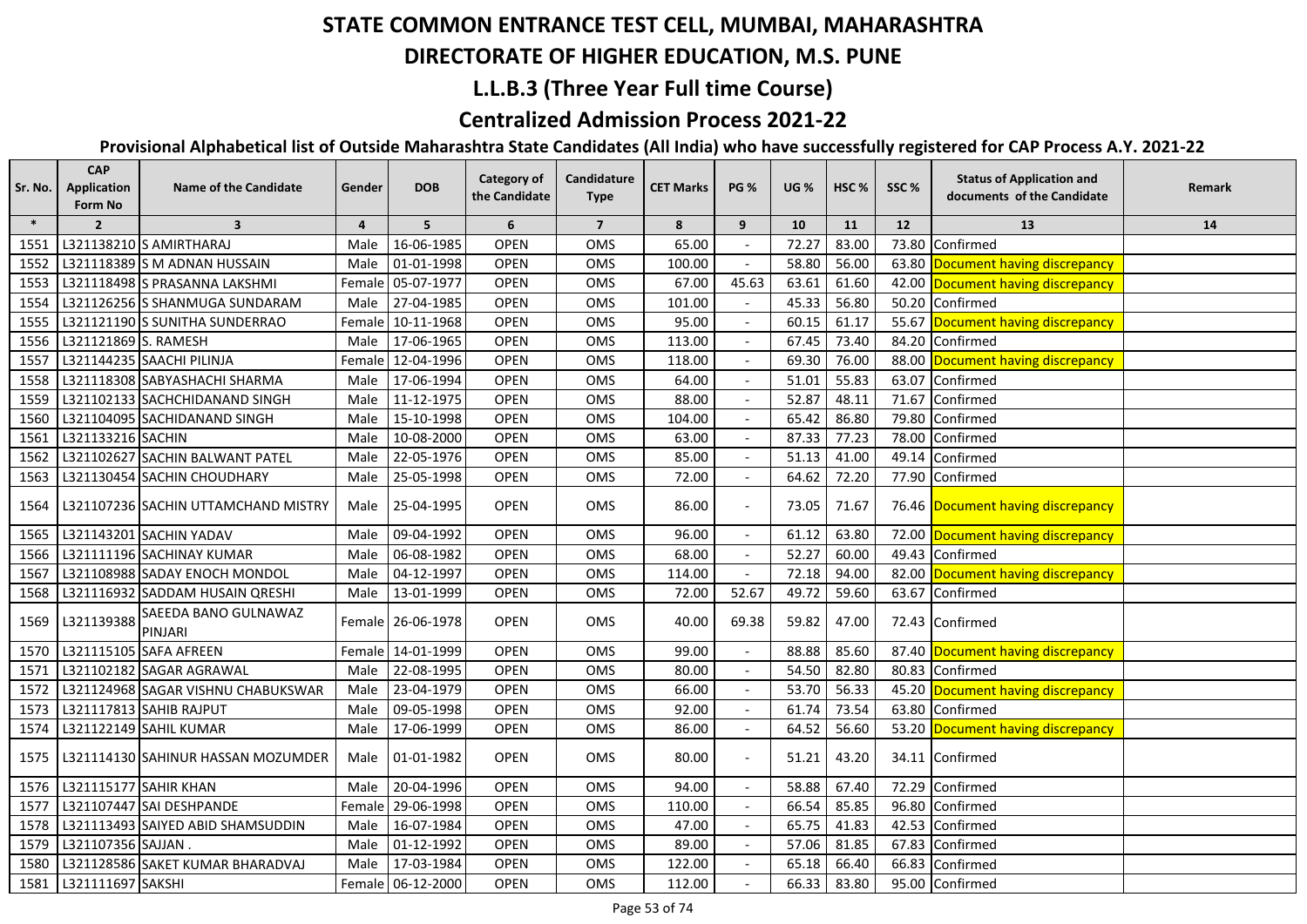#### **DIRECTORATE OF HIGHER EDUCATION, M.S. PUNE**

### **L.L.B.3 (Three Year Full time Course)**

### **Centralized Admission Process 2021-22**

| Sr. No. | <b>CAP</b><br>Application<br>Form No | <b>Name of the Candidate</b>                 | Gender         | <b>DOB</b>        | <b>Category of</b><br>the Candidate | Candidature<br><b>Type</b> | <b>CET Marks</b> | <b>PG %</b>              | <b>UG</b> % | HSC <sub>%</sub> | SSC%  | <b>Status of Application and</b><br>documents of the Candidate | Remark |
|---------|--------------------------------------|----------------------------------------------|----------------|-------------------|-------------------------------------|----------------------------|------------------|--------------------------|-------------|------------------|-------|----------------------------------------------------------------|--------|
| $\ast$  | $\overline{2}$                       | $\overline{\mathbf{3}}$                      | $\overline{4}$ | 5                 | 6                                   | $\overline{7}$             | 8                | 9                        | 10          | 11               | 12    | 13                                                             | 14     |
| 1582    |                                      | L321106997 SAKSHI DAGA                       |                | Female 24-09-1999 | <b>OPEN</b>                         | OMS                        | 94.00            |                          | 60.75       | 55.40            | 77.67 | Confirmed                                                      |        |
| 1583    |                                      | L321101980 SAKSHI DUTTA                      |                | Female 03-08-1998 | <b>OPEN</b>                         | <b>OMS</b>                 | 100.00           |                          | 47.18       | 76.40            | 58.90 | Confirmed                                                      |        |
| 1584    |                                      | L321114056 SAKSHI RAMAN                      |                | Female 18-08-2000 | <b>OPEN</b>                         | OMS                        | 103.00           |                          | 74.83       | 81.40            | 95.00 | Confirmed                                                      |        |
| 1585    |                                      | L321123936 SALGUDE BALU RAOSAHEB             | Male           | 11-11-1983        | <b>OPEN</b>                         | <b>OMS</b>                 | 65.00            | 64.13                    | 66.80       | 72.17            | 72.27 | Confirmed                                                      |        |
| 1586    |                                      | L321110163 SALMAN FARIS M                    | Male           | 17-03-1999        | <b>OPEN</b>                         | <b>OMS</b>                 | 92.00            |                          | 56.60       | 69.92            |       | 78.40 Confirmed                                                |        |
| 1587    |                                      | L321144999 SALONI KUMARI                     |                | Female 11-03-2000 | <b>OPEN</b>                         | OMS                        | 79.00            |                          | 73.69       | 86.83            |       | 76.00 Confirmed                                                |        |
| 1588    |                                      | L321102060 SALONI NIGAM                      |                | Female 29-04-2000 | <b>OPEN</b>                         | OMS                        | 95.00            |                          | 63.98       | 73.75            |       | 74.10 Confirmed                                                |        |
| 1589    |                                      | L321120320 SALUNKE PALLAVI MANOHAR           |                | Female 03-02-1985 | <b>OPEN</b>                         | OMS                        | 85.00            | 57.80                    | 71.68       | 58.33            |       | 80.13 Confirmed                                                |        |
| 1590    |                                      | L321103429 SAMEEKSHA SINGH                   |                | Female 18-06-1999 | <b>OPEN</b>                         | <b>OMS</b>                 | 88.00            |                          | 56.56       | 74.40            |       | 79.80 Confirmed                                                |        |
| 1591    |                                      | L321108951 SAMEER JOSHI                      | Male           | 07-11-2000        | <b>OPEN</b>                         | OMS                        | 95.00            |                          | 75.75       | 58.00            |       | 64.40 Confirmed                                                |        |
| 1592    |                                      | L321115730 SAMEER SHABBIR GHALWADE           | Male           | 02-07-1986        | <b>OPEN</b>                         | OMS                        | 78.00            | 47.13                    | 66.11       | 61.67            |       | 72.48 Confirmed                                                |        |
| 1593    |                                      | L321117632 SAMIKCHA RATHORE                  |                | Female 26-09-1986 | <b>OPEN</b>                         | <b>OMS</b>                 | 50.00            | 67.97                    | 45.30       | 52.17            |       | 47.07 Document having discrepancy                              |        |
| 1594    |                                      | L321104128 SAMIKSHA SINGH                    |                | Female 01-06-2000 | <b>OPEN</b>                         | <b>OMS</b>                 | 120.00           |                          | 67.83       | 96.40            |       | 95.00 Confirmed                                                |        |
| 1595    |                                      | L321135813 SAMPAT BABURAO GAWADE             | Male           | 19-02-1993        | <b>OPEN</b>                         | OMS                        | 54.00            |                          | 54.78       | 64.67            |       | 51.67 Confirmed                                                |        |
| 1596    |                                      | L321131095 SANDEEP KUMAR                     | Male           | 27-11-1987        | <b>OPEN</b>                         | <b>OMS</b>                 | 96.00            | 63.05                    | 55.10       | 62.00            |       | 62.83 Confirmed                                                |        |
| 1597    |                                      | L321106043 SANDEEP KUMAR BARNWAL             | Male           | 09-08-2000        | <b>OPEN</b>                         | <b>OMS</b>                 | 74.00            |                          | 59.87       | 57.60            |       | 74.10 Confirmed                                                |        |
| 1598    |                                      | L321114296 SANDEEP KUMAR SINGH               | Male           | 16-02-1985        | <b>OPEN</b>                         | OMS                        | 64.00            |                          | 50.33       | 52.80            |       | 52.33 Confirmed                                                |        |
| 1599    |                                      | L321107479 SANDEEP PANDEY                    | Male           | 13-07-1985        | <b>OPEN</b>                         | OMS                        | 68.00            | 58.11                    | 52.17       | 58.00            |       | 45.33 Document having discrepancy                              |        |
| 1600    |                                      | L321113977 SANDEEP PANDEY                    | Male           | 14-05-2000        | <b>OPEN</b>                         | <b>OMS</b>                 | 41.00            |                          | 62.98       | 55.40            |       | 69.83 Document having discrepancy                              |        |
| 1601    |                                      | L321115706 SANDEEP SINGH                     | Male           | 02-09-1988        | <b>OPEN</b>                         | OMS                        | 106.00           | 62.38                    | 64.25       | 79.00            |       | 62.17 Confirmed                                                |        |
| 1602    |                                      | L321115414 SANDEEP SINGH SISODIA             | Male           | 15-05-1978        | <b>OPEN</b>                         | <b>OMS</b>                 | 90.00            |                          | 51.33       | 61.60            |       | 60.60 Confirmed                                                |        |
| 1603    | L321108023                           | <b>SANDHYA NAMDEV</b><br>SONAWANE            |                | Female 27-11-1979 | <b>OPEN</b>                         | OMS                        | 68.00            | 61.88                    | 62.92       | 44.50            |       | 37.92 Confirmed                                                |        |
| 1604    | L321125816                           | SANGAMESH SOMANATH<br><b>BADGE</b>           |                | Male 09-05-1988   | <b>OPEN</b>                         | <b>OMS</b>                 | 75.00            |                          | 66.99       | 50.50            |       | 68.32 Confirmed                                                |        |
| 1605    |                                      | L321123247 SANGAONKAR VRUTIKA VIJAY          |                | Female 14-02-2000 | <b>OPEN</b>                         | OMS                        | 56.00            | $\overline{\phantom{a}}$ | 67.11       | 67.54            |       | 77.20 Confirmed                                                |        |
| 1606    | L321140182                           | SANGEETA SURENDRASINH<br><b>RATHOD</b>       |                | Female 21-02-1974 | <b>OPEN</b>                         | <b>OMS</b>                 | 105.00           | 59.65                    | 58.05       | 55.88            |       | 73.86 Document having discrepancy                              |        |
| 1607    |                                      | L321112503 SANGITA DAS                       |                | Female 06-05-1998 | <b>OPEN</b>                         | OMS                        | 94.00            |                          | 68.13       | 63.60            |       | 77.50 Confirmed                                                |        |
| 1608    |                                      | L321139139 SANGRAM SINGH                     | Male           | 24-03-1999        | <b>OPEN</b>                         | OMS                        | 110.00           |                          | 63.46       | 86.20            | 78.00 | Confirmed                                                      |        |
| 1609    | L321108059 SANJANA M                 |                                              | Female         | 16-06-1999        | <b>OPEN</b>                         | OMS                        | 93.00            |                          | 64.13       | 85.50            | 87.40 | Confirmed                                                      |        |
| 1610    |                                      | L321115503 SANJAY BHAUSAHEB JAYGUDE          | Male           | 02-02-1976        | OPEN                                | OMS                        | 46.00            |                          | 71.00       | 46.17            |       | 43.14 Document having discrepancy                              |        |
| 1611    | L321118866                           | <b>SANJAY GIRIJASHANKAR</b><br><b>MISHRA</b> |                | Male 13-02-1975   | <b>OPEN</b>                         | OMS                        | 104.00           |                          | 53.93       | 59.36            |       | 84.71 Confirmed                                                |        |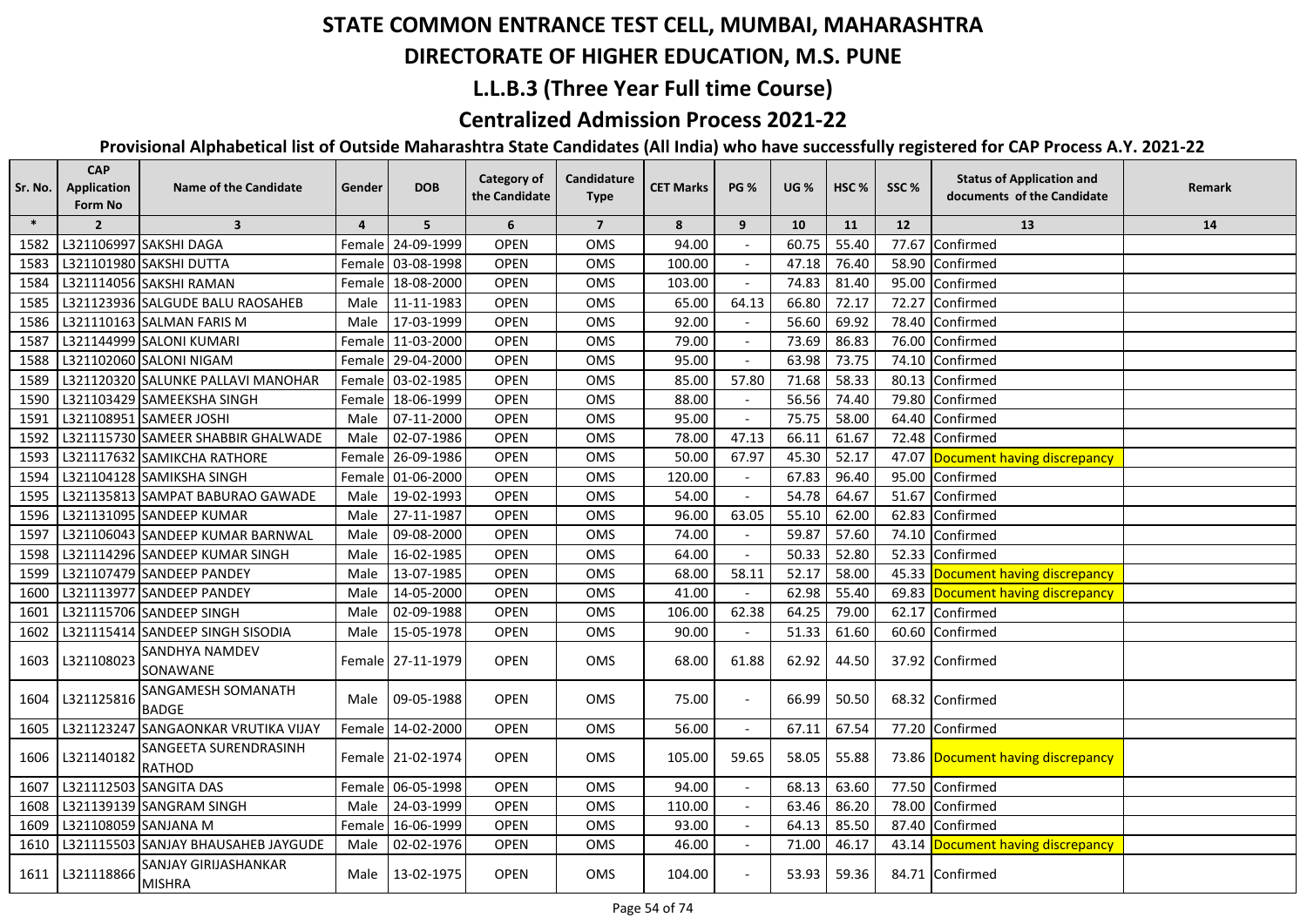#### **DIRECTORATE OF HIGHER EDUCATION, M.S. PUNE**

#### **L.L.B.3 (Three Year Full time Course)**

### **Centralized Admission Process 2021-22**

| Sr. No. | <b>CAP</b><br>Application<br>Form No | <b>Name of the Candidate</b>             | Gender         | <b>DOB</b>        | <b>Category of</b><br>the Candidate | Candidature<br><b>Type</b> | <b>CET Marks</b> | <b>PG %</b> | <b>UG %</b> | HSC <sub>%</sub> | SSC%  | <b>Status of Application and</b><br>documents of the Candidate | Remark |
|---------|--------------------------------------|------------------------------------------|----------------|-------------------|-------------------------------------|----------------------------|------------------|-------------|-------------|------------------|-------|----------------------------------------------------------------|--------|
| $\ast$  | $\overline{2}$                       | $\overline{\mathbf{3}}$                  | $\overline{4}$ | 5 <sup>5</sup>    | 6                                   | $\overline{7}$             | 8                | 9           | 10          | 11               | 12    | 13                                                             | 14     |
| 1612    |                                      | L321122254 SANJAY KUMAR                  | Male           | 15-09-1976        | <b>OPEN</b>                         | OMS                        | 104.00           |             | 56.25       | 57.00            | 65.78 | Confirmed                                                      |        |
| 1613    |                                      | L321106843 SANJAY KUMAR HALDAR           | Male           | 02-08-1982        | <b>OPEN</b>                         | OMS                        | 64.00            |             | 57.94       | 64.00            |       | 54.80 Confirmed                                                |        |
| 1614    |                                      | L321130928 SANJAY KUMAR PAHI             | Male           | 01-07-1972        | <b>OPEN</b>                         | OMS                        | 74.00            |             | 52.69       | 44.11            |       | 55.71 Confirmed                                                |        |
| 1615    |                                      | L321115018 SANJAY KUMAR SINGH            | Male           | 12-12-1968        | <b>OPEN</b>                         | OMS                        | 83.00            |             | 52.17       | 56.00            | 71.22 | Confirmed                                                      |        |
| 1616    |                                      | L321105255 SANJAY MANUBHAI WALA          | Male           | 19-08-1994        | <b>OPEN</b>                         | OMS                        | 49.00            |             | 52.43       | 55.85            |       | 60.36 Confirmed                                                |        |
| 1617    |                                      | L321131526 SANJAYKANT SAHOO              | Male           | 07-04-1996        | <b>OPEN</b>                         | OMS                        | 42.00            |             | 48.25       | 45.08            |       | 33.00 Confirmed                                                |        |
| 1618    |                                      | L321109331 SANJEET KUMAR                 | Male           | 15-02-1983        | <b>OPEN</b>                         | OMS                        | 108.00           |             | 60.06       | 66.22            |       | 83.08 Confirmed                                                |        |
| 1619    |                                      | L321131785 SANJEEV KULSHRESHTHA          | Male           | 01-05-1965        | <b>OPEN</b>                         | OMS                        | 102.00           |             | 61.42       | 75.71            |       | 63.40 Confirmed                                                |        |
| 1620    |                                      | L321100432 SANJEEV KUMAR SHAHI           | Male           | 10-06-1973        | <b>OPEN</b>                         | OMS                        | 94.00            |             | 61.50       | 50.89            |       | 58.78 Confirmed                                                |        |
| 1621    |                                      | L321140890 SANJEEV KUMAR TIWARY          | Male           | 01-01-1965        | <b>OPEN</b>                         | <b>OMS</b>                 | 89.00            | 75.57       | 50.47       | 45.91            |       | 58.20 Document having discrepancy                              |        |
| 1622    |                                      | L321102832 SANJEEV SINGH                 | Male           | 25-08-1991        | <b>OPEN</b>                         | OMS                        | 92.00            |             | 47.55       | 59.20            |       | 59.50 Confirmed                                                |        |
| 1623    |                                      | L321100016 SANJEEVANI SETHI              |                | Female 03-10-1998 | <b>OPEN</b>                         | <b>OMS</b>                 | 103.00           |             | 67.82       | 71.40            |       | 85.50 Confirmed                                                |        |
| 1624    | L321127057                           | SANKARA MANIKANDARAJA<br>SUTHANDIRARAJAN |                | Male 27-05-1992   | <b>OPEN</b>                         | <b>OMS</b>                 | 60.00            |             | 55.27       | 46.50            |       | 53.23 Document having discrepancy                              |        |
| 1625    |                                      | L321107539 SANKET LALIT SHAH             | Male           | 08-10-1992        | <b>OPEN</b>                         | OMS                        | 84.00            |             | 64.95       | 92.40            |       | 80.40 Confirmed                                                |        |
| 1626    |                                      | L321121163 SANSKRITI NAUTIYAL            |                | Female 27-02-2000 | <b>OPEN</b>                         | OMS                        | 106.00           | $\sim$      | 79.73       | 81.20            |       | 85.60 Confirmed                                                |        |
| 1627    |                                      | L321103685 SANSKRITI SHARMA              |                | Female 10-11-1999 | <b>OPEN</b>                         | OMS                        | 103.00           | $\sim$      | 78.42       | 90.00            |       | 87.40 Confirmed                                                |        |
| 1628    |                                      | L321104210 SANTOSH KUMAR GOSWAMI         | Male           | 15-01-1982        | <b>OPEN</b>                         | OMS                        | 74.00            | 80.71       | 56.87       | 55.44            | 57.14 | Confirmed                                                      |        |
| 1629    |                                      | L321121216 SANTOSH KUMAR JHA             | Male           | 11-02-1980        | <b>OPEN</b>                         | OMS                        | 89.00            |             | 72.75       | 57.33            | 59.75 | Confirmed                                                      |        |
| 1630    |                                      | L321146017 SANTOSH KUMAR SINGH           | Male           | 01-03-1984        | <b>OPEN</b>                         | OMS                        | 85.00            |             | 71.83       | 62.78            |       | 66.14 Document having discrepancy                              |        |
| 1631    |                                      | L321114660 SANTOSH KUMAR SINGH           | Male           | 05-06-1980        | <b>OPEN</b>                         | OMS                        | 91.00            |             | 63.72       | 71.62            |       | 72.20 Document having discrepancy                              |        |
| 1632    | L321140030                           | SANTOSH SHANTARAM<br><b>THANGE</b>       | Male           | 09-05-1982        | <b>OPEN</b>                         | OMS                        | 44.00            |             | 50.42       | 58.33            |       | 42.00 Document having discrepancy                              |        |
| 1633    | L321127775                           | SANTOSH VISHNU<br><b>CHABUKSWAR</b>      | Male           | 11-03-1977        | <b>OPEN</b>                         | <b>OMS</b>                 | 57.00            |             | 62.79       | 45.60            |       | 34.60 Document having discrepancy                              |        |
| 1634    |                                      | L321116767 SANTOSH YADAV                 | Male           | 17-09-1986        | <b>OPEN</b>                         | OMS                        | 50.00            |             | 51.89       | 61.40            |       | 56.93 Document having discrepancy                              |        |
| 1635    |                                      | L321127836 SANTRAJ MANI                  | Male           | 28-01-1987        | <b>OPEN</b>                         | OMS                        | 82.00            |             | 76.59       | 56.44            |       | 80.00 Confirmed                                                |        |
| 1636    |                                      | L321132723 SANWAR MAL JAT                | Male           | 15-07-1991        | <b>OPEN</b>                         | OMS                        | 70.00            |             | 65.45       | 60.00            | 49.17 | Document having discrepancy                                    |        |
| 1637    | L321138712 SAQUIB J                  |                                          | Male           | 30-09-2000        | <b>OPEN</b>                         | OMS                        | 65.00            |             | 61.38       | 76.36            |       | 84.20 Confirmed                                                |        |
| 1638    |                                      | L321135996 SARABJEET KAUR GUJRAL         |                | Female 11-03-1984 | <b>OPEN</b>                         | OMS                        | 73.00            |             | 53.61       | 68.67            |       | 59.60 Confirmed                                                |        |
| 1639    |                                      | L321111965 SARANSH SINGH                 | Male           | 14-12-2000        | <b>OPEN</b>                         | OMS                        | 91.00            |             | 66.30       | 90.00            |       | 91.33 Confirmed                                                |        |
| 1640    |                                      | L321100141 SARFRAZ ALAM                  | Male           | 01-10-1983        | <b>OPEN</b>                         | OMS                        | 77.00            | 65.74       | 46.72       | 58.20            |       | 65.17 Confirmed                                                |        |
| 1641    |                                      | L321118250 SARIKA AGGARWAL               |                | Female 18-09-1982 | <b>OPEN</b>                         | OMS                        | 81.00            |             | 64.00       | 74.60            |       | 67.67 Confirmed                                                |        |
| 1642    |                                      | L321133083 SARIKA KUMARI PRADHAN         |                | Female 12-10-1992 | <b>OPEN</b>                         | OMS                        | 32.00            |             | 51.25       | 52.40            |       | 68.60 Confirmed                                                |        |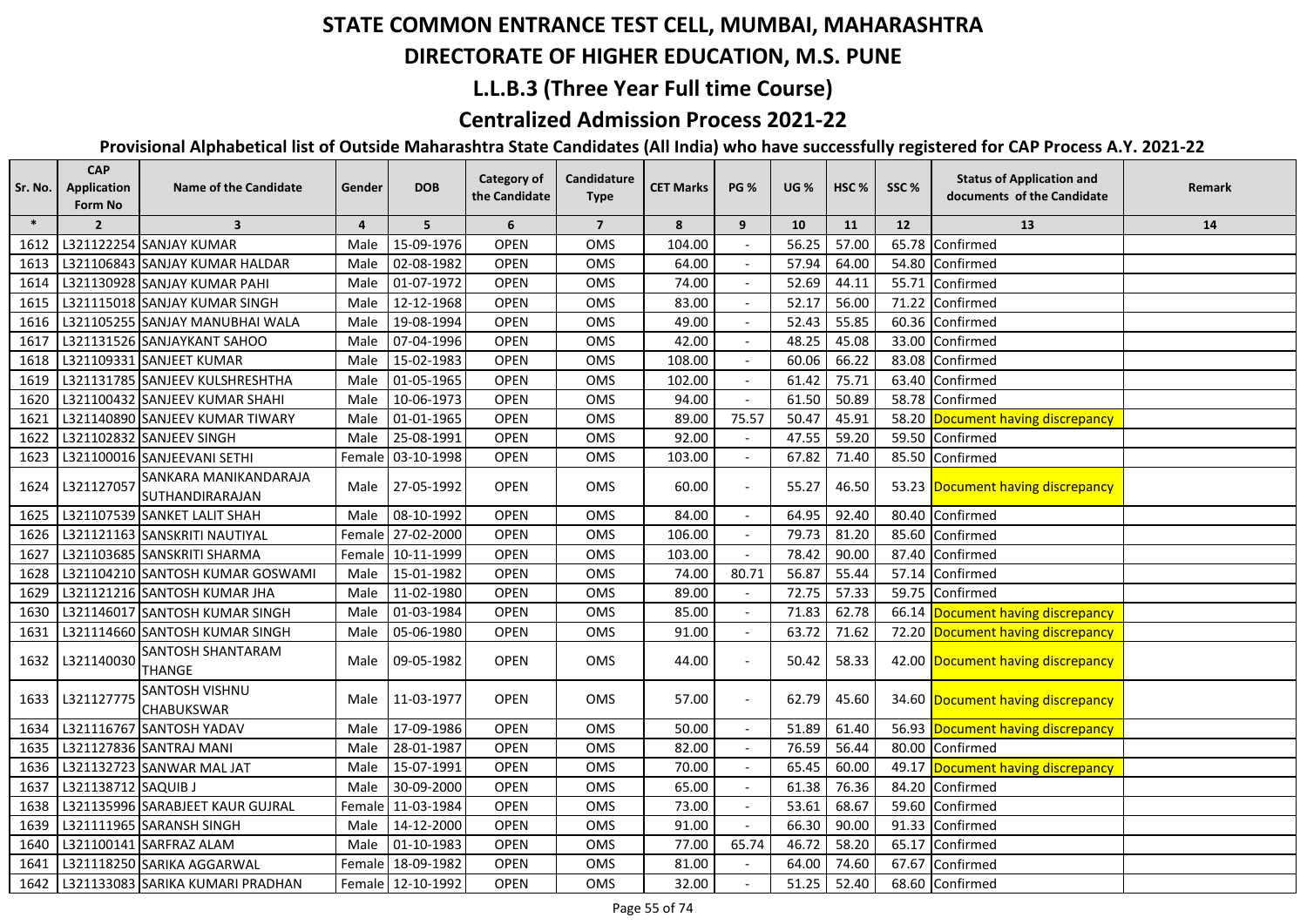#### **DIRECTORATE OF HIGHER EDUCATION, M.S. PUNE**

## **L.L.B.3 (Three Year Full time Course)**

### **Centralized Admission Process 2021-22**

| Sr. No. | <b>CAP</b><br><b>Application</b><br>Form No | <b>Name of the Candidate</b>               | Gender         | <b>DOB</b>        | Category of<br>the Candidate | Candidature<br><b>Type</b> | <b>CET Marks</b> | <b>PG %</b>              | <b>UG %</b> | HSC <sub>%</sub> | SSC%  | <b>Status of Application and</b><br>documents of the Candidate | Remark |
|---------|---------------------------------------------|--------------------------------------------|----------------|-------------------|------------------------------|----------------------------|------------------|--------------------------|-------------|------------------|-------|----------------------------------------------------------------|--------|
| $\ast$  | $\overline{2}$                              | $\overline{\mathbf{3}}$                    | $\overline{a}$ | 5                 | 6                            | $\overline{7}$             | 8                | 9                        | 10          | 11               | 12    | 13                                                             | 14     |
| 1643    |                                             | L321128934 SARKAR PRATIBHA DILIP           |                | Female 03-09-1991 | <b>OPEN</b>                  | OMS                        | 46.00            |                          | 71.79       | 57.33            | 58.31 | Confirmed                                                      |        |
| 1644    |                                             | L321104103 SARTHAK ASWAL                   | Male           | 03-11-1998        | <b>OPEN</b>                  | <b>OMS</b>                 | 118.00           |                          | 73.82       | 78.80            |       | 74.10 Confirmed                                                |        |
| 1645    |                                             | L321100098 SARWAR ALAM                     | Male           | 05-01-2000        | <b>OPEN</b>                  | <b>OMS</b>                 | 98.00            |                          | 67.88       | 67.20            |       | 79.80 Confirmed                                                |        |
| 1646    |                                             | L321100520 SASWATA CHAKRABORTY             | Male           | 05-05-1986        | <b>OPEN</b>                  | OMS                        | 83.00            | 70.37                    | 50.83       | 68.50            |       | 60.80 Confirmed                                                |        |
|         |                                             | 1647   L321102096 SATEESH KUMAR KANNAUJIYA | Male           | 22-02-1998        | <b>OPEN</b>                  | <b>OMS</b>                 | 66.00            |                          | 50.22       | 65.60            |       | 76.67 Confirmed                                                |        |
| 1648    |                                             | L321139874 SATISH KUMAR YADAV              | Male           | 10-07-1993        | <b>OPEN</b>                  | <b>OMS</b>                 | 45.00            |                          | 48.39       | 48.20            |       | 46.33 Confirmed                                                |        |
| 1649    |                                             | L321142980 SATISH TALAWAR                  | Male           | 17-07-1992        | <b>OPEN</b>                  | OMS                        | 73.00            | 63.00                    | 73.51       | 58.50            |       | 76.64 Confirmed                                                |        |
| 1650    |                                             | L321114313 SATYAM BHUSHAN                  | Male           | 01-01-2001        | <b>OPEN</b>                  | OMS                        | 81.00            |                          | 62.53       | 60.40            |       | 74.10 Confirmed                                                |        |
| 1651    |                                             | L321143858 SATYAM GAUTAM                   | Male           | 26-01-2000        | <b>OPEN</b>                  | <b>OMS</b>                 | 97.00            |                          | 66.36       | 76.80            |       | 87.40 Confirmed                                                |        |
| 1652    | L321103068                                  | SATYAM JITENDRA<br>VISHWKARMA              | Male           | 09-09-1995        | <b>OPEN</b>                  | <b>OMS</b>                 | 67.00            |                          | 68.93       | 65.83            |       | 63.09 Confirmed                                                |        |
| 1653    |                                             | L321104711 SATYAM KESH                     | Male           | 07-07-2000        | <b>OPEN</b>                  | <b>OMS</b>                 | 77.00            |                          | 59.08       | 58.40            |       | 79.80 Confirmed                                                |        |
| 1654    |                                             | L321106243 SAUMYA KUMARI                   |                | Female 22-05-1998 | <b>OPEN</b>                  | OMS                        | 66.00            |                          | 61.00       | 54.80            |       | 70.30 Confirmed                                                |        |
| 1655    |                                             | L321143844 SAUMYA MANI TRIPATHI            |                | Female 28-09-2001 | OPEN                         | <b>OMS</b>                 | 102.00           |                          | 67.22       | 65.00            |       | 70.83 Confirmed                                                |        |
| 1656    |                                             | L321103966 SAUMYA MEHROTRA                 |                | Female 24-06-1999 | <b>OPEN</b>                  | <b>OMS</b>                 | 103.00           |                          | 59.10       | 82.40            |       | 70.40 Confirmed                                                |        |
| 1657    | L321101312 SAUMYA RAJ                       |                                            |                | Female 02-11-1998 | <b>OPEN</b>                  | OMS                        | 113.00           |                          | 71.73       | 87.20            | 93.00 | Confirmed                                                      |        |
| 1658    |                                             | L321114012 SAUMYA SINGH                    |                | Female 23-01-2001 | <b>OPEN</b>                  | OMS                        | 77.00            |                          | 65.83       | 73.00            | 91.20 | Confirmed                                                      |        |
| 1659    |                                             | L321122025 SAURABH DIXIT                   | Male           | 24-09-1976        | <b>OPEN</b>                  | OMS                        | 91.00            |                          | 54.21       | 47.17            | 60.83 | Confirmed                                                      |        |
| 1660    |                                             | L321121753 SAURABH NEHRU SATPUTE           | Male           | 24-01-1993        | <b>OPEN</b>                  | OMS                        | 85.00            |                          | 90.28       | 82.80            | 89.40 | Confirmed                                                      |        |
| 1661    |                                             | L321129523 SAURABH SUMAN                   | Male           | 03-01-1995        | <b>OPEN</b>                  | <b>OMS</b>                 | 90.00            |                          | 49.40       | 79.20            | 89.30 | Confirmed                                                      |        |
| 1662    |                                             | L321103414 SAURADIP MUKHERJEE              | Male           | 29-04-2000        | <b>OPEN</b>                  | <b>OMS</b>                 | 120.00           |                          | 82.12       | 91.00            | 89.20 | Confirmed                                                      |        |
| 1663    |                                             | L321128569 SAURAV GUPTA                    | Male           | $01 - 10 - 1999$  | <b>OPEN</b>                  | OMS                        | 56.00            |                          | 58.17       | 47.40            |       | 51.30 Document having discrepancy                              |        |
| 1664    |                                             | L321116205 SAURAV MISHRA                   | Male           | 10-07-1999        | <b>OPEN</b>                  | <b>OMS</b>                 | 69.00            |                          | 66.70       | 81.80            |       | 70.30 Confirmed                                                |        |
| 1665    |                                             | L321142438 SAYED FAIZAN MOHD HANIF         | Male           | 18-05-2001        | <b>OPEN</b>                  | <b>OMS</b>                 | 64.00            |                          | 72.95       | 61.38            |       | 65.00 Document having discrepancy                              |        |
| 1666    | L321141945                                  | SAYED JAVED MAHMOOD<br><b>JAFRY</b>        | Male           | 15-01-1969        | <b>OPEN</b>                  | <b>OMS</b>                 | 74.00            |                          | 49.44       | 44.40            |       | 49.67 Document having discrepancy                              |        |
| 1667    |                                             | L321107748 SAYYAD RASHID ALI HAMID ALI     | Male           | 12-01-1969        | <b>OPEN</b>                  | OMS                        | 68.00            |                          | 63.00       | 51.00            |       | 49.14 Confirmed                                                |        |
| 1668    |                                             | L321140862 SAYYED AFREEN QAMAR             |                | Female 17-05-1999 | <b>OPEN</b>                  | OMS                        | 69.00            | $\overline{\phantom{a}}$ | 65.89       | 61.38            |       | 62.80 Confirmed                                                |        |
|         |                                             | 1669   L321123439 SAYYED QAMRUNNISA YASEEN |                | Female 06-01-1985 | OPEN                         | OMS                        | 78.00            | 72.50                    | 69.75       | 67.83            |       | 65.07 Confirmed                                                |        |
| 1670    |                                             | L321102097 SEENA SATHEESAN                 |                | Female 14-07-1986 | <b>OPEN</b>                  | OMS                        | 69.00            |                          | 52.26       | 49.50            |       | 46.13 Confirmed                                                |        |
|         |                                             | 1671   L321104961 SEN SMRUTI MANOJ         |                | Female 01-09-1998 | <b>OPEN</b>                  | OMS                        | 82.00            |                          | 67.96       | 68.92            |       | 75.60 Confirmed                                                |        |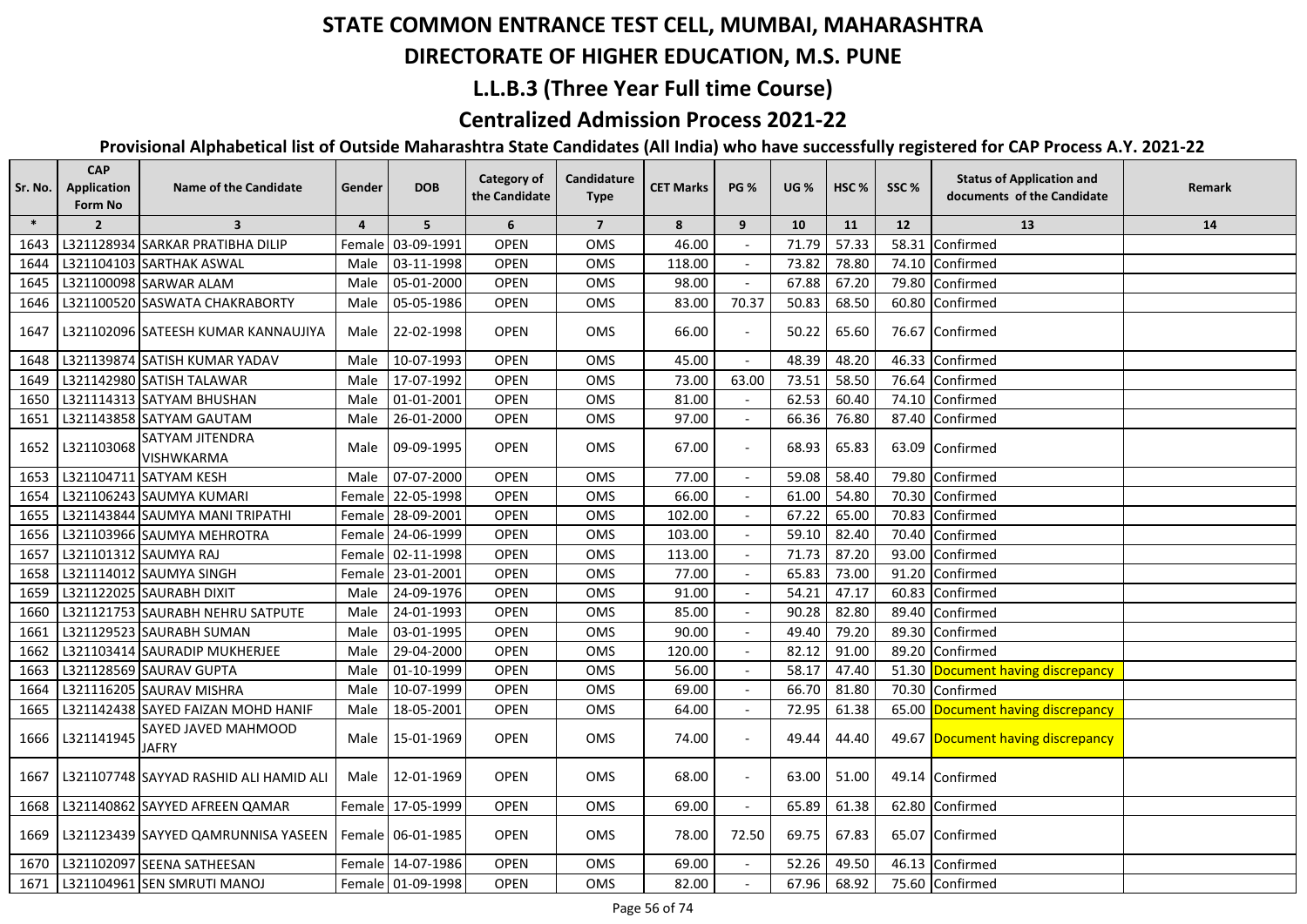## **DIRECTORATE OF HIGHER EDUCATION, M.S. PUNE**

### **L.L.B.3 (Three Year Full time Course)**

#### **Centralized Admission Process 2021-22**

| Sr. No. | <b>CAP</b><br>Application<br>Form No | <b>Name of the Candidate</b>                   | Gender         | <b>DOB</b>        | <b>Category of</b><br>the Candidate | Candidature<br><b>Type</b> | <b>CET Marks</b> | <b>PG %</b> | <b>UG %</b> | HSC <sub>%</sub> | SSC%  | <b>Status of Application and</b><br>documents of the Candidate | Remark |
|---------|--------------------------------------|------------------------------------------------|----------------|-------------------|-------------------------------------|----------------------------|------------------|-------------|-------------|------------------|-------|----------------------------------------------------------------|--------|
| $\ast$  | $\overline{2}$                       | $\overline{\mathbf{3}}$                        | $\overline{4}$ | 5 <sup>5</sup>    | 6                                   | $\overline{7}$             | 8                | 9           | 10          | 11               | 12    | 13                                                             | 14     |
| 1672    | L321126083 SETHI RAM                 |                                                | Male           | 07-07-1985        | <b>OPEN</b>                         | OMS                        | 109.00           |             | 53.52       | 49.20            | 49.17 | Confirmed                                                      |        |
| 1673    | L321114181 SHAAN JAIN                |                                                |                | Female 24-06-1980 | <b>OPEN</b>                         | OMS                        | 98.00            | 52.11       | 57.39       | 68.46            | 75.27 | Confirmed                                                      |        |
| 1674    |                                      | L321100385 SHABEENA YASMIN                     |                | Female 10-06-1999 | <b>OPEN</b>                         | OMS                        | 99.00            |             | 61.80       | 71.80            | 68.40 | Confirmed                                                      |        |
| 1675    | L321104572 SHABNAM                   |                                                |                | Female 12-01-1977 | <b>OPEN</b>                         | OMS                        | 70.00            |             | 59.60       | 60.20            | 55.67 | Confirmed                                                      |        |
| 1676    |                                      | L321137435 SHABNAM ULLAH                       |                | Female 24-11-1998 | <b>OPEN</b>                         | OMS                        | 86.00            |             | 58.14       | 68.60            | 73.83 | Document having discrepancy                                    |        |
| 1677    |                                      | L321110159 SHAESTA PARWEEN                     |                | Female 02-04-1999 | <b>OPEN</b>                         | OMS                        | 85.00            |             | 66.22       | 61.80            | 64.60 | Confirmed                                                      |        |
| 1678    | L321115394                           | <b>SHAH ANKITKUMAR</b><br>MUKESHKUMAR          |                | Male 11-12-1986   | <b>OPEN</b>                         | OMS                        | 56.00            |             | 53.38       | 54.17            |       | 53.00 Confirmed                                                |        |
| 1679    |                                      | L321105862 SHAH SAMVEG RAJESH                  | Male           | 28-04-2000        | <b>OPEN</b>                         | <b>OMS</b>                 | 73.00            |             | 68.25       | 61.60            | 63.50 | Confirmed                                                      |        |
| 1680    |                                      | L321140774 SHAH VAISHNAVI RAHUL                |                | Female 06-01-2001 | <b>OPEN</b>                         | OMS                        | 76.00            |             | 72.84       | 77.23            | 90.00 | Confirmed                                                      |        |
| 1681    |                                      | L321104609 SHAH VISHAL SNEHAL                  | Male           | 03-01-1996        | <b>OPEN</b>                         | OMS                        | 103.00           |             | 87.07       | 92.62            |       | 98.18 Confirmed                                                |        |
| 1682    | L321108326                           | SHAHAFAJIL MOINODDIN<br>SIDDIQUI               |                | Male 26-04-1986   | <b>OPEN</b>                         | OMS                        | 59.00            |             | 72.07       | 46.33            |       | 49.07 Confirmed                                                |        |
| 1683    |                                      | L321106592 SHAHID KHAN                         | Male           | 12-05-1989        | <b>OPEN</b>                         | OMS                        | 62.00            |             | 67.69       | 40.67            | 41.73 | Confirmed                                                      |        |
| 1684    |                                      | L321110304 SHAIK HUMAYUN                       | Male           | 05-05-1999        | <b>OPEN</b>                         | OMS                        | 88.00            |             | 78.70       | 84.26            |       | 90.25 Confirmed                                                |        |
| 1685    | L321135348                           | SHAIK THORAIYYAH ZUSH<br>SHIMALAIN             |                | Female 29-11-1999 | <b>OPEN</b>                         | OMS                        | 99.00            |             | 78.73       | 74.00            |       | 87.00 Confirmed                                                |        |
| 1686    |                                      | L321122863 SHAIKH ANAS IMTIYAZ                 | Male           | 16-04-1996        | <b>OPEN</b>                         | OMS                        | 63.00            |             | 66.11       | 56.46            | 64.73 | Confirmed                                                      |        |
| 1687    |                                      | L321123976 SHAIKH GAZI SHAIKH HUSSAIN          | Male           | 08-07-1975        | <b>OPEN</b>                         | OMS                        | 76.00            | 67.36       | 62.52       | 66.17            |       | 52.14 Confirmed                                                |        |
| 1688    | L321116591                           | SHAIKH GULAFSHA NAZRUL<br><b>ISLAM</b>         |                | Female 23-05-1996 | <b>OPEN</b>                         | OMS                        | 58.00            |             | 51.08       | 58.00            |       | 50.17 Document having discrepancy                              |        |
| 1689    |                                      | L321126888 SHAIKH JABIN HABIB                  |                | Female 17-05-1980 | <b>OPEN</b>                         | OMS                        | 43.00            |             | 66.33       | 46.67            |       | 46.43 Document having discrepancy                              |        |
| 1690    | L321103892                           | SHAIKH MINHAJ MOHAMMAD<br><b>ALAUDDIN</b>      |                | Male 03-06-1999   | <b>OPEN</b>                         | OMS                        | 60.00            |             | 61.84       | 46.15            |       | 61.20 Confirmed                                                |        |
| 1691    | L321145388                           | <b>SHAIKH MOHSEEN SHAIKH</b><br><b>MUKHTAR</b> | Male           | 26-01-1988        | <b>OPEN</b>                         | OMS                        | 47.00            |             | 78.15       | 68.50            |       | 58.00 Confirmed                                                |        |
| 1692    |                                      | L321121606 SHAIKH MUZAKKIR MUNIR               | Male           | 07-05-1993        | <b>OPEN</b>                         | <b>OMS</b>                 | 84.00            |             | 64.91       | 53.17            | 65.23 | Confirmed                                                      |        |
| 1693    |                                      | L321123174 SHAIKH SAIF ZAHEER                  | Male           | 17-07-1984        | <b>OPEN</b>                         | OMS                        | 58.00            |             | 56.17       | 55.33            | 57.33 | Document having discrepancy                                    |        |
| 1694    |                                      | L321105960 SHAIKH SHABANA RAFIQ                | Female         | 09-08-1977        | <b>OPEN</b>                         | OMS                        | 55.00            |             | 55.94       | 51.50            |       | 36.00 Confirmed                                                |        |
| 1695    | L321117831                           | SHAIKH SHADULLA WAHAB<br><b>SAHAB</b>          | Male           | 04-02-1991        | <b>OPEN</b>                         | OMS                        | 59.00            |             | 62.44       | 62.67            |       | 70.80 Confirmed                                                |        |
| 1696    |                                      | L321138260 SHAIKH SHAMIM ASMAT                 | Male           | 04-12-1996        | <b>OPEN</b>                         | OMS                        | 79.00            |             | 66.18       | 80.62            | 83.82 | Confirmed                                                      |        |
| 1697    |                                      | L321127475 SHAIKH VASEEM AHMED                 | Male           | 12-05-1989        | <b>OPEN</b>                         | OMS                        | 58.00            |             | 66.38       | 69.67            | 50.13 | Document having discrepancy                                    |        |
| 1698    |                                      | L321145737 SHAIKH ZIYA ABRAR ZAFAR             |                | Male 17-04-1993   | <b>OPEN</b>                         | OMS                        | 48.00            |             | 53.35       | 46.33            |       | 64.31 Confirmed                                                |        |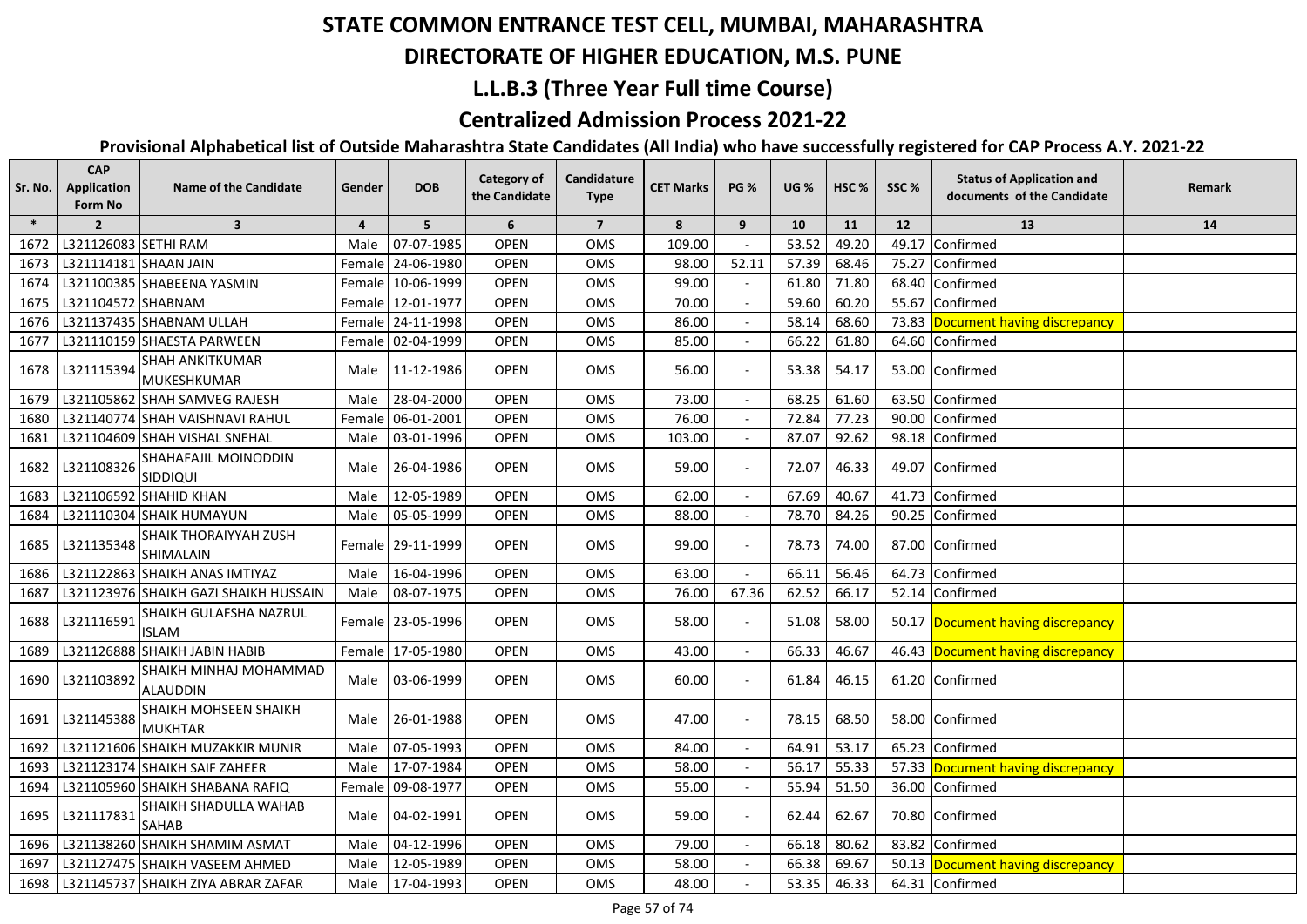#### **DIRECTORATE OF HIGHER EDUCATION, M.S. PUNE**

### **L.L.B.3 (Three Year Full time Course)**

### **Centralized Admission Process 2021-22**

| Sr. No. | <b>CAP</b><br>Application<br><b>Form No</b> | <b>Name of the Candidate</b>             | Gender         | <b>DOB</b>        | Category of<br>the Candidate | Candidature<br><b>Type</b> | <b>CET Marks</b> | <b>PG %</b>              | <b>UG %</b> | HSC <sub>%</sub> | SSC%  | <b>Status of Application and</b><br>documents of the Candidate | Remark |
|---------|---------------------------------------------|------------------------------------------|----------------|-------------------|------------------------------|----------------------------|------------------|--------------------------|-------------|------------------|-------|----------------------------------------------------------------|--------|
| $\ast$  | $\overline{2}$                              | $\overline{\mathbf{3}}$                  | $\overline{4}$ | 5                 | 6                            | $\overline{7}$             | 8                | 9                        | 10          | 11               | 12    | 13                                                             | 14     |
| 1699    |                                             | L321116133 SHAILENDRA KUMAR              | Male           | 01-12-1977        | <b>OPEN</b>                  | OMS                        | 117.00           |                          | 69.50       | 57.44            | 77.44 | Confirmed                                                      |        |
| 1700    |                                             | L321115729 SHAILENDRA SINGH PAWAR        | Male           | 11-07-1972        | <b>OPEN</b>                  | OMS                        | 96.00            | 65.46                    | 65.94       | 69.25            |       | 65.85 Confirmed                                                |        |
| 1701    |                                             | L321106925 SHAILESH LATKAR               | Male           | 04-11-1991        | <b>OPEN</b>                  | OMS                        | 99.00            |                          | 64.70       | 62.50            |       | 76.31 Confirmed                                                |        |
| 1702    | L321135545                                  | SHAILESH SRINIVASRAO<br><b>DHUTEKAR</b>  | Male           | 10-06-1985        | <b>OPEN</b>                  | OMS                        | 98.00            | 81.60                    | 64.16       | 87.67            |       | 84.00 Document having discrepancy                              |        |
| 1703    |                                             | L321140141 SHAILJA SAKLANI               |                | Female 17-10-1992 | <b>OPEN</b>                  | OMS                        | 89.00            |                          | 61.80       | 56.50            |       | 59.20 Confirmed                                                |        |
| 1704    |                                             | L321119472 SHAILJA SHUKLA                |                | Female 20-12-1993 | <b>OPEN</b>                  | OMS                        | 86.00            |                          | 75.94       | 61.40            |       | 90.00 Confirmed                                                |        |
| 1705    |                                             | L321135218 SHAKSHI SWARNKAR              |                | Female 24-09-1999 | <b>OPEN</b>                  | OMS                        | 113.00           |                          | 51.50       | 65.67            |       | 71.00 Confirmed                                                |        |
| 1706    |                                             | L321105382 SHAKTI VERMA                  | Male           | 05-06-1992        | <b>OPEN</b>                  | OMS                        | 113.00           |                          | 68.97       | 61.00            |       | 74.00 Confirmed                                                |        |
| 1707    |                                             | L321139274 SHALESH JAIN                  | Male           | 14-01-1993        | <b>OPEN</b>                  | OMS                        | 121.00           |                          | 83.18       | 84.53            |       | 91.20 Document having discrepancy                              |        |
| 1708    |                                             | L321111913 SHALINI PANDEY                |                | Female 11-01-1989 | <b>OPEN</b>                  | OMS                        | 72.00            | 60.11                    | 56.33       | 67.54            |       | 69.33 Confirmed                                                |        |
| 1709    |                                             | L321133933 SHALU RAMNIWAS GUPTA          |                | Female 01-08-2001 | <b>OPEN</b>                  | <b>OMS</b>                 | 54.00            |                          | 72.67       | 47.40            |       | 68.40 Confirmed                                                |        |
| 1710    | L321128540                                  | SHAMBHARKAR PRAKASH<br><b>KRISHNA</b>    | Male           | 09-06-1961        | <b>OPEN</b>                  | OMS                        | 73.00            |                          | 71.08       | 53.17            |       | 74.00 Document having discrepancy                              |        |
| 1711    |                                             | L321134137 SHAMBHU SARAN PRASAD          | Male           | 24-02-1985        | <b>OPEN</b>                  | OMS                        | 81.00            |                          | 50.89       | 61.00            |       | 57.67 Confirmed                                                |        |
| 1712    |                                             | L321118488 SHANKAR SUBHASH SHAH          | Male           | 07-05-1992        | <b>OPEN</b>                  | OMS                        | 52.00            | 52.31                    | 45.08       | 38.62            | 45.08 | Confirmed                                                      |        |
| 1713    |                                             | L321116896 SHANKRRAO GOPAL RATHOD        | Male           | 25-06-1977        | <b>OPEN</b>                  | OMS                        | 57.00            |                          | 50.63       | 45.39            |       | 47.04 Confirmed                                                |        |
| 1714    |                                             | L321126235 SHANTANU N KUCHYA             | Male           | 26-03-1994        | OPEN                         | OMS                        | 88.00            |                          | 61.04       | 89.80            |       | 83.60 Document having discrepancy                              |        |
| 1715    |                                             | L321100551 SHANTANU ROOJ                 | Male           | 27-07-1973        | <b>OPEN</b>                  | OMS                        | 117.00           |                          | 87.35       | 91.00            |       | 91.40 Document having discrepancy                              |        |
| 1716    |                                             | L321122872 SHANTANU SINGH PARIHAR        | Male           | 14-04-2000        | <b>OPEN</b>                  | OMS                        | 81.00            |                          | 71.67       | 71.20            | 66.50 | Confirmed                                                      |        |
| 1717    |                                             | L321108969 SHAON DUTTA                   | Male           | 08-08-1999        | <b>OPEN</b>                  | OMS                        | 101.00           |                          | 62.96       | 83.80            | 72.67 | Document having discrepancy                                    |        |
| 1718    |                                             | L321103837 SHARATH NAIR                  | Male           | 14-03-1998        | <b>OPEN</b>                  | OMS                        | 116.00           |                          | 63.13       | 68.67            | 78.00 | Confirmed                                                      |        |
| 1719    |                                             | L321118495 SHARDUL SINGH BARWAL          | Male           | 31-01-2000        | <b>OPEN</b>                  | OMS                        | 92.00            |                          | 53.17       | 56.00            |       | 55.10 Confirmed                                                |        |
| 1720    |                                             | L321115137 SHARFUDDIN ANSARI             | Male           | 15-07-1995        | <b>OPEN</b>                  | OMS                        | 53.00            |                          | 45.39       | 59.40            |       | 57.50 Confirmed                                                |        |
| 1721    |                                             | L321125627 SHARMA ADITY RAKESH REENA     |                | Female 23-10-2001 | <b>OPEN</b>                  | <b>OMS</b>                 | 73.00            |                          | 80.55       | 76.40            |       | 51.83 Confirmed                                                |        |
| 1722    |                                             | L321133254 SHARMA JYOTI RAMLAKHAN        |                | Female 13-08-1998 | <b>OPEN</b>                  | OMS                        | 35.00            |                          | 56.00       | 57.00            |       | 57.60 Confirmed                                                |        |
| 1723    |                                             | L321138992 SHARMA KRITIKA DEVENDRA       |                | Female 14-12-1998 | OPEN                         | OMS                        | 65.00            | $\overline{\phantom{a}}$ | 68.45       | 80.50            |       | 80.00 Document having discrepancy                              |        |
| 1724    | L321104263                                  | SHARMA RAGINI RAMPRAVESH<br><b>BINDU</b> |                | Female 30-10-1999 | <b>OPEN</b>                  | OMS                        | 47.00            |                          | 75.03       | 63.08            |       | 58.20 Document having discrepancy                              |        |
| 1725    |                                             | L321137743 SHARMA RAHUL ANIL             | Male           | 22-04-1999        | <b>OPEN</b>                  | OMS                        | 74.00            | $\overline{\phantom{a}}$ | 64.67       | 47.85            |       | 62.00 Document having discrepancy                              |        |
| 1726    | L321109852                                  | SHARMISTHA AMARNATH<br>ARDU              |                | Female 10-05-1995 | <b>OPEN</b>                  | OMS                        | 55.00            | 78.88                    | 59.53       | 66.00            |       | 56.17 Confirmed                                                |        |
| 1727    |                                             | L321106516 SHASHANK KUMAR SINGH          |                | Male 12-04-1995   | <b>OPEN</b>                  | OMS                        | 93.00            | 66.00                    | 64.39       | 54.00            |       | 60.00 Confirmed                                                |        |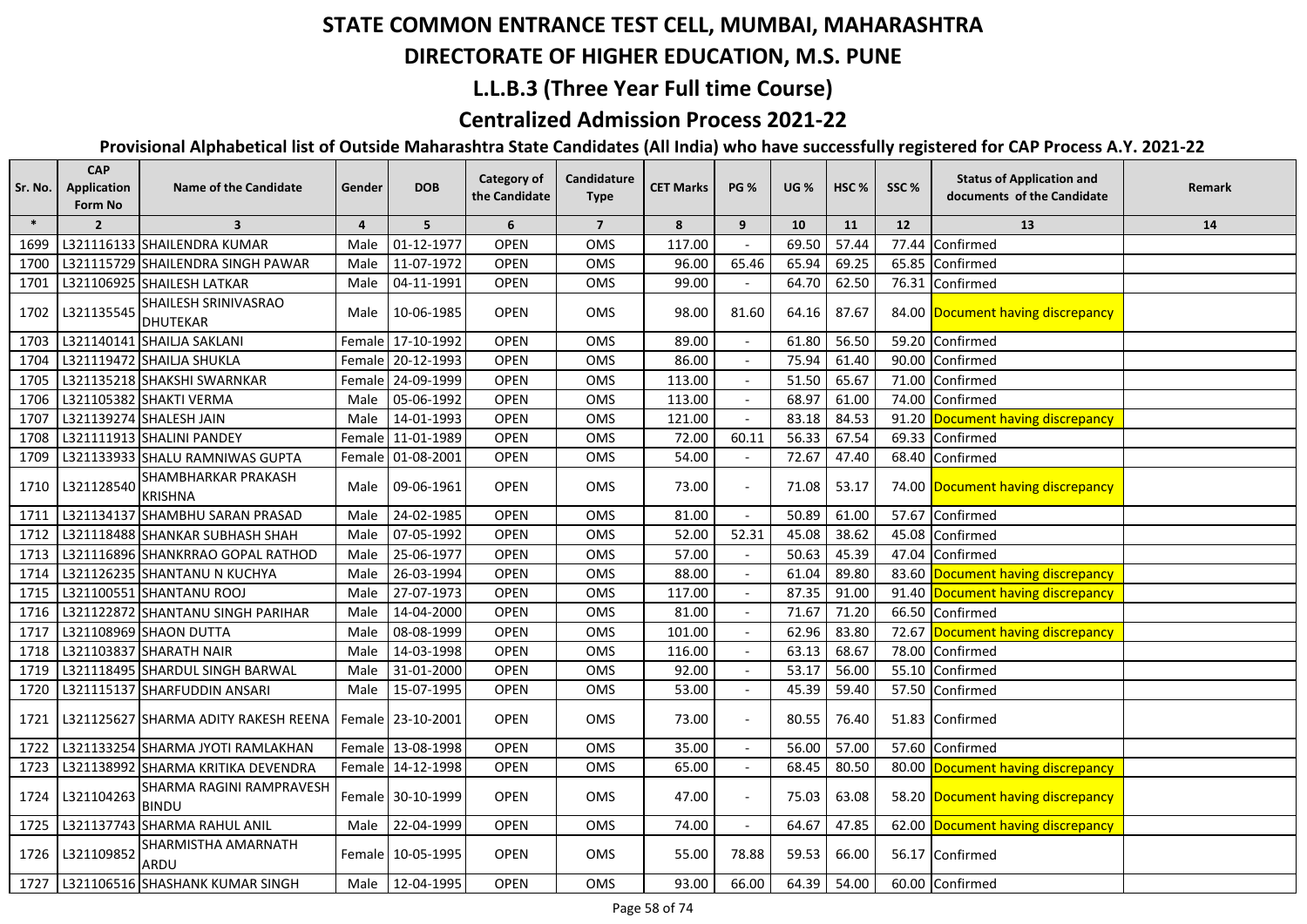#### **DIRECTORATE OF HIGHER EDUCATION, M.S. PUNE**

### **L.L.B.3 (Three Year Full time Course)**

### **Centralized Admission Process 2021-22**

| Sr. No. | <b>CAP</b><br><b>Application</b><br>Form No | <b>Name of the Candidate</b>               | Gender         | <b>DOB</b>        | Category of<br>the Candidate | Candidature<br><b>Type</b> | <b>CET Marks</b> | <b>PG %</b> | <b>UG %</b> | HSC <sub>%</sub> | SSC%  | <b>Status of Application and</b><br>documents of the Candidate | Remark |
|---------|---------------------------------------------|--------------------------------------------|----------------|-------------------|------------------------------|----------------------------|------------------|-------------|-------------|------------------|-------|----------------------------------------------------------------|--------|
| $\ast$  | $\overline{2}$                              | $\overline{\mathbf{3}}$                    | $\overline{a}$ | 5                 | 6                            | $\overline{7}$             | 8                | 9           | 10          | 11               | 12    | 13                                                             | 14     |
| 1728    |                                             | L321127592 SHASHANK SHEKHAR SINGH          | Male           | 05-11-1990        | <b>OPEN</b>                  | OMS                        | 59.00            | 67.00       | 44.89       | 50.00            |       | 53.33 Confirmed                                                |        |
| 1729    |                                             | L321109344 SHASHANK SINGH                  | Male           | 09-11-1993        | <b>OPEN</b>                  | <b>OMS</b>                 | 85.00            |             | 63.28       | 58.20            |       | 70.60 Confirmed                                                |        |
| 1730    |                                             | L321121382 SHASHANK VERMA                  | Male           | 07-02-1991        | <b>OPEN</b>                  | <b>OMS</b>                 | 113.00           |             | 73.76       | 84.80            |       | 92.33 Confirmed                                                |        |
| 1731    |                                             | L321139283 SHASHI BHUSHAN SINGH            | Male           | 03-09-1980        | <b>OPEN</b>                  | OMS                        | 106.00           |             | 45.70       | 47.40            |       | 73.25 Confirmed                                                |        |
| 1732    |                                             | L321105832 SHASHI KANT                     | Male           | 27-08-1975        | <b>OPEN</b>                  | OMS                        | 111.00           | 63.16       | 61.47       | 64.33            |       | 54.44 Confirmed                                                |        |
| 1733    |                                             | L321111906 SHASHI MISHRA                   | Female         | 15-04-2000        | <b>OPEN</b>                  | OMS                        | 73.00            |             | 68.72       | 71.60            |       | 60.00 Document having discrepancy                              |        |
| 1734    |                                             | L321112797 SHAURYA ARORA                   | Male           | 21-07-1998        | <b>OPEN</b>                  | OMS                        | 79.00            |             | 69.14       | 75.33            |       | 68.40 Confirmed                                                |        |
| 1735    |                                             | L321116855 SHAURYA DHAKATE                 | Male           | 04-08-2000        | <b>OPEN</b>                  | OMS                        | 104.00           |             | 68.54       | 90.60            | 72.20 | Confirmed                                                      |        |
| 1736    |                                             | L321115333 SHAYRA BANTA                    |                | Female 20-07-1997 | <b>OPEN</b>                  | OMS                        | 104.00           |             | 87.57       | 93.00            |       | 92.33 Confirmed                                                |        |
| 1737    |                                             | L321113209 SHEEJA MATHEW                   |                | Female 11-10-1974 | <b>OPEN</b>                  | OMS                        | 53.00            | 48.20       | 62.83       | 65.89            |       | 52.67 Document having discrepancy                              |        |
| 1738    |                                             | L321109994 SHEETAL SINGH                   |                | Female 17-03-1985 | <b>OPEN</b>                  | OMS                        | 89.00            |             | 50.74       | 72.44            | 51.40 | Confirmed                                                      |        |
| 1739    |                                             | L321142932 SHEIKH PARVEJ                   | Male           | 19-07-1989        | <b>OPEN</b>                  | OMS                        | 96.00            |             | 86.16       | 67.38            |       | 82.17 Document having discrepancy                              |        |
| 1740    |                                             | L321105738 SHELAR SACHIN ANANT             | Male           | 17-12-1976        | <b>OPEN</b>                  | OMS                        | 84.00            | 56.36       | 62.98       | 65.50            |       | 75.57 Document having discrepancy                              |        |
| 1741    | L321126757                                  | SHENVI NAGARSENKAR<br>MRINMAYEE ALIAS USHA |                | Female 20-03-1994 | <b>OPEN</b>                  | OMS                        | 67.00            |             | 53.62       | 42.00            |       | 61.33 Confirmed                                                |        |
| 1742    |                                             | L321113372 SHEO SHANKAR RAM                | Male           | 20-12-1977        | <b>OPEN</b>                  | OMS                        | 106.00           |             | 59.00       | 62.00            |       | 66.89 Confirmed                                                |        |
| 1743    | L321102990                                  | <b>SHETHIYA DHAIVAT</b><br>PARESHBHAI      | Male           | 07-09-2000        | <b>OPEN</b>                  | OMS                        | 51.00            |             | 64.25       | 60.53            |       | 55.33 Confirmed                                                |        |
| 1744    |                                             | L321100422 SHIKHA DIXIT                    |                | Female 30-09-1998 | <b>OPEN</b>                  | OMS                        | 93.00            |             | 53.11       | 72.00            |       | 74.00 Confirmed                                                |        |
| 1745    |                                             | L321112139 SHIKHA SINGH                    |                | Female 24-09-1998 | <b>OPEN</b>                  | OMS                        | 112.00           |             | 60.08       | 84.00            |       | 84.67 Confirmed                                                |        |
| 1746    |                                             | L321100872 SHIKHA VASHIST                  |                | Female 12-09-2000 | <b>OPEN</b>                  | OMS                        | 111.00           |             | 66.07       | 96.60            |       | 91.20 Confirmed                                                |        |
| 1747    |                                             | L321119397 SHILPA VINAYAK MULAM            |                | Female 26-11-1978 | <b>OPEN</b>                  | <b>OMS</b>                 | 58.00            |             | 66.88       | 37.00            |       | 59.14 Document having discrepancy                              |        |
| 1748    |                                             | L321112522 SHILPI MILIND MHAPANKAR         |                | Female 03-07-1980 | <b>OPEN</b>                  | OMS                        | 117.00           |             | 63.43       | 70.46            |       | 83.64 Confirmed                                                |        |
| 1749    | L321111367 SHILPI RANI                      |                                            |                | Female 19-08-1982 | <b>OPEN</b>                  | OMS                        | 75.00            |             | 53.40       | 43.20            |       | 59.71 Confirmed                                                |        |
| 1750    |                                             | L321107459 SHILPI VARMA                    |                | Female 06-02-1980 | <b>OPEN</b>                  | OMS                        | 87.00            |             | 56.89       | 48.40            |       | 54.00 Document having discrepancy                              |        |
| 1751    |                                             | L321142661 SHILPI YADAV                    |                | Female 17-07-1994 | <b>OPEN</b>                  | OMS                        | 101.00           |             | 74.24       | 77.80            |       | 89.20 Document having discrepancy                              |        |
| 1752    | L321126067                                  | <b>SHINDE ABHISHEK</b><br>SHIRISHKUMAR     |                | Male 21-05-1992   | <b>OPEN</b>                  | <b>OMS</b>                 | 60.00            |             | 70.68       | 61.17            |       | 61.38 Confirmed                                                |        |
| 1753    |                                             | L321140378 SHINDE AMOL VENKATRAO           | Male           | 26-05-1998        | <b>OPEN</b>                  | OMS                        | 57.00            |             | 65.96       | 58.46            |       | 76.00 Confirmed                                                |        |
| 1754    |                                             | L321119477 SHINDE ARVIND SOMESHWAR         | Male           | 20-04-1971        | <b>OPEN</b>                  | <b>OMS</b>                 | 65.00            | 68.30       | 67.40       | 45.33            |       | 52.29 Document having discrepancy                              |        |
| 1755    |                                             | L321102604 SHIPRA RAGHUVANSHI              |                | Female 16-04-1986 | <b>OPEN</b>                  | OMS                        | 111.00           | 64.08       | 58.22       | 56.80            |       | 67.60 Confirmed                                                |        |
| 1756    | L321121258                                  | SHIRODKAR ARCHANA<br>RAMACUSTAM            |                | Female 31-07-1975 | <b>OPEN</b>                  | OMS                        | 70.00            | 62.96       | 59.45       | 47.83            |       | 54.14 Document having discrepancy                              |        |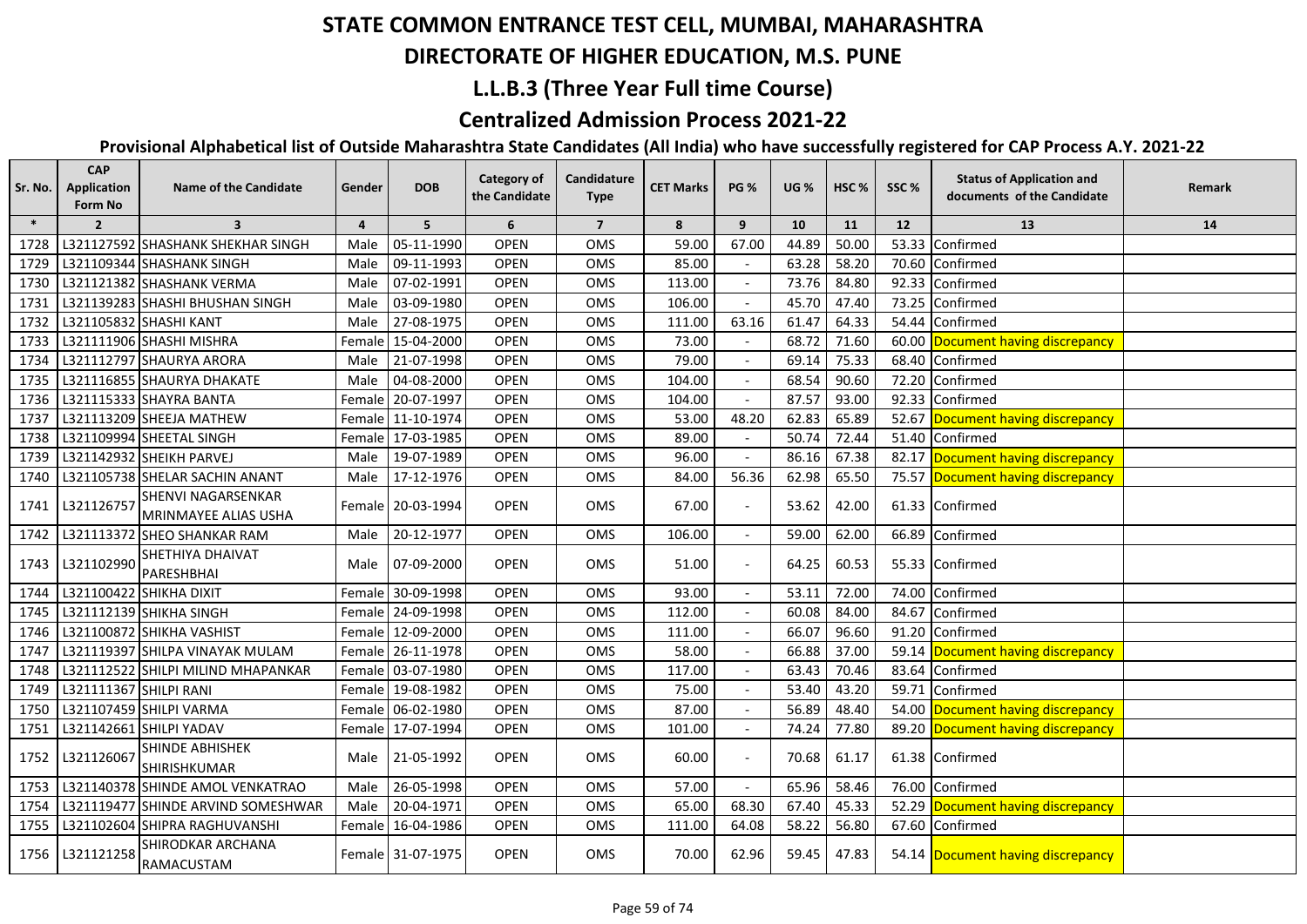## **DIRECTORATE OF HIGHER EDUCATION, M.S. PUNE**

### **L.L.B.3 (Three Year Full time Course)**

### **Centralized Admission Process 2021-22**

| Sr. No. | <b>CAP</b><br>Application<br>Form No | <b>Name of the Candidate</b>        | Gender   | <b>DOB</b>        | <b>Category of</b><br>the Candidate | Candidature<br><b>Type</b> | <b>CET Marks</b> | <b>PG %</b> | <b>UG %</b> | HSC <sub>%</sub> | SSC%   | <b>Status of Application and</b><br>documents of the Candidate | Remark |
|---------|--------------------------------------|-------------------------------------|----------|-------------------|-------------------------------------|----------------------------|------------------|-------------|-------------|------------------|--------|----------------------------------------------------------------|--------|
| $\ast$  | $\overline{2}$                       | $\overline{\mathbf{3}}$             | 4        | 5 <sup>5</sup>    | 6                                   | $\overline{7}$             | 8                | 9           | 10          | 11               | 12     | 13                                                             | 14     |
| 1757    | L321104524                           | SHIRODKAR GHANASHAM<br>PADMANABH    | Male     | 13-06-1983        | <b>OPEN</b>                         | OMS                        | 79.00            |             | 68.34       | 53.66            |        | 75.73 Confirmed                                                |        |
| 1758    |                                      | L321127117 SHISHIR KUMAR            | Male     | 01-03-1984        | <b>OPEN</b>                         | OMS                        | 109.00           |             | 65.13       | 74.78            |        | 71.43 Confirmed                                                |        |
| 1759    |                                      | L321111691 SHITAL A. KATE           | Female l | 10-04-1992        | <b>OPEN</b>                         | OMS                        | 70.00            |             | 46.81       | 65.60            | 71.80  | Document having discrepancy                                    |        |
| 1760    |                                      | L321137421 SHITAL CHANDRAKANT LOHAR |          | Female 25-12-1998 | <b>OPEN</b>                         | OMS                        | 43.00            |             | 64.12       | 68.77            |        | 61.60 Confirmed                                                |        |
| 1761    | L321107856                           | SHITESH RAJKARAN<br>VISHWAKARMA     |          | Male 02-05-1991   | <b>OPEN</b>                         | OMS                        | 90.00            | 68.50       | 60.45       | 62.50            |        | 67.33 Confirmed                                                |        |
| 1762    |                                      | L321118943 SHIVAM AGGARWAL          | Male     | 23-07-1998        | <b>OPEN</b>                         | OMS                        | 93.00            |             | 76.27       | 87.67            | 95.00  | Confirmed                                                      |        |
| 1763    |                                      | L321107620 SHIVAM CHAUHAN           | Male     | 21-11-1997        | <b>OPEN</b>                         | OMS                        | 81.00            |             | 52.07       | 65.50            |        | 74.10 Document having discrepancy                              |        |
| 1764    |                                      | L321116062 SHIVAM MISHRA            | Male     | 19-08-1997        | <b>OPEN</b>                         | OMS                        | 100.00           |             | 58.08       | 67.50            | 56.67  | Confirmed                                                      |        |
| 1765    |                                      | L321100403 SHIVAM SANDEEP           | Male     | 08-01-1998        | <b>OPEN</b>                         | OMS                        | 109.00           |             | 61.80       | 82.20            | 91.20  | Confirmed                                                      |        |
| 1766    |                                      | L321108395 SHIVAM SARASWAT          | Male     | 11-09-1999        | <b>OPEN</b>                         | OMS                        | 103.00           |             | 76.72       | 72.60            | 77.90  | Confirmed                                                      |        |
| 1767    |                                      | L321111363 SHIVAM SHUKLA            | Male     | 01-04-1997        | <b>OPEN</b>                         | <b>OMS</b>                 | 74.00            |             | 56.53       | 62.20            | 68.40  | Confirmed                                                      |        |
| 1768    |                                      | L321129484 SHIVAM SINGH             | Male I   | 14-01-1997        | <b>OPEN</b>                         | OMS                        | 74.00            |             | 47.95       | 49.20            | 58.80  | Confirmed                                                      |        |
| 1769    |                                      | L321121312 SHIVANG VYAS             | Male     | 26-03-1999        | <b>OPEN</b>                         | OMS                        | 98.00            |             | 67.92       | 58.60            | 70.30  | Confirmed                                                      |        |
| 1770    |                                      | L321126337 SHIVANGI PATERIYA        |          | Female 19-09-1989 | <b>OPEN</b>                         | OMS                        | 85.00            |             | 62.51       | 57.11            | 53.20  | Confirmed                                                      |        |
| 1771    |                                      | L321104352 SHIVANGI SHUBHRA         |          | Female 04-03-2000 | <b>OPEN</b>                         | OMS                        | 123.00           |             | 69.54       | 93.60            | 95.00  | Confirmed                                                      |        |
| 1772    |                                      | L321132671 SHIVANGI THAKURIA        |          | Female 10-01-1996 | <b>OPEN</b>                         | OMS                        | 68.00            |             | 66.55       | 87.83            | 76.33  | Confirmed                                                      |        |
| 1773    |                                      | L321124057 SHIVANI MANDLE           |          | Female 09-12-2000 | <b>OPEN</b>                         | OMS                        | 53.00            |             | 64.15       | 64.40            | 61.33  | Confirmed                                                      |        |
| 1774    |                                      | L321121347 SHIVANI MEHTA            |          | Female 03-02-1999 | <b>OPEN</b>                         | OMS                        | 109.00           |             | 63.54       | 87.20            | 83.60  | Confirmed                                                      |        |
| 1775    |                                      | L321128910 SHIVANI SEHRAWAT         |          | Female 27-06-2001 | <b>OPEN</b>                         | OMS                        | 113.00           |             | 72.71       | 89.60            | 79.80  | Confirmed                                                      |        |
| 1776    |                                      | L321144652 SHIVANI SINGH            |          | Female 06-03-1999 | <b>OPEN</b>                         | OMS                        | 97.00            |             | 50.33       | 45.60            | 76.00  | Confirmed                                                      |        |
| 1777    |                                      | L321106675 SHIVANI SINGH            |          | Female 07-10-1999 | <b>OPEN</b>                         | OMS                        | 97.00            |             | 59.28       | 83.20            | 79.80  | Confirmed                                                      |        |
| 1778    |                                      | L321100136 SHIVANI VERMA            | Female   | 12-09-2001        | <b>OPEN</b>                         | OMS                        | 114.00           |             | 74.11       | 80.20            | 87.40  | Confirmed                                                      |        |
| 1779    |                                      | L321104226 SHIVANSH MAHENDRA        | Male     | 02-01-1999        | <b>OPEN</b>                         | OMS                        | 89.00            |             | 67.00       | 89.25            | 84.00  | Document having discrepancy                                    |        |
| 1780    |                                      | L321121965 SHIVI PURSHOTTAM GUPTA   | Femalel  | 23-10-1999        | <b>OPEN</b>                         | OMS                        | 74.00            |             | 59.00       | 71.38            | 71.80  | Confirmed                                                      |        |
| 1781    | L321104473 SHIVOM                    |                                     | Male     | 23-09-2000        | <b>OPEN</b>                         | OMS                        | 112.00           |             | 70.76       | 84.20            | 100.00 | Confirmed                                                      |        |
| 1782    |                                      | L321108827 SHIVPRAKASH RATHORE      | Male     | 19-12-1986        | <b>OPEN</b>                         | OMS                        | 92.00            | 87.98       | 80.17       | 80.00            | 83.17  | Confirmed                                                      |        |
| 1783    |                                      | L321105210 SHIWANI KUMARI           | Female   | 06-07-1998        | <b>OPEN</b>                         | OMS                        | 100.00           |             | 64.07       | 69.20            | 83.60  | Confirmed                                                      |        |
| 1784    |                                      | L321111854 SHOBHIT BISHT            | Male     | 24-02-1977        | <b>OPEN</b>                         | OMS                        | 105.00           |             | 54.56       | 55.40            | 64.00  | Confirmed                                                      |        |
| 1785    |                                      | L321136144 SHRADDHA SUBHASH VYAS    | Female l | 10-12-1991        | <b>OPEN</b>                         | OMS                        | 112.00           | 83.31       | 66.00       | 89.29            | 84.77  | Confirmed                                                      |        |
| 1786    |                                      | L321121289 SHRADDHA UPADHYAY        |          | Female 29-03-2001 | <b>OPEN</b>                         | OMS                        | 60.00            |             | 55.56       | 59.40            |        | 70.30 Confirmed                                                |        |
| 1787    | L321125561 SHREE.                    |                                     |          | Female 01-06-1999 | <b>OPEN</b>                         | OMS                        | 76.00            |             | 69.50       | 72.00            |        | 83.60 Document having discrepancy                              |        |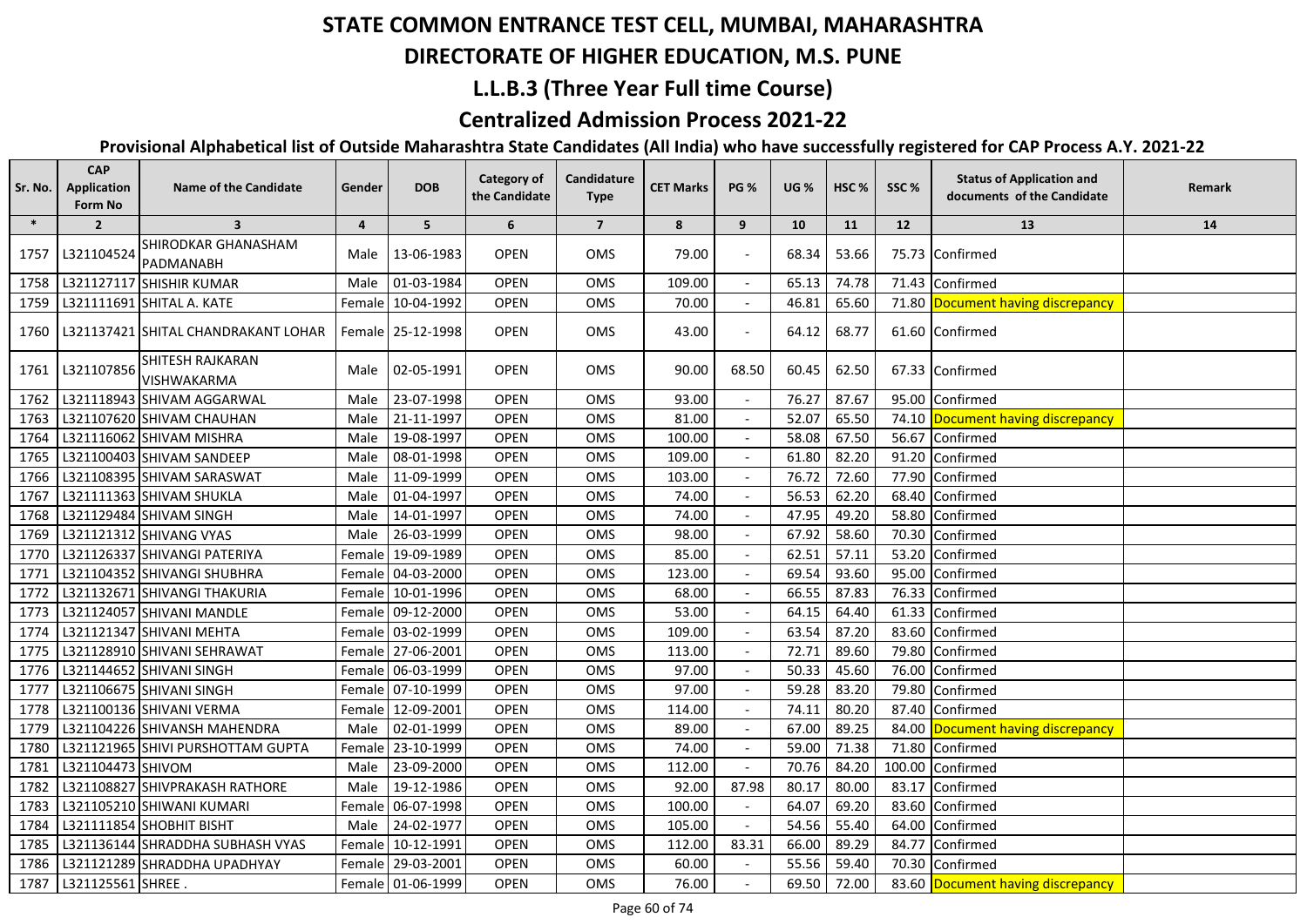## **DIRECTORATE OF HIGHER EDUCATION, M.S. PUNE**

#### **L.L.B.3 (Three Year Full time Course)**

#### **Centralized Admission Process 2021-22**

| Sr. No. | <b>CAP</b><br>Application<br><b>Form No</b> | <b>Name of the Candidate</b>               | Gender         | <b>DOB</b>        | <b>Category of</b><br>the Candidate | Candidature<br><b>Type</b> | <b>CET Marks</b> | <b>PG %</b> | <b>UG %</b> | HSC <sub>%</sub> | SSC%  | <b>Status of Application and</b><br>documents of the Candidate | Remark |
|---------|---------------------------------------------|--------------------------------------------|----------------|-------------------|-------------------------------------|----------------------------|------------------|-------------|-------------|------------------|-------|----------------------------------------------------------------|--------|
| $\ast$  | $\overline{2}$                              | $\overline{\mathbf{3}}$                    | $\overline{a}$ | 5                 | 6                                   | $\overline{7}$             | 8                | 9           | 10          | 11               | 12    | 13                                                             | 14     |
| 1788    | L321116348                                  | SHREENARAYAN RAMAVATAR<br>MODANI           | Male           | 01-06-1999        | <b>OPEN</b>                         | <b>OMS</b>                 | 79.00            |             | 61.85       | 84.46            |       | 80.60 Confirmed                                                |        |
| 1789    |                                             | L321103613 SHRESHTHA BHARDWAJ              |                | Female 11-03-2001 | <b>OPEN</b>                         | <b>OMS</b>                 | 95.00            |             | 87.27       | 91.20            | 95.00 | Confirmed                                                      |        |
| 1790    |                                             | L321115327 SHRESTH YADAV                   | Male           | 07-02-2000        | <b>OPEN</b>                         | OMS                        | 113.00           |             | 51.00       | 70.30            | 82.40 | Document having discrepancy                                    |        |
| 1791    |                                             | L321131476 SHREY WALIA                     | Male           | 17-12-1999        | <b>OPEN</b>                         | OMS                        | 97.00            |             | 59.52       | 59.80            | 74.42 | Confirmed                                                      |        |
| 1792    |                                             | L321120774 SHREYA KAPOOR                   |                | Female 01-03-1996 | <b>OPEN</b>                         | OMS                        | 111.00           |             | 76.48       | 88.20            | 90.86 | Confirmed                                                      |        |
| 1793    |                                             | L321107510 SHREYA MAHESHWARI               |                | Female 03-10-1998 | <b>OPEN</b>                         | OMS                        | 81.00            |             | 58.17       | 70.00            | 72.00 | Confirmed                                                      |        |
| 1794    |                                             | L321113208 SHREYA PURWAR                   |                | Female 12-09-1999 | <b>OPEN</b>                         | OMS                        | 119.00           |             | 79.45       | 88.20            | 91.20 | Confirmed                                                      |        |
| 1795    |                                             | L321112875 SHREYA SRIVASTAVA               |                | Female 18-08-2001 | OPEN                                | OMS                        | 107.00           |             | 70.78       | 86.80            | 83.67 | Confirmed                                                      |        |
| 1796    |                                             | L321104698 SHREYA TANDON                   |                | Female 25-07-2000 | OPEN                                | OMS                        | 87.00            |             | 82.67       | 89.00            |       | 87.00 Document having discrepancy                              |        |
| 1797    |                                             | L321140812 SHREYA YADAV                    |                | Female 26-06-2000 | <b>OPEN</b>                         | OMS                        | 100.00           |             | 59.45       | 57.80            | 68.33 | Document having discrepancy                                    |        |
| 1798    |                                             | L321108191 SHREYA YOGESH KADAM             | Female         | 25-12-1988        | <b>OPEN</b>                         | OMS                        | 91.00            | 60.00       | 65.71       | 74.50            |       | 90.83 Document having discrepancy                              |        |
| 1799    |                                             | L321116595 SHREYAS JOSHI                   | Male           | 25-07-1989        | OPEN                                | OMS                        | 117.00           |             | 66.85       | 56.20            | 77.20 | Confirmed                                                      |        |
| 1800    |                                             | L321113539 SHRI KRISHNA MISHRA             | Male           | 10-02-1988        | OPEN                                | OMS                        | 43.00            |             | 53.63       | 51.40            | 63.33 | Confirmed                                                      |        |
| 1801    |                                             | L321108806 SHRIKANT BHASKAR KIRATKAR       | Male           | 22-01-1987        | <b>OPEN</b>                         | OMS                        | 76.00            |             | 65.36       | 71.27            | 74.13 | Confirmed                                                      |        |
| 1802    |                                             | L321106045 SHRINGARE DEVIDAS NAGESH        | Male           | 10-12-1978        | <b>OPEN</b>                         | OMS                        | 45.00            | 64.06       | 60.11       | 68.83            |       | 48.13 Document having discrepancy                              |        |
| 1803    |                                             | L321104042 SHRISTI PARIHAR                 |                | Female 23-11-2000 | <b>OPEN</b>                         | <b>OMS</b>                 | 101.00           |             | 76.00       | 96.80            | 89.30 | Confirmed                                                      |        |
| 1804    |                                             | L321108367 SHRUTI AGARWAL                  |                | Female 23-01-1998 | <b>OPEN</b>                         | OMS                        | 99.00            | 62.67       | 62.06       | 89.00            | 95.83 | Document having discrepancy                                    |        |
| 1805    |                                             | L321128107 SHRUTI KHANDELWAL               |                | Female 26-09-1993 | <b>OPEN</b>                         | OMS                        | 69.00            |             | 75.43       | 66.60            | 80.80 | Confirmed                                                      |        |
| 1806    |                                             | L321104873 SHRUTI SINHA                    |                | Female 05-10-1997 | <b>OPEN</b>                         | OMS                        | 107.00           |             | 59.33       | 67.40            | 72.20 | Confirmed                                                      |        |
| 1807    |                                             | L321112665 SHRUTI VERMANI                  |                | Female 15-06-1999 | <b>OPEN</b>                         | OMS                        | 84.00            |             | 54.45       | 68.40            | 72.50 | Confirmed                                                      |        |
| 1808    | L321102052 SHUBHAM                          |                                            | Male           | 12-01-2000        | <b>OPEN</b>                         | OMS                        | 111.00           |             | 69.66       | 70.40            | 60.80 | Confirmed                                                      |        |
| 1809    |                                             | L321119564 SHUBHAM CHATURVEDI              | Male           | 07-03-1997        | <b>OPEN</b>                         | OMS                        | 90.00            |             | 53.22       | 72.00            | 72.20 | Confirmed                                                      |        |
| 1810    |                                             | L321133591 SHUBHAM DEWANGAN                | Male           | 18-06-1999        | <b>OPEN</b>                         | <b>OMS</b>                 | 75.00            |             | 55.39       | 78.20            | 76.00 | Confirmed                                                      |        |
| 1811    |                                             | L321120432 SHUBHAM KUMAR                   | Male           | 21-08-1998        | <b>OPEN</b>                         | <b>OMS</b>                 | 74.00            |             | 55.92       | 52.80            | 70.30 | Confirmed                                                      |        |
| 1812    |                                             | L321104388 SHUBHAM PANDEY                  | Male           | 12-04-1994        | <b>OPEN</b>                         | OMS                        | 111.00           | 64.88       | 53.14       | 56.80            | 68.88 | Confirmed                                                      |        |
| 1813    |                                             | L321143971 SHUBHAM PATHAK                  | Male           | 30-09-1993        | <b>OPEN</b>                         | OMS                        | 108.00           |             | 65.66       | 88.00            | 84.00 | Confirmed                                                      |        |
| 1814    | L321106912                                  | <b>SHUBHAM PRAKASH</b><br><b>CHAUDHARI</b> | Male           | 27-04-2000        | <b>OPEN</b>                         | OMS                        | 56.00            |             | 64.20       | 50.46            |       | 72.20 Confirmed                                                |        |
| 1815    |                                             | L321103980 SHUBHAM SHARMA                  | Male           | 12-07-1998        | <b>OPEN</b>                         | OMS                        | 119.00           |             | 67.50       | 84.60            | 94.00 | Confirmed                                                      |        |
| 1816    |                                             | L321101131 SHUBHAM SOMNATH PHULE           | Male           | 15-08-1993        | <b>OPEN</b>                         | OMS                        | 87.00            |             | 67.24       | 72.60            | 63.40 | Confirmed                                                      |        |
| 1817    |                                             | L321100923 SHUBHAM SRIVASTAVA              | Male           | 05-08-1996        | <b>OPEN</b>                         | <b>OMS</b>                 | 80.00            |             | 55.70       | 54.80            |       | 59.00 Confirmed                                                |        |
| 1818    |                                             | L321100974 SHUBHANGI SINGH                 |                | Female 03-10-1999 | <b>OPEN</b>                         | OMS                        | 90.00            |             | 64.33       | 58.60            |       | 72.20 Confirmed                                                |        |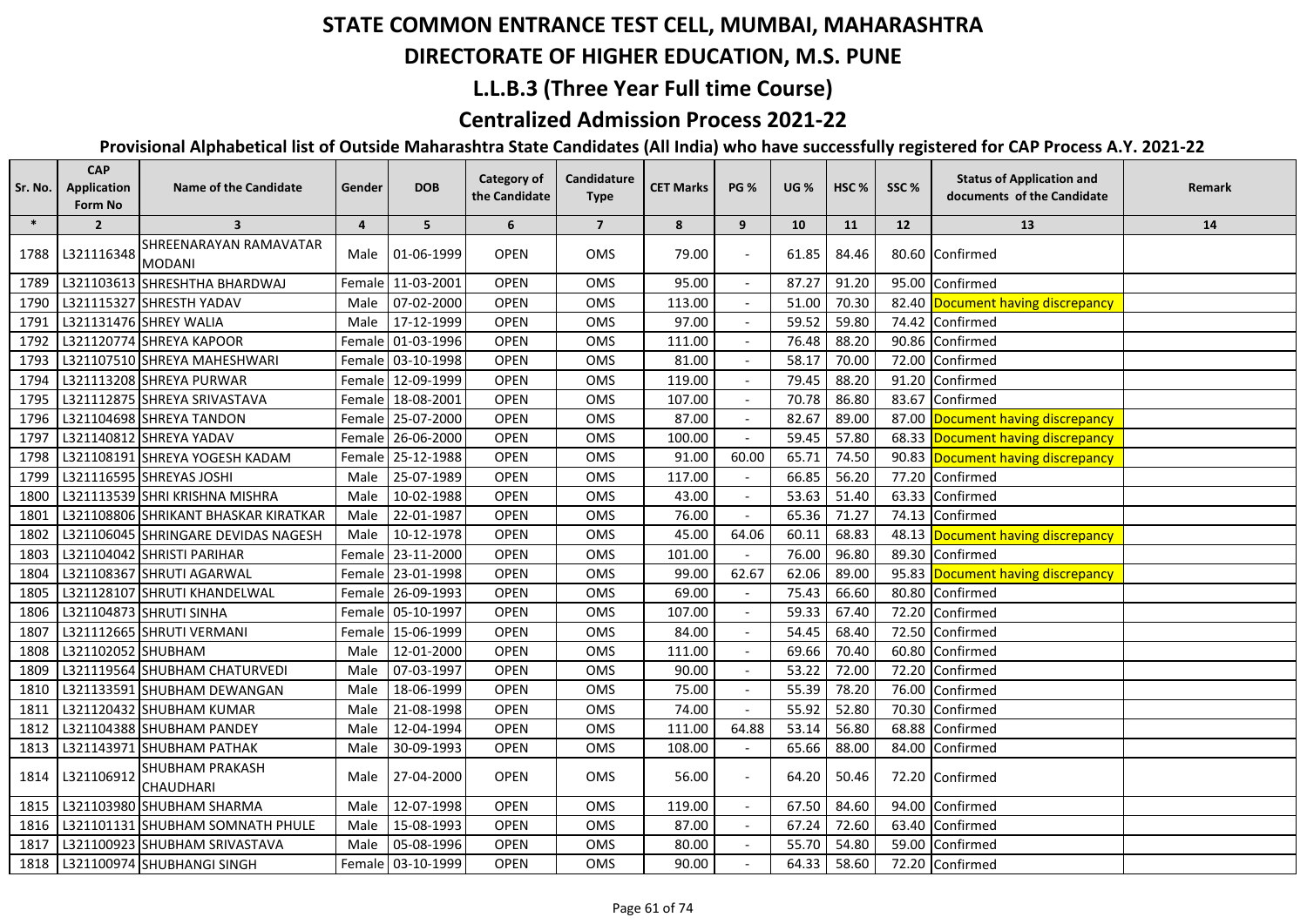## **DIRECTORATE OF HIGHER EDUCATION, M.S. PUNE**

### **L.L.B.3 (Three Year Full time Course)**

### **Centralized Admission Process 2021-22**

| Sr. No. | <b>CAP</b><br>Application<br>Form No | <b>Name of the Candidate</b>              | Gender | <b>DOB</b>        | <b>Category of</b><br>the Candidate | Candidature<br><b>Type</b> | <b>CET Marks</b> | <b>PG %</b> | <b>UG %</b>    | HSC <sub>%</sub> | SSC%  | <b>Status of Application and</b><br>documents of the Candidate | Remark |
|---------|--------------------------------------|-------------------------------------------|--------|-------------------|-------------------------------------|----------------------------|------------------|-------------|----------------|------------------|-------|----------------------------------------------------------------|--------|
| $\ast$  | $\overline{2}$                       | $\overline{\mathbf{3}}$                   | 4      | 5                 | 6                                   | $\overline{7}$             | 8                | 9           | 10             | 11               | 12    | 13                                                             | 14     |
| 1819    |                                      | L321100834 SHUBHENDU KAMLESH BHUTA        | Male   | 28-10-1982        | <b>OPEN</b>                         | <b>OMS</b>                 | 97.00            |             | 77.17          | 68.96            |       | 79.17 Confirmed                                                |        |
| 1820    |                                      | L321121861 SHUBHI JINDAL                  |        | Female 30-11-1992 | <b>OPEN</b>                         | OMS                        | 85.00            |             | 66.77          | 66.00            | 81.00 | Confirmed                                                      |        |
| 1821    |                                      | L321101322 SHUBHRA GUPTA                  |        | Female 13-11-1981 | <b>OPEN</b>                         | <b>OMS</b>                 | 103.00           |             | 72.34          | 83.11            | 77.60 | Confirmed                                                      |        |
| 1822    |                                      | L321131477 SHUBHRA SONI                   |        | Female 21-01-1986 | <b>OPEN</b>                         | OMS                        | 94.00            | 71.16       | 55.06          | 61.78            | 70.60 | Confirmed                                                      |        |
| 1823    | L321114719                           | SHUKLA VINAYKUMAR<br><b>KAUSHALKISHOR</b> |        | Male 24-08-1992   | <b>OPEN</b>                         | OMS                        | 72.00            | 59.75       | 49.40          | 62.33            |       | 52.67 Confirmed                                                |        |
| 1824    | L321114672                           | SHUKLA VIVEKKUMAR<br>KAUSHALKISHOR        |        | Male 15-03-2001   | <b>OPEN</b>                         | OMS                        | 80.00            |             | 81.15          | 57.23            |       | 84.60 Confirmed                                                |        |
| 1825    | L321119766                           | SHUQRAN AHMED EJAZ AHD<br><b>MOMIN</b>    |        | Male 25-10-1986   | <b>OPEN</b>                         | OMS                        | 71.00            | 71.43       | $\blacksquare$ | 50.67            |       | 67.33 Document having discrepancy                              |        |
| 1826    |                                      | L321107988 SHWATA SHARMA                  |        | Female 29-08-1988 | <b>OPEN</b>                         | OMS                        | 49.00            |             | 50.56          | 51.20            | 49.33 | Confirmed                                                      |        |
| 1827    |                                      | L321122701 SHWETA BANSAL                  |        | Female 09-04-1980 | <b>OPEN</b>                         | OMS                        | 76.00            |             | 69.85          | 71.69            | 78.00 | Confirmed                                                      |        |
| 1828    |                                      | L321105434 SHWETA PANDEY                  |        | Female 31-08-1999 | <b>OPEN</b>                         | OMS                        | 89.00            |             | 83.83          | 60.40            | 81.60 | Confirmed                                                      |        |
| 1829    |                                      | L321110031 SHWETA SINGH                   |        | Female 30-01-2000 | <b>OPEN</b>                         | <b>OMS</b>                 | 109.00           |             | 89.52          | 79.60            | 89.20 | Confirmed                                                      |        |
| 1830    |                                      | L321113799 SHWETA SUMAN                   |        | Female 27-05-1990 | <b>OPEN</b>                         | OMS                        | 131.00           |             | 86.30          | 82.00            | 91.33 | Confirmed                                                      |        |
| 1831    |                                      | L321121450 SHYAM RATNAKAR SAWANT          | Male   | 20-07-1979        | OPEN                                | <b>OMS</b>                 | 80.00            |             | 54.06          | 66.17            | 53.92 | Confirmed                                                      |        |
| 1832    |                                      | L321104611 SHYENIKA UPADHYAY              |        | Female 28-05-2000 | <b>OPEN</b>                         | OMS                        | 111.00           |             | 68.30          | 92.60            |       | 87.00 Document having discrepancy                              |        |
| 1833    |                                      | L321119224 SIBY THOMAS                    | Male   | 07-05-1971        | <b>OPEN</b>                         | OMS                        | 73.00            |             | 71.28          | 43.11            | 60.67 | Confirmed                                                      |        |
| 1834    |                                      | L321110995 SIDDARTH TYAGI                 | Male   | 20-05-2000        | <b>OPEN</b>                         | OMS                        | 99.00            |             | 67.95          | 65.20            |       | 83.50 Document having discrepancy                              |        |
| 1835    |                                      | L321106155 SIDDH ANAND                    | Male   | 12-03-1999        | <b>OPEN</b>                         | OMS                        | 111.00           |             | 64.00          | 58.40            | 79.80 | Confirmed                                                      |        |
| 1836    |                                      | L321108984 SIDDHANT MISHRA                | Male   | 17-05-2001        | <b>OPEN</b>                         | OMS                        | 118.00           |             | 61.37          | 95.40            |       | 89.20 Document having discrepancy                              |        |
| 1837    | L321110156                           | SIDDHARTH BHARATBHAI<br><b>JADHAV</b>     | Male   | 22-06-2000        | <b>OPEN</b>                         | OMS                        | 70.00            |             | 65.03          | 70.62            |       | 51.20 Confirmed                                                |        |
| 1838    |                                      | L321136363 SIDDIQUI AABAAN NADEEM         | Male   | 02-10-1997        | <b>OPEN</b>                         | OMS                        | 27.00            |             | 63.89          | 54.00            | 53.60 | Confirmed                                                      |        |
| 1839    |                                      | L321136420 SIKANDER KUMAR VERMA           | Male   | 06-01-1981        | <b>OPEN</b>                         | OMS                        | 100.00           |             | 61.33          | 50.80            | 59.14 | Confirmed                                                      |        |
| 1840    |                                      | L321108939 SILKY JANGIRA                  |        | Female 01-03-1988 | <b>OPEN</b>                         | OMS                        | 93.00            | 57.25       | 58.11          | 75.60            | 72.83 | Document having discrepancy                                    |        |
| 1841    |                                      | L321130480 SIMMI TYAGI                    |        | Female 30-09-2000 | <b>OPEN</b>                         | OMS                        | 82.00            |             | 74.60          | 64.60            | 70.20 | Confirmed                                                      |        |
| 1842    | L321104863 SIMRAN                    |                                           |        | Female 02-09-2000 | <b>OPEN</b>                         | OMS                        | 90.00            |             | 59.00          | 67.00            |       | 68.40 Document having discrepancy                              |        |
| 1843    |                                      | L321131502 SINGH ANKITA RAKESHKUMAR       |        | Female 18-07-1996 | <b>OPEN</b>                         | OMS                        | 49.00            | 48.75       | 48.25          | 59.08            |       | 65.45 Document having discrepancy                              |        |
| 1844    |                                      | L321125891 SINGH DEEPTI                   |        | Female 04-01-2001 | <b>OPEN</b>                         | OMS                        | 105.00           |             | 80.08          | 94.60            |       | 93.40 Confirmed                                                |        |
| 1845    |                                      | L321135629 SINGH HIMANSHU DHIRENDRA       |        | Male 07-09-1999   | <b>OPEN</b>                         | OMS                        | 67.00            |             | 57.38          | 60.00            |       | 72.60 Confirmed                                                |        |
|         |                                      |                                           |        |                   |                                     |                            |                  |             |                |                  |       |                                                                |        |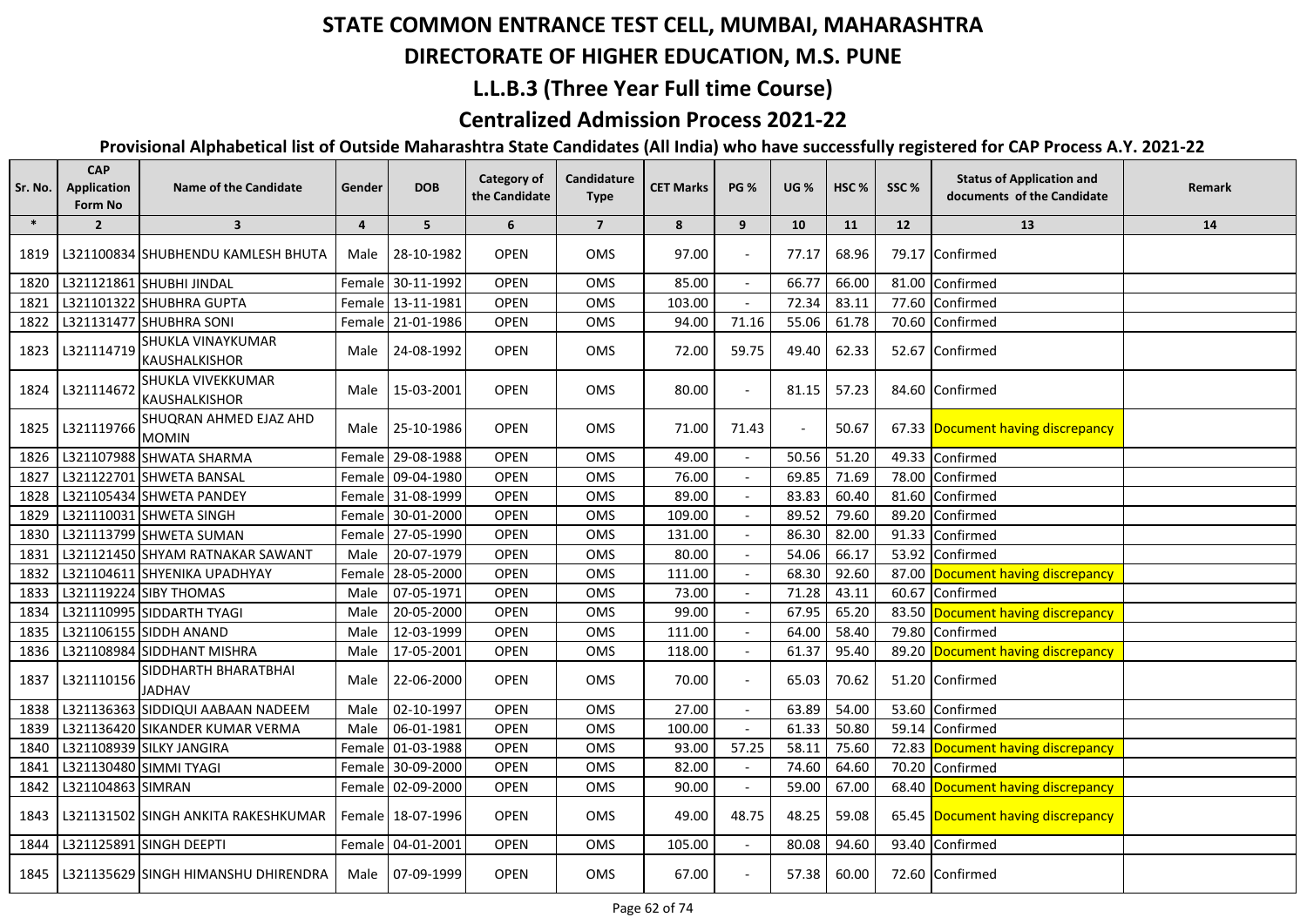## **DIRECTORATE OF HIGHER EDUCATION, M.S. PUNE**

### **L.L.B.3 (Three Year Full time Course)**

### **Centralized Admission Process 2021-22**

| $\ast$<br>$\overline{\mathbf{3}}$<br>5<br>6<br>$\overline{7}$<br>8<br>9<br>10<br>11<br>12<br>13<br>$\overline{2}$<br>$\overline{4}$<br>L321116840 SINGH KRITI RAMKUMAR<br>63.69<br>13-12-2000<br><b>OPEN</b><br>OMS<br>63.00<br>55.00<br>60.40<br>Confirmed<br>1846<br>Femalel<br>SINGH NANDINI GANGESH<br><b>OPEN</b><br>84.00<br>L321101760<br>Female 03-01-2000<br>OMS<br>69.23<br>77.85<br>89.00 Confirmed<br>1847<br><b>PRATAP</b><br><b>OPEN</b><br>11-03-2000<br>OMS<br>81.00<br>68.95<br>47.87<br>54.50 Confirmed<br>1848<br>L321115419 SINGH SIDDHARTH NITYANAND<br>Male  <br>04-04-1997<br><b>OPEN</b><br>OMS<br>62.00<br>1849<br>88.00<br>48.16<br>82.83<br>Confirmed<br>L321137350 SINGH SUDHANSHU AKHILESH<br>Male<br><b>OPEN</b><br>03-01-2001<br>OMS<br>67.00<br>56.43<br>69.38<br>74.00<br>1850<br>L321134526 SIRTAJ SAFRULLA SHAIKH<br>Male<br>Confirmed<br>24-05-1982<br><b>OPEN</b><br>57.00<br>70.00<br>64.33<br>L321116991 SIVASUBRAMANIAN K<br>OMS<br>68.17<br>68.00<br>1851<br>Male<br>Document having discrepancy<br><b>OPEN</b><br>83.00<br>50.07<br>1852<br>L321128404 SMARJEET DAS<br>01-07-1981<br>OMS<br>61.18<br>40.33<br>60.00<br>Confirmed<br>Male<br><b>OPEN</b><br>OMS<br>92.00<br>64.56<br>73.56<br>80.31<br>1853<br>L321118667 SMITA DATTA<br>Female 18-12-1977<br>Confirmed<br>89.00<br>1854<br>L321121205 SMITA TIWARI<br>Female 25-10-1997<br><b>OPEN</b><br>OMS<br>63.11<br>64.20<br>70.00<br>Confirmed<br>L321145546 SMRITI CHANDAN<br>Female 01-10-1982<br><b>OPEN</b><br>OMS<br>60.00<br>54.25<br>63.78<br>58.14<br>Confirmed<br>1855<br>1856<br>L321127192 SNEHA BHAGWAT<br>Female 16-07-1995<br><b>OPEN</b><br>OMS<br>93.00<br>76.18<br>84.60<br>93.00 Document having discrepancy<br>SODAWALA MOHAMMAD<br>L321129643<br>12-05-2000<br><b>OPEN</b><br>OMS<br>56.00<br>50.65<br>54.31<br>58.80 Confirmed<br>1857<br>Male<br><b>SAMAD ABID</b><br>L321106205 SOHAM BHATTACHARYA<br>59.73<br>29-09-2000<br>93.00<br>69.80<br>70.30<br>Confirmed<br>Male<br><b>OPEN</b><br>OMS<br>1858<br><b>OPEN</b><br>66.00<br>10-04-1992<br>OMS<br>56.47<br>69.10<br>1859<br>L321116329 SOLANKI JITHENDER SINGH<br>Male<br>78.17<br>Confirmed<br>$\blacksquare$<br>SOLANKI PREMKUMAR<br>OPEN<br>L321142463<br>27-06-1999<br>OMS<br>66.00<br>56.10<br>60.00<br>1860<br>Male<br>64.60 Document having discrepancy | <b>Status of Application and</b><br><b>Remark</b><br>documents of the Candidate |
|----------------------------------------------------------------------------------------------------------------------------------------------------------------------------------------------------------------------------------------------------------------------------------------------------------------------------------------------------------------------------------------------------------------------------------------------------------------------------------------------------------------------------------------------------------------------------------------------------------------------------------------------------------------------------------------------------------------------------------------------------------------------------------------------------------------------------------------------------------------------------------------------------------------------------------------------------------------------------------------------------------------------------------------------------------------------------------------------------------------------------------------------------------------------------------------------------------------------------------------------------------------------------------------------------------------------------------------------------------------------------------------------------------------------------------------------------------------------------------------------------------------------------------------------------------------------------------------------------------------------------------------------------------------------------------------------------------------------------------------------------------------------------------------------------------------------------------------------------------------------------------------------------------------------------------------------------------------------------------------------------------------------------------------------------------------------------------------------------------------------------------------------------------------------------------------------------------------------------------------------------------------------------------------------------------------------------------------------|---------------------------------------------------------------------------------|
|                                                                                                                                                                                                                                                                                                                                                                                                                                                                                                                                                                                                                                                                                                                                                                                                                                                                                                                                                                                                                                                                                                                                                                                                                                                                                                                                                                                                                                                                                                                                                                                                                                                                                                                                                                                                                                                                                                                                                                                                                                                                                                                                                                                                                                                                                                                                              | 14                                                                              |
|                                                                                                                                                                                                                                                                                                                                                                                                                                                                                                                                                                                                                                                                                                                                                                                                                                                                                                                                                                                                                                                                                                                                                                                                                                                                                                                                                                                                                                                                                                                                                                                                                                                                                                                                                                                                                                                                                                                                                                                                                                                                                                                                                                                                                                                                                                                                              |                                                                                 |
|                                                                                                                                                                                                                                                                                                                                                                                                                                                                                                                                                                                                                                                                                                                                                                                                                                                                                                                                                                                                                                                                                                                                                                                                                                                                                                                                                                                                                                                                                                                                                                                                                                                                                                                                                                                                                                                                                                                                                                                                                                                                                                                                                                                                                                                                                                                                              |                                                                                 |
|                                                                                                                                                                                                                                                                                                                                                                                                                                                                                                                                                                                                                                                                                                                                                                                                                                                                                                                                                                                                                                                                                                                                                                                                                                                                                                                                                                                                                                                                                                                                                                                                                                                                                                                                                                                                                                                                                                                                                                                                                                                                                                                                                                                                                                                                                                                                              |                                                                                 |
|                                                                                                                                                                                                                                                                                                                                                                                                                                                                                                                                                                                                                                                                                                                                                                                                                                                                                                                                                                                                                                                                                                                                                                                                                                                                                                                                                                                                                                                                                                                                                                                                                                                                                                                                                                                                                                                                                                                                                                                                                                                                                                                                                                                                                                                                                                                                              |                                                                                 |
|                                                                                                                                                                                                                                                                                                                                                                                                                                                                                                                                                                                                                                                                                                                                                                                                                                                                                                                                                                                                                                                                                                                                                                                                                                                                                                                                                                                                                                                                                                                                                                                                                                                                                                                                                                                                                                                                                                                                                                                                                                                                                                                                                                                                                                                                                                                                              |                                                                                 |
|                                                                                                                                                                                                                                                                                                                                                                                                                                                                                                                                                                                                                                                                                                                                                                                                                                                                                                                                                                                                                                                                                                                                                                                                                                                                                                                                                                                                                                                                                                                                                                                                                                                                                                                                                                                                                                                                                                                                                                                                                                                                                                                                                                                                                                                                                                                                              |                                                                                 |
|                                                                                                                                                                                                                                                                                                                                                                                                                                                                                                                                                                                                                                                                                                                                                                                                                                                                                                                                                                                                                                                                                                                                                                                                                                                                                                                                                                                                                                                                                                                                                                                                                                                                                                                                                                                                                                                                                                                                                                                                                                                                                                                                                                                                                                                                                                                                              |                                                                                 |
|                                                                                                                                                                                                                                                                                                                                                                                                                                                                                                                                                                                                                                                                                                                                                                                                                                                                                                                                                                                                                                                                                                                                                                                                                                                                                                                                                                                                                                                                                                                                                                                                                                                                                                                                                                                                                                                                                                                                                                                                                                                                                                                                                                                                                                                                                                                                              |                                                                                 |
|                                                                                                                                                                                                                                                                                                                                                                                                                                                                                                                                                                                                                                                                                                                                                                                                                                                                                                                                                                                                                                                                                                                                                                                                                                                                                                                                                                                                                                                                                                                                                                                                                                                                                                                                                                                                                                                                                                                                                                                                                                                                                                                                                                                                                                                                                                                                              |                                                                                 |
|                                                                                                                                                                                                                                                                                                                                                                                                                                                                                                                                                                                                                                                                                                                                                                                                                                                                                                                                                                                                                                                                                                                                                                                                                                                                                                                                                                                                                                                                                                                                                                                                                                                                                                                                                                                                                                                                                                                                                                                                                                                                                                                                                                                                                                                                                                                                              |                                                                                 |
|                                                                                                                                                                                                                                                                                                                                                                                                                                                                                                                                                                                                                                                                                                                                                                                                                                                                                                                                                                                                                                                                                                                                                                                                                                                                                                                                                                                                                                                                                                                                                                                                                                                                                                                                                                                                                                                                                                                                                                                                                                                                                                                                                                                                                                                                                                                                              |                                                                                 |
|                                                                                                                                                                                                                                                                                                                                                                                                                                                                                                                                                                                                                                                                                                                                                                                                                                                                                                                                                                                                                                                                                                                                                                                                                                                                                                                                                                                                                                                                                                                                                                                                                                                                                                                                                                                                                                                                                                                                                                                                                                                                                                                                                                                                                                                                                                                                              |                                                                                 |
|                                                                                                                                                                                                                                                                                                                                                                                                                                                                                                                                                                                                                                                                                                                                                                                                                                                                                                                                                                                                                                                                                                                                                                                                                                                                                                                                                                                                                                                                                                                                                                                                                                                                                                                                                                                                                                                                                                                                                                                                                                                                                                                                                                                                                                                                                                                                              |                                                                                 |
|                                                                                                                                                                                                                                                                                                                                                                                                                                                                                                                                                                                                                                                                                                                                                                                                                                                                                                                                                                                                                                                                                                                                                                                                                                                                                                                                                                                                                                                                                                                                                                                                                                                                                                                                                                                                                                                                                                                                                                                                                                                                                                                                                                                                                                                                                                                                              |                                                                                 |
| RAMESHKUMAR                                                                                                                                                                                                                                                                                                                                                                                                                                                                                                                                                                                                                                                                                                                                                                                                                                                                                                                                                                                                                                                                                                                                                                                                                                                                                                                                                                                                                                                                                                                                                                                                                                                                                                                                                                                                                                                                                                                                                                                                                                                                                                                                                                                                                                                                                                                                  |                                                                                 |
| L321108361 SOMIL JAIN<br>25-02-2001<br><b>OPEN</b><br>70.00<br>57.51<br>65.17<br>89.20<br>1861<br>OMS<br>Male<br>Confirmed                                                                                                                                                                                                                                                                                                                                                                                                                                                                                                                                                                                                                                                                                                                                                                                                                                                                                                                                                                                                                                                                                                                                                                                                                                                                                                                                                                                                                                                                                                                                                                                                                                                                                                                                                                                                                                                                                                                                                                                                                                                                                                                                                                                                                   |                                                                                 |
| L321104307 SOMUL SINGH<br>92.60<br>93.10<br>1862<br>Female 11-08-2000<br><b>OPEN</b><br>OMS<br>93.00<br>67.14<br>Confirmed                                                                                                                                                                                                                                                                                                                                                                                                                                                                                                                                                                                                                                                                                                                                                                                                                                                                                                                                                                                                                                                                                                                                                                                                                                                                                                                                                                                                                                                                                                                                                                                                                                                                                                                                                                                                                                                                                                                                                                                                                                                                                                                                                                                                                   |                                                                                 |
| 77.78<br>L321117985 SOMYA YADAV<br>Female 17-05-1988<br><b>OPEN</b><br>OMS<br>70.00<br>58.67<br>71.00<br>Confirmed<br>1863                                                                                                                                                                                                                                                                                                                                                                                                                                                                                                                                                                                                                                                                                                                                                                                                                                                                                                                                                                                                                                                                                                                                                                                                                                                                                                                                                                                                                                                                                                                                                                                                                                                                                                                                                                                                                                                                                                                                                                                                                                                                                                                                                                                                                   |                                                                                 |
| 116.00<br>L321131898 SONAKSHI AGARWAL<br>Female 18-07-1994<br><b>OPEN</b><br>OMS<br>63.69<br>70.00<br>94.20<br>89.14 Document having discrepancy<br>1864                                                                                                                                                                                                                                                                                                                                                                                                                                                                                                                                                                                                                                                                                                                                                                                                                                                                                                                                                                                                                                                                                                                                                                                                                                                                                                                                                                                                                                                                                                                                                                                                                                                                                                                                                                                                                                                                                                                                                                                                                                                                                                                                                                                     |                                                                                 |
| L321103882 SONAKSHI GAUR<br><b>OPEN</b><br>92.00<br>65.50<br>83.80<br>84.00 Document having discrepancy<br>1865<br>Female 06-08-2000<br>OMS                                                                                                                                                                                                                                                                                                                                                                                                                                                                                                                                                                                                                                                                                                                                                                                                                                                                                                                                                                                                                                                                                                                                                                                                                                                                                                                                                                                                                                                                                                                                                                                                                                                                                                                                                                                                                                                                                                                                                                                                                                                                                                                                                                                                  |                                                                                 |
| 70.00<br>79.80 Document having discrepancy<br>L321114801 SONAL BANSAL<br>Female 04-12-2000<br><b>OPEN</b><br>OMS<br>103.00<br>69.08<br>1866                                                                                                                                                                                                                                                                                                                                                                                                                                                                                                                                                                                                                                                                                                                                                                                                                                                                                                                                                                                                                                                                                                                                                                                                                                                                                                                                                                                                                                                                                                                                                                                                                                                                                                                                                                                                                                                                                                                                                                                                                                                                                                                                                                                                  |                                                                                 |
| L321105604 SONAL SHUKLA<br><b>OPEN</b><br>OMS<br>98.00<br>81.90<br>79.00<br>84.40<br>1867<br>Female 02-12-1978<br>Confirmed                                                                                                                                                                                                                                                                                                                                                                                                                                                                                                                                                                                                                                                                                                                                                                                                                                                                                                                                                                                                                                                                                                                                                                                                                                                                                                                                                                                                                                                                                                                                                                                                                                                                                                                                                                                                                                                                                                                                                                                                                                                                                                                                                                                                                  |                                                                                 |
| 54.00<br>1868<br>L321141921 SONALI<br>Female 29-04-1995<br><b>OPEN</b><br>OMS<br>51.75<br>50.20<br>39.80<br>Document having discrepancy                                                                                                                                                                                                                                                                                                                                                                                                                                                                                                                                                                                                                                                                                                                                                                                                                                                                                                                                                                                                                                                                                                                                                                                                                                                                                                                                                                                                                                                                                                                                                                                                                                                                                                                                                                                                                                                                                                                                                                                                                                                                                                                                                                                                      |                                                                                 |
| L321110901 SONALI ANIL GODSE<br><b>OPEN</b><br>52.00<br>58.19<br>66.17<br>68.50<br>1869<br>Female 06-06-1991<br>OMS<br>52.13<br>Confirmed                                                                                                                                                                                                                                                                                                                                                                                                                                                                                                                                                                                                                                                                                                                                                                                                                                                                                                                                                                                                                                                                                                                                                                                                                                                                                                                                                                                                                                                                                                                                                                                                                                                                                                                                                                                                                                                                                                                                                                                                                                                                                                                                                                                                    |                                                                                 |
| L321120627 SONALI JUYAL<br><b>OPEN</b><br>OMS<br>112.00<br>74.17<br>88.50<br>95.00<br>Confirmed<br>1870<br>Female 17-01-1998                                                                                                                                                                                                                                                                                                                                                                                                                                                                                                                                                                                                                                                                                                                                                                                                                                                                                                                                                                                                                                                                                                                                                                                                                                                                                                                                                                                                                                                                                                                                                                                                                                                                                                                                                                                                                                                                                                                                                                                                                                                                                                                                                                                                                 |                                                                                 |
| 77.00<br>58.50<br>66.33<br>56.00<br>1871<br>L321106880 SONAM KAPOOR<br>Female 22-10-1989<br><b>OPEN</b><br>OMS<br>Confirmed                                                                                                                                                                                                                                                                                                                                                                                                                                                                                                                                                                                                                                                                                                                                                                                                                                                                                                                                                                                                                                                                                                                                                                                                                                                                                                                                                                                                                                                                                                                                                                                                                                                                                                                                                                                                                                                                                                                                                                                                                                                                                                                                                                                                                  |                                                                                 |
| 76.00<br>59.83<br>1872<br>L321110747 SONAM KINJAL GANDHI<br>Female 05-10-1987<br><b>OPEN</b><br>OMS<br>52.41<br>69.33<br>Confirmed                                                                                                                                                                                                                                                                                                                                                                                                                                                                                                                                                                                                                                                                                                                                                                                                                                                                                                                                                                                                                                                                                                                                                                                                                                                                                                                                                                                                                                                                                                                                                                                                                                                                                                                                                                                                                                                                                                                                                                                                                                                                                                                                                                                                           |                                                                                 |
| 74.00<br>63.84<br>76.80<br>70.40<br>1873<br>L321130167 SONAR ANISH NARSINHA<br>Male<br>31-10-1997<br><b>OPEN</b><br>OMS<br>Confirmed                                                                                                                                                                                                                                                                                                                                                                                                                                                                                                                                                                                                                                                                                                                                                                                                                                                                                                                                                                                                                                                                                                                                                                                                                                                                                                                                                                                                                                                                                                                                                                                                                                                                                                                                                                                                                                                                                                                                                                                                                                                                                                                                                                                                         |                                                                                 |
| 1874<br>L321138563 SONAR HARISH BENIRAM<br>08-05-1984<br><b>OPEN</b><br>OMS<br>68.00<br>60.53<br>44.33<br>46.67<br>Confirmed<br>Male                                                                                                                                                                                                                                                                                                                                                                                                                                                                                                                                                                                                                                                                                                                                                                                                                                                                                                                                                                                                                                                                                                                                                                                                                                                                                                                                                                                                                                                                                                                                                                                                                                                                                                                                                                                                                                                                                                                                                                                                                                                                                                                                                                                                         |                                                                                 |
| 52.15<br>1875<br>L321129838 SONAWANE AKSHAY ISHWAR<br>Male 14-10-1995<br><b>OPEN</b><br>OMS<br>39.00<br>55.58<br>50.50 Confirmed                                                                                                                                                                                                                                                                                                                                                                                                                                                                                                                                                                                                                                                                                                                                                                                                                                                                                                                                                                                                                                                                                                                                                                                                                                                                                                                                                                                                                                                                                                                                                                                                                                                                                                                                                                                                                                                                                                                                                                                                                                                                                                                                                                                                             |                                                                                 |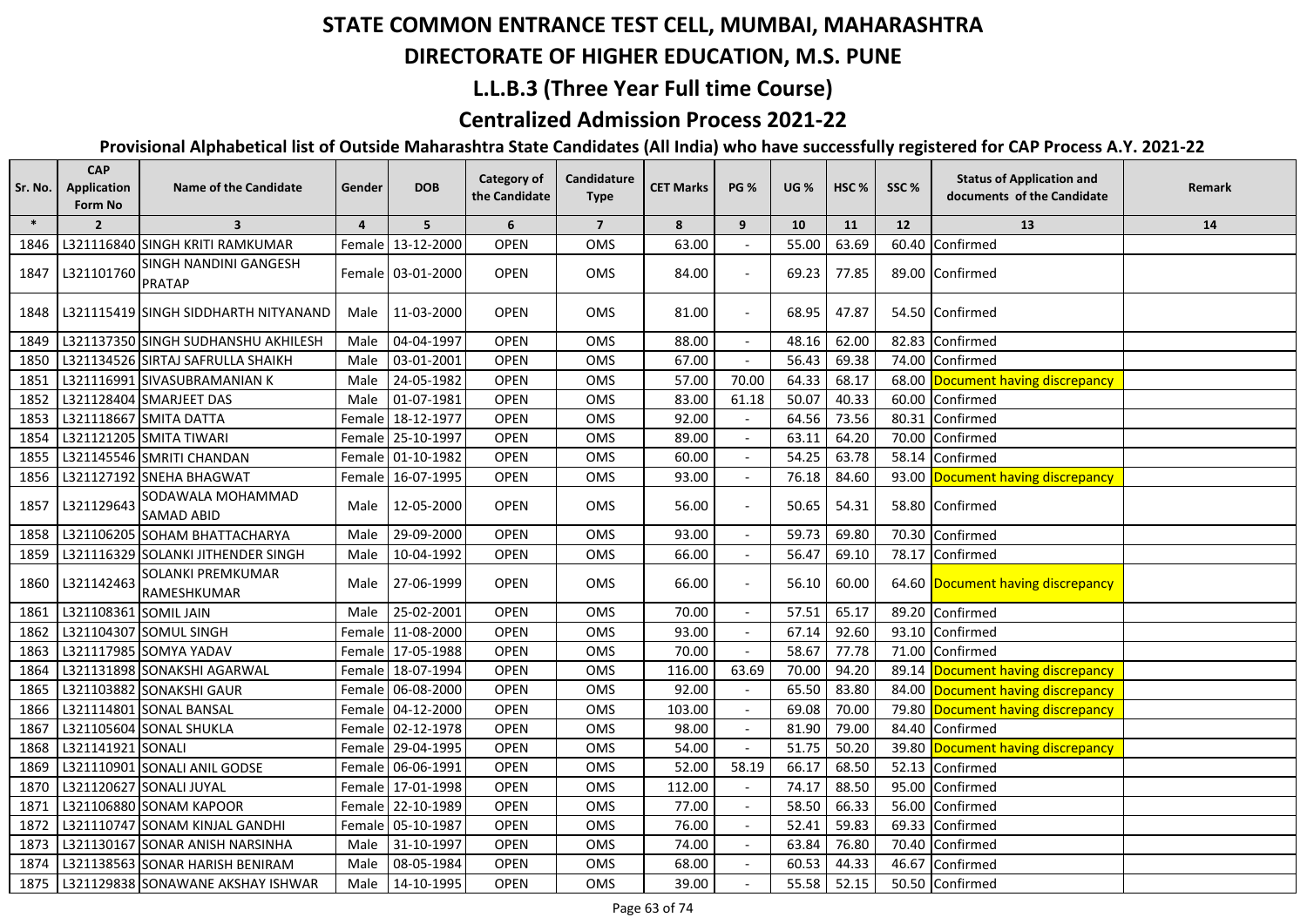#### **DIRECTORATE OF HIGHER EDUCATION, M.S. PUNE**

#### **L.L.B.3 (Three Year Full time Course)**

### **Centralized Admission Process 2021-22**

| Sr. No. | <b>CAP</b><br>Application<br>Form No | <b>Name of the Candidate</b>        | Gender         | <b>DOB</b>        | <b>Category of</b><br>the Candidate | Candidature<br><b>Type</b> | <b>CET Marks</b> | <b>PG %</b>              | <b>UG %</b> | HSC <sub>%</sub> | SSC%  | <b>Status of Application and</b><br>documents of the Candidate | Remark |
|---------|--------------------------------------|-------------------------------------|----------------|-------------------|-------------------------------------|----------------------------|------------------|--------------------------|-------------|------------------|-------|----------------------------------------------------------------|--------|
| $\ast$  | $\overline{2}$                       | $\overline{\mathbf{3}}$             | $\overline{4}$ | 5                 | 6                                   | $\overline{7}$             | 8                | 9                        | 10          | 11               | 12    | 13                                                             | 14     |
| 1876    |                                      | L321117044 SONI SAUDNYA RAJENDRA    |                | Female 16-06-1998 | <b>OPEN</b>                         | OMS                        | 46.00            |                          | 60.59       | 51.38            |       | 55.10 Confirmed                                                |        |
| 1877    |                                      | L321140964 SONU ANAND               | Male           | 29-04-1999        | <b>OPEN</b>                         | OMS                        | 89.00            |                          | 72.38       | 71.80            |       | 79.80 Confirmed                                                |        |
| 1878    |                                      | L321112415 SONU KUMAR               | Male           | 16-11-1996        | <b>OPEN</b>                         | OMS                        | 65.00            |                          | 61.80       | 52.80            |       | 57.80 Confirmed                                                |        |
| 1879    |                                      | L321100114 SONY VISHWAKARMA         |                | Female 10-06-1998 | <b>OPEN</b>                         | OMS                        | 67.00            |                          | 57.89       | 70.80            | 80.17 | Confirmed                                                      |        |
| 1880    |                                      | L321125234 SOPHIA RAJESH KOHLI      |                | Female 01-07-1996 | <b>OPEN</b>                         | OMS                        | 116.00           |                          | 66.10       | 88.20            |       | 90.57 Confirmed                                                |        |
| 1881    |                                      | L321121848 SORTE NAGENDRA HARGOVIND | Male           | 19-11-1965        | <b>OPEN</b>                         | OMS                        | 49.00            |                          | 47.42       | 47.83            |       | 53.43 Confirmed                                                |        |
| 1882    |                                      | L321121332 SOURABH BHANUDAS KOLI    | Male           | 28-07-1993        | <b>OPEN</b>                         | OMS                        | 104.00           | 90.03                    | 59.24       | 63.33            |       | 89.08 Document having discrepancy                              |        |
| 1883    |                                      | L321108446 SOURABH MAHESH AGRAWAL   | Male           | 28-06-1979        | <b>OPEN</b>                         | OMS                        | 84.00            |                          | 70.62       | 70.22            |       | 78.77 Confirmed                                                |        |
| 1884    |                                      | L321114393 SOURABH WADHWANI         | Male           | 21-04-1990        | <b>OPEN</b>                         | OMS                        | 90.00            |                          | 64.33       | 62.80            |       | 62.00 Confirmed                                                |        |
| 1885    |                                      | L321105060 SOUVICK LALL             | Male           | 21-03-1998        | <b>OPEN</b>                         | OMS                        | 109.00           |                          | 66.47       | 67.00            |       | 83.60 Confirmed                                                |        |
| 1886    |                                      | L321102172 SPARSH AGRAWAL           | Male           | 06-11-2000        | <b>OPEN</b>                         | <b>OMS</b>                 | 107.00           |                          | 79.95       | 86.60            |       | 93.10 Confirmed                                                |        |
| 1887    |                                      | L321117775 SPRAHA TIWARI            |                | Female 06-01-1999 | <b>OPEN</b>                         | OMS                        | 108.00           |                          | 53.83       | 93.80            |       | 95.00 Confirmed                                                |        |
| 1888    | L321144759                           | SRABANI DEBKUMAR<br>MUKHOPADHYAY    |                | Female 07-08-1966 | <b>OPEN</b>                         | OMS                        | 47.00            |                          | 45.44       | 41.17            |       | 56.89 Confirmed                                                |        |
| 1889    | L321111599 SREEJITH P S              |                                     | Male           | 31-05-1981        | <b>OPEN</b>                         | <b>OMS</b>                 | 96.00            |                          | 74.35       | 60.80            |       | 60.40 Confirmed                                                |        |
| 1890    |                                      | L321121924 SREEPURNA SAHA           |                | Female 28-01-1999 | <b>OPEN</b>                         | OMS                        | 67.00            |                          | 58.38       | 74.50            | 61.80 | Confirmed                                                      |        |
| 1891    |                                      | L321114124 SRIKRISHNA SANISETTY     | Male           | 31-05-1977        | <b>OPEN</b>                         | OMS                        | 83.00            |                          | 69.50       | 68.20            | 78.00 | Confirmed                                                      |        |
| 1892    | L321109184 SRINIVAS B                |                                     | Male           | 23-09-1999        | <b>OPEN</b>                         | <b>OMS</b>                 | 107.00           |                          | 71.39       | 72.00            | 77.90 | Confirmed                                                      |        |
| 1893    |                                      | L321106417 SRINIVASAN T             | Male           | 21-09-1978        | <b>OPEN</b>                         | OMS                        | 93.00            | 67.67                    | 62.40       | 69.92            | 58.55 | Confirmed                                                      |        |
| 1894    | L321117295 SRISHTI                   |                                     |                | Female 02-10-2000 | <b>OPEN</b>                         | OMS                        | 99.00            |                          | 76.08       | 73.80            | 81.70 | Confirmed                                                      |        |
| 1895    |                                      | L321122105 SRITAMA MAITRA           |                | Female 05-05-1997 | <b>OPEN</b>                         | OMS                        | 113.00           | 61.13                    | 56.22       | 80.00            | 79.50 | Confirmed                                                      |        |
| 1896    |                                      | L321113025 STUTI SACHAN             |                | Female 05-01-1999 | <b>OPEN</b>                         | OMS                        | 100.00           |                          | 59.08       | 78.40            | 79.80 | Document having discrepancy                                    |        |
| 1897    |                                      | L321120316 SUBHA MUTHAIAH           |                | Female 24-09-1991 | <b>OPEN</b>                         | OMS                        | 49.00            |                          | 55.60       | 68.33            |       | 73.40 Confirmed                                                |        |
| 1898    |                                      | L321129711 SUBHASH KUMAR            | Male           | 01-03-1979        | <b>OPEN</b>                         | <b>OMS</b>                 | 82.00            | 63.14                    | 52.13       | 60.00            | 76.78 | Confirmed                                                      |        |
| 1899    |                                      | L321129598 SUBHASH NAGNATH          | Male           | 20-07-1979        | <b>OPEN</b>                         | OMS                        | 87.00            |                          | 64.23       | 59.67            |       | 66.40 Document having discrepancy                              |        |
| 1900    |                                      | L321142336 SUBHASH SHANKAR JHA      | Male           | 23-05-1982        | <b>OPEN</b>                         | OMS                        | 111.00           |                          | 66.13       | 59.22            | 48.57 | Confirmed                                                      |        |
| 1901    |                                      | L321143412 SUBHASH SINGH VERMA      | Male           | 13-11-1965        | OPEN                                | OMS                        | 109.00           |                          | 74.21       | 65.25            |       | 68.60 Document having discrepancy                              |        |
| 1902    |                                      | L321120255 SUBHECHHA GUHA           |                | Female 25-01-1998 | <b>OPEN</b>                         | OMS                        | 90.00            | $\overline{\phantom{a}}$ | 52.00       | 61.00            |       | 81.67 Document having discrepancy                              |        |
| 1903    |                                      | L321111588 SUBHENDU SINHA           | Male           | 09-09-1975        | <b>OPEN</b>                         | OMS                        | 107.00           |                          | 45.11       | 65.30            |       | 63.11 Confirmed                                                |        |
| 1904    |                                      | L321114232 SUBHRADEEP PATHAK        | Male           | 14-04-1994        | <b>OPEN</b>                         | OMS                        | 100.00           | 74.42                    | 70.13       | 71.00            |       | 83.60 Confirmed                                                |        |
| 1905    |                                      | L321102807 SUBODH KUMAR RINKU       | Male           | 22-01-1983        | <b>OPEN</b>                         | OMS                        | 80.00            |                          | 58.38       | 53.33            |       | 47.86 Confirmed                                                |        |
| 1906    |                                      | L321109081 SUDEEP NAYAK             | Male           | 07-04-1985        | OPEN                                | OMS                        | 57.00            | 65.33                    | 49.17       | 39.50            |       | 47.07 Document having discrepancy                              |        |
| 1907    | L321121523 SUDHAKAR J                |                                     | Male           | 15-09-1982        | <b>OPEN</b>                         | <b>OMS</b>                 | 39.00            |                          | 52.29       | 48.00            |       | 59.67 Document having discrepancy                              |        |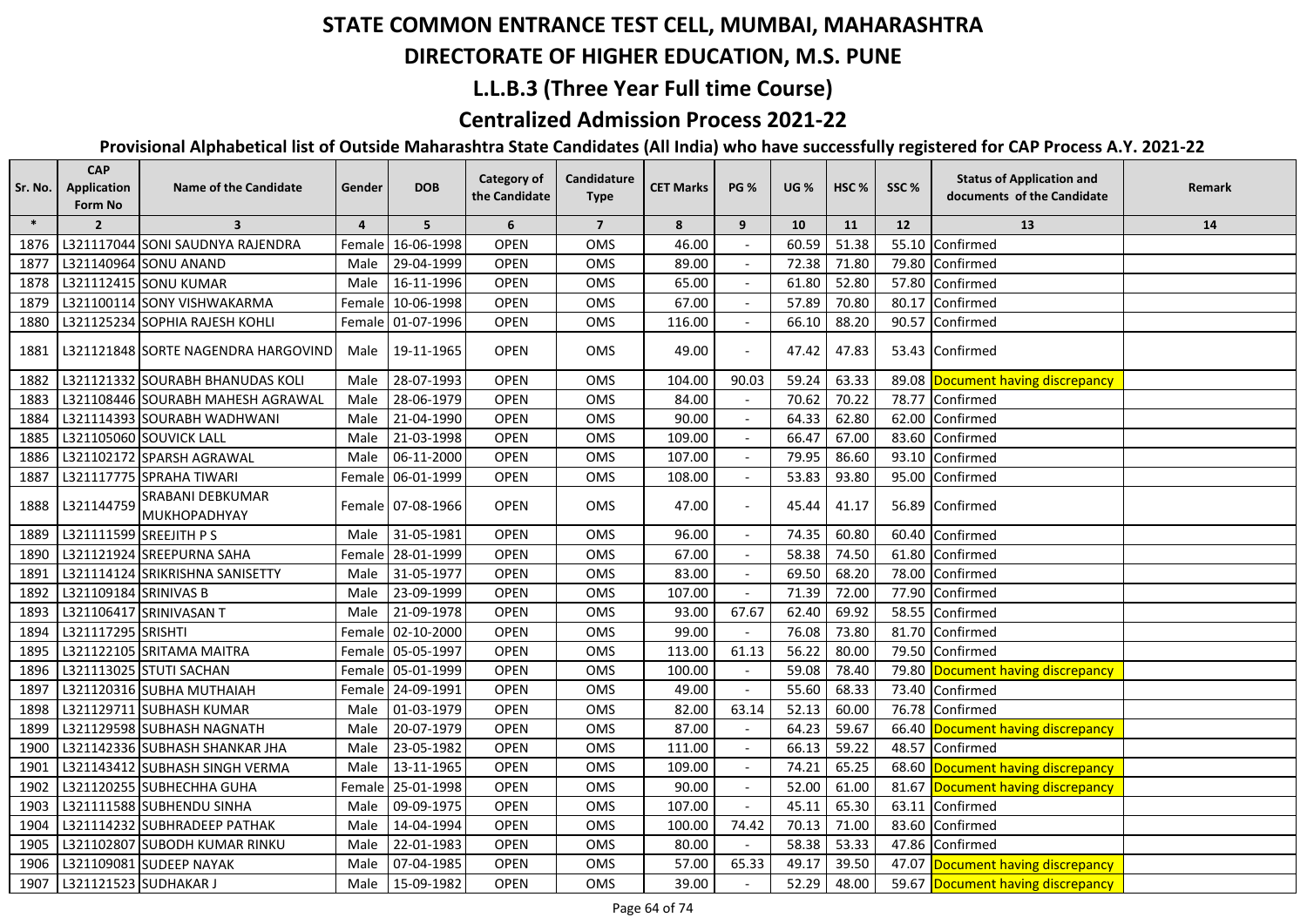## **DIRECTORATE OF HIGHER EDUCATION, M.S. PUNE**

#### **L.L.B.3 (Three Year Full time Course)**

#### **Centralized Admission Process 2021-22**

| Sr. No. | <b>CAP</b><br><b>Application</b><br>Form No | <b>Name of the Candidate</b>                   | Gender         | <b>DOB</b>        | <b>Category of</b><br>the Candidate | Candidature<br><b>Type</b> | <b>CET Marks</b> | <b>PG %</b>              | <b>UG %</b> | HSC % | SSC%  | <b>Status of Application and</b><br>documents of the Candidate | Remark |
|---------|---------------------------------------------|------------------------------------------------|----------------|-------------------|-------------------------------------|----------------------------|------------------|--------------------------|-------------|-------|-------|----------------------------------------------------------------|--------|
| $\ast$  | $\overline{2}$                              | $\overline{\mathbf{3}}$                        | $\overline{a}$ | 5 <sup>5</sup>    | 6                                   | $\overline{7}$             | 8                | 9                        | 10          | 11    | 12    | 13                                                             | 14     |
| 1908    |                                             | L321103908 SUDHIR KUMAR                        | Male           | 20-07-1999        | <b>OPEN</b>                         | OMS                        | 77.00            |                          | 50.33       | 57.00 | 60.00 | Confirmed                                                      |        |
| 1909    |                                             | L321101860 SUGANDHA TIWARI                     |                | Female 05-10-1992 | <b>OPEN</b>                         | OMS                        | 99.00            | 82.77                    | 72.93       | 78.80 |       | 86.17 Document having discrepancy                              |        |
| 1910    |                                             | L321101526 SUJATA MALI                         |                | Female 05-04-1990 | <b>OPEN</b>                         | OMS                        | 57.00            |                          | 68.76       | 76.00 | 55.87 | Confirmed                                                      |        |
| 1911    |                                             | L321117374 SUJEET KATIYAR                      | Male           | 01-05-1974        | <b>OPEN</b>                         | OMS                        | 99.00            |                          | 68.22       | 70.20 | 74.67 | Confirmed                                                      |        |
| 1912    |                                             | L321111043 SUJEET KUMAR RAY                    | Male           | 07-10-1995        | <b>OPEN</b>                         | OMS                        | 73.00            |                          | 51.27       | 46.80 | 53.60 | Confirmed                                                      |        |
| 1913    |                                             | L321110526 SUJEEV P.ABRAHAM                    | Male           | 29-05-1982        | OPEN                                | OMS                        | 76.00            | 48.32                    | 53.00       | 47.20 | 65.83 | Confirmed                                                      |        |
| 1914    |                                             | L321124830 SUMAN KANT BHARATI                  | Male           | 19-10-2000        | <b>OPEN</b>                         | OMS                        | 94.00            |                          | 63.00       | 86.20 |       | 81.70 Document having discrepancy                              |        |
| 1915    | L321119269 SUMIT PAUL                       |                                                | Male           | 26-11-1976        | <b>OPEN</b>                         | OMS                        | 92.00            | 64.58                    | 54.00       | 67.10 |       | 84.11 Confirmed                                                |        |
| 1916    | L321127459 SUMIT RAJ                        |                                                |                | Male 22-02-1985   | <b>OPEN</b>                         | <b>OMS</b>                 | 84.00            |                          | 59.00       | 53.33 |       | 54.14 Document having discrepancy                              |        |
| 1917    |                                             | L321124862 SUNAINA JAIN                        |                | Female 30-06-1991 | <b>OPEN</b>                         | OMS                        | 79.00            |                          | 78.42       | 64.20 | 70.40 | Confirmed                                                      |        |
| 1918    |                                             | L321116800 SUNANDA GANDOJI KAWLE               |                | Female 24-06-1986 | <b>OPEN</b>                         | <b>OMS</b>                 | 58.00            |                          | 62.83       | 63.80 |       | 63.00 Document having discrepancy                              |        |
| 1919    | L321106388                                  | <b>SUNDAR SINGH ROOPSINGH</b><br><b>TENIYA</b> | Male           | 10-06-1993        | <b>OPEN</b>                         | <b>OMS</b>                 | 49.00            |                          | 62.22       | 53.17 |       | 54.31 Confirmed                                                |        |
| 1920    |                                             | L321127299 SUNDEEP KRISHNA                     | Male           | 03-05-1968        | OPEN                                | OMS                        | 119.00           | 76.50                    | 45.89       | 59.33 | 56.00 | Confirmed                                                      |        |
| 1921    |                                             | L321110807 SUNEEL KUMAR MAURYA                 | Male           | 05-03-1986        | <b>OPEN</b>                         | OMS                        | 88.00            | 71.60                    | 49.56       | 56.20 |       | 61.33 Confirmed                                                |        |
| 1922    | L321140721                                  | SUNIL SATYANARAYANARAO<br><b>KADAM</b>         | Male           | 16-07-1976        | <b>OPEN</b>                         | OMS                        | 93.00            | 58.14                    | 64.86       | 75.50 |       | 80.50 Confirmed                                                |        |
| 1923    |                                             | L321135059 SUNITA KUMARI                       |                | Female 14-02-1974 | <b>OPEN</b>                         | OMS                        | 64.00            |                          | 54.52       | 46.89 |       | 64.33 Document having discrepancy                              |        |
| 1924    |                                             | L321136091 SUNITA LAXMAN SHETTY                | Female         | 08-01-1978        | <b>OPEN</b>                         | OMS                        | 87.00            | 58.38                    | 69.76       | 70.67 |       | 65.00 Confirmed                                                |        |
| 1925    |                                             | L321101601 SUNNY SINGH                         | Male           | 13-10-1998        | OPEN                                | OMS                        | 113.00           |                          | 61.38       | 82.20 | 76.00 | Confirmed                                                      |        |
| 1926    |                                             | L321104538 SUPRIYA KHANDELWAL                  |                | Female 11-04-1999 | <b>OPEN</b>                         | OMS                        | 99.00            |                          | 78.35       | 92.00 | 83.86 | Confirmed                                                      |        |
| 1927    |                                             | L321109603 SURAANGNA PRAMOD NIGAM              |                | Female 16-09-2000 | <b>OPEN</b>                         | OMS                        | 89.00            |                          | 58.00       | 70.20 |       | 59.67 Confirmed                                                |        |
| 1928    |                                             | L321139018 SURAJ KUMAR                         | Male           | 08-08-1990        | OPEN                                | OMS                        | 108.00           | $\sim$                   | 77.93       | 61.56 |       | 76.00 Document having discrepancy                              |        |
| 1929    |                                             | L321107864 SURAJ MAHAPATRO                     | Male           | 08-07-1988        | <b>OPEN</b>                         | OMS                        | 88.00            |                          | 81.40       | 76.22 | 92.80 | Confirmed                                                      |        |
| 1930    |                                             | L321103721 SURAJ SRIVASTAVA                    | Male           | 26-06-1998        | <b>OPEN</b>                         | OMS                        | 53.00            | $\overline{\phantom{a}}$ | 56.94       | 69.40 |       | 78.00 Document having discrepancy                              |        |
| 1931    | L321131661                                  | SURAJPRASAD PREMCHAND<br><b>GUPTA</b>          | Male           | 23-06-1994        | <b>OPEN</b>                         | OMS                        | 61.00            |                          | 71.83       | 61.50 |       | 52.20 Document having discrepancy                              |        |
| 1932    |                                             | L321137302 SURAKSHA SUMAN                      |                | Female 20-03-2000 | <b>OPEN</b>                         | OMS                        | 90.00            |                          | 68.07       | 69.40 |       | 91.20 Document having discrepancy                              |        |
| 1933    |                                             | L321105174 SURANJANA DASGUPTA                  |                | Female 31-08-1999 | <b>OPEN</b>                         | <b>OMS</b>                 | 96.00            |                          | 80.84       | 80.20 |       | 95.00 Confirmed                                                |        |
| 1934    |                                             | L321116732 SURBHI KUMBHARE                     |                | Female 18-09-1999 | <b>OPEN</b>                         | <b>OMS</b>                 | 78.00            |                          | 60.00       | 59.00 |       | 77.90 Confirmed                                                |        |
| 1935    |                                             | L321135617 SURESH KATARIA                      | Male           | 13-12-1982        | <b>OPEN</b>                         | OMS                        | 110.00           |                          | 89.49       | 90.60 | 92.40 | Confirmed                                                      |        |
| 1936    |                                             | L321114783 SURESH PANDURANG KABRA              | Male           | 27-01-1974        | OPEN                                | OMS                        | 65.00            | 50.25                    | 50.05       | 54.33 | 58.14 | Confirmed                                                      |        |
| 1937    |                                             | L321106355 SURMAYI KHATANA                     |                | Female 31-01-2000 | <b>OPEN</b>                         | OMS                        | 110.00           |                          | 70.04       | 95.20 |       | 91.20 Confirmed                                                |        |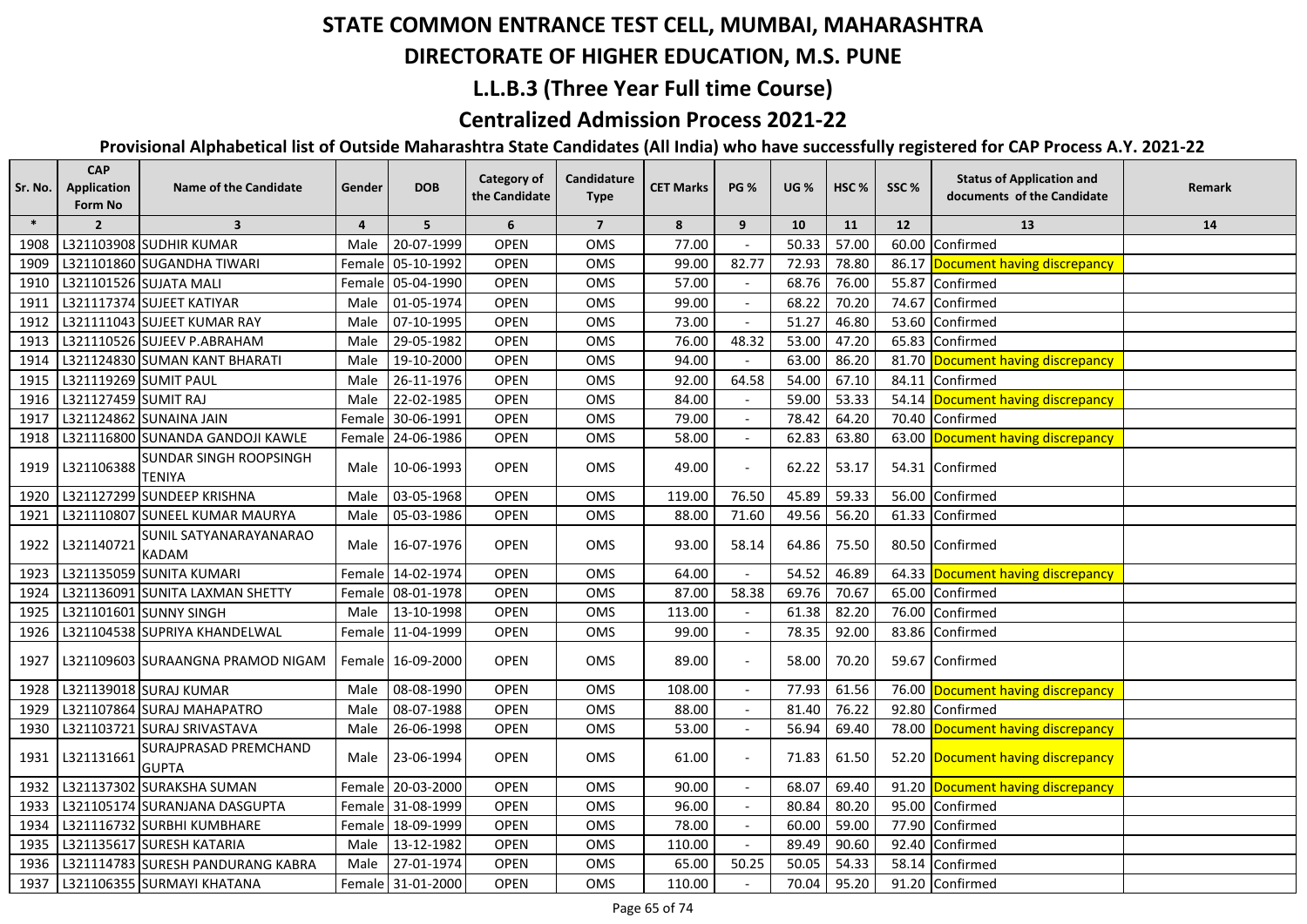## **DIRECTORATE OF HIGHER EDUCATION, M.S. PUNE**

### **L.L.B.3 (Three Year Full time Course)**

### **Centralized Admission Process 2021-22**

| Sr. No. | <b>CAP</b><br>Application<br>Form No | <b>Name of the Candidate</b>          | Gender   | <b>DOB</b>        | Category of<br>the Candidate | Candidature<br><b>Type</b> | <b>CET Marks</b> | <b>PG %</b>    | <b>UG %</b> | HSC <sub>%</sub> | SSC%  | <b>Status of Application and</b><br>documents of the Candidate | Remark |
|---------|--------------------------------------|---------------------------------------|----------|-------------------|------------------------------|----------------------------|------------------|----------------|-------------|------------------|-------|----------------------------------------------------------------|--------|
| $\ast$  | $\overline{2}$                       | $\overline{\mathbf{3}}$               | 4        | 5                 | 6                            | $\overline{7}$             | 8                | 9              | 10          | 11               | 12    | 13                                                             | 14     |
| 1938    |                                      | L321128303 SURMEET KAUR               | Female l | 19-07-1990        | <b>OPEN</b>                  | OMS                        | 88.00            |                | 65.02       | 75.11            | 78.00 | Document having discrepancy                                    |        |
| 1939    |                                      | L321102444 SURUCHI KHANDELWAL         |          | Female 25-09-2001 | <b>OPEN</b>                  | <b>OMS</b>                 | 109.00           |                | 74.46       | 89.60            |       | 89.40 Document having discrepancy                              |        |
| 1940    |                                      | L321124914 SURYA PRATAP SINGH         | Male     | 19-07-2001        | OPEN                         | OMS                        | 107.00           |                | 59.54       | 86.50            |       | 81.70 Confirmed                                                |        |
| 1941    |                                      | L321100280 SUSHIL SINGH               | Male     | 09-08-1998        | <b>OPEN</b>                  | OMS                        | 84.00            |                | 56.03       | 54.60            | 46.17 | Confirmed                                                      |        |
| 1942    |                                      | L321135635 SUTAPA DEY                 |          | Female 10-09-1999 | <b>OPEN</b>                  | OMS                        | 113.00           |                | 64.46       | 67.00            | 87.33 | Confirmed                                                      |        |
| 1943    |                                      | L321103162 SWAPNA RAJARAM BANSODE     | Female l | 28-06-1988        | <b>OPEN</b>                  | <b>OMS</b>                 | 78.00            | 65.27          | 64.20       | 77.00            |       | 70.17 Document having discrepancy                              |        |
| 1944    | L321106620                           | <b>SWAPNIL HANUMANT</b><br>KHANDAGALE | Male     | 15-07-1985        | <b>OPEN</b>                  | OMS                        | 74.00            | 69.76          | 61.93       | 46.00            |       | 54.13 Confirmed                                                |        |
| 1945    |                                      | L321135645 SWAPNIL PARIHAR            |          | Female 19-09-1988 | <b>OPEN</b>                  | OMS                        | 110.00           |                | 67.36       | 73.20            | 85.40 | Confirmed                                                      |        |
| 1946    |                                      | L321129122 SWAPNIL RAMESH PHALKE      | Male     | 12-03-1988        | <b>OPEN</b>                  | OMS                        | 67.00            |                | 47.43       | 42.17            | 60.67 | Confirmed                                                      |        |
| 1947    |                                      | L321145670 SWATEE SURESH JAGTAP       |          | Female 31-01-1992 | <b>OPEN</b>                  | OMS                        | 46.00            | 60.47          | 63.05       | 58.60            | 81.00 | Confirmed                                                      |        |
| 1948    |                                      | L321106601 SWATI CHANDRA              |          | Female 06-09-1997 | <b>OPEN</b>                  | OMS                        | 110.00           |                | 56.65       | 84.20            | 85.40 | Confirmed                                                      |        |
| 1949    | L321101158 SWATI RAI                 |                                       |          | Female 17-12-1986 | <b>OPEN</b>                  | OMS                        | 85.00            | 59.00          | 60.00       | 62.20            | 50.17 | Confirmed                                                      |        |
| 1950    |                                      | L321121968 SWATI SATESH NAIK          |          | Female 25-04-1975 | <b>OPEN</b>                  | OMS                        | 60.00            |                | 68.65       | 50.67            | 42.43 | Confirmed                                                      |        |
| 1951    |                                      | L321100125 SWATI SHARMA               |          | Female 31-01-2001 | <b>OPEN</b>                  | OMS                        | 107.00           |                | 75.37       | 94.00            | 72.20 | Confirmed                                                      |        |
| 1952    |                                      | L321110087 SWATI SHARMA               |          | Female 14-09-1984 | <b>OPEN</b>                  | <b>OMS</b>                 | 108.00           | 57.35          | 63.26       | 69.80            | 69.40 | Confirmed                                                      |        |
| 1953    | L321132799 SWATI SONI                |                                       |          | Female 10-01-1983 | <b>OPEN</b>                  | OMS                        | 83.00            |                | 76.94       | 72.89            | 73.60 | Confirmed                                                      |        |
| 1954    |                                      | L321125873 SWEENI SALUJA              |          | Female 14-11-1999 | <b>OPEN</b>                  | OMS                        | 89.00            |                | 76.20       | 91.20            | 91.43 | Confirmed                                                      |        |
| 1955    |                                      | L321106530 SWEETY VINOD THAKUR        |          | Female 03-02-1984 | <b>OPEN</b>                  | OMS                        | 60.00            |                | 63.33       | 49.50            | 60.00 | Confirmed                                                      |        |
| 1956    |                                      | L321113899 SWETHAJAIN A               |          | Female 15-09-1991 | <b>OPEN</b>                  | OMS                        | 112.00           |                | 82.75       | 94.67            |       | 86.82 Document having discrepancy                              |        |
| 1957    |                                      | L321123026 SYED ANJUM SULTANA         |          | Female 22-04-1978 | <b>OPEN</b>                  | <b>OMS</b>                 | 41.00            |                | 58.36       | 47.40            |       | 52.33 Confirmed                                                |        |
| 1958    |                                      | L321126406 SYED BALEEG AHMED          | Male     | 31-07-1991        | <b>OPEN</b>                  | OMS                        | 51.00            |                | 54.86       | 46.80            |       | 57.33 Confirmed                                                |        |
| 1959    |                                      | L321121457 SYED MD ATIK               | Male     | 05-05-1999        | OPEN                         | OMS                        | 55.00            | $\overline{a}$ | 81.67       | 55.30            |       | 62.00 Document having discrepancy                              |        |
| 1960    |                                      | L321115862 SYED MD MUBASHSHIR NASIM   | Male     | 09-09-1993        | <b>OPEN</b>                  | OMS                        | 39.00            |                | 50.44       | 50.00            |       | 55.40 Confirmed                                                |        |
| 1961    |                                      | L321126803 SYED SAMEER RABBANI        | Male     | 02-06-1998        | <b>OPEN</b>                  | OMS                        | 62.00            |                | 55.00       | 64.90            | 85.00 | Confirmed                                                      |        |
| 1962    |                                      | L321104903 SYEDA UZMA TAZYEEN         | Female   | 29-05-1998        | <b>OPEN</b>                  | OMS                        | 58.00            |                | 66.28       | 46.15            | 44.60 | Confirmed                                                      |        |
| 1963    |                                      | L321113454 T K RITIKA RAJEEVE         | Female   | 23-10-1999        | <b>OPEN</b>                  | OMS                        | 93.00            |                | 53.10       | 60.92            | 73.60 | Confirmed                                                      |        |
| 1964    | L321120094                           | TADULWAR NARENDRA<br>PRAKASHRAO       | Male     | 26-01-1984        | <b>OPEN</b>                  | OMS                        | 58.00            |                | 69.93       | 54.67            |       | 53.33 Document having discrepancy                              |        |
| 1965    |                                      | L321110547 TAHER SAYYED               | Male     | 23-12-1981        | <b>OPEN</b>                  | OMS                        | 67.00            |                | 64.00       | 51.33            | 60.67 | Confirmed                                                      |        |
| 1966    |                                      | L321117306 TAIYYAB KHAN SALMANI       | Male     | 13-05-1999        | <b>OPEN</b>                  | OMS                        | 87.00            |                | 72.42       | 80.83            | 72.20 | Confirmed                                                      |        |
| 1967    |                                      | L321100859 TALEKAR VILAS CHANDRABHAN  | Male     | 03-08-1990        | <b>OPEN</b>                  | OMS                        | 70.00            |                | 67.93       | 66.67            |       | 61.87 Confirmed                                                |        |
|         |                                      |                                       |          |                   |                              |                            |                  |                |             |                  |       |                                                                |        |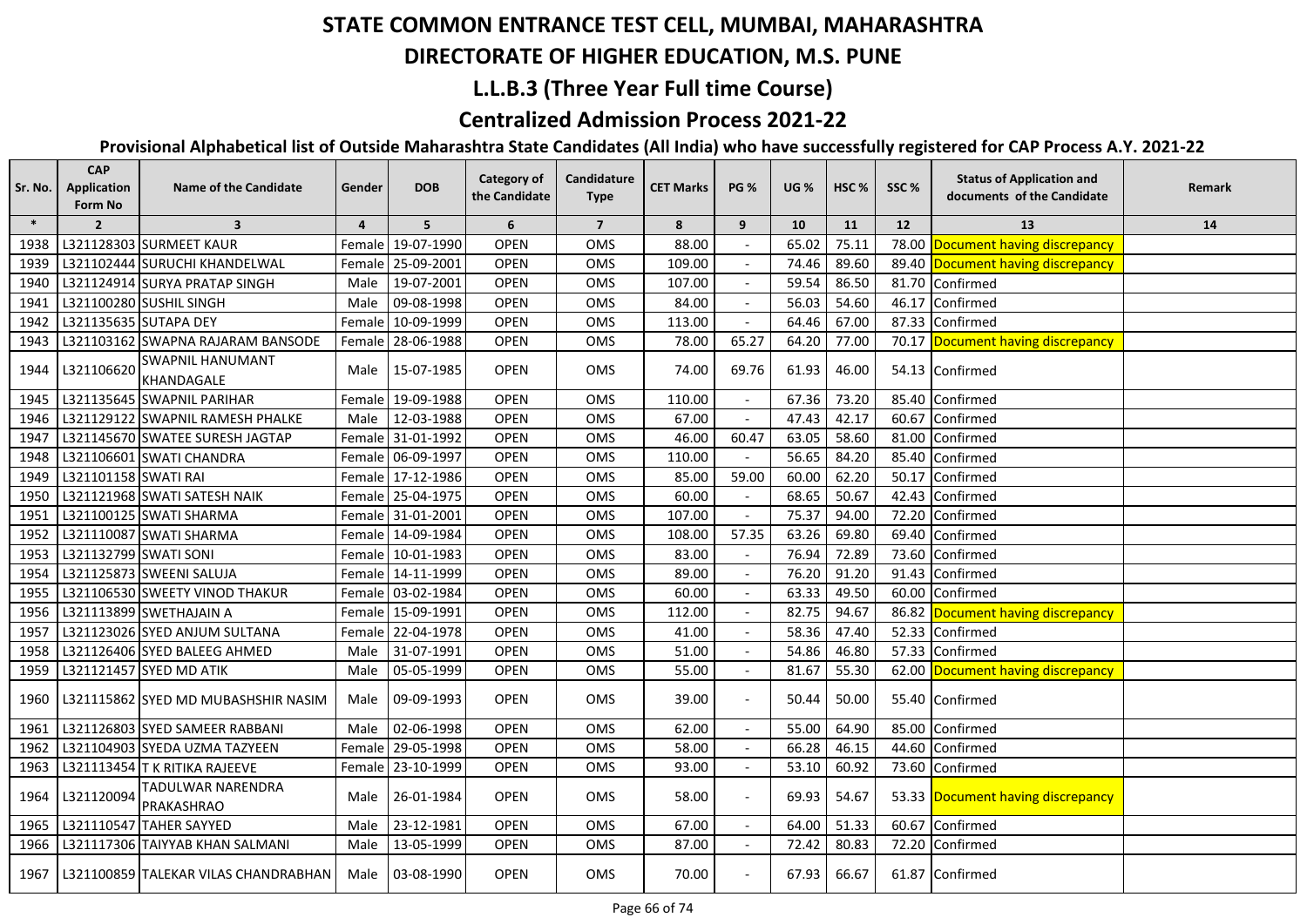#### **DIRECTORATE OF HIGHER EDUCATION, M.S. PUNE**

### **L.L.B.3 (Three Year Full time Course)**

### **Centralized Admission Process 2021-22**

| Sr. No. | <b>CAP</b><br>Application<br>Form No | <b>Name of the Candidate</b>          | Gender         | <b>DOB</b>        | <b>Category of</b><br>the Candidate | Candidature<br><b>Type</b> | <b>CET Marks</b> | <b>PG %</b> | <b>UG</b> % | HSC <sub>%</sub> | SSC%  | <b>Status of Application and</b><br>documents of the Candidate | Remark |
|---------|--------------------------------------|---------------------------------------|----------------|-------------------|-------------------------------------|----------------------------|------------------|-------------|-------------|------------------|-------|----------------------------------------------------------------|--------|
| $\ast$  | $\overline{2}$                       | $\overline{\mathbf{3}}$               | $\overline{4}$ | 5                 | 6                                   | $\overline{7}$             | 8                | 9           | 10          | 11               | 12    | 13                                                             | 14     |
| 1968    |                                      | L321136763 TAMANNA BANO               |                | Female 14-05-1992 | <b>OPEN</b>                         | <b>OMS</b>                 | 62.00            |             | 55.22       | 81.30            | 44.83 | Confirmed                                                      |        |
| 1969    |                                      | L321106581 TANAGANA LOLASHREE         |                | Female 19-05-1995 | <b>OPEN</b>                         | OMS                        | 80.00            | 79.95       | 73.87       | 50.33            |       | 61.50 Document having discrepancy                              |        |
| 1970    |                                      | L321108441 TANISHKA MEHROTRA          |                | Female 22-12-2000 | <b>OPEN</b>                         | OMS                        | 84.00            |             | 76.70       | 80.60            |       | 81.70 Confirmed                                                |        |
| 1971    |                                      | L321104636 TANIYA BISWAS              |                | Female 25-12-1998 | OPEN                                | OMS                        | 90.00            |             | 60.68       | 77.00            |       | 60.80 Confirmed                                                |        |
| 1972    |                                      | L321135938 TANMAY SHUKLA              | Male           | 24-01-1998        | <b>OPEN</b>                         | OMS                        | 104.00           |             | 64.38       | 80.20            |       | 93.10 Confirmed                                                |        |
| 1973    |                                      | L321105539 TANNU GUPTA                |                | Female 09-05-1996 | <b>OPEN</b>                         | OMS                        | 83.00            |             | 63.76       | 52.00            |       | 59.00 Confirmed                                                |        |
| 1974    | L321113971 TANU JAIN                 |                                       |                | Female 13-08-2000 | <b>OPEN</b>                         | OMS                        | 99.00            |             | 78.24       | 85.17            |       | 79.80 Confirmed                                                |        |
| 1975    |                                      | L321100461 TANU YADUVANSHI            |                | Female 11-01-1999 | <b>OPEN</b>                         | OMS                        | 108.00           |             | 65.17       | 88.40            |       | 75.17 Confirmed                                                |        |
| 1976    |                                      | L321100638 TANUSHREE SINGH            |                | Female 13-09-2000 | <b>OPEN</b>                         | OMS                        | 112.00           |             | 71.53       | 84.50            |       | 92.67 Confirmed                                                |        |
| 1977    |                                      | L321134416 TANVI KHATRI               |                | Female 28-01-2000 | <b>OPEN</b>                         | OMS                        | 108.00           |             | 63.56       | 94.00            |       | 77.90 Confirmed                                                |        |
| 1978    |                                      | L321108510 TANVI SHARMA               |                | Female 25-11-2000 | <b>OPEN</b>                         | OMS                        | 82.00            |             | 70.95       | 80.20            |       | 70.30 Document having discrepancy                              |        |
| 1979    |                                      | L321114039 TANVI SRIVASTAVA           |                | Female 06-07-2001 | <b>OPEN</b>                         | OMS                        | 79.00            |             | 64.16       | 77.80            |       | 79.60 Confirmed                                                |        |
| 1980    |                                      | L321126020 TANYA CHUGH                |                | Female 12-10-1999 | <b>OPEN</b>                         | <b>OMS</b>                 | 78.00            |             | 58.38       | 73.60            |       | 72.00 Document having discrepancy                              |        |
| 1981    |                                      | L321100132 TANYA GUPTA                |                | Female 17-02-1999 | <b>OPEN</b>                         | OMS                        | 111.00           |             | 73.24       | 72.20            |       | 74.10 Confirmed                                                |        |
| 1982    |                                      | L321132573 TANYA SHANDILYA            |                | Female 20-01-1999 | <b>OPEN</b>                         | OMS                        | 82.00            |             | 61.32       | 81.40            |       | 68.40 Confirmed                                                |        |
| 1983    |                                      | L321130071 TARANJEET SINGH            |                | Male 06-07-1998   | <b>OPEN</b>                         | <b>OMS</b>                 | 98.00            |             | 73.12       | 76.60            |       | 72.20 Confirmed                                                |        |
| 1984    |                                      | L321103229 TARUN KUMAR DUBEY          | Male           | 05-04-1996        | <b>OPEN</b>                         | OMS                        | 79.00            |             | 56.73       | 63.00            |       | 62.67 Confirmed                                                |        |
| 1985    |                                      | L321124647 TARUN UPENDRA DUBEY        | Male           | 16-12-1998        | <b>OPEN</b>                         | OMS                        | 75.00            |             | 65.63       | 47.20            |       | 50.60 Document having discrepancy                              |        |
| 1986    |                                      | L321124230 TASNEEM FIRDOUS            |                | Female 11-02-1998 | <b>OPEN</b>                         | OMS                        | 48.00            |             | 57.33       | 65.60            |       | 51.40 Document having discrepancy                              |        |
| 1987    |                                      | L321103315 TAVLEEN KOUR               |                | Female 16-07-1999 | <b>OPEN</b>                         | OMS                        | 101.00           |             | 70.28       | 69.60            |       | 84.00 Confirmed                                                |        |
| 1988    | L321125475 TEJ PAL                   |                                       | Male           | 16-09-1989        | <b>OPEN</b>                         | OMS                        | 123.00           |             | 69.91       | 85.20            | 90.00 | Confirmed                                                      |        |
| 1989    |                                      | L321120466 TEJASVI SHUKLA             |                | Female 01-12-2000 | <b>OPEN</b>                         | OMS                        | 103.00           |             | 61.56       | 84.00            | 78.17 | Confirmed                                                      |        |
| 1990    |                                      | L321103520 TEJASVI SINGH              |                | Female 22-07-2000 | <b>OPEN</b>                         | OMS                        | 93.00            |             | 46.44       | 71.00            | 91.20 | Confirmed                                                      |        |
| 1991    |                                      | L321123588 TENCY THOMAS               |                | Female 20-12-1985 | <b>OPEN</b>                         | OMS                        | 70.00            |             | 50.67       | 44.67            |       | 46.53 Confirmed                                                |        |
| 1992    | L321143417                           | THAKUR AMITKUMAR<br><b>ASHOKKUMAR</b> | Male           | 07-03-1986        | <b>OPEN</b>                         | OMS                        | 48.00            | 50.88       | 43.26       | 46.67            |       | 49.33 Confirmed                                                |        |
| 1993    |                                      | L321132739 THALARI SANDEEP RAJ        | Male           | 05-06-1998        | <b>OPEN</b>                         | OMS                        | 60.00            |             | 73.98       | 82.40            |       | 88.00 Document having discrepancy                              |        |
| 1994    | L321142892                           | THATIKONDA SHAILESH<br>SUDARSHAN      | Male           | 04-09-1986        | <b>OPEN</b>                         | <b>OMS</b>                 | 68.00            | 72.13       | 42.65       | 56.17            |       | 45.33 Document having discrepancy                              |        |
| 1995    |                                      | L321101164 THETE AVINASH NAMDEORAO    | Male           | 26-09-1972        | <b>OPEN</b>                         | OMS                        | 112.00           |             | 58.38       | 88.33            | 84.71 | Confirmed                                                      |        |
| 1996    | L321139084                           | THOMBARE ABHIJEET<br>NANASAHEB        | Male           | 28-05-1997        | <b>OPEN</b>                         | <b>OMS</b>                 | 40.00            |             | 52.54       | 52.92            |       | 52.20 Confirmed                                                |        |
| 1997    |                                      | L321118311 THOTA KANAKA DURGA DEVI    |                | Female 27-01-1992 | <b>OPEN</b>                         | OMS                        | 85.00            |             | 73.56       | 79.00            |       | 81.67 Confirmed                                                |        |
| 1998    |                                      | L321142809 TIWARI SEEMA MADHUBAN      |                | Female 18-01-1981 | <b>OPEN</b>                         | OMS                        | 50.00            | 47.50       | 39.55       | 44.67            |       | 52.27 Confirmed                                                |        |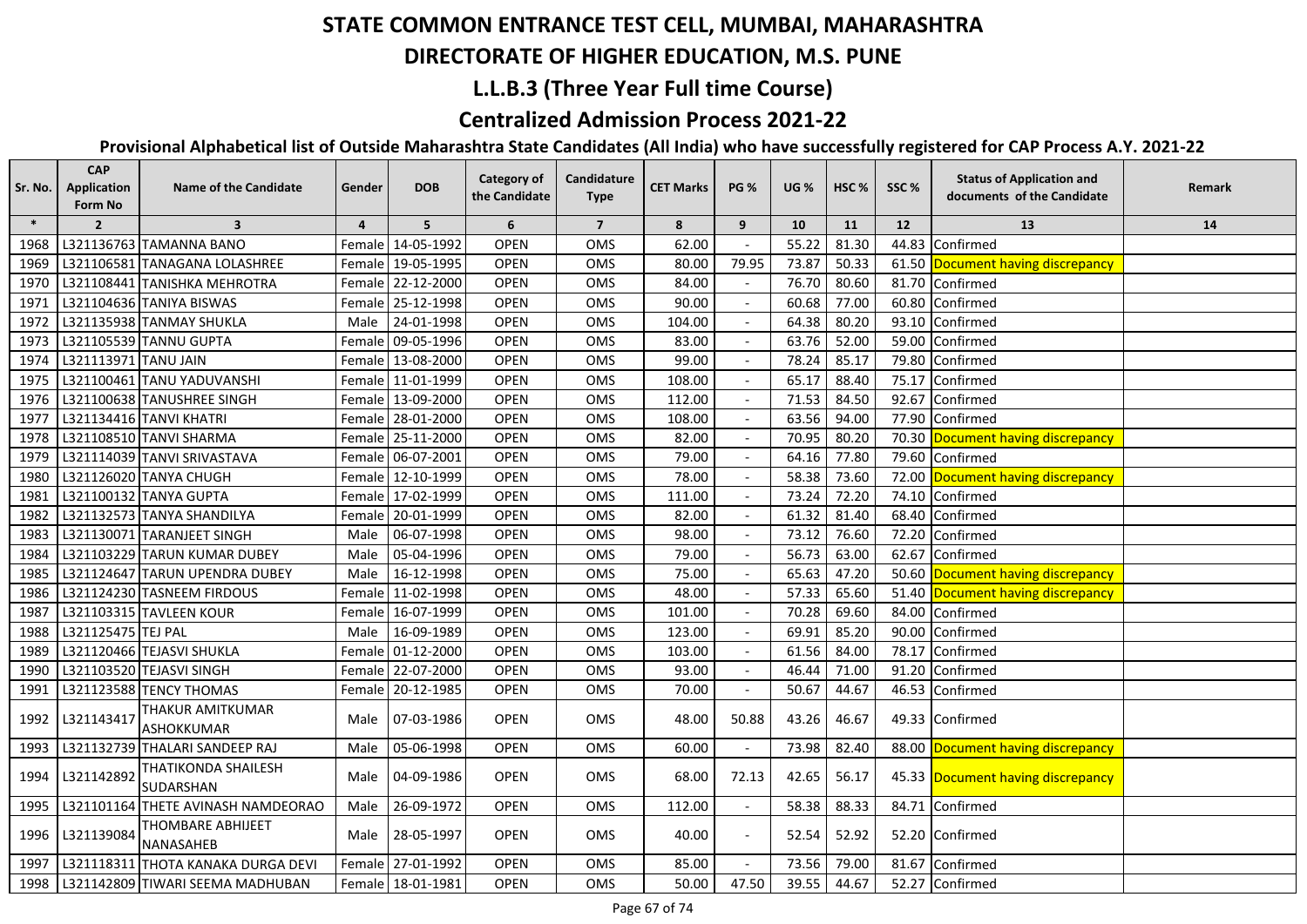#### **DIRECTORATE OF HIGHER EDUCATION, M.S. PUNE**

### **L.L.B.3 (Three Year Full time Course)**

### **Centralized Admission Process 2021-22**

| Sr. No. | <b>CAP</b><br>Application<br>Form No | <b>Name of the Candidate</b>                              | Gender         | <b>DOB</b>        | Category of<br>the Candidate | Candidature<br><b>Type</b> | <b>CET Marks</b> | <b>PG %</b> | <b>UG %</b> | HSC <sub>%</sub> | SSC%  | <b>Status of Application and</b><br>documents of the Candidate | Remark |
|---------|--------------------------------------|-----------------------------------------------------------|----------------|-------------------|------------------------------|----------------------------|------------------|-------------|-------------|------------------|-------|----------------------------------------------------------------|--------|
| $\ast$  | $\overline{2}$                       | $\overline{\mathbf{3}}$                                   | $\overline{4}$ | 5                 | 6                            | $\overline{7}$             | 8                | 9           | 10          | 11               | 12    | 13                                                             | 14     |
| 1999    | L321112225                           | TIWARI VIVEKKUMAR<br><b>GULABCHANDRA</b>                  | Male           | 10-07-1994        | <b>OPEN</b>                  | <b>OMS</b>                 | 64.00            |             | 47.90       | 56.17            |       | 54.31 Confirmed                                                |        |
| 2000    |                                      | L321146009 TOMPE GAJANAN BALASAHEB                        | Male           | 29-06-1986        | <b>OPEN</b>                  | OMS                        | 85.00            |             | 59.62       | 69.00            |       | 60.40 Confirmed                                                |        |
| 2001    |                                      | L321139903 TONAPE MOHINI RAJU                             |                | Female 27-05-1997 | <b>OPEN</b>                  | OMS                        | 43.00            |             | 60.00       | 76.77            |       | 68.20 Confirmed                                                |        |
| 2002    |                                      | L321112570 TOPLE DHANASHREE TUKARAM   Female   17-06-2000 |                |                   | <b>OPEN</b>                  | OMS                        | 53.00            |             | 57.81       | 55.33            |       | 72.60 Confirmed                                                |        |
| 2003    |                                      | L321144862 TORAN SINGH MEENA                              | Male           | 01-07-1977        | <b>OPEN</b>                  | OMS                        | 62.00            | 50.25       | 53.06       | 36.15            |       | 35.27 Confirmed                                                |        |
| 2004    |                                      | L321100667 TRIDEEP MITRA                                  | Male           | 19-03-1998        | OPEN                         | OMS                        | 95.00            | 67.55       | 50.93       | 81.80            |       | 65.14 Confirmed                                                |        |
| 2005    |                                      | L321138155 TRILOK CHAND MEENA                             | Male           | 12-11-1985        | <b>OPEN</b>                  | OMS                        | 86.00            |             | 53.63       | 63.54            |       | 66.00 Confirmed                                                |        |
| 2006    |                                      | L321104708 TRIPTI MANDAR DESHPANDE                        |                | Female 19-04-1989 | <b>OPEN</b>                  | OMS                        | 51.00            | 66.67       | 57.72       | 50.44            |       | 51.40 Confirmed                                                |        |
| 2007    |                                      | L321120607 TRIPTI TIWARI                                  |                | Female 11-03-1999 | <b>OPEN</b>                  | OMS                        | 51.00            |             | 57.61       | 80.00            |       | 84.50 Document having discrepancy                              |        |
| 2008    | L321103481 TUBA IMAM                 |                                                           |                | Female 27-02-2001 | <b>OPEN</b>                  | OMS                        | 83.00            |             | 64.92       | 64.67            |       | 91.20 Confirmed                                                |        |
| 2009    |                                      | L321121393 TUKARAM MEHATRA                                | Male           | 10-09-1986        | <b>OPEN</b>                  | <b>OMS</b>                 | 58.00            | 77.59       | 60.89       | 57.70            |       | 71.00 Document having discrepancy                              |        |
| 2010    |                                      | L321121800 TURUMELLA SAI SEETHAL                          | Male           | 01-06-1995        | <b>OPEN</b>                  | <b>OMS</b>                 | 115.00           | 74.69       | 76.14       | 87.10            |       | 91.33 Confirmed                                                |        |
| 2011    |                                      | L321118281 TUSHAR DAHIYA                                  | Male           | 02-01-1990        | <b>OPEN</b>                  | OMS                        | 111.00           |             | 69.13       | 84.60            |       | 87.40 Document having discrepancy                              |        |
| 2012    |                                      | L321124178 TUSHAR JAGANNATH PANDIT                        | Male           | 23-08-1974        | <b>OPEN</b>                  | <b>OMS</b>                 | 94.00            |             | 48.00       | 43.33            |       | 53.43 Confirmed                                                |        |
| 2013    |                                      | L321101914 TUSHAR TODI                                    | Male           | 28-10-2000        | <b>OPEN</b>                  | <b>OMS</b>                 | 112.00           | $\sim$      | 75.83       | 92.80            |       | 85.50 Confirmed                                                |        |
| 2014    |                                      | L321126663 UDAY MUGUTRAO GAIKWAD                          | Male           | 03-10-1969        | <b>OPEN</b>                  | OMS                        | 74.00            | 57.58       | 54.72       | 53.50            | 71.29 | Confirmed                                                      |        |
| 2015    |                                      | L321103036 UDISHA MISHRA                                  |                | Female 03-08-2000 | <b>OPEN</b>                  | OMS                        | 109.00           |             | 60.00       | 66.00            | 83.67 | Confirmed                                                      |        |
| 2016    |                                      | L321125011 UDITA CHOURASIA                                |                | Female 14-04-1987 | <b>OPEN</b>                  | OMS                        | 66.00            |             | 57.32       | 67.95            | 58.60 | Confirmed                                                      |        |
| 2017    |                                      | L321110399 UJJAWAL KUMAR                                  | Male           | 20-06-1984        | <b>OPEN</b>                  | OMS                        | 109.00           |             | 77.50       | 75.70            | 87.57 | Confirmed                                                      |        |
| 2018    |                                      | L321103839 UJJWAL KUMAR JAISWAL                           | Male           | 17-07-2000        | <b>OPEN</b>                  | OMS                        | 105.00           |             | 81.55       | 86.77            |       | 93.60 Confirmed                                                |        |
| 2019    |                                      | L321113530 UMA SANKAR PANDA                               | Male           | 24-05-1975        | <b>OPEN</b>                  | OMS                        | 98.00            | 59.40       | 46.67       | 47.22            | 61.71 | Confirmed                                                      |        |
| 2020    |                                      | L321126940 UMAIR AHMAD                                    | Male           | 05-08-1998        | <b>OPEN</b>                  | OMS                        | 91.00            |             | 63.38       | 56.60            |       | 81.67 Confirmed                                                |        |
| 2021    |                                      | L321142601 UMREDKAR VINOD YADAORAO                        | Male           | 09-05-1978        | <b>OPEN</b>                  | OMS                        | 49.00            |             | 63.59       | 45.50            |       | 60.71 Confirmed                                                |        |
| 2022    |                                      | L321105686 UPADHYA TUSHI BHOLANATH                        |                | Female 08-05-1999 | <b>OPEN</b>                  | OMS                        | 45.00            |             | 57.45       | 54.00            |       | 60.00 Confirmed                                                |        |
| 2023    |                                      | L321102183 UPASANA SINGH                                  |                | Female 03-06-1985 | <b>OPEN</b>                  | OMS                        | 75.00            |             | 55.27       | 63.00            |       | 64.20 Document having discrepancy                              |        |
| 2024    |                                      | L321119647 UPENDRA SINGH                                  | Male           | 05-01-1984        | <b>OPEN</b>                  | OMS                        | 107.00           |             | 60.08       | 69.80            |       | 77.38 Confirmed                                                |        |
| 2025    |                                      | L321121135 URVASHI YOGESH DODIA                           |                | Female 22-06-1990 | <b>OPEN</b>                  | OMS                        | 74.00            |             | 59.35       | 83.00            |       | 75.57 Document having discrepancy                              |        |
| 2026    |                                      | L321146068 URVI HARSHADRAY YADAV                          |                | Female 05-10-1993 | <b>OPEN</b>                  | OMS                        | 80.00            | 66.67       | 66.67       |                  |       | Document having discrepancy                                    |        |
| 2027    |                                      | L321103516 UTKARSH AVIRAL SHARMA                          | Male           | 07-01-2000        | <b>OPEN</b>                  | OMS                        | 106.00           |             | 47.56       | 78.83            |       | 100.00 Document having discrepancy                             |        |
| 2028    |                                      | L321100062 UTKARSH CHAUDHARY                              | Male           | 23-05-1999        | <b>OPEN</b>                  | OMS                        | 97.00            |             | 47.91       | 53.40            |       | 60.00 Confirmed                                                |        |
| 2029    |                                      | L321124645 UTSAV KUMAR HEDA                               |                | Male 14-02-2000   | OPEN                         | OMS                        | 93.00            |             | 64.44       | 88.40            |       | 82.33 Document having discrepancy                              |        |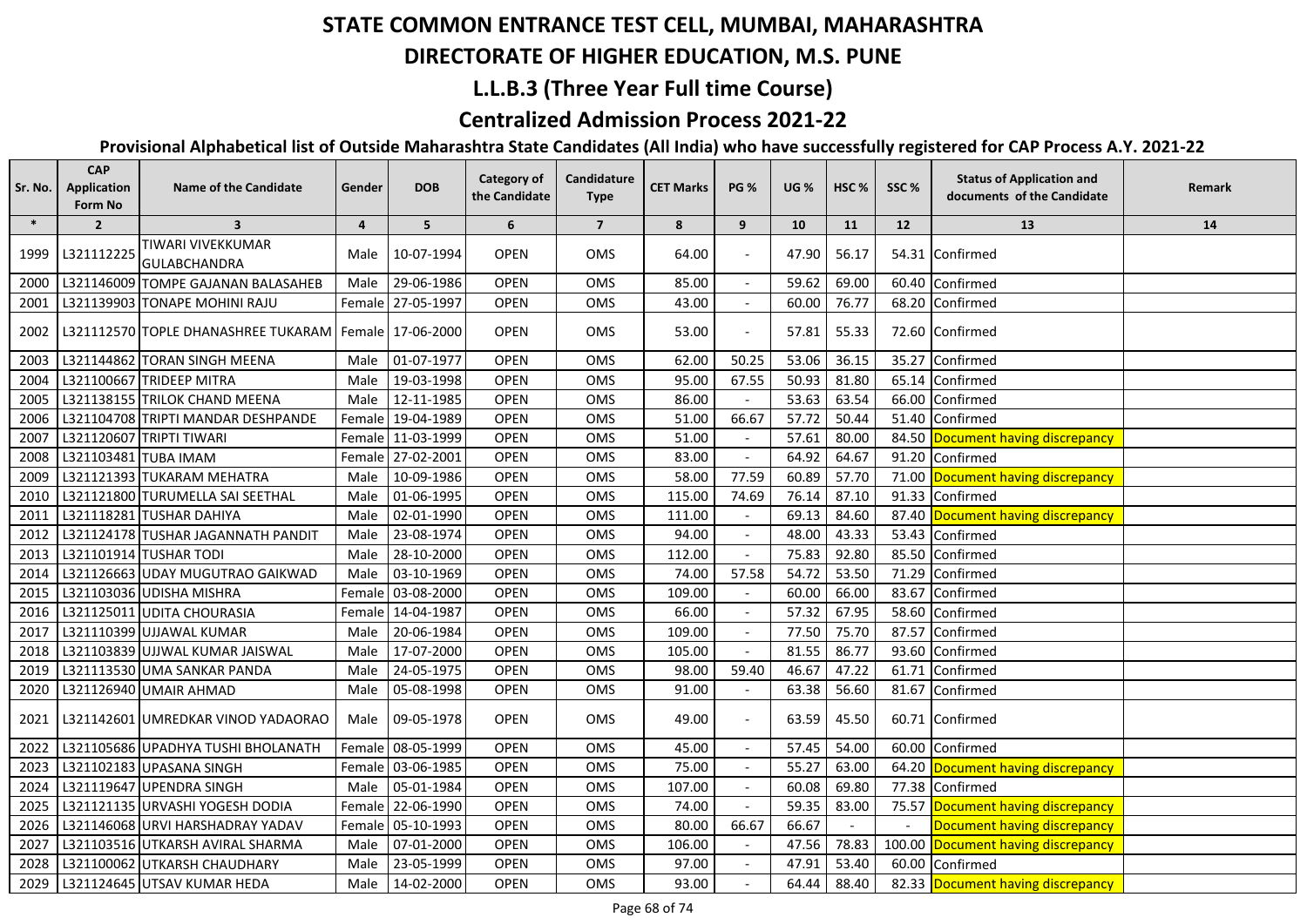## **DIRECTORATE OF HIGHER EDUCATION, M.S. PUNE**

#### **L.L.B.3 (Three Year Full time Course)**

### **Centralized Admission Process 2021-22**

| Sr. No. | <b>CAP</b><br>Application<br>Form No | <b>Name of the Candidate</b>                    | Gender | <b>DOB</b>        | <b>Category of</b><br>the Candidate | Candidature<br><b>Type</b> | <b>CET Marks</b> | <b>PG %</b> | <b>UG</b> % | HSC <sub>%</sub> | SSC%  | <b>Status of Application and</b><br>documents of the Candidate | Remark |
|---------|--------------------------------------|-------------------------------------------------|--------|-------------------|-------------------------------------|----------------------------|------------------|-------------|-------------|------------------|-------|----------------------------------------------------------------|--------|
| $\ast$  | $\overline{2}$                       | $\overline{\mathbf{3}}$                         | 4      | 5                 | 6                                   | $\overline{7}$             | 8                | 9           | 10          | 11               | 12    | 13                                                             | 14     |
| 2030    |                                      | L321101403 V AAKARSHANA                         |        | Female 17-02-2001 | <b>OPEN</b>                         | OMS                        | 74.00            |             | 60.92       | 82.80            | 79.80 | Confirmed                                                      |        |
| 2031    |                                      | L321104249 VAGISHA KASHYAP                      |        | Female 24-03-2000 | <b>OPEN</b>                         | OMS                        | 107.00           |             | 67.23       | 87.20            |       | 97.20 Document having discrepancy                              |        |
| 2032    | L321127418 VAGISHA RAI               |                                                 |        | Female 16-01-1997 | <b>OPEN</b>                         | OMS                        | 71.00            |             | 50.00       | 61.20            |       | 62.50 Confirmed                                                |        |
| 2033    |                                      | L321121828 VAIBHAV ANAND                        | Male   | 05-01-1987        | <b>OPEN</b>                         | OMS                        | 117.00           |             | 58.08       | 63.22            |       | 70.57 Confirmed                                                |        |
| 2034    |                                      | L321139124 VAIDEHI SHENDE                       |        | Female 13-06-1999 | <b>OPEN</b>                         | OMS                        | 77.00            |             | 54.80       | 68.80            |       | 64.60 Confirmed                                                |        |
| 2035    |                                      | L321145247 VAISH RAJENDRA OMPRAKASH             | Male   | 22-10-1991        | <b>OPEN</b>                         | <b>OMS</b>                 | 70.00            |             | 64.11       | 56.83            |       | 66.62 Document having discrepancy                              |        |
| 2036    |                                      | L321136595 VAISHALI MAHADEV KASBE               |        | Female 01-07-1986 | <b>OPEN</b>                         | OMS                        | 56.00            | 63.45       | 38.30       | 47.00            |       | 42.27 Document having discrepancy                              |        |
| 2037    |                                      | L321119363 VAISHALI MAHULKAR                    |        | Female 29-09-1980 | <b>OPEN</b>                         | OMS                        | 53.00            |             | 45.29       | 72.22            |       | 42.80 Confirmed                                                |        |
| 2038    | L321107470                           | <b>VALLIAMANNIL FRANCO</b><br><b>THOMAS</b>     | Male   | 23-04-1982        | <b>OPEN</b>                         | OMS                        | 88.00            | 51.68       | 39.47       | 50.50            |       | 50.27 Confirmed                                                |        |
| 2039    |                                      | L321134180 VAMSI KRISHNA ALAPARTHI              | Male   | 19-03-1986        | <b>OPEN</b>                         | OMS                        | 75.00            |             | 63.60       | 68.86            |       | 69.33 Document having discrepancy                              |        |
| 2040    |                                      | L321104881 VANDANA PATHAK                       |        | Female 06-04-2001 | <b>OPEN</b>                         | OMS                        | 102.00           |             | 61.94       | 63.40            |       | 81.70 Document having discrepancy                              |        |
| 2041    |                                      | L321102189 VANDANA SHARMA                       |        | Female 03-05-1983 | <b>OPEN</b>                         | OMS                        | 46.00            |             | 45.41       | 64.89            |       | 45.60 Confirmed                                                |        |
| 2042    |                                      | L321100050 VANSHIKA SOMANI                      |        | Female 15-07-1999 | <b>OPEN</b>                         | OMS                        | 94.00            |             | 65.33       | 88.00            |       | 87.83 Confirmed                                                |        |
| 2043    |                                      | L321116233 VARCHASVA BHARDWAJ                   |        | Male 10-09-2000   | <b>OPEN</b>                         | <b>OMS</b>                 | 73.00            |             | 72.29       | 72.00            |       | 74.00 Confirmed                                                |        |
| 2044    | L321113345                           | VARMA ABHIMANYU<br><b>DEVPRAKASH</b>            |        | Male 08-02-1994   | <b>OPEN</b>                         | <b>OMS</b>                 | 53.00            |             | 49.56       | 37.83            |       | 49.40 Confirmed                                                |        |
| 2045    |                                      | L321135603 VARMA ASHA MADANKUMAR                |        | Female 10-06-1996 | <b>OPEN</b>                         | OMS                        | 79.00            | 65.63       | 77.43       | 80.17            |       | 87.82 Document having discrepancy                              |        |
| 2046    |                                      | L321115662 VARSHA BHAGWANI                      |        | Female 07-12-1995 | <b>OPEN</b>                         | OMS                        | 83.00            |             | 63.43       | 84.20            |       | 75.29 Confirmed                                                |        |
| 2047    |                                      | L321145915 VARSHA KAMATH                        |        | Female 12-11-1992 | <b>OPEN</b>                         | OMS                        | 79.00            | 54.00       | 77.94       | 81.67            |       | 87.84 Document having discrepancy                              |        |
| 2048    |                                      | L321100766 VARSHA TRIPATHI                      |        | Female 09-06-1993 | <b>OPEN</b>                         | <b>OMS</b>                 | 92.00            | 65.84       | 46.89       | 56.33            |       | 58.60 Confirmed                                                |        |
| 2049    |                                      | L321112063 VARSHA TRIPATHI                      |        | Female 29-04-1998 | <b>OPEN</b>                         | OMS                        | 95.00            | $\sim$      | 60.53       | 82.40            |       | 62.70 Document having discrepancy                              |        |
| 2050    |                                      | L321141843 VARSHAK KUMAR SHARMA                 | Male   | 30-12-1998        | <b>OPEN</b>                         | OMS                        | 95.00            |             | 64.92       | 81.80            |       | 62.80 Document having discrepancy                              |        |
| 2051    |                                      | L321121181 VARUN KUMAR                          | Male   | 05-01-1989        | <b>OPEN</b>                         | OMS                        | 85.00            |             | 58.63       | 61.11            |       | 69.00 Document having discrepancy                              |        |
| 2052    |                                      | L321121514 VARUN KUMAR SHUKLA                   | Male   | 06-12-1980        | <b>OPEN</b>                         | OMS                        | 99.00            |             | 74.25       | 70.60            | 75.20 | Confirmed                                                      |        |
| 2053    |                                      | L321125923 VARYANI MANOJ JETHANAND              | Male   | 30-06-1974        | <b>OPEN</b>                         | OMS                        | 70.00            | 65.56       | 72.30       | 51.86            | 58.71 | Confirmed                                                      |        |
| 2054    |                                      | L321127337 VATSA MANOJKUMAR VYAS                | Female | 23-08-2000        | <b>OPEN</b>                         | OMS                        | 95.00            |             | 71.43       | 71.08            | 89.33 | Confirmed                                                      |        |
| 2055    |                                      | L321137050 VCP SAFDAR AHAB                      | Male   | 15-10-1999        | <b>OPEN</b>                         | OMS                        | 77.00            |             | 83.11       | 77.83            |       | 74.00 Document having discrepancy                              |        |
| 2056    |                                      | L321101657 VEEJAY HARGUDAY                      | Male   | 07-04-1977        | OPEN                                | <b>OMS</b>                 | 73.00            |             | 66.33       | 48.17            | 57.57 | Confirmed                                                      |        |
| 2057    |                                      | L321131274 VEER ANIRUDDHA                       | Male   | 15-02-1997        | <b>OPEN</b>                         | OMS                        | 108.00           |             | 58.14       | 81.80            | 85.50 | Confirmed                                                      |        |
| 2058    |                                      | L321143049 VEERENDRA SINGH                      | Male   | 15-11-1996        | <b>OPEN</b>                         | OMS                        | 80.00            |             | 58.07       | 77.60            |       | 78.17 Confirmed                                                |        |
| 2059    | L321105413                           | <b>VEKARIYA MOINUDDIN</b><br><b>MOHMADISHAQ</b> | Male   | 14-01-2000        | <b>OPEN</b>                         | <b>OMS</b>                 | 109.00           |             | 53.24       | 77.14            |       | 65.50 Confirmed                                                |        |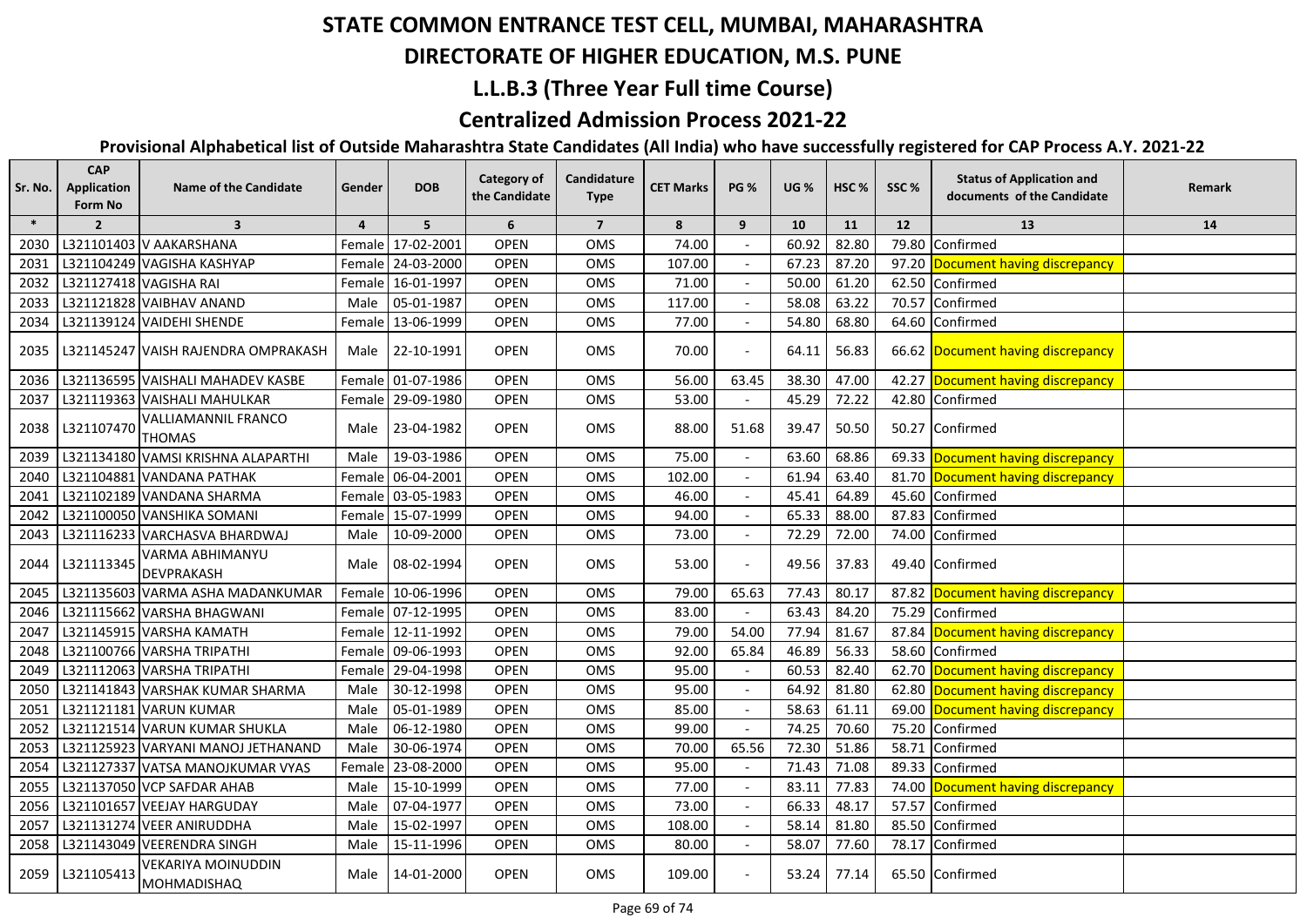## **DIRECTORATE OF HIGHER EDUCATION, M.S. PUNE**

### **L.L.B.3 (Three Year Full time Course)**

### **Centralized Admission Process 2021-22**

| Sr. No. | <b>CAP</b><br>Application<br>Form No | <b>Name of the Candidate</b>                | Gender | <b>DOB</b>        | <b>Category of</b><br>the Candidate | Candidature<br><b>Type</b> | <b>CET Marks</b> | <b>PG %</b>              | <b>UG %</b> | HSC <sub>%</sub> | SSC%  | <b>Status of Application and</b><br>documents of the Candidate | Remark |
|---------|--------------------------------------|---------------------------------------------|--------|-------------------|-------------------------------------|----------------------------|------------------|--------------------------|-------------|------------------|-------|----------------------------------------------------------------|--------|
| $\ast$  | $\overline{2}$                       | $\overline{\mathbf{3}}$                     | 4      | 5                 | 6                                   | $\overline{7}$             | 8                | 9                        | 10          | 11               | 12    | 13                                                             | 14     |
| 2060    |                                      | L321107700 VERMA ABHISHEK RAJKUMAR          | Male   | 13-12-1999        | <b>OPEN</b>                         | OMS                        | 75.00            |                          | 51.83       | 62.31            | 87.60 | Confirmed                                                      |        |
| 2061    |                                      | L321134550 VERMA LAXMI UMASHANKAR           |        | Female 07-10-2000 | <b>OPEN</b>                         | <b>OMS</b>                 | 55.00            |                          | 62.10       | 74.92            |       | 77.20 Confirmed                                                |        |
| 2062    |                                      | L321109293 VESHAQ SHEIKH                    | Male   | 10-08-1973        | <b>OPEN</b>                         | OMS                        | 50.00            |                          | 74.00       | 38.17            |       | 45.43 Document having discrepancy                              |        |
| 2063    |                                      | L321110357 VIBHU MALHOTRA                   | Male   | 01-09-1988        | <b>OPEN</b>                         | OMS                        | 110.00           |                          | 59.21       | 82.00            | 78.33 | Confirmed                                                      |        |
| 2064    |                                      | L321104131 VICKY KUMAR                      | Male   | 06-04-2000        | <b>OPEN</b>                         | OMS                        | 64.00            |                          | 57.60       | 52.40            | 66.80 | Confirmed                                                      |        |
| 2065    |                                      | L321104790 VIDHEE MISHRA                    |        | Female 30-06-2000 | <b>OPEN</b>                         | OMS                        | 83.00            |                          | 66.60       | 76.00            | 74.10 | Confirmed                                                      |        |
| 2066    |                                      | L321104733 VIDHI SHARMA                     |        | Female 28-11-1998 | OPEN                                | OMS                        | 115.00           |                          | 70.42       | 78.00            | 74.10 | Confirmed                                                      |        |
| 2067    |                                      | L321105104 VIDUSHI LAWANIYA                 |        | Female 05-06-1997 | <b>OPEN</b>                         | OMS                        | 82.00            | 65.44                    | 54.89       | 85.80            | 80.17 | Confirmed                                                      |        |
| 2068    |                                      | L321124326 VIDYA SAGAR SINGH                | Male   | 07-05-1998        | <b>OPEN</b>                         | OMS                        | 87.00            |                          | 62.52       | 81.80            | 81.50 | Confirmed                                                      |        |
| 2069    |                                      | L321141171 VIDYA SHENOY                     |        | Female 02-07-1997 | <b>OPEN</b>                         | OMS                        | 107.00           |                          | 81.83       | 89.40            | 87.00 | Document having discrepancy                                    |        |
| 2070    |                                      | L321132773 VIJAY KUMAR SONI                 | Male   | 03-06-1976        | <b>OPEN</b>                         | OMS                        | 87.00            |                          | 63.72       | 71.88            | 53.38 | Confirmed                                                      |        |
| 2071    |                                      | L321109565 VIJAY RAJUBHAI TAYADE            | Male   | 12-02-1999        | <b>OPEN</b>                         | OMS                        | 72.00            |                          | 54.19       | 55.14            | 53.67 | Confirmed                                                      |        |
| 2072    |                                      | L321117370 VIJAY SINGH RAWAT                | Male   | 01-05-1994        | <b>OPEN</b>                         | <b>OMS</b>                 | 104.00           |                          | 57.08       | 75.40            | 73.80 | Confirmed                                                      |        |
| 2073    |                                      | L321102556 VIJAYANT KUMAR VERMA             | Male   | 08-03-1971        | <b>OPEN</b>                         | OMS                        | 104.00           | 65.26                    | 52.13       | 67.33            | 81.00 | Confirmed                                                      |        |
| 2074    |                                      | L321122457 VIJAYKUMAR DUBEY                 | Male   | 18-07-1973        | <b>OPEN</b>                         | OMS                        | 74.00            |                          | 52.03       | 52.80            |       | 48.50 Document having discrepancy                              |        |
| 2075    |                                      | L321137249 VIKAS ABHYANKAR                  | Male   | 07-11-1966        | <b>OPEN</b>                         | OMS                        | 92.00            |                          | 50.07       | 51.88            |       | 51.88 Document having discrepancy                              |        |
| 2076    |                                      | L321142098 VIKAS BASAVARAJ GUDADINNI        | Male   | 25-02-1986        | <b>OPEN</b>                         | OMS                        | 94.00            |                          | 72.32       | 72.17            |       | 64.80 Confirmed                                                |        |
| 2077    |                                      | L321100848 VIKAS LAXMANRAO DUSANE           | Male   | 15-02-1981        | <b>OPEN</b>                         | OMS                        | 55.00            |                          | 48.00       | 58.67            | 55.60 | Confirmed                                                      |        |
| 2078    |                                      | L321145125 VIKAS SINGHAL                    | Male   | 07-07-1978        | <b>OPEN</b>                         | OMS                        | 113.00           | $\overline{a}$           | 79.29       | 75.40            | 75.80 | Document having discrepancy                                    |        |
| 2079    |                                      | L321123289 VIKAS YADAV                      | Male   | 21-06-1986        | <b>OPEN</b>                         | OMS                        | 100.00           | 65.37                    | 63.82       | 69.80            | 74.00 | Confirmed                                                      |        |
| 2080    |                                      | L321143870 VIKMANI JIGAR LAXMICHAND         | Male   | 20-02-2001        | <b>OPEN</b>                         | OMS                        | 66.00            |                          | 68.78       | 85.54            |       | 84.80 Document having discrepancy                              |        |
| 2081    | L321102023                           | VIKRANT BASAVARAJ<br><b>KEMBHAVI</b>        | Male   | 07-06-1998        | <b>OPEN</b>                         | OMS                        | 102.00           | 74.25                    | 66.98       | 79.85            |       | 86.91 Confirmed                                                |        |
| 2082    | L321106037                           | <b>VIKRANT SUDHAKARRAO</b><br><b>DAHAKE</b> | Male   | 22-06-1988        | <b>OPEN</b>                         | OMS                        | 85.00            |                          | 60.00       | 60.33            |       | 54.67 Document having discrepancy                              |        |
| 2083    |                                      | L321109817 VIMAL BHATTER                    | Male   | 08-03-1982        | <b>OPEN</b>                         | OMS                        | 109.00           | 75.00                    | 61.27       | 71.10            | 81.88 | Confirmed                                                      |        |
| 2084    |                                      | L321106020 VIMAL PRAKASH PANDEY             | Male   | 01-08-1996        | <b>OPEN</b>                         | OMS                        | 68.00            |                          | 51.35       | 69.40            | 55.00 | Confirmed                                                      |        |
| 2085    |                                      | L321134014 VINAY KUMAR                      | Male   | 30-08-1987        | <b>OPEN</b>                         | OMS                        | 95.00            |                          | 65.96       | 62.00            | 78.80 | Confirmed                                                      |        |
| 2086    |                                      | L321106654 VINAY SINHA                      | Male   | 02-03-1976        | <b>OPEN</b>                         | <b>OMS</b>                 | 115.00           | $\overline{\phantom{a}}$ | 55.58       | 83.20            | 86.67 | Confirmed                                                      |        |
| 2087    |                                      | L321114253 VINEET KUMAR GUPTA               | Male   | 10-08-1999        | <b>OPEN</b>                         | OMS                        | 51.00            |                          | 63.89       | 65.40            | 64.67 | Confirmed                                                      |        |
| 2088    |                                      | L321105154 VINEET NIGAM                     | Male   | 24-08-1999        | <b>OPEN</b>                         | OMS                        | 103.00           |                          | 66.20       | 58.80            | 62.67 | Document having discrepancy                                    |        |
| 2089    |                                      | L321126318 VINOD KUMAR MEENA                | Male   | 24-08-1991        | <b>OPEN</b>                         | OMS                        | 82.00            |                          | 53.22       | 74.92            | 63.83 | Confirmed                                                      |        |
| 2090    |                                      | L321100530 VINOY KUMAR CHOUBEY              | Male   | 14-08-1969        | <b>OPEN</b>                         | OMS                        | 126.00           | 84.98                    | 84.38       | 74.44            |       | 80.00 Confirmed                                                |        |
|         |                                      |                                             |        |                   |                                     |                            |                  |                          |             |                  |       |                                                                |        |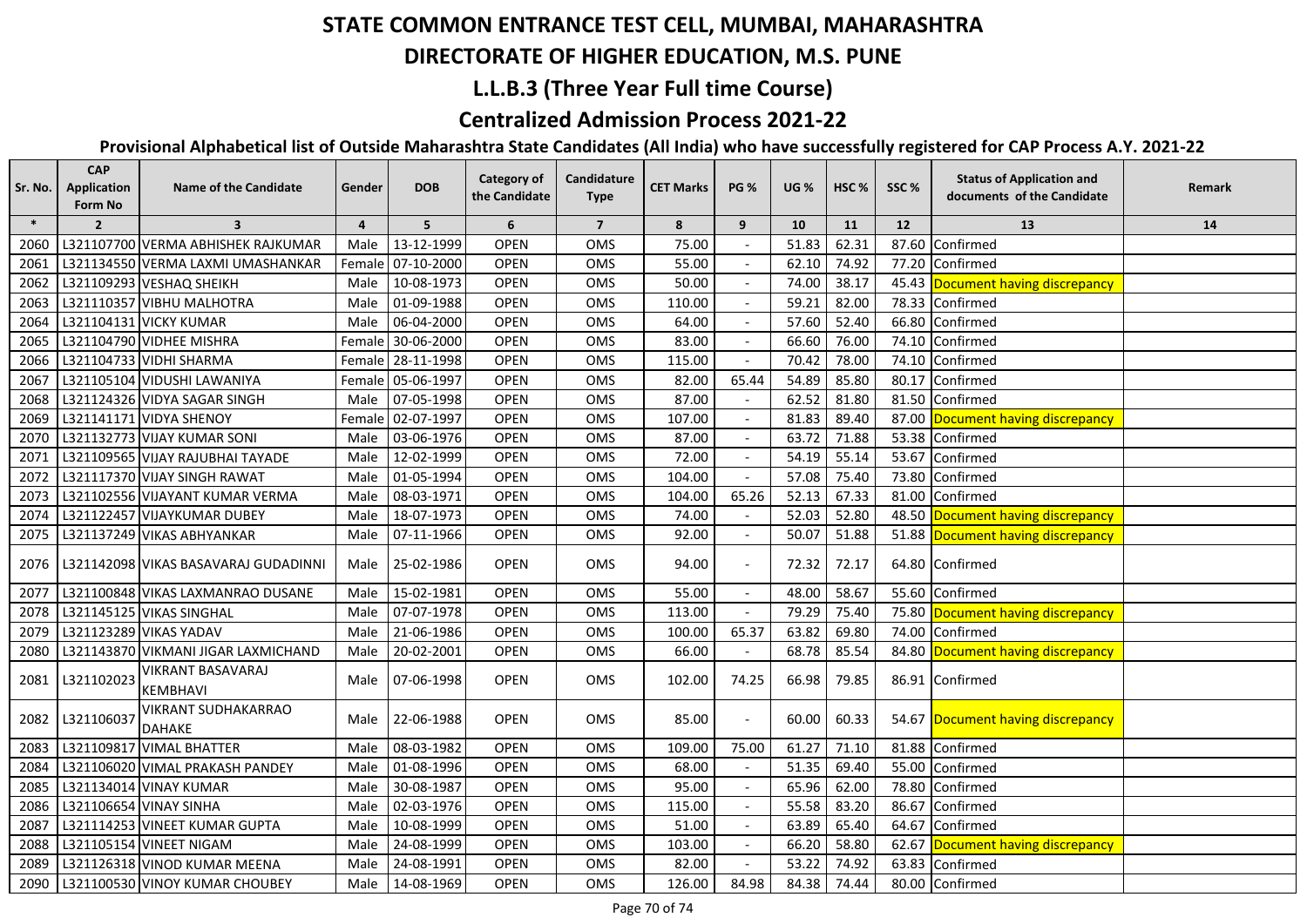## **DIRECTORATE OF HIGHER EDUCATION, M.S. PUNE**

### **L.L.B.3 (Three Year Full time Course)**

### **Centralized Admission Process 2021-22**

| Sr. No. | <b>CAP</b><br>Application<br>Form No | <b>Name of the Candidate</b>                  | Gender | <b>DOB</b>        | <b>Category of</b><br>the Candidate | Candidature<br><b>Type</b> | <b>CET Marks</b> | <b>PG %</b> | <b>UG %</b> | HSC <sub>%</sub> | SSC%  | <b>Status of Application and</b><br>documents of the Candidate | <b>Remark</b> |
|---------|--------------------------------------|-----------------------------------------------|--------|-------------------|-------------------------------------|----------------------------|------------------|-------------|-------------|------------------|-------|----------------------------------------------------------------|---------------|
| $\ast$  | $\overline{2}$                       | $\overline{\mathbf{3}}$                       | 4      | 5                 | 6                                   | $\overline{7}$             | 8                | 9           | 10          | 11               | 12    | 13                                                             | 14            |
| 2091    |                                      | L321118772 VIPIN KUMAR                        | Male   | 12-08-1994        | <b>OPEN</b>                         | OMS                        | 83.00            |             | 63.27       | 74.92            | 77.50 | Confirmed                                                      |               |
| 2092    |                                      | L321104951 VIPRAY KALA                        | Male   | 03-09-1999        | <b>OPEN</b>                         | <b>OMS</b>                 | 89.00            |             | 64.67       | 76.20            |       | 70.00 Document having discrepancy                              |               |
| 2093    |                                      | L321124965 VIRALKUMAR B BAGRECHA              | Male   | 29-09-1999        | <b>OPEN</b>                         | <b>OMS</b>                 | 105.00           |             | 88.65       | 94.80            | 92.00 | Confirmed                                                      |               |
| 2094    |                                      | L321143789 VIRENDER SINGH                     | Male   | 18-12-1987        | <b>OPEN</b>                         | OMS                        | 116.00           |             | 67.99       | 78.40            | 82.40 | Confirmed                                                      |               |
| 2095    |                                      | L321109006 VIRENDRA KUMAR PANDEY              | Male   | 01-07-1999        | <b>OPEN</b>                         | OMS                        | 97.00            |             | 60.88       | 79.67            | 66.67 | Confirmed                                                      |               |
| 2096    |                                      | L321130832 VIRESH ANURAG                      | Male   | 09-02-2000        | <b>OPEN</b>                         | OMS                        | 105.00           |             | 74.53       | 63.40            | 95.00 | Confirmed                                                      |               |
| 2097    |                                      | L321121515 VISANJI GANGJI GAJORA              | Male   | 28-12-1993        | OPEN                                | OMS                        | 79.00            |             | 71.24       | 81.43            | 67.69 | Confirmed                                                      |               |
| 2098    |                                      | L321116377 VISHAKHA RAWAL                     | Female | 23-12-1996        | OPEN                                | OMS                        | 76.00            |             | 65.57       | 74.80            | 60.00 | Confirmed                                                      |               |
| 2099    |                                      | L321105038 VISHAL GUPTA                       | Male   | 21-08-1979        | <b>OPEN</b>                         | OMS                        | 103.00           |             | 46.11       | 62.60            |       | 71.80 Document having discrepancy                              |               |
| 2100    | L321120616 VISHAL JAIN               |                                               | Male   | 11-08-1997        | <b>OPEN</b>                         | OMS                        | 91.00            |             | 69.50       | 91.20            | 76.00 | Confirmed                                                      |               |
| 2101    |                                      | L321127189 VISHAL KUMAR                       | Male   | 06-09-1998        | OPEN                                | OMS                        | 54.00            | 67.00       | 60.05       | 54.33            | 68.00 | Confirmed                                                      |               |
| 2102    |                                      | L321107802 VISHAL KUMAR SINGH                 | Male   | 31-10-1999        | <b>OPEN</b>                         | OMS                        | 108.00           |             | 67.88       | 85.80            | 72.20 | Confirmed                                                      |               |
| 2103    | L321108740                           | VISHAL MACHCHHINDRA<br><b>PAWAR</b>           | Male   | 10-04-1994        | <b>OPEN</b>                         | <b>OMS</b>                 | 59.00            | 51.10       | 61.02       | 60.00            |       | 80.91 Confirmed                                                |               |
| 2104    |                                      | L321107075 VISHAL SHARMA                      | Male   | 06-08-2000        | <b>OPEN</b>                         | <b>OMS</b>                 | 81.00            |             | 61.47       | 57.60            |       | 79.80 Document having discrepancy                              |               |
| 2105    |                                      | L321109992 VISHAL SINGH MAHALA                | Male   | 25-09-1997        | <b>OPEN</b>                         | <b>OMS</b>                 | 117.00           |             | 56.80       | 90.80            | 95.00 | Confirmed                                                      |               |
| 2106    |                                      | L321133182 VISHESH OBEROI                     | Male   | 17-12-1998        | <b>OPEN</b>                         | OMS                        | 112.00           |             | 52.88       | 60.40            | 83.60 | Confirmed                                                      |               |
| 2107    |                                      | L321114142 VISHESHWAR NATH PANDEY             | Male   | 07-05-2000        | <b>OPEN</b>                         | OMS                        | 105.00           |             | 72.68       | 72.40            | 89.30 | Confirmed                                                      |               |
| 2108    |                                      | L321126272 VISHNU MISHRA                      | Male   | 05-02-2001        | <b>OPEN</b>                         | OMS                        | 76.00            |             | 67.38       | 58.00            |       | 64.60 Confirmed                                                |               |
| 2109    | L321101726                           | VISHWAKARMA RAJNARAYAN<br>LALBAHADUR          |        | Male 15-04-1989   | <b>OPEN</b>                         | <b>OMS</b>                 | 84.00            |             | 67.05       | 57.50            |       | 56.13 Confirmed                                                |               |
| 2110    | L321137593                           | <b>VITHLANI DIMPY</b><br><b>BIPINCHANDRA</b>  |        | Female 09-09-1996 | <b>OPEN</b>                         | OMS                        | 65.00            |             | 70.82       | 79.86            |       | 78.40 Confirmed                                                |               |
| 2111    | L321116889 VIVEK D                   |                                               | Male   | 18-09-1992        | OPEN                                | OMS                        | 64.00            |             | 66.80       | 61.00            |       | 53.36 Confirmed                                                |               |
| 2112    |                                      | L321143204 VIVEK KUMAR                        | Male   | 06-08-1987        | <b>OPEN</b>                         | OMS                        | 96.00            |             | 70.96       | 75.20            | 87.80 | Confirmed                                                      |               |
| 2113    |                                      | L321109323 VIVEK KUMAR                        | Male   | 11-03-1979        | <b>OPEN</b>                         | OMS                        | 83.00            |             | 65.00       | 52.89            | 60.00 | Confirmed                                                      |               |
| 2114    |                                      | L321142258 VIVEK VIBHUTI SAURABH              | Male   | 15-02-1986        | <b>OPEN</b>                         | OMS                        | 92.00            |             | 56.88       | 48.33            | 61.29 | Confirmed                                                      |               |
| 2115    |                                      | L321107353 VIVEKA NAND JHA                    | Male   | 11-07-1981        | <b>OPEN</b>                         | OMS                        | 75.00            | 82.94       | 59.60       | 61.00            | 50.40 | Confirmed                                                      |               |
| 2116    |                                      | L321130760 VIVEKANAND GAUTAM                  | Male   | 07-05-1998        | <b>OPEN</b>                         | <b>OMS</b>                 | 54.00            |             | 46.33       | 64.80            |       | 74.17 Document having discrepancy                              |               |
| 2117    |                                      | L321116564 VRINDA BHARDWAJ SHARMA             |        | Female 02-02-1985 | <b>OPEN</b>                         | <b>OMS</b>                 | 102.00           | 57.78       | 47.33       | 80.40            |       | 68.40 Confirmed                                                |               |
| 2118    | L321121031                           | <b>VYAWAHARE APURVA</b><br><b>BHAGVANTRAO</b> |        | Female 24-10-1997 | <b>OPEN</b>                         | <b>OMS</b>                 | 49.00            |             | 76.67       | 60.92            |       | 69.20 Confirmed                                                |               |
|         |                                      | 2119   L321134958 WAKLE PRASHANT KAILAS       |        | Male 26-09-1993   | <b>OPEN</b>                         | OMS                        | 51.00            |             | 55.71       | 44.67            |       | 60.15 Document having discrepancy                              |               |
|         |                                      |                                               |        |                   |                                     |                            |                  |             |             |                  |       |                                                                |               |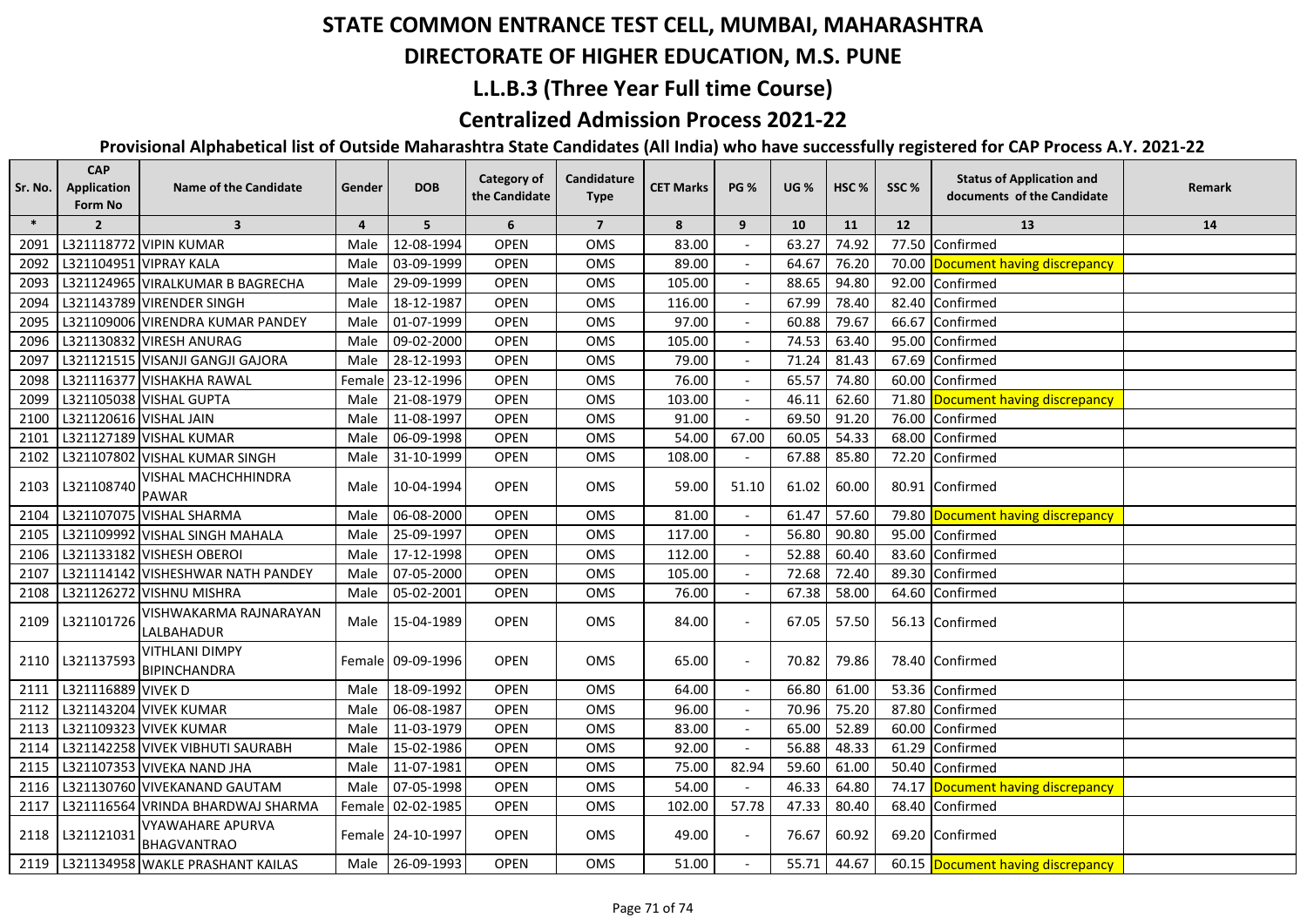## **DIRECTORATE OF HIGHER EDUCATION, M.S. PUNE**

### **L.L.B.3 (Three Year Full time Course)**

### **Centralized Admission Process 2021-22**

| Sr. No. | <b>CAP</b><br>Application<br>Form No | <b>Name of the Candidate</b>                | Gender         | <b>DOB</b>        | <b>Category of</b><br>the Candidate | Candidature<br><b>Type</b> | <b>CET Marks</b> | <b>PG %</b> | <b>UG %</b> | HSC <sub>%</sub> | SSC%  | <b>Status of Application and</b><br>documents of the Candidate | Remark |
|---------|--------------------------------------|---------------------------------------------|----------------|-------------------|-------------------------------------|----------------------------|------------------|-------------|-------------|------------------|-------|----------------------------------------------------------------|--------|
| $\ast$  | $\overline{2}$                       | $\overline{\mathbf{3}}$                     | $\overline{4}$ | 5 <sup>1</sup>    | 6                                   | $\overline{7}$             | 8                | 9           | 10          | 11               | 12    | 13                                                             | 14     |
| 2120    | L321133999                           | WALAVALKAR MANDAR<br><b>DIVAKAR</b>         | Male           | 05-10-1983        | <b>OPEN</b>                         | <b>OMS</b>                 | 76.00            |             | 46.82       | 40.17            |       | 42.93 Confirmed                                                |        |
| 2121    | L321108836                           | <b>WANEKAR RAHUL</b><br><b>NARAYANRAO</b>   | Male           | 08-06-1987        | <b>OPEN</b>                         | <b>OMS</b>                 | 92.00            |             | 52.50       | 50.33            |       | 68.00 Confirmed                                                |        |
| 2122    | L321105425                           | <b>WANKHADE YATHARTH</b><br><b>RAJVILAS</b> | Male           | 25-07-1995        | <b>OPEN</b>                         | <b>OMS</b>                 | 90.00            |             | 64.00       | 58.46            |       | 52.00 Document having discrepancy                              |        |
| 2123    | L321126135                           | WAYADANDE SANTOSH<br><b>SUDHAKAR</b>        | Male           | 16-07-1986        | <b>OPEN</b>                         | OMS                        | 80.00            |             | 63.51       | 58.33            |       | 76.27 Confirmed                                                |        |
| 2124    |                                      | L321124941 WILSON DEVASAHAYAM               | Male           | 29-06-1988        | <b>OPEN</b>                         | OMS                        | 57.00            |             | 59.77       | 57.17            |       | 59.07 Document having discrepancy                              |        |
| 2125    |                                      | L321101023 YADAV CHANDRAKANT SUSHIL         | Male           | 13-10-1998        | <b>OPEN</b>                         | OMS                        | 69.00            |             | 74.00       | 75.54            |       | 83.80 Confirmed                                                |        |
| 2126    | L321141004                           | YADAV HARINAMSINGH<br><b>NARSINGH</b>       | Male           | 10-08-1992        | <b>OPEN</b>                         | OMS                        | 62.00            |             | 59.80       | 66.00            |       | 74.31 Confirmed                                                |        |
| 2127    |                                      | L321115630 YADAV HITESH MANOHAR             | Male           | 21-07-1999        | <b>OPEN</b>                         | OMS                        | 41.00            |             | 55.85       | 54.46            |       | 71.00 Document having discrepancy                              |        |
| 2128    |                                      | L321111629 YADAV MUKESH RAMMURAT            | Male           | 15-04-1981        | <b>OPEN</b>                         | OMS                        | 76.00            |             | 73.00       | 47.00            |       | 68.93 Confirmed                                                |        |
| 2129    |                                      | L321120001 YADAV PRATIBHA RAMKIRAT          |                | Female 18-05-2000 | <b>OPEN</b>                         | OMS                        | 60.00            |             | 69.53       | 68.46            |       | 67.00 Document having discrepancy                              |        |
| 2130    |                                      | L321106455 YADAV RAJKUMAR MUNNA             | Male           | 10-10-1986        | <b>OPEN</b>                         | OMS                        | 59.00            |             | 52.10       | 54.15            |       | 53.20 Confirmed                                                |        |
| 2131    |                                      | L321123104 YADAV RAJNARAYAN                 | Male           | 20-07-1996        | <b>OPEN</b>                         | OMS                        | 51.00            |             | 54.67       | 69.60            |       | 58.60 Document having discrepancy                              |        |
| 2132    |                                      | L321105598 YADAV VINOD KUMAR                | Male           | 20-02-1992        | <b>OPEN</b>                         | OMS                        | 71.00            | 60.00       | 45.00       | 46.00            | 49.08 | Confirmed                                                      |        |
| 2133    |                                      | L321104556 YADNESH BARHATE                  | Male           | 11-07-1995        | <b>OPEN</b>                         | OMS                        | 61.00            |             | 69.58       | 66.46            | 51.54 | Confirmed                                                      |        |
| 2134    |                                      | L321131503 YAMITI KUMARI SHARMA             | Female         | 23-01-1990        | OPEN                                | OMS                        | 97.00            |             | 70.13       | 77.20            | 88.00 | Confirmed                                                      |        |
| 2135    | L321125333 YASH NAGIA                |                                             | Male           | 03-06-2000        | OPEN                                | OMS                        | 86.00            |             | 67.73       | 60.40            |       | 57.00 Document having discrepancy                              |        |
| 2136    |                                      | L321126186 YASH TIWARI                      | Male           | 29-07-1999        | OPEN                                | OMS                        | 73.00            |             | 57.35       | 60.20            |       | 64.00 Document having discrepancy                              |        |
| 2137    |                                      | L321121439 YASH VARDHAN MITTAL              | Male           | 18-10-1999        | OPEN                                | OMS                        | 106.00           |             | 63.83       | 76.20            |       | 65.00 Document having discrepancy                              |        |
| 2138    |                                      | L321102765 YASHI GUPTA                      |                | Female 30-09-1999 | <b>OPEN</b>                         | OMS                        | 103.00           |             | 52.68       | 84.80            | 64.60 | Confirmed                                                      |        |
| 2139    |                                      | L321110025 YASHI SRIVASTAVA                 |                | Female 16-12-2000 | <b>OPEN</b>                         | OMS                        | 70.00            |             | 57.40       | 57.40            | 62.00 | Confirmed                                                      |        |
| 2140    |                                      | L321103728 YASHITA KAPOOR                   |                | Female 21-06-1999 | <b>OPEN</b>                         | OMS                        | 108.00           |             | 66.18       | 87.00            | 76.00 | Confirmed                                                      |        |
| 2141    |                                      | L321119683 YASHRAJ NAIN                     | Male           | 19-01-1994        | <b>OPEN</b>                         | OMS                        | 114.00           | 72.50       | 74.08       | 92.40            | 95.00 | Document having discrepancy                                    |        |
| 2142    |                                      | L321133917 YASHU YADAV                      | Male           | 30-08-1990        | <b>OPEN</b>                         | OMS                        | 93.00            |             | 73.22       | 76.20            | 89.40 | Confirmed                                                      |        |
| 2143    |                                      | L321117665 YASHVARDHAN SINGH                | Male           | 07-09-2001        | <b>OPEN</b>                         | OMS                        | 75.00            |             | 48.22       | 66.20            | 78.17 | Document having discrepancy                                    |        |
| 2144    |                                      | L321102091 YASHWANT SINGH                   | Male           | 17-09-1999        | <b>OPEN</b>                         | OMS                        | 84.00            |             | 54.47       | 68.80            | 74.10 | Confirmed                                                      |        |
| 2145    |                                      | L321116917 YASHWIR SINGH HOODA              | Male           | 31-08-1999        | <b>OPEN</b>                         | OMS                        | 111.00           |             | 71.08       | 73.80            | 89.30 | Confirmed                                                      |        |
| 2146    | L321102374 YATIN SETH                |                                             | Male           | 21-12-1998        | <b>OPEN</b>                         | OMS                        | 102.00           |             | 70.00       | 79.40            |       | 83.60 Confirmed                                                |        |
| 2147    |                                      | L321109900 YERNULE RAM SHRIMANT             | Male           | 17-05-1999        | <b>OPEN</b>                         | OMS                        | 65.00            |             | 74.09       | 52.00            |       | 79.60 Confirmed                                                |        |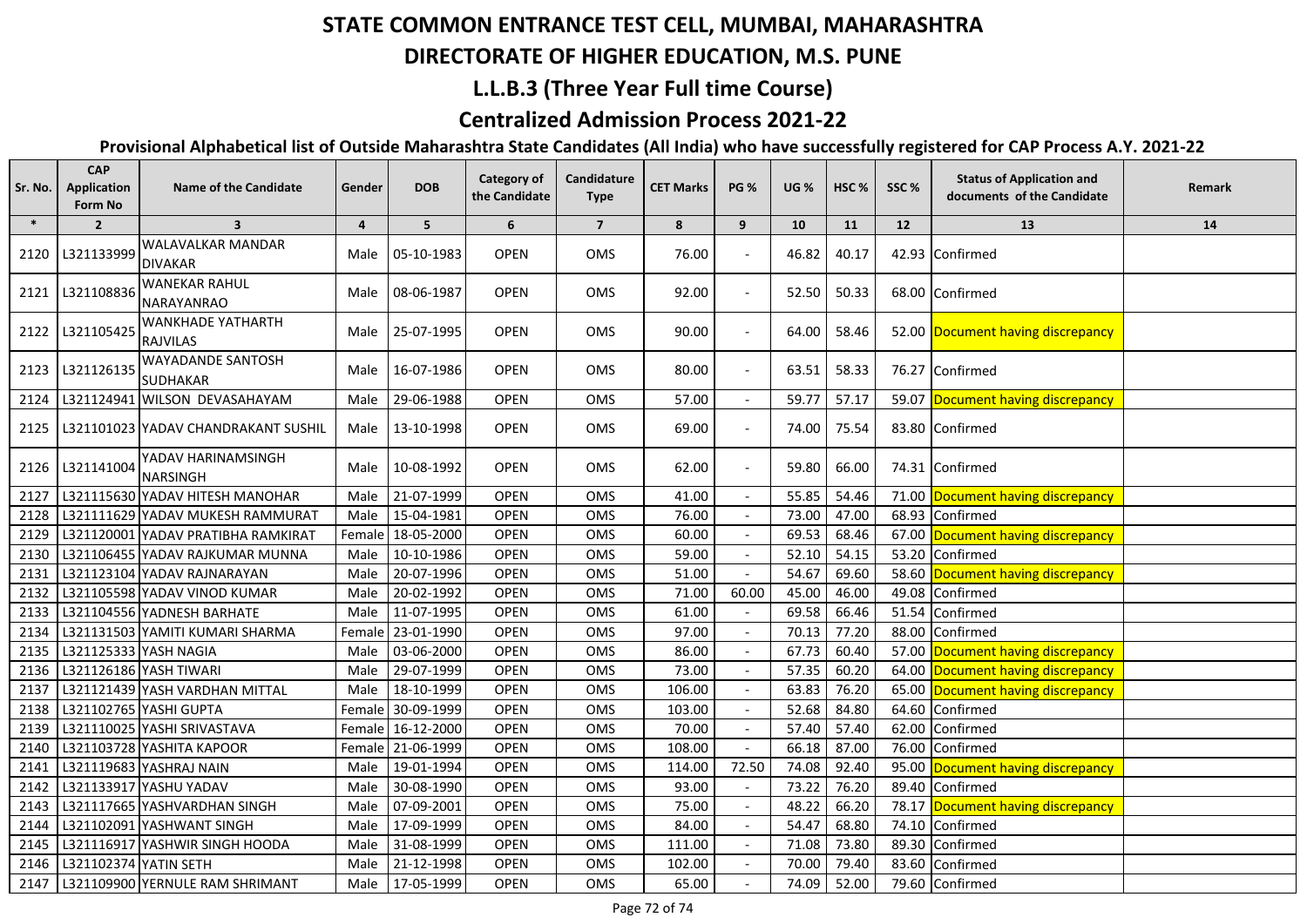# **STATE COMMON ENTRANCE TEST CELL, MUMBAI, MAHARASHTRA**

### **DIRECTORATE OF HIGHER EDUCATION, M.S. PUNE**

## **L.L.B.3 (Three Year Full time Course)**

## **Centralized Admission Process 2021-22**

#### **Provisional Alphabetical list of Outside Maharashtra State Candidates (All India) who have successfully registered for CAP Process A.Y. 2021-22**

| Sr. No. | <b>CAP</b><br><b>Application</b><br><b>Form No</b> | <b>Name of the Candidate</b>           | Gender         | <b>DOB</b>        | Category of<br>the Candidate | Candidature<br><b>Type</b> | <b>CET Marks</b> | <b>PG %</b>              | <b>UG%</b> | HSC <sub>%</sub> | SSC% | <b>Status of Application and</b><br>documents of the Candidate | Remark |
|---------|----------------------------------------------------|----------------------------------------|----------------|-------------------|------------------------------|----------------------------|------------------|--------------------------|------------|------------------|------|----------------------------------------------------------------|--------|
| $\ast$  | $\overline{2}$                                     | $\overline{3}$                         | $\overline{4}$ | 5                 | 6                            | $\overline{7}$             | 8                | 9                        | 10         | 11               | 12   | 13                                                             | 14     |
| 2148    |                                                    | L321105961 YOGENDRA SINGH RATHORE      | Male           | 12-11-1999        | <b>OPEN</b>                  | <b>OMS</b>                 | 68.00            |                          | 51.80      | 49.83            |      | 68.08 Confirmed                                                |        |
| 2149    |                                                    | L321141018 YOGESH AGRAWAL              | Male           | 17-05-1995        | <b>OPEN</b>                  | <b>OMS</b>                 | 70.00            |                          | 60.80      | 77.80            |      | 84.50 Confirmed                                                |        |
| 2150    |                                                    | L321102054 YOGESH CHANDRA              | Male           | 05-07-1971        | <b>OPEN</b>                  | <b>OMS</b>                 | 102.00           | 62.67                    | 58.37      | 64.00            |      | 67.50 Confirmed                                                |        |
| 2151    |                                                    | L321142767 YOGESH CHANDRA CHAUBEY      | Male           | 10-07-1976        | <b>OPEN</b>                  | <b>OMS</b>                 | 94.00            | 66.85                    | 58.56      | 67.60            |      | 58.40 Confirmed                                                |        |
| 2152    |                                                    | l L321127494 lYOGESH DNYANESHWAR POTE  | Male           | 26-08-1978        | <b>OPEN</b>                  | <b>OMS</b>                 | 76.00            |                          | 71.24      | 50.50            |      | 58.29 Confirmed                                                |        |
| 2153    |                                                    | L321130404 YOGESH KUMAR MISHRA         | Male           | 16-08-1988        | <b>OPEN</b>                  | <b>OMS</b>                 | 73.00            | $\overline{\phantom{0}}$ | 51.17      | 61.20            |      | 55.83 Confirmed                                                |        |
| 2154    |                                                    | L321122836 YOGESH KUMAR PATHAK         | Male           | 16-03-2000        | <b>OPEN</b>                  | <b>OMS</b>                 | 84.00            |                          | 68.64      | 56.80            |      | 63.33 Confirmed                                                |        |
| 2155    |                                                    | L321114169 YOGESH SOMANI               | Male           | 19-09-1999        | <b>OPEN</b>                  | <b>OMS</b>                 | 116.00           |                          | 66.71      | 84.50            |      | 81.70 Confirmed                                                |        |
| 2156    | L321104935                                         | YOGESHWAR ARJUN<br><b>RAMAKRISHNAN</b> | Male           | 16-06-1989        | <b>OPEN</b>                  | <b>OMS</b>                 | 53.00            |                          | 48.60      | 49.83            |      | 46.67 Document having discrepancy                              |        |
| 2157    |                                                    | L321139210 YOGITA GOSWAMI              |                | Female 10-10-1995 | <b>OPEN</b>                  | <b>OMS</b>                 | 87.00            | $\overline{a}$           | 77.53      | 74.40            |      | 74.60 Confirmed                                                |        |
| 2158    |                                                    | L321130019 YUGANT UGHADE               |                | Male 25-03-1992   | <b>OPEN</b>                  | <b>OMS</b>                 | 68.00            |                          | 50.82      | 55.40            |      | 68.20 Confirmed                                                |        |
| 2159    | L321136127 YUKTA                                   |                                        |                | Female 21-11-1999 | <b>OPEN</b>                  | <b>OMS</b>                 | 67.00            |                          | 64.67      | 68.60            |      | 57.00 Confirmed                                                |        |
| 2160    |                                                    | L321104920 YUKTA JINDAL                |                | Female 20-05-2000 | <b>OPEN</b>                  | <b>OMS</b>                 | 107.00           |                          | 73.33      | 91.00            |      | 91.00 Confirmed                                                |        |
| 2161    |                                                    | L321144296 YUKTA MUNJAL                |                | Female 10-08-2000 | <b>OPEN</b>                  | <b>OMS</b>                 | 106.00           |                          | 68.35      | 92.40            |      | 95.00 Confirmed                                                |        |
| 2162    |                                                    | L321100351 YUSRA ISMAIL                |                | Female 16-06-1999 | <b>OPEN</b>                  | <b>OMS</b>                 | 109.00           |                          | 63.25      | 82.80            |      | 95.00 Confirmed                                                |        |
| 2163    | L321118668                                         | YUSUF KHAN MOHIUDDIN<br><b>KHAN</b>    |                | Male 05-04-1987   | <b>OPEN</b>                  | <b>OMS</b>                 | 91.00            |                          | 71.00      | 72.50            |      | 70.67 Confirmed                                                |        |
| 2164    |                                                    | L321135164 YUVRAJ MANOHAR KUMBHAR      | Male           | 02-02-1998        | <b>OPEN</b>                  | <b>OMS</b>                 | 80.00            | 64.13                    | 69.68      | 56.46            |      | 81.60 Confirmed                                                |        |
| 2165    |                                                    | L321128128 ZAFARULLAH GULAM RAB        |                | Male 19-12-1982   | <b>OPEN</b>                  | <b>OMS</b>                 | 63.00            |                          | 54.22      | 56.40            |      | 40.17 Confirmed                                                |        |
| 2166    |                                                    | L321112589 ZANJABEEL FATMA             |                | Female 04-01-1996 | <b>OPEN</b>                  | <b>OMS</b>                 | 100.00           |                          | 65.63      | 71.00            |      | 68.29 Confirmed                                                |        |
| 2167    |                                                    | L321136453 ZANWAR PARTH KIRAN          |                | Male 05-12-1998   | <b>OPEN</b>                  | <b>OMS</b>                 | 80.00            |                          | 66.49      | 59.08            |      | 68.20 Confirmed                                                |        |

#### **Very important Notes for the Candidates.**

1) \* E-verification is not FoolProof Verification Final verification will happen at the level of Admitting College/ Department.

2) 10,688 candidates are yet to register for MAH LL.B-3 Yrs. Course.

3) They can register themselves in the Second Round as per the Schedule.

4) Since Seats are very less and candidates are much more the candidates whould verify the documents and match it it with the filled in CAP application form during the greivance period.,

5) The Candidates will be responsible for what they have filled in and what documents they have uploaded.

6) As has been already declared in the Schedule the Final Verification will be at th level of Admitting College.

7) Candidates whose application forms aand documents are having discrepency can clear the discrepancies during the Grievance period as per the Schedule.

#### Page 73 of 74